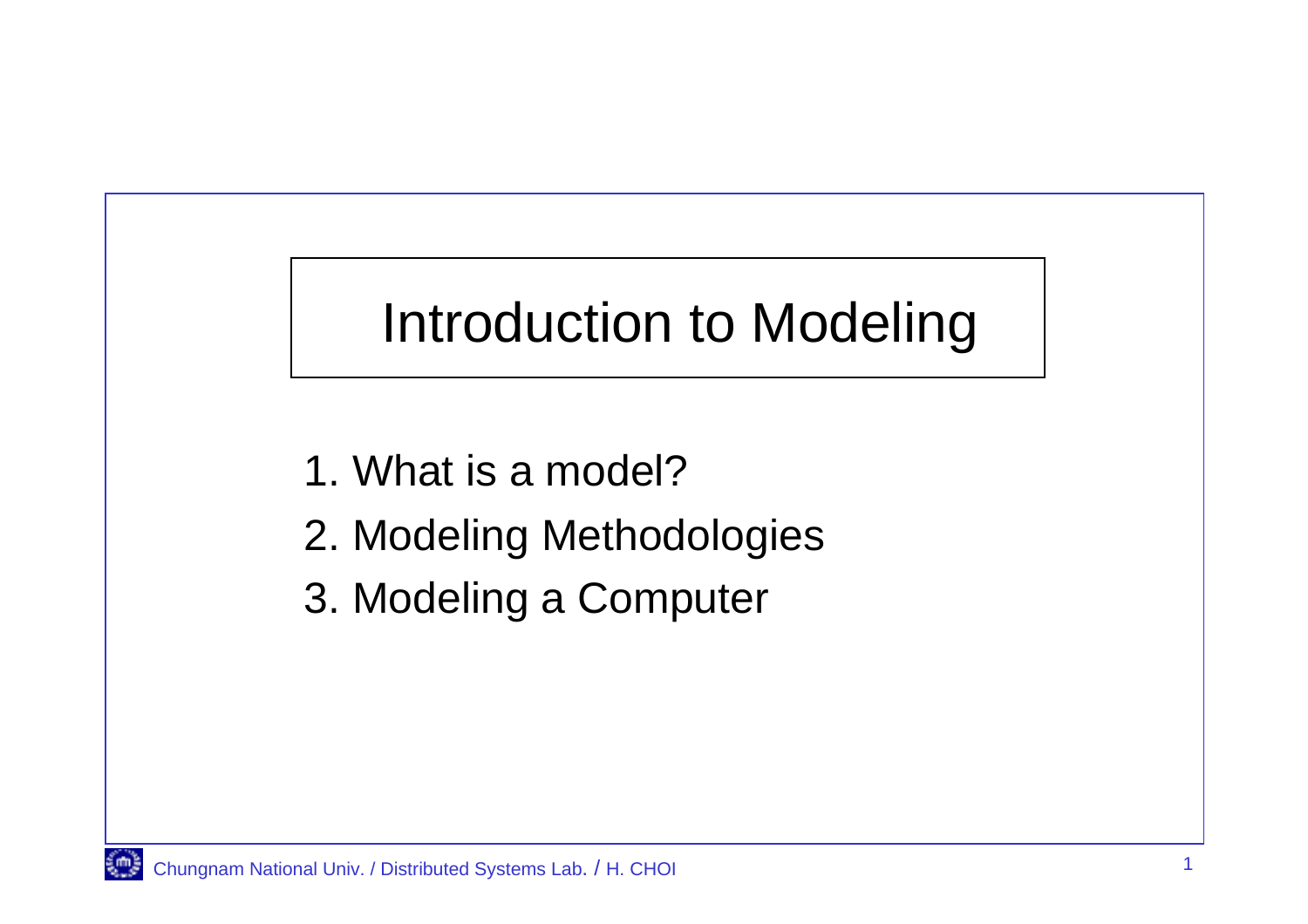## 1. What is a Model?

#### $\Box$ Model : a representation that mimics another object under study.

- ♦ Physical, logical, functional representation.
- ♦ Modeling :

 $\Box$  The particular features of the model that are implemented depends on the user's requirements and desires.

- $\blacklozenge$  Ex : a toy airplane, a model house,  $\ldots$ ,  $\ldots$
- ◆ The particular features of the model are represented.
- ♦ Simple, easier, cheaper to understand the real object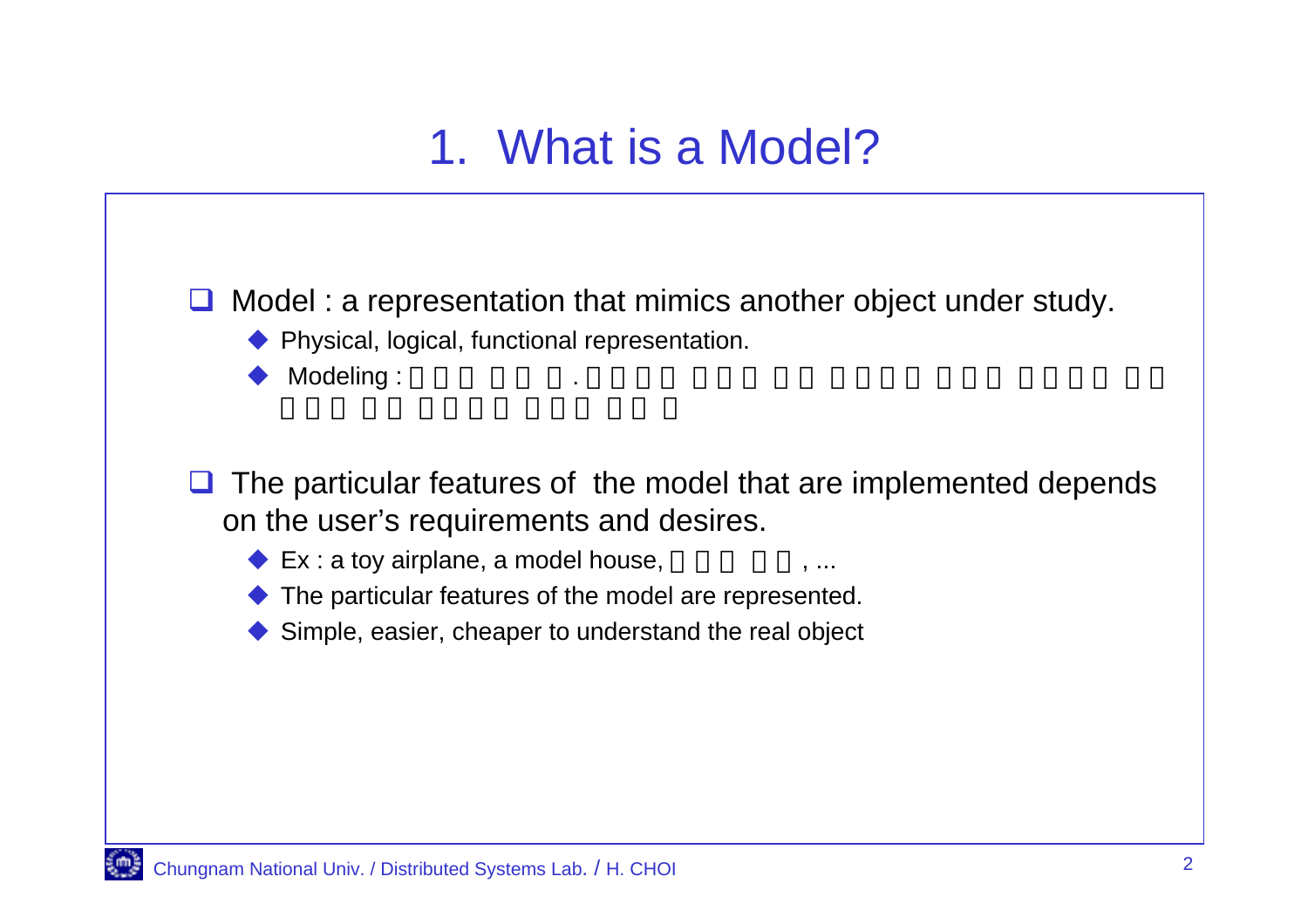#### **■** Kinds of models

- 1. Physical model
	- Physical outlook of an object
	- Model is constructed out of plastic, wood, metal, ...
	- O Its operation follows the same mechanisms
	- O ) toy airplane,  $\qquad \qquad$ ,
- 2. Simulation model
	- $\bullet$  Mimics real behavior of the object
	- O Manipulation of values that represent physical observation
	- $\bullet$ ) war game, war stelling was generally been asset of  $\alpha$ ,  $\beta$
- 3. Analytical model
	- Does not represent operations that mimics the behavior of the object
	- Mathematical operations to capture the relationships
	- O  $\bullet$  )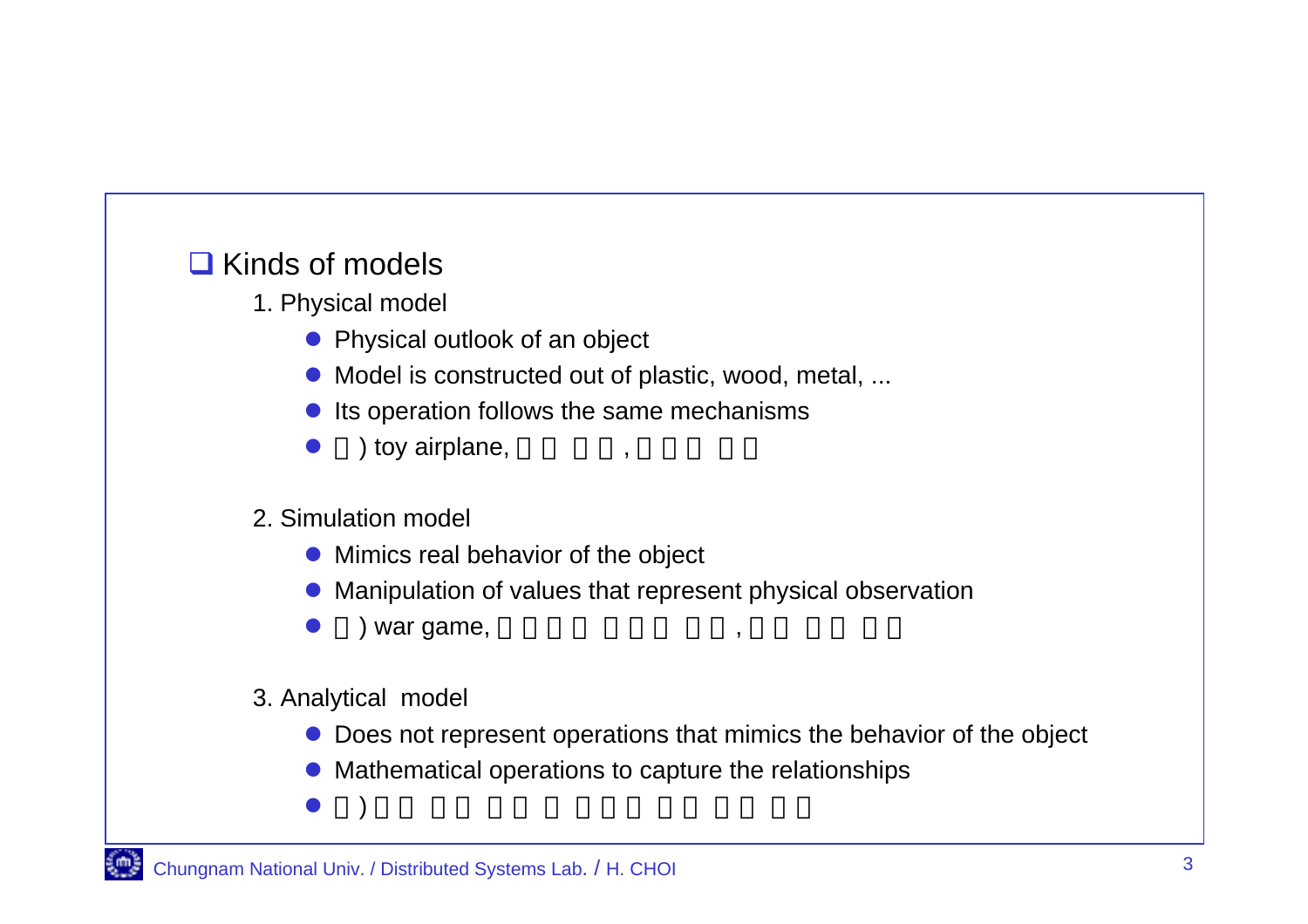### 2. Modeling Methodologies

#### **Q** Performance modeling method

1. measurement and empirical models

, ( )

- 2. simulation(models)
- 3. analytic models

#### ⊔ Empirical modeling

O

 $\bullet$ 

O

O

 $\bullet$ 

♦

♦

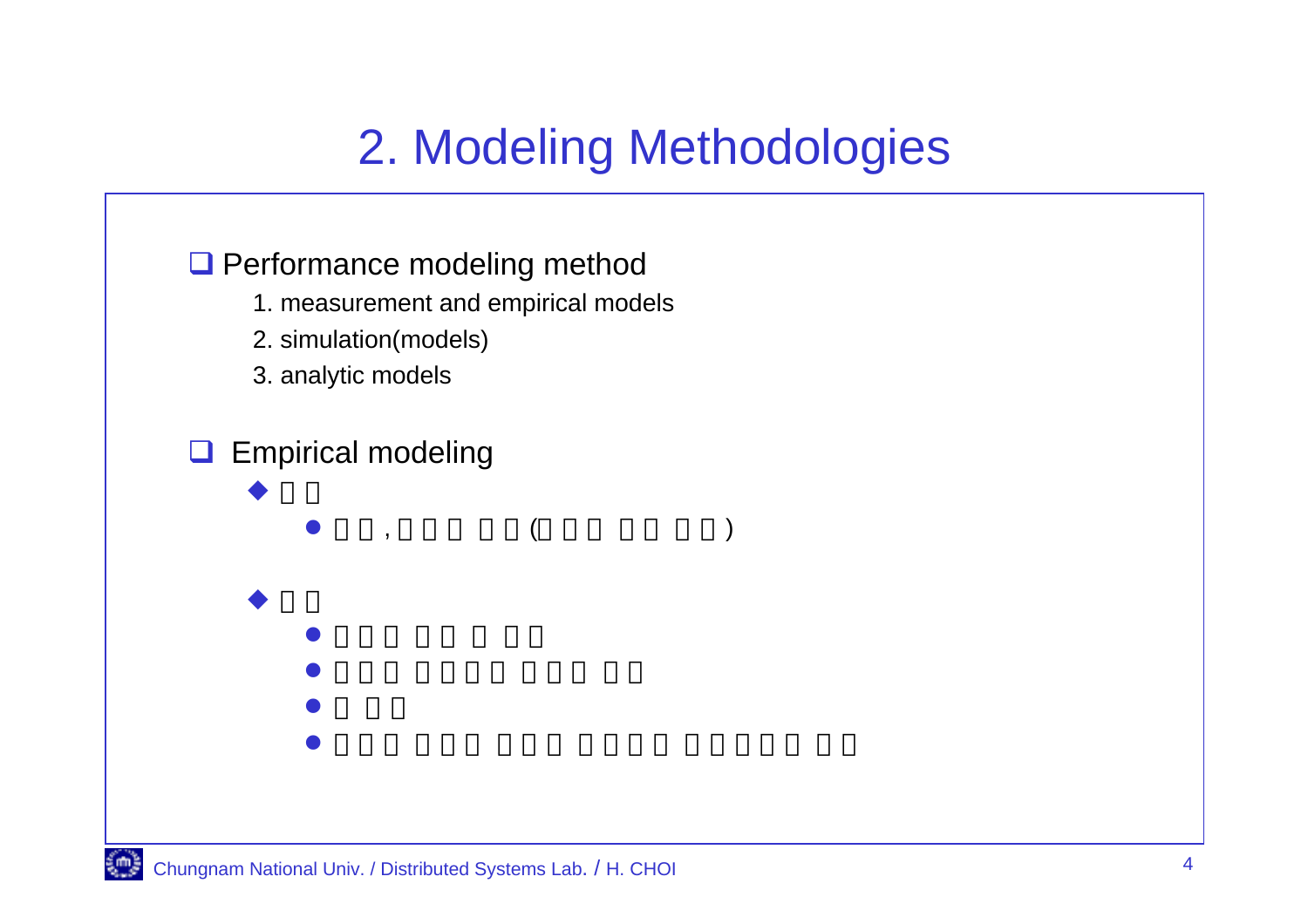

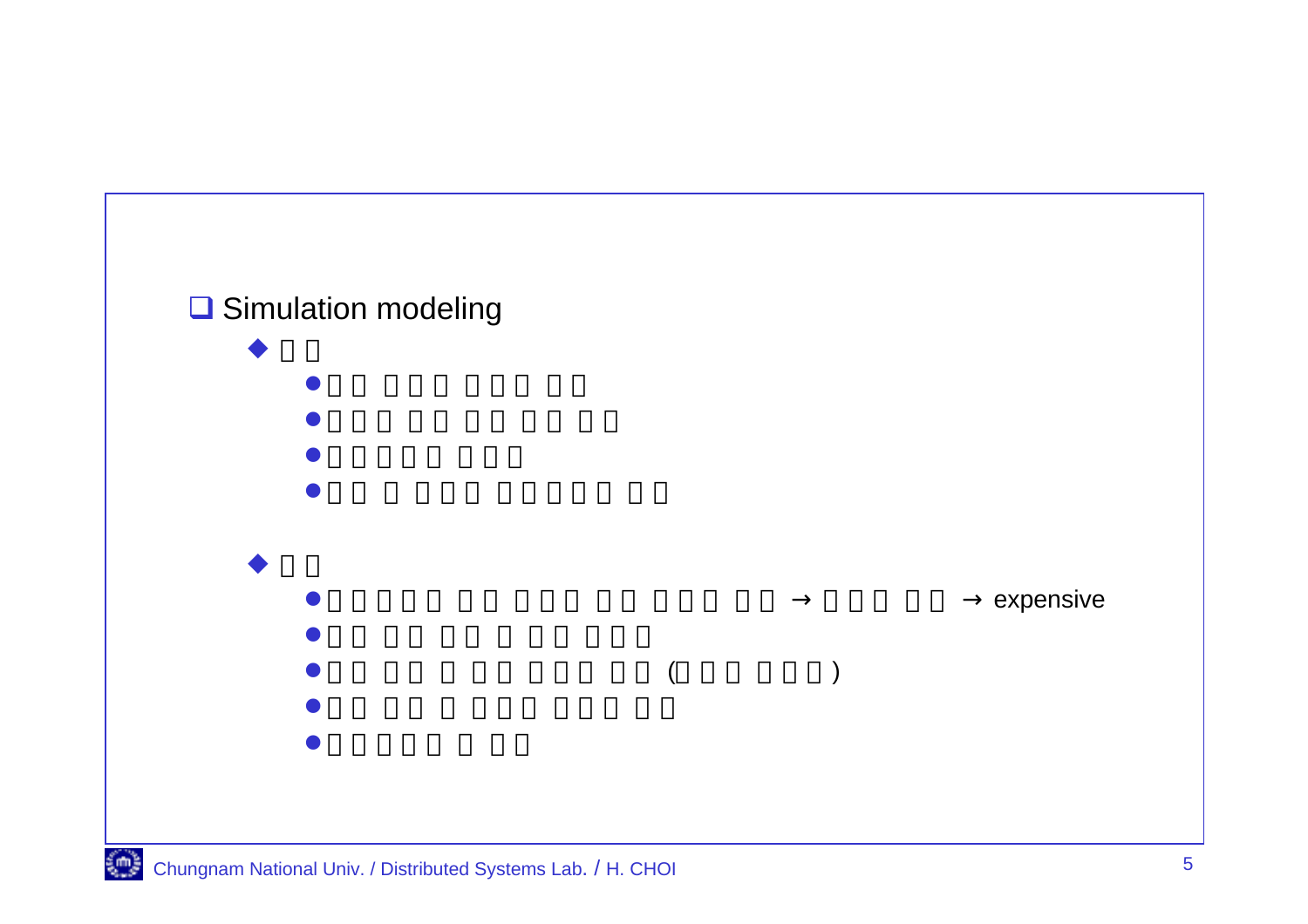

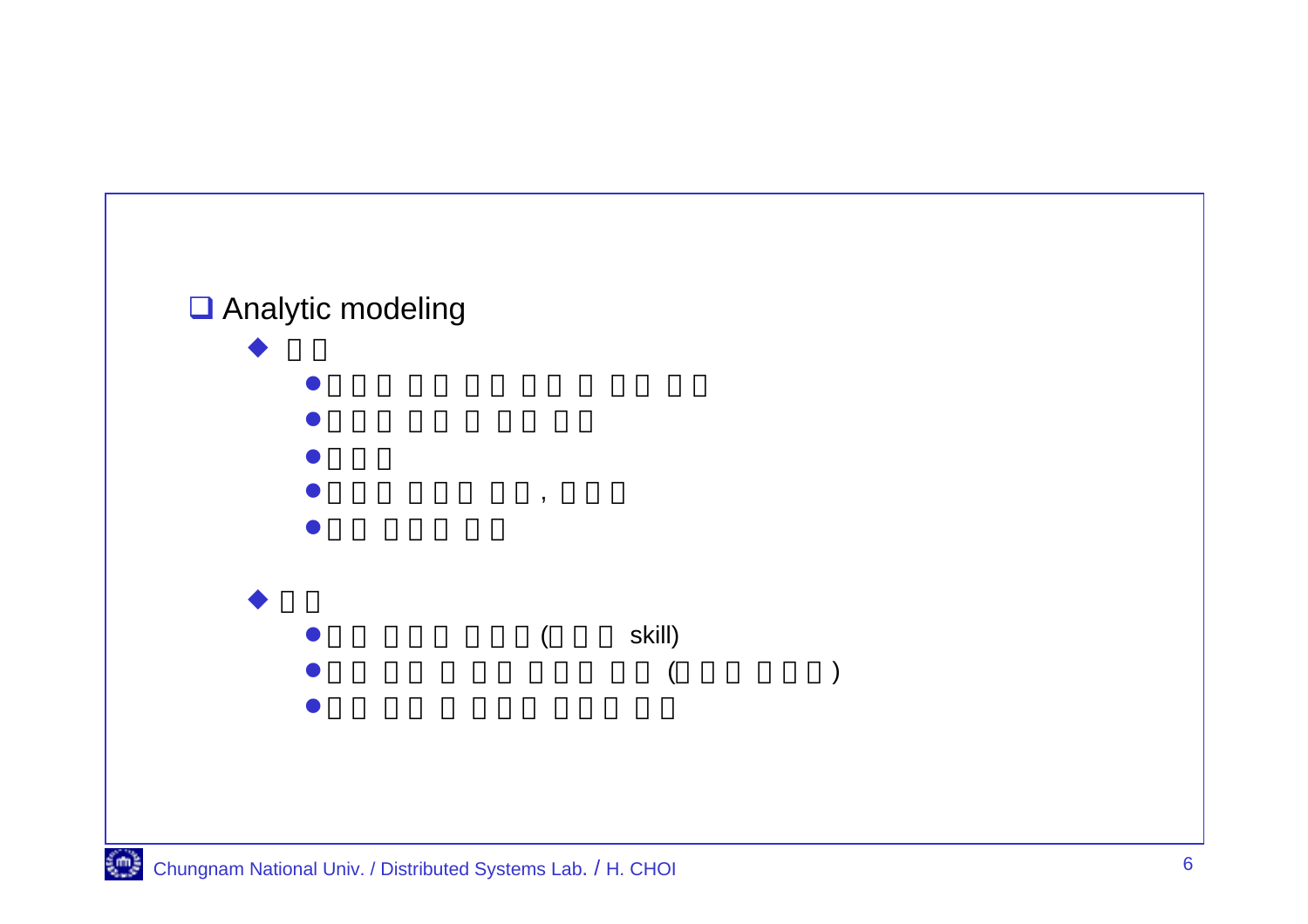## 3. Modeling a Computer

#### **Q** Computer system

- Consists of many components
- Complex, but fast operations
- A large volume of input and output, system states
	- $\rightarrow$  Needs simplified model to understand
- **Q** Level of modeling
	- Overly simplified model for a casual user
	- Complex and detailed model for computer engineers
		- $\rightarrow \;$  needs a formal way to describe complex models correctly and efficiently
- $\Box$  examples of formal modeling techniques
	- Formal Description Techniques, Simulation Languages, State Transition Diagram, Mathematical Equations.

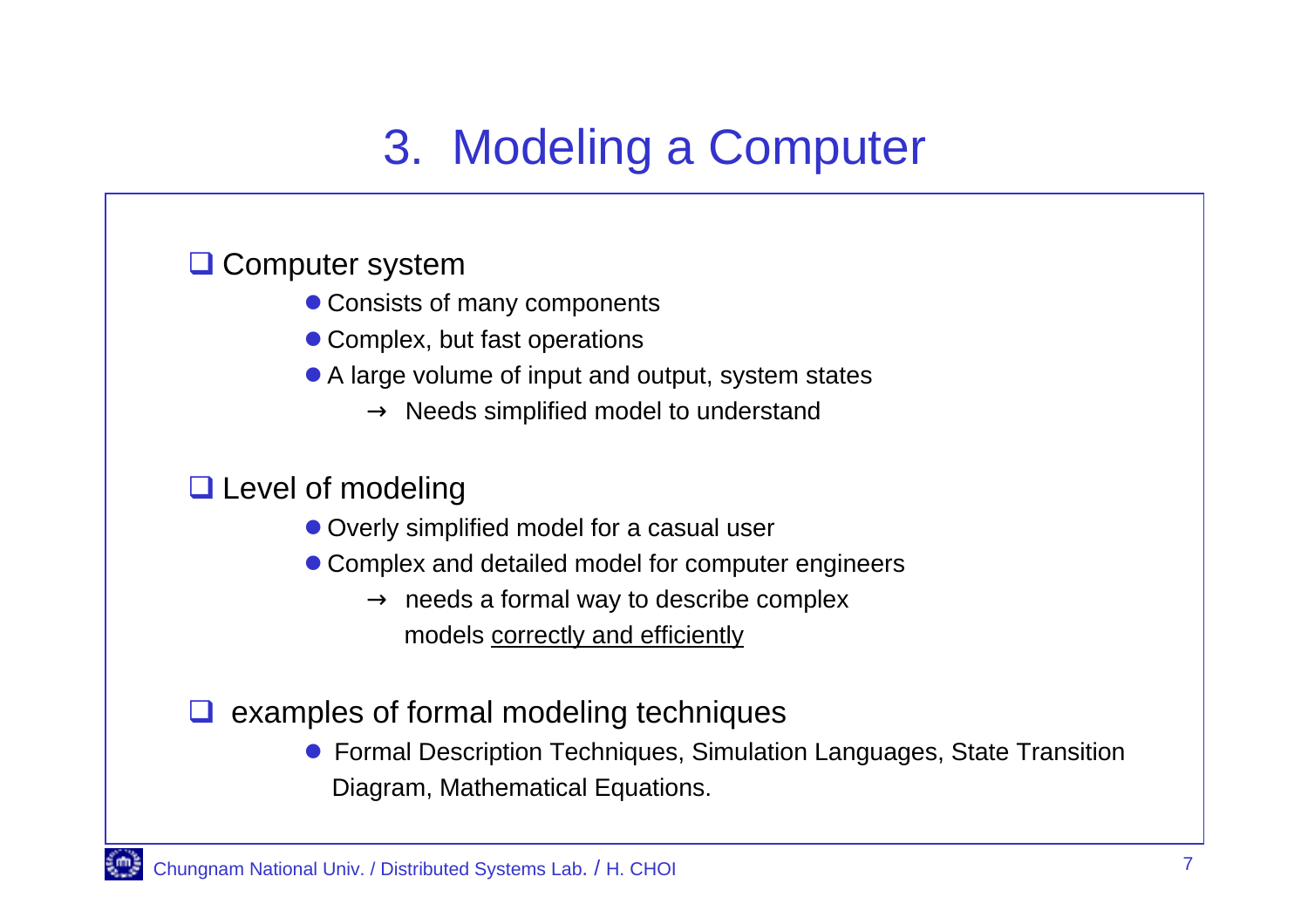$\Box$  The computer performs many operations in a period of time, so its actions are similar to physical processes.

- $\rightarrow$  These physical processes are termed <u>stochastic</u> since they appear randomly as a function of time.
- **■** A stochastic model is different from other models. It models systems that will have many possible outputs for a single set of inputs
- $\Box$  What to model for a computer
	- Performance
	- Reliability
	- Operations

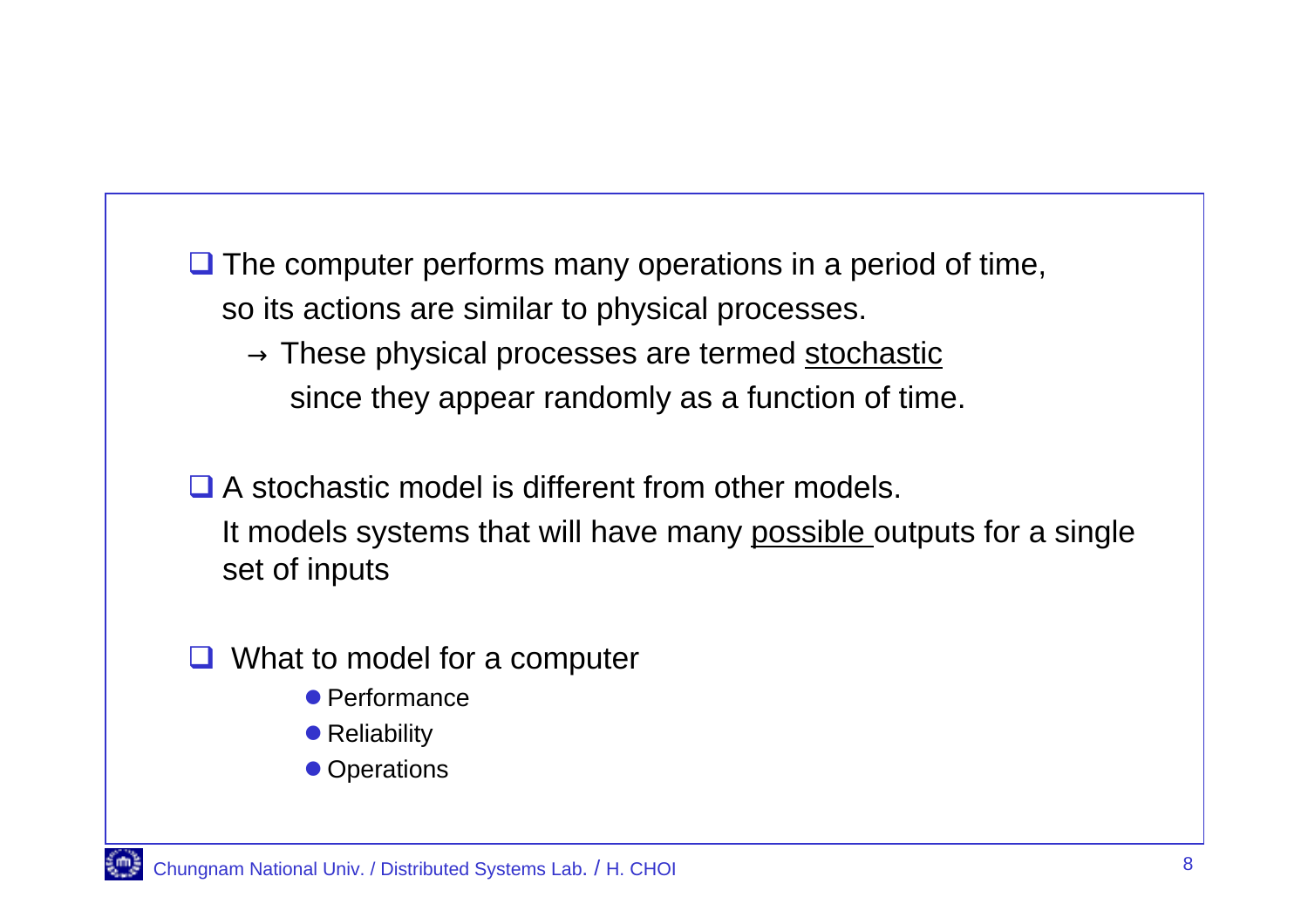#### **Q** Performance Measures

| Performance Measures                                                                                           |                                                                                                                                                                                       |                                                                                                                                                                              |  |  |
|----------------------------------------------------------------------------------------------------------------|---------------------------------------------------------------------------------------------------------------------------------------------------------------------------------------|------------------------------------------------------------------------------------------------------------------------------------------------------------------------------|--|--|
| <b>Masure</b>                                                                                                  | Uni ts                                                                                                                                                                                | Potential Use                                                                                                                                                                |  |  |
| Thr oughput<br>Capaci ty<br>Response time<br>Utilization<br>Reliability<br>Availability<br>Speedup<br>Backl og | Processes/unit time<br>Processes/unit time<br>Units of time<br>Percent of time<br>Mean time to fail, Probability<br>Percent of time<br>Number of effective PUs<br>Number of processes | Productivity evaluation<br>Pl anni ng<br>Usability evaluation<br>Configuration<br>Mai ntenance schedul i ng<br>Usability evaluation<br>Configuration<br>Usability evaluation |  |  |

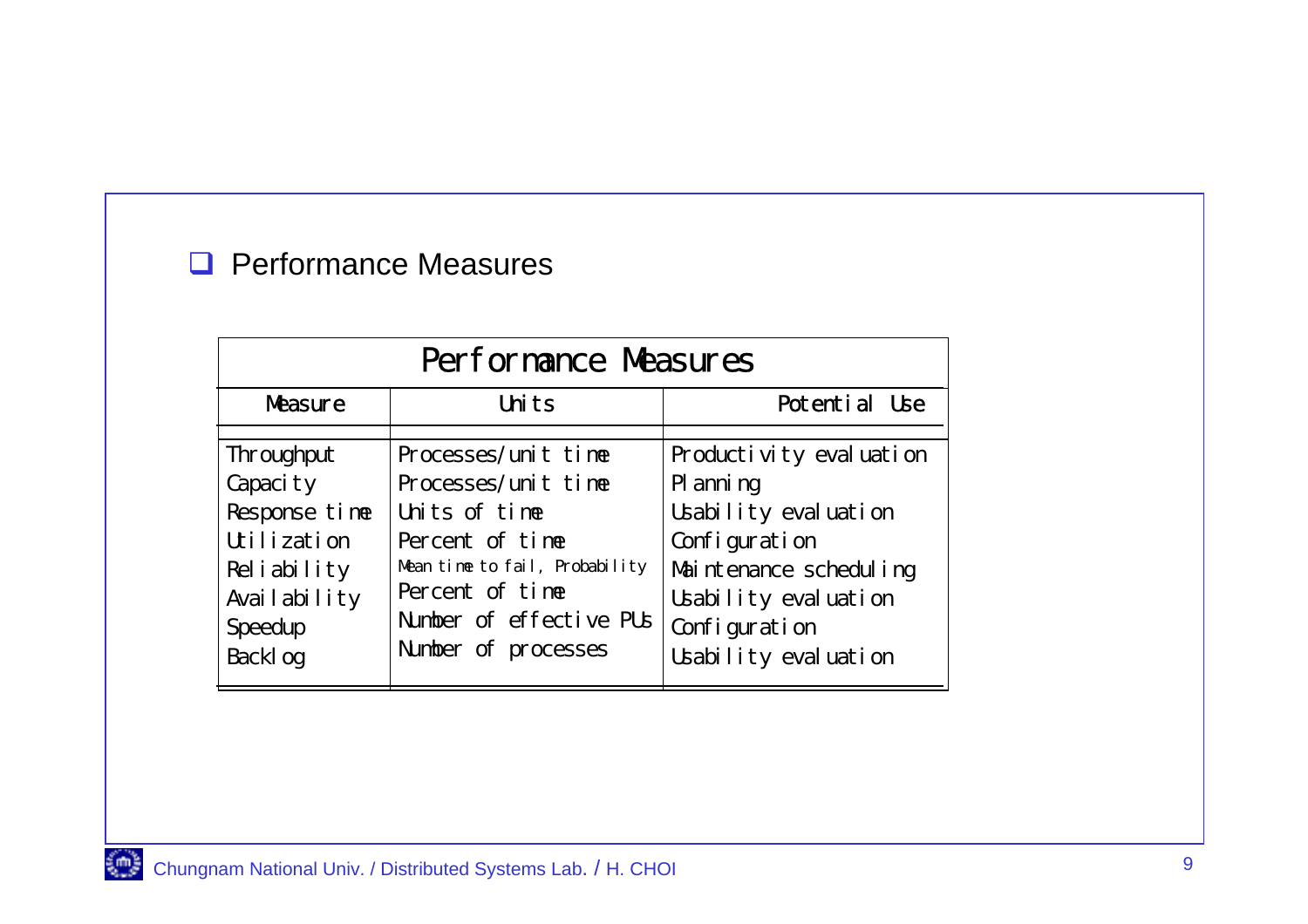#### **□ Workload Parameters**

| <b>Vorkload Parameters</b>     |                      |                         |  |
|--------------------------------|----------------------|-------------------------|--|
| Parameter                      | Units                | Potential Variations    |  |
|                                |                      |                         |  |
| Interarrival time Unit of time |                      | Change the offered load |  |
| Task si ze                     | Unit of time         | Anount of processing    |  |
| I/O request rate               | Number per unit time | Type of processing      |  |
| I/O service rate               | Number per unit time | I / O devi ce type      |  |
| Memory size                    | Kilobytes per task   | Multiprogramming level  |  |
| Task m x                       | Number of tasks      | Interactive/batch       |  |
| Parallelism                    | Percent of program   | Vector/sequenti al      |  |
|                                |                      |                         |  |

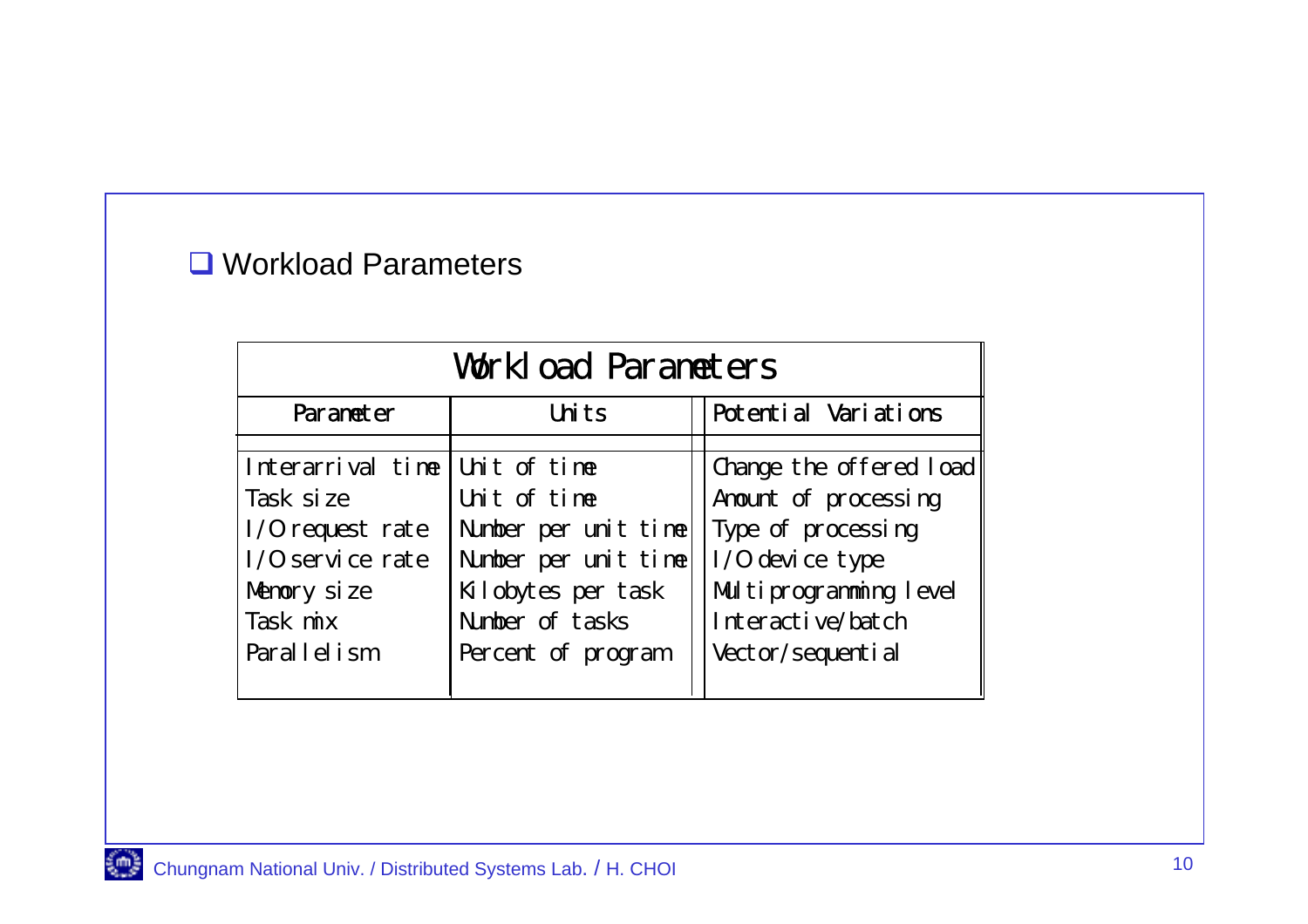# Probability Theory

- 1. Definition
- 2. Basic Models
- 3. Combinatorics
- 4. Random Variables

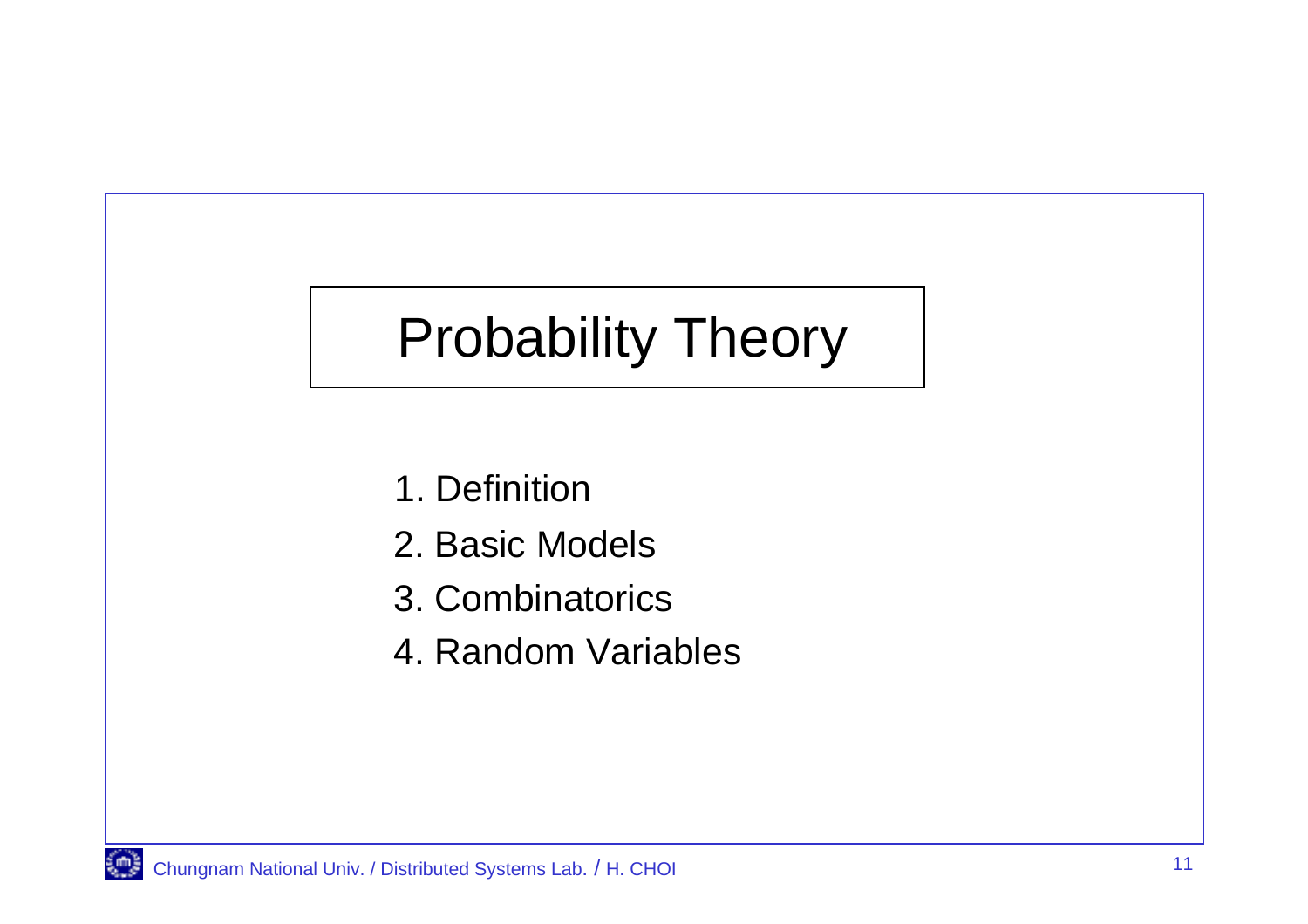### 1. Definition

 $\Box$  Probability theory : a mathematical model that represents the relative frequency of an outcome for an infinite number of repetitions of the experiment.

relative frequency  $\triangleq \frac{\text{number of observations of an outcome}}{\text{number of repetitions of the experiment}}$ 

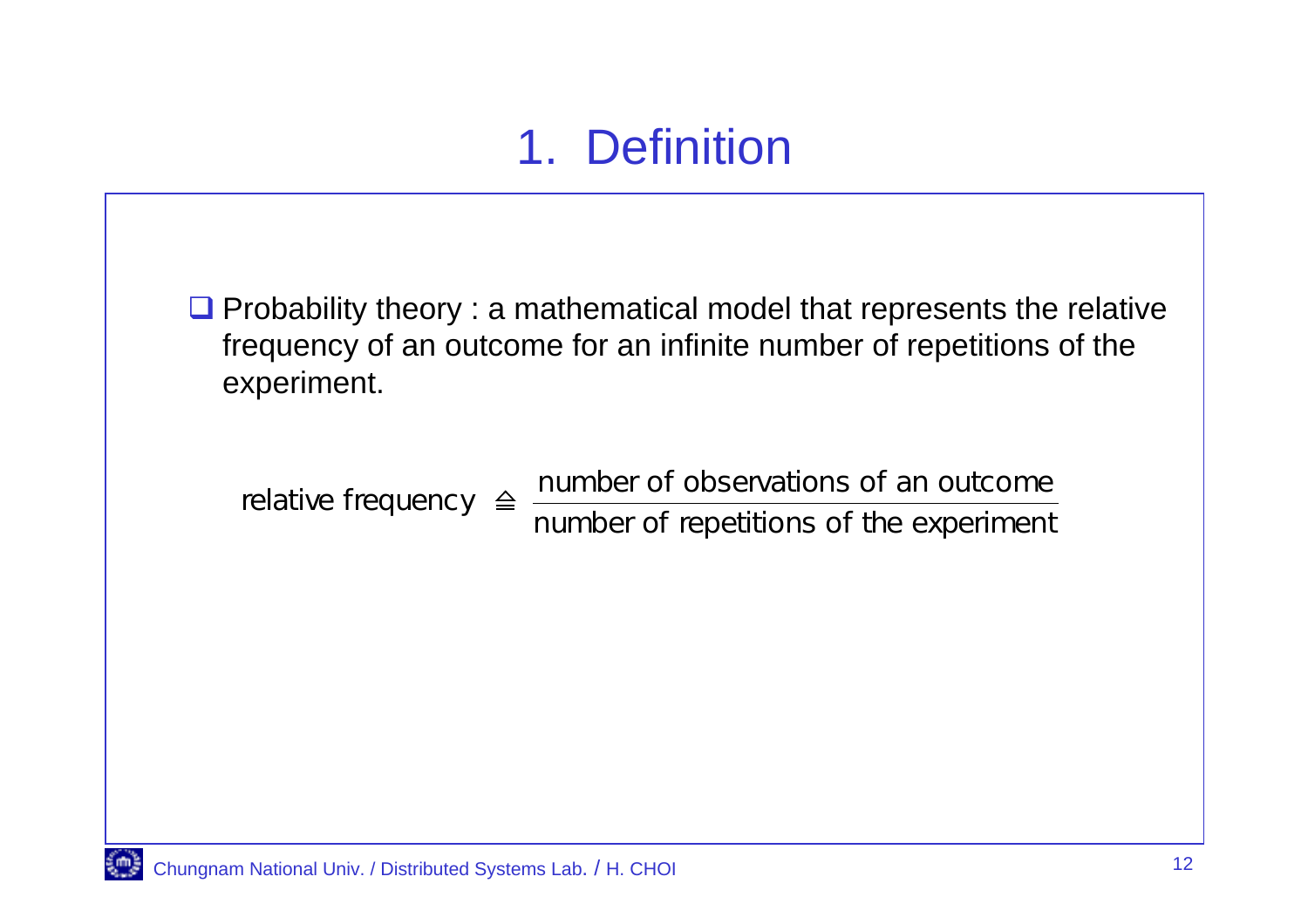■ Actual type of measurement for both the inputs and outputs of a process depend on the environment

**T** Two basic types of environment

- 1. Discrete environment
	- Countable outcomes, a finite or countably infinite number of outcomes
	- ex) Coin flipping, dice tossing, number of humans
- 2. Continuous environment
	- Uncountably infinite number of possible outcomes
	- ex) Room temperature

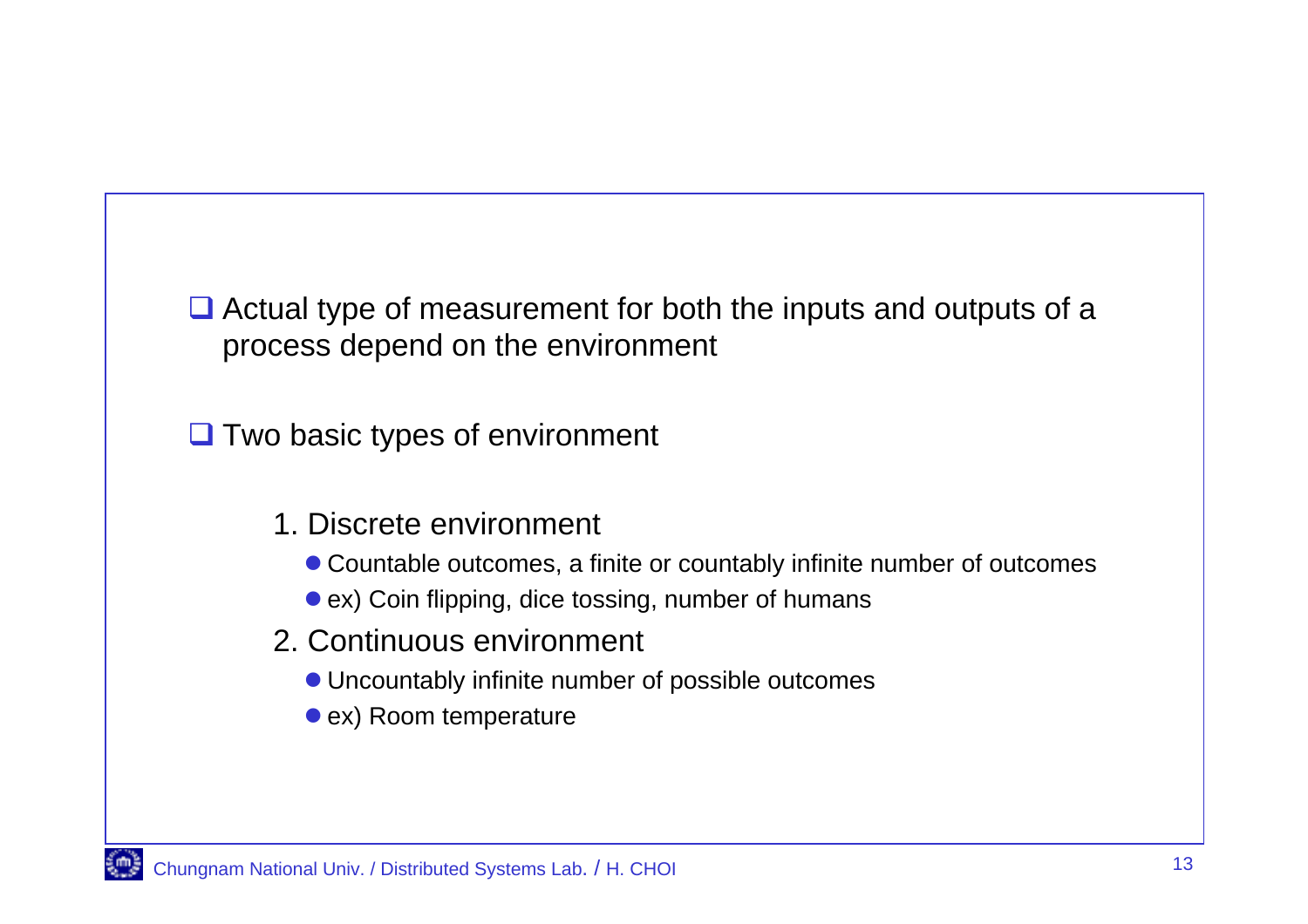### 2. Basic Models

#### $\Box$  Def. 1

An element is an instance of an object of interest.

#### $\Box$  Def. 2

A set is a collection of distinct elements. c.f. : A bag is a collection of elements.

 $( )$  {1, 2, 3} {m|m=2n, n= 1, 2,  $\cdots$ } : even number {{1,2}, 3} { } : null set { 0, 1, 2, 3, ····} countably infinite number of elements  $\{ x | x \in [0,1] \}$  uncountably infinite number of elements

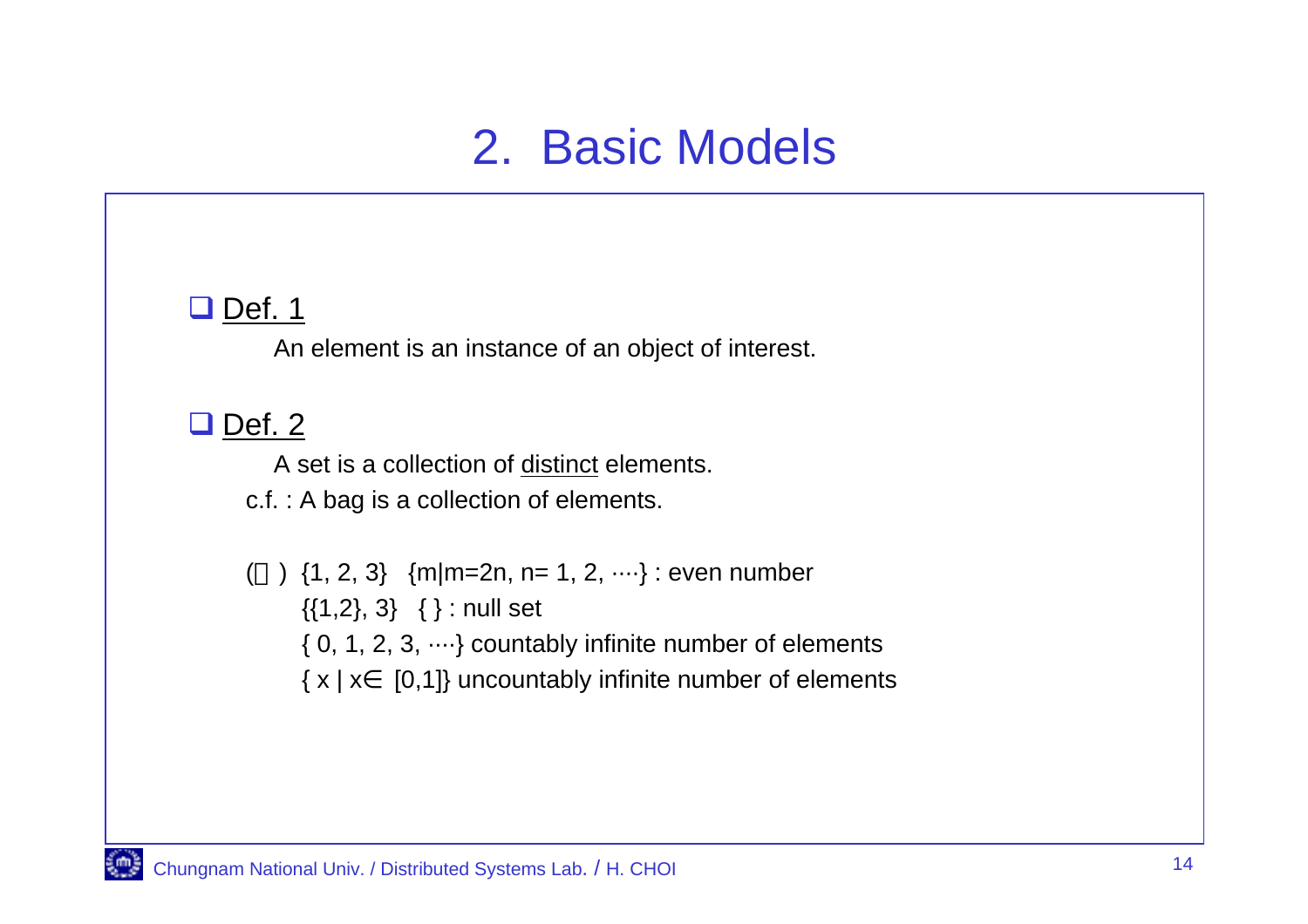#### $\Box$  Def. 3

The union of two sets A and B contains all elements found in either of the two sets.( )  $A = \{1, 2\}$ ,  $B = \{3, 4, 5\}$   $A = \{1, 2, 3, 4, 5\}$ 

#### $\Box$  Def. 4

The intersection of two sets A and B contains only elements that appear in both sets. ( )  $A = \{1, 2, 3\}$ ,  $B = \{3, 4\}$  A  $B = \{3\}$ 

#### $\Box$  Def. 5

A set A is a subset of a set B if all the elements in the set A are also in the set B.

( )  $A = \{1, 2, 3, 4, 5\}$ ,  $B = \{3, 4\}$  A B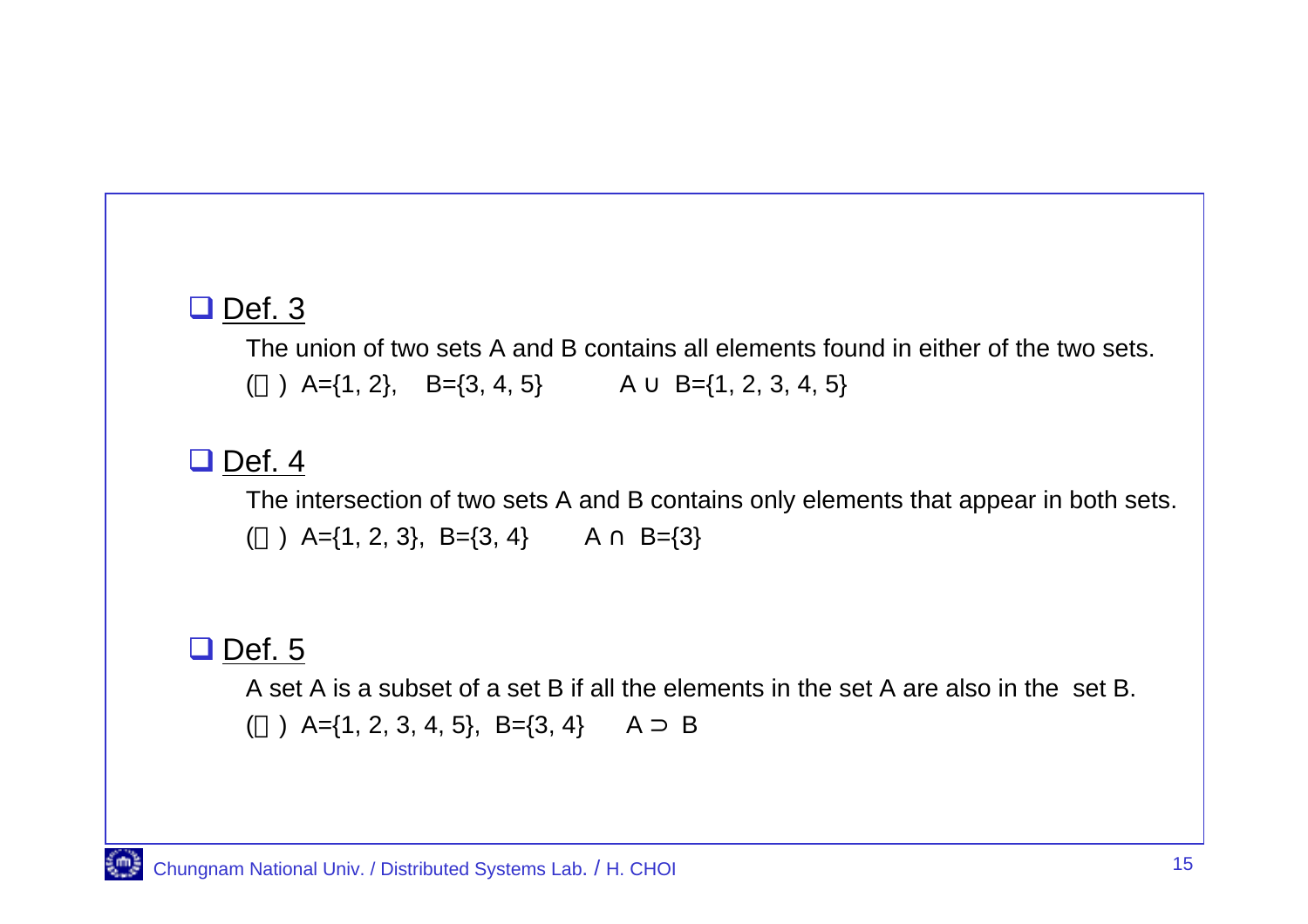#### $\Box$  Def. 6

The complement of a set is the set of all elements in the universe  $($ , ,

element ) that are not in the set.

( ) = {1, 2, 3, 4, 5} A= {1, 2},  $\overline{A}$  = {3, 4, 5}

### $\Box$  Def. 7

Two sets A and B are mutually exclusive (disjoint) if they have no elements in common  $(A \ B = \emptyset)$ .

#### $\Box$  Def. 8

Two sets A and B are mutually exhaustive if  $A$   $B=$ 

#### $\Box$  Def. 9

Two sets A and B partition the universal set if they are both mutually exclusive  $(A \ B = \emptyset)$ and mutually exhaustive  $(A \ B = )$ .

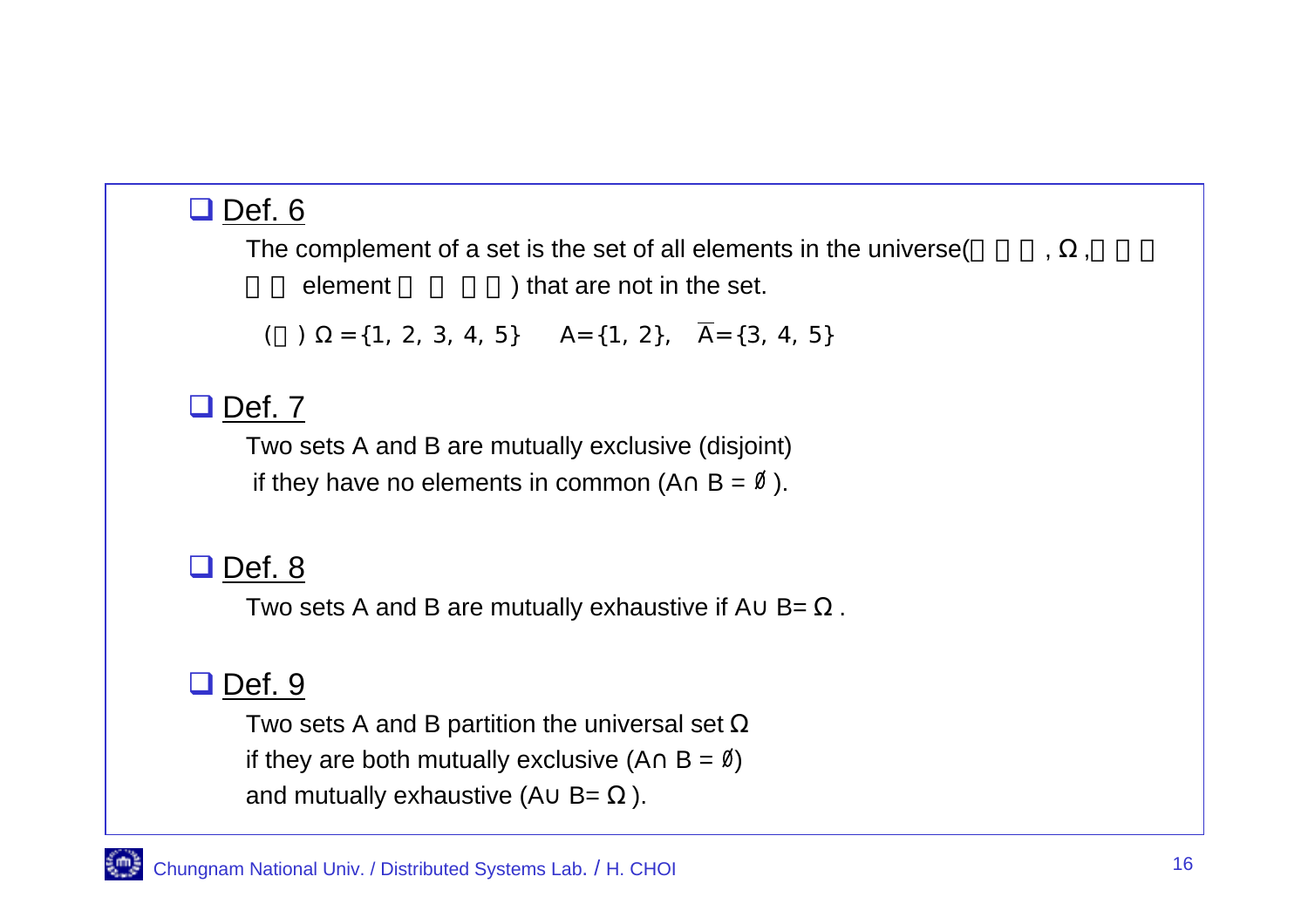#### **Q** Laws of Set Theory

### Laws of Set Theory

| Tabl e 21     |               |                                                                                                                                                                                                                                                          |  |  |
|---------------|---------------|----------------------------------------------------------------------------------------------------------------------------------------------------------------------------------------------------------------------------------------------------------|--|--|
|               | 7. Exclusion  | $A\cap A' =$<br>Ø                                                                                                                                                                                                                                        |  |  |
| 6.            | Dendergan's   | $(A \cap B)' = A' \cup B'$<br>$(A \cup B)' = A' \cap B'$                                                                                                                                                                                                 |  |  |
|               | 5. Inverse    | $(A')' = A$                                                                                                                                                                                                                                              |  |  |
|               | 4. I dentity  | $A \cap (B \cap C) = (A \cap B) \cap C$<br>$A\bigcup(B\bigcup C) = (A\bigcup B)\bigcup C$<br>$A \cap (B \cup C) = (A \cap B) \cup (A \cap C)$<br>$A\bigcup(B\bigcap C)=(A\bigcup B)\bigcap(A\bigcup C)$<br>$A \cap \Omega = A$<br>$A \cup \emptyset = A$ |  |  |
| $\mathcal{S}$ | Distributive  |                                                                                                                                                                                                                                                          |  |  |
|               | 2 Associative |                                                                                                                                                                                                                                                          |  |  |
|               | Commutative   | $A \cap B = B \cap A$<br>$A \cup B = B \cup A$                                                                                                                                                                                                           |  |  |

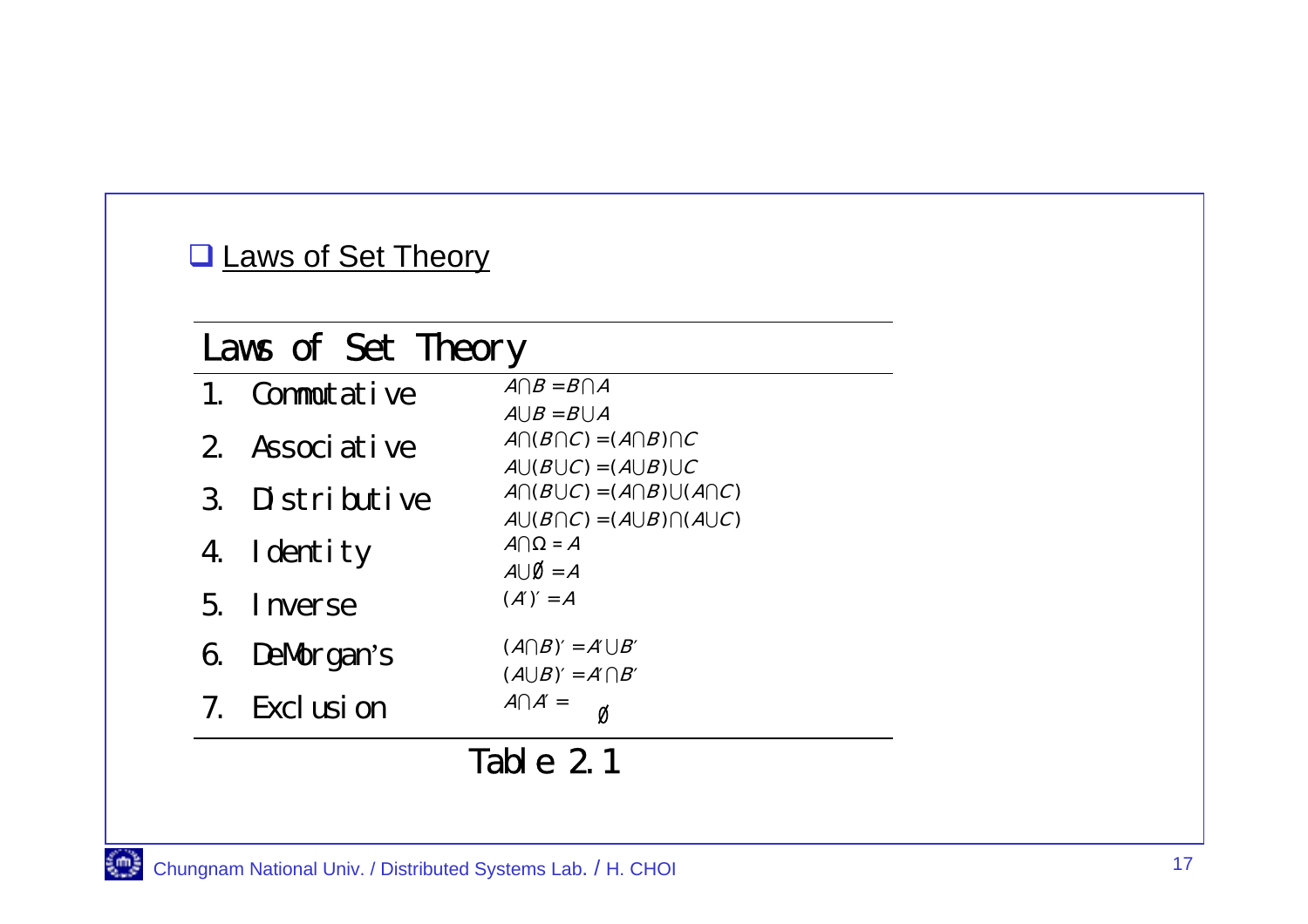#### **□** Def. 10

The sample space for an experiment is the set of all possible outcomes.

) Example of flipping a coin,  $S = {H, T}$ 

#### **□** Def. 11

An event is a set of outcome. (subset of the sample space)

 $( )$  S={HH, HT, TH, TT}

events :  $\{HH, HT, TH, TT\}$ ,  $\{HT, TH\}$ ,  $\{HH\}$ 

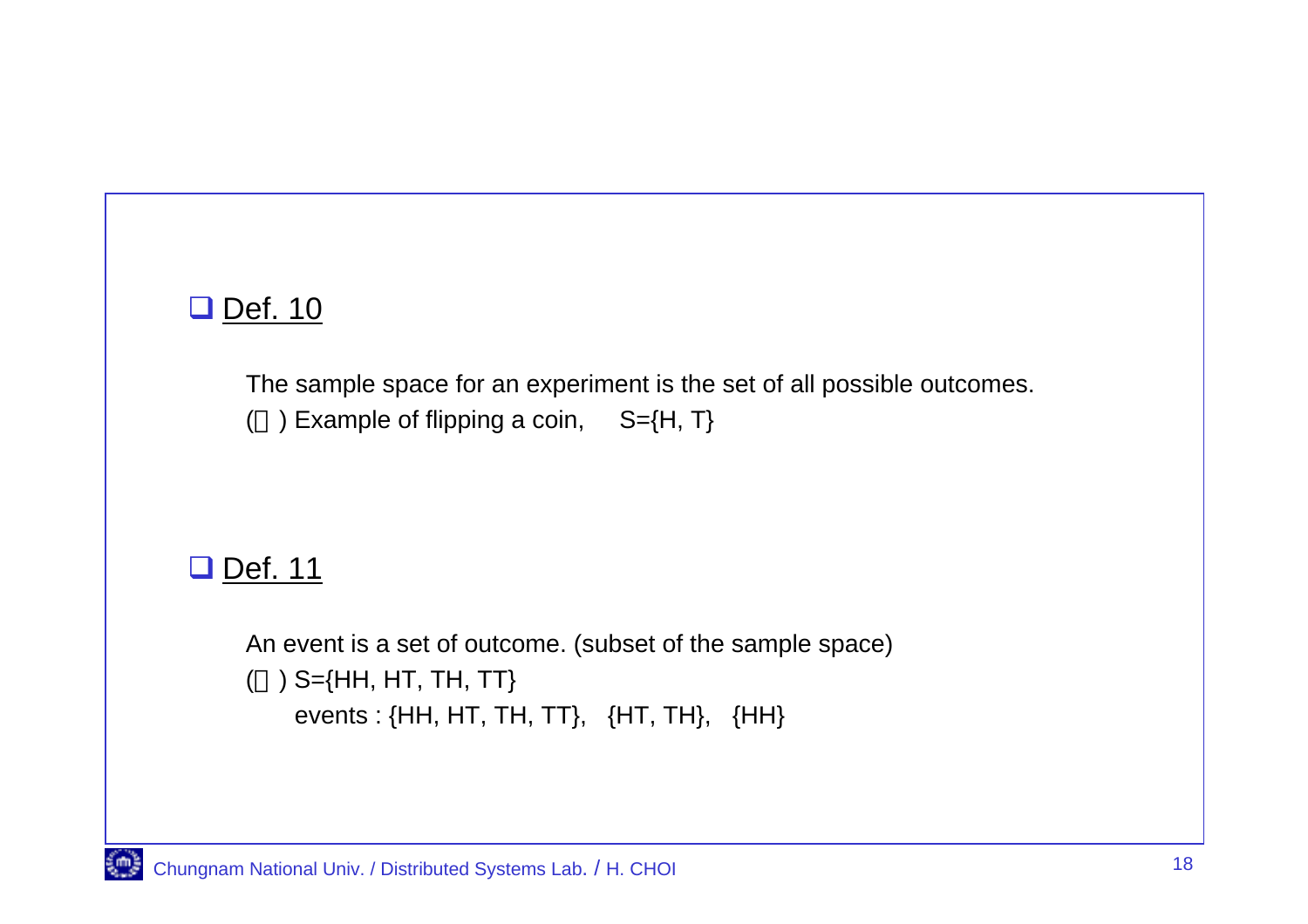### Laws of Probability

#### $\Box$  Def 12

For an sample space , a probability measure P is a function defined on all the subsets of such that:

1.  $PI$   $]=1$ 2. For any event A , then P[A] 0 3. For any events A, B where A  $B = \emptyset$ , then  $P[A \ B] = P[A] + P[B]$ 3'. For mutually disjoint events *Am*,

$$
P\left[\bigcup_{m=1}^{\infty} A_m\right] = \sum_{m=1}^{\infty} P[A_m]
$$

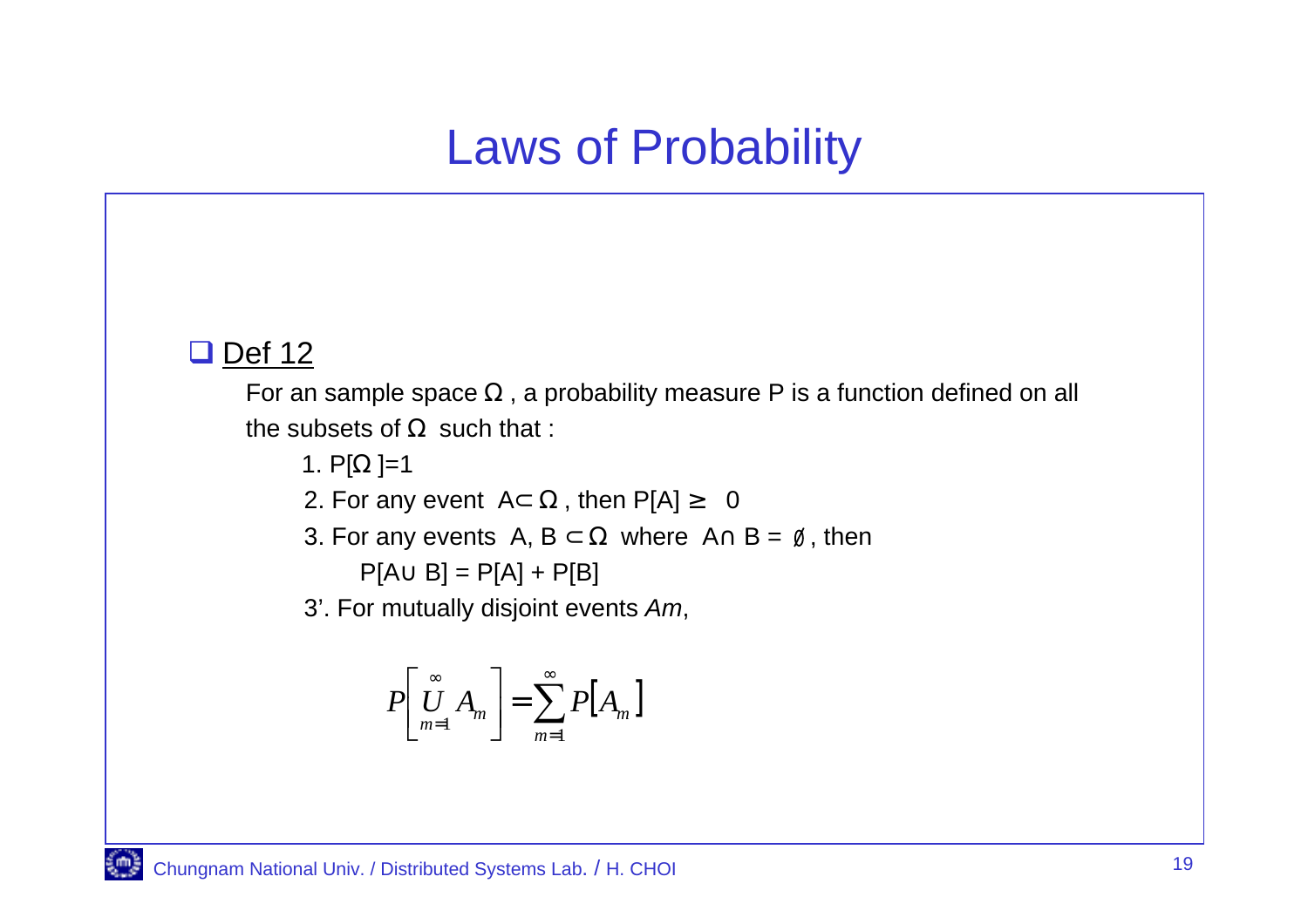( ) For A, A' such that 
$$
= A'
$$
 A and,  $A' \cap A = \emptyset$ ,  
\nP[ ] = P[A' A] = P[A'] + P[A] = 1  
\n $\therefore$  P[A'] = 1 - P[A]

( ) Probability measures are functions that give real values between 0 and 1.

#### **Q** Conditional Probability

A situation : A model of a process has been established with its sample space and its probability measure.

- The sample space is too general.
- A condition should be added to the model to restrict the possible outcomes.

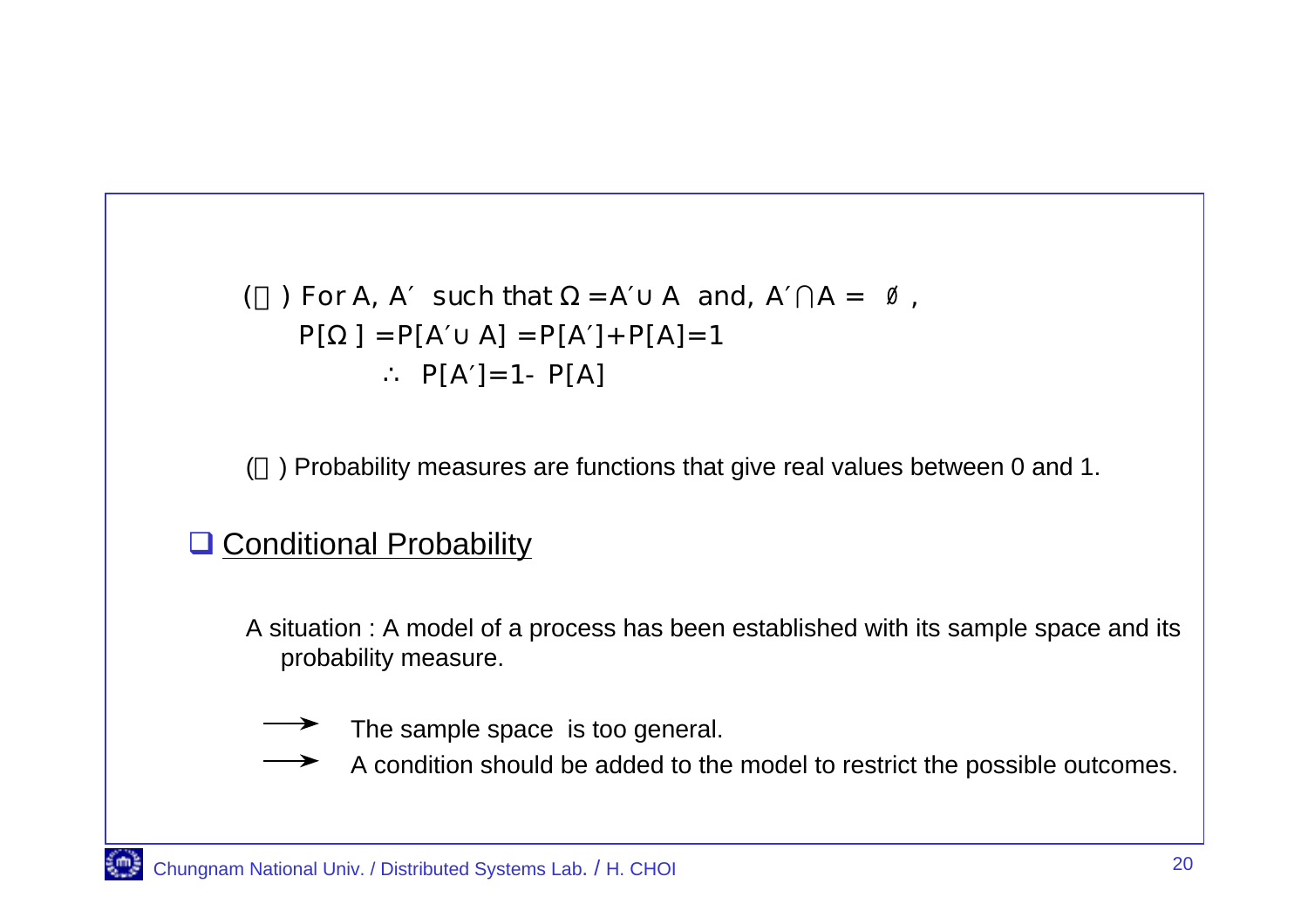### $\Box$  Def. 13

The conditional probability P[A|B] is the probability measure for an event A given that only outcomes which are in event B are considered, i.e. the probability of event A given event B

### **Evaluation of P[A|B]**





Chungnam National Univ. / Distributed Systems Lab. / H. CHOI <sup>21</sup>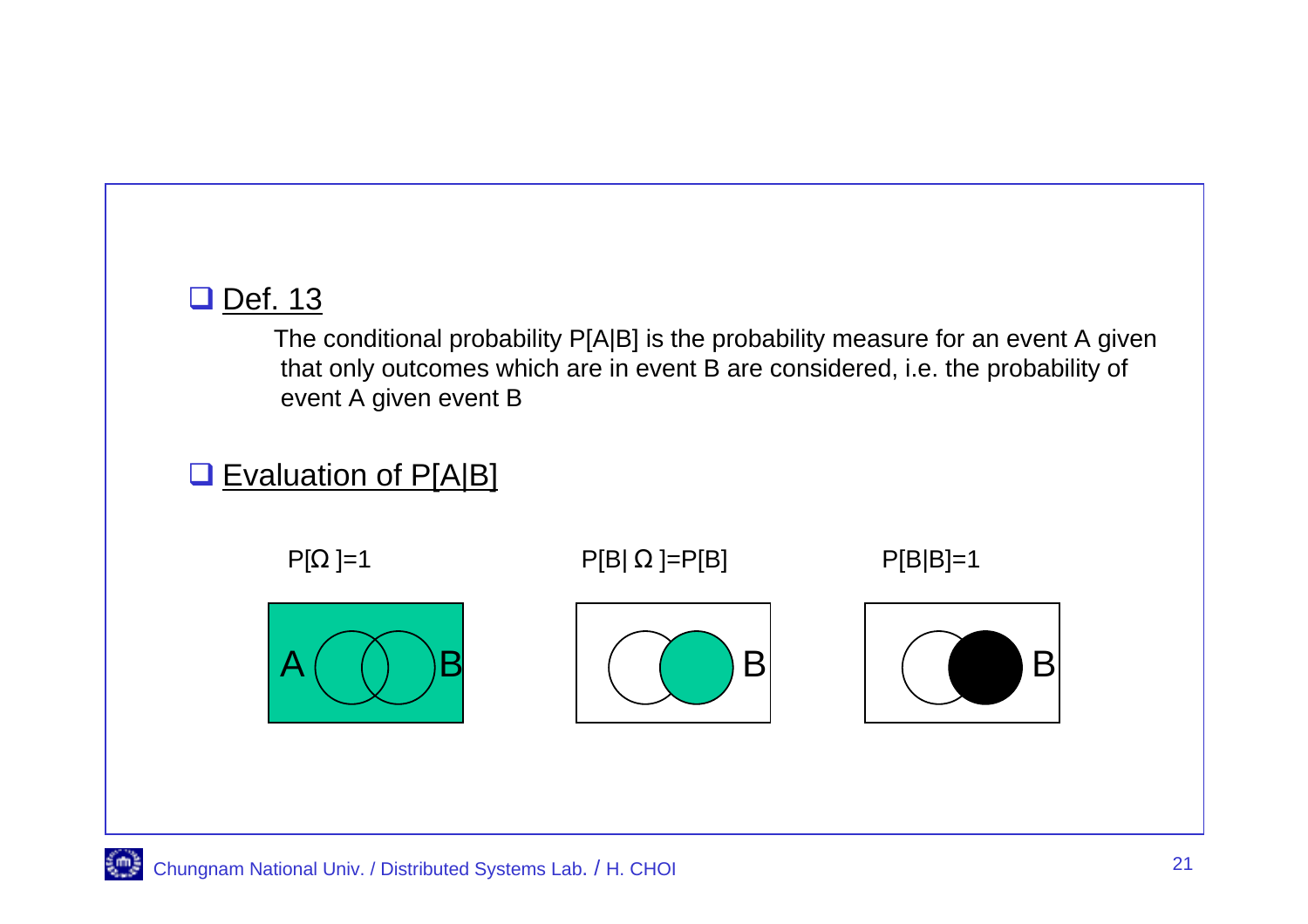

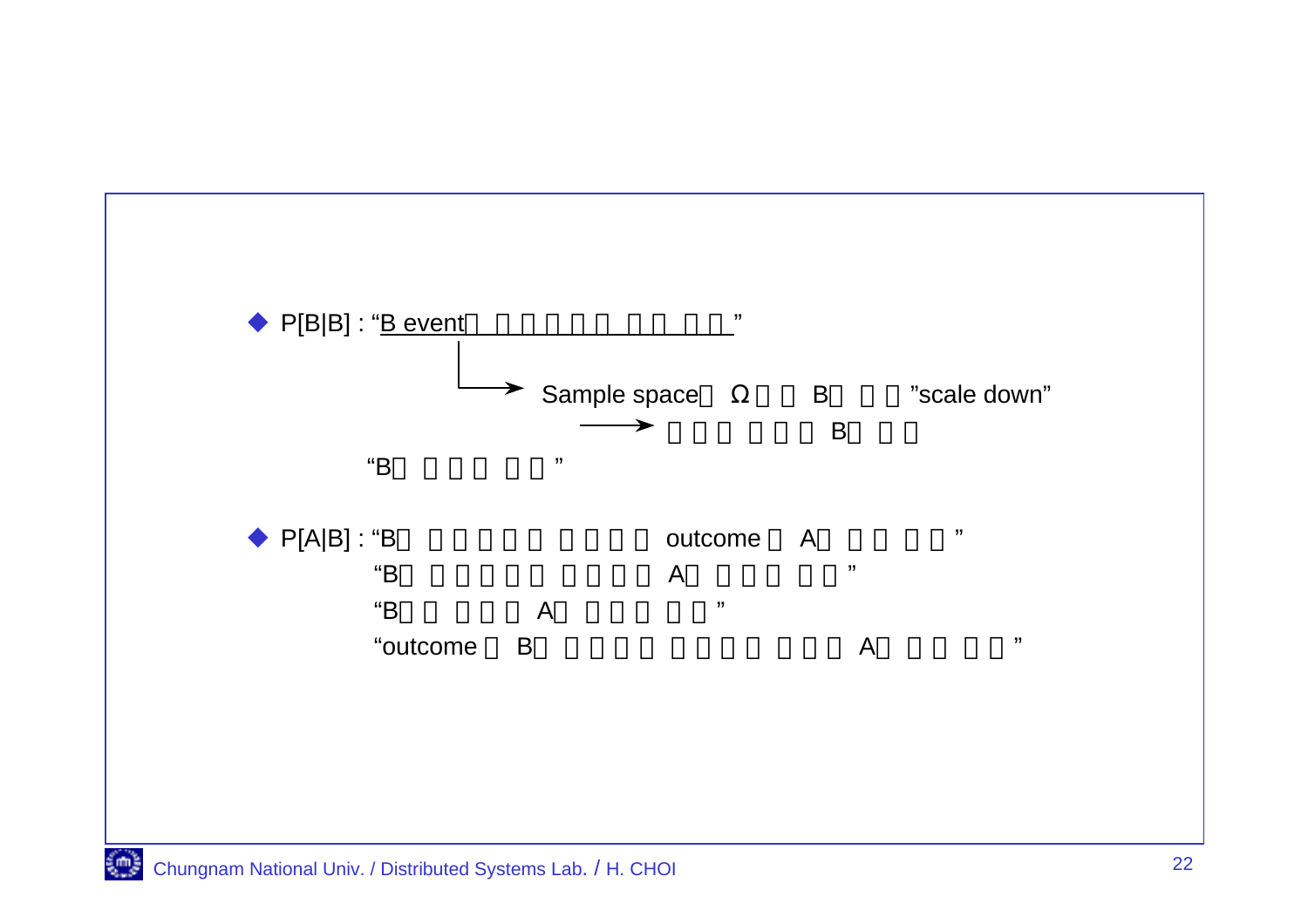

$$
P[A|B] = \frac{P[A \cap B]}{P[B]}, \quad P[B] \neq 0
$$

P[A B], P[B] : old probability measures of

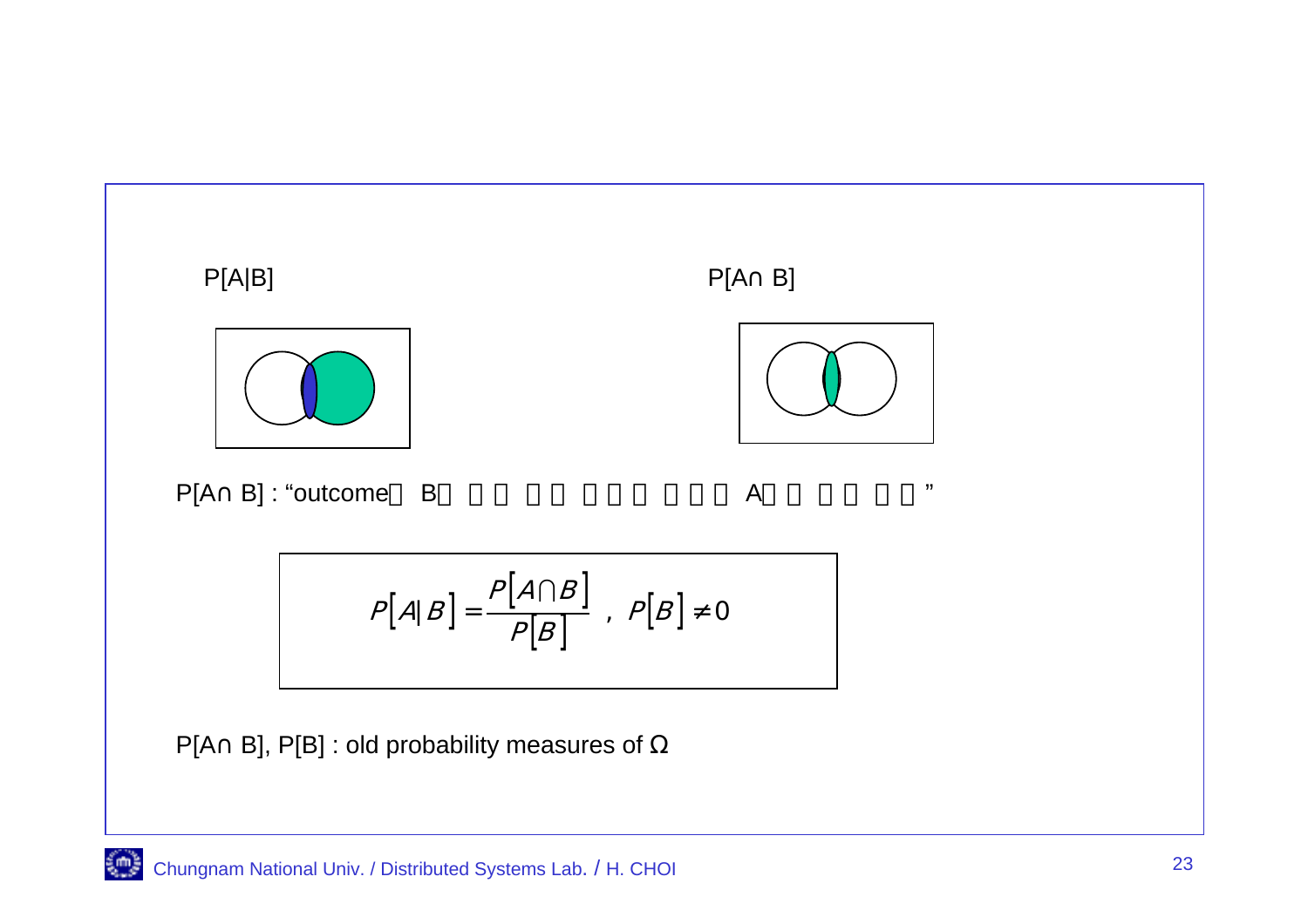$$
\begin{array}{ll}\n\bullet & \text{( ) } & 2 \\
\bullet & = \{\text{HH, HT, TH, TT}\} \\
\text{event A=} & \text{H} & \text{S}_1 = \{\text{HH, HT, TH}\} \\
\bullet & \text{H} & \text{S}_2 = \{\text{HH, HT, TH}\}\n\end{array}
$$

$$
P[A] = \frac{1}{4}
$$
 {HH} / {HH, HT, TH, TT}  
\n
$$
P[A|B] = \frac{1}{3}
$$
 {HH} / {HH, HT, TH}  
\n
$$
= \frac{P[A \cap B]}{P[B]} = \frac{P[A]}{P[B]}
$$
 (A B)  
\n
$$
= \frac{\frac{1}{4}}{\frac{3}{4}}
$$



Chungnam National Univ. / Distributed Systems Lab. / H. CHOI 24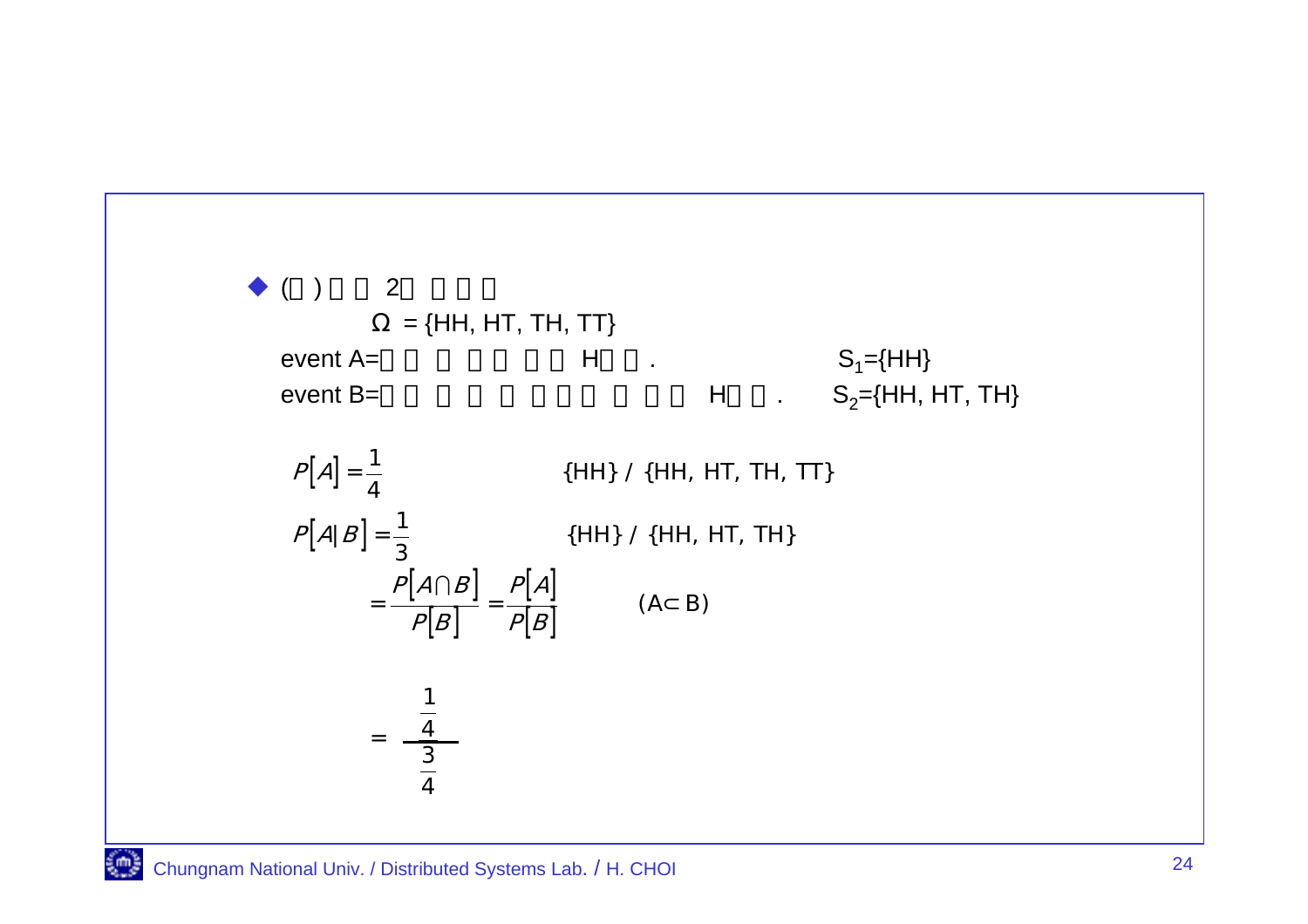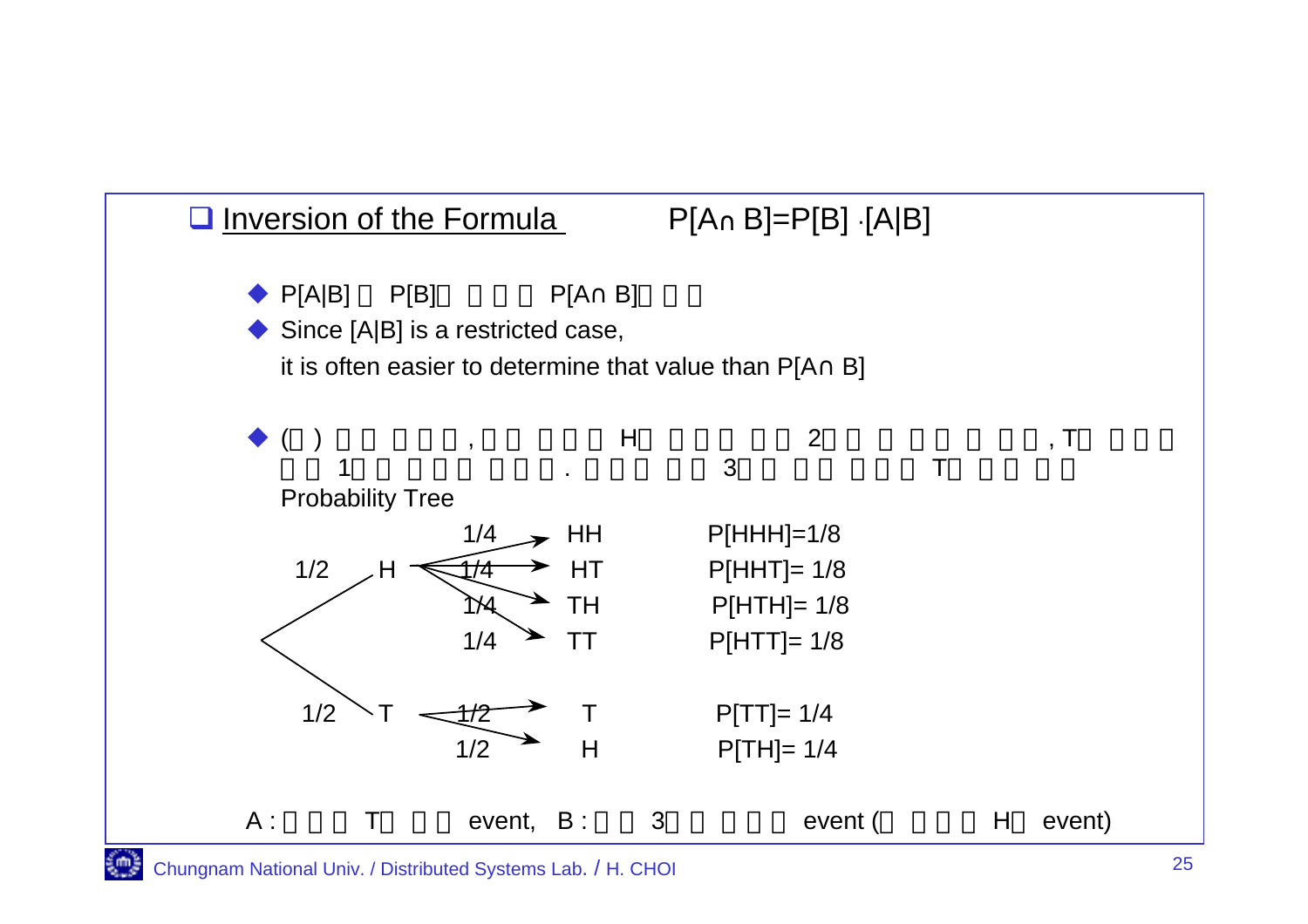### Independence



Two events A, B are independent if and only if  $P[A \ B] = P[A] \cdot P[B]$ .

♦ The probability of an event does not change when a condition is given.

$$
P[A|B] = P[A] = \frac{P[A \cap B]}{P[B]}
$$

♦ Intersection is reflexive  $(A \ B = B \ A)$ , so A being independent of B means B being independent of A.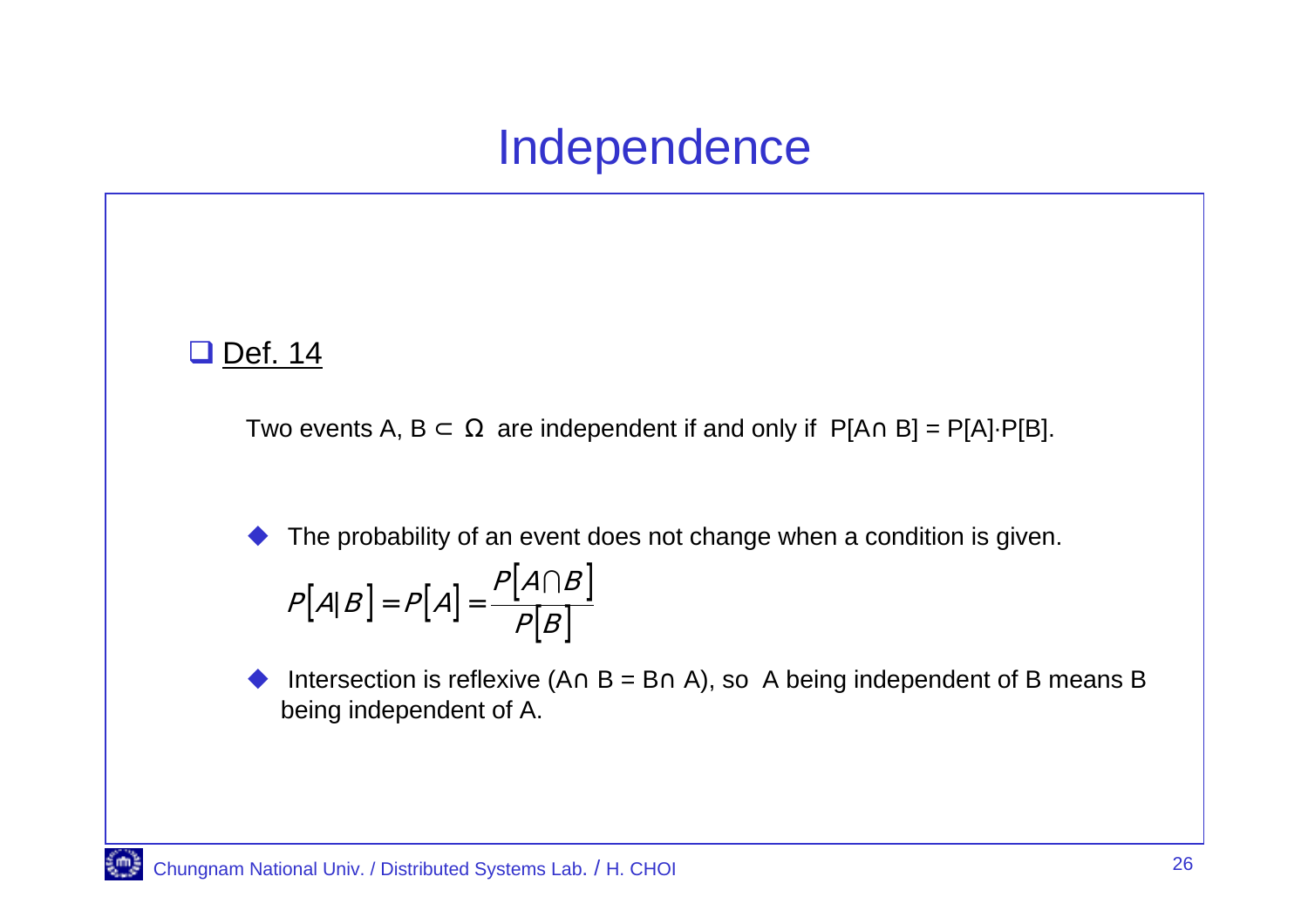### Bayes' Theorem

#### **Q** Bayes' Theorem

In a set of mutually exhaustive and exclusive events which form the partition of the sample space and the fact that the event of interest has nonzero probability.

$$
P[A_i | B] = \frac{P[A_i \cap B]}{P[B]} = \frac{P[A_i]P[B | A_i]}{\sum_j P[A_j]P[B | A_j]}
$$

Condition domain



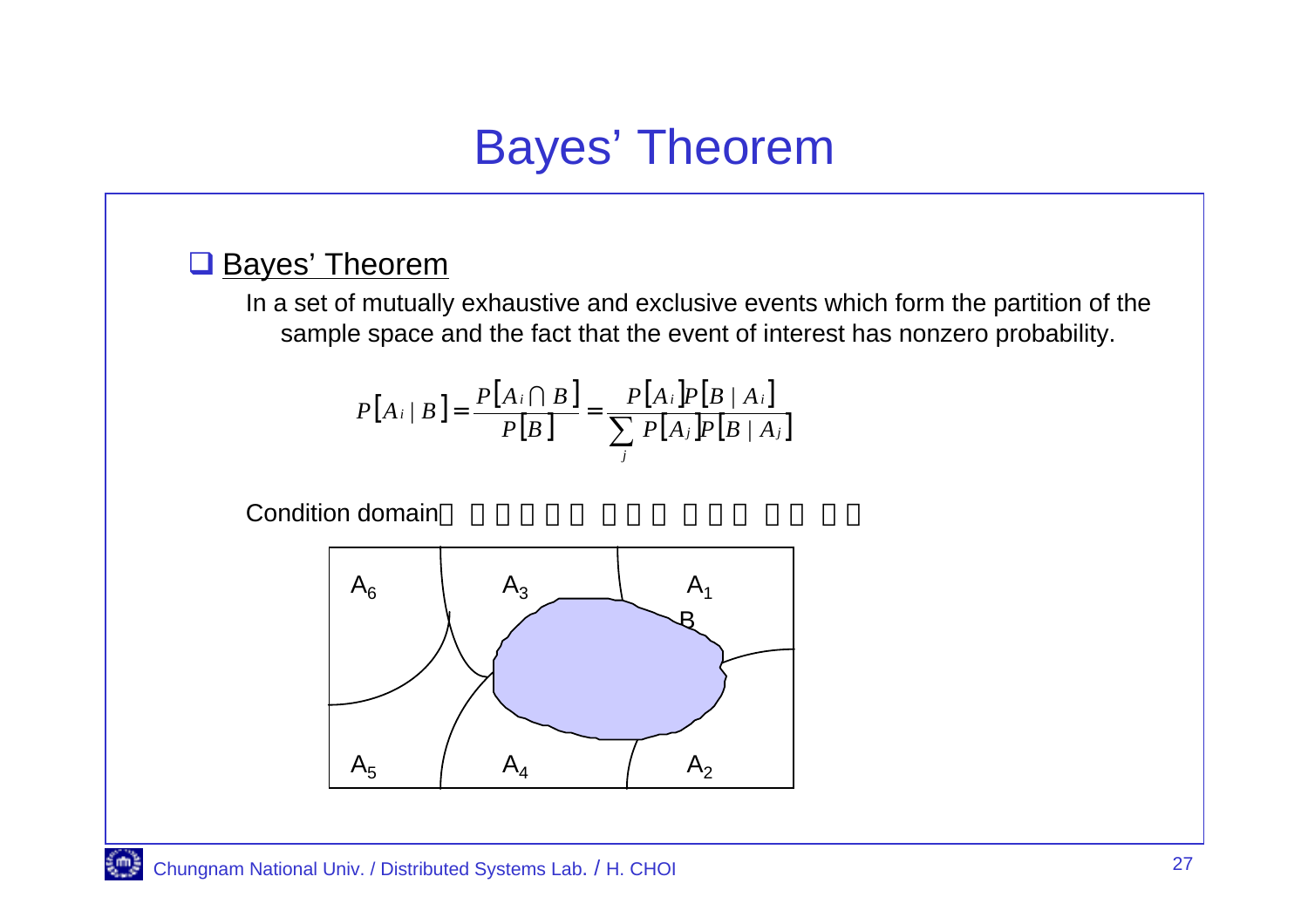



Chungnam National Univ. / Distributed Systems Lab. / H. CHOI <sup>28</sup>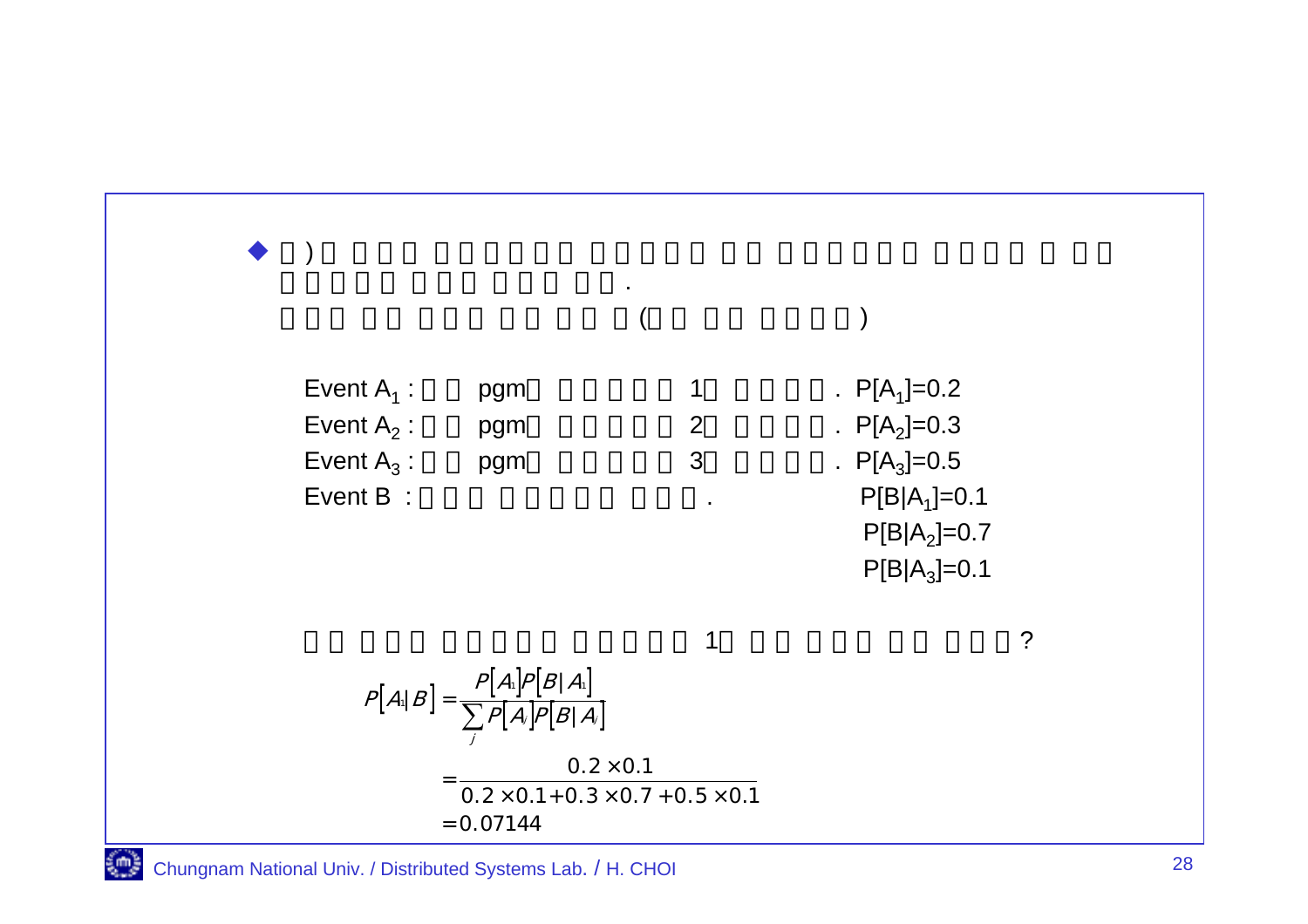### 3. Combinatorics

N : A number of distinct elements

**Q** Number of different samples of length R with replacement  $= N<sup>R</sup>$ 

**Q Number of different samples of length R without replacement**  $(N - R)!$ ! *N R N* − =

**Q** Number of possible arrangement by choosing R out of N

- : Permutation of N taken R at a time
- $\blacktriangleright$  P(N,R)
- $P(N,N) = 1$ ,  $P(N,0) = 1$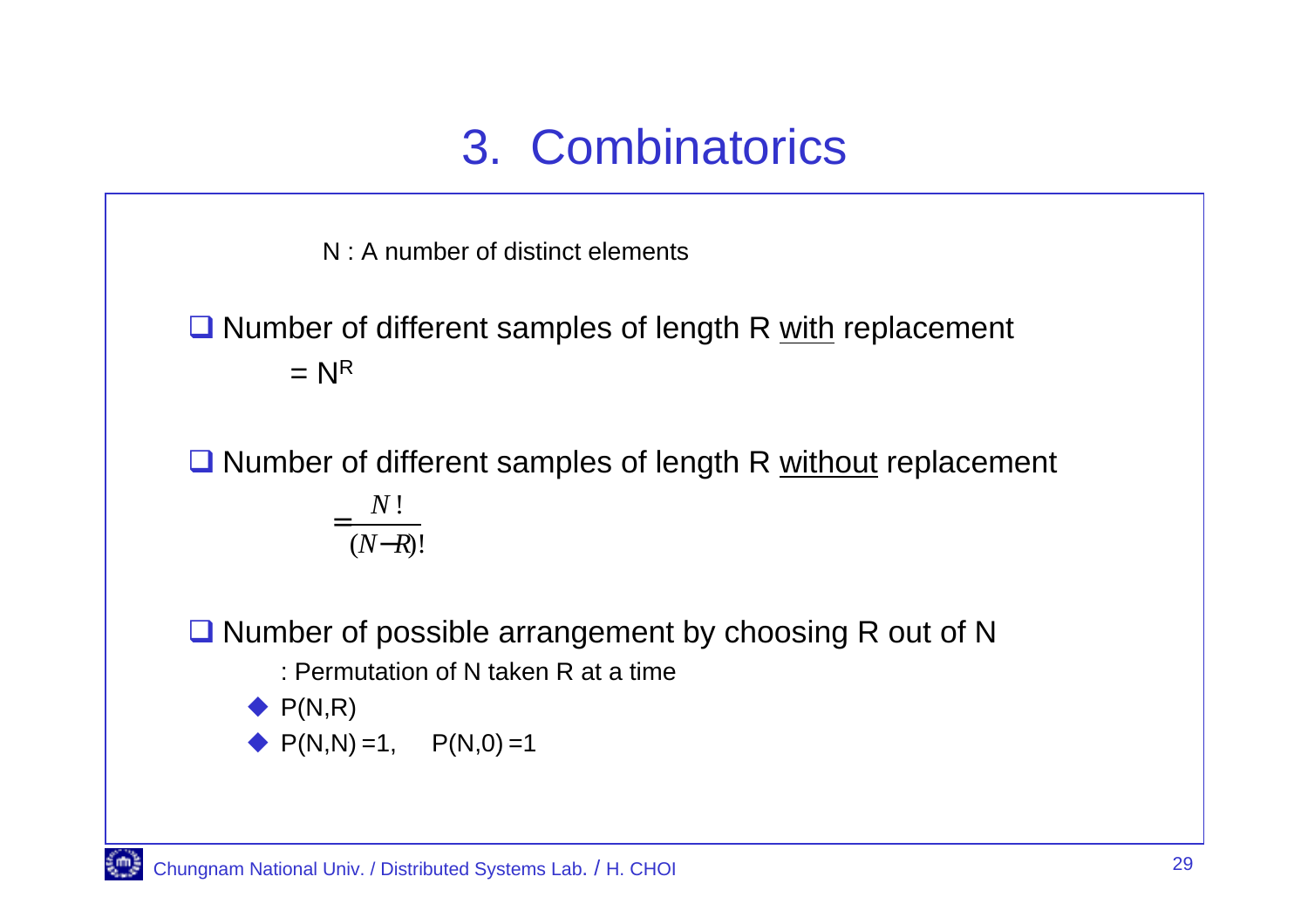$$
\Box
$$
 Number of combinations of N things taken R at a time

$$
= \frac{N!}{R!(N-R)!} \triangleq \binom{N}{R}
$$

■ Number of subsets of size R we can obtain from the set of size N

$$
\sum_{R=0}^{N} \left( \begin{array}{c} N \\ R \end{array} \right) = 2^N
$$

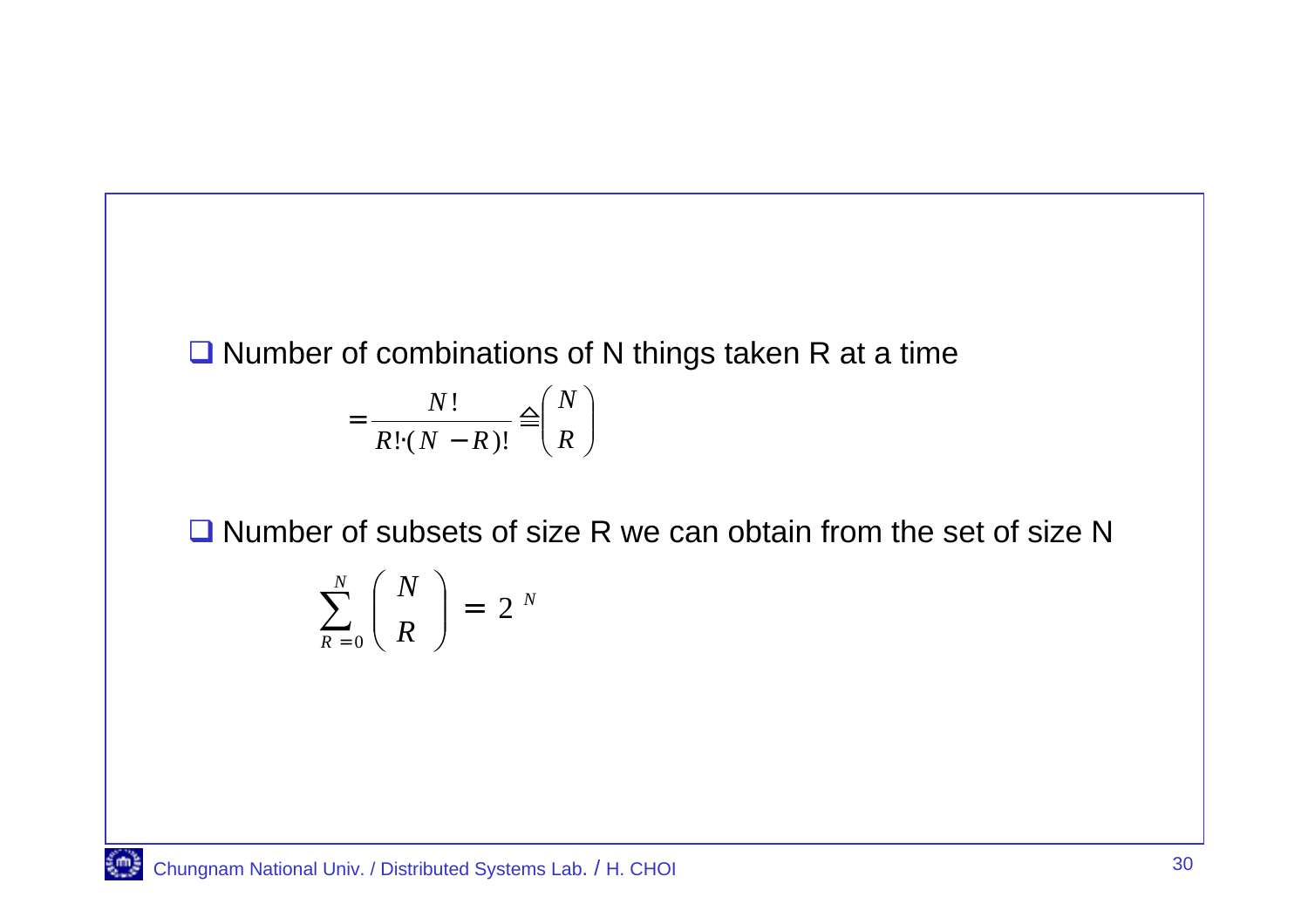### 4. Random Variables

#### **□** Def. 15

♦

A random variable is <u>a function</u> that assigns a value(real number) to each possible <u>outcome</u> in the sample space.



- ) Consider a random experiment defined by a sequence of three Bernoulli trials.
	- The sample space S consists of eight triples of 0's and 1's.
	- $\bullet$  Define a random variable X to be the total number of successes from the three trials.
	- $\bullet$  The tree diagram : S<sub>n</sub> and F<sub>n</sub> represent a success and a failure respectively on the n-th trial
	- The probability of success, p, is equal to 0.5.
	- The value of random variable X assigned to each sample point is also shown.

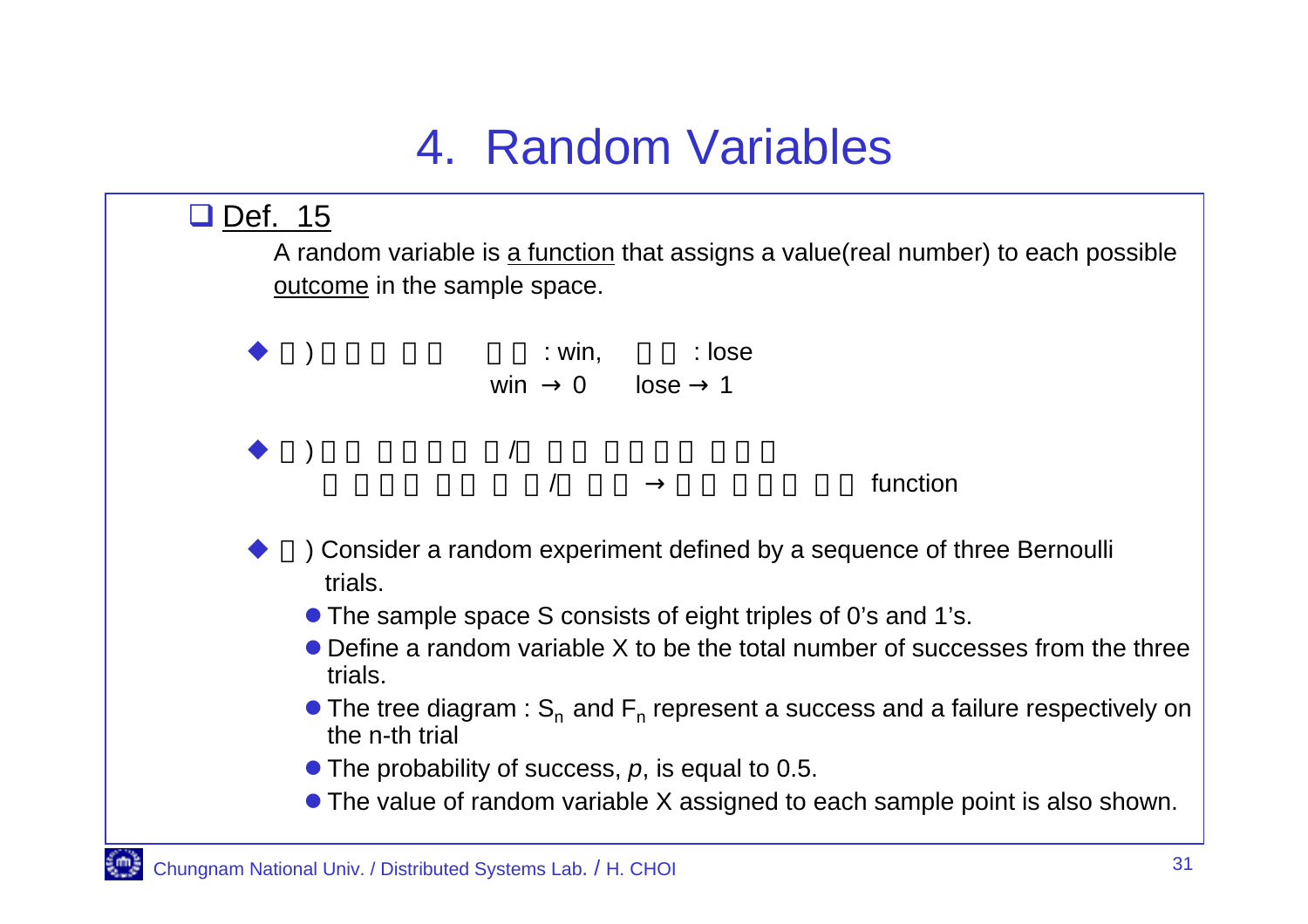

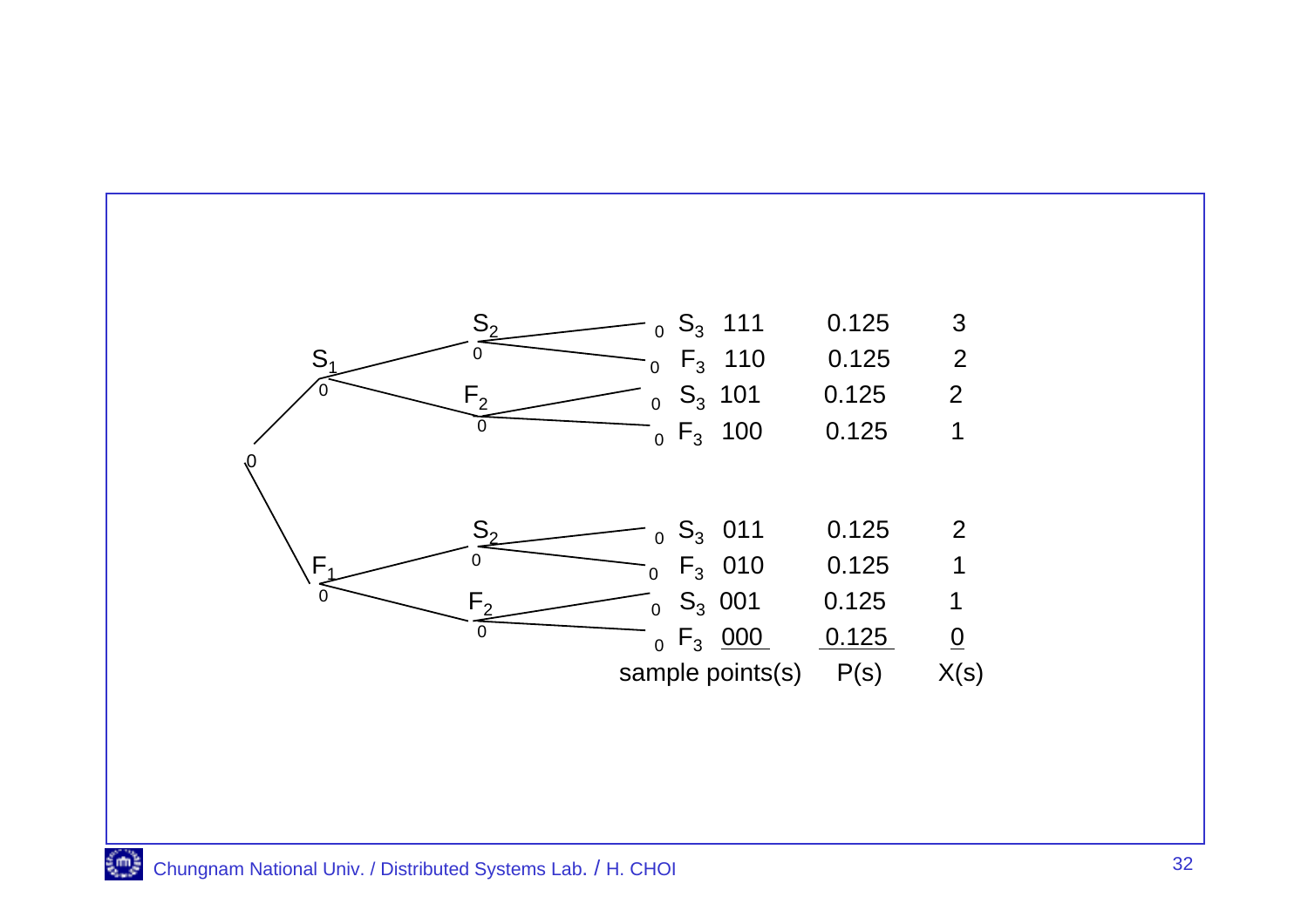#### **□** Def. 16

The probability mass function (pmf) of the random var. X is a function with the domain consisting of the event space of the random var. X, and with its range in the closed interval [0. 1]

$$
P_X(x) = P[X = x] = \sum_{X(s) = x} P(s)
$$

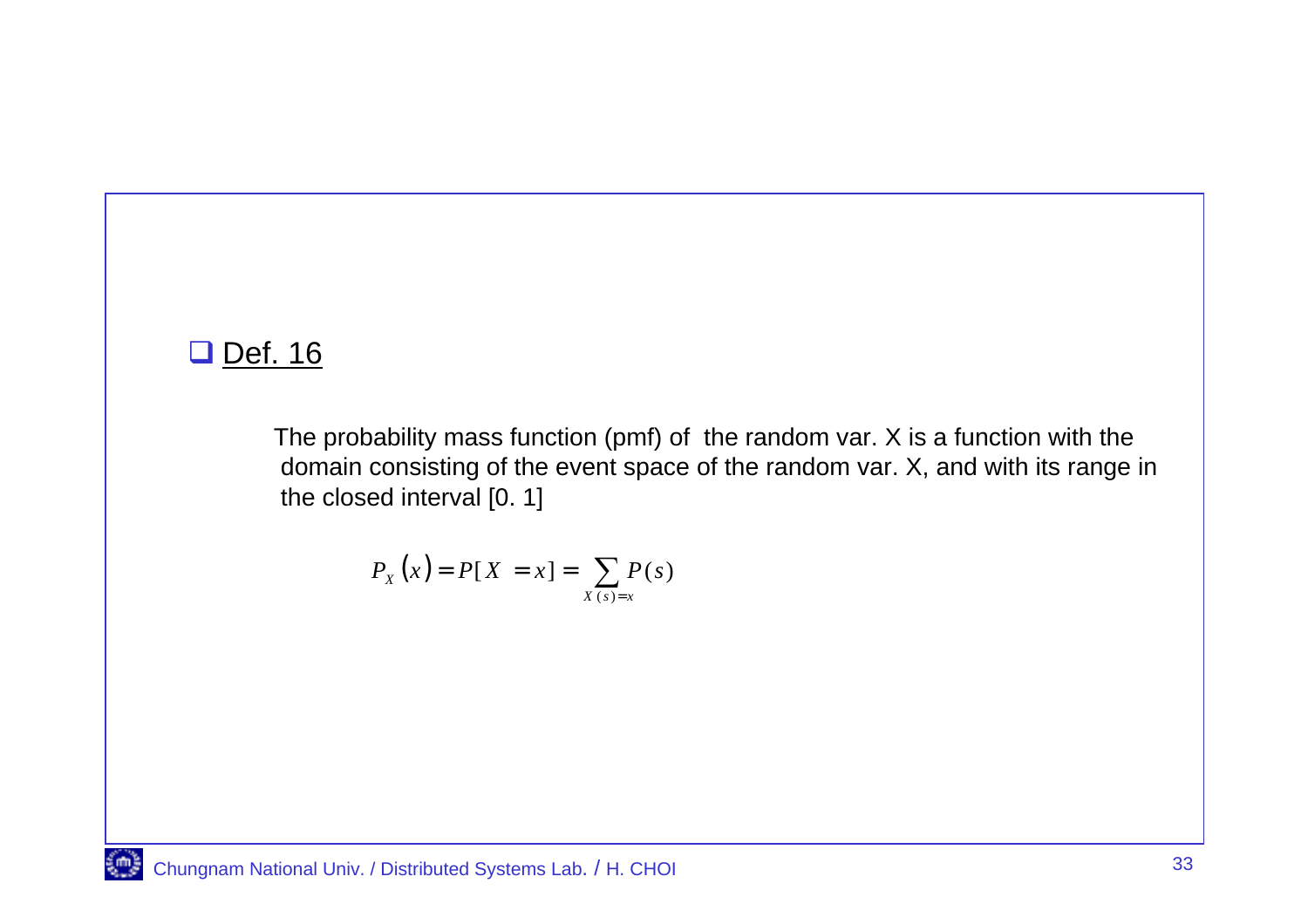### Properties of the pmf

#### **Q** Properties of the pmf

- (1)  $0 \le P_X(x) \le 1$  :  $P_X(x)$  *is a probability*
- (2) Since the random variable assigns some value  $x$  R to each sample point s S, we have

$$
\sum_{X \in R} P_X(x) = 1
$$

(3) For a discrete random variable X such that

$$
\{x_1, x_2, x_3, \cdots\}
$$

$$
\sum_{i} P_{X}(x_{i}) = 1
$$

$$
3
$$
 Bernoulli  
For x=0, 1, 2, 3  
 
$$
Px(0) = 0.125
$$
  
 
$$
Px(1) = 0.375
$$
  
 
$$
Px(2) = 0.375
$$
  
 
$$
Px(3) = 0.125
$$



Chungnam National Univ. / Distributed Systems Lab. / H. CHOI <sup>34</sup>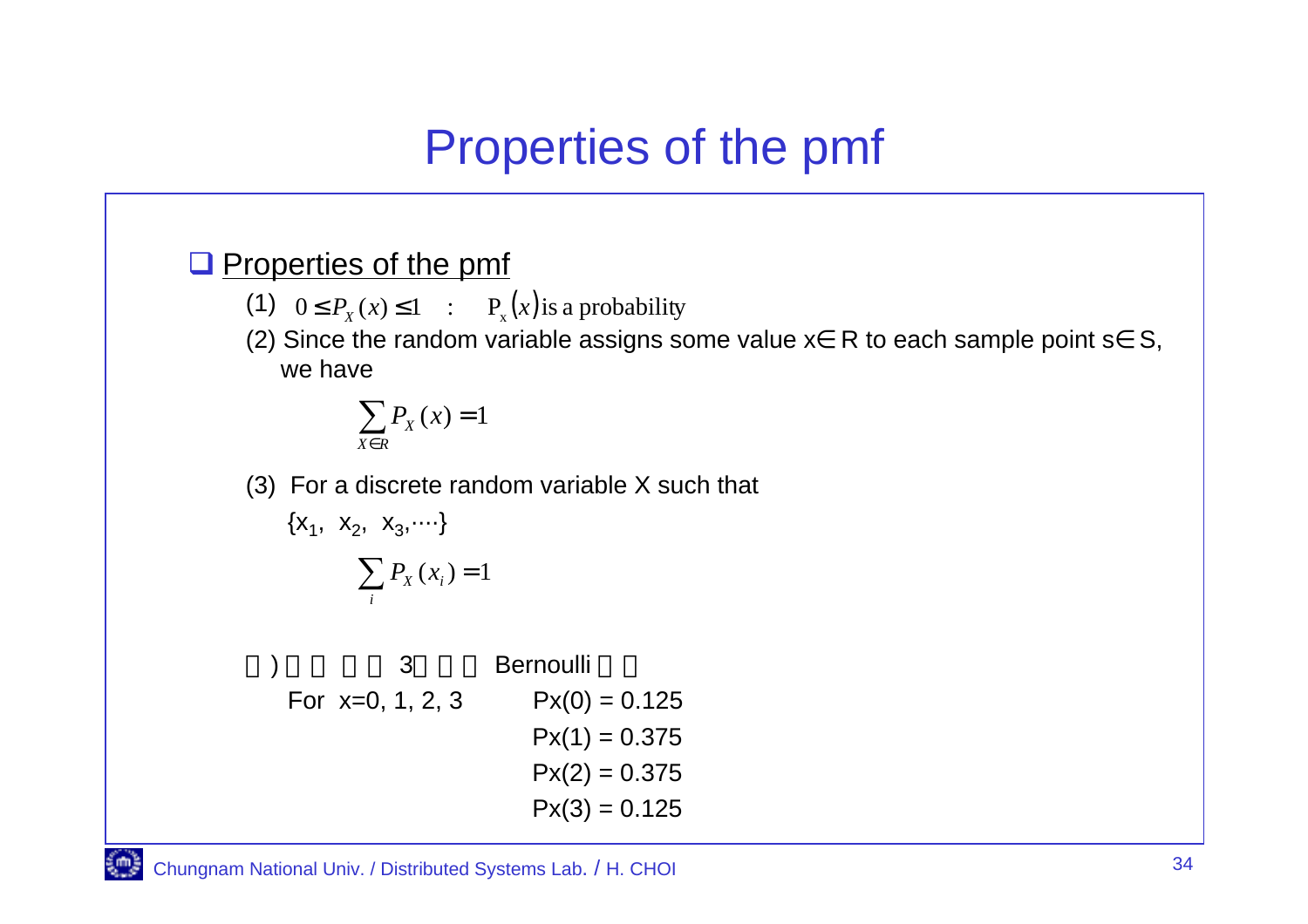#### **Q** Cumulative Distribution Function(CDF)

- $\bullet$  CDF Probability distribution function, distribution function
- Probability mass function  $Px(x)$  random variable  $X$  x

• set 
$$
\{s|X(s) \mid A\}
$$
 for some subset A of R CDF

\n- $$
P[X \ A]
$$
 *event[X \ A] P[X (a,b)] -> P(a < x < b)*
\n- $P[X (a,b]] \ -> P(a < x \ b)$  *{s | X(s) \in A} = U {s | X(s) = x<sub>i}</sub>}*
\n- $P[X \in A] = \sum_{x_i \in A} P_X(x_i)$
\n- *3 Bernoulli*  $P[X \ 1] = P[X=0] + P[X=1]$
\n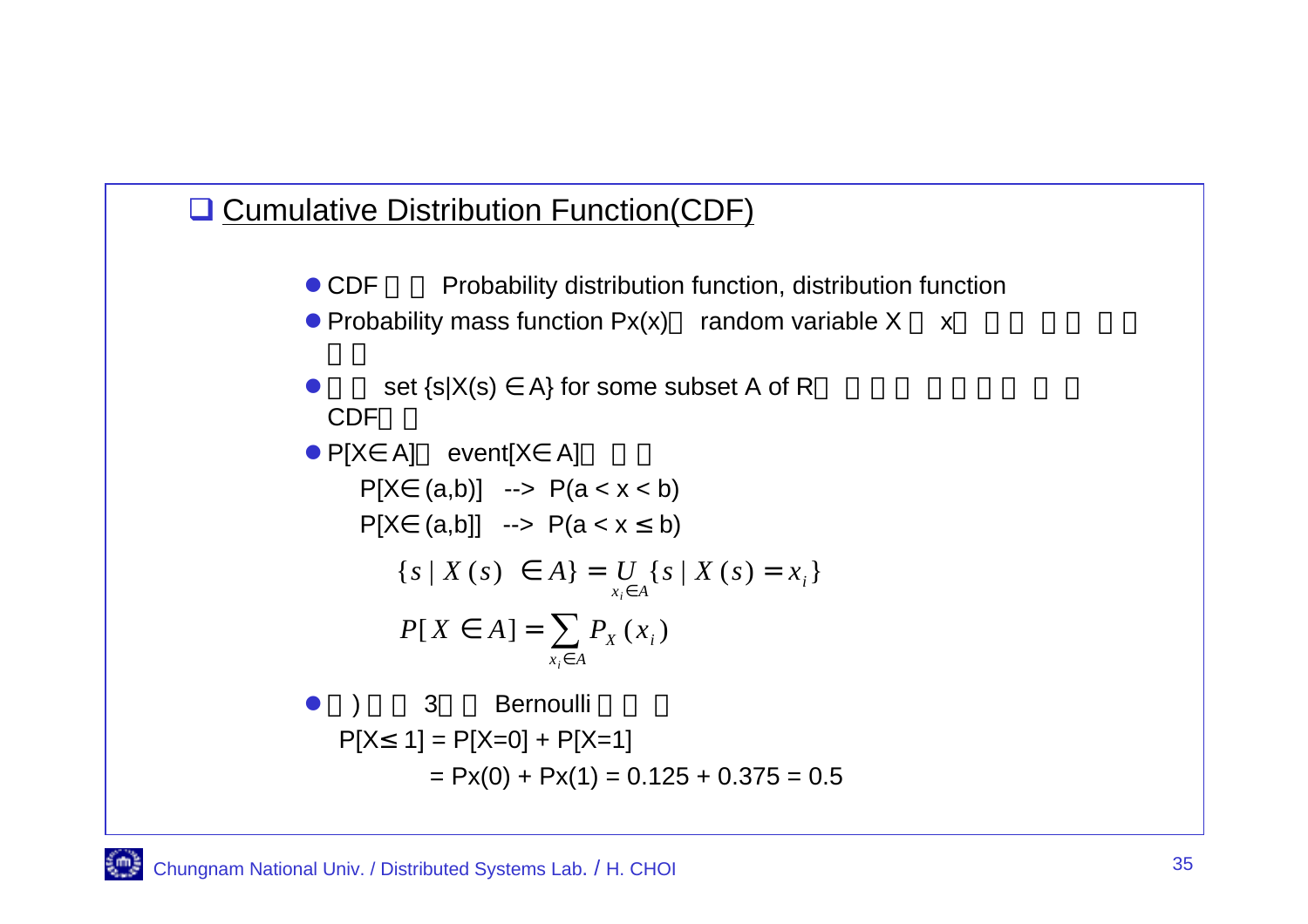#### **□** Def. 17

∑ ≤ $= P[-\infty < X \leq t] = P[X \leq t] =$ The function  $Fx(t), -\infty < t < \infty$ , defined by *x t*  $F_X(t) = P[-\infty < X \le t] = P[X \le t] = \sum P_X(x)$ 

is called cumulative distribution function(CDF) or the probability distribution function of the random variable X.

$$
P[a < X \le b] = P[X \le b] - P[X \le a] = F[b] - F[a]
$$

If X is an integer value random variable, then

$$
F(t) = \sum_{-\infty < x \leq \lfloor t \rfloor} P_X(x)
$$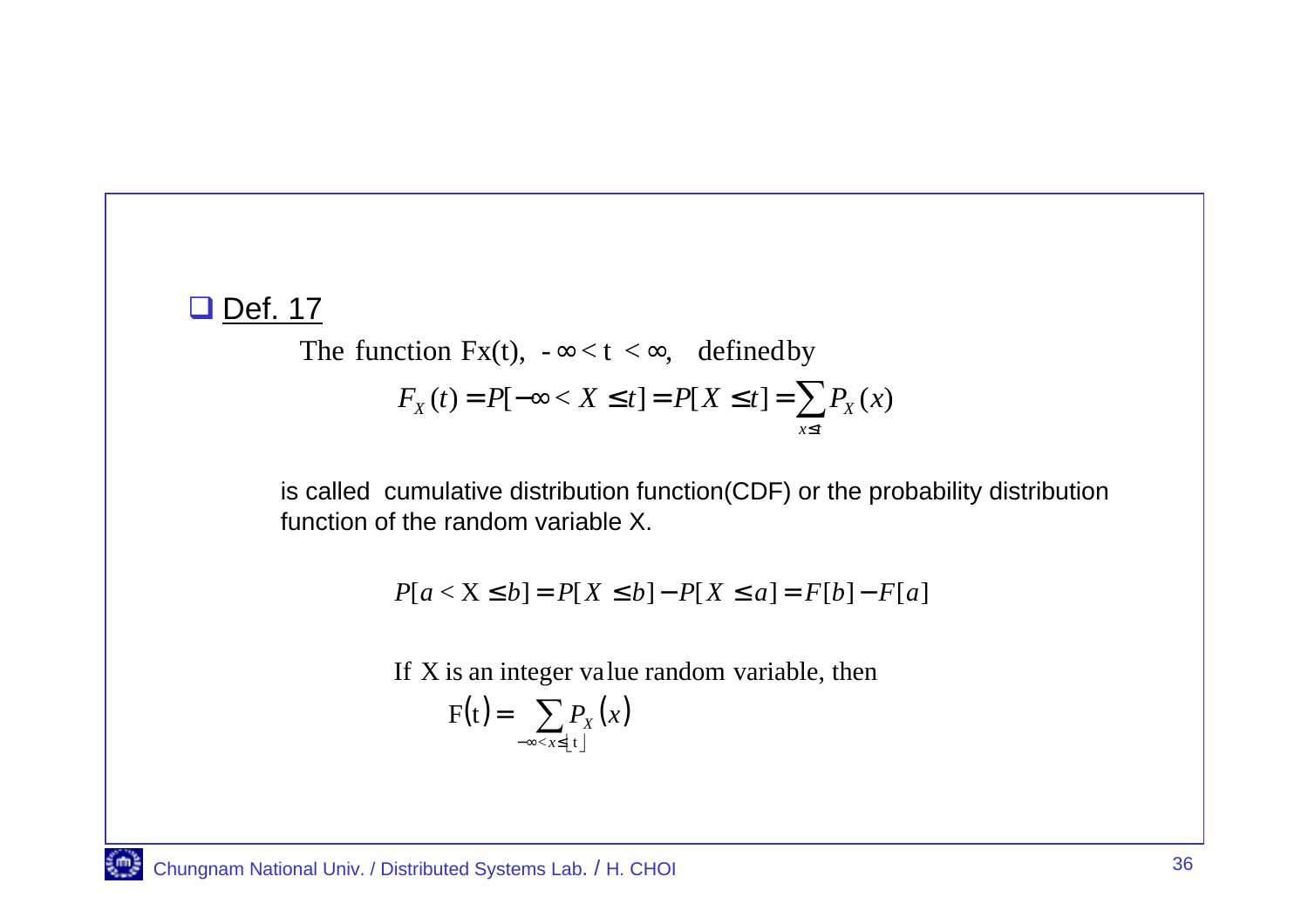

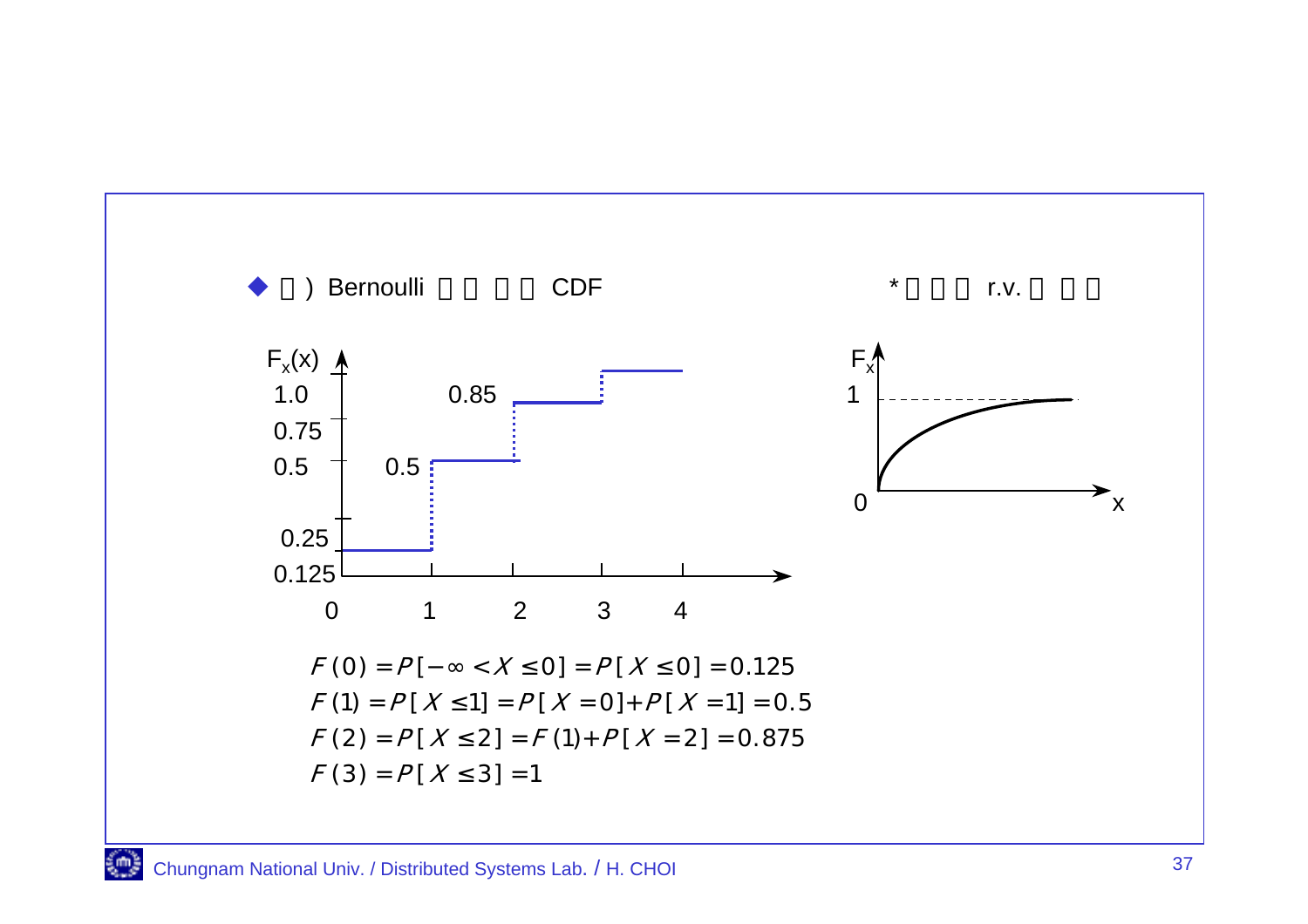### **Three properties of CDF**  $(1) F(-\infty) = 0$  $(2) F(\infty) = 1$ (3) For  $x_1 < x_2$ , then  $F(x_1) \le F(x_2)$ ,  $\rightarrow F(x)$  is nondecreasing  $\Rightarrow$  0  $\leq$  F(x)  $\leq$  1

#### $\Box$  4 4 CDF

- $\odot$  Geometric distribution : infinite set, discrete
- $\circled{2}$ Exponential distribution : infinite set, continuous
- $\circled{3}$ Poisson distribution : infinite set, discrete
- $\bigcirc$ Binomial distribution : *finite* set, discrete of possible values

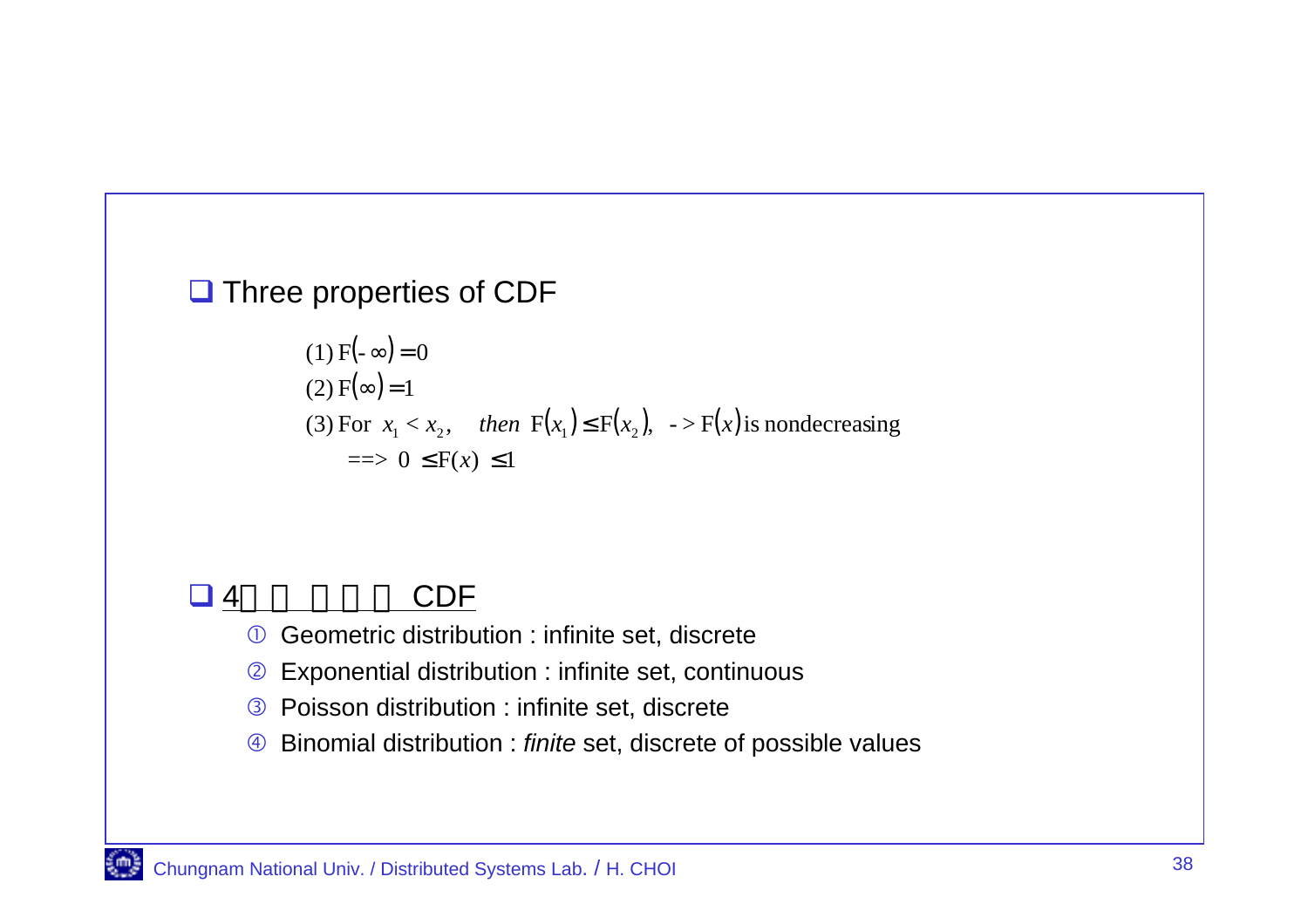### Geometric Distribution

#### **□ Geometric Distribution**

• Head 1-p, tail p • Let K be the random variable that represents the number of flips required to obtain the first head

P[flip the first head on k-th flip]  $=$  (1-p)  $p^{k-1}$  for  $k = 1, 2, ...$  $F(k) = \sum P$  $p) p^{n-1} = 1-p$ n(*k* ) =  $\sum\limits_{}^k P$ [flip the first heads on n- th flip] n $=\sum_{k=1}^{k}(1-p)p^{n-1}=1-p^{k}$  $\sum (1-\rho) \, \rho^{n-1}$ 111 - p )  $p^{n-1} = 1$ 

■ Modified Geometric pmf: the random variable that represents the number of flips before we obtain a head,

P[flip the first head on  $(k+1)$ st flip] =  $(1-p)$  p<sup>k</sup> for  $k = 0, 1, 2, ...$ 

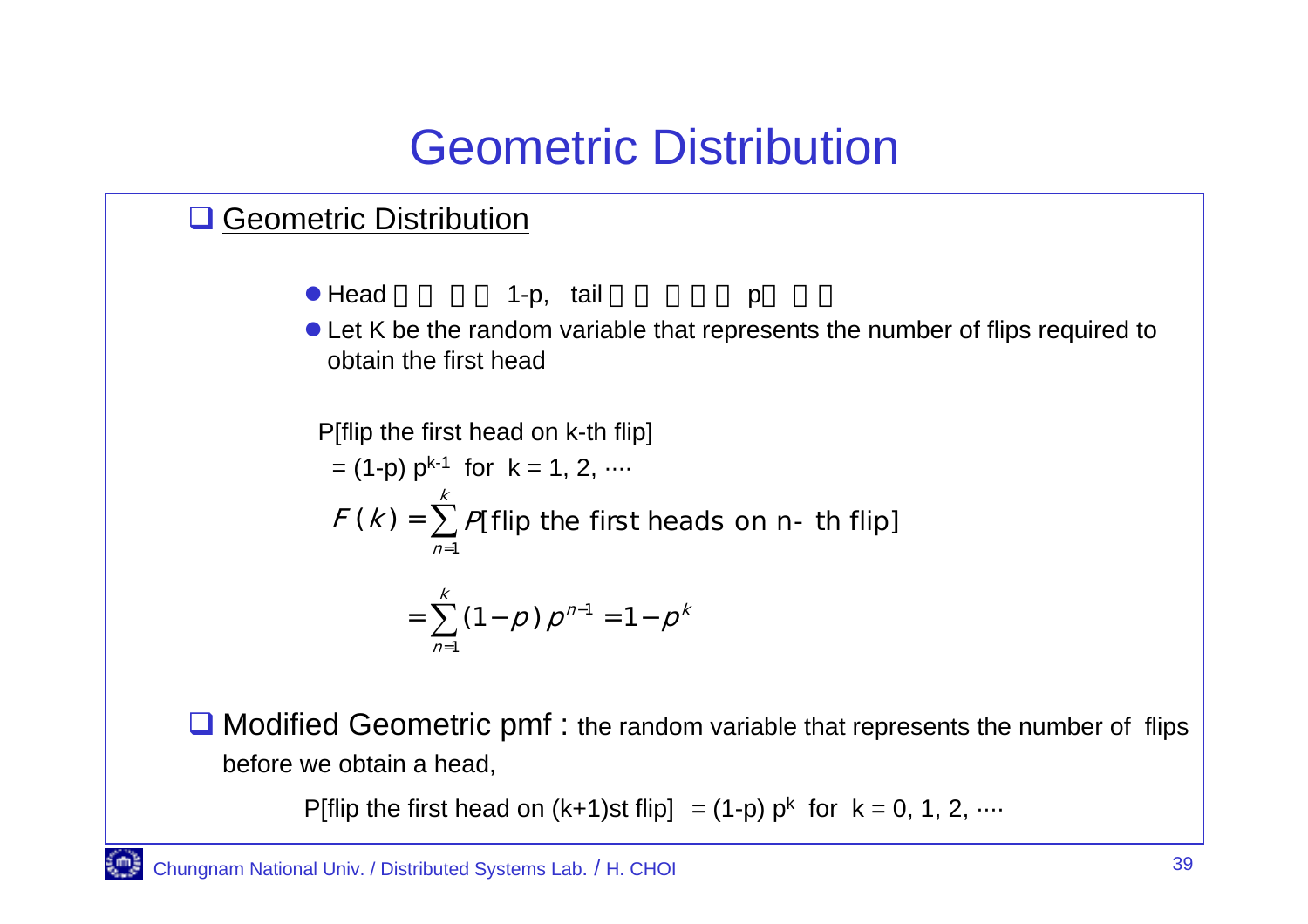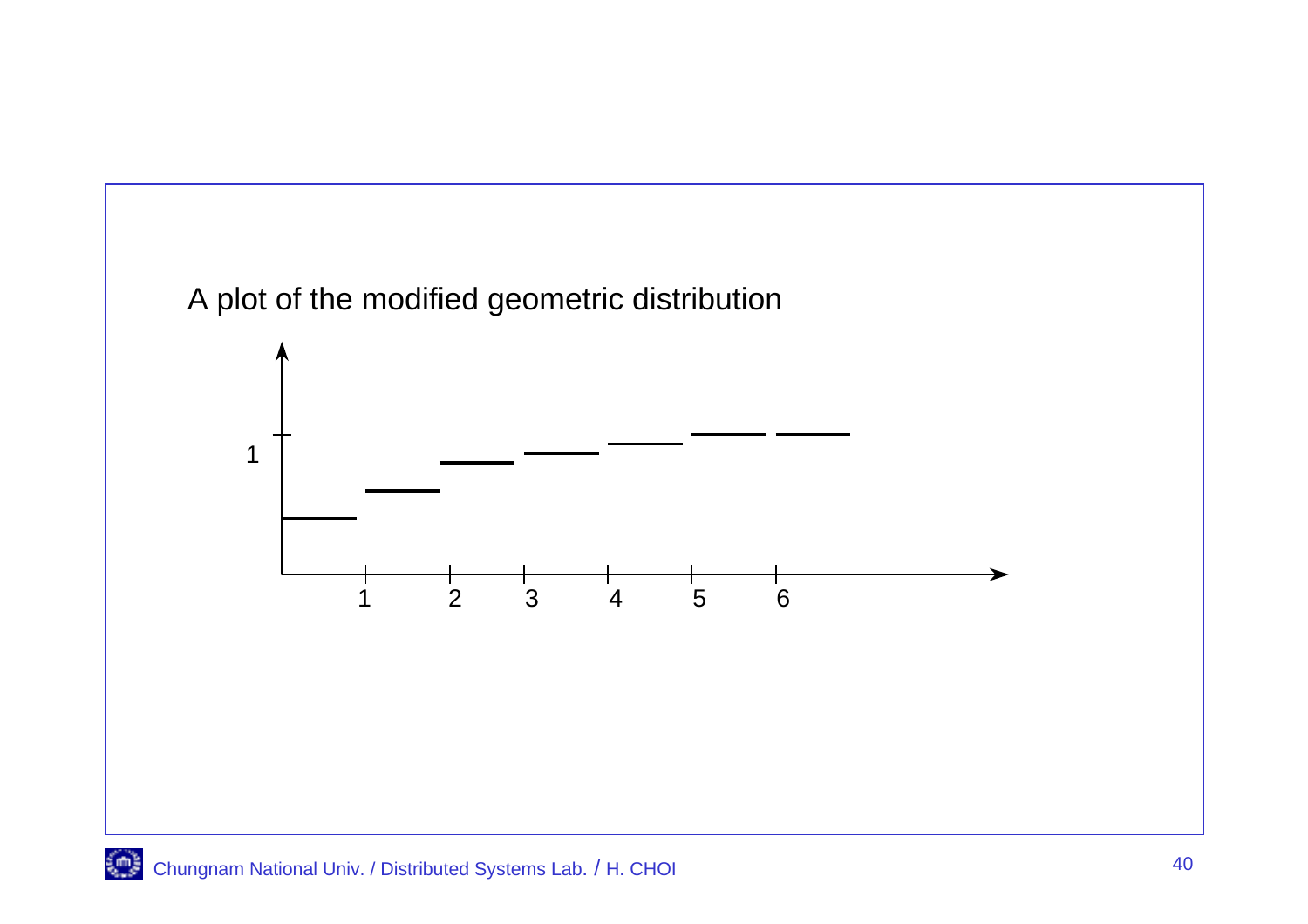### Binomial Cumulative Distribution

#### **■ Binomial Cumulative Distribution**

 $\bullet$  Random variable K is the number of heads appearing in those N coin flips

P[ a sequence of N flips with k heads] =  $(1-p)^{k}p^{N-k}$ 

• Many different sequences with k heads

P[k heads] = 
$$
\binom{N}{k} (1-p)^k (p)^{N-k}
$$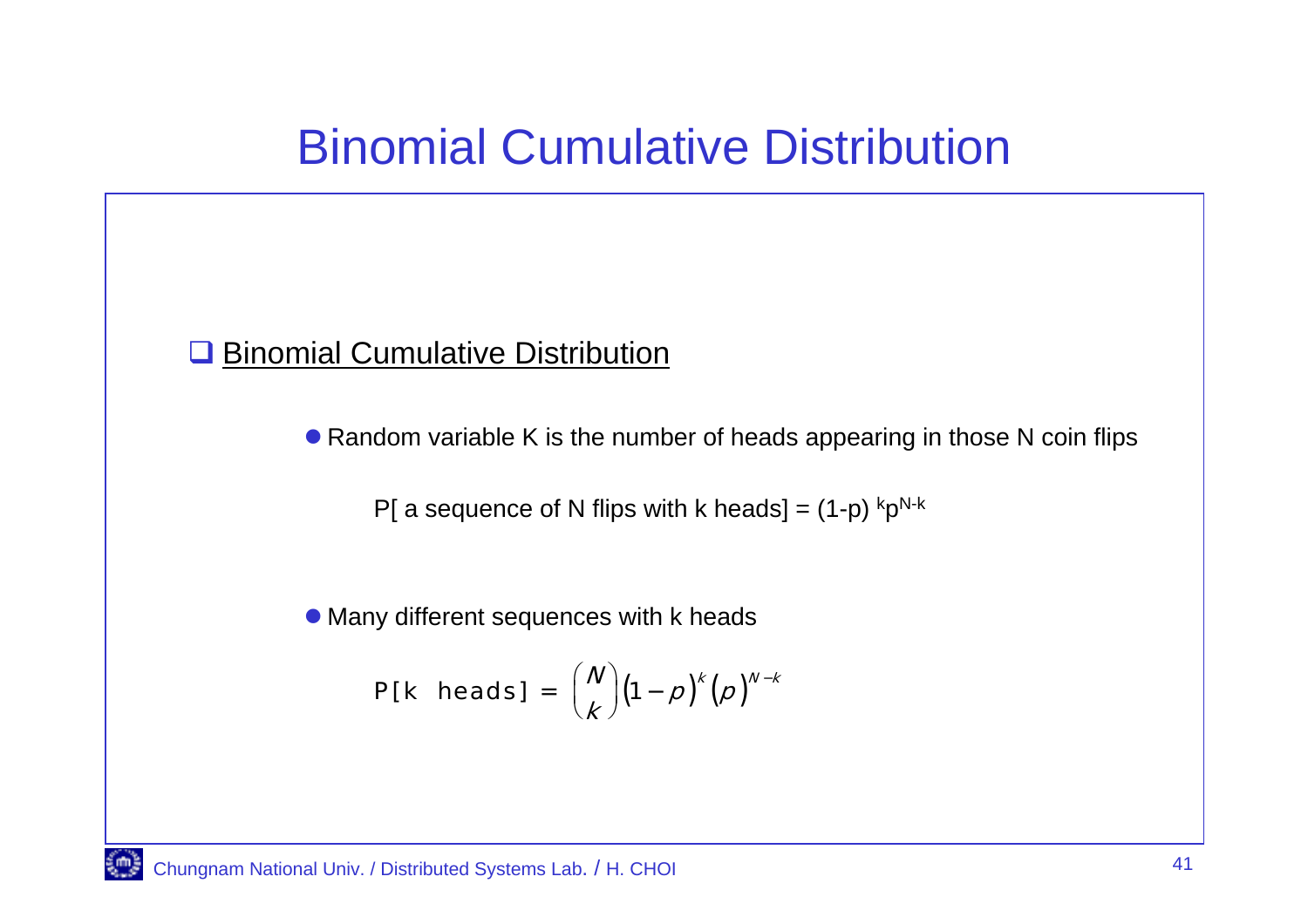

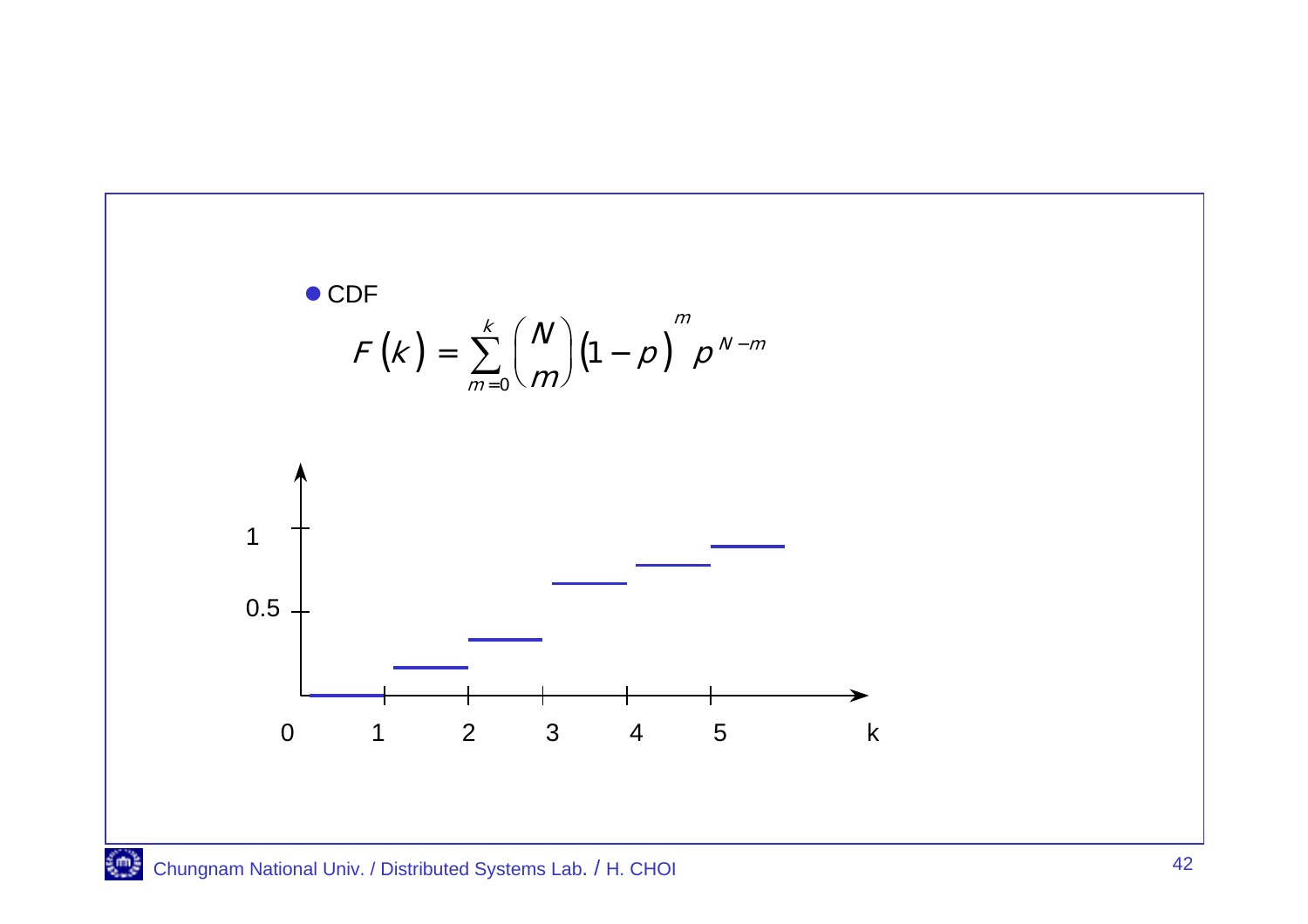### Exponential Cumulative Distribution

#### **Exponential Cumulative Distribution**

 $\bullet$  continuous version of the geometric distribution

• random variable T represents the amount of time until a success occurs.





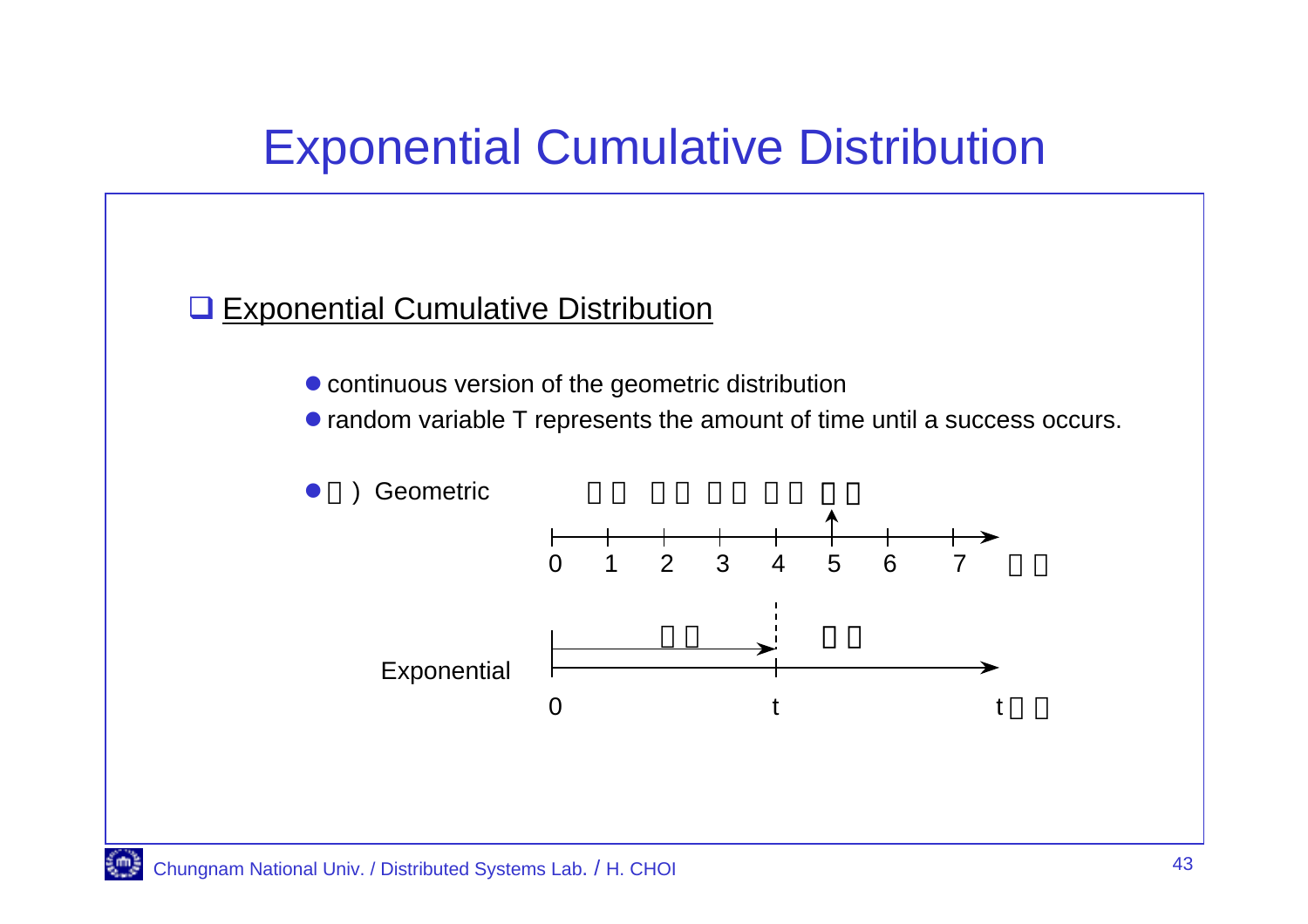

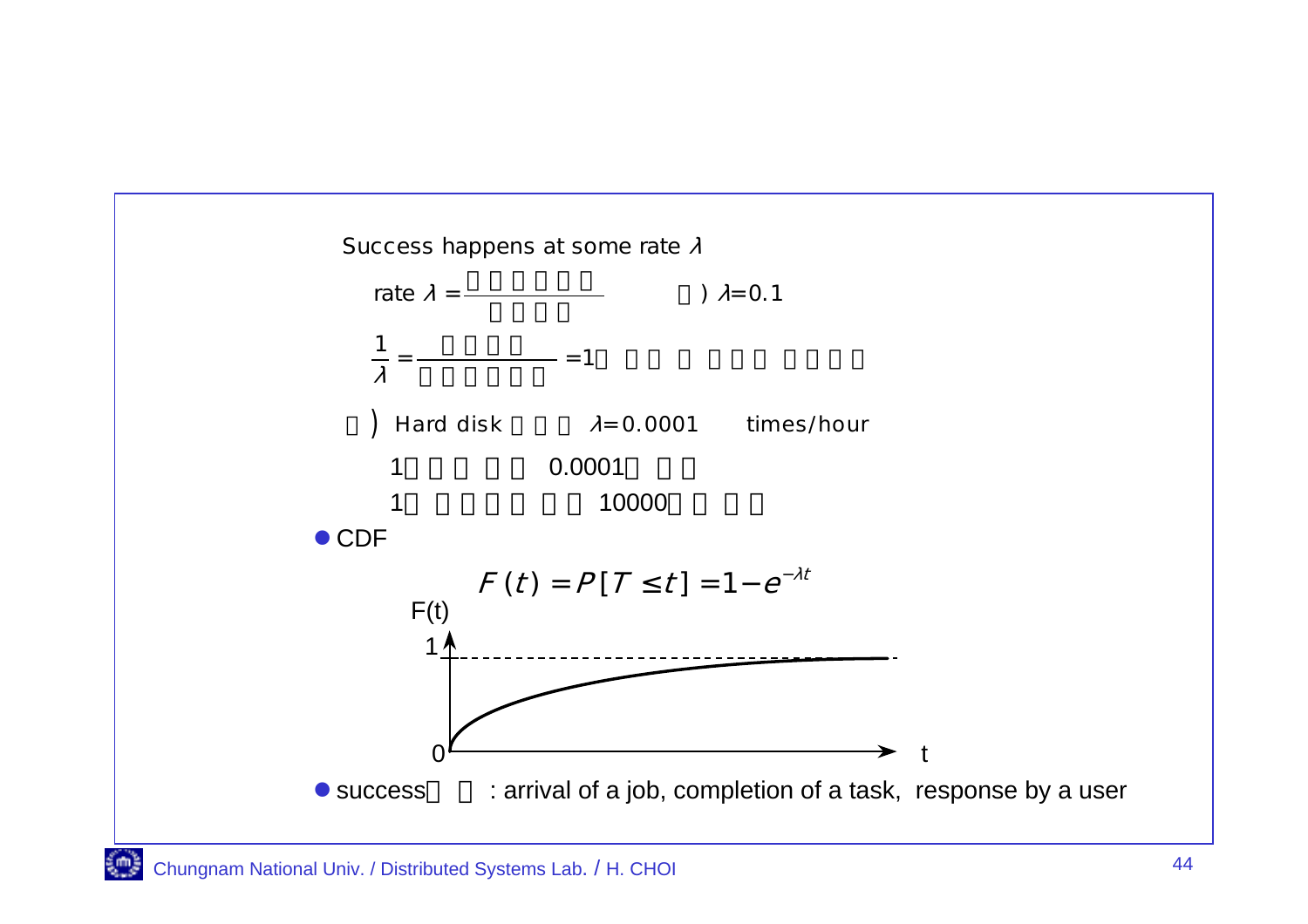### Poisson Cumulative Distribution

#### **Q** Poisson Cumulative Distribution

- Continuous version of the binomial distribution
- Trials are allowed at any moment in time
- Random variable k of successes during a fixed period of time T and a success rate λ

P[k successes in time T] = 
$$
\frac{(\lambda T)^{k}}{k!}e^{-\lambda T}
$$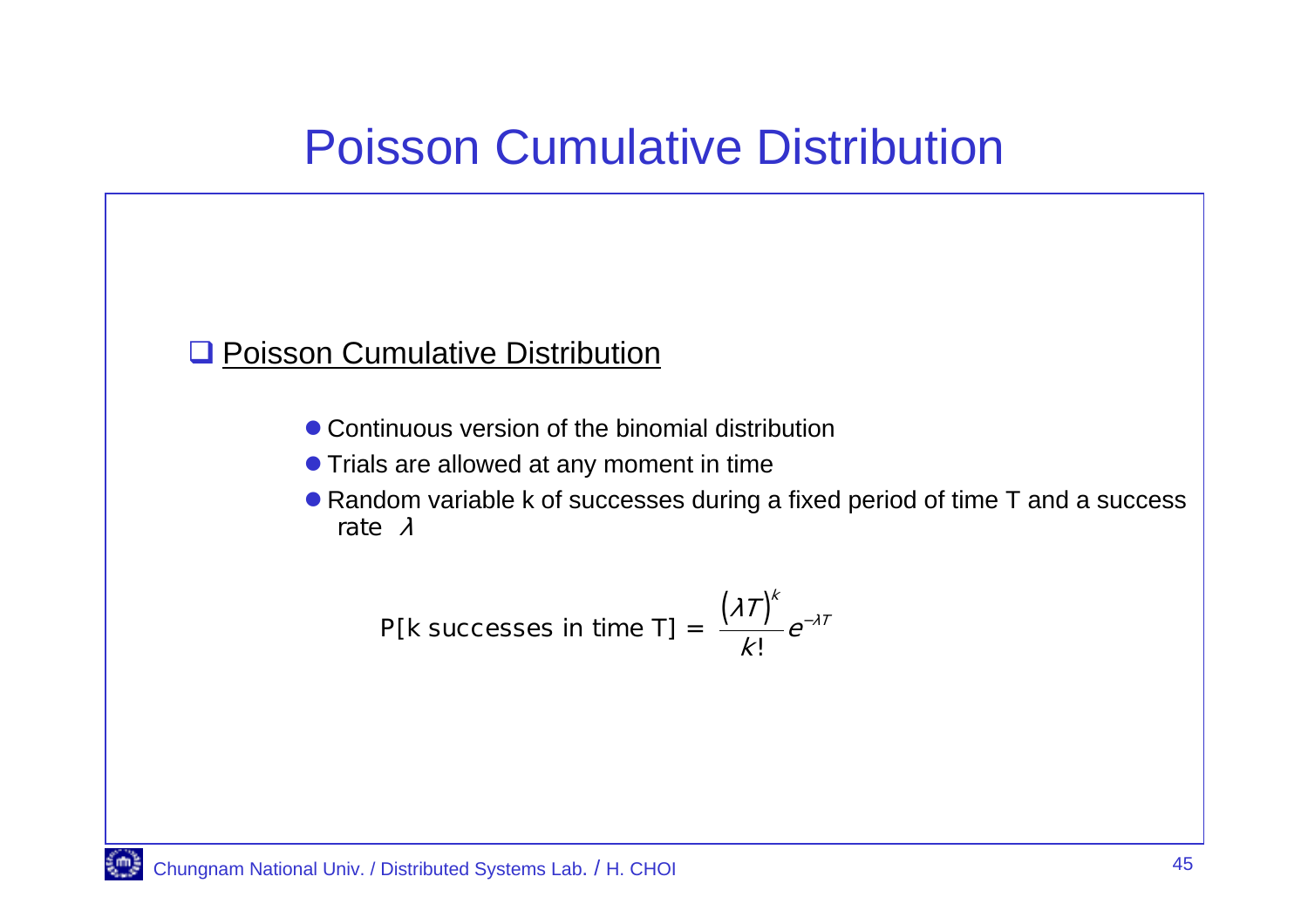

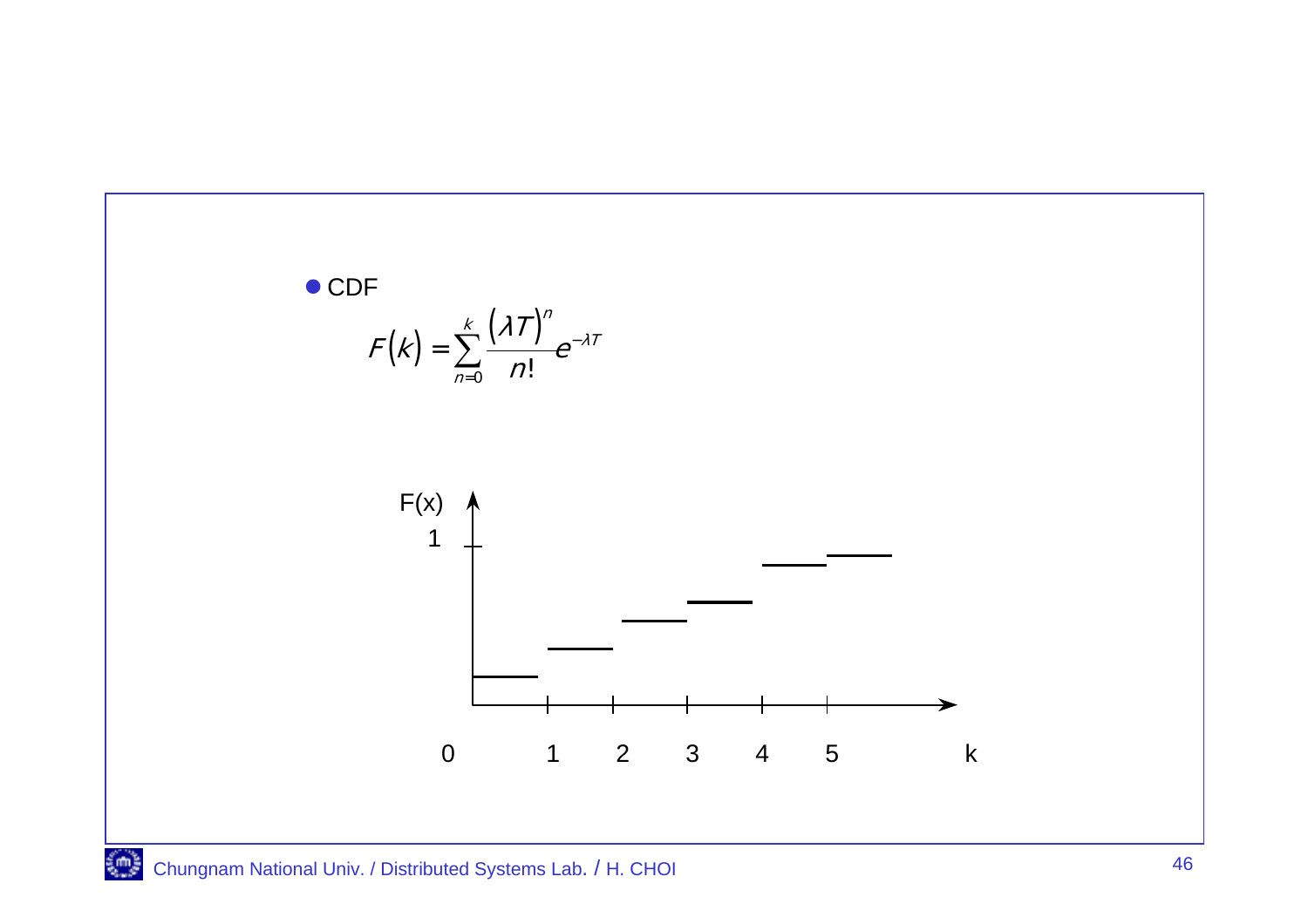### Probability Density Functions



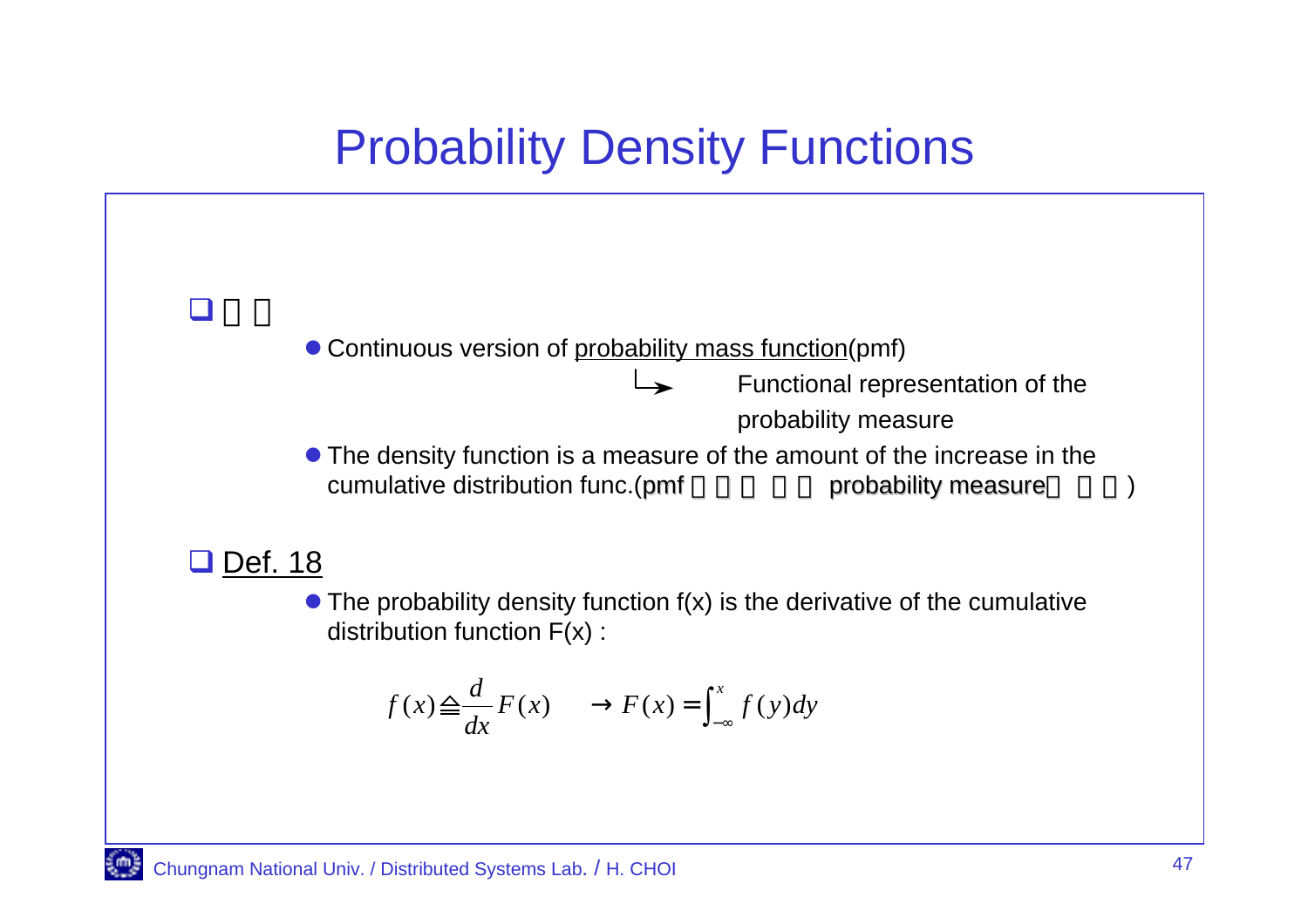$\Box$  Define the derivative of the distribution function at a discontinuous jump to be a impulse function  $|_{\delta(x)}$ 



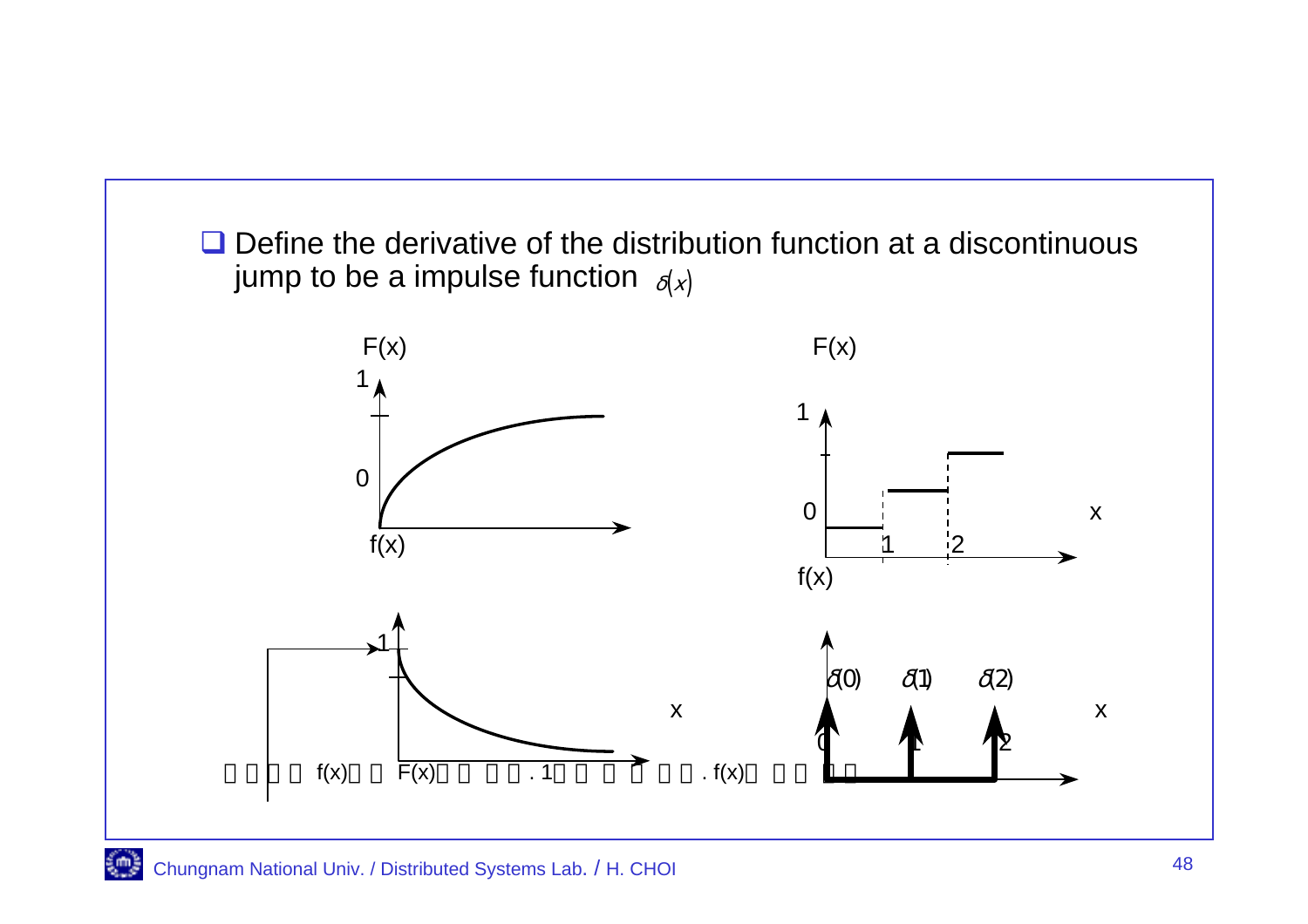### Basic properties of the Density Function

#### **■ Basic properties of the Density Function**

1. Since 
$$
F(\infty) = 1
$$
,  $\int_{-\infty}^{\infty} f(x) dx = 1$ 

2. Since  $F(x)$  is nondecreasing,  $f(x) = 0$ 

- No bounds on the value of f(x) at a point x.

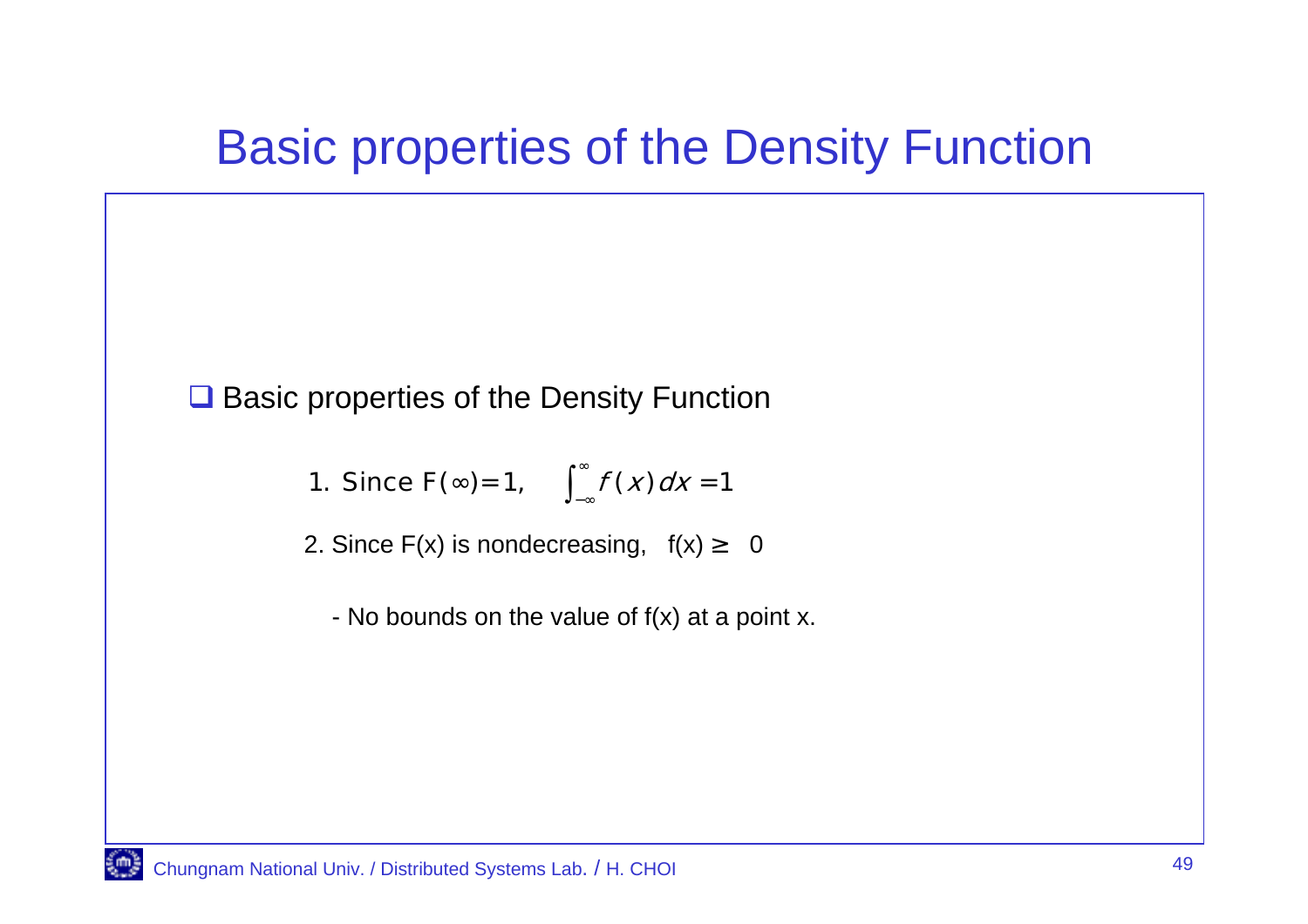

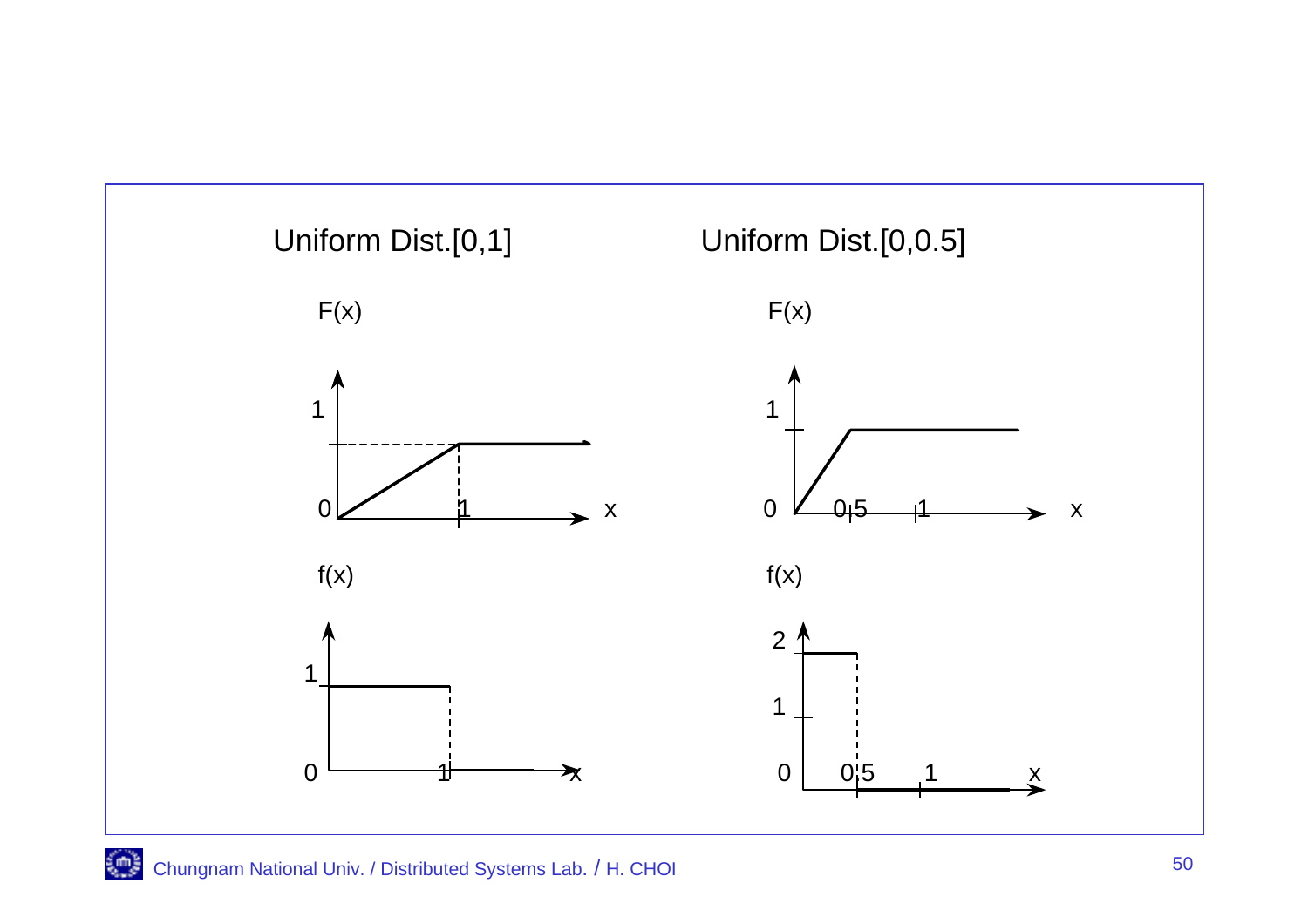#### **Q** Calculating Probabilities

- ◆ The calculation of the probability of any event is simply a series of additions and subtractions of cumulative distribution.
- r.v.  $X$  {a < x b}

$$
P[x \quad b] = P[x \quad a] + P[a < x \quad b] = F(b) = \int_{-\infty}^{b} f(x) \, dx
$$
\n
$$
P[x \quad b] - P[x \quad a] = P[a < x \quad b]
$$

$$
P[a < x \quad b] = F(b) - F(a) = \int_a^b f(x) dx
$$

pdf 
$$
\xrightarrow{\text{integration}}
$$
  $\longrightarrow$  *CDF* :continuous case  
pmf  $\xrightarrow{\text{summation}}$   $\longrightarrow$  *CDF* :discrete case

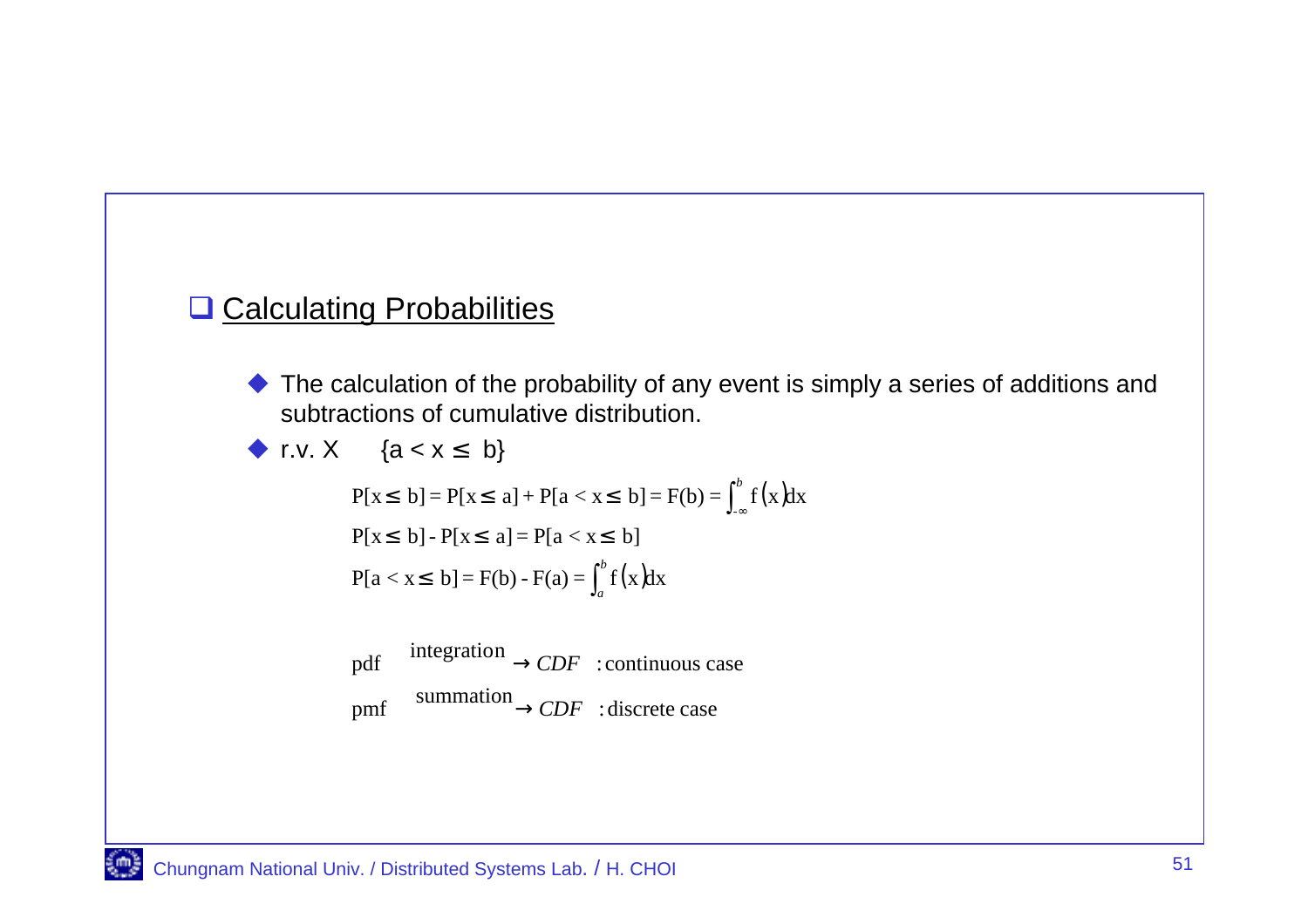#### □ Calculating Expectation ( , )

♦ Def. 19

♦

The expected value E[X] of a r.v. X is the weighted sum(integral) of all possible values of the r.v.

$$
E[X] = \sum_{-\infty}^{\infty} x \cdot P_x(x)
$$
  
\n
$$
E[X] = \int_{-\infty}^{\infty} x \cdot f_x(x) dx
$$
  
\n
$$
E[X] = 1 \times \frac{1}{6} + 2 \times \frac{1}{6} + 3 \times \frac{1}{6} + 4 \times \frac{1}{6} + 5 \times \frac{1}{6} + 6 \times \frac{1}{6} = \frac{21}{6} = 3.5
$$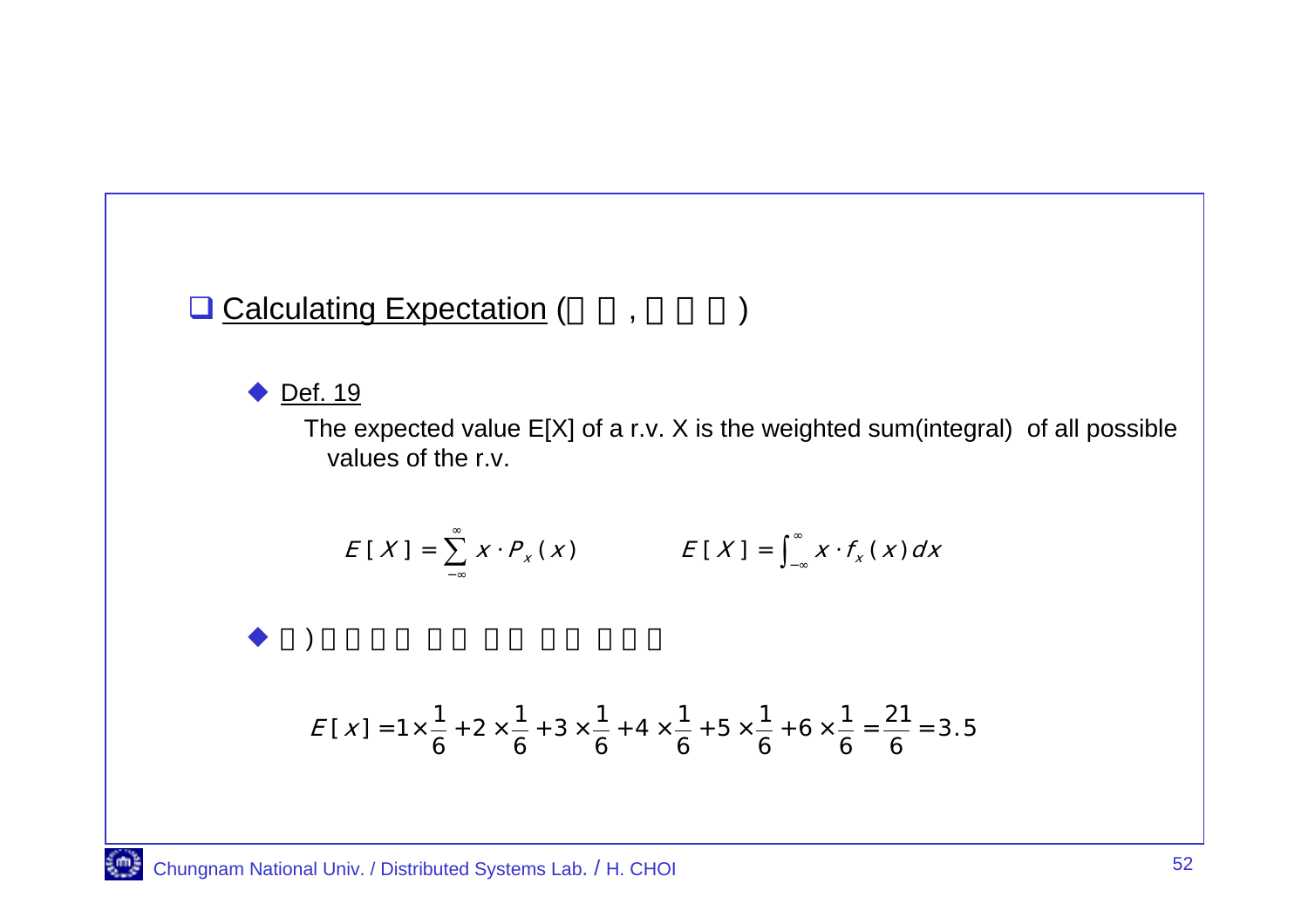♦ ) expected value of a r.v. with modified geometric distribution p : , (1-p) :

$$
E[K] = \sum_{k=0}^{\infty} k(1-p) \cdot p^{k}
$$
  
=  $\sum_{k=1}^{\infty} k(1-p) \cdot p \cdot p^{k-1} = (1-p)p \sum_{k=1}^{\infty} k \cdot p^{k-1}$   
=  $(1-p)p \sum_{k=1}^{\infty} \frac{d}{dp} p^{k} = (1-p)p \frac{d}{dp} \sum_{k=1}^{\infty} p^{k}$   
=  $(1-p)p \frac{d}{dp} \left(\frac{p}{1-p}\right) = (1-p)p \frac{1}{(1-p)^{2}} = \frac{p}{1-p}$ 

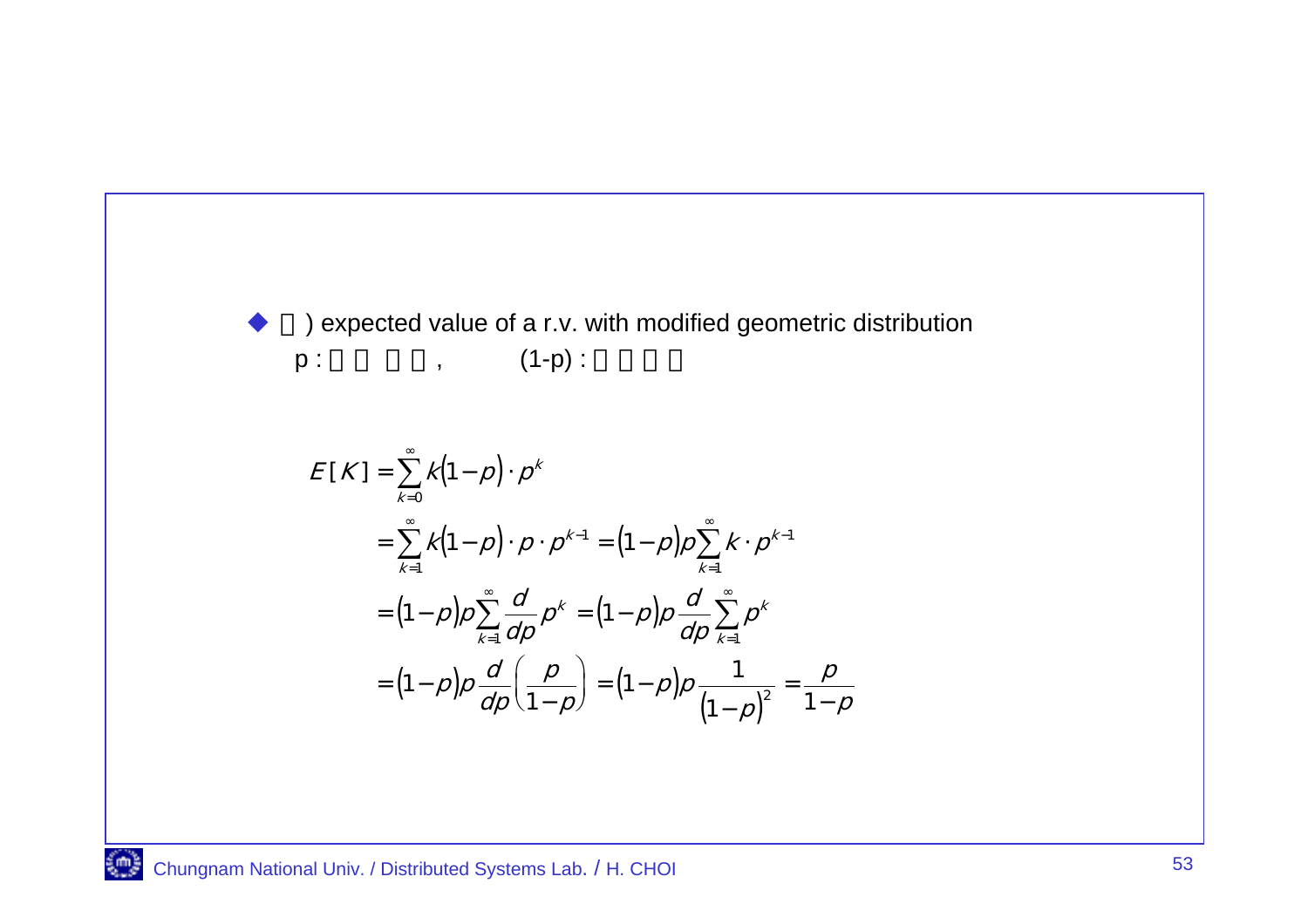) expected value of an exponentially distributed r.v.

$$
E[T] = \int_0^{\infty} t \cdot \lambda e^{-\lambda t} dt
$$
  
\n
$$
= \int_0^{\infty} \lambda \cdot \left( t e^{-\lambda t} \right) dt = -\lambda \int_0^{\infty} \left( \frac{d}{d\lambda} e^{-\lambda t} \right) dt
$$
  
\n
$$
= -\lambda \frac{d}{d\lambda} \int_0^{\infty} e^{-\lambda t} dt = -\lambda \frac{d}{d\lambda} \left[ \frac{1}{-\lambda} \cdot e^{-\lambda t} \right]_0^{\infty}
$$
  
\n
$$
= -\lambda \frac{d}{d\lambda} \left( \frac{1}{\lambda} \right) = -\lambda \cdot \left( -\frac{1}{\lambda^2} \right) = \frac{1}{\lambda}
$$

♦ The expected valued can be calculated on a function of a r.v. as well as a r.v.

- E[x] first moment, expected value, mean
- $E[x^2]$  second moment, expected value, mean
- $E[x^3]$  third moment, expected value, mean

 $E[x^3 - x]$  .....

♦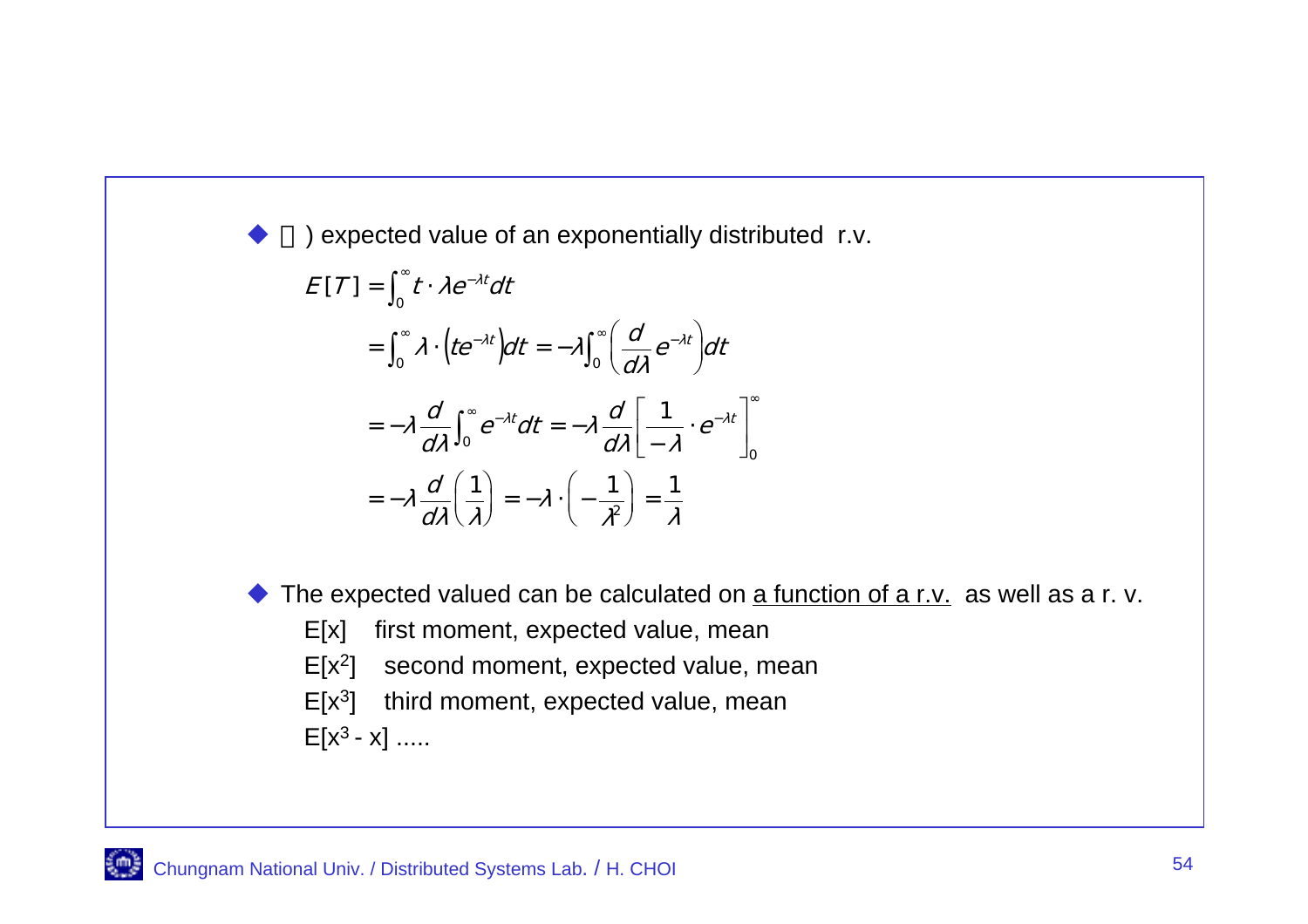### Multiple Random Variables



 ) T , H , C, X C T .

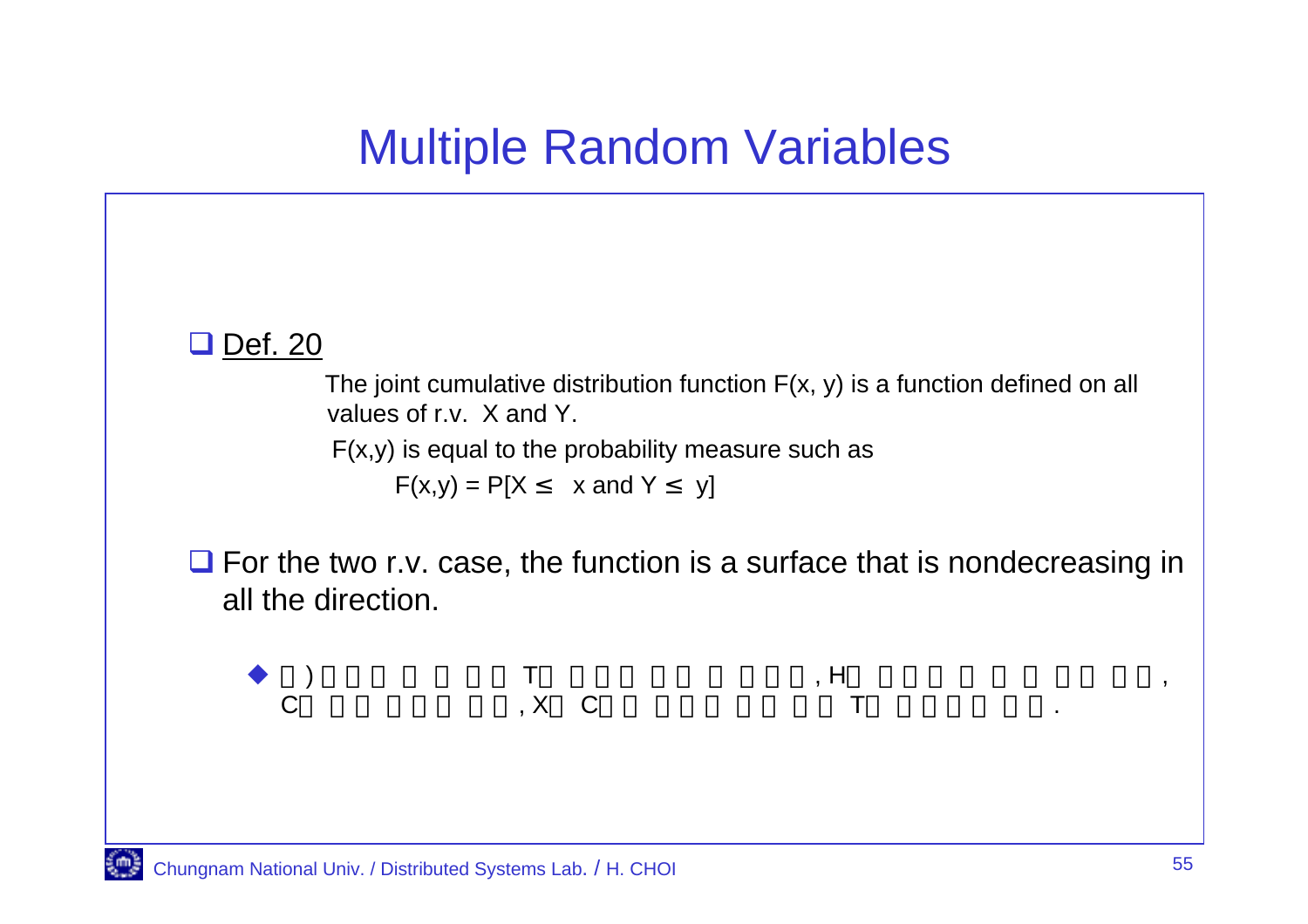1/4 HH P[HHH] =1/8 f(3, 0) 1/2 H 1/4 HT P[HHT] = 1/8 f(3, 1) 1/4 TH P[HTH] = 1/8 1/4 TT P[HTT] = 1/8 f(3, 2) 1/2 T 1/2 T P[TT] = 1/4 f(2, 2) 1/2 H P[TH] = 1/4 f(2, 1) ( )( ) ( ) [ ] ( ) [] [] ( ) [ ] ( ) [ ][ ][ ] ( ) ( ) [ ][ ][ ][ ] ( ) ( ) ( ) F <sup>c</sup> t F F P T H F P T H P TT F P HHHF P HHH P H H T P H T H F F P H TT P H T H P H H T P HHH F <sup>x</sup> y F <sup>x</sup> y , : , 0 , 2 , 0 , , , 2 , 2 , , 2 0 <sup>2</sup> <sup>1</sup> <sup>1</sup> 42 <sup>1</sup> 414123 <sup>1</sup> 8<sup>31</sup> <sup>21</sup> <sup>5</sup> 83 21 == <sup>=</sup>= + =+== <sup>=</sup>= + + +== + + + += f <sup>=</sup><sup>x</sup> y 2 ∂∂ ∂



Chungnam National Univ. / Distributed Systems Lab. / H. CHOI 56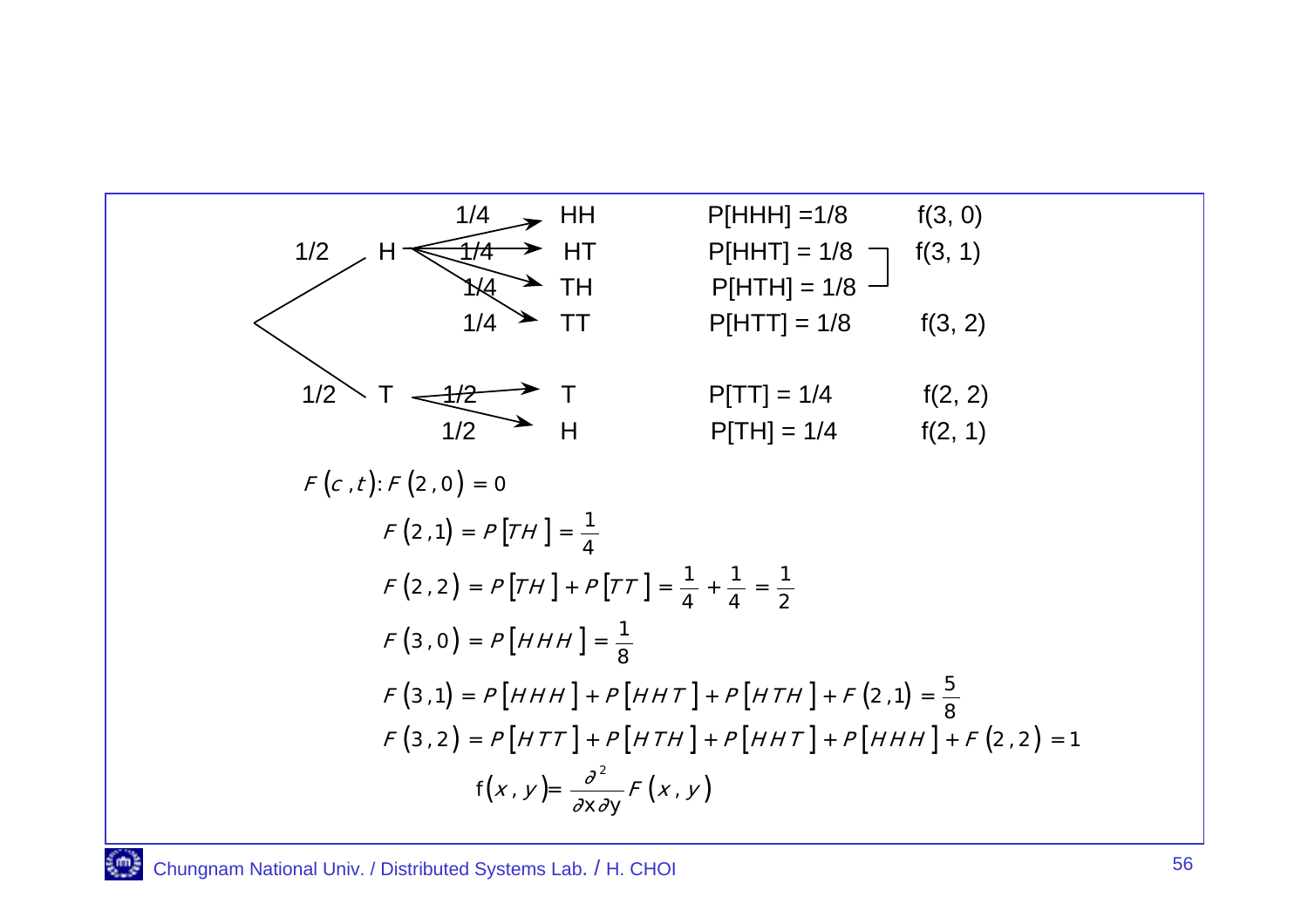### Marginal density function

#### **□** Def. 21

The marginal pdf  $f(x)$  for a r.v. X is the integral(sum) over all values of r.v. Y of the joint pdf f(x,y)

$$
f(x) = \int_{-\infty}^{\infty} f(x, y) dy
$$
  
\n
$$
f(c) = f(c, 0) + f(c, 1) + f(c, 2)
$$
  
\n
$$
f(2) = f(2, 0) + f(2, 1) + f(2, 2) = \frac{1}{4} + \frac{1}{4} = \frac{1}{2}
$$
  
\n
$$
f(3) = f(3, 0) + f(3, 1) + f(3, 2) = \frac{1}{8} + \frac{1}{4} + \frac{1}{8} = \frac{1}{2}
$$

**□** Marginal pmf

$$
P_{X}(X) = \sum_{\text{all } y} P(x, y)
$$

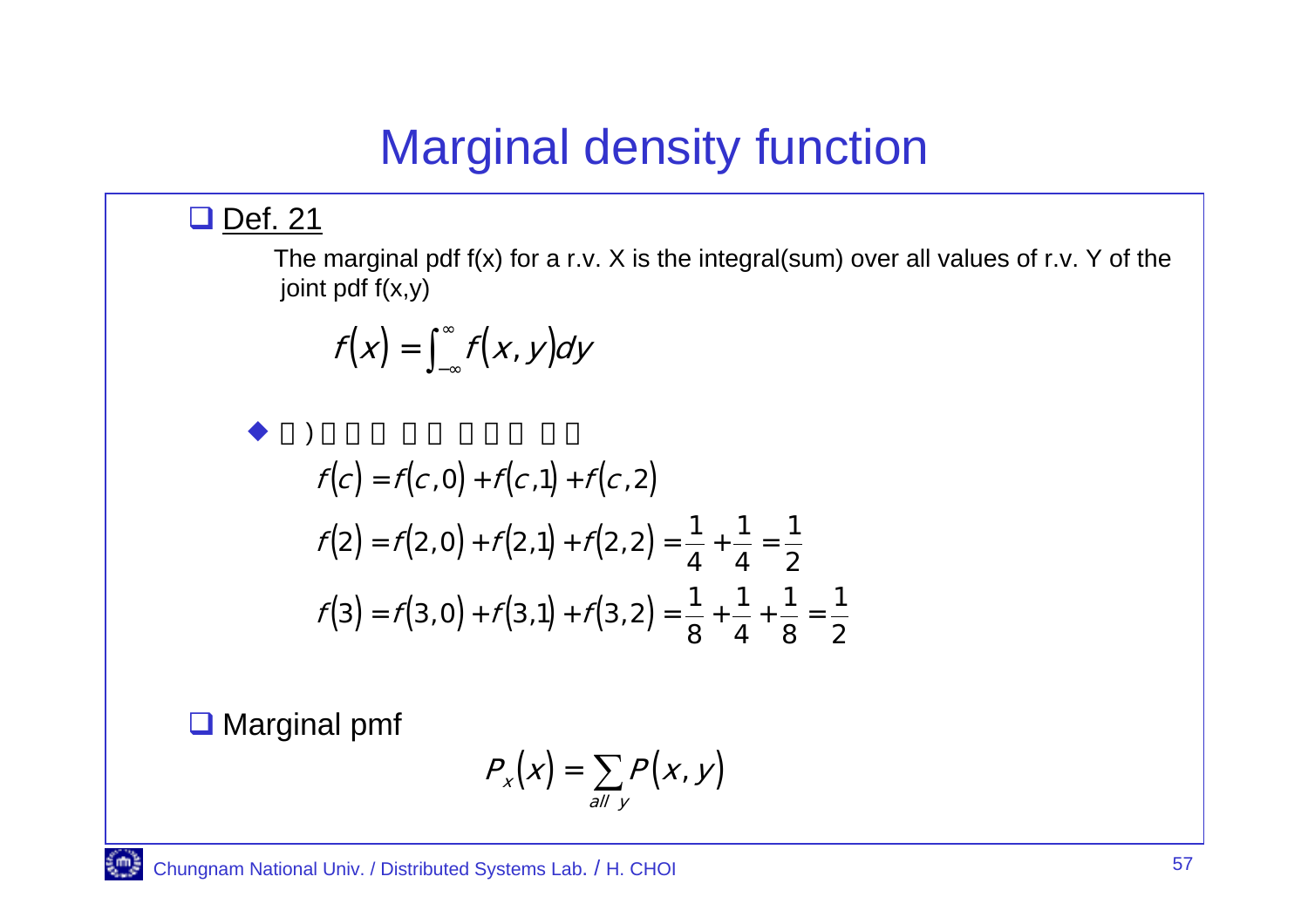#### **□** Def. 22

The conditional pdf  $f(x|A)$  of a r.v. X given an event A is the pdf  $f(x)$  restricted to the range of the r.v. within the event A, divided by the probability of the event A.

$$
f(x|A) = \frac{f(x)}{P[A]}, \qquad x \in A
$$

#### **□** Def. 22`

Let  $X, Y$  be continuous r.v. with joint pdf  $f(x,y)$ The conditional pdf  $f_{Y|X}$  is defined by

$$
f_{Y|X}(y|x) = \frac{f(x,y)}{f_x(x)}, \quad \text{if } 0 < f_x(x) < \infty
$$



Chungnam National Univ. / Distributed Systems Lab. / H. CHOI 58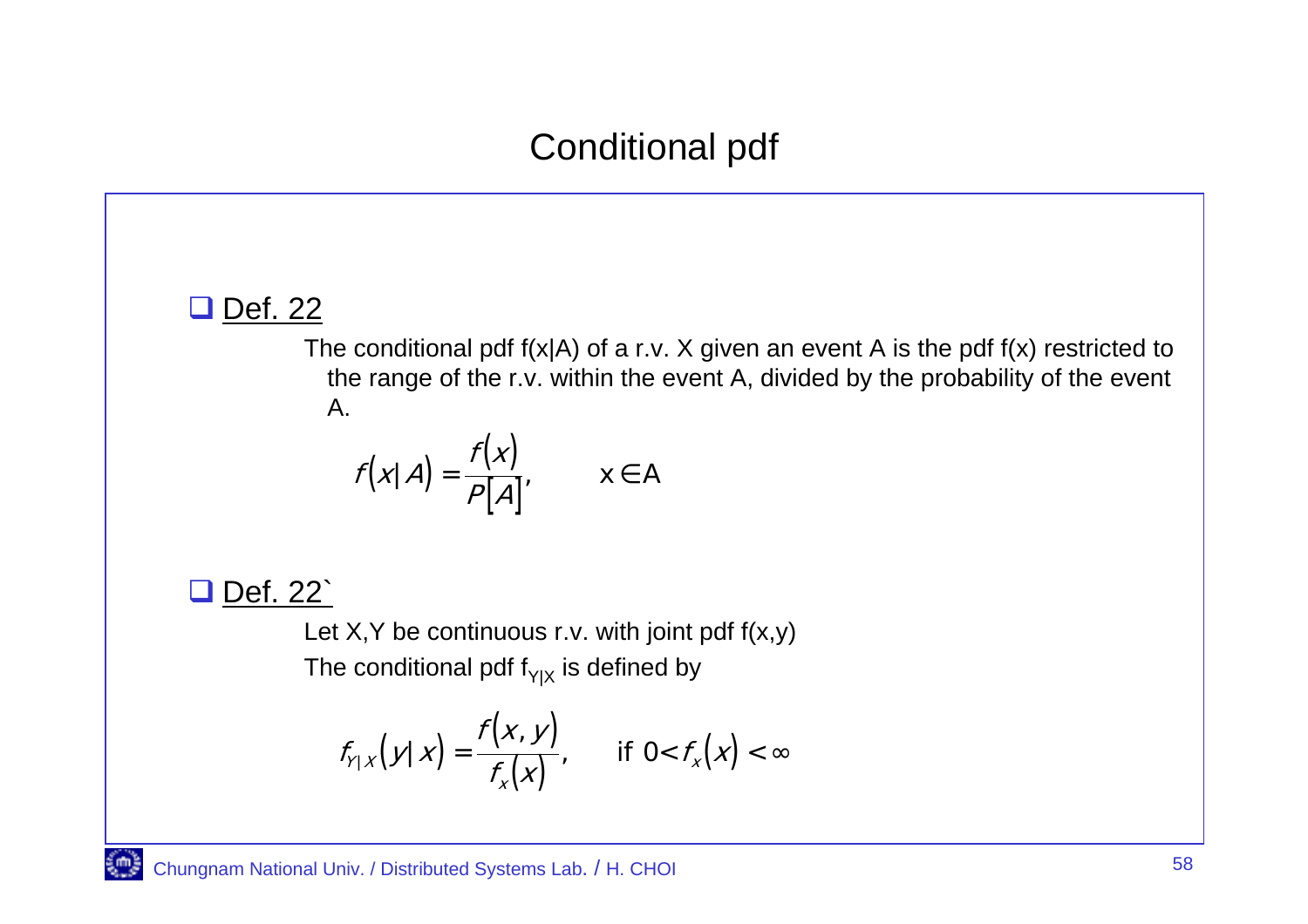### Conditional pmf

#### **□** Def. 23

Let X and Y be discrete r.v. having a joint pmf  $p(x,y)$ . The conditional pmf of Y given X is defined by:

$$
P_{Y|X}(y|x) = P[Y = y | X = x] = \frac{P[Y = y \text{ and } X = x]}{P[X = x]} = \frac{P(X, y)}{P(X)}
$$

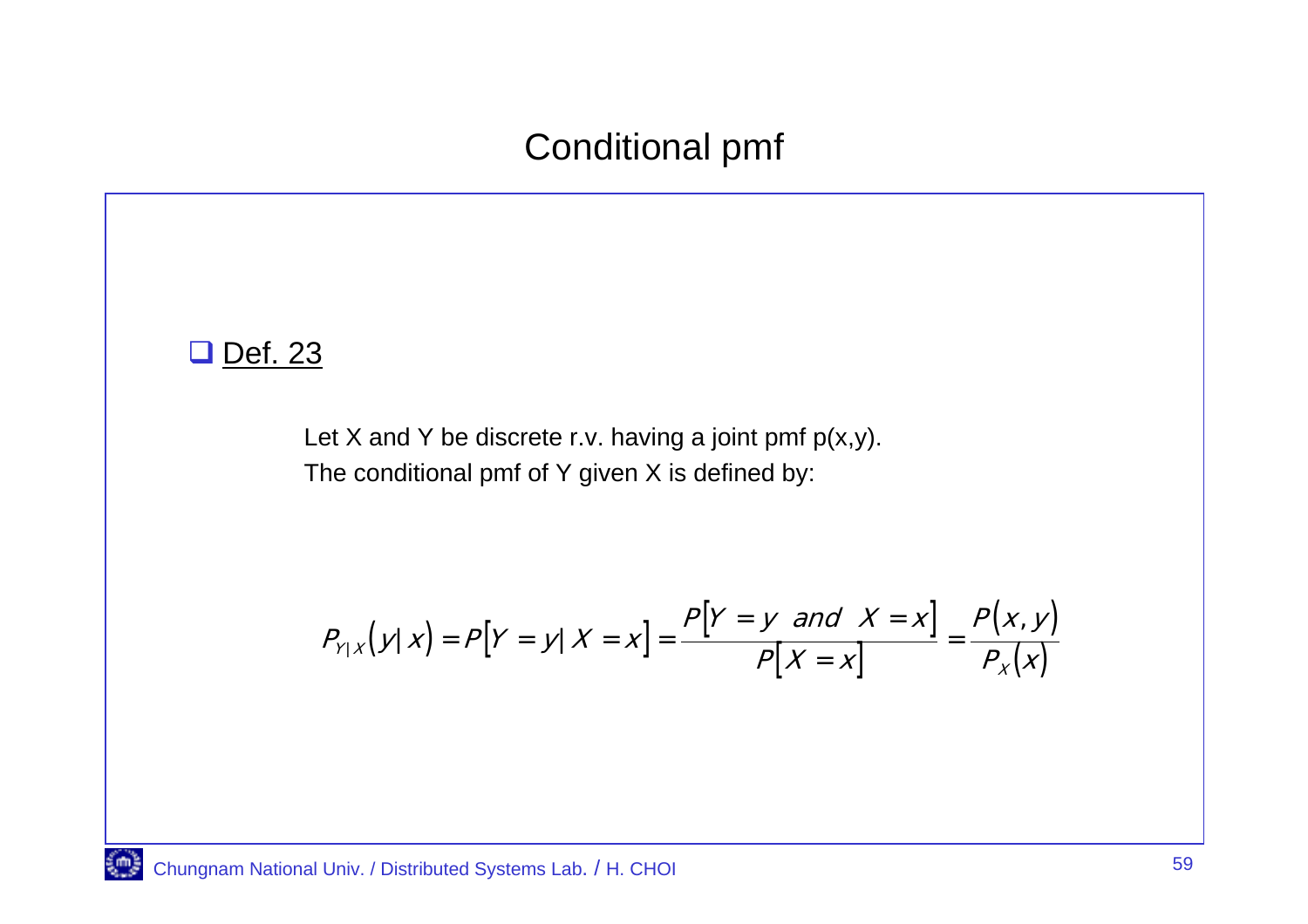#### **Q** Unconditioning

$$
P_Y(y) = \sum_{\text{all } x} P(x, y) = \sum_{\text{all } x} P_{Y|X}(y|X) \cdot P_X(x)
$$

$$
f(y) = \int_0^\infty f(x, y) \, dx = \int_0^\infty f(y|x) \cdot f(x) \, dx
$$

#### **Q** Independence

#### Def. 24

Two r.v. are independent iff their joint pdf is equal to the product of their individual marginal probability density functions.

 $f(x,y) = f(x) \cdot f(y)$ 

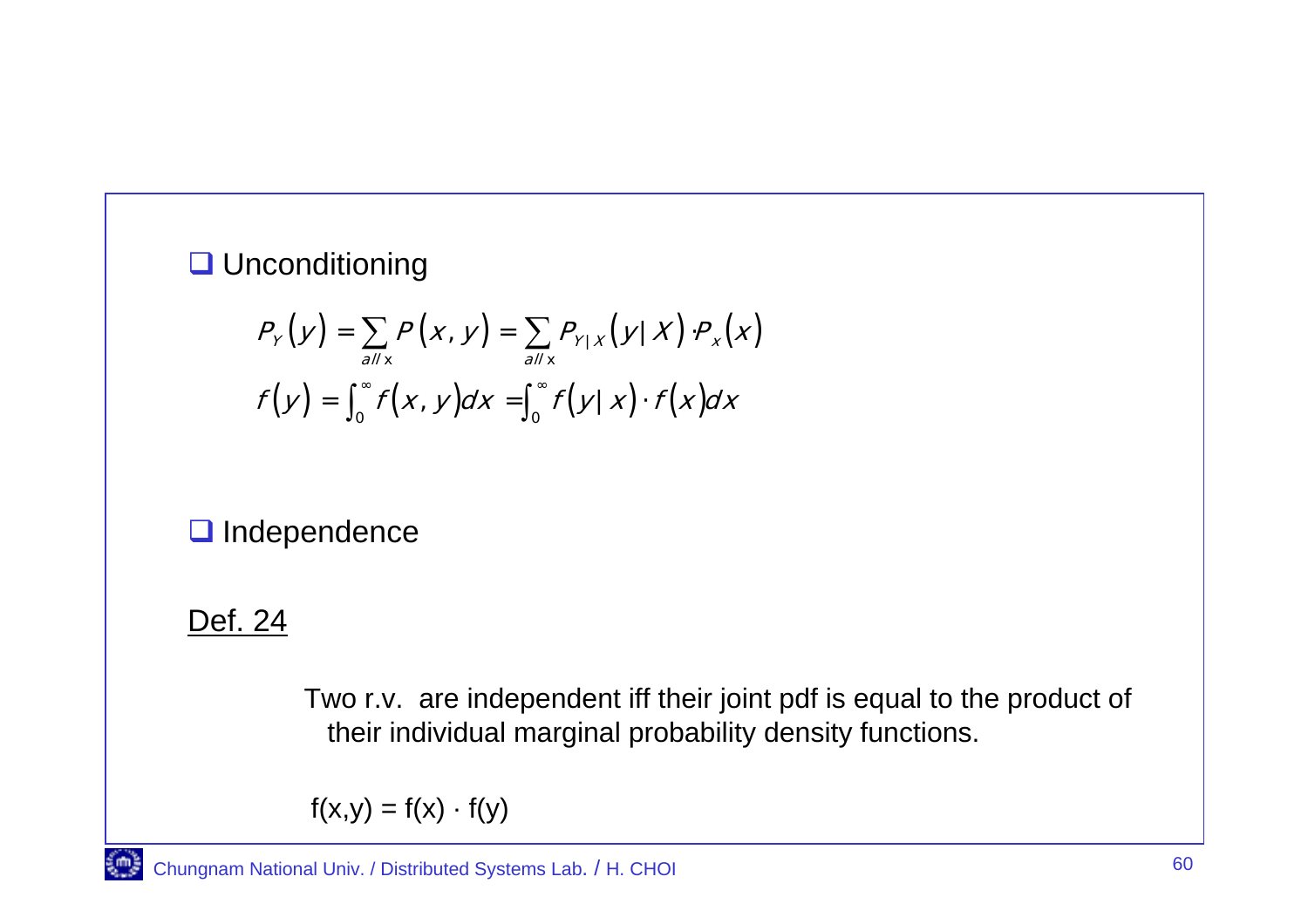# Reliability Modeling

- 1. Reliability
- 2. Reliability Measures
- 3. Modeling Techniques
- 4. Evaluation Techniques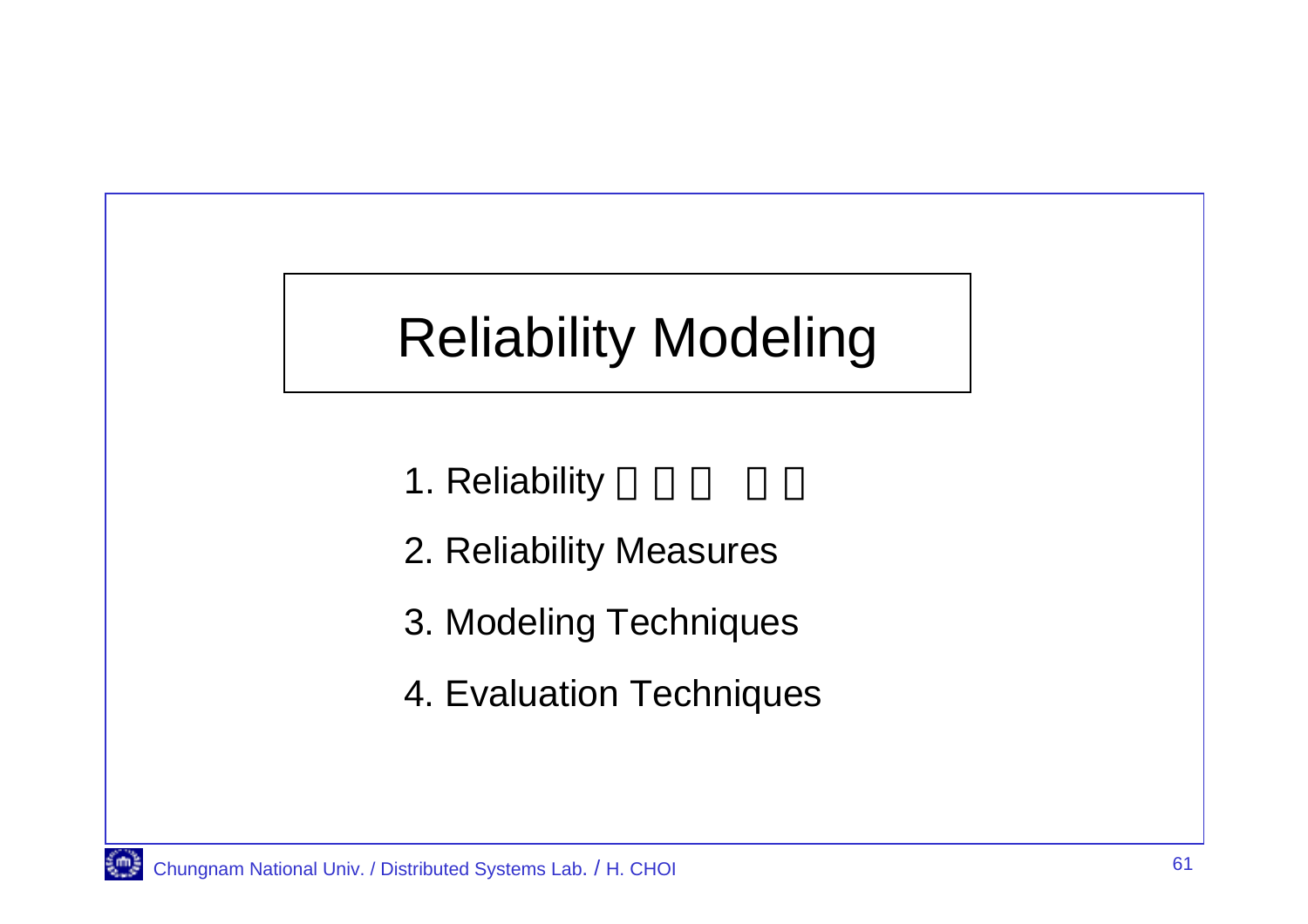## 1. Reliability

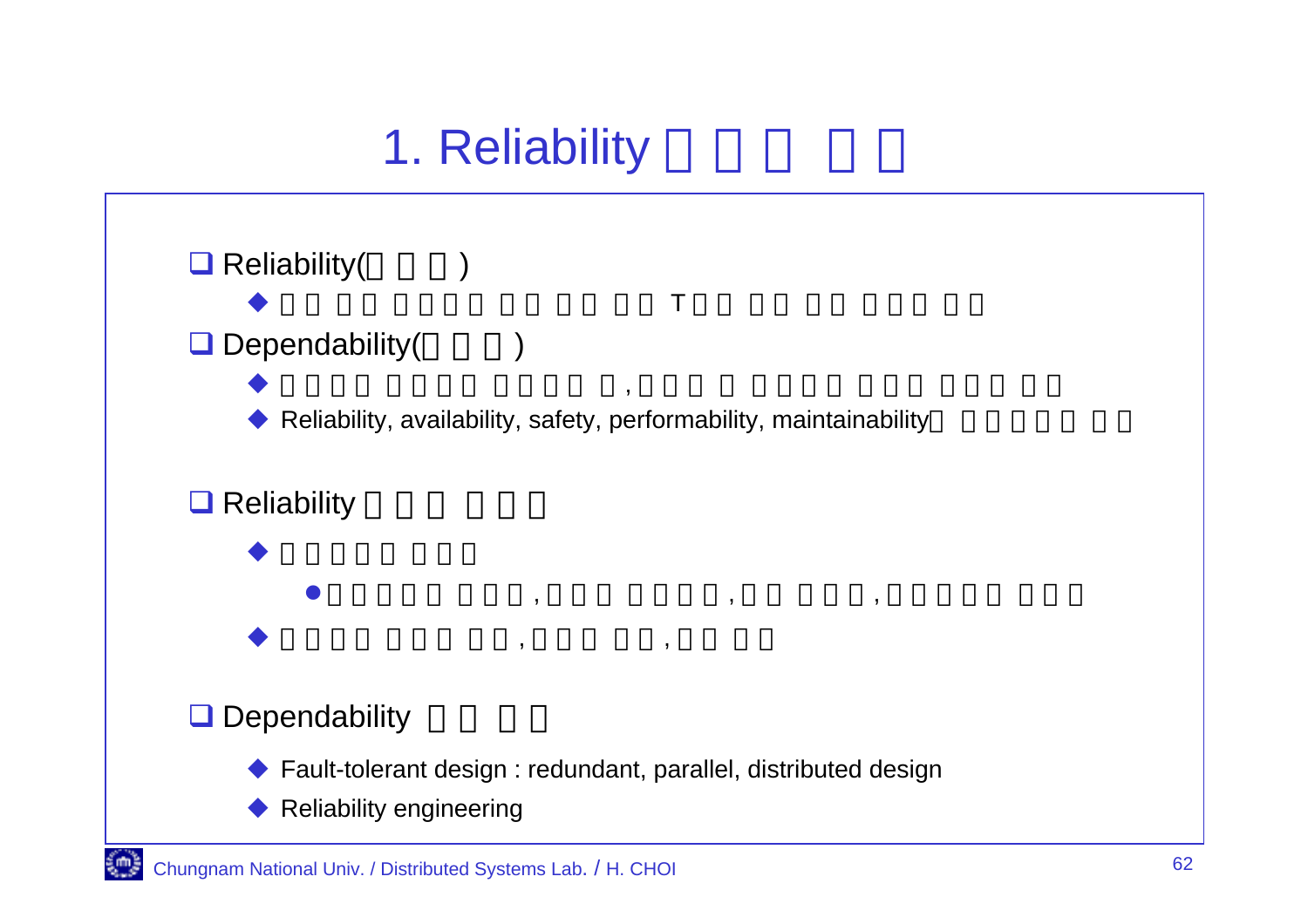### 2. Reliability Measures



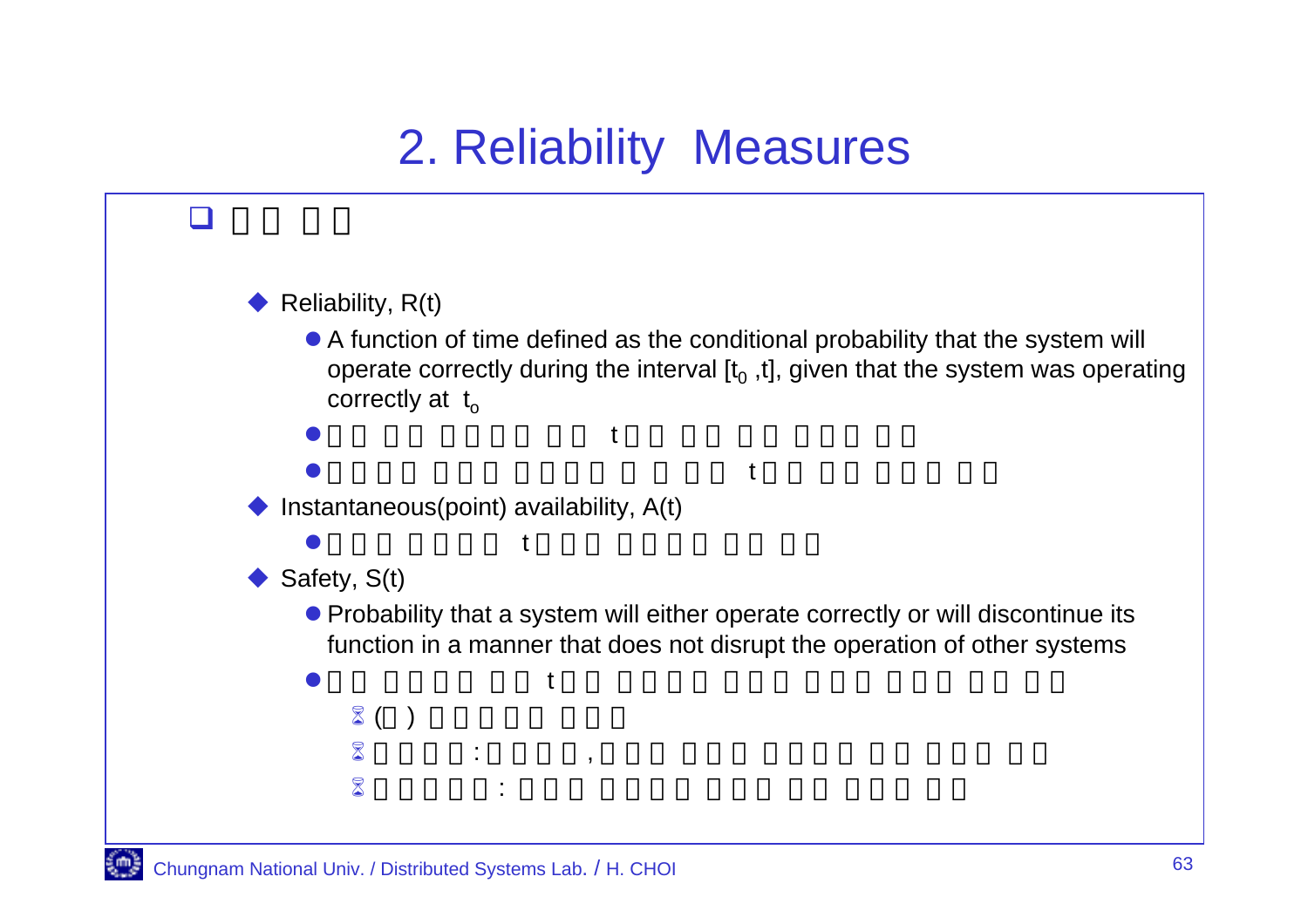

O

O

O

O

O

 $\Box$ 

• Probability that a failed system will be restored to an operational state within a period of time t

♦ Interval availability

 $0 - t$ 

- ♦ Cumulative up-time(CUT)
	- $0 t$
- ♦ Cumulative down-time(CDT)

 $0-t$ 

- ♦ Performability P(L, t)
	- Probability that the system performance will be at, or above some level L at time t
		- $\rightarrow$  graceful degradation

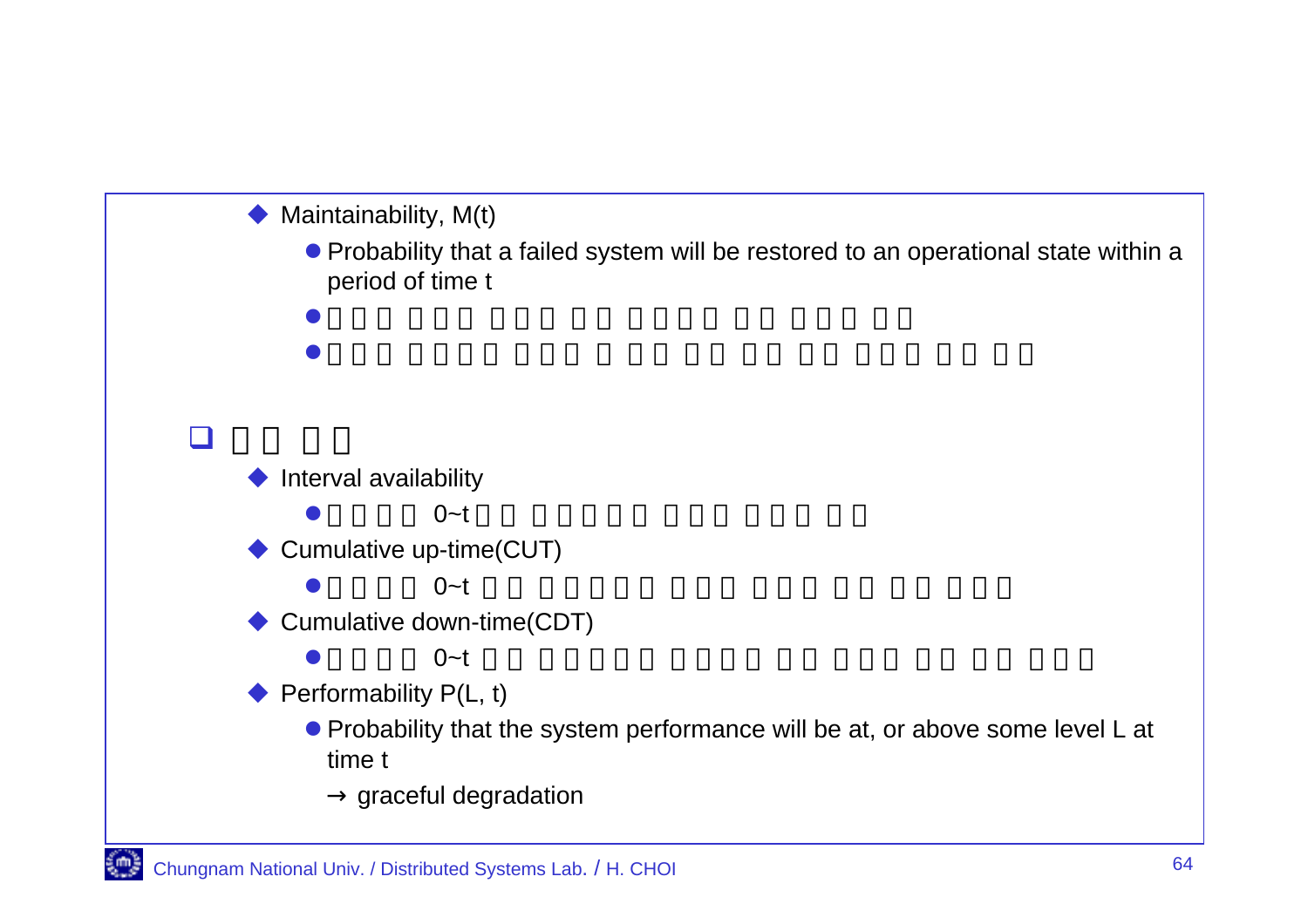

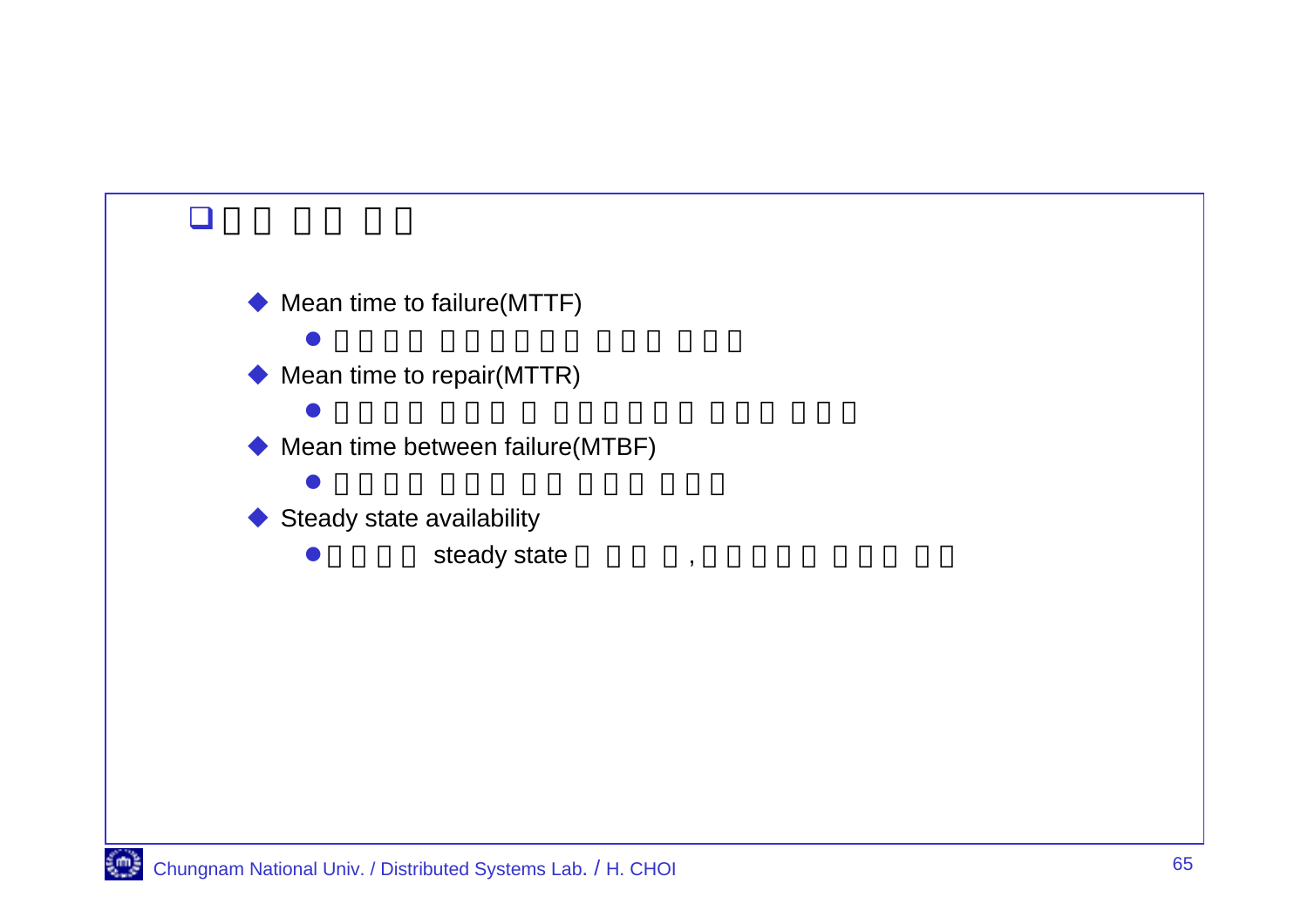#### **□ Fault**

A physical defect, imperfection that occurs within some hardware or software component of a system

) A short between electrical conductors, open or break in conductors , physical flaws in semiconductor device, endless loop in a program

#### **□** Error



#### **□ Failure**

Errorsystem



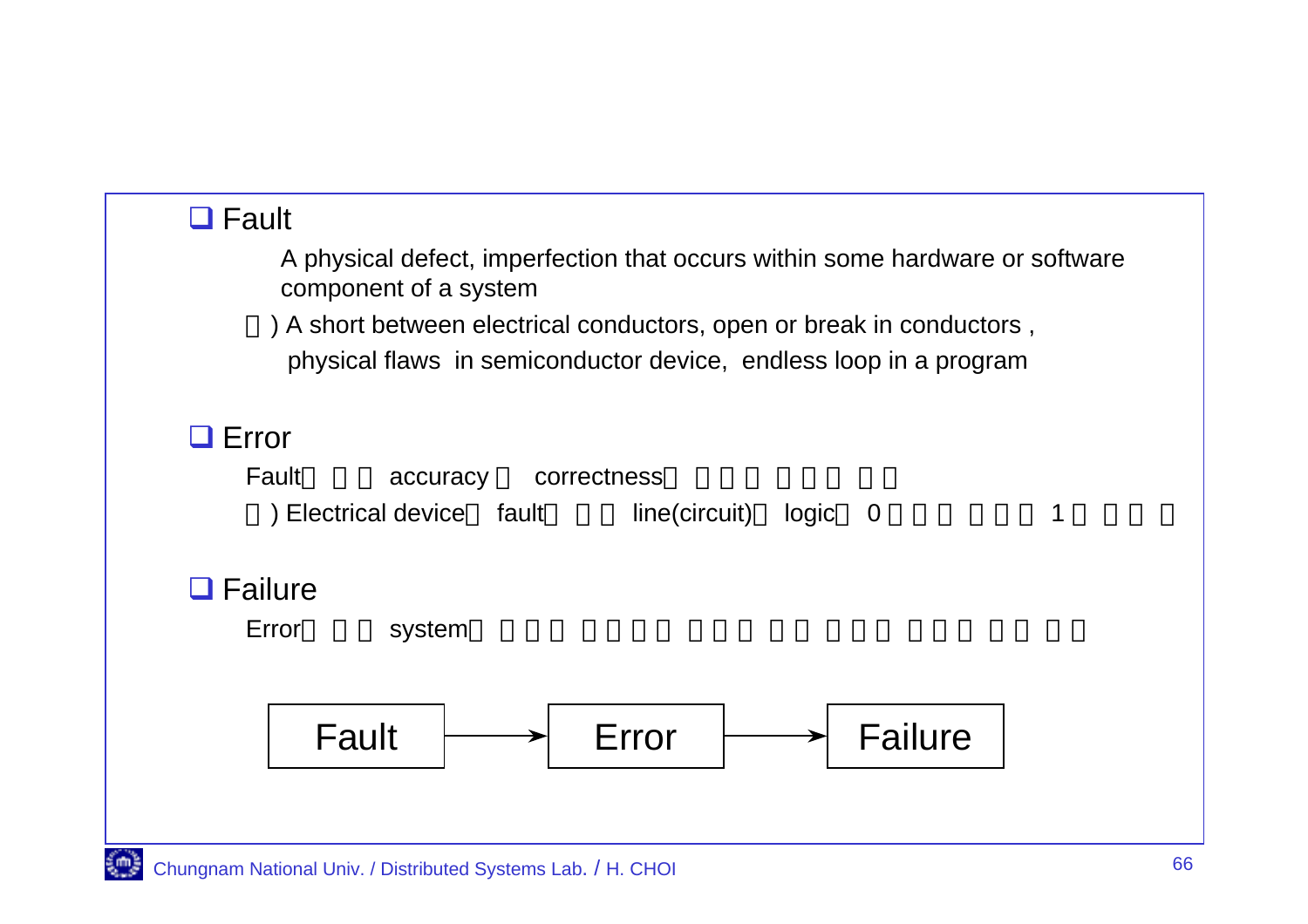#### **Q** Failure rate

Expected number of failures of a system per a given time period

 $\Box$  Failure rate function, hazard function  $z(t)$ 





Chungnam National Univ. / Distributed Systems Lab. / H. CHOI <sup>67</sup>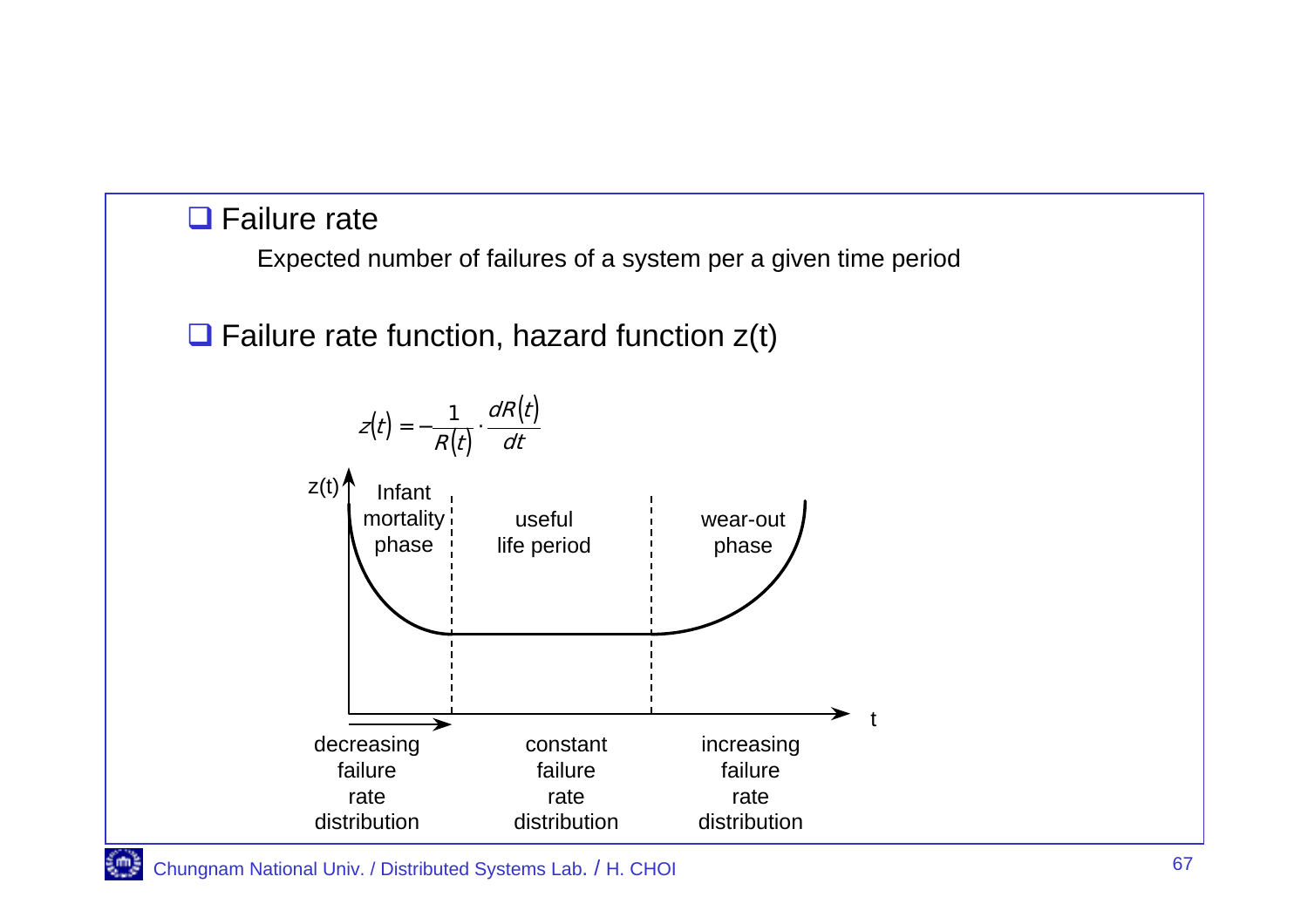### 3. Modeling Techniques



O

♦

♦

- (state-space model)
	- event
- Markov model
- Stochastic Petri-Nets
	- (non state-space model)
- Reliability Block Diagram(RBD)
- Reliability Tree
- Reliability Graph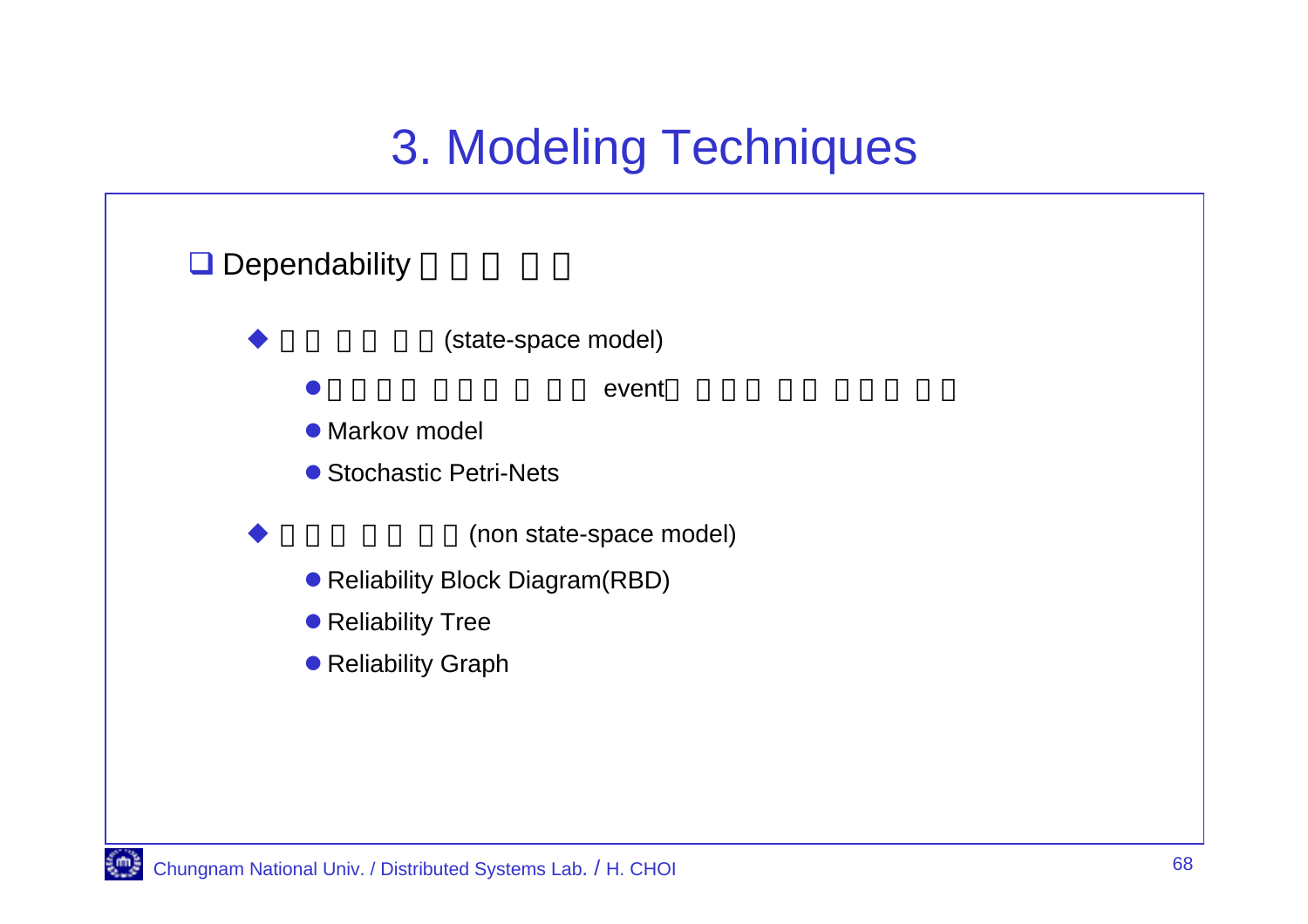### Reliability Block Diagram



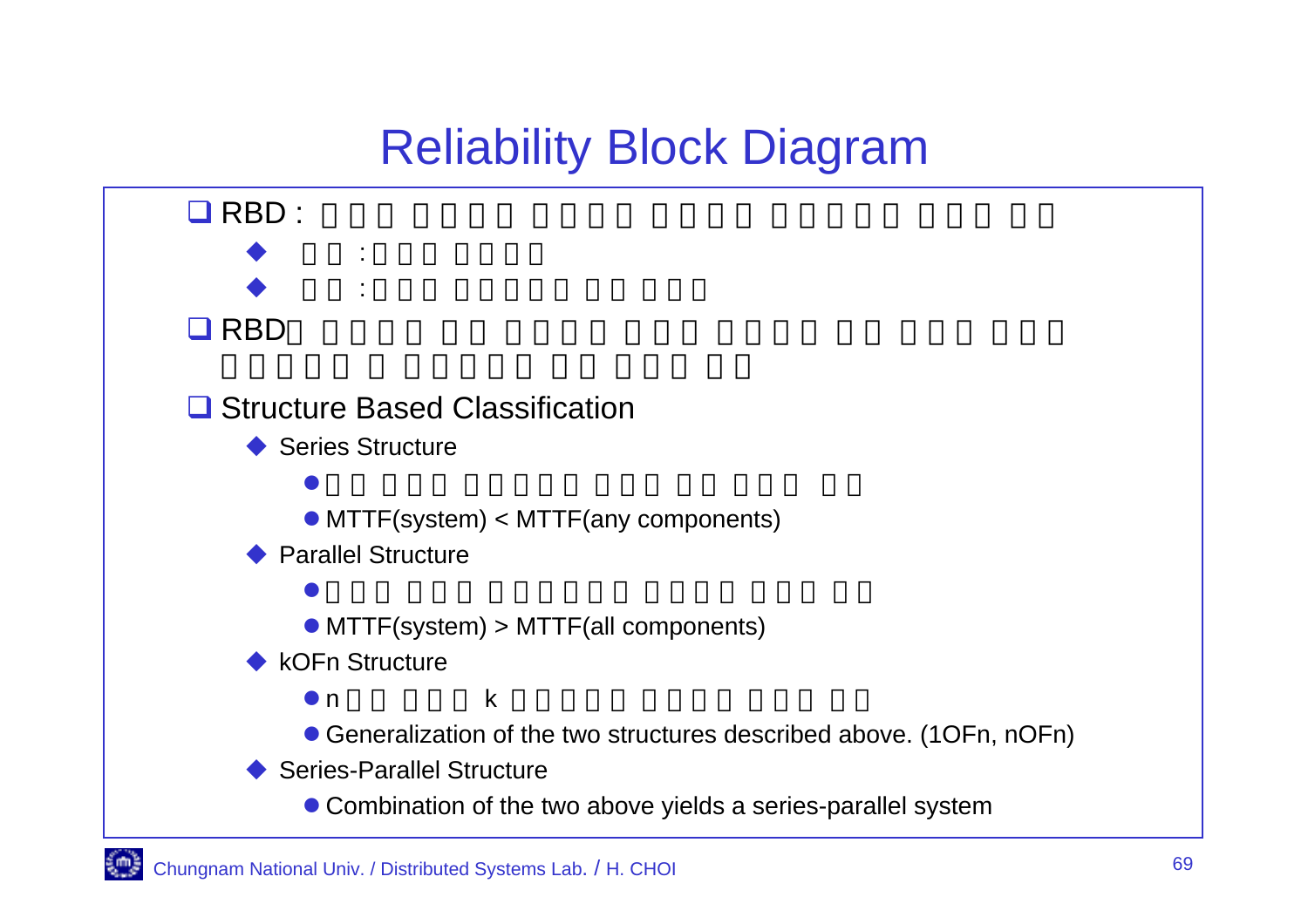### Fault-Tolerant DB

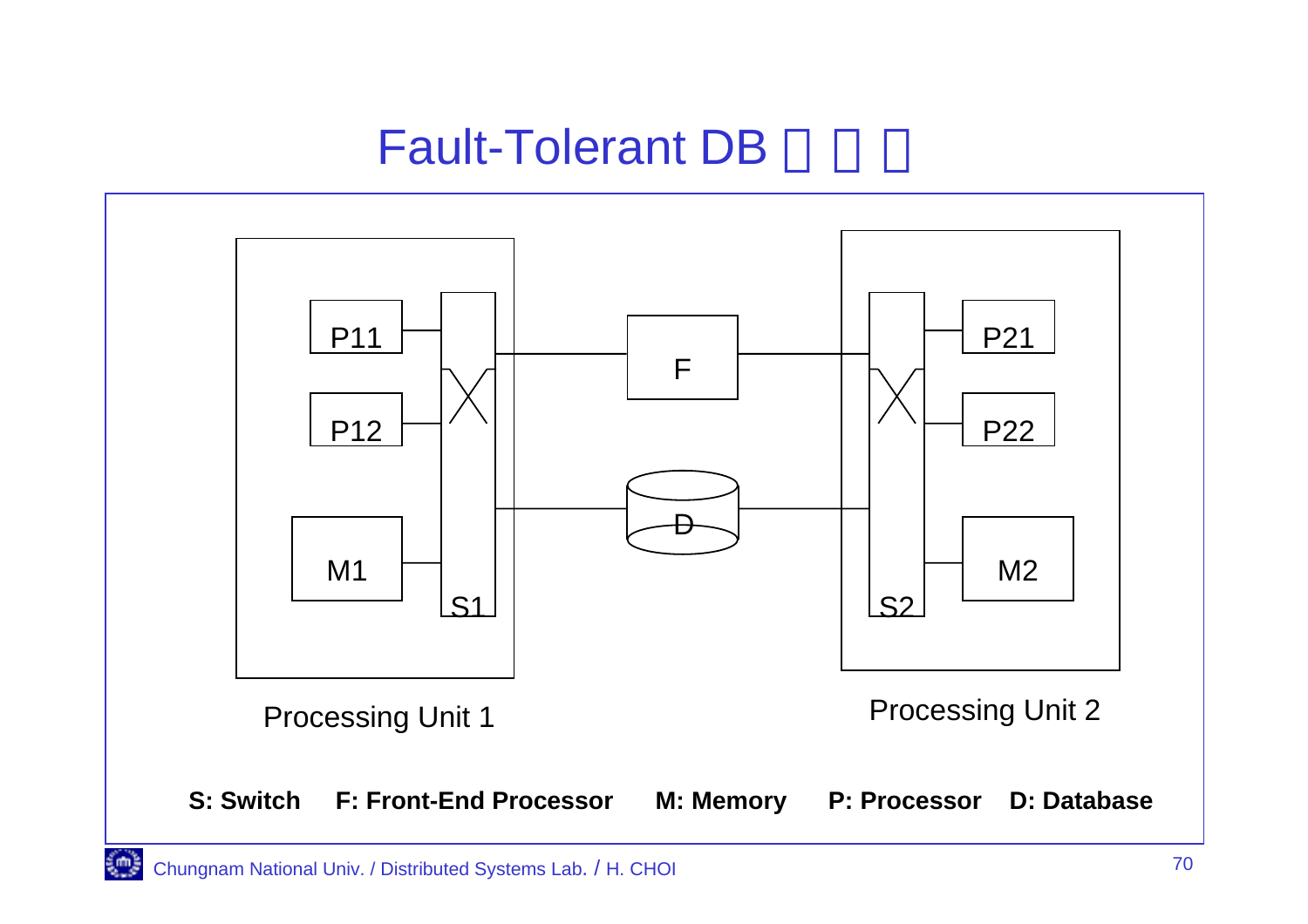DB RBD



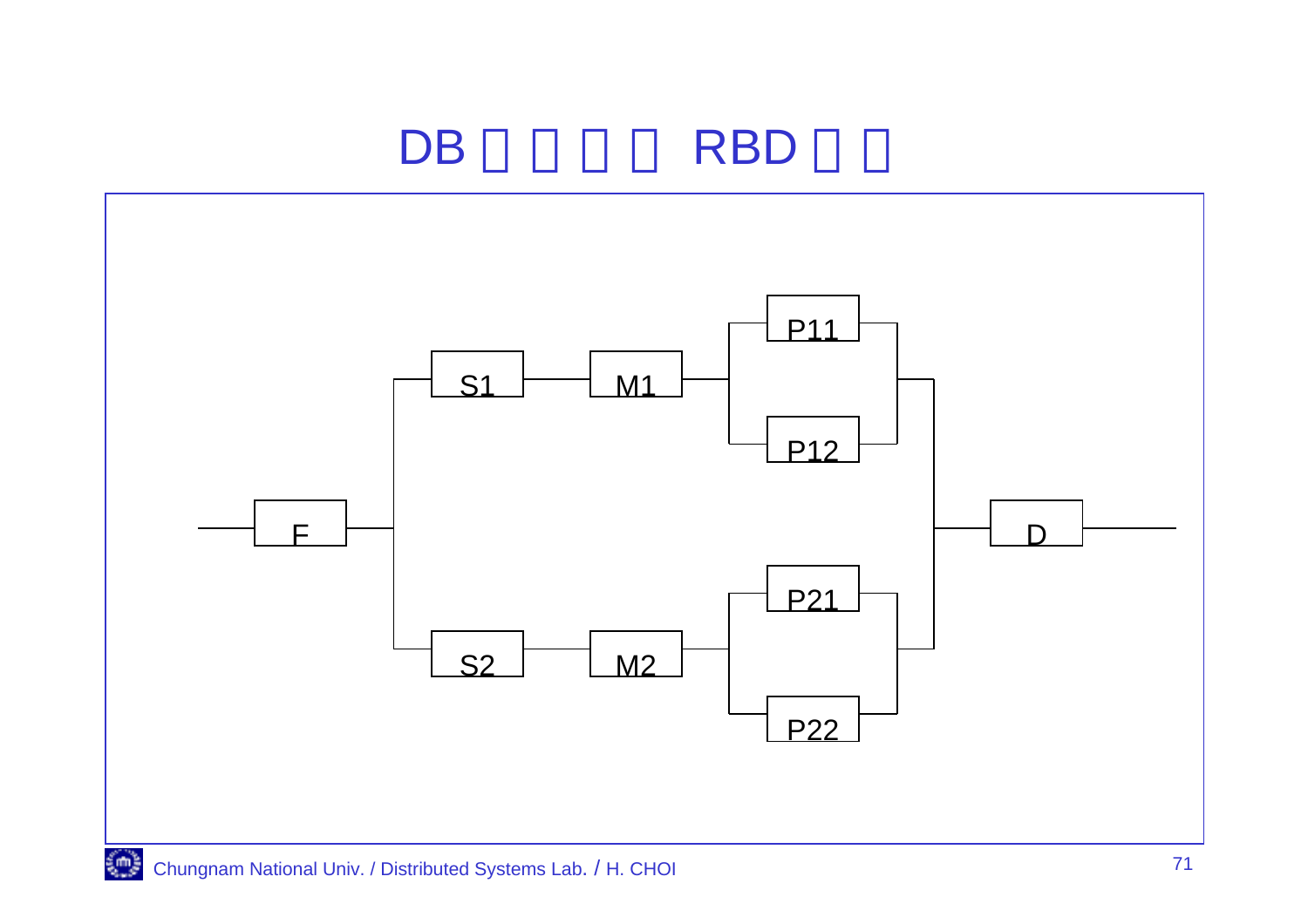

- $R_F(t)$ : reliability of the front-end
- $R_D(t)$ : reliability of the database
- RSi(t) : reliability of the switches *i*
- RMi(t) : reliability of the memory unit *i*

 $R_{P_{11}}(t)$ ,  $R_{P_{12}}(t)$ : reliability of the processor  $P_{11}$ ,  $P_{12}$  ( $i=1,2$ )

$$
Rs(t) = R_F(t) * R_D(t) * \left(1 - \prod_{i=1}^{2} \{1 - Rs_i(t) * R_{M_i}(t) * [1-(1 - R_{P_{i1}}(t)) * (1 - R_{P_{12}}(t)) ]\}\right)
$$

$$
MTTF_s = \int\limits_0^\infty \mathsf{Rs}(t) dt
$$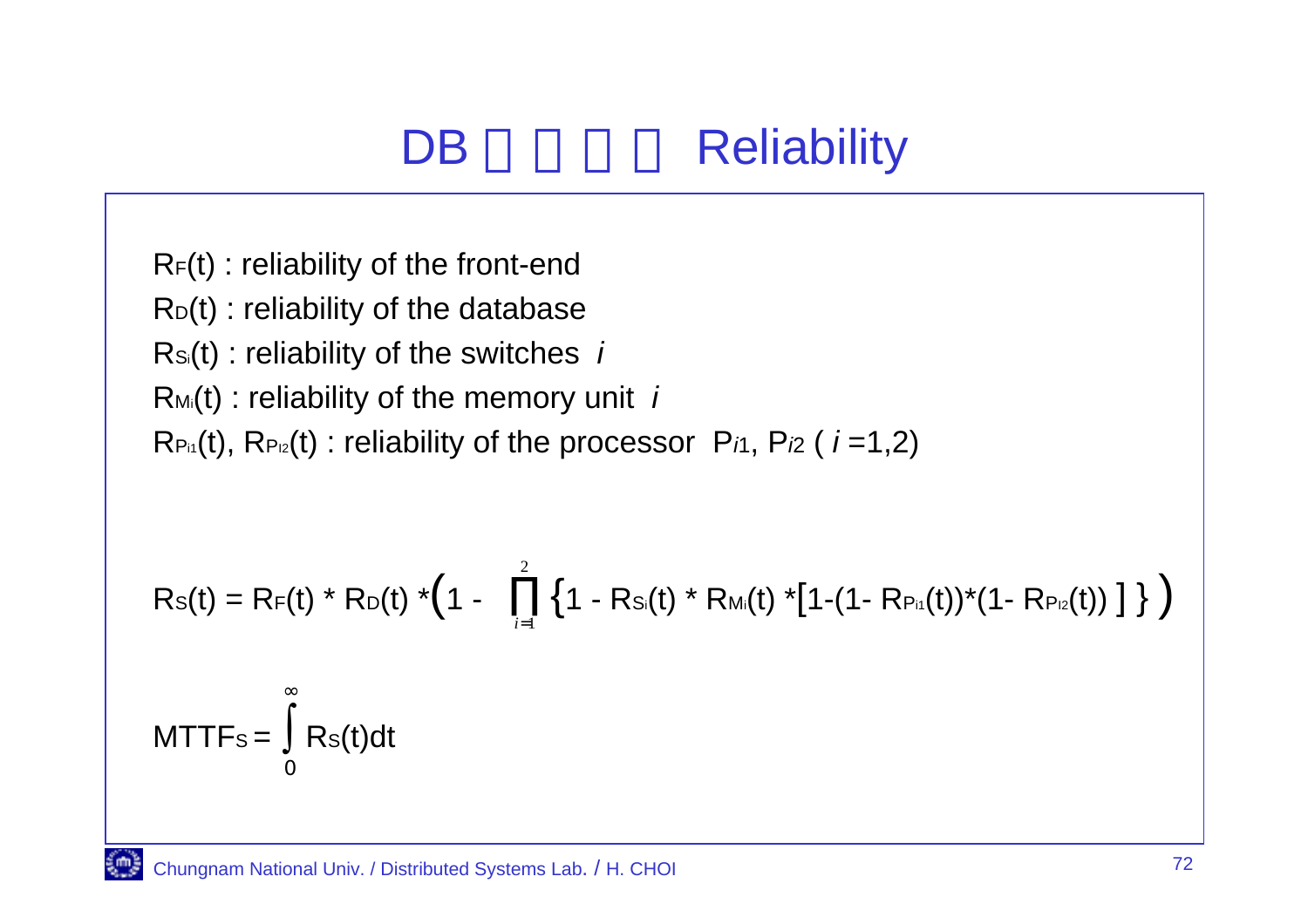## Reliability Graph(RG)



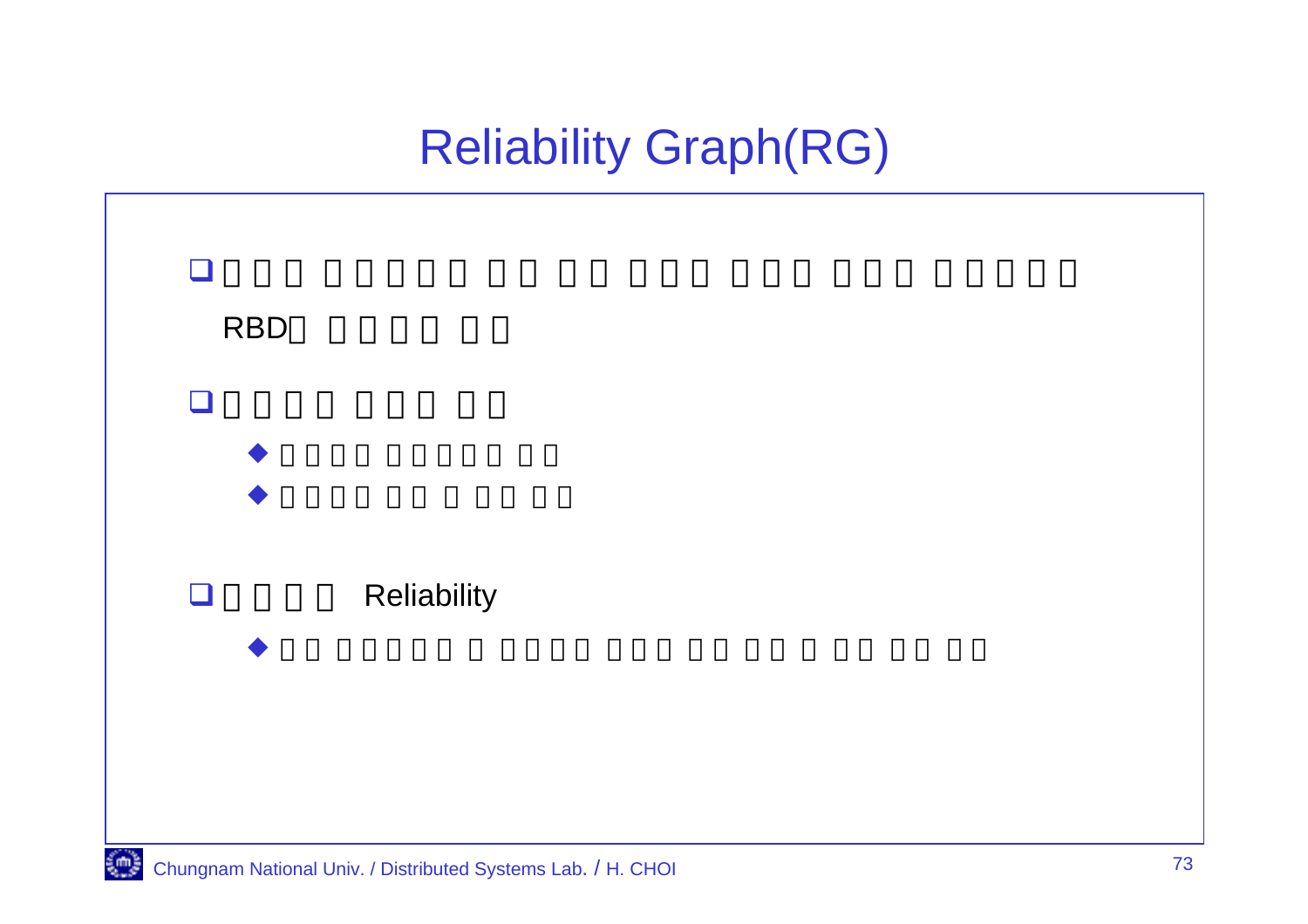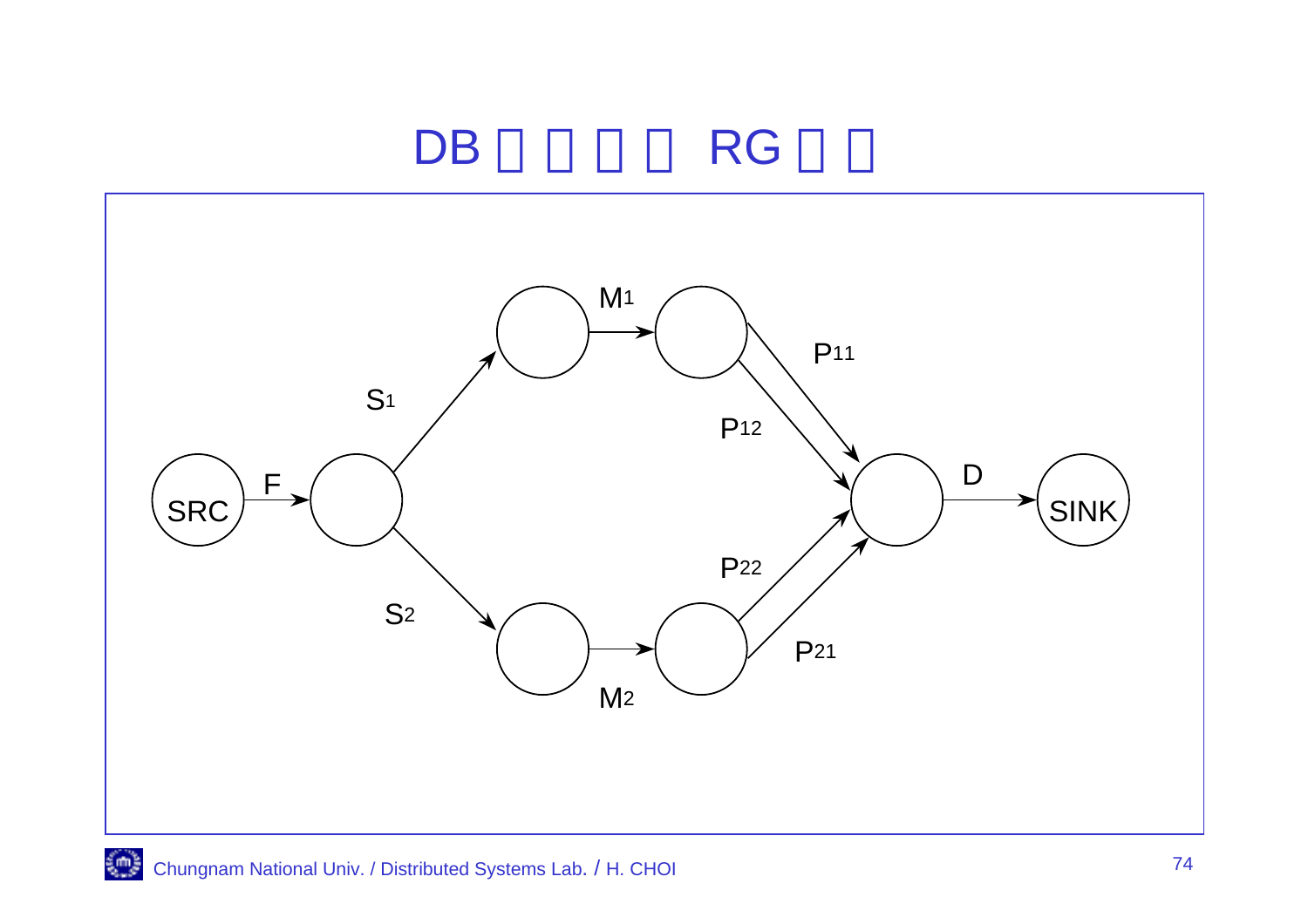# RG Input, Output

#### **Q** Input Attached to Components

- ♦ Probability of failure of a component
- ♦ Distribution of time to failure of a component
- ◆ Failure rate function of a component

#### **Q** Output Measures Computed

- ♦ Mean time to failure of the system
- ◆ System reliability (or unreliability) at time *t*
- ♦ Steady-state or instantaneous availability of the system

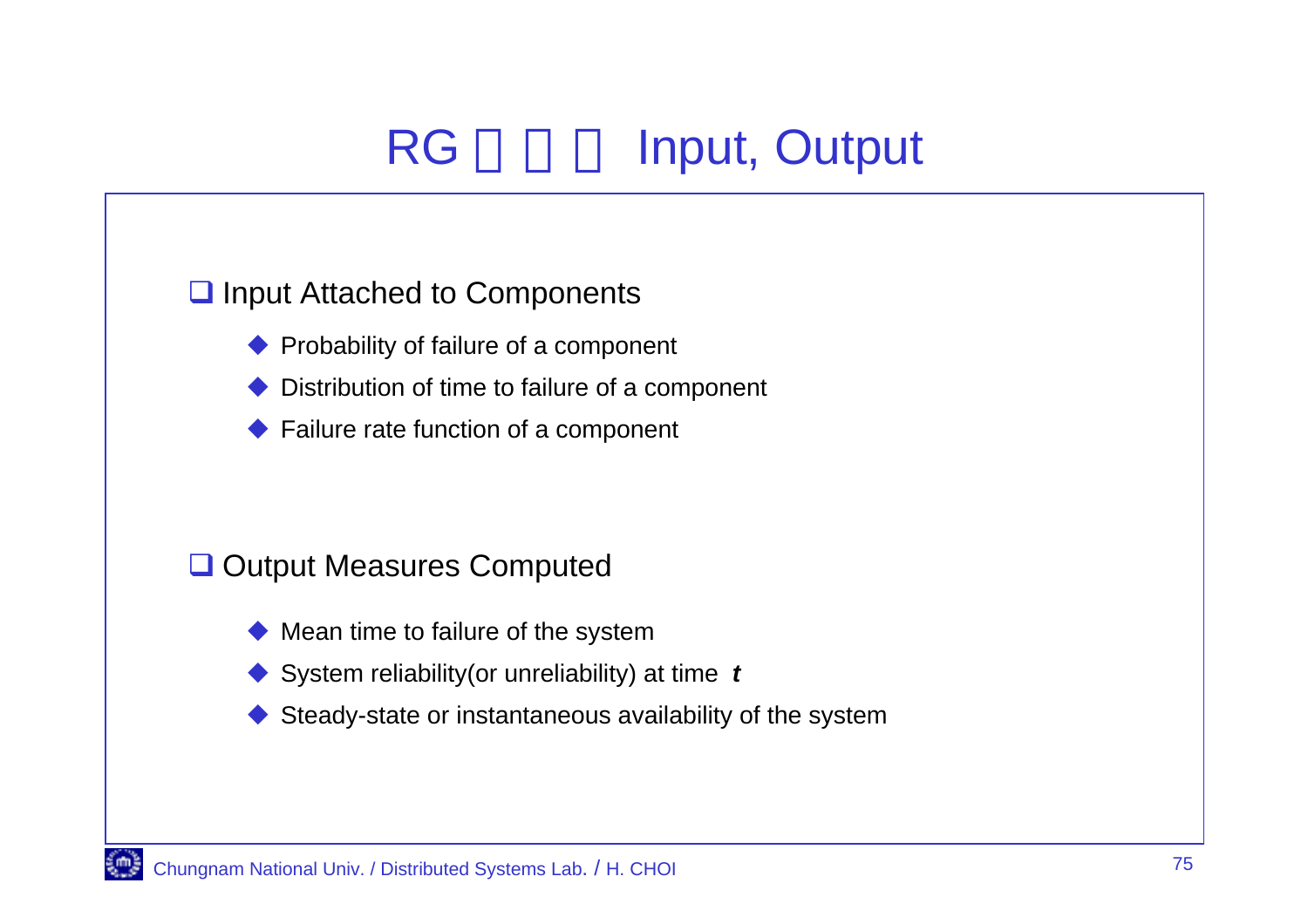**□ RGs model operational dependency of a system on its components.** 

**■ RGs are easy to understand.** 

**□** Given a description of operational dependency of a system on its components, the corresponding RG is easy to generate.

 $\Box$  It is easy to do a hierarchical modeling.

**Q** Arbitrary time to failure distributions of system components are allowed.

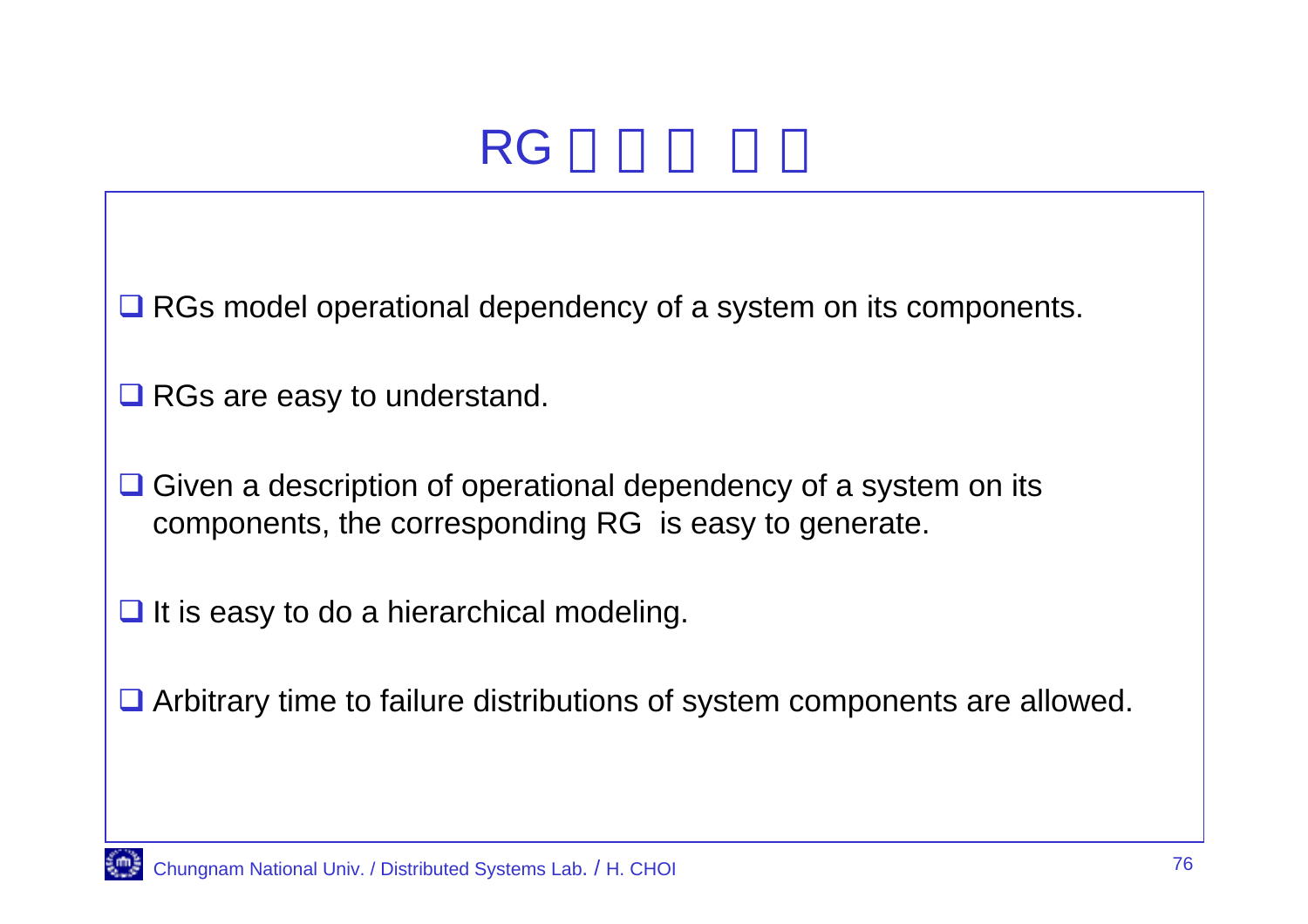- **□** Stochastic dependency between different faults can not be modeled.
- **RGs can not model dynamic system structure.**
- **The computational complexity of solving an arbitrary non-series**parallel RG could be exponential in the number of components.
- **Q** Details of the fault recovery behavior are not captured by RGs
- Only one type of fault for each component is modeled.
- **RGs can not easily model different system failure modes.**
- **□ RGs may not be used for dependability analysis of repairable systems.**
- **Q** Common-mode failures are not easily modeled by RGs.
- **RGs have been traditionally used for block structured systems where** simple failures are assumed.

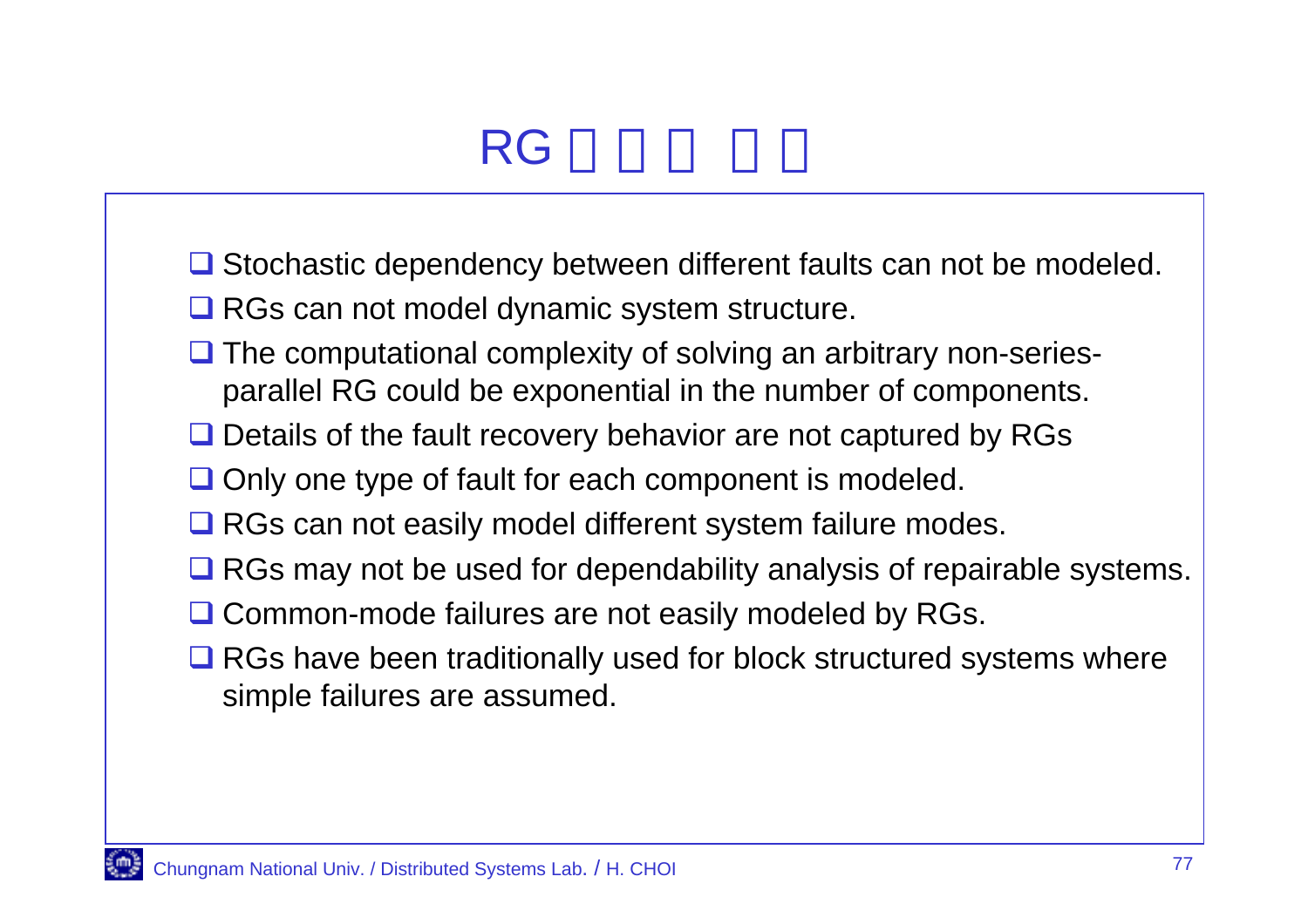

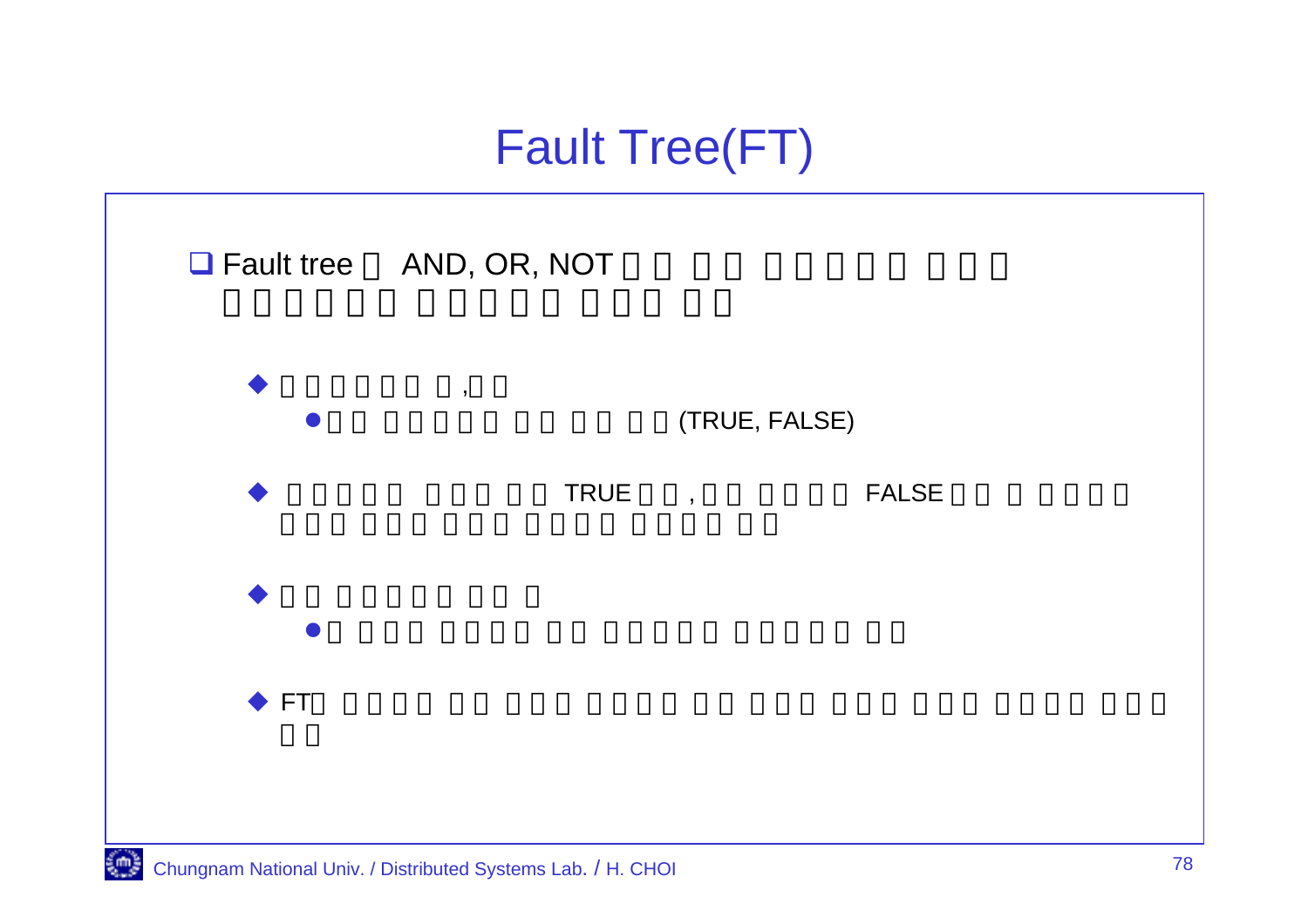#### FT**Gate**

 $\Box$  AND : fail(TRUE) TRUE, FALSE  $\Box$  OR : fail(TRUE) TRUE, FALSE  $\blacksquare$  NOT : fail **FALSE, TRUE** ■kOFn : n k fail TRUE, FALSE **Q** PAND(priority AND) : example and the fail of TRUE  $\Box$  Inhibit : 2  $\bullet$  2 2 : inhibit event(enabling condition) component ◆ inhibit event TRUE FALSE ◆ inhibit event FALSE component fail TRUE ■ XOR : TRUE, TRUE, TALSE

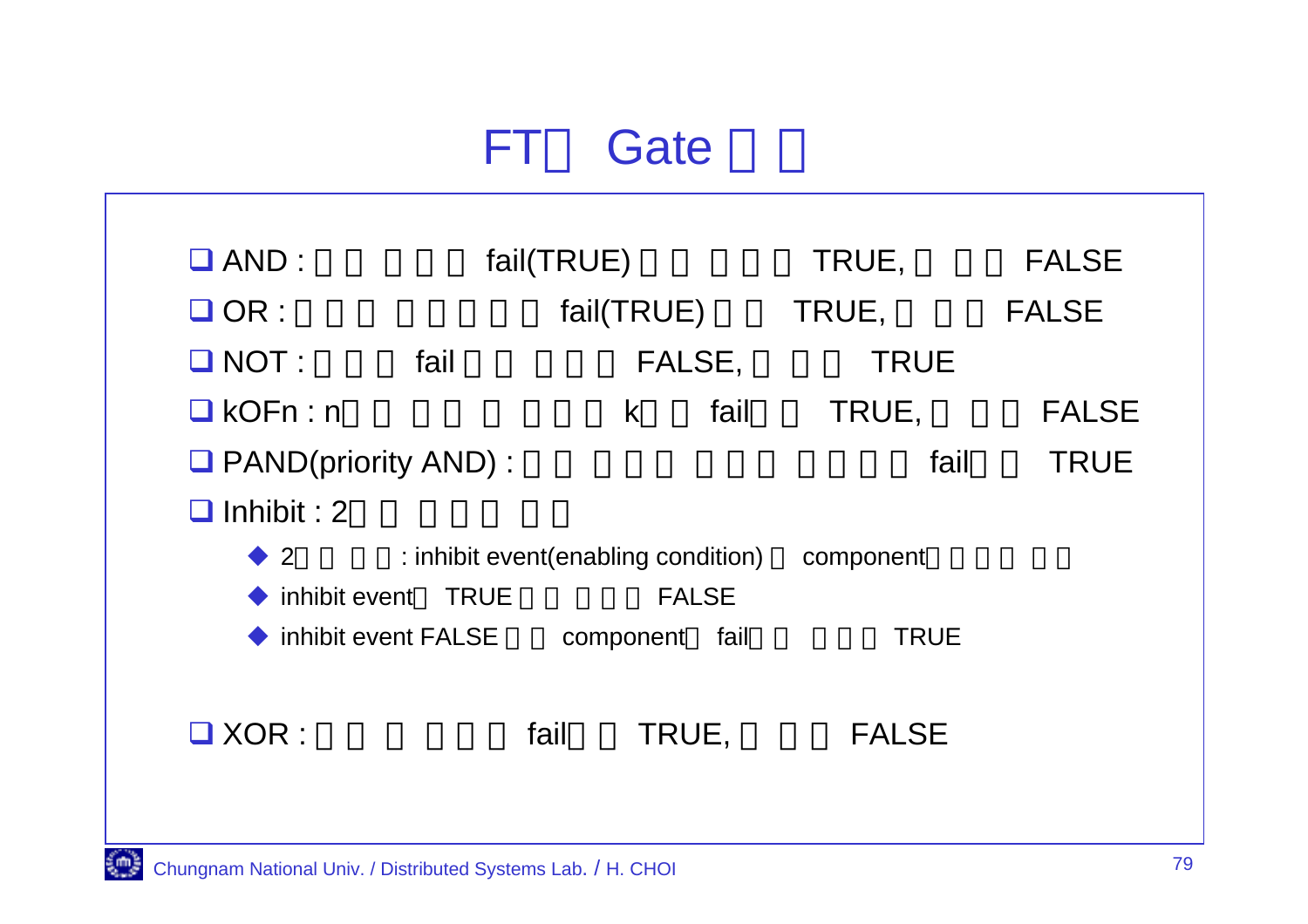

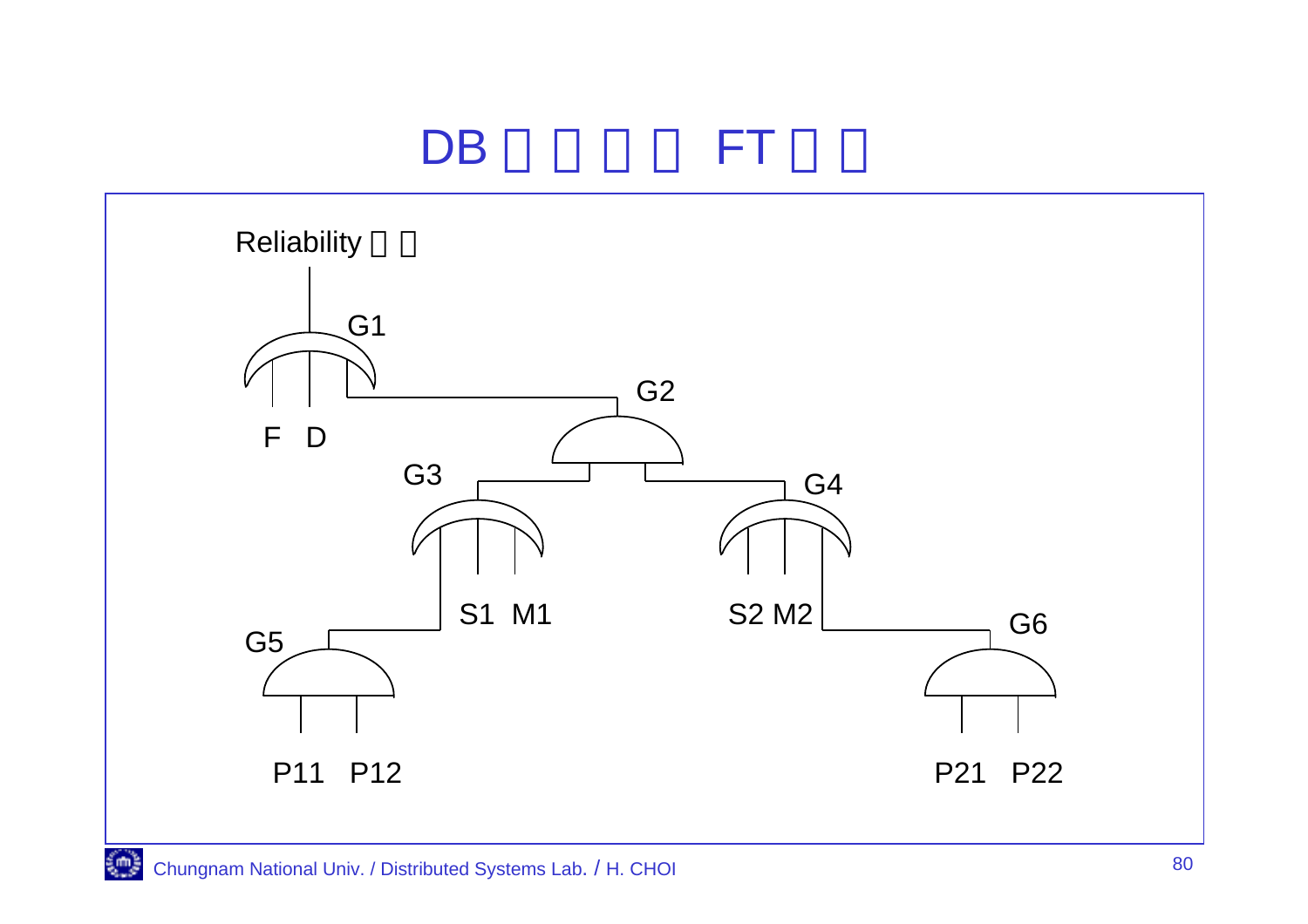# FT Input, Output

#### **Q Input Attached to Basic Events**

- ♦ Probability of failure of a component.
- ♦ Failure rate of a component.
- ♦ Distribution of time to failure of a component.
- ♦ Combination of the above.
- ♦ Instantaneous unavailability of a component.
- ♦ Steady state unavailability of a component.
- ♦ Time that a certain component is operational.

#### **Q** Output Measures Computed

- ◆ Mean time to failure of the system.
- ♦ System failure probability by time t,
- ♦ Instantaneous unavailability at time t.
- ♦ Steady-state unavailability of the system.

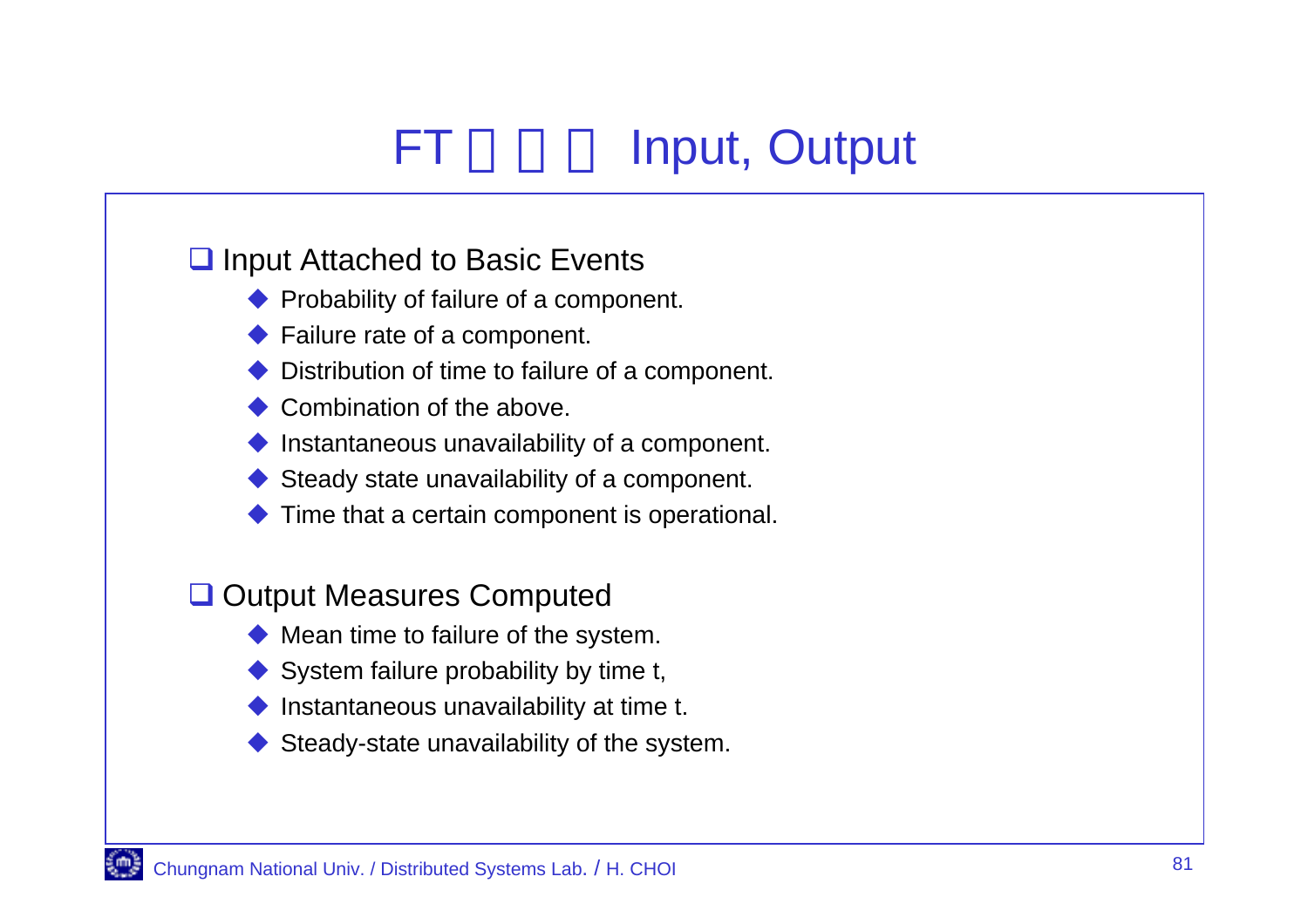### FT

- **Q** Fault trees model the conditions leading to system failure.
- **Q** Arbitrary failure distributions are allowed.
- **Q** Very large systems can be concisely described.
- **□ Use of kOFn gate provides a useful abbreviation.**
- **■** A fault tree model is easy to understand.
- **□** Recent research efforts have made it possible to model sequence dependent failures using FTs.
- A fault tree model provides useful information about events leading to system failure.
- **■** Fault-tree models are useful in hierarchical modeling of large and complex systems.

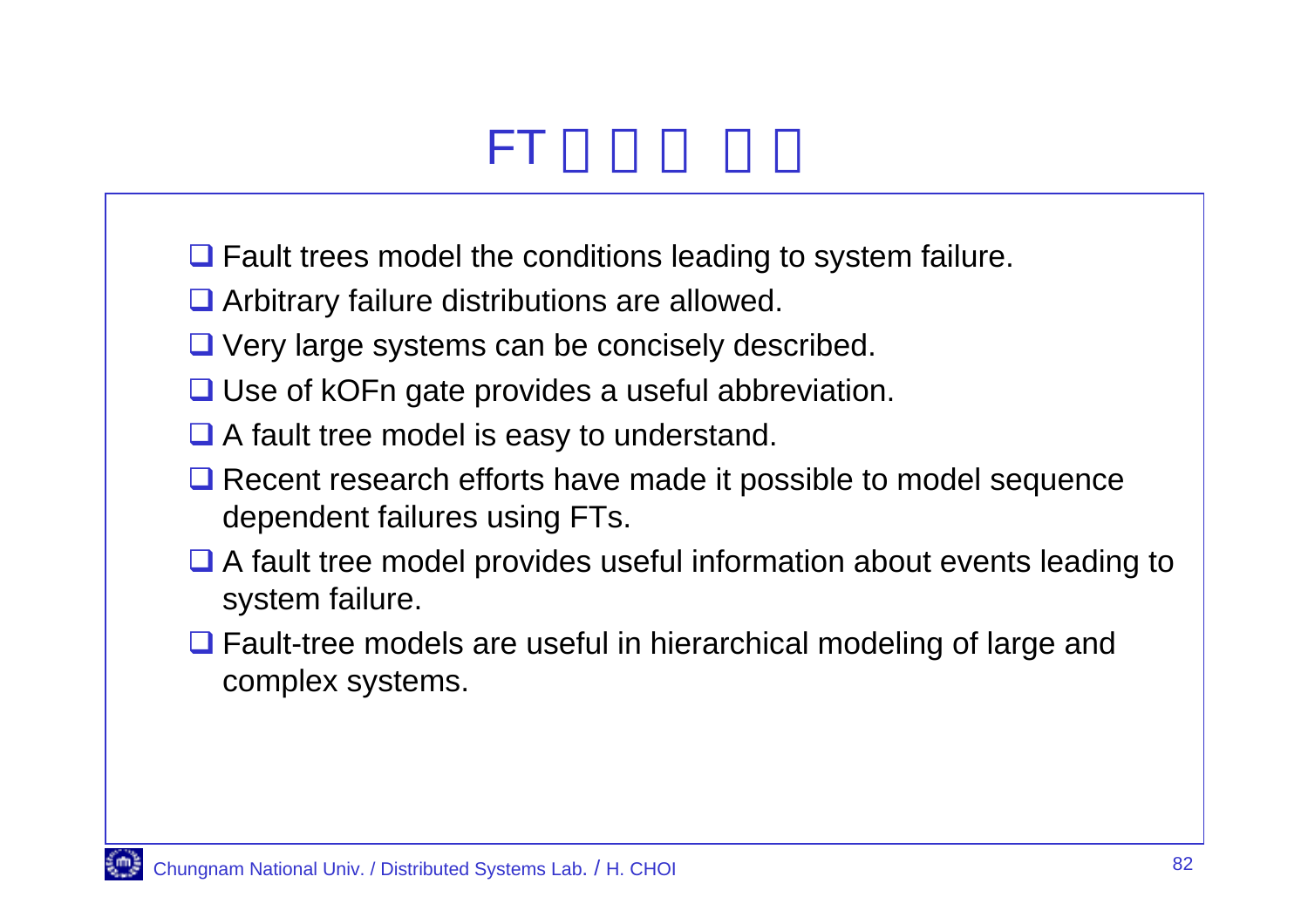**□** Stochastic dependence of faults can not be modeled.

**Q** Fault recovery models may not be modeled.

**□ Complex system behavior can not be modeled: not for repairable** systems with a shared repair facility

**□ Complex FT models may require solution time exponential in the size** of the tree.

**Q** Dynamic system structure can not be modeled.

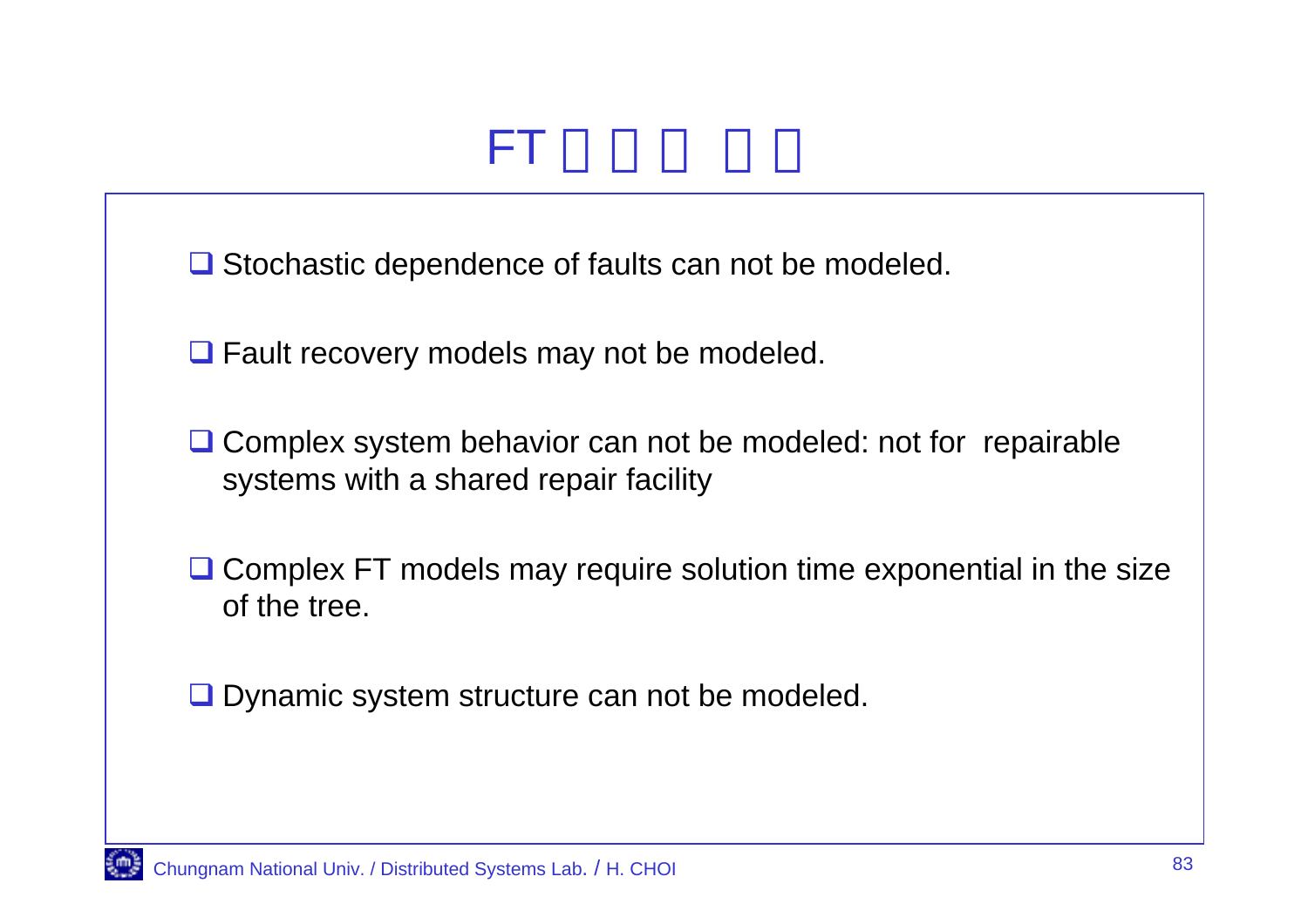### Markov Model

**Q** Dependability measures are expressed as weighted sums of state probabilities.

- **□** State space S is partitioned into
	- ◆ *Su* : Up states, operational states
	- ◆ *S<sub>D</sub>*: Down states, failure states
- $\Box$  Instantaneous availability

$$
I(t) = \begin{cases} 1 & \text{if } X(t) \in S_u \\ 0 & \text{otherwise} \end{cases} \text{ where } X(t): \text{ State of the MC at time } t
$$

♦ Pi(t) : Probability of the system being in state *i* at time *t*

$$
A(t) = P[I(t) = 1] = \sum_{i \in S_u} P(i(t))
$$

#### **Q** Reliability

$$
R(t) = P[f(x) = 1, \forall x \in [0, t]]
$$

♦ When  $S<sub>D</sub>$  are absorbing states.

$$
R(t) = \sum_{i \in S_u} P(i(t))
$$

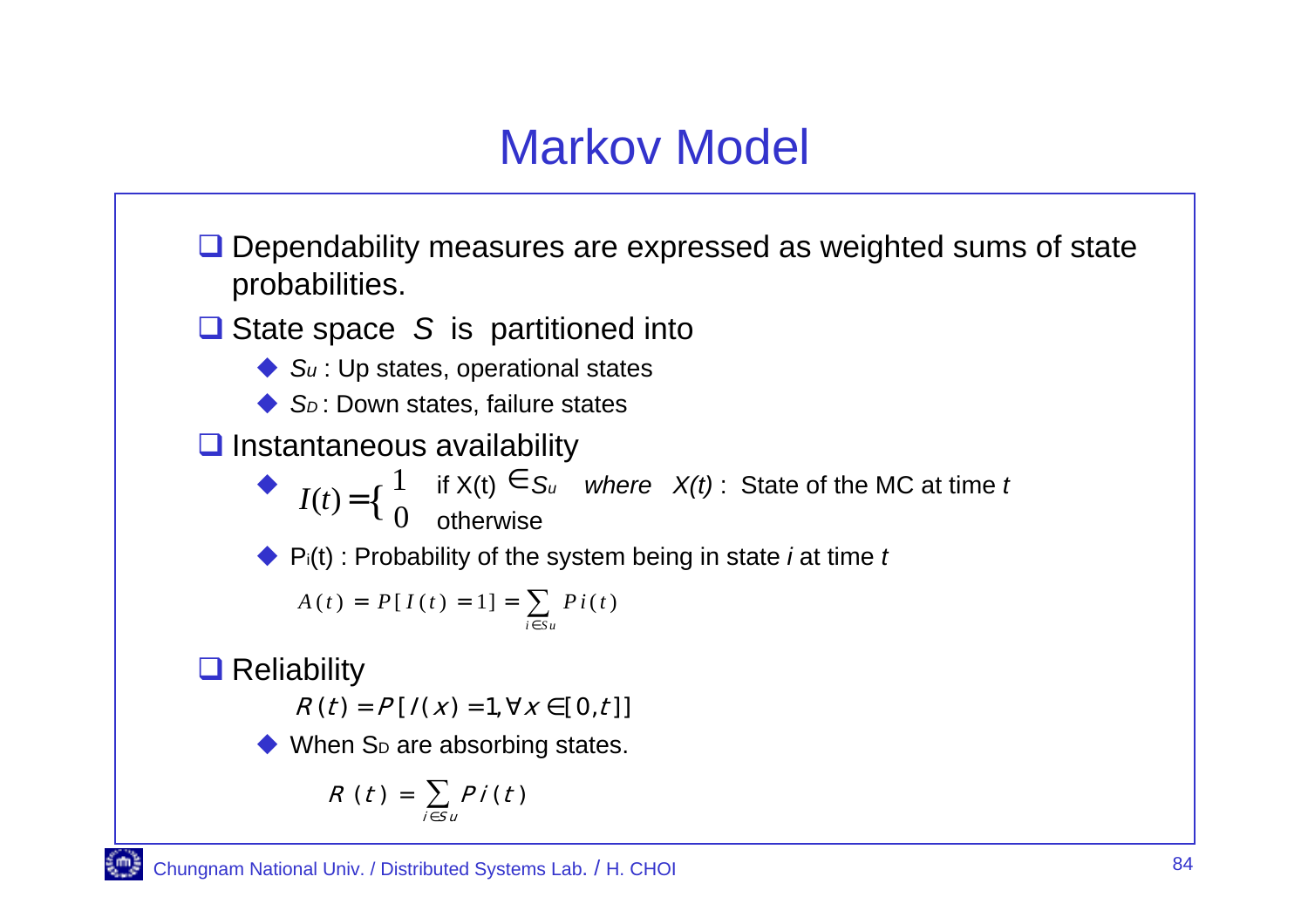

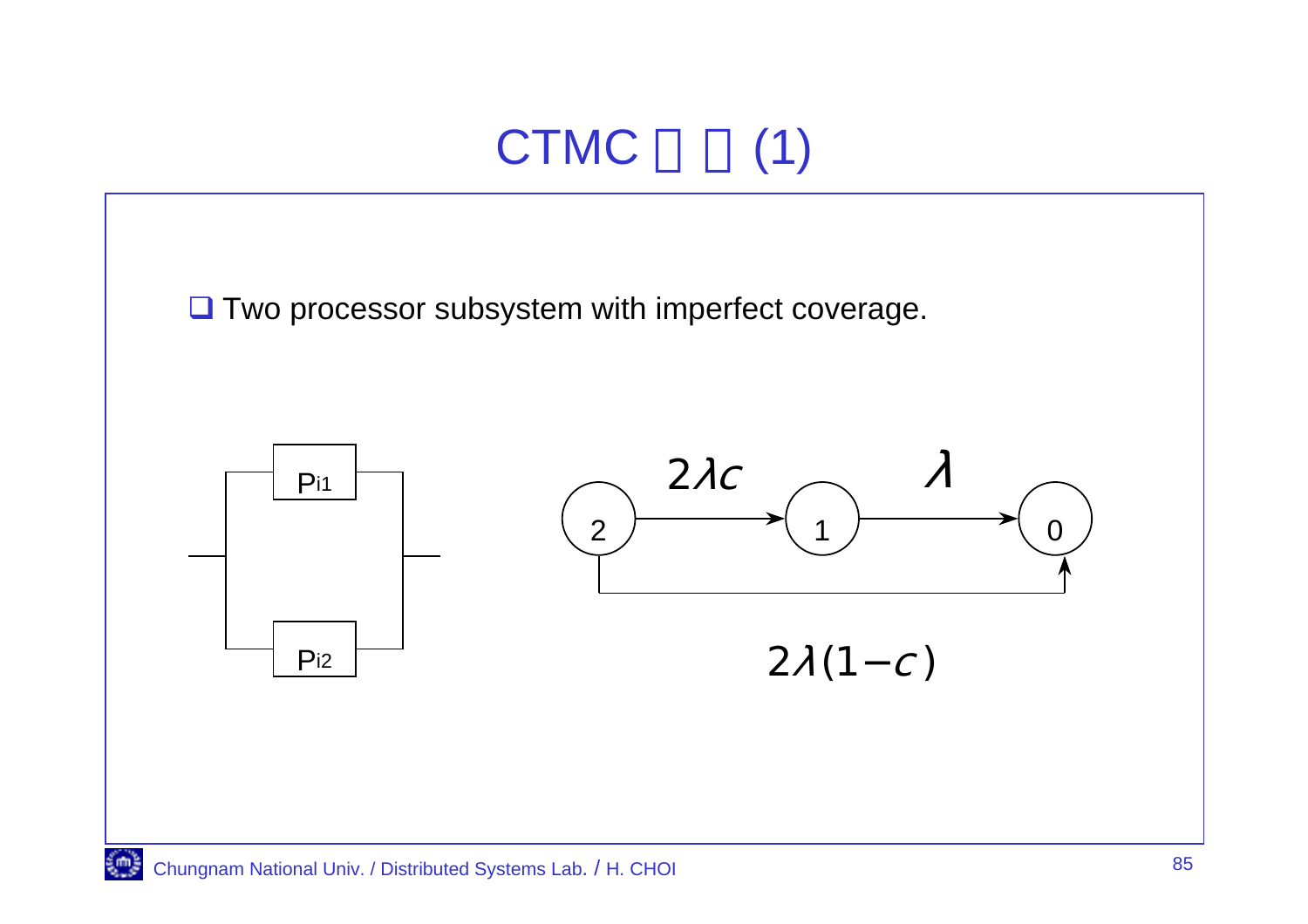### CTMC (2) **T** Two processor subsystem with multiple absorbing states. **Q** Failure-repair model 231 $1/$   $\sqrt{0}$ 2311  $\rightarrow$  0 2λc  $2\lambda (1-c)$  $\lambda$ 2λc  $2\lambda (1 - c)$ λ $\mu$   $\mu$

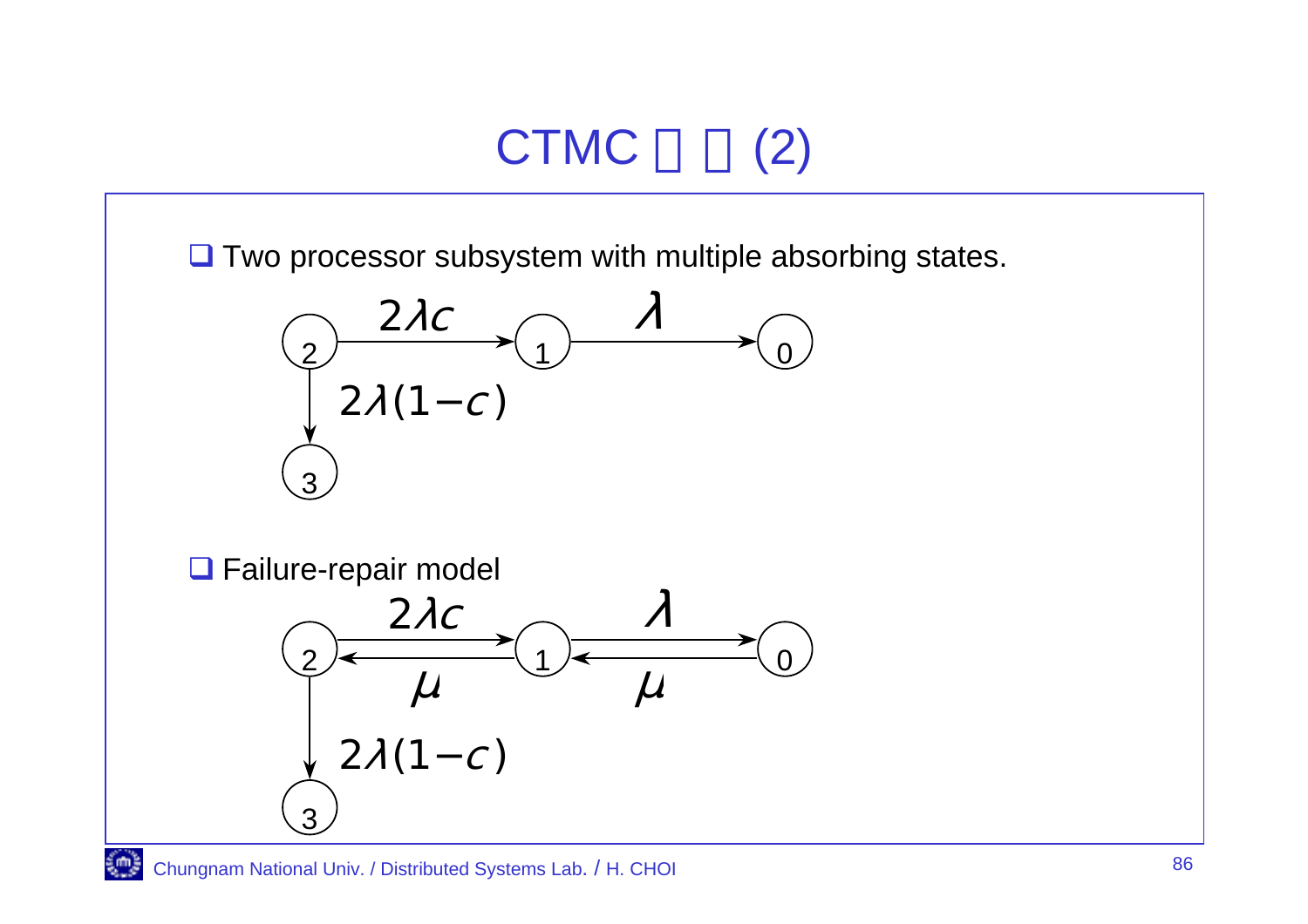## Petri Nets Reliability Model



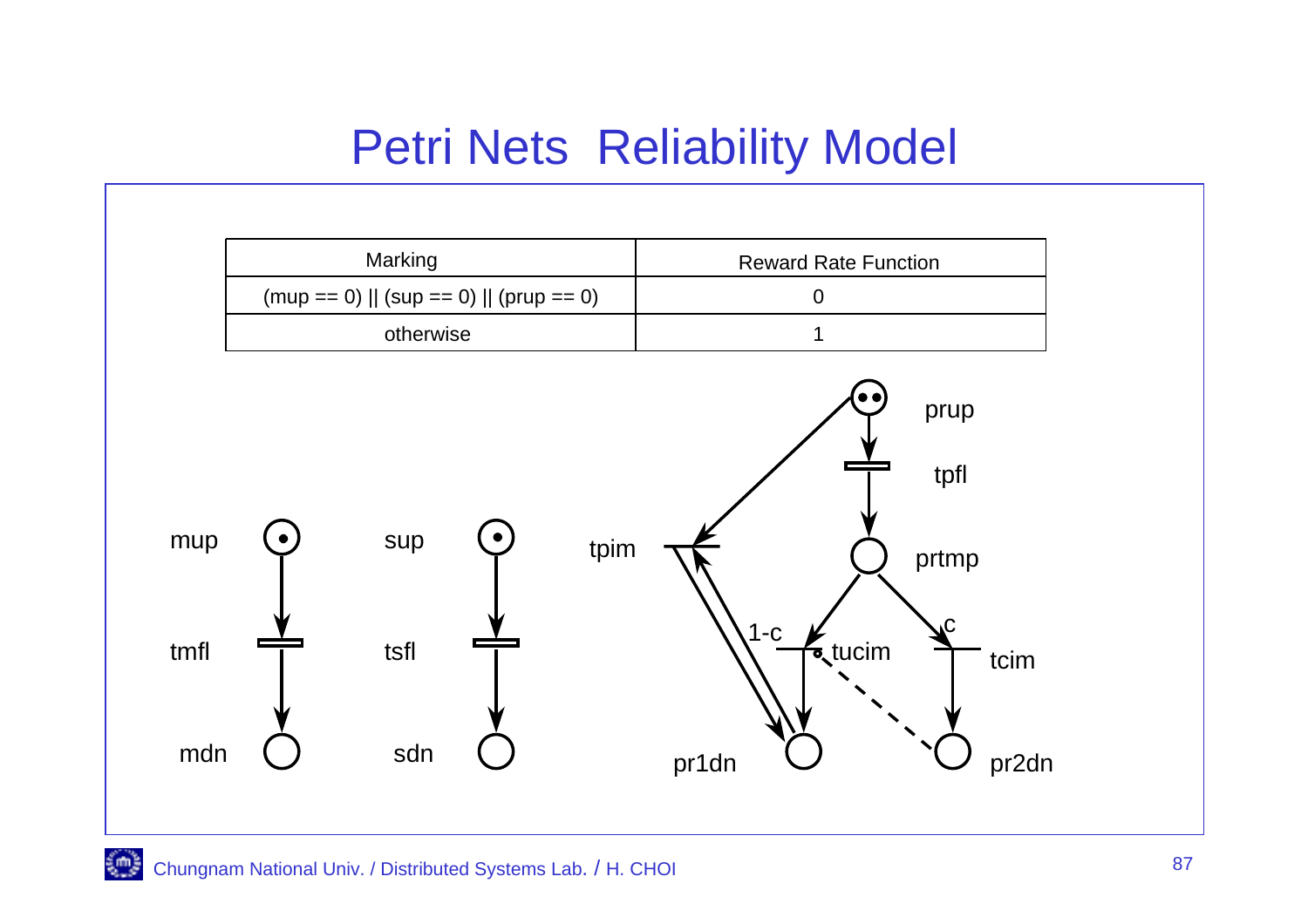## 4. Evaluation Techniques

### Mean Time To Failure(MTTF)

- **■** Expected time that a system will operate before the first failure occurs. Expected time until the next failure after a repair.
- $\Box$  N identical systems, each system operate for  $t_i$  before failure.

$$
MTTF = \frac{t_1 + t_2 + t_3 + \cdots + t_N}{N}
$$

$$
MTTF = E[T] = \int_0^\infty t \cdot f_T(t) dt = \int_0^\infty R(t) dt
$$

$$
\begin{aligned}\nF(t) &= P[T \le t] \\
R(t) &= P[T > t] \\
\therefore R(t) &= 1 - F(t)\n\end{aligned}
$$

) exponential failure law

$$
\therefore R(t) = 1 - F(t)
$$
\n
$$
F(t) = 1 - e^{-\lambda t}, \qquad R(t) = e^{-\lambda t}
$$
\n
$$
MTTF = \int_0^\infty R(t)dt = \int_0^\infty e^{-\lambda t}dt = \frac{1}{\lambda}
$$

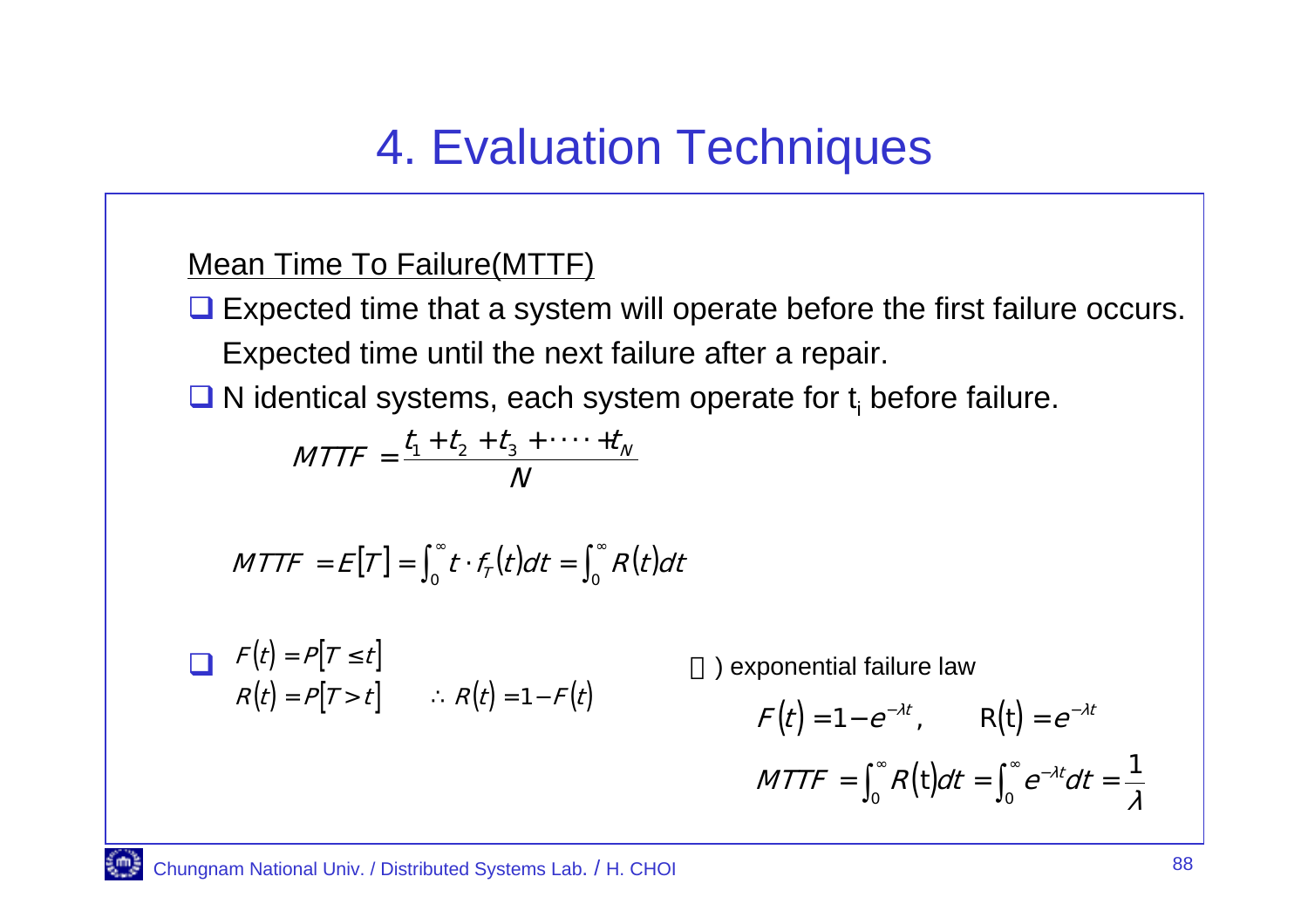### Mean Time To Repair(MTTR)

**Q** Average time to repair a system

 $\Box$  N faults,  $t_i$ : repair time of i-th fault

$$
MTTR = \frac{t_1 + t_2 + t_3 + \cdots + t_N}{N}
$$

#### **Exponentially distributed repair time**

Repair rate  $\mu$  : average number of repairs that occur per time period MTTR =  $\frac{1}{2}$  $\mu$ 

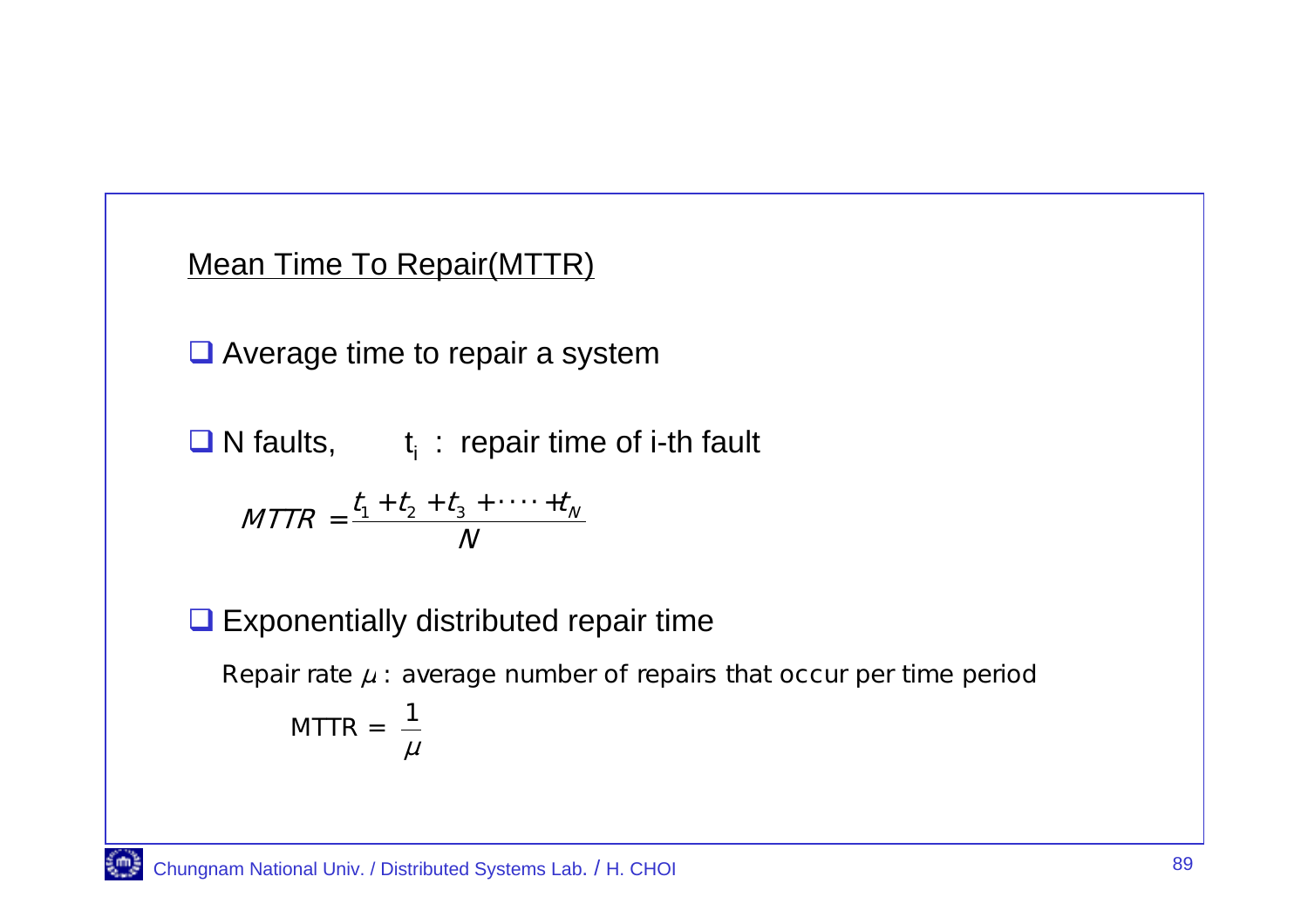

**Q** Average time between failures of a system

 $\Box$  MTBF = MTTF + MTTR



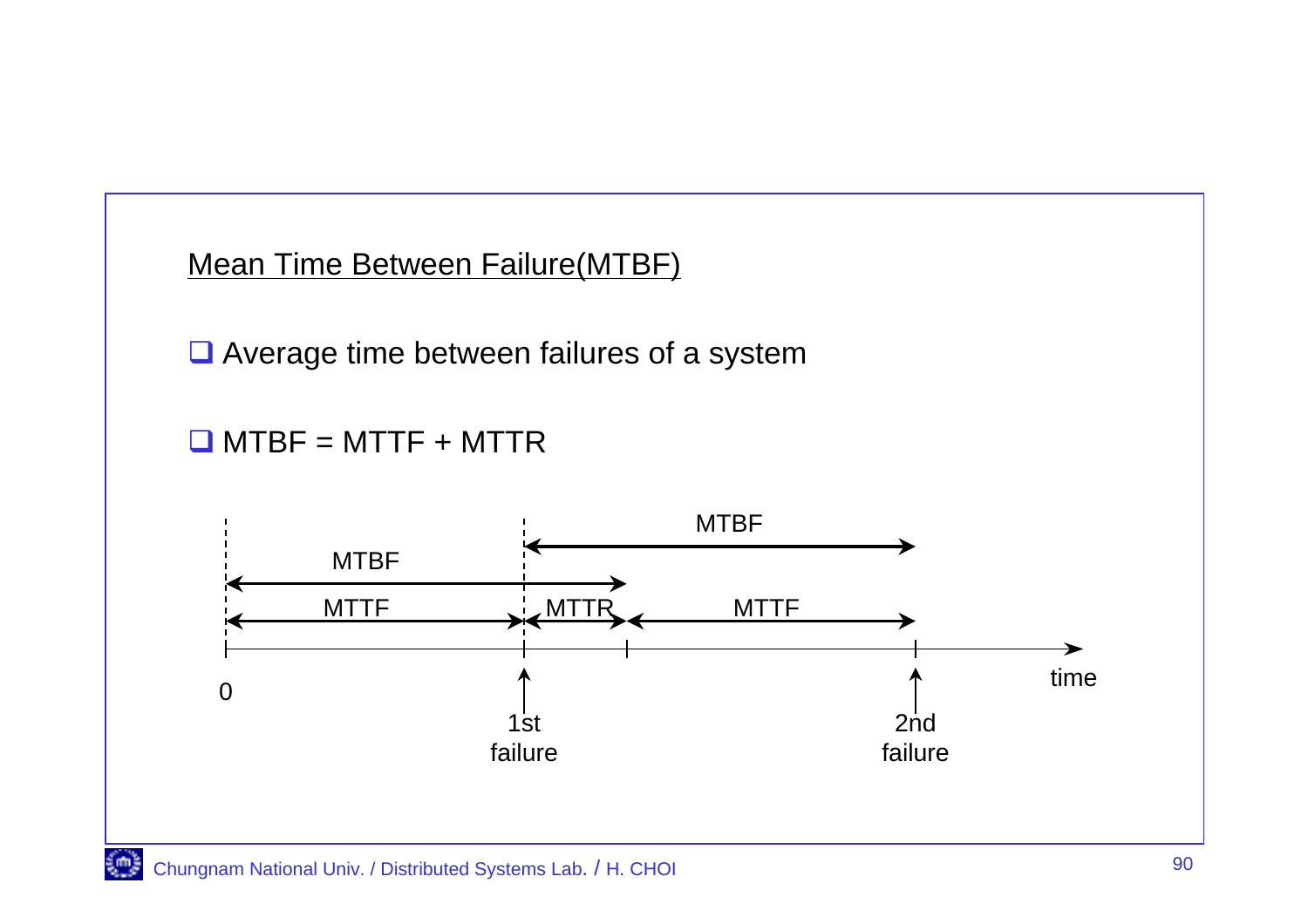## Reliability of Series Systems

**□ Series system contains no redundancy** 

**■ A reliability block diagram** 



 $\mathsf{R}_{\mathsf{i}}\mathsf{(t)}\,$  : Reliability of component  $\mathsf{C}_{\mathsf{i}}\,$  at t  $\mathsf{W}_{\mathsf{i}}(\mathsf{t})$  :  $\,$  An event that component  $\mathsf{C}_{\mathsf{i}}$  is working at t

$$
R_{series}(t) = P[W_1(t) \cap W_2(t) \cap W_3(t) \cap \cdots \cap W_n(t)]
$$

assuming C<sub>i</sub>are <u>independent</u>

$$
R_{series}(t) = R_1(t) \times R_2(t) \times R_3(t) \times \cdots \times R_n(t)
$$
  
= 
$$
\prod_{i=1}^n R_i(t)
$$

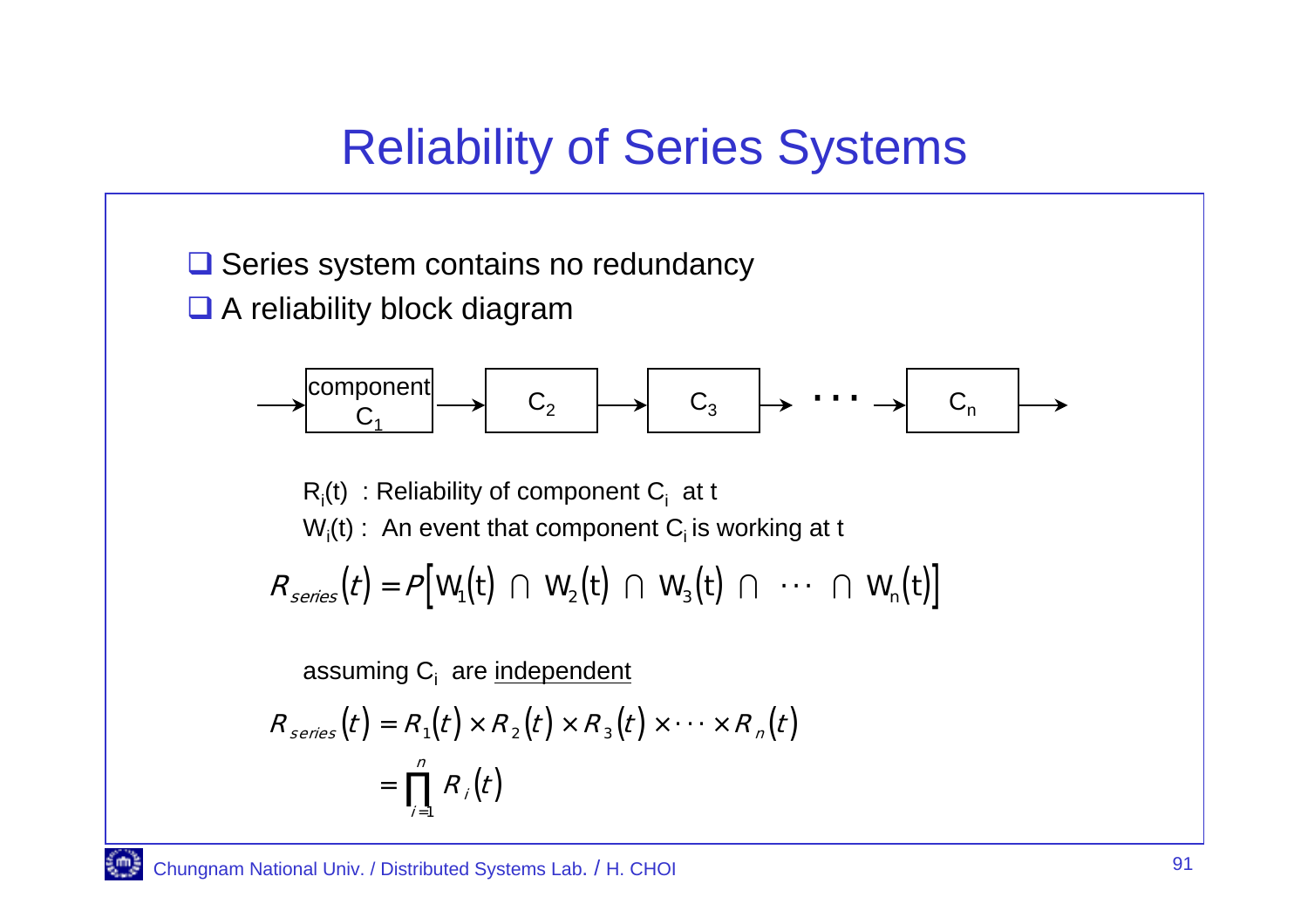• 
$$
R_1(t) = R_2(t) = R_3(t) = 0.9
$$

$$
R_{series}(t) = 0.9 \times 0.9 \times 0.9 = 0.729
$$

♦ ) A series system of components that satisfy the exponential failure law

$$
R_{series}(t) = R_1(t) \times R_2(t) \times \dots \times R_n(t) = e^{-\lambda_1 t} \cdot e^{-\lambda_2 t} \cdots e^{-\lambda_n t}
$$

$$
= e^{-(\lambda_1 + \lambda_2 + \dots + \lambda_n)t} = e^{-\sum_{i=1}^n \lambda_i t} = e^{-\lambda_{s} t}
$$
  
where  $\lambda_{s} = \sum_{i=1}^n \lambda_i$ 

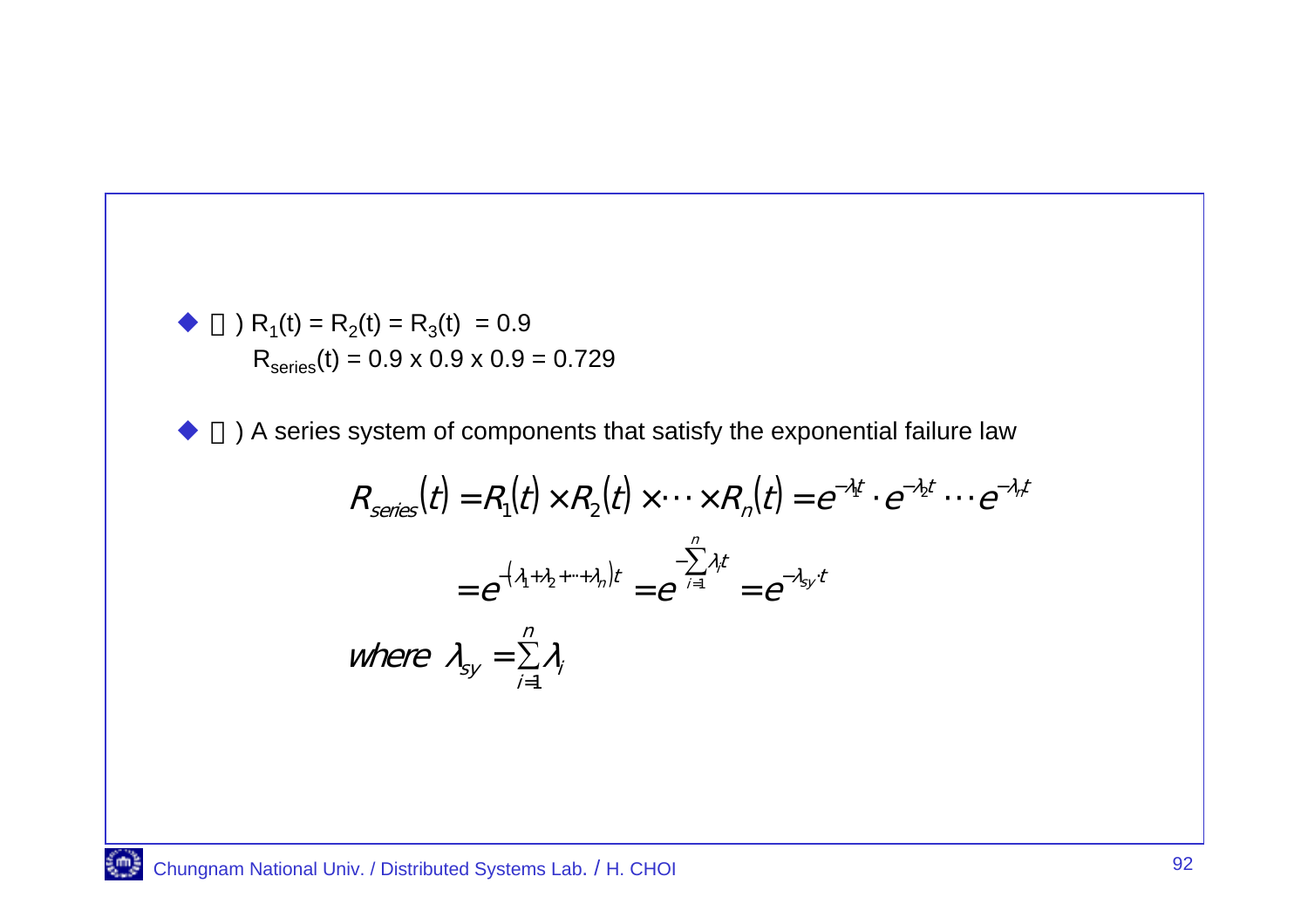

**□** Only one of n identical components is required for the system to function



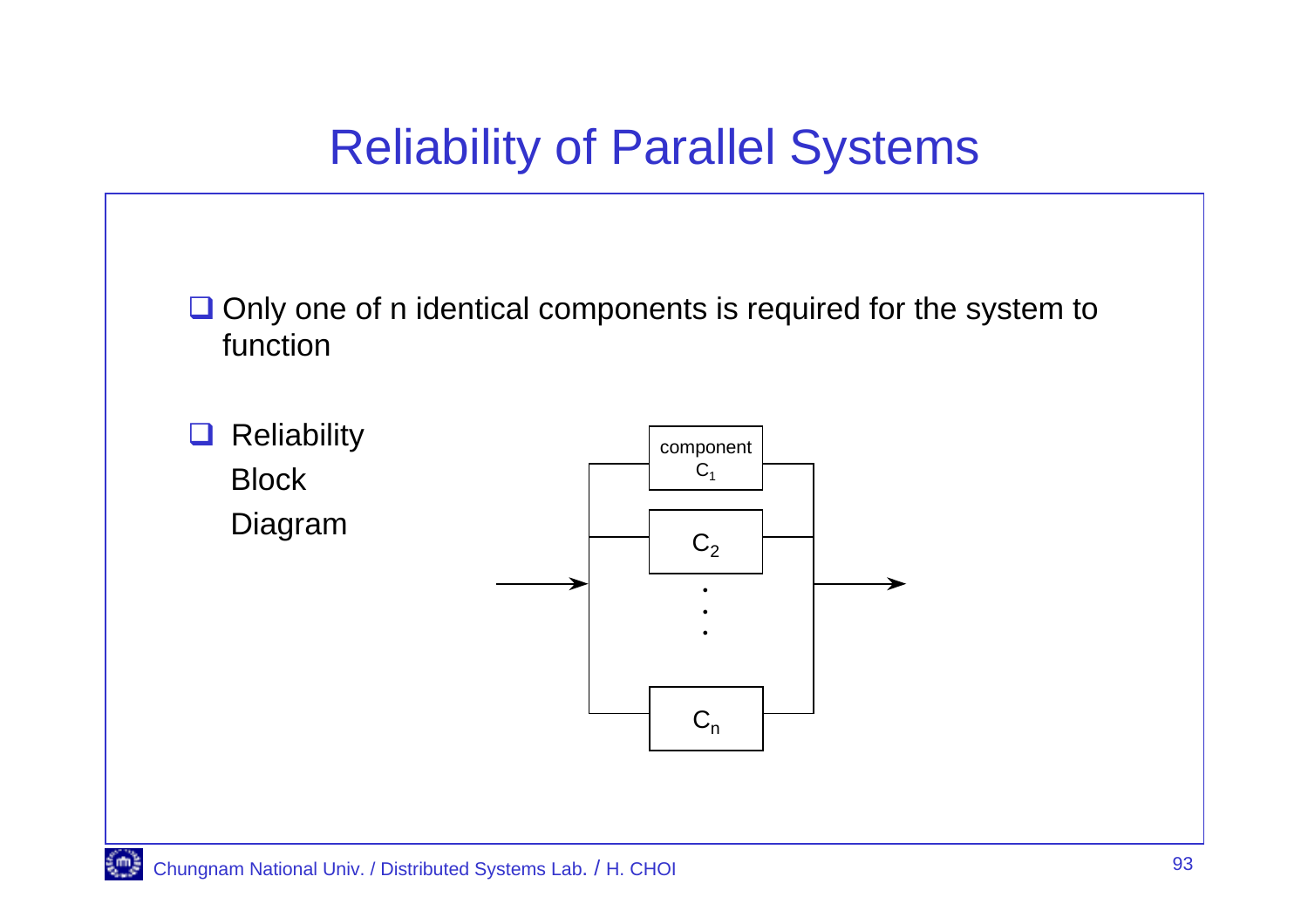$R_i(t)$ : Reliability of component C<sub>i</sub> at t  $O_i(t)$  : Event that the component  $C_i$  has failed at t  $U_{\text{para}}(t)$  : Unreliability of the parallel system at t  ${\sf U}_{\sf i}$  (t) : Unreliability of component the  ${\sf C}_{\sf i}$  at t

$$
U_{\text{para}}(t) = P\big[O_1(t) \cap O_2(t) \cap O_3(t) \cap \cdots \cap O_n(t)\big]
$$

assuming independence

$$
U_{\text{para}}(t) = U_1(t) \times U_2(t) \times \cdots \times U_n(t) = \prod_{i=1}^n U_i(t)
$$
  

$$
R_{\text{para}}(t) = 1 - U_{\text{para}}(t) = 1 - \prod_{i=1}^n U_i(t) = 1 - \prod_{i=1}^n (1 - R_i(t))
$$

$$
R_1(t) = R_2(t) = R_3(t) = 0.9
$$
  
\n
$$
R_{para}(t) = 1 - (1 - 0.9) \times (1 - 0.9) \times (1 - 0.9) = 0.999
$$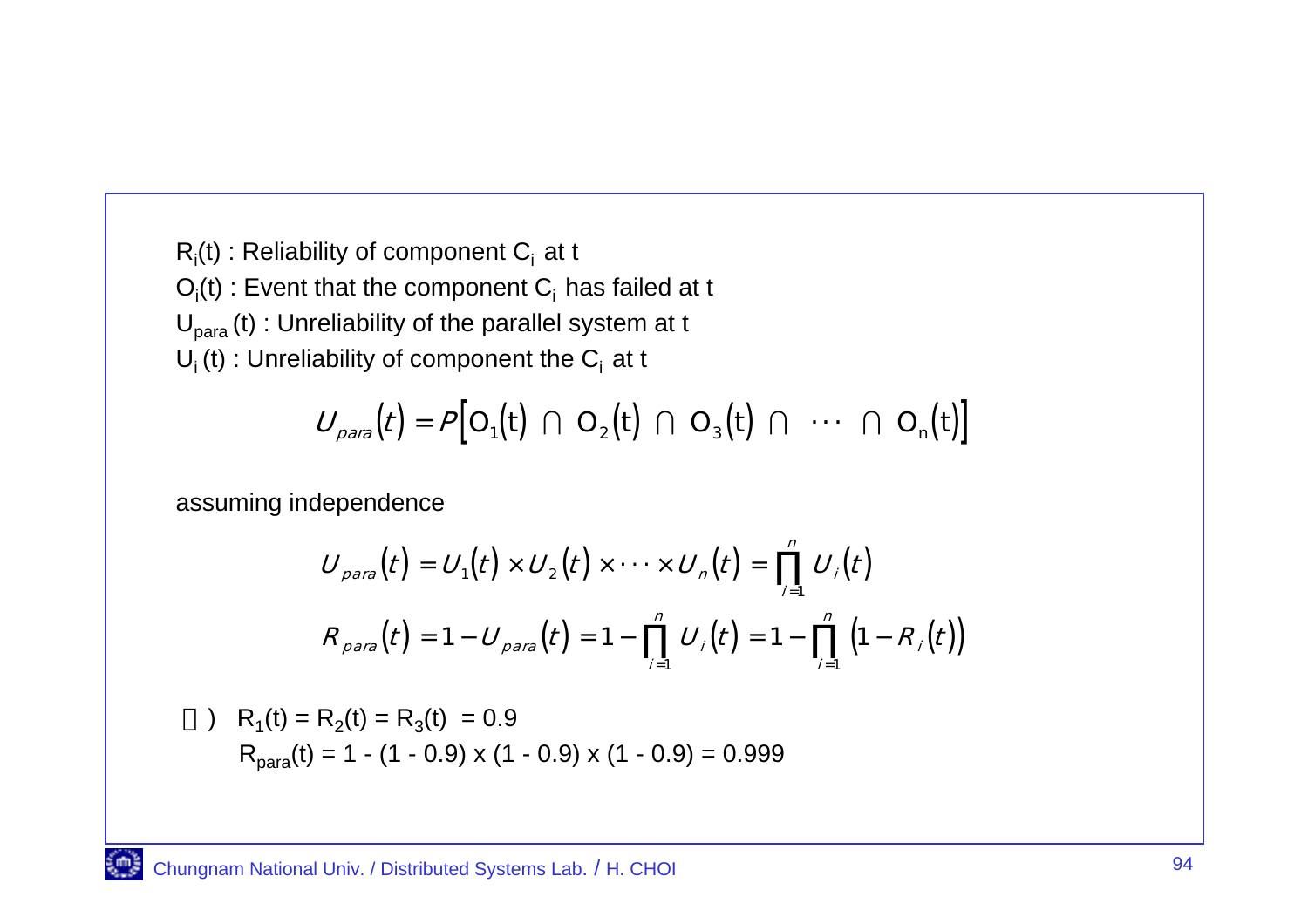### Reliability of Series/Parallel Systems

**■ A system that contains both series and parallel structure** 

**■** Reduce the reliability block diagram to a single series diagram by replacing parallel portions with an equivalent single element



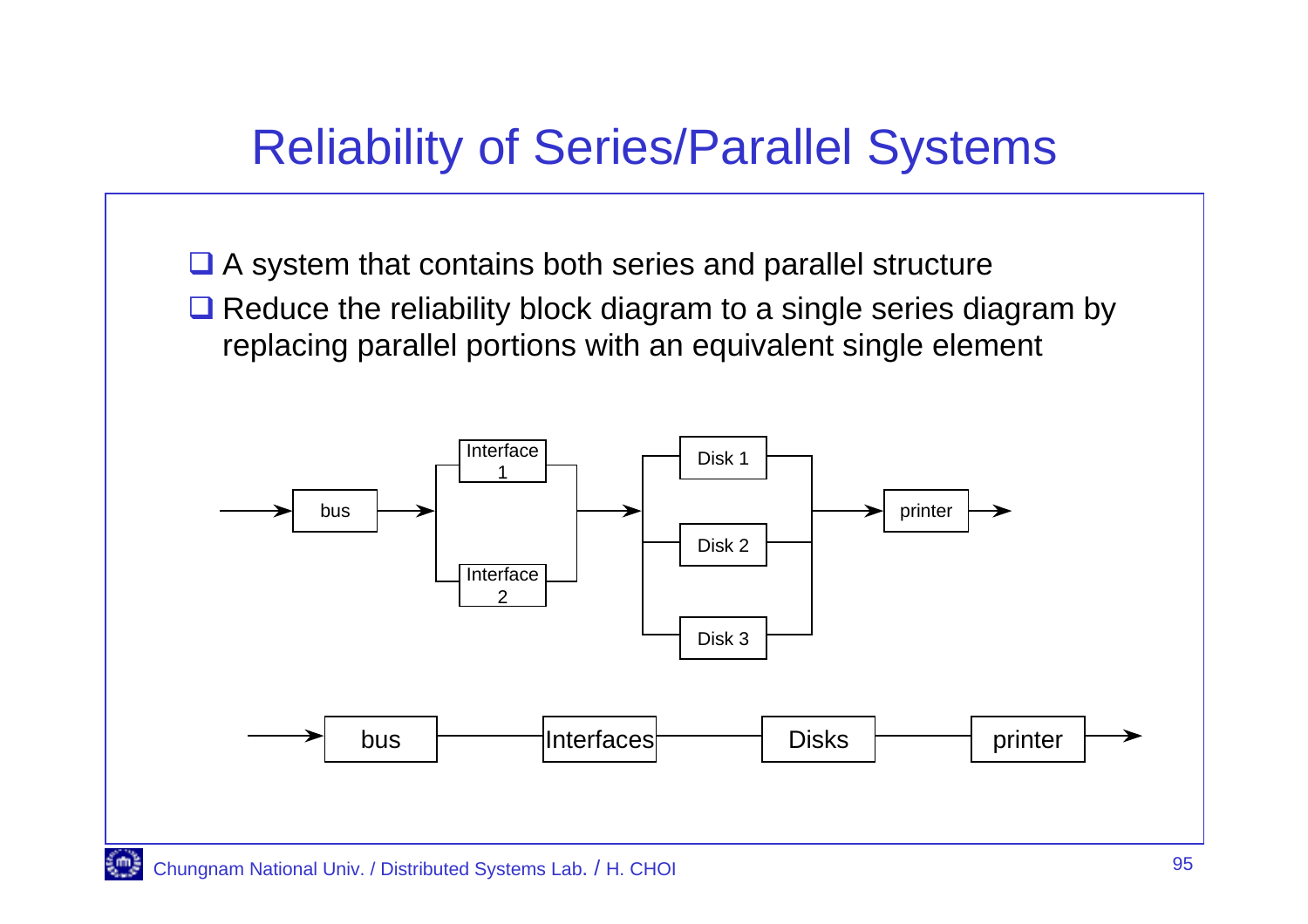

$$
R_{system}(t) = R_{bus}(t) \times [1 - \{1 - R_{IF}(t)\}]^{2} \Big] \times [1 - \{1 - R_{Disk}(t)\}]^{3} \Big] \times R_{printer}(t)
$$

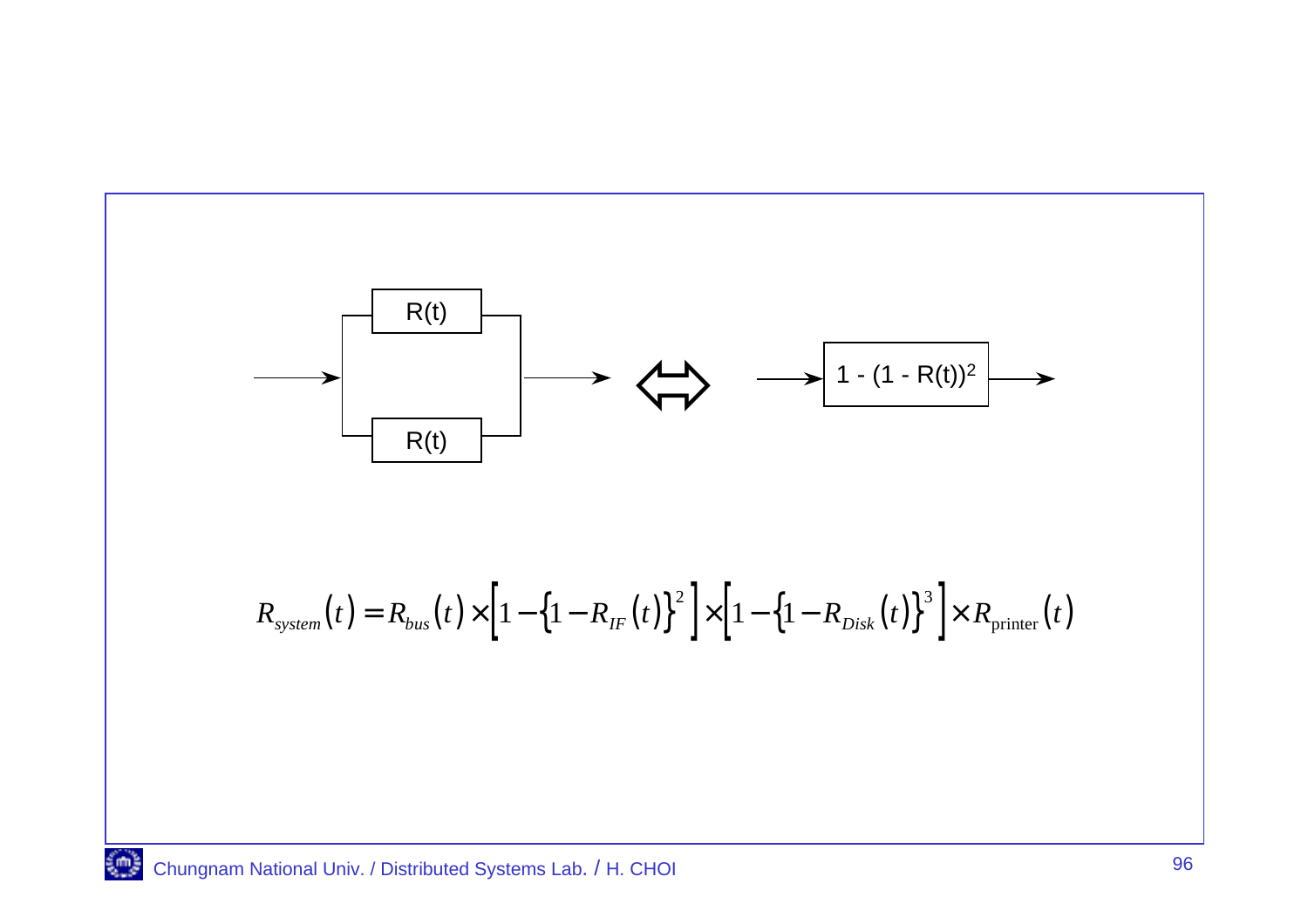

**O** M of the total N identical modules are required to function

- **□** Generalization of the parallel systems
- 2-of-3 system : TMR(Triple Modular Redundancy) System

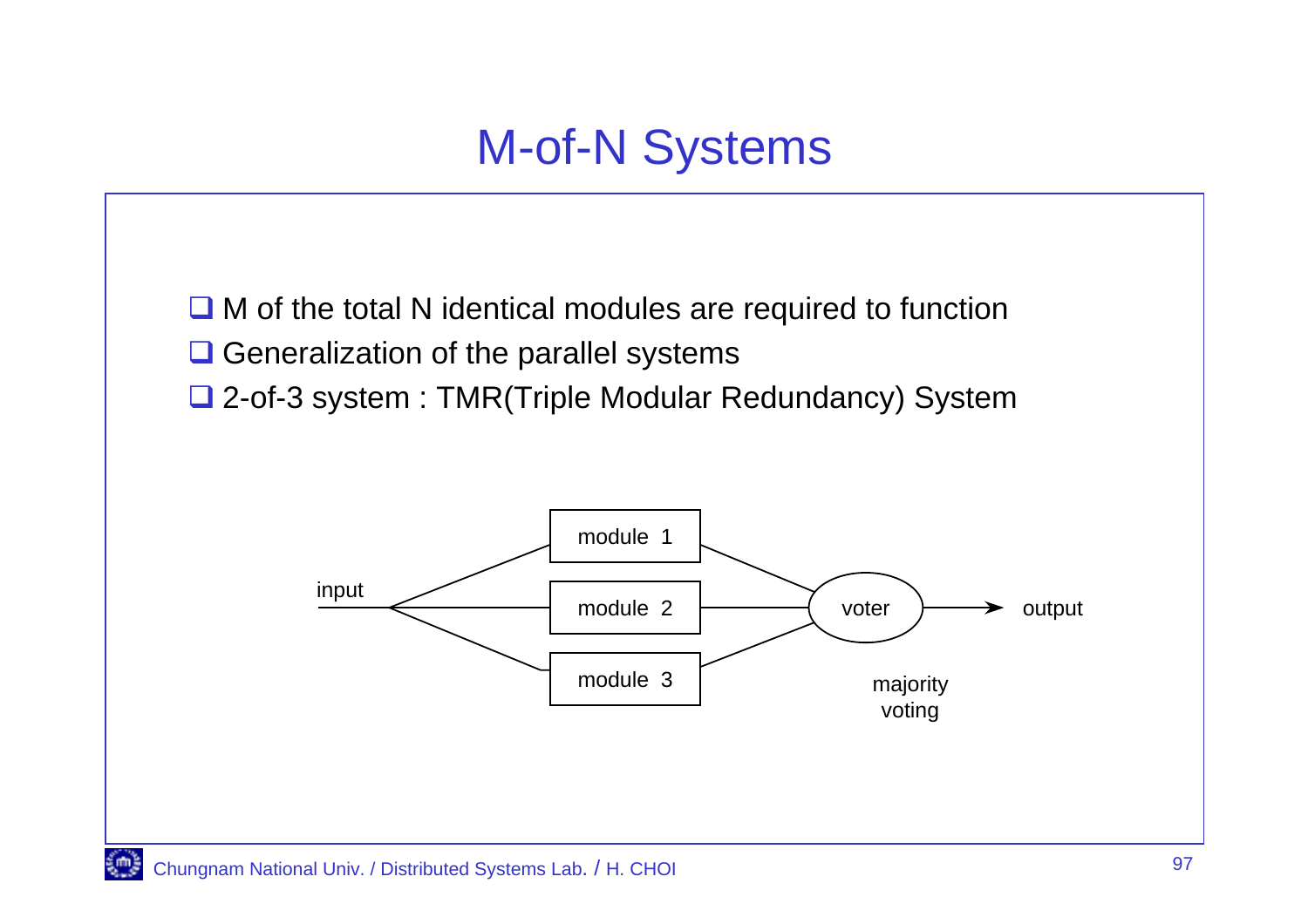$R_{TMR}(t) = R_1(t)R_2(t)R_3(t) + R_1(t)R_2(t)\left\{1 - R_3(t)\right\} +$  $R_1(t)\left\{1 - R_2(t)\right\}R_3(t) + \left\{1 - R_1(t)\right\}R_2(t)R_3(t)$ if  $R_1(t) = R_2(t) = R_3(t) = R$  $R_{\rm TMR}(t) = R^3 + 3R^2 \{1-R\} = 3R^2 - 2R^3$  $\Box$  Let  $R_{TMR}(t)$ : Reliability of TMR system  $R_i(t)$ : Reliability of module i



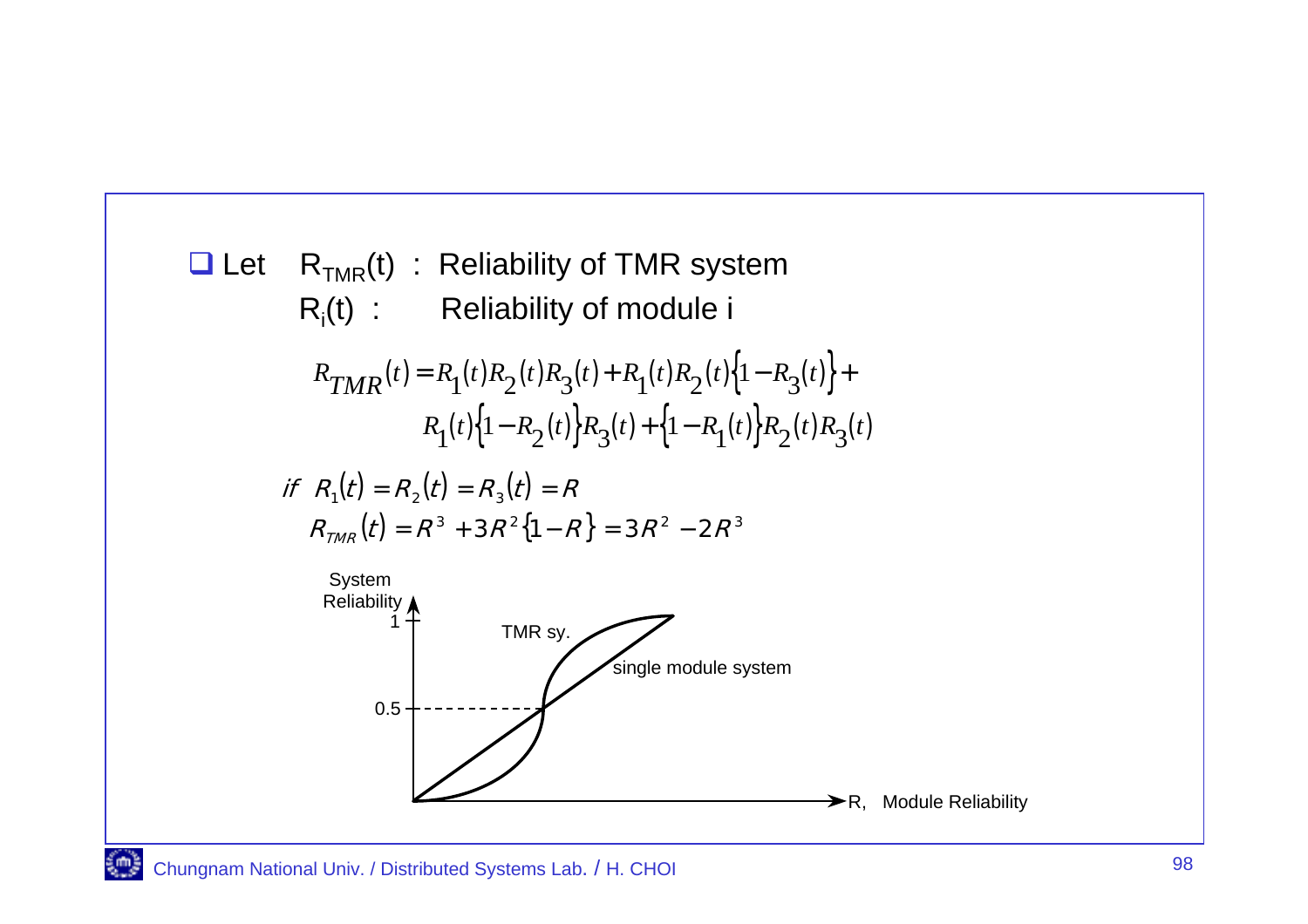\n
$$
\text{crosspoint}
$$
\n
$$
R_{\text{TMR}} = 3R^2 - 2R^3 = R
$$
\n
$$
2R^2 - 3R + 1 = 0
$$
\n
$$
R = 0.5 \text{ or } 1
$$
\n
$$
\text{component (module)} \quad \text{reliability} \quad 0.5 \quad \text{TMR} \quad \text{fault}
$$
\n
$$
\text{tolerance} \quad \text{reliability} \quad \text{single component system}
$$
\n

\n\n
$$
\text{L} \quad \text{TMR system} \quad \text{single module system} \quad \text{reliability}
$$
\n
$$
\text{component} \quad 0.5
$$
\n
$$
M - of - N \quad \text{system reliability}
$$
\n
$$
R_{M - of - N} \quad \text{system reliability}
$$
\n
$$
\left(\frac{N}{i}\right) = \frac{N!}{(N - i)! \quad i!}
$$
\n



Chungnam National Univ. / Distributed Systems Lab. / H. CHOI 99

 $\big(N - i\big)$ 

*N*-*i*)! *i* 

! i!

*i*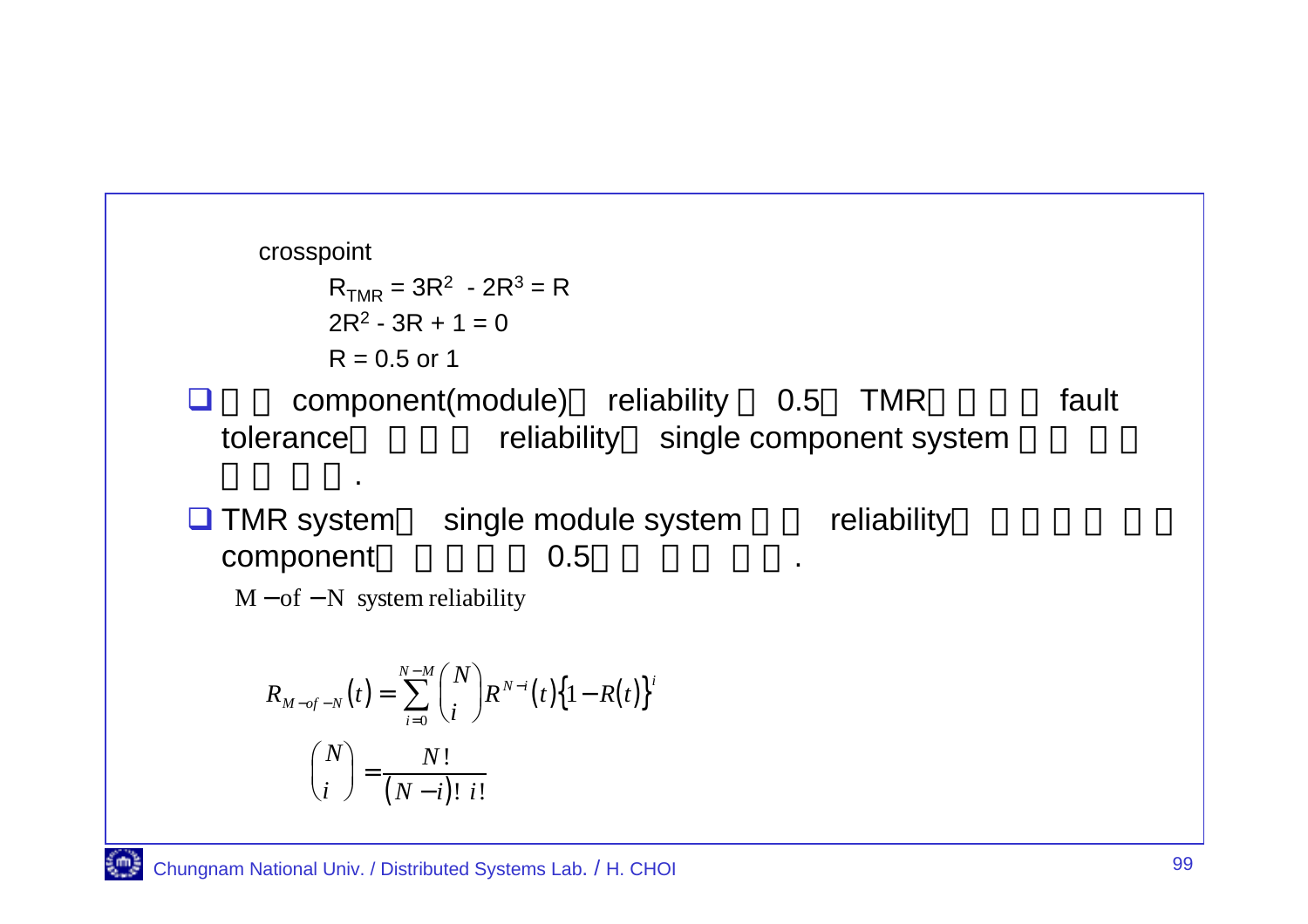# Markov Models

- 1. Introduction
- 2. State Classification
- 3. DTMC
- 4. CTMC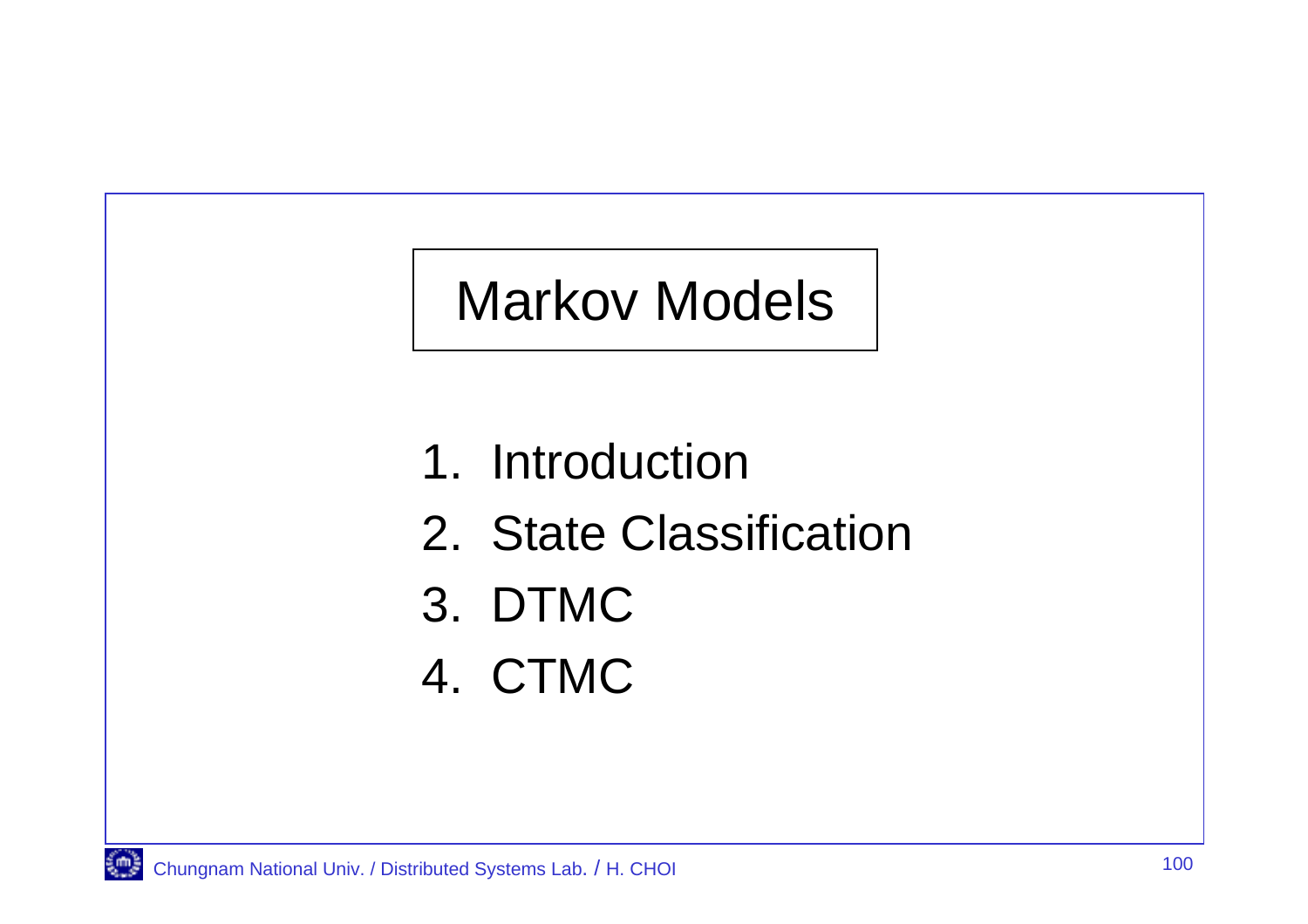## 1. Introduction

**□ Modeling a system's behavior of a discrete state space system** 

: Characterize the dependency of a possible state on the sequence of states S through which the system has previously passed.

$$
S = S_1, S_2, S_3, S_4, \dots, S_n, S_{n+1}, \dots
$$

 $S = \{m_1, m_2, m_3, m_4, \ldots, m_k\}$ 

 $P[ S_{n+1} = m_i | S_n = m_j, S_{n-1} = m_1, S_{n-2} = m_k, ..... , S_1 = m_5]$ 

- ◆ To determine the probability of a particular state being the next state.
- $\blacklozenge$  To determine the state which the system visits most frequently.
- ♦ To determine the state in some time *t* after the system begins from a initial state S<sub>1</sub>
- **May use simulation for these purpose. But the simulation becomes too** complex to count all the different history.

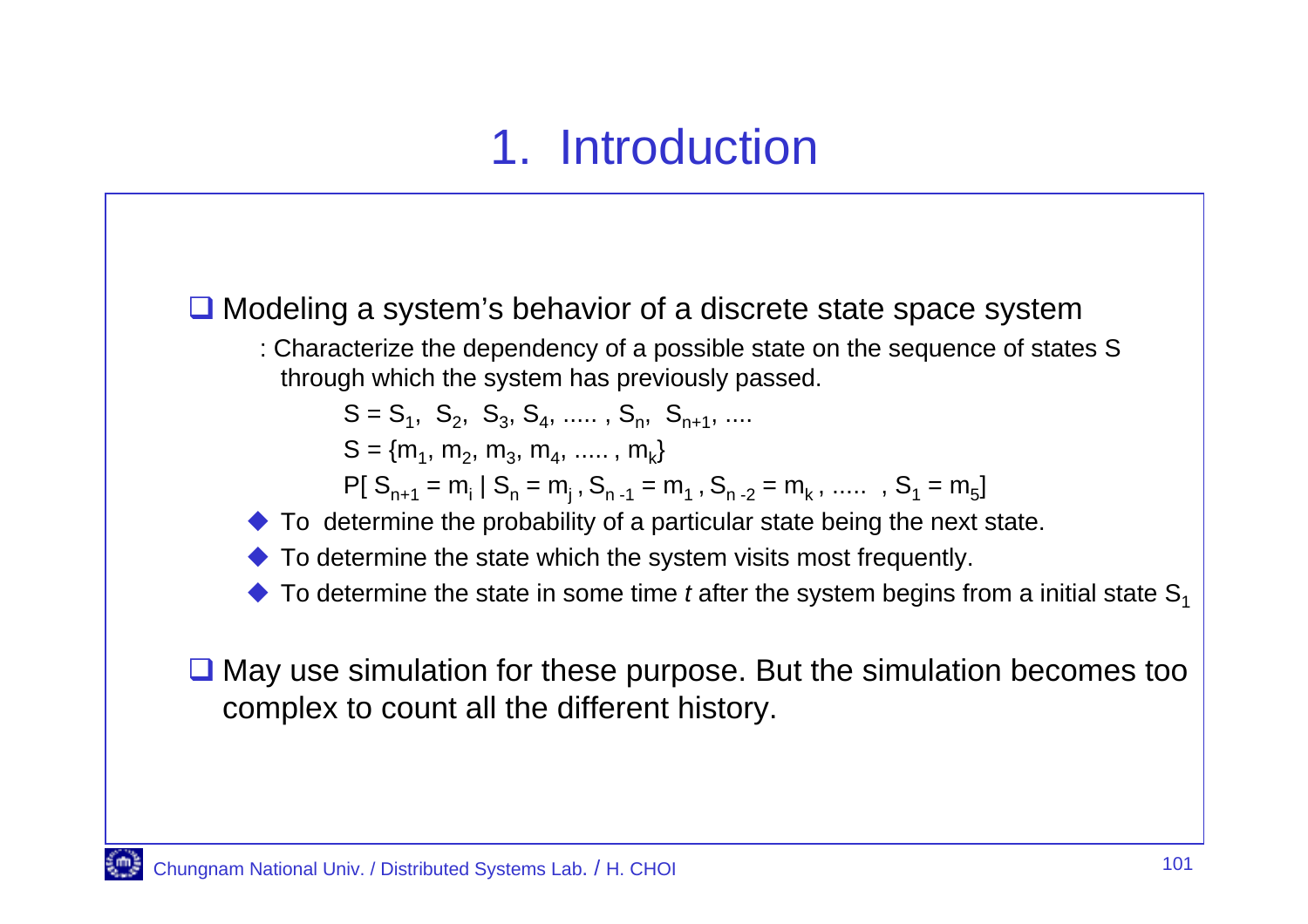#### **□** Stochastic process

- $\circ$ Discrete time processes : the processes are embedded at separate points in time.
- $\circled{2}$  Continuous time processes : the processes that change states at an arbitrary point in time.
- **□** Different levels of complexity of stochastic processes are determined by the dependencies between state changes.
	- ♦ The next state depends on its entire past history of state changes.
	- ♦ The next state depends on the last state change.
	- ♦ The next state depends on what the last state was.

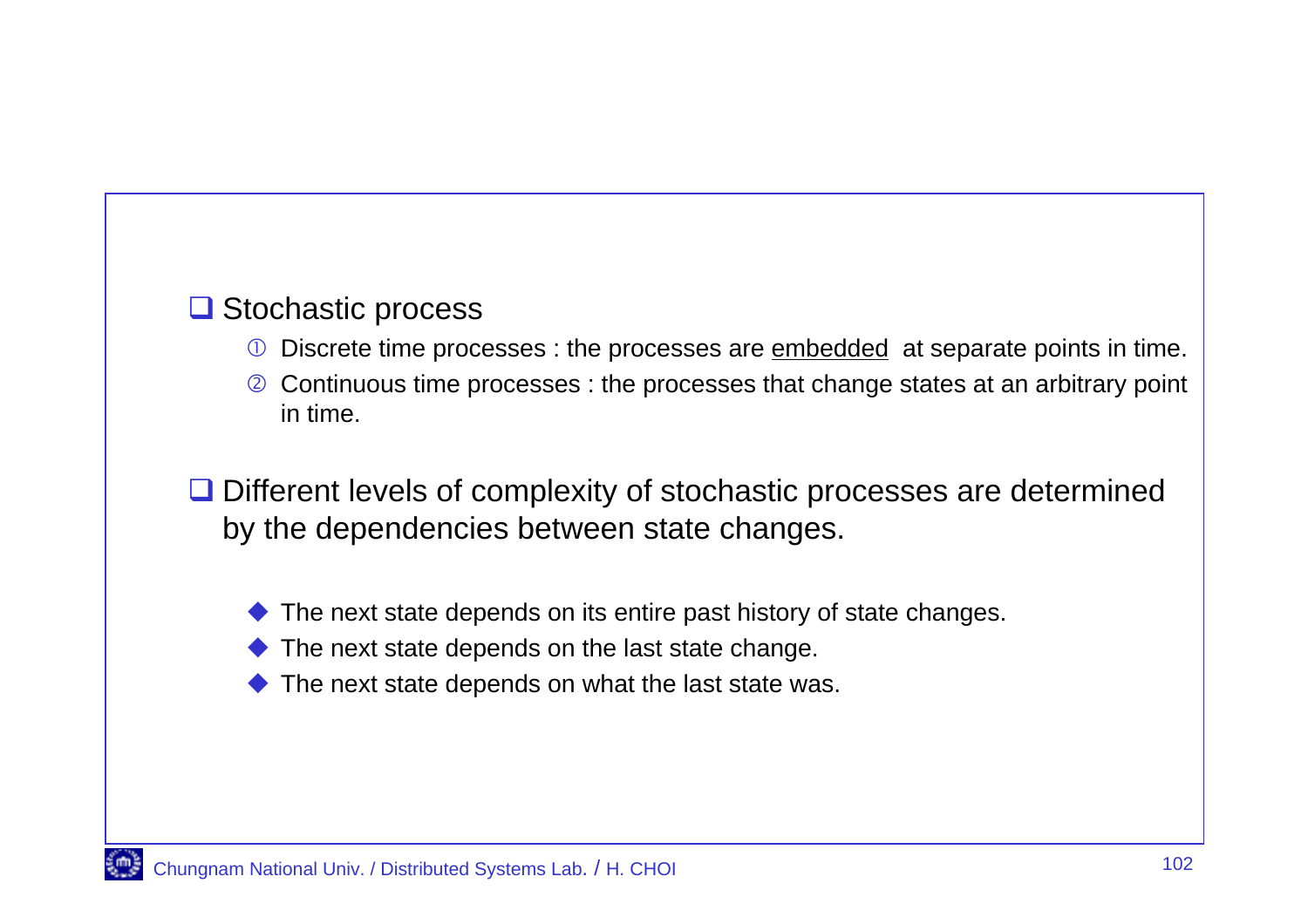**□** Types of discrete state space stochastic processes that depend only on the history from the last state change

- 1. Semi Markov process
	- The next state may be any one in the state space.
	- The next state probabilities depend on the current state and are arbitrary.
	- Arbitrary distribution of time between state changes.

### 2. Random walk

- $\bullet$  The next state may be any one in the state space.
- The next state probabilities depend on the distance from the current position.

$$
P[S_{n+1} = m_k | S_n = m_j] = P_{k-j}
$$

• Arbitrary distribution of time between state changes.

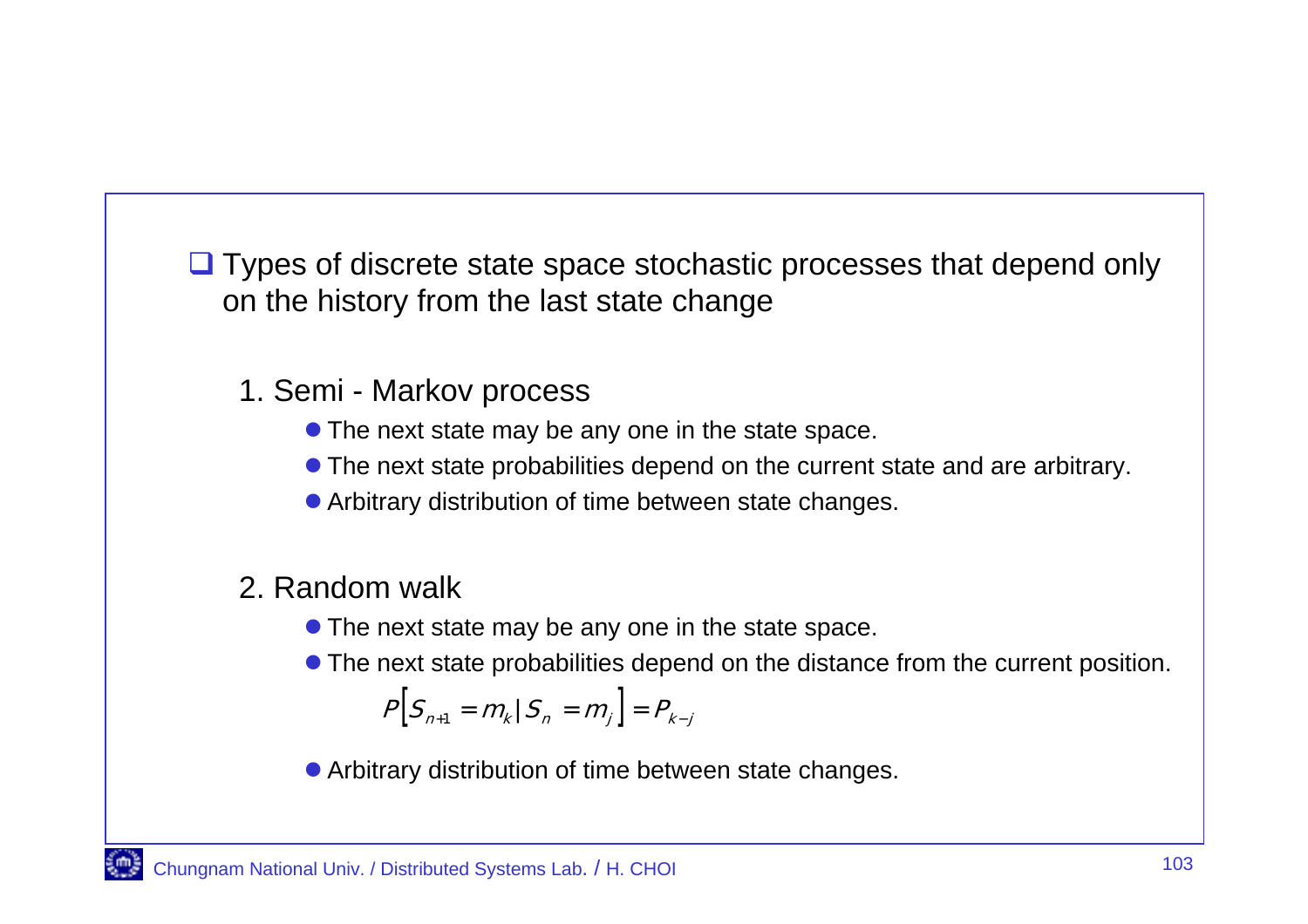### 3. Markov chains

- $\bullet$  The next state may be any one in the state space.
- The next state probabilities depend on the current state and are arbitrary.
- Exponential distribution of time between state changes

for the continuous time Markov chains(CTMC),

Geometric distribution

for the discrete time Markov chains(DTMC).

### 4. Birth - Death process

- The next states are the nearest-neighbor state.
- The next state probabilities are zero if the next state is not a neighbor state of the current state.
- Exponential/geometric distribution of time between state changes.

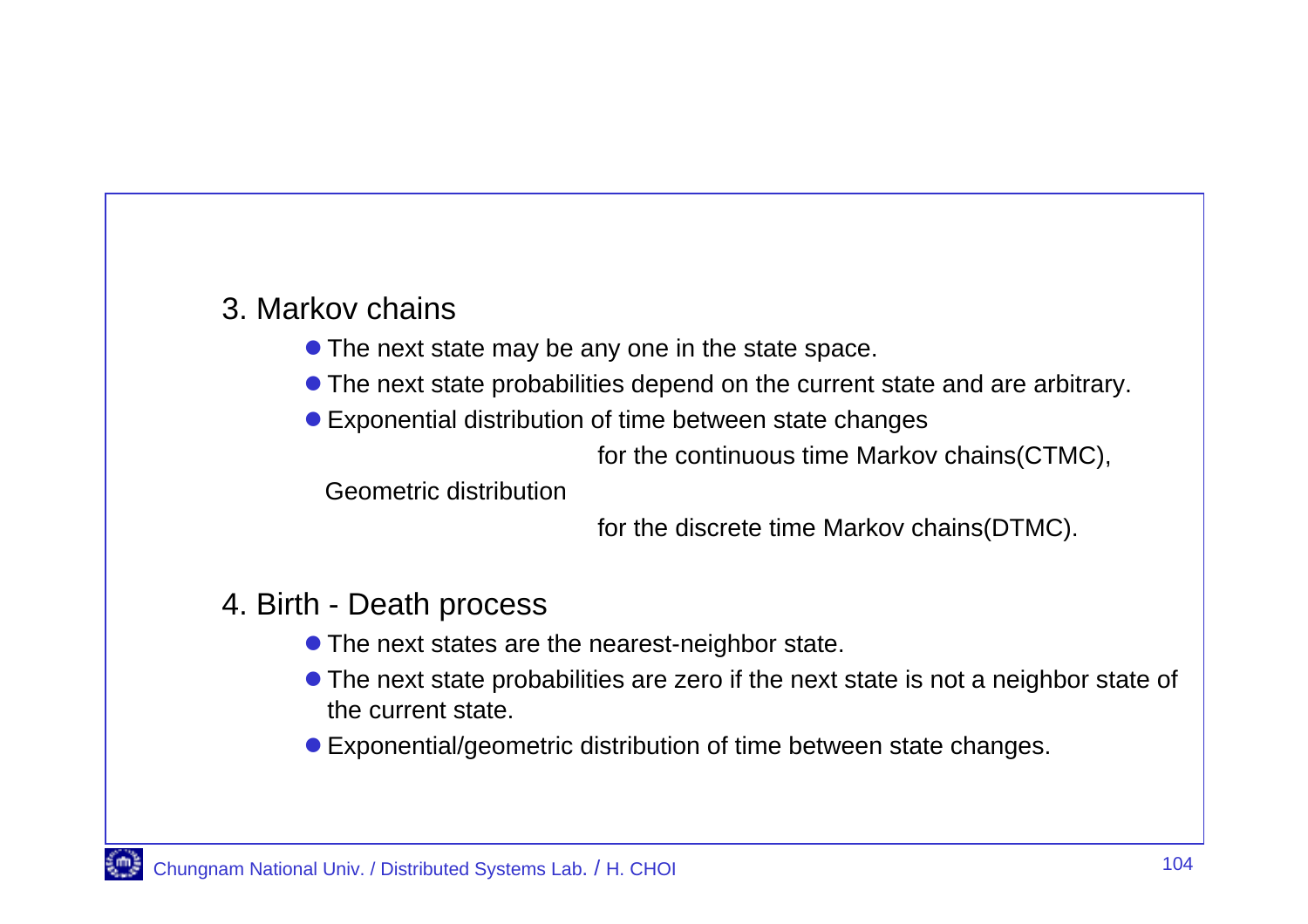

Different Types of Stochastic Processes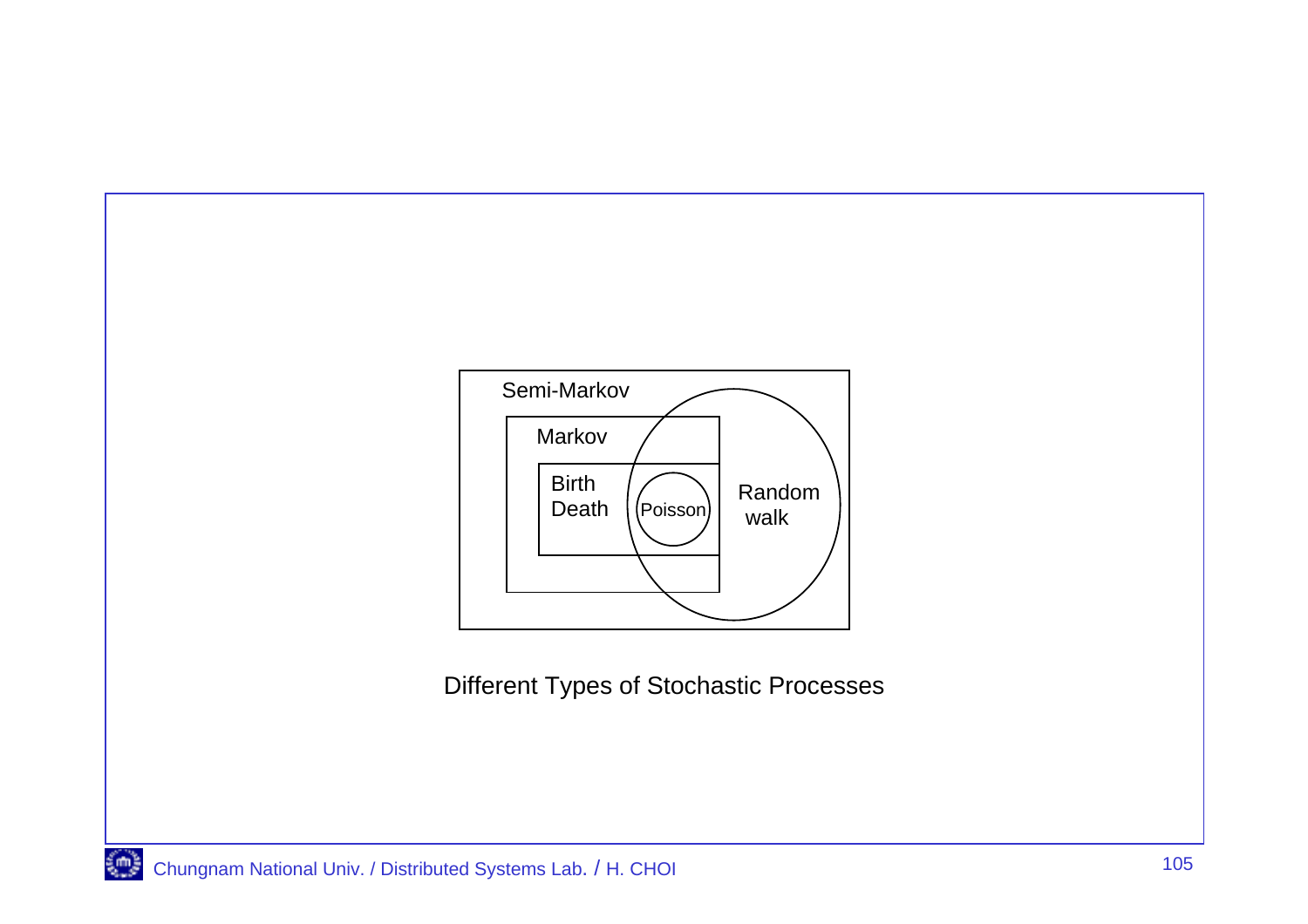**■ Example of a Markov chain : a model of a processor** 

♦ State space  $S = \{$ idle, busy, waiting, broken, in repair $\}$ 

♦ Possible state changes

| Current       | Possi ble   | Possi ble     | Possi ble     |  |
|---------------|-------------|---------------|---------------|--|
| <b>State</b>  | Next State  | Next State    | Next State    |  |
| $Id$ e        | <b>Busy</b> | <b>Broken</b> |               |  |
| <b>Busy</b>   | $Id$ e      | Valiting      | <b>Broken</b> |  |
| Valiting      | <b>Busy</b> | <b>Broken</b> |               |  |
| <b>Broken</b> | Repair      |               |               |  |
| Repair        | $Id$ e      |               |               |  |

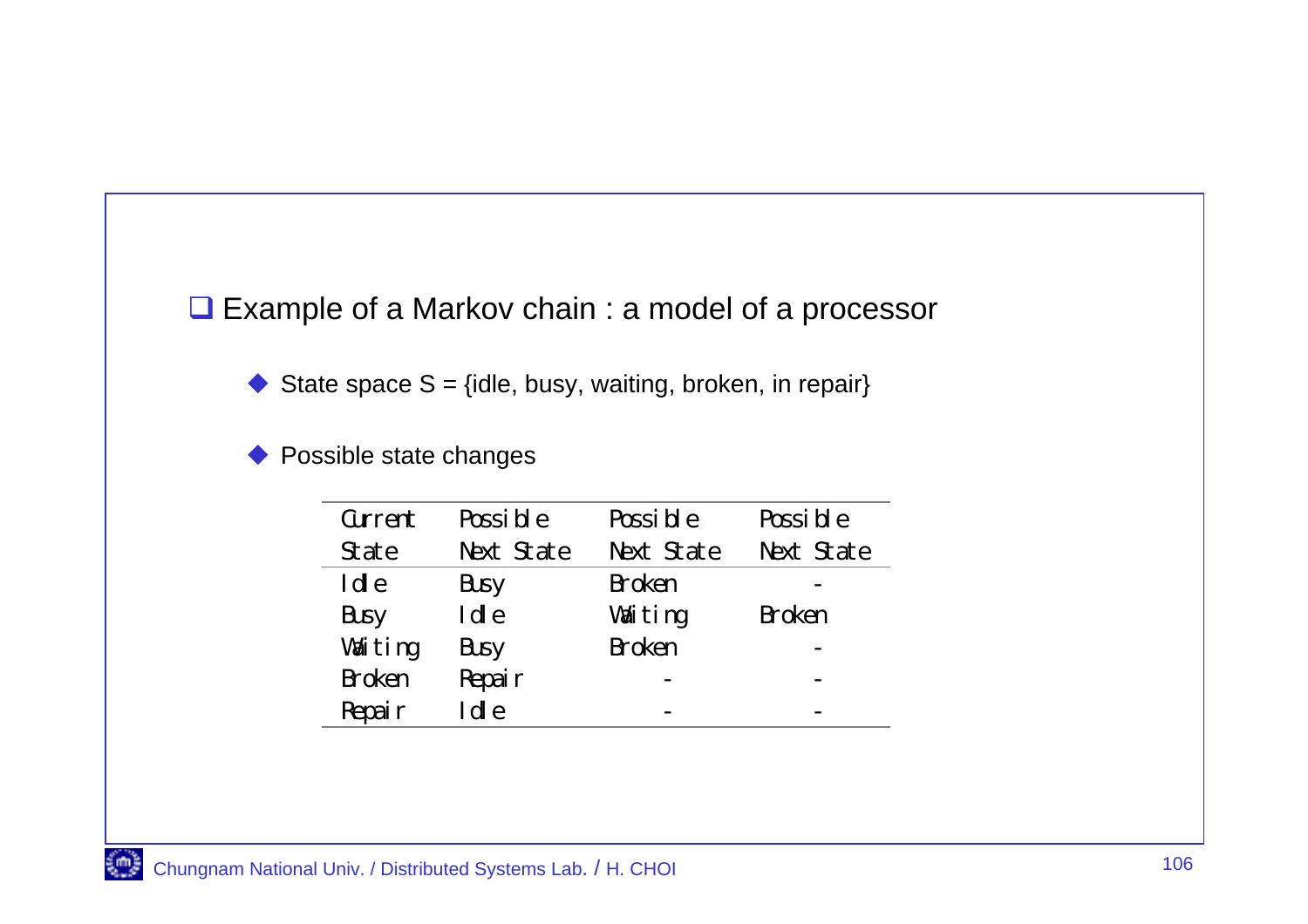Transition probability matrix is a stochastic matrix

| States Idle Busy Waiting Broken Repair                                                                                                |  |  |  |
|---------------------------------------------------------------------------------------------------------------------------------------|--|--|--|
| 1dle 0.20 0.75 0.00 0.05 0.00<br>Busy 0.30 0.30 0.30 0.10 0.00<br>Waiting 0.00 0.55 0.40 0.05 0.00<br>Broken 0.00 0.00 0.00 0.50 0.50 |  |  |  |
|                                                                                                                                       |  |  |  |
|                                                                                                                                       |  |  |  |
|                                                                                                                                       |  |  |  |
| Repair 0.60 0.00 0.00 0.00 0.40                                                                                                       |  |  |  |

♦ Graphical representation of a Markov chain



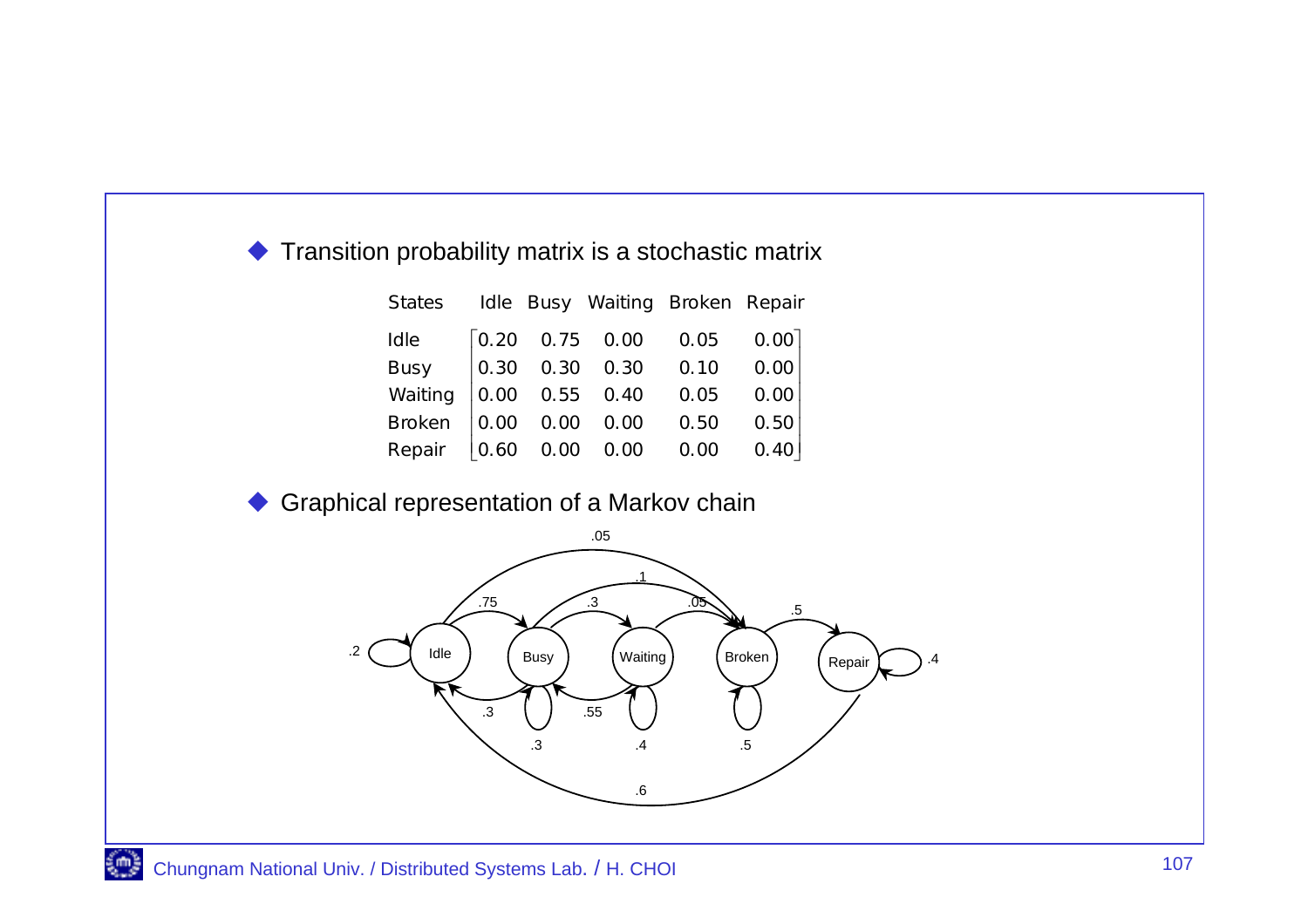





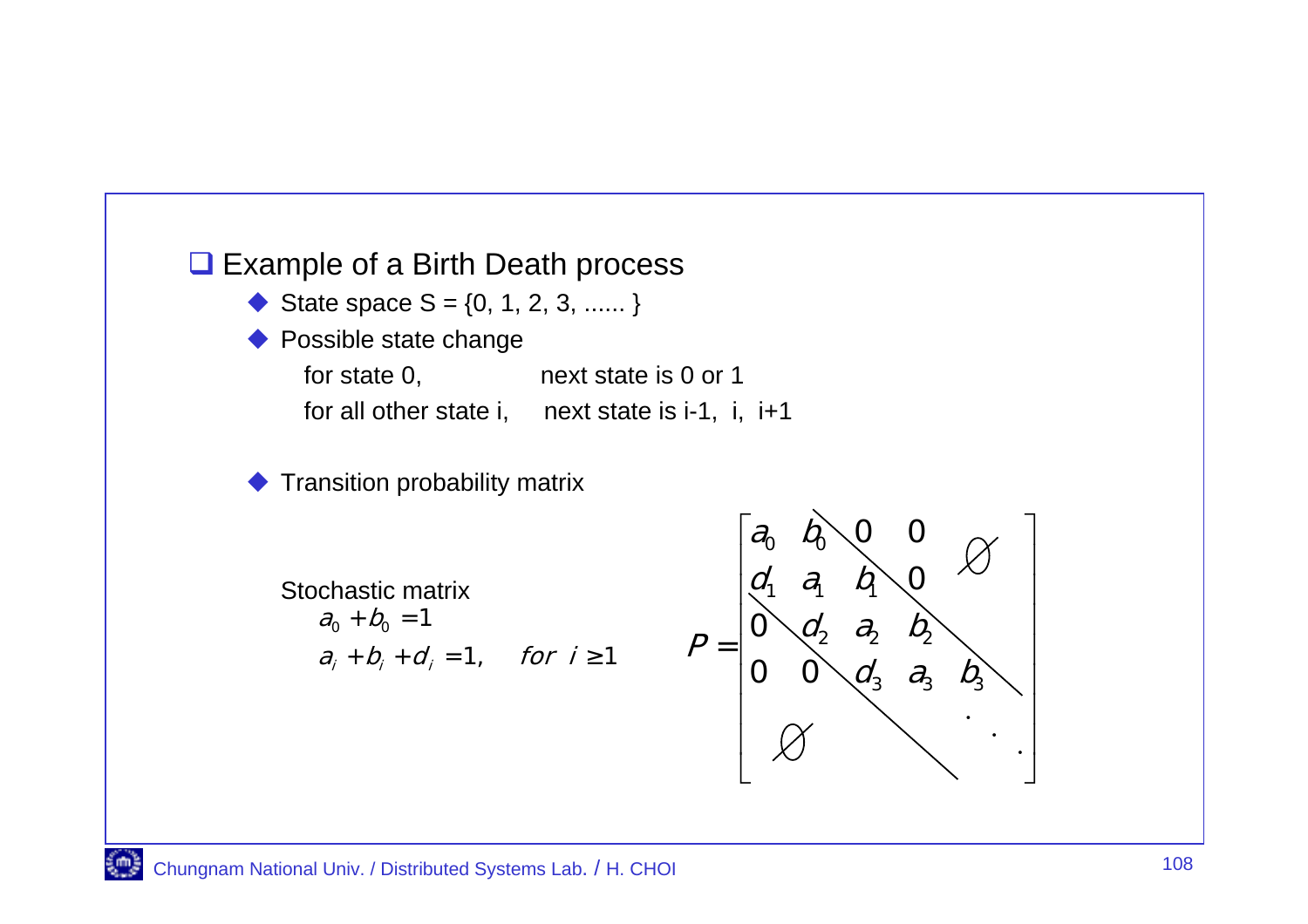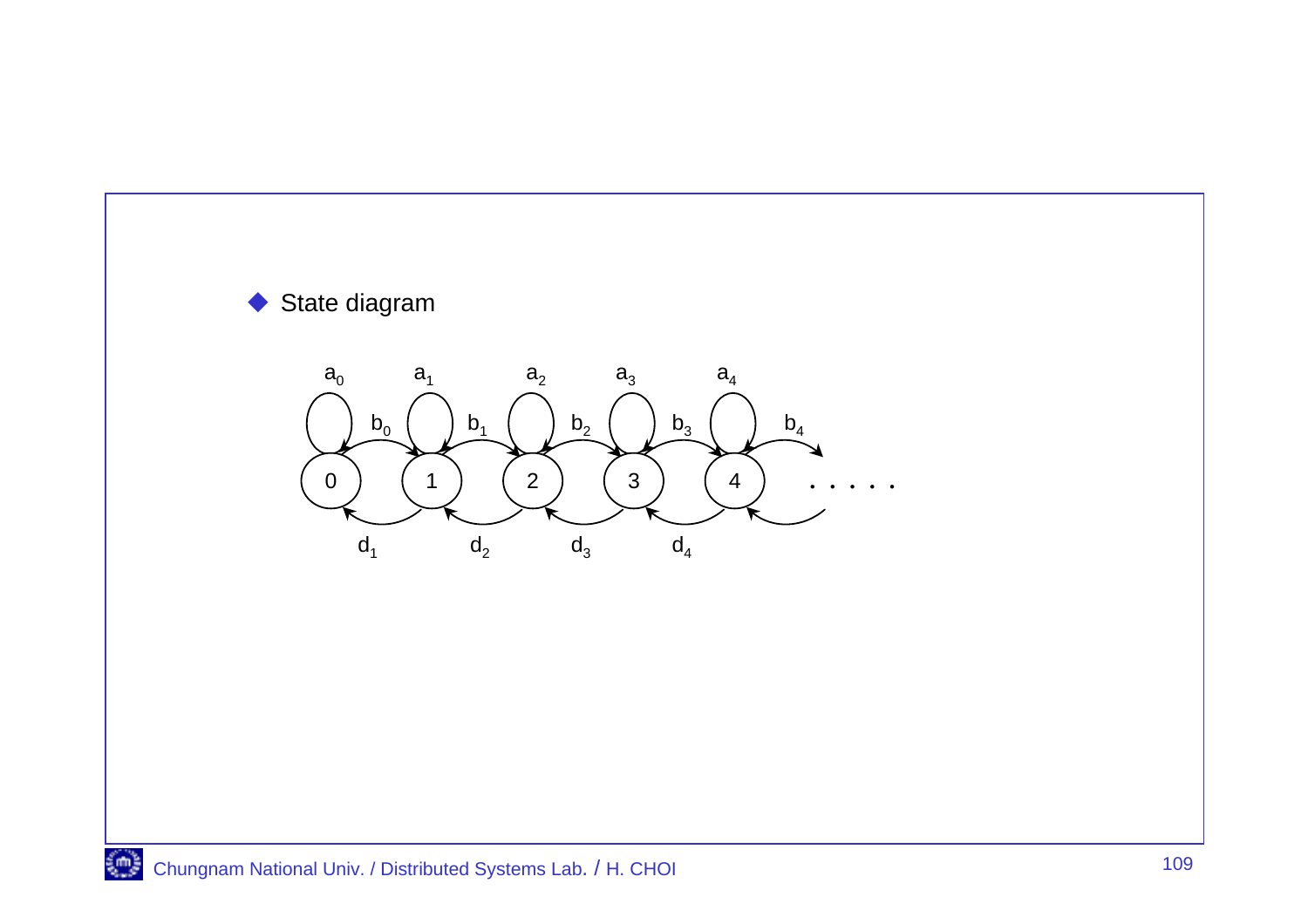# 2. State Classification

#### Def. 6.1

A state is recurrent if the system is in that state and will return to that state through a series of transitions with probability 1.

#### Def. 6. 2

A state is transient if it is not recurrent. (The probability of returning to that state is less than 1)

**O** Transient state recur recur recur .

**Q** Recurrent state recur ... • Recurrent nonnull • Recurrent null

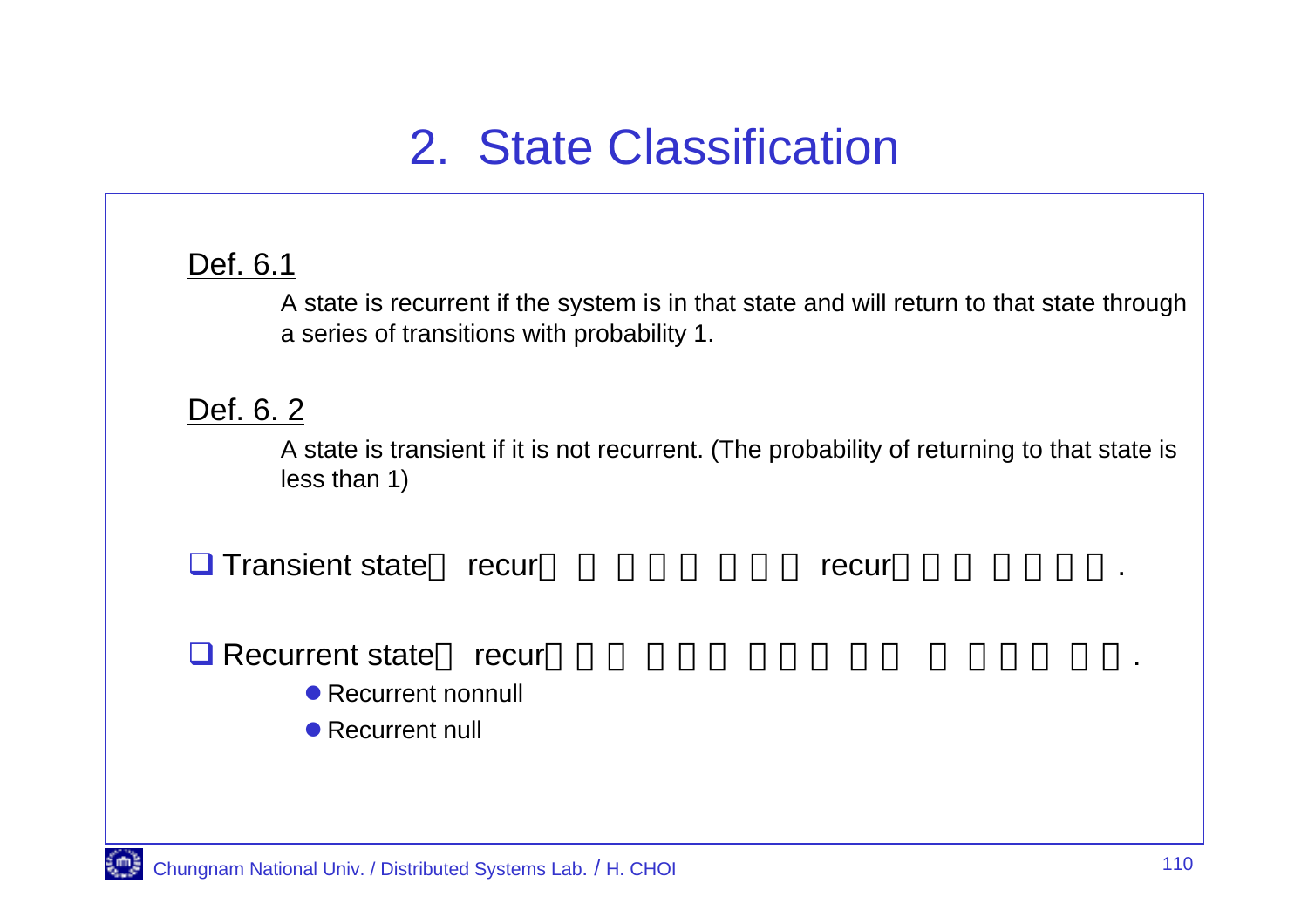A recurrent state is recurrent nonnull if the mean time to return to the state is finite.

#### Def. 6. 4

A recurrent state is recurrent null if the mean time to return to the state is infinite.

**The number of states in a system with recurrent null states is infinite.** 

 $\Box$  In a finite state space Markov chain, there are no recurrent null states and not all states can be transient.

#### **Q** Recurrent state recur **CONSISTENT** .

- Aperiodic state
- Periodic state

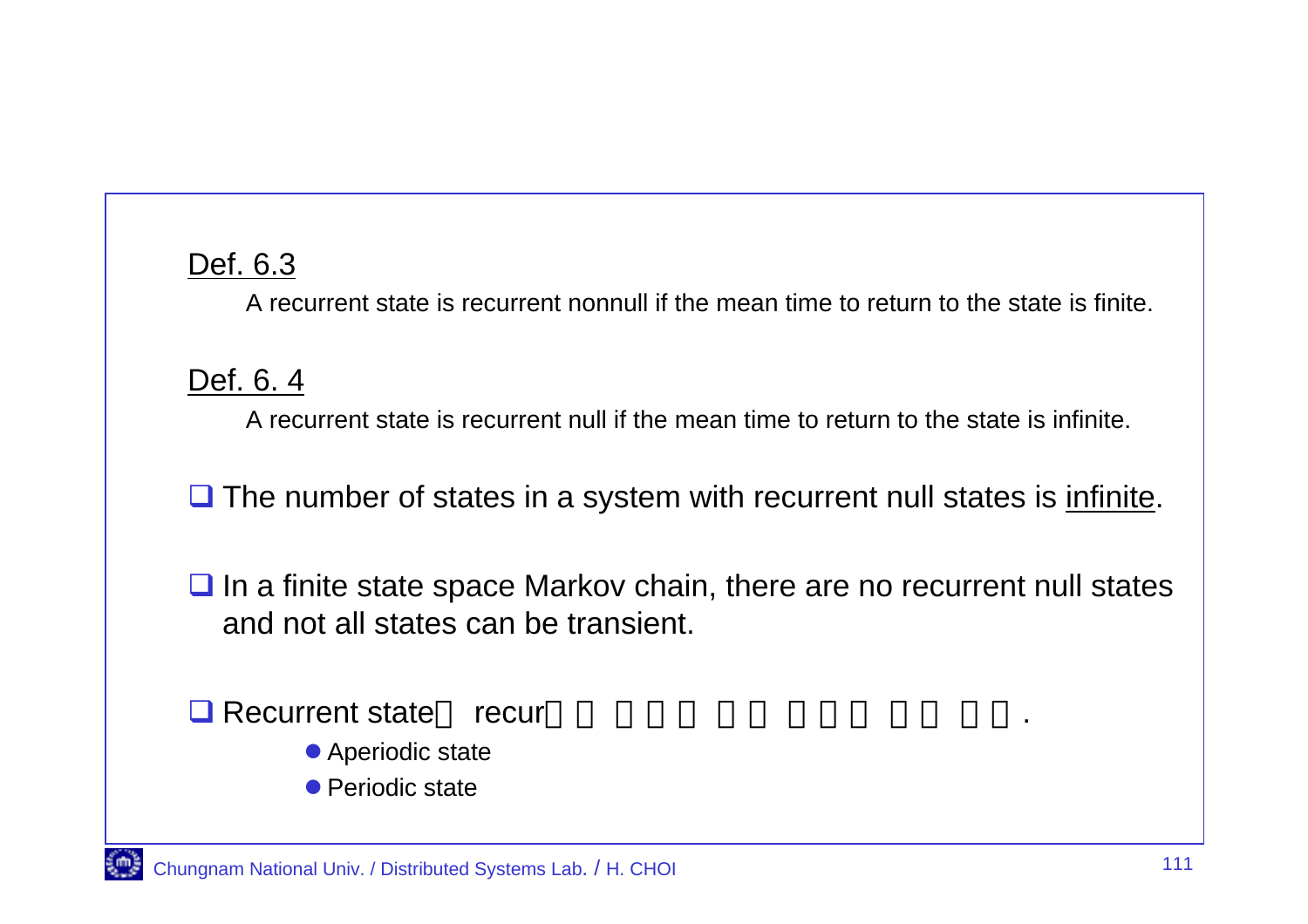A recurrent state is aperiodic if, for some number k, there is a way to return to the state in k, k+1, k+2,  $\dots$ ,  $\infty$  transitions.

#### Def. 6.6

A recurrent state is periodic if it is not aperiodic.

**■ Example of a Markov chain with periodic states** 



All states are recurrent, nonnull and periodic.

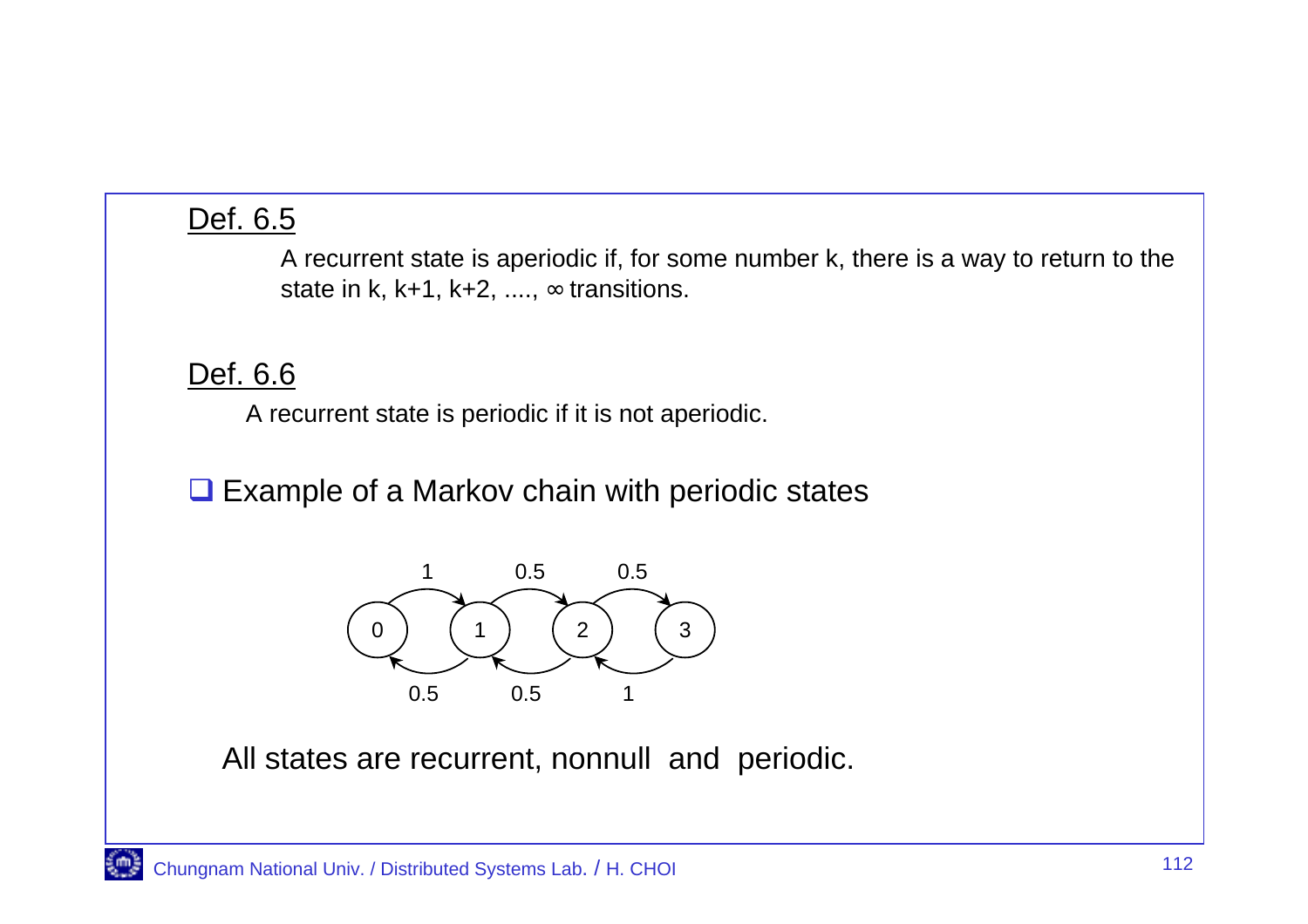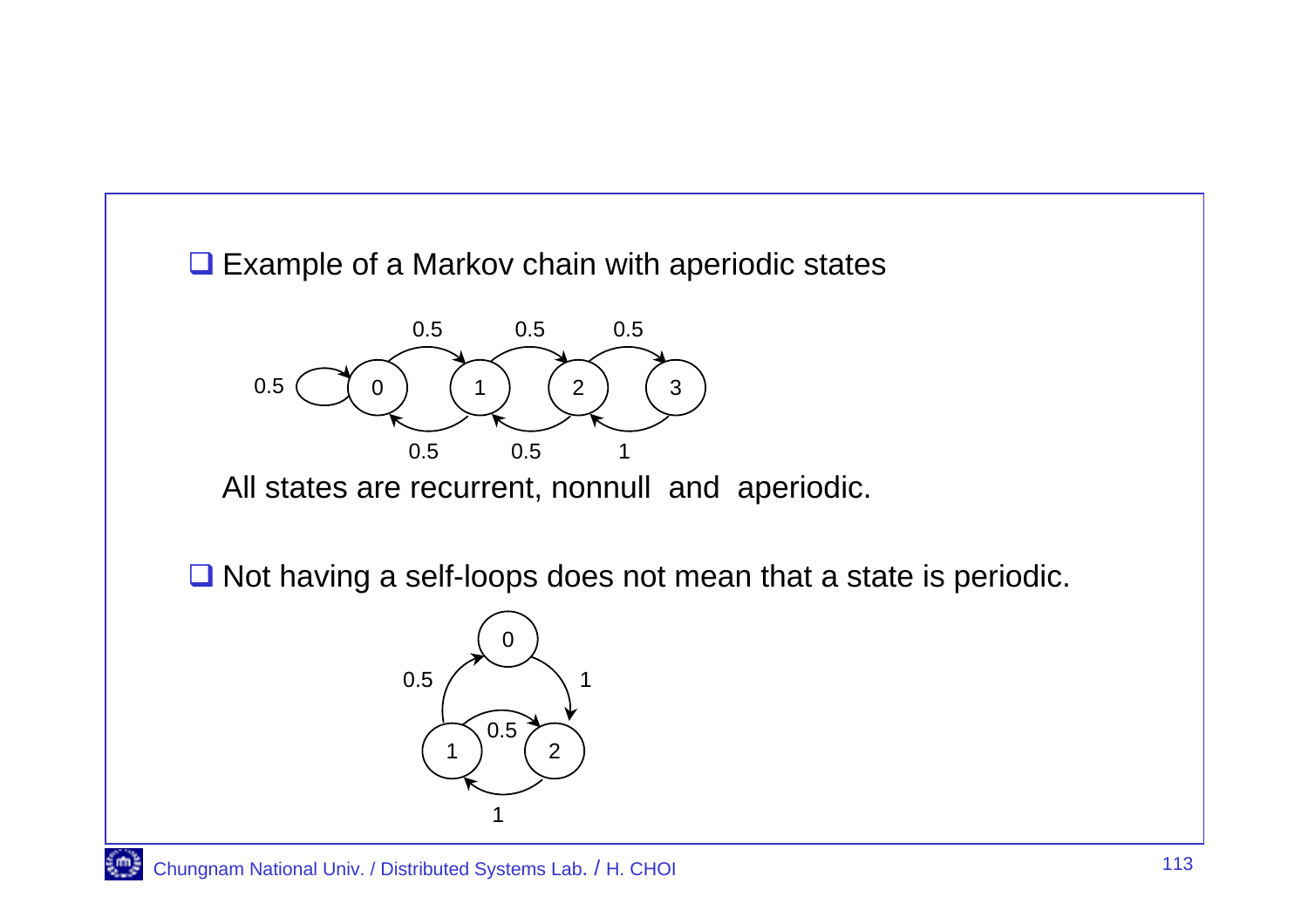A Markov chain is irreducible if all states are reachable from all other states.



reducible MC

irreducible MC

#### Theorem 6.1

All states of an irreducible, finite state MC are of the same type.

) One state of an irreducible MC is aperiodic  $\rightarrow$  All states are aperiodic.

) One state of an irreducible MC is periodic.

 $\rightarrow$  All states are periodic with the same period.

) One state of an irreducible MC is recurrent.

 $\rightarrow$  All states are recurrent.

**∗** Irreducible MC infinite state space transient states



.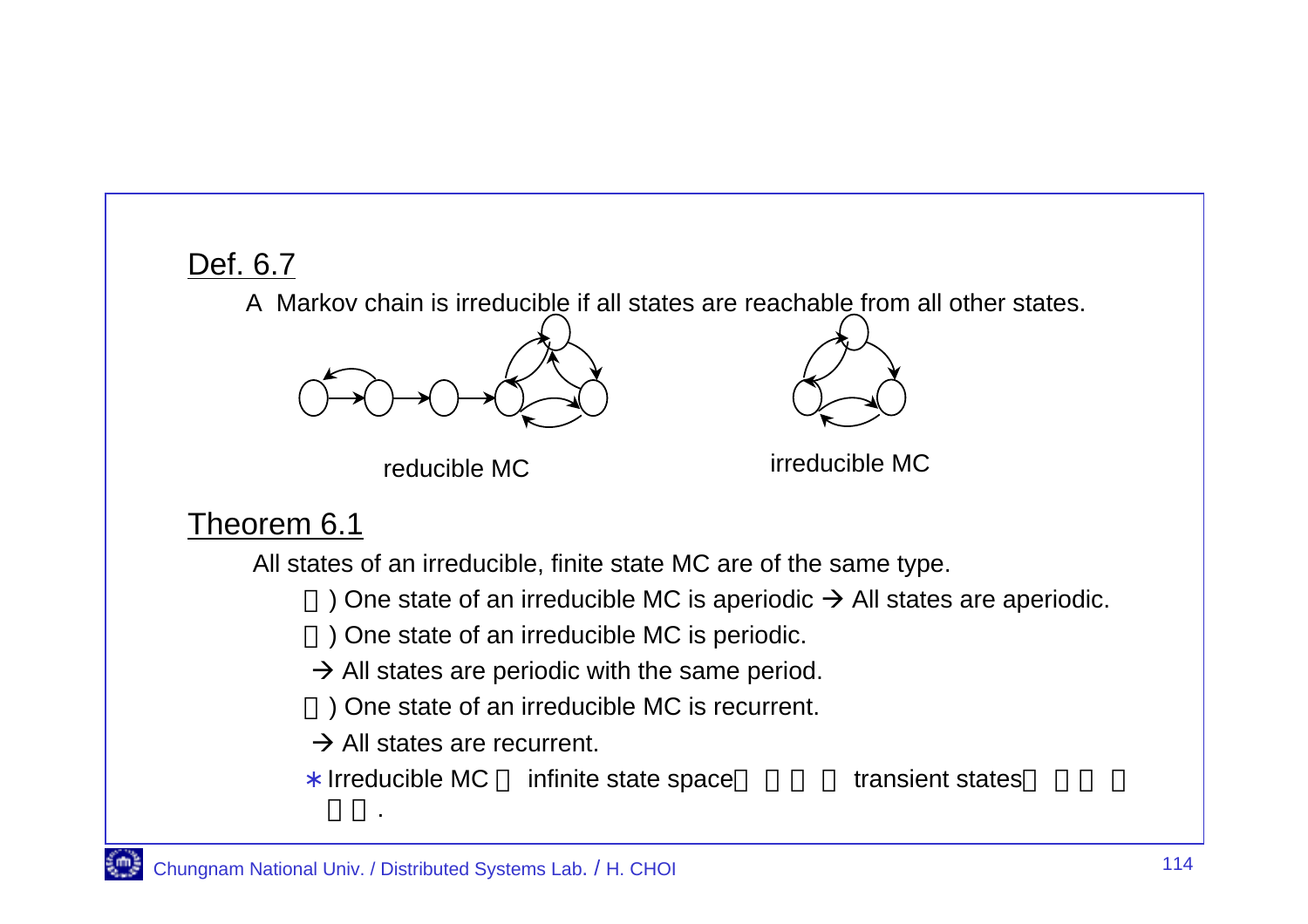A Markov chain is calledtransient if all its states are transient. recurrent nonnull if all its states are recurrent nonnull. recurrent null if all its states are recurrent null. periodic(aperiodic) if all its states are periodic(aperiodic).

#### Def. 6.9

If a Markov chain is irreducible, recurrent nonnull and aperiodic, it is called *ergodic*.

#### Theorem 6.2

If a Markov chain is ergodic, there exists a unique limiting distribution for the probability of being in a state k denoted by  $\pi_{\kappa}$  independent of the initial state. (steady state probability equilibrium probability)

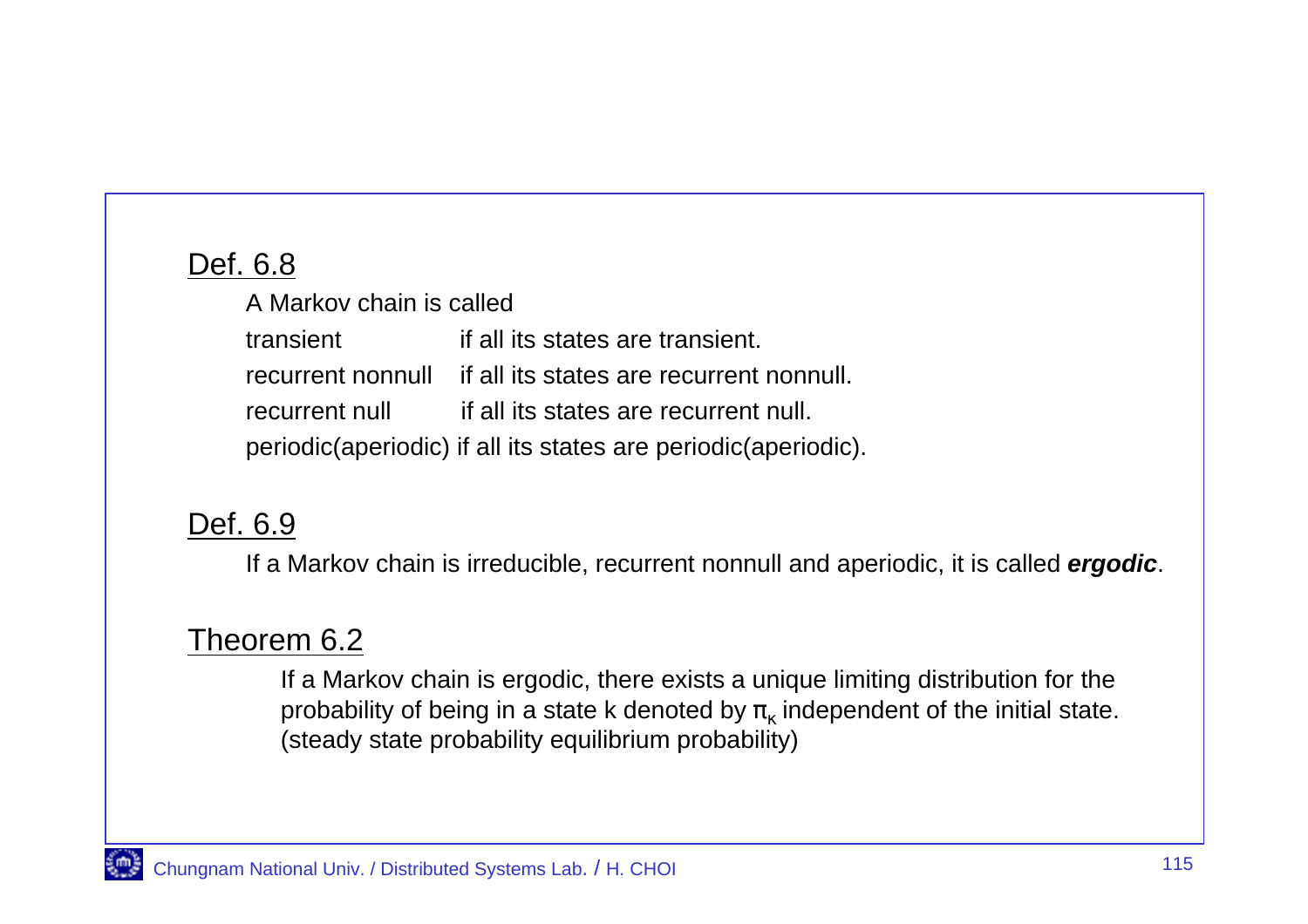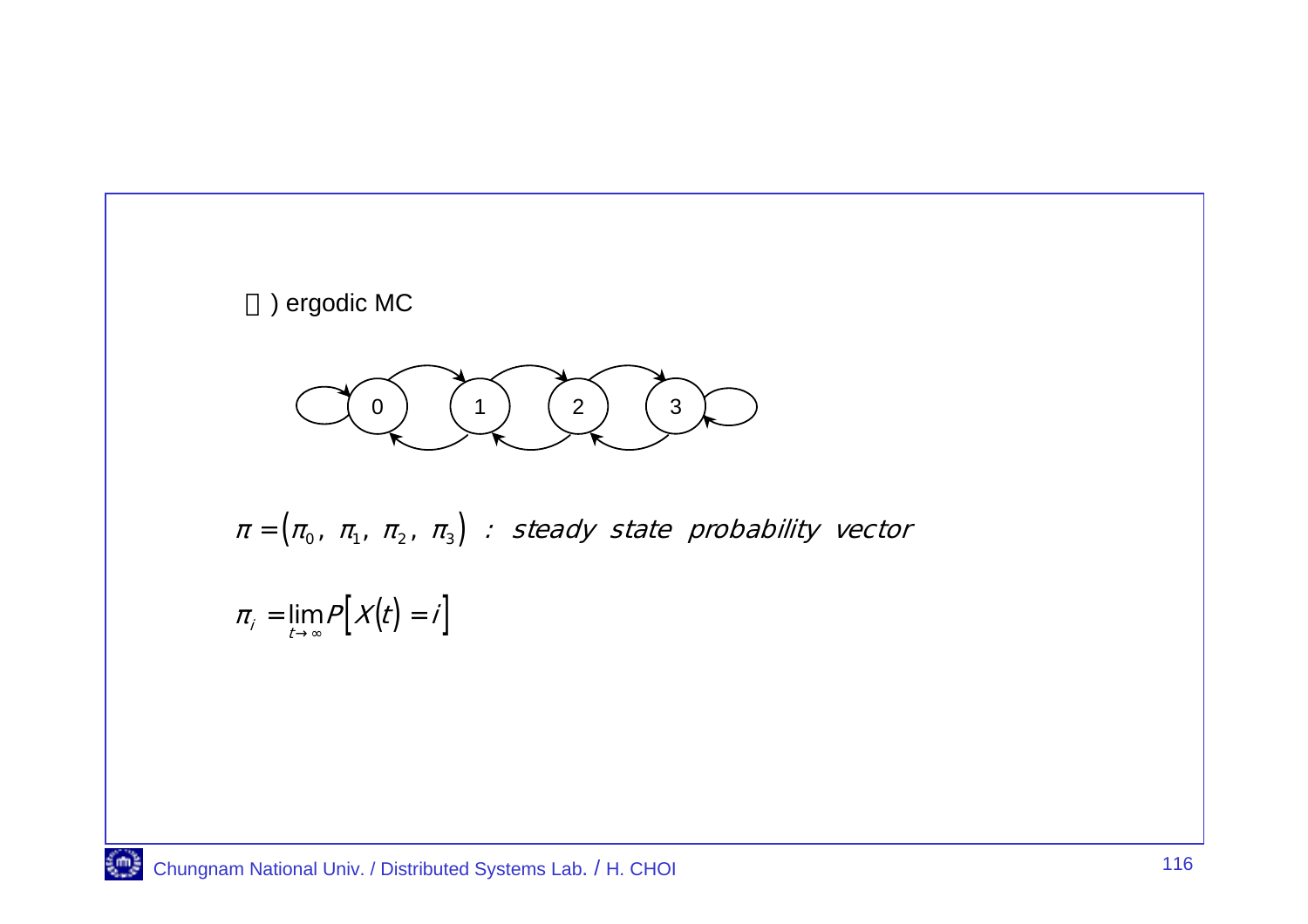### 3. DTMC



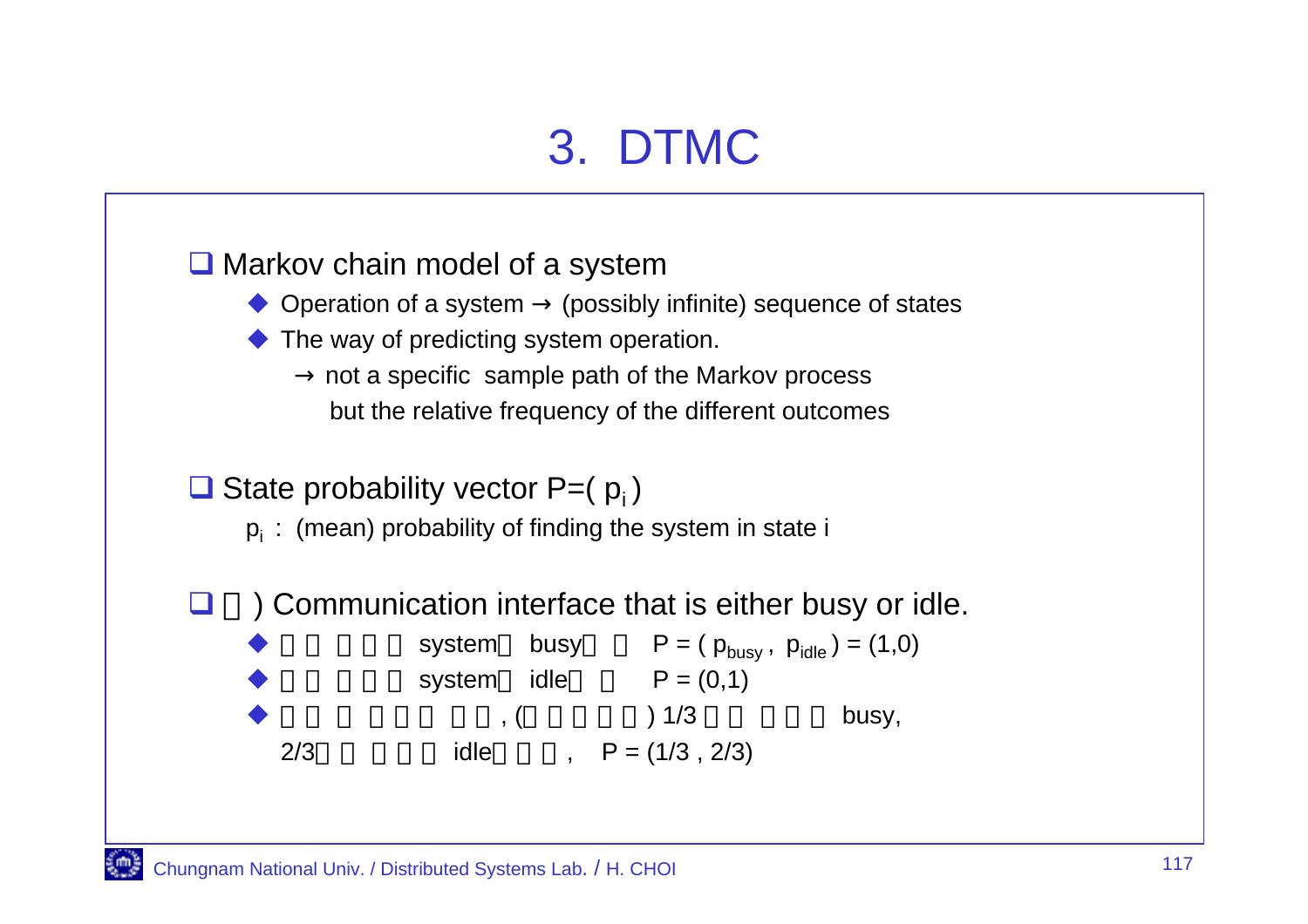### **O** One-step transition probability matrix  $P = [p_{ij}]$

- $p_{ii}$ : probability that the system will go to state j in one step when the system is in state i
- ∗The same matrix that used to represent the DTMC model of a processor.
- $\Box$  State probability vector of (n+1) step can be represented with the state probability vector of n-th step multiplied by the one-step transition probability matrix.

p(0)P = p(1) 
$$
P_j(n+1) = P[X_{n+1} = j]
$$
  
p(1)P = p(2) 
$$
= \sum_j P[X_{n+1} = j | X_{n+1} = j | X_n = i]
$$
  
p(n)P = p(n+1)

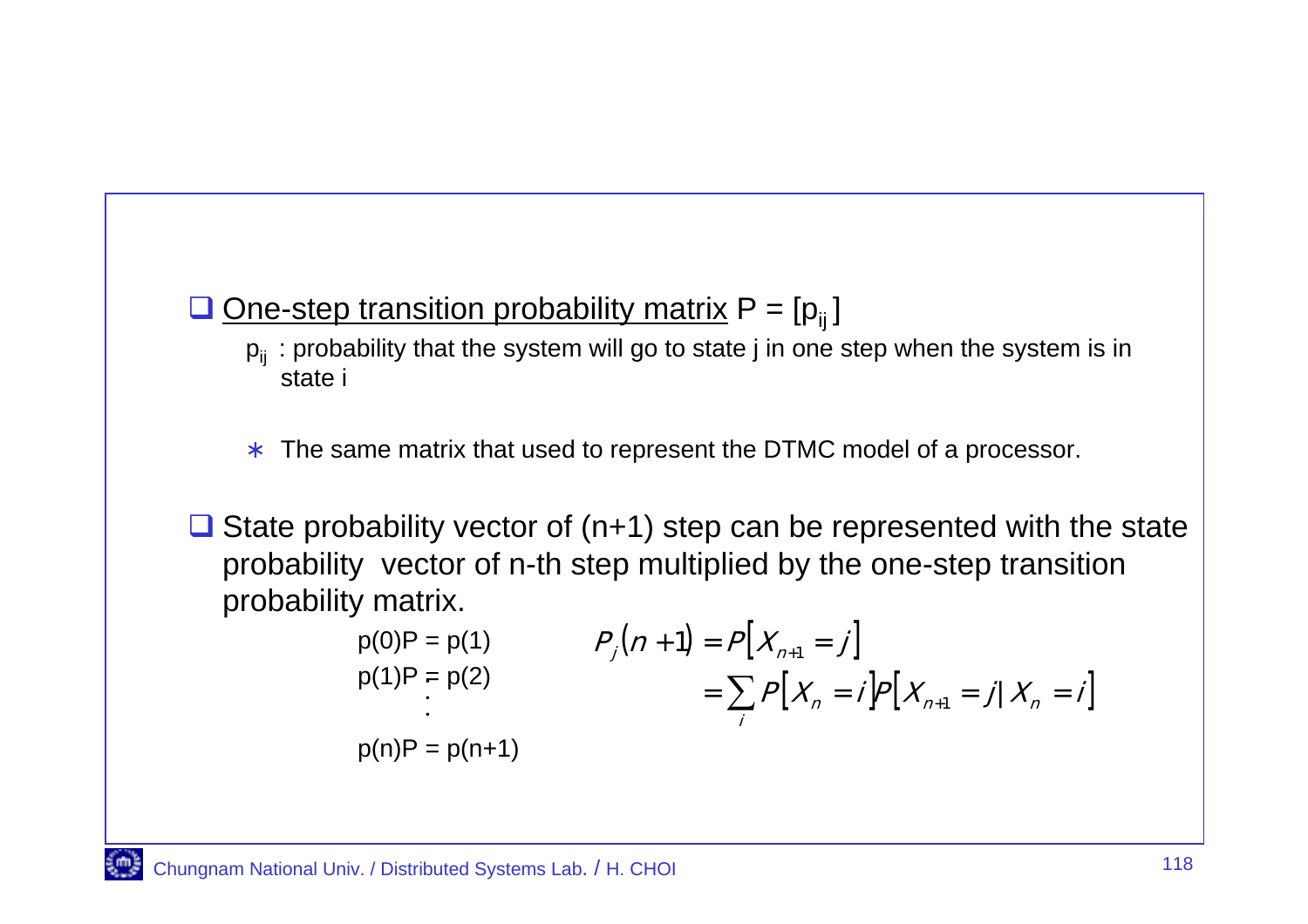\n- □ Chapman-Kolmogorov Equation for DTMC.
\n- $$
P_{ij}(n; m) = P[X_{n+m} = j | X_n = i] = \sum_k P_{ik}(n; v) P_{kj}(n + v; m - v)
$$
\n- *i, j, k ∈ S*
\n- *n, m, v ∈ I*
\n

#### **■ A Markov chain is called (time) homogeneous if**

$$
P[X_{n+k} = j | X_n = i] = P[X_k = j | X_0 = i] = P_{ij}(0; k) = P_{ij}(k)
$$

**Q** Matrix multiplication is associative (not commutative).  $p(3) = p(2) \cdot P = \{p(1) \cdot P\} \cdot P = p(0) \cdot P \cdot P \cdot P = p(0) \cdot P^{3}$ 

**O** N-step transition probability matrix



n step system state

 $\blacktriangleright$  P(n) = P<sup>n</sup>

♦



Chungnam National Univ. / Distributed Systems Lab. / H. CHOI 119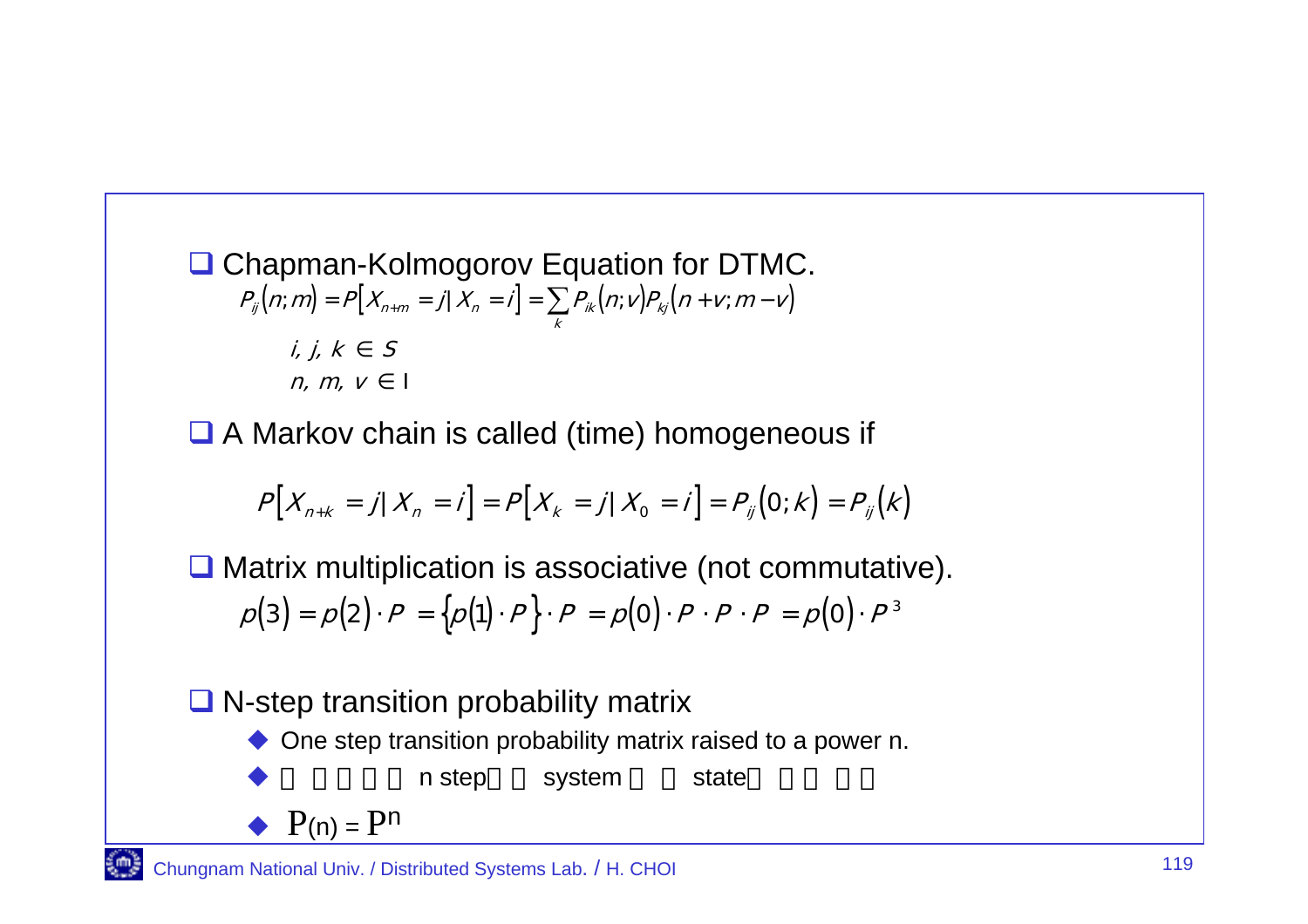#### **Q** Ergodic MC Iimiting distribution

$$
\rho(\infty) = \lim_{n \to \infty} \rho(0) \cdot P^n = \pi
$$

steady state probability vector  $p(0)$ 

|          | p(1)  | p(2)               | p(3)                | p(4)     | $\mathcal{L}^{\mathcal{A}}$ and $\mathcal{L}^{\mathcal{A}}$ | $p_{\alpha}$ ) |
|----------|-------|--------------------|---------------------|----------|-------------------------------------------------------------|----------------|
| 1        | O 20  |                    | $0.265$ $0.1805$    | 0. 20560 | $\mathcal{L}^{\mathcal{A}}$ and $\mathcal{L}^{\mathcal{A}}$ | 0. 215554      |
| $\Omega$ |       |                    | $0.75$ 0.375 0.4350 | 0.37725  | $\mathcal{L}^{\mathcal{L}}$ and $\mathcal{L}^{\mathcal{L}}$ | 0.380389       |
| ∩        | 0. QQ |                    | 0. 225 0. 2025      | 0. 21150 |                                                             | 0.190194       |
| ∩        |       | $0.05 \quad 0.110$ | 0.1170              | 0.12115  |                                                             | 0.116653       |
| O        | 0. QQ | 0.025              | 0.0650              | 0.08450  |                                                             | 0.097210       |

| p(0)           | p(1)        | p(2) | p(3)  | p(4)   | $\sim$ 100 $\sim$ 100 $\sim$ |           |
|----------------|-------------|------|-------|--------|------------------------------|-----------|
| $\Omega$       | 0.30        | 0.15 | 0.204 | 0.1974 |                              | 0. 215554 |
| $\overline{1}$ | 0.35        | 0.48 | 0.372 | 0.3900 |                              | 0.380389  |
| ∩              | 0.30        | 0.21 | 0.228 | 0.2028 |                              | 0.190194  |
| $\Omega$       | 0.10        | 0.11 | 0.121 | 0.1193 |                              | 0.116653  |
| $\Omega$       | $()$ $()()$ | O 05 | 0.075 | 0.0905 |                              | 0.097210  |

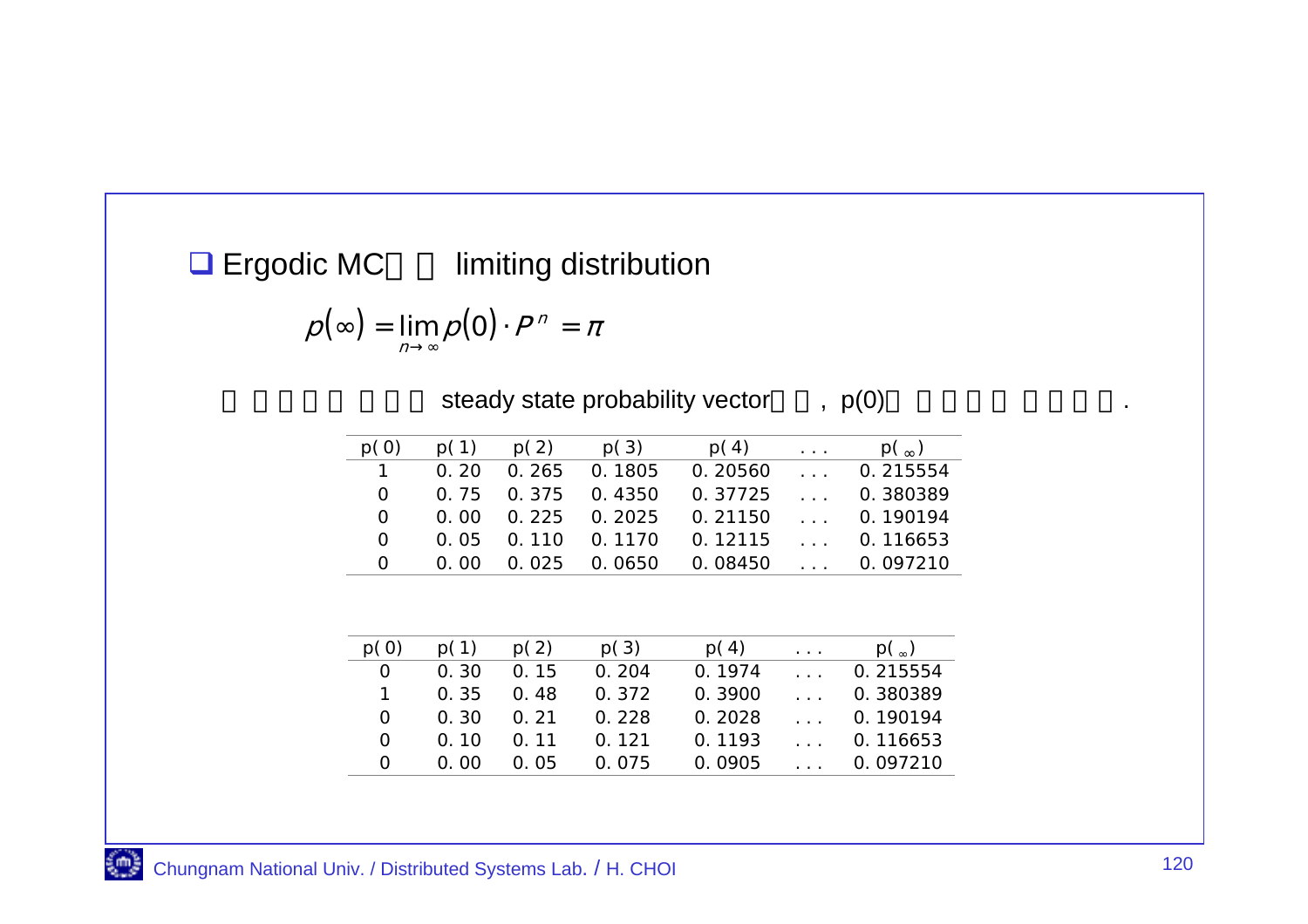### Computation of the Steady State Probability Vector

$$
p(n) \cdot P = p(n+1) \qquad n \to \infty
$$
  

$$
\lim_{n \to \infty} p(n)P = \lim_{n \to \infty} p(n+1)
$$
  

$$
\pi P = \pi
$$

Solving  $\pi$ P= $\pi$  with an extra equation  $\sum$  $\pi P$ =  $\pi$  with an extra equation  $\sum \pi_i = 1$  gives  $\pi$ 

(Why one more equation? Because  $\pi$ P=  $\pi$  is not linearly independent)

$$
\begin{bmatrix}\n0.20 & 0.75 & 0.00 & 0.05 & 0.00 \\
0.30 & 0.30 & 0.30 & 0.10 & 0.00 \\
0.00 & 0.55 & 0.40 & 0.05 & 0.00 \\
0.00 & 0.00 & 0.00 & 0.50 & 0.50 \\
0.60 & 0.00 & 0.00 & 0.00 & 0.40\n\end{bmatrix} = \begin{bmatrix}\n\pi_1 & \pi_2 & \pi_3 & \pi_4 & \pi_5\n\end{bmatrix}
$$



 $\Box$ )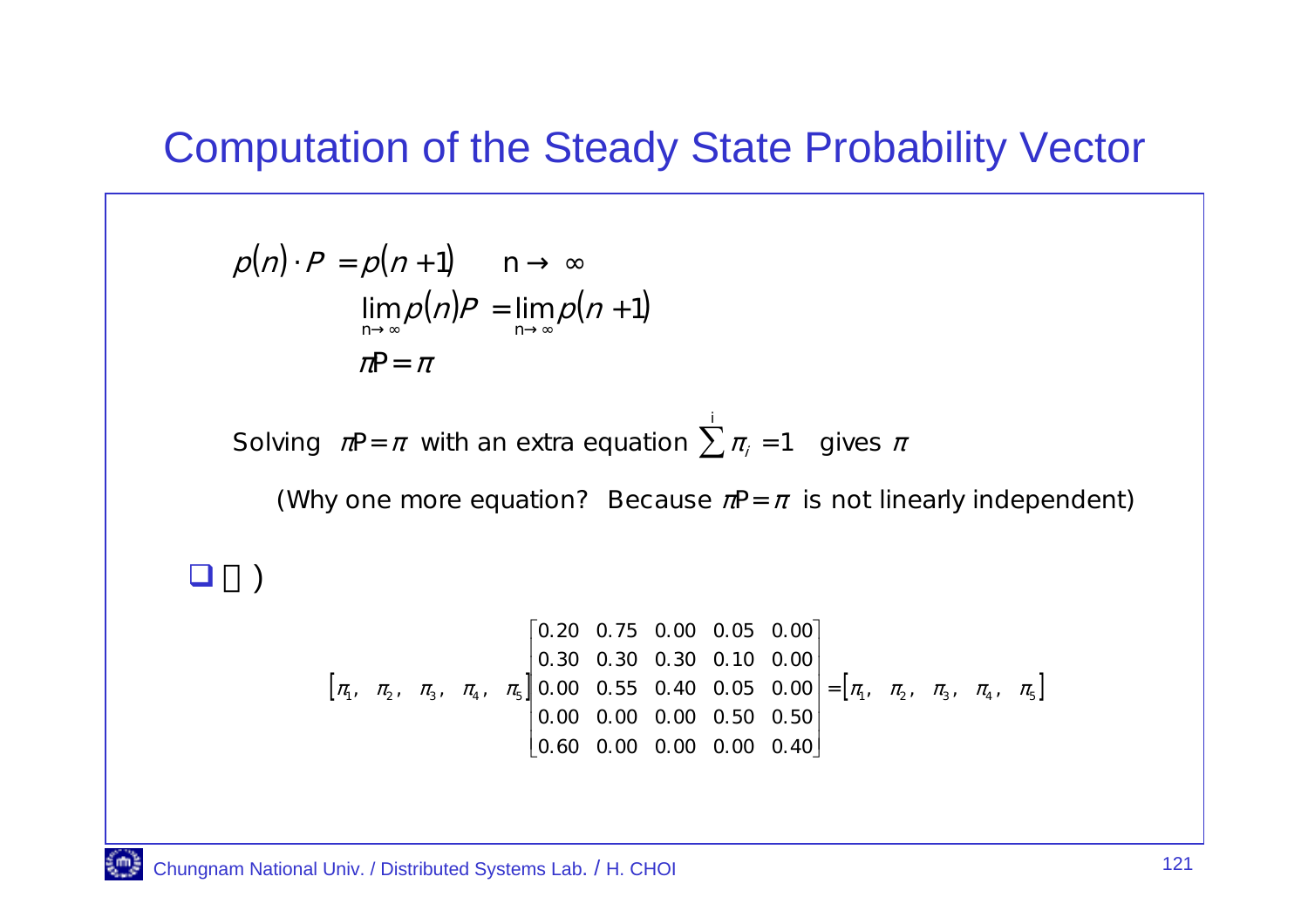$$
\frac{1}{5}\pi_1 + \frac{3}{10}\pi_2 + \frac{3}{5}\pi_5 = \pi_1
$$
  

$$
\frac{3}{4}\pi_1 + \frac{3}{10}\pi_2 + \frac{11}{20}\pi_3 = \pi_2
$$
  

$$
\frac{3}{10}\pi_2 + \frac{2}{5}\pi_3 = \pi_3
$$
  

$$
\frac{1}{20}\pi_1 + \frac{1}{10}\pi_2 + \frac{1}{20}\pi_3 + \frac{1}{2}\pi_4 = \pi_4
$$
  

$$
\frac{1}{2}\pi_4 + \frac{2}{5}\pi_5 = \pi_5
$$

Solve these simultaneous equations for all of the elements of  $\pi$  in terms of one of them. Since the equations are linearly dependent, we can omit one of them, and obtain the following solution.

$$
\pi_1 = \frac{17}{30}\pi_2
$$
,  $\pi_3 = \frac{1}{2}\pi_2$ ,  $\pi_4 = \frac{23}{75}\pi_2$ ,  $\pi_5 = \frac{23}{90}\pi_2$ 

We can now substitute back into our normalization equation to get the value of  $\pi_2$  .

$$
\left(\frac{17}{30} + 1 + \frac{1}{2} + \frac{23}{75} + \frac{23}{90}\right)\pi_2 = 1 \quad , \qquad \pi_2 = \frac{450}{1183}
$$

Chungnam National Univ. / Distributed Systems Lab. / H. CHOI 122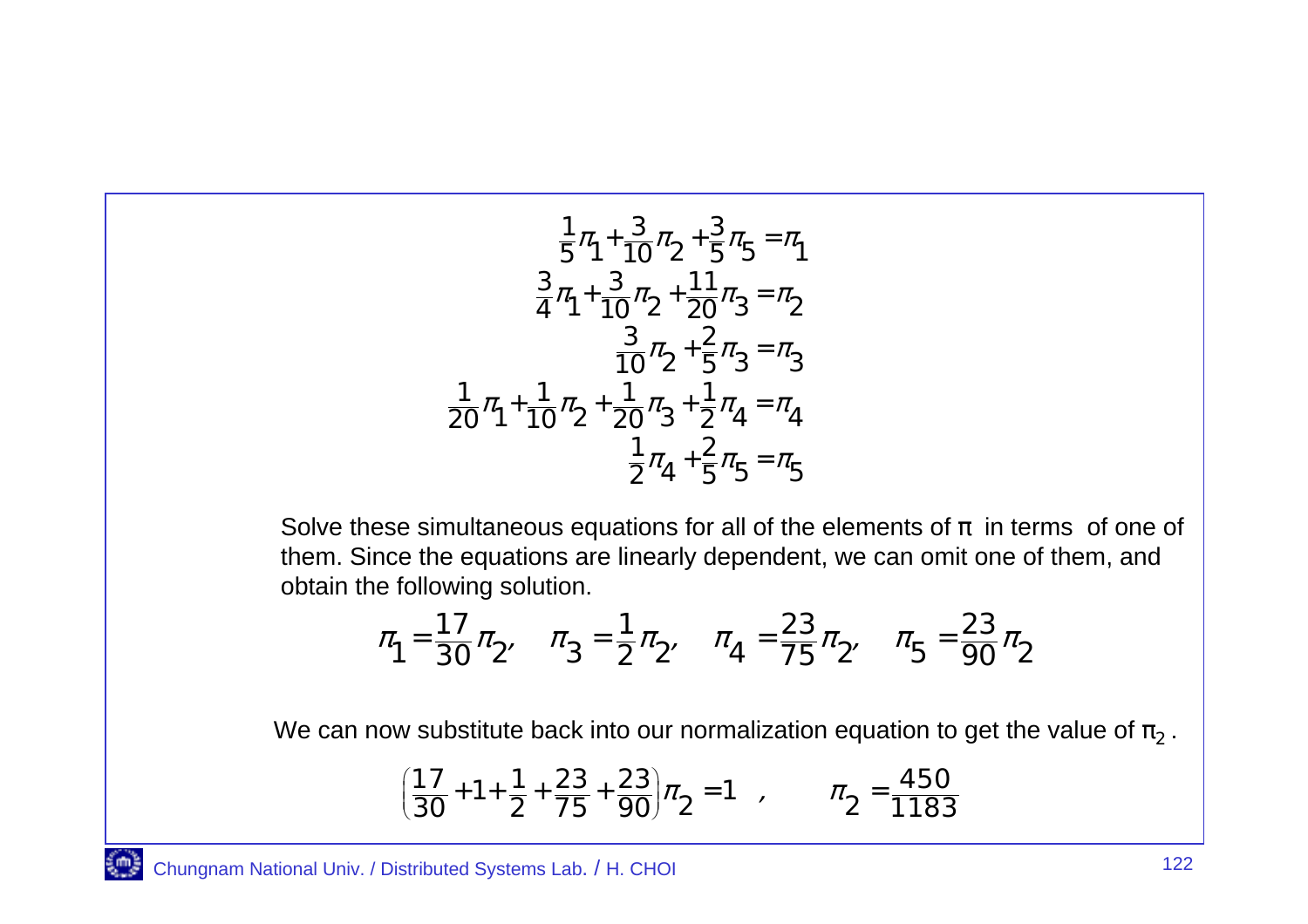#### A model of a uniprogrammed computer system with 1 CPU, m I/O devices

♦ The system will be in one of (m+1) states :

state 0 (CPU) or state i (I/0 on device i)

- ♦ Assume that the request for device i occurs at the end of a CPU burst with probability  $q_i$
- ♦ ◆ Assume that a program finishes at the end of a CPU burst with probability,

$$
q_{o,} \sum_{i=0} q_{i} = 1
$$

♦ No gap between programs



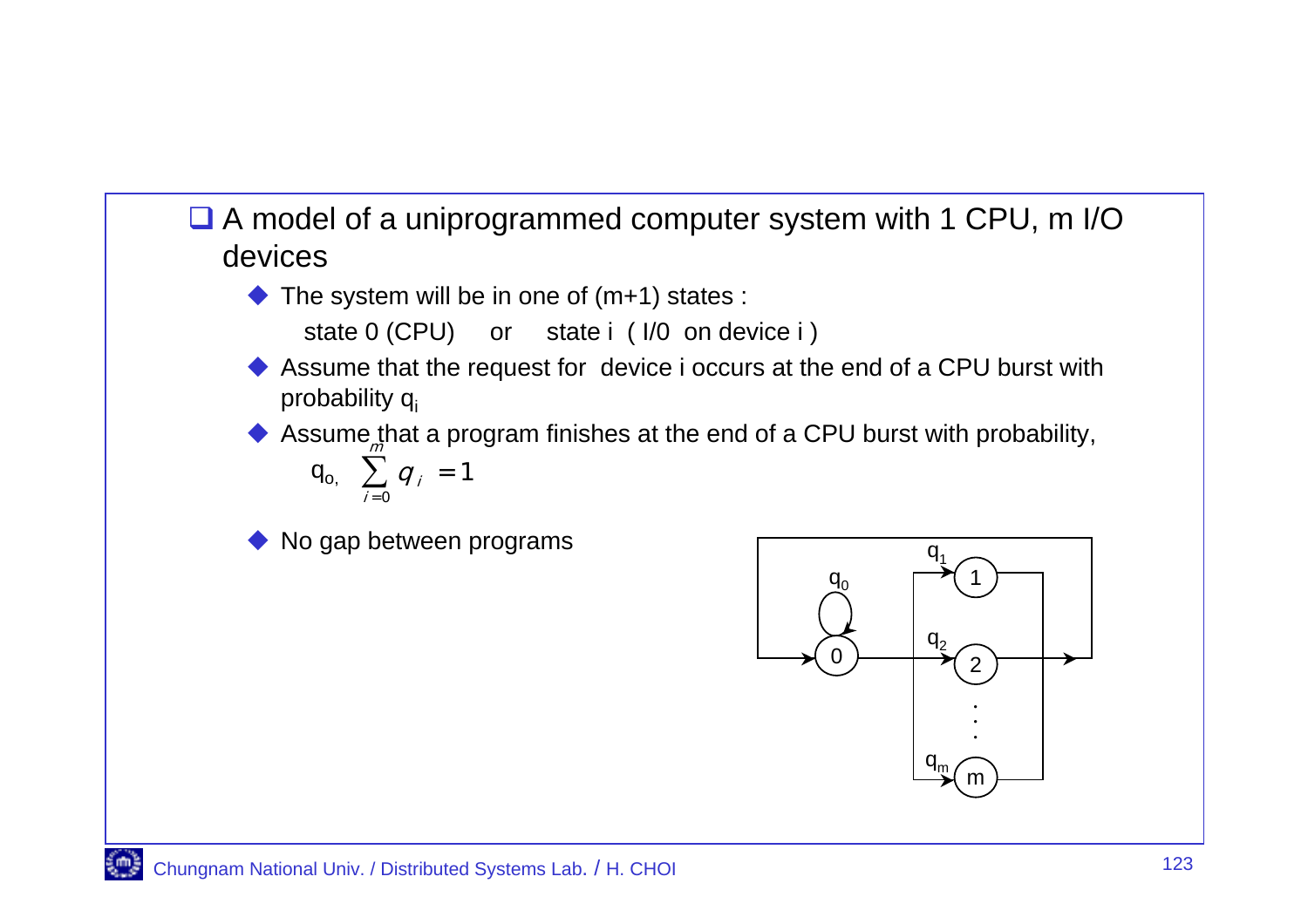$$
P = \begin{bmatrix} q_0 & q_1 & q_2 & \cdots & q_m \\ 1 & 0 & 0 & \cdots & 0 \\ 1 & 0 & 0 & \cdots & 0 \\ \vdots & & & & \\ 1 & 0 & 0 & \cdots & 0 \end{bmatrix} \text{state} \begin{bmatrix} state & 0 \\ state & 1 \\ state & 2 \\ \vdots \\ state & m \end{bmatrix}
$$

 $\blacklozenge$ This DTMC is irreducible, recurrent and aperiodic.

So it is ergodic and there exist the limiting probability distribution.

$$
\pi = \pi p
$$
\n
$$
\begin{cases}\n\pi_0 = \pi_0 q_0 + \sum_{j=1}^m \pi_j \\
\pi_j = \pi_0 q_j \quad j = 1, 2, \dots, m \\
\sum_{j=0}^m \pi_j = 1\n\end{cases}
$$



Chungnam National Univ. / Distributed Systems Lab. / H. CHOI 124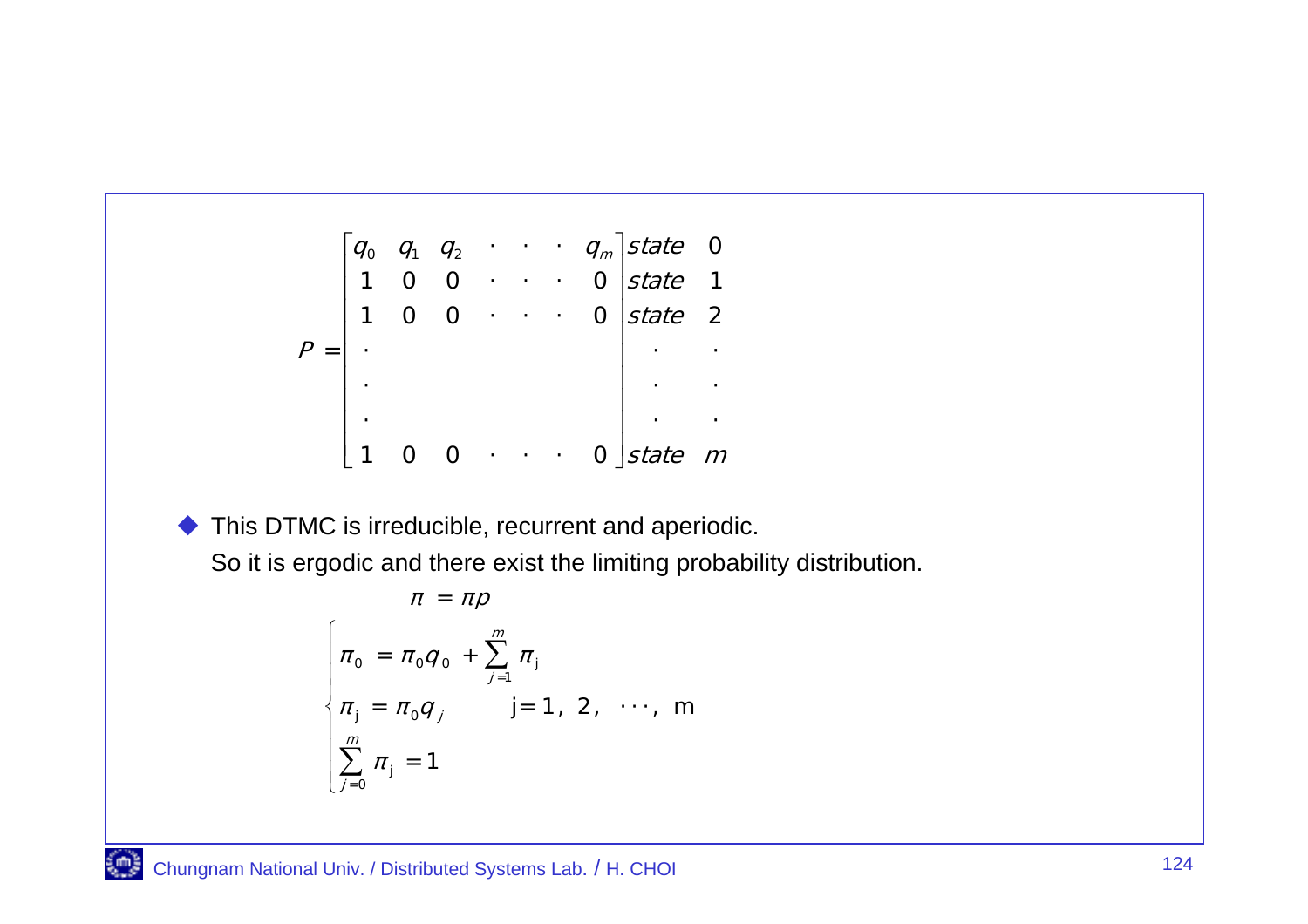#### $\pi_{0}(1+1-q_{0})=1$ Solving the above  $\qquad \pi_{_0} = \pi_{_0} \displaystyle{\sum_{_{_{_{_{_{_{_{_{_{_{_{}}}}}}}}}}}}$ Since  $\sum_{j=1}$  $\pi_j = \pi_0 \cdot q_j = \frac{q_j}{2 - q_0}$  j= 1, 2, ..., m  $\pi_{0} = \frac{1}{2 - q_{0}}$  $\sum q_j = 1 - q_0$  $=\pi_{\overline 0} \sum q_{_f} = 1$ 1 2  $\therefore \ \pi_0 = \frac{1}{2-q}$  $=\pi_0 \cdot q_j = \frac{1}{2-1}$  $q_i = \frac{1}{2}$  =  $\frac{1}{2}$  = 1, 2, ... q  $q_j - n_0 q_j - q_0$ j= m j= m  $j$   $j = 1, 2, \cdots$ ,

♦ In a real time interval T, the number of visits to device j will be  $\pi_i$ T on the average.

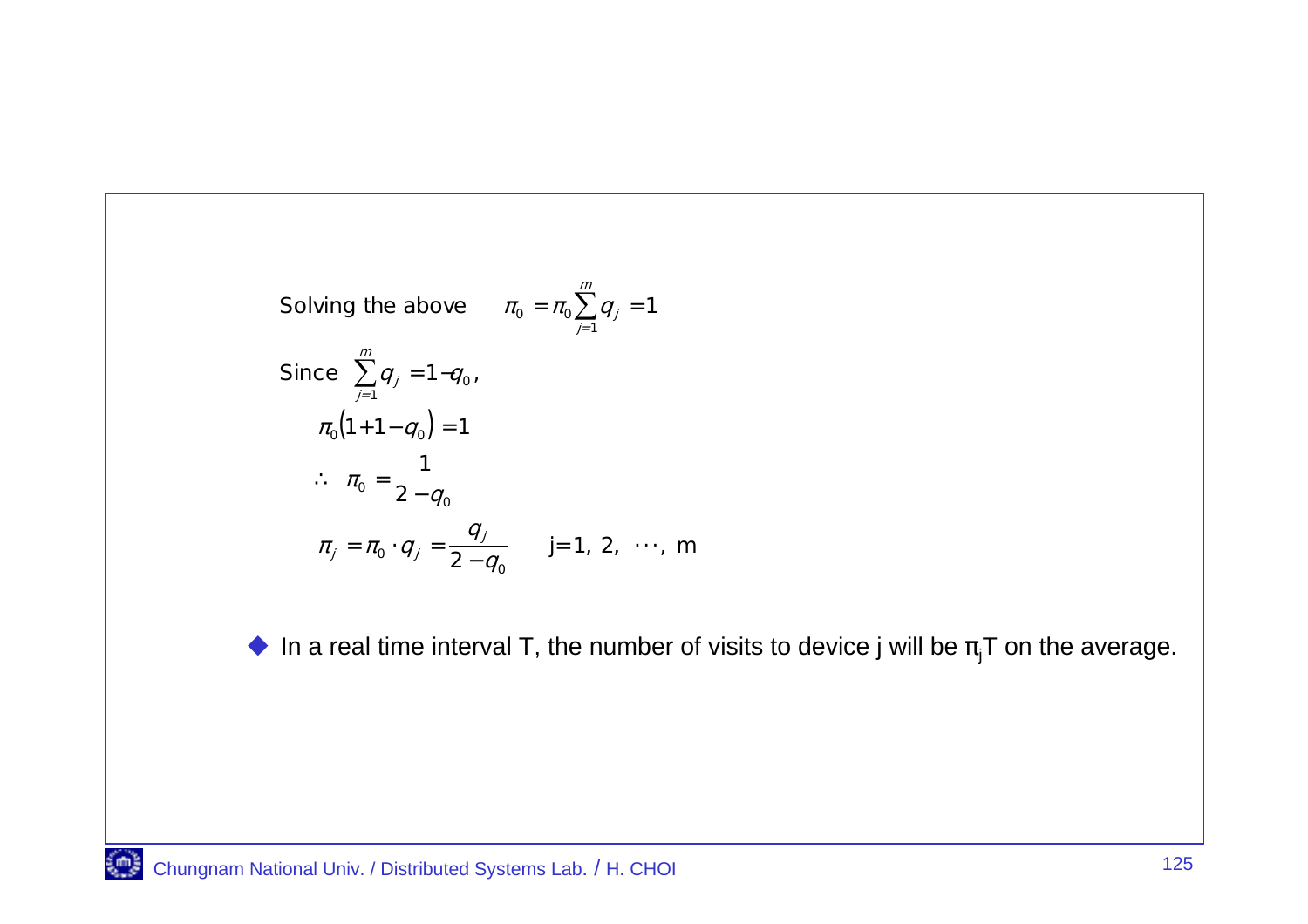# 4. CTMC

■ Analysis of CTMC(continuous time Markov chain) is similar to that of DTMC except that the transitions can take place at any instance of time.

$$
CTMC \quad \{X(t), \ t \ge 0\}
$$
\n
$$
P[X(t) = x | X(t_n) = x_n, \ X(t_{n-1}) = x_{n-1}, \ X(t_{n-2}) = x_{n-2}, \ \cdots, \ X(t_0) = x_0\}
$$
\n
$$
= P[X(t) = x | X(t_n) = x_n] \qquad \text{for} \quad t_0 < t_1 < \cdots < t_n < t
$$

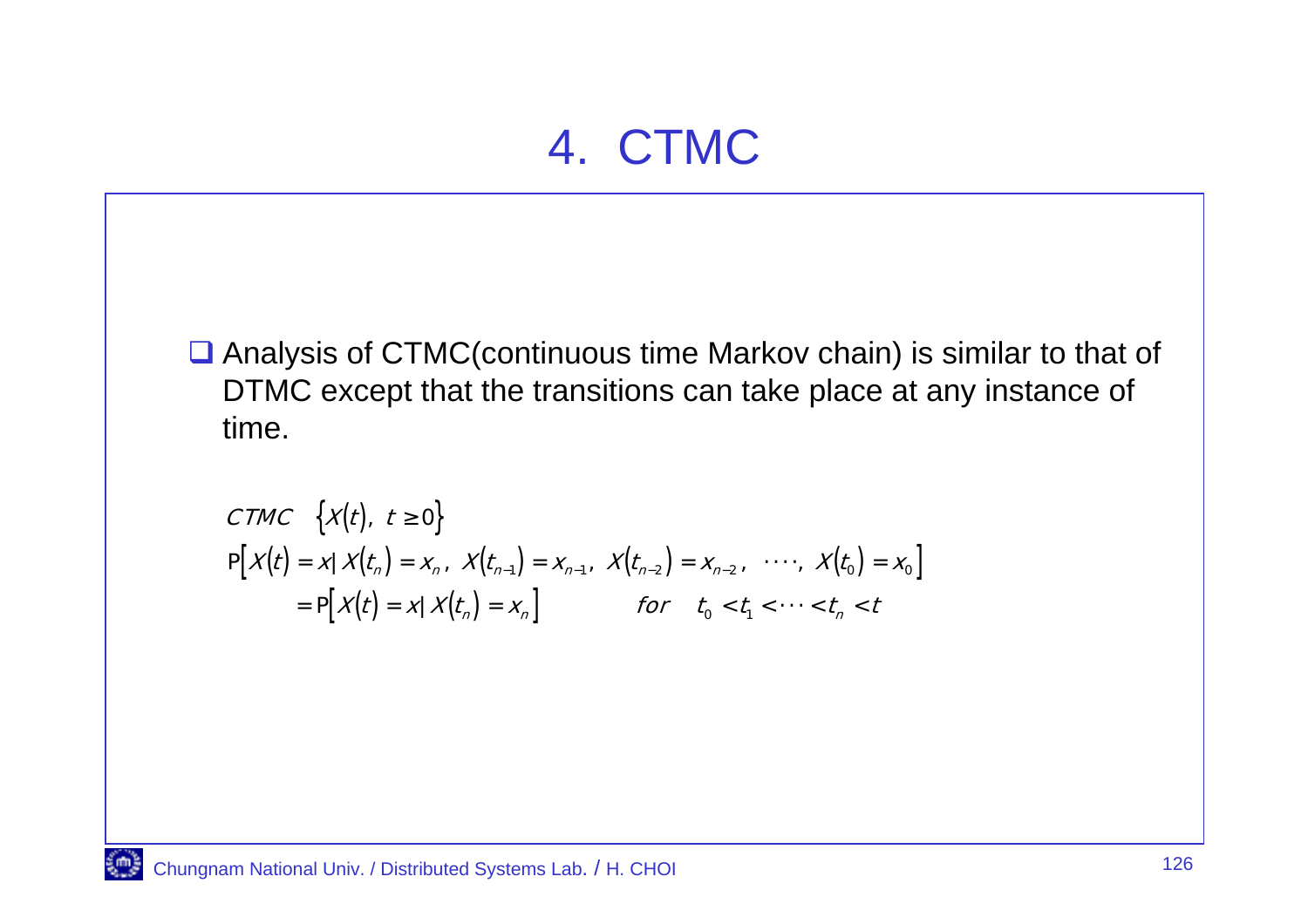### $\Box$  The behavior of the Markov chain is characterized by

- $\Phi$  Probability distribution of the initial state of the system
- $\circled{2}$ The transition probability

$$
\rho_{ij}(t_1, t_2) = P[X(t_2) = j | X(t_1) = i]
$$
\n
$$
\rightarrow \text{ Transition probability } \text{matrix } P(t_1, t_2) = [p_{ij}(t_1, t_2)]
$$
\n
$$
\rho_j(t) = P[X(t) = j] = \sum_{i} P[X(t) = j | X(t') = i] \cdot P[X(t') = i]
$$
\n
$$
= \sum_{i} p_{ij}(t', t) \cdot p_i(t')
$$
\n
$$
t' < t_2
$$
\n
$$
\rightarrow \text{State probability } \text{vector } p(t)
$$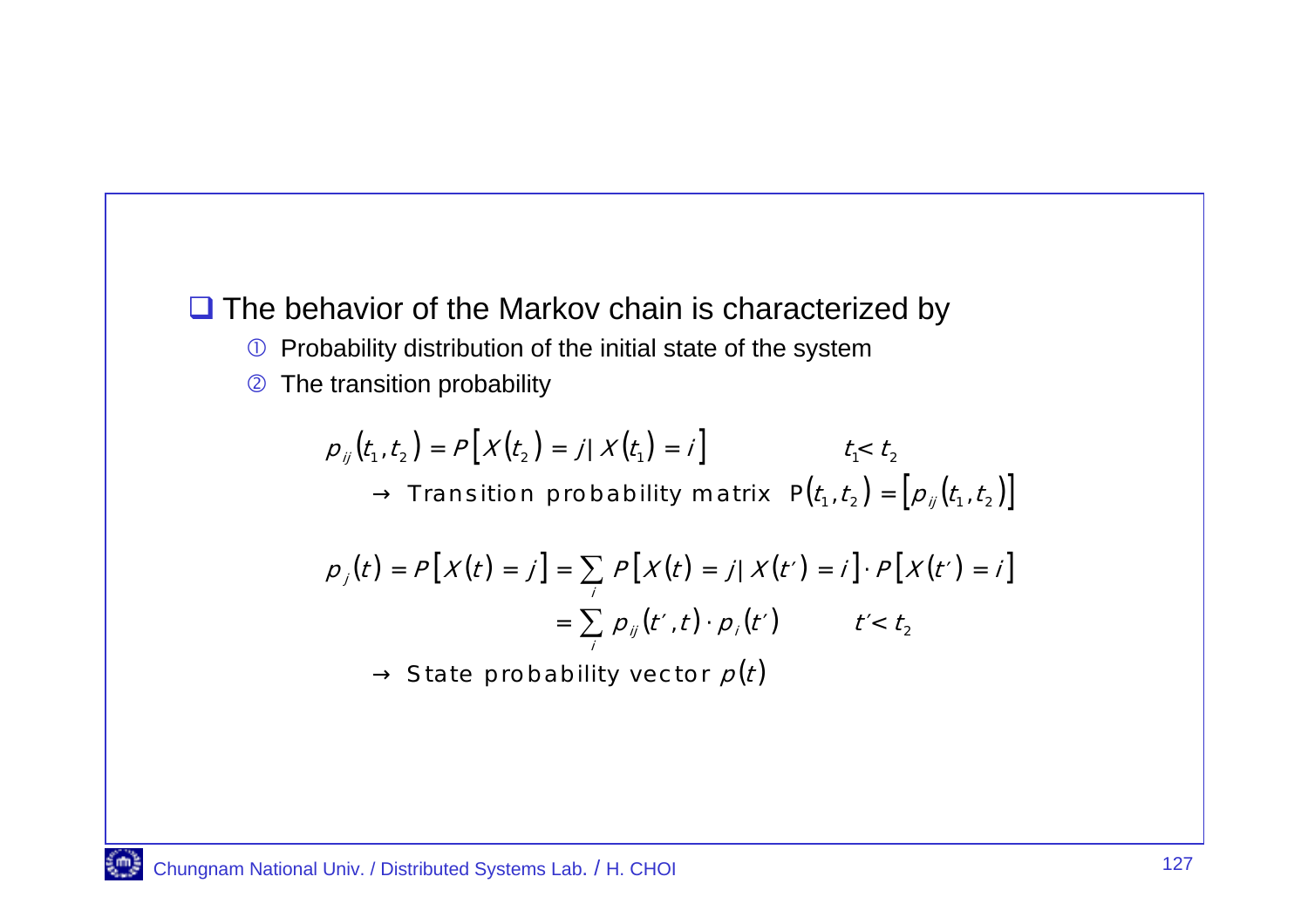Let 
$$
t_2 = t_1 + \Delta t
$$
  
\n
$$
\rho(t) \cdot P(t, t + \Delta t) = \rho(t + \Delta t)
$$
\n
$$
\rho(t) \cdot P(t, t + \Delta t) - \rho(t) = \rho(t + \Delta t) - \rho(t)
$$
\n
$$
\rho(t) \cdot \{P(t, t + \Delta t) - l\} = \rho(t + \Delta t) - \rho(t)
$$
\ndevide by  $\Delta t$ ,  $\rho(t) \frac{P(t, t + \Delta t) - l}{\Delta t} = \frac{\rho(t + \Delta t) - \rho(t)}{\Delta t}$ ........(1)

For a sufficiently small 
$$
\Delta t
$$
, define an infinitesimal matrix  $Q(t)$   
\n
$$
Q(t) \triangleq \lim_{\Delta t \to 0} \frac{P(t, t + \Delta t) - I}{\Delta t}
$$
\nThen taking a  $\Delta t \to 0$ , (1) becomes  
\n
$$
p(t) \lim_{\Delta t \to 0} \frac{P(t, t + \Delta t) - I}{\Delta t} = \lim_{\Delta t \to 0} \frac{p(t + \Delta t) - p(t)}{\Delta t}
$$
\n
$$
p(t)Q(t) = \frac{d}{dt}p(t)
$$



Chungnam National Univ. / Distributed Systems Lab. / H. CHOI 128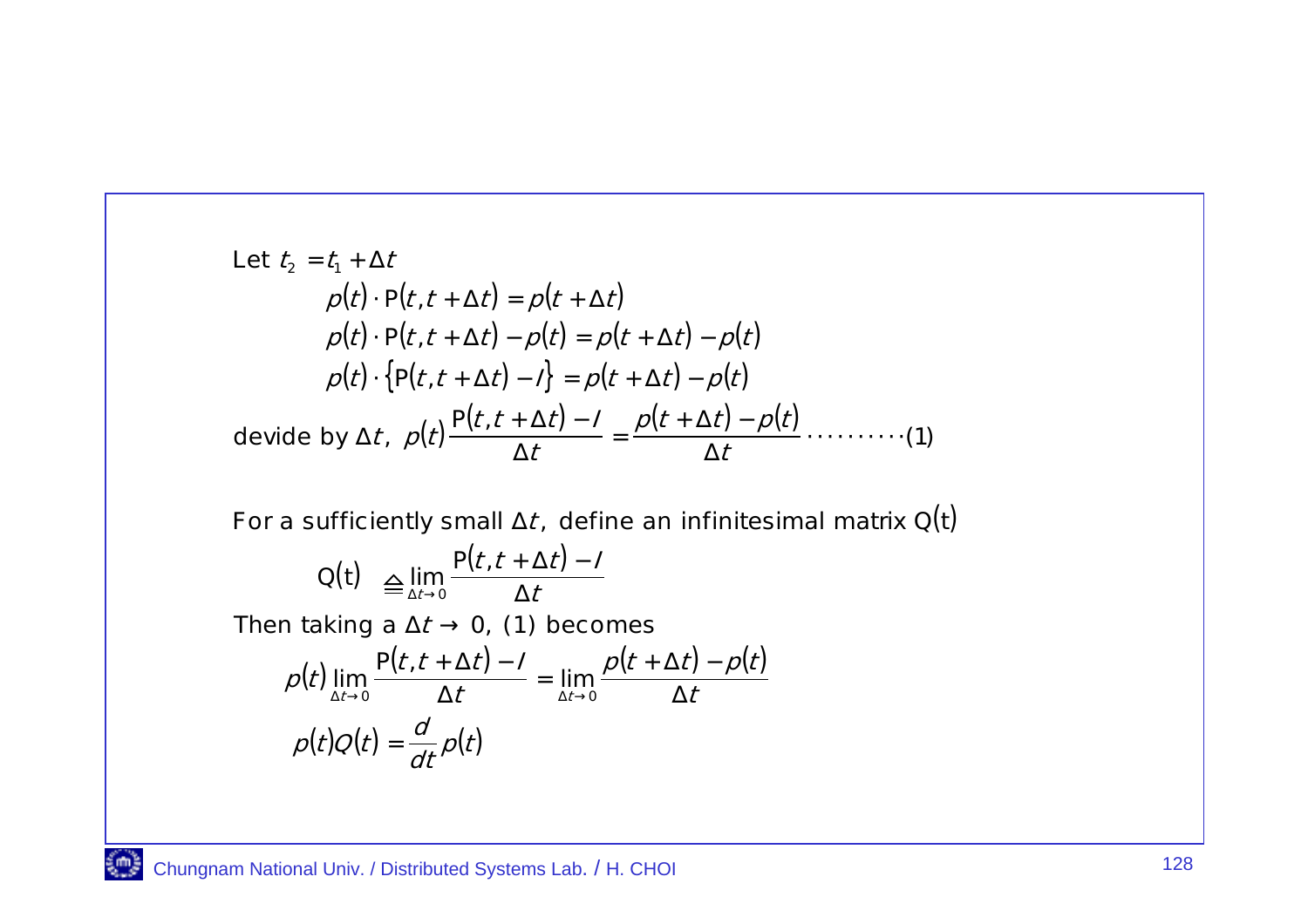# Transition Rate Matrix

#### Transition Rate Matrix

 $\Box$  Q(t)

 Nondiagonal elements : parameters of the exponential probability density function for each state change.

♦ Diagonal elements : sum of all the rates for changing from the current state to any other state, but with negative sign.

 $\Box$  If Q(t) is independent of t, it is called time homogeneous. Thus we get  $\rho(t)Q = \frac{d}{dt} \rho(t)$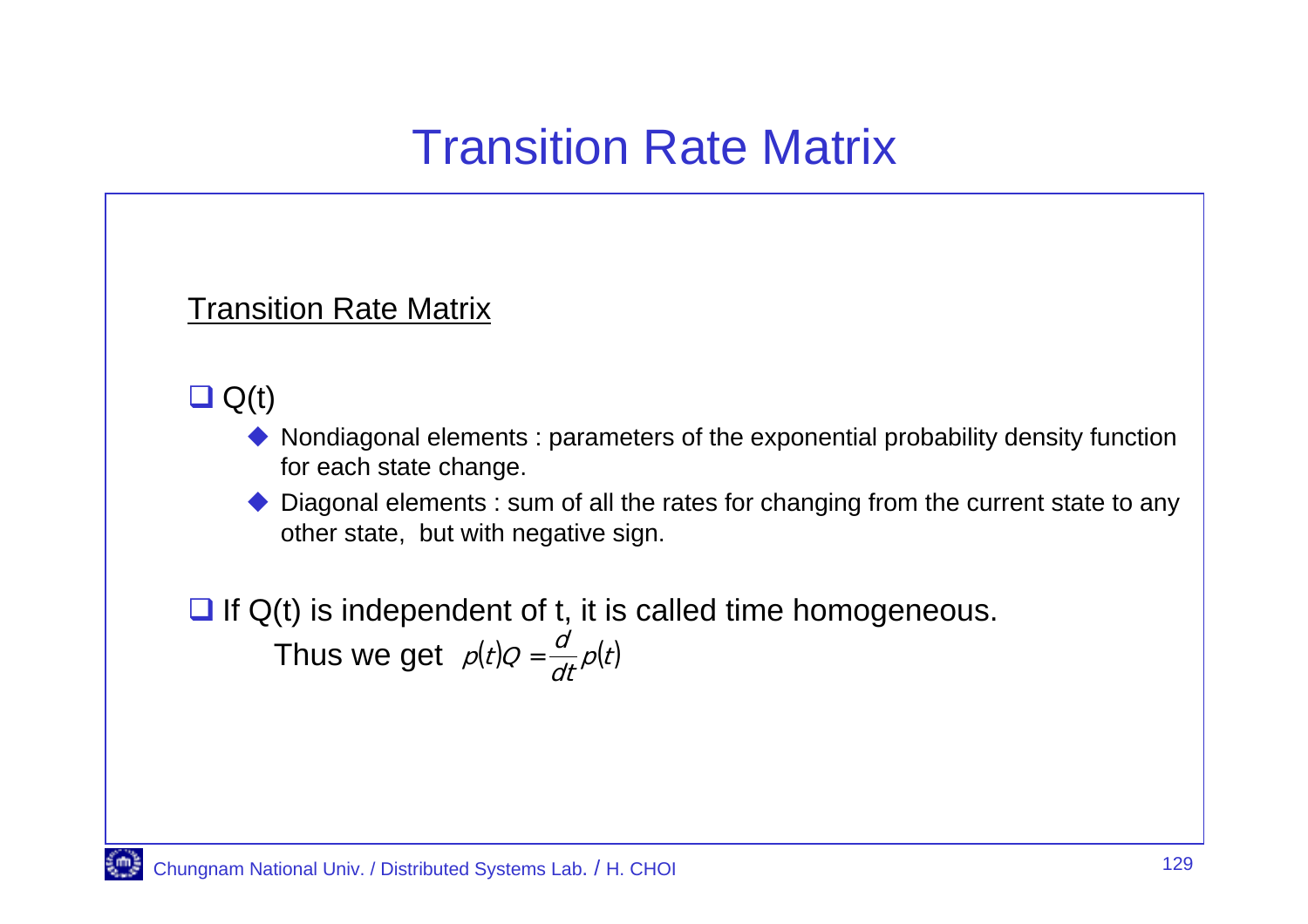

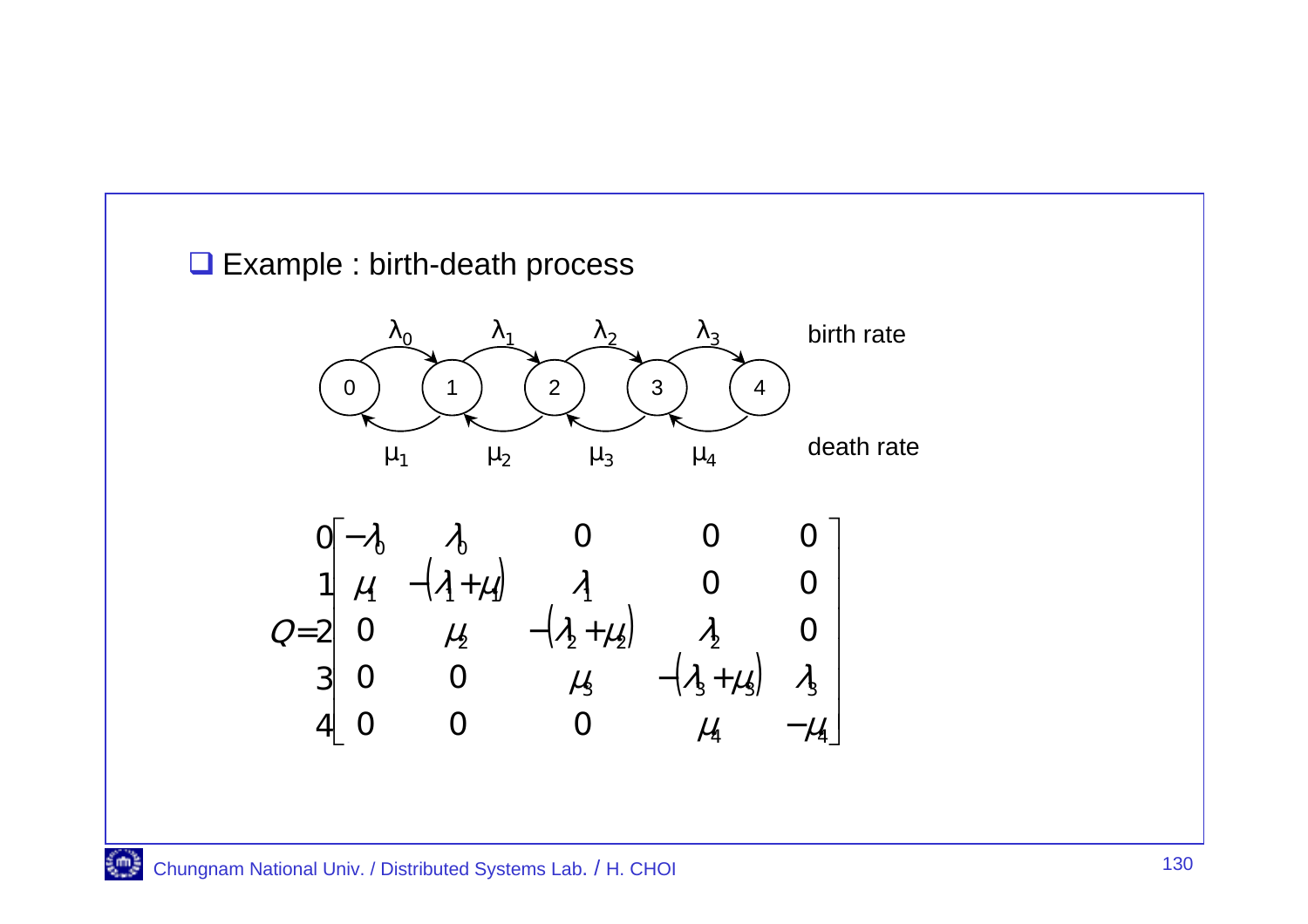**Q CTMC** dose not have self-loop transitions.

 $\Box$  State 1 state 0, state 2 state 0

$$
\div \frac{\mu_1}{\lambda_1 + \mu_1}
$$

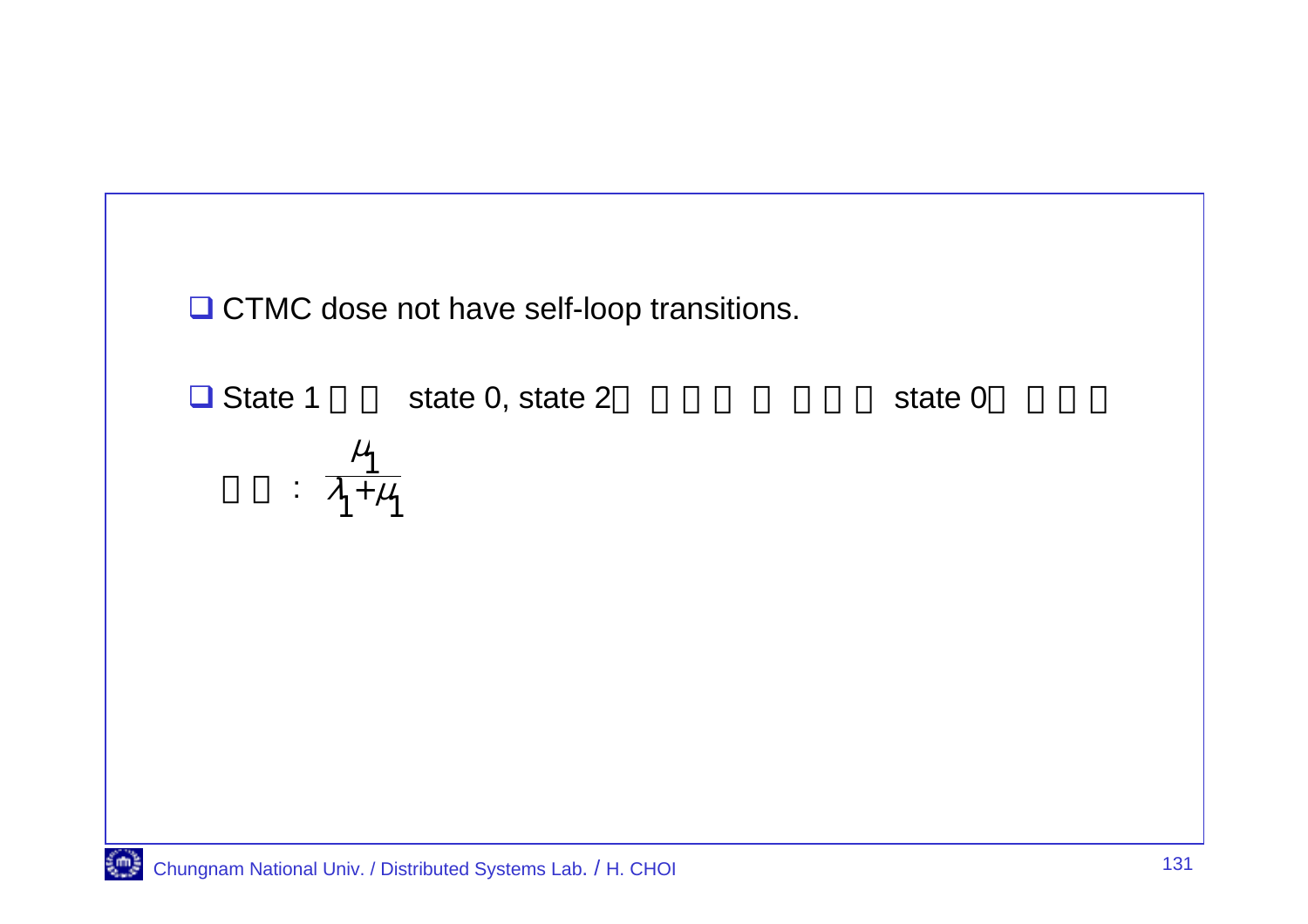### Steady State Probabilities

#### **□ Kolmogorov Equations**

$$
\rho(t)Q=\frac{d}{dt}\rho(t)
$$

**Q** What is  $\frac{d}{dt}p(t)$ ?

- ♦ Rate of the change of the state probability vector
- $\bullet$ If  $t \rightarrow \infty$ , the system becomes stable and the rate of change becomes 0.

Let 
$$
\pi \triangleq \lim_{t \to \infty} p(t)
$$
 then  $p(t)Q = \frac{d}{dt}p(t) \to \pi Q = 0$ 

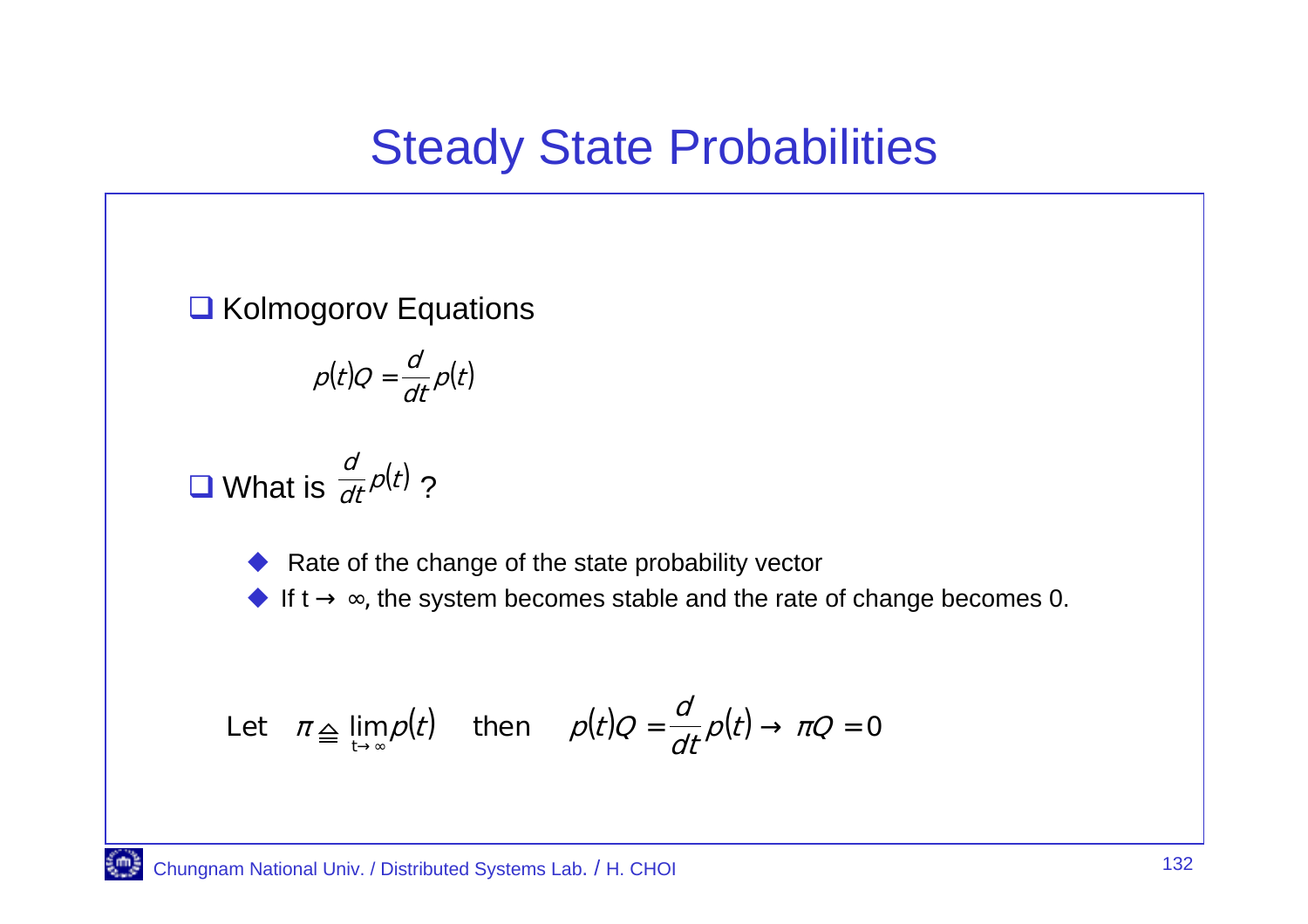#### **Q** Example :

Steady state probabilities of the previous example  $(\lambda_i = \lambda, \mu_i = \mu)$ 

$$
\begin{bmatrix}\n-\lambda & \lambda & 0 & 0 & 0 \\
\mu & -(\lambda + \mu) & \lambda & 0 & 0 \\
0 & \mu & -(\lambda + \mu) & \lambda & 0 \\
0 & 0 & \mu & -(\lambda + \mu) & \lambda \\
0 & 0 & 0 & \mu & -\mu\n\end{bmatrix} = 0
$$

$$
-\lambda \tau_0 + \mu \tau = 0
$$
  
\n
$$
\lambda \tau_0 - (\lambda + \mu) \tau_1 + \mu \tau_2 = 0
$$
  
\n
$$
\lambda \tau_1 - (\lambda + \mu) \tau_2 + \mu \tau_3 = 0
$$
  
\n
$$
\lambda \tau_2 - (\lambda + \mu) \tau_3 + \mu \tau_4 = 0
$$
  
\n
$$
\lambda \tau_3 - \mu \tau_4 = 0
$$
  
\n
$$
\tau_0 + \tau_1 + \tau_2 + \tau_3 + \tau_4 = 1
$$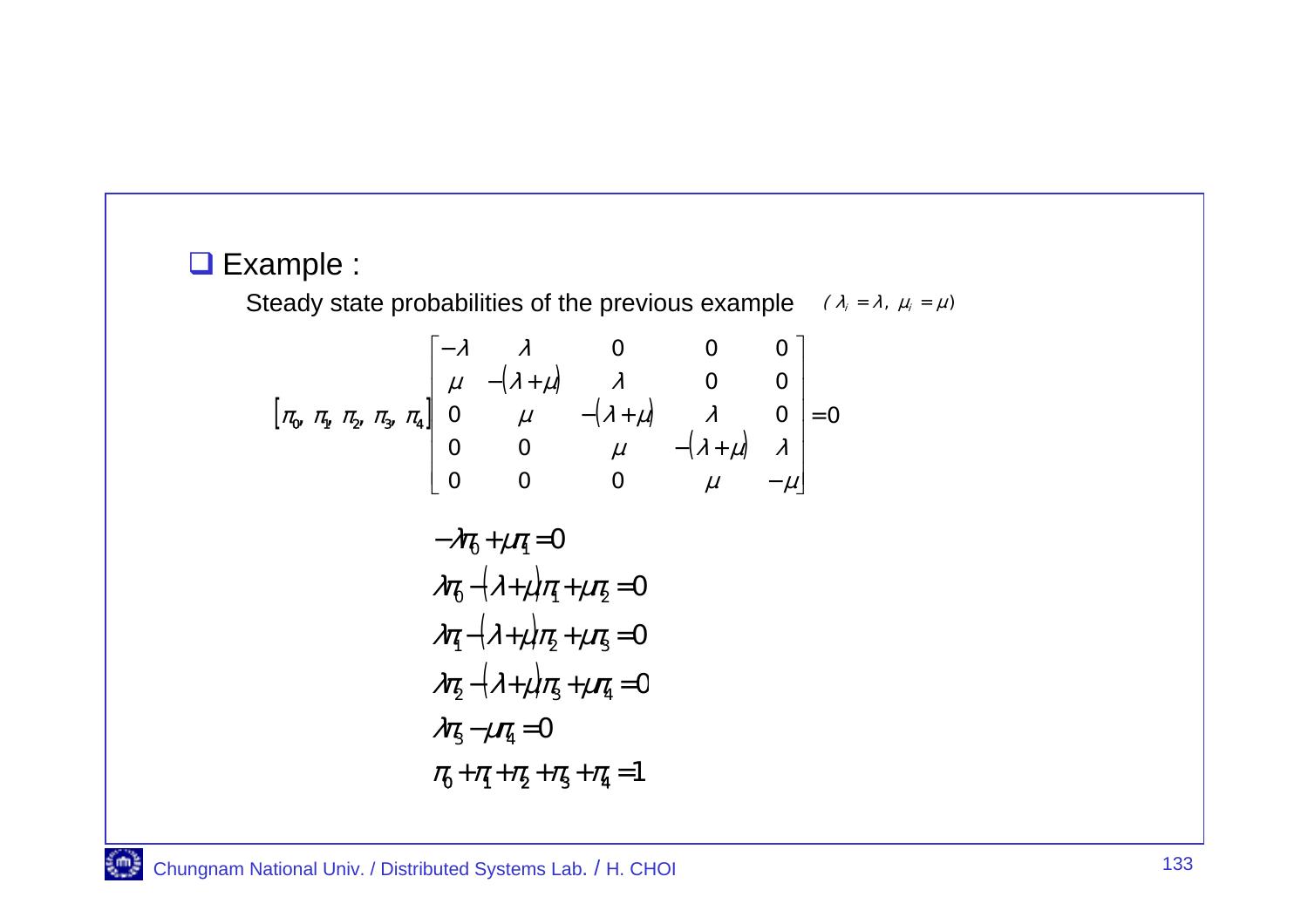### Balance Equation

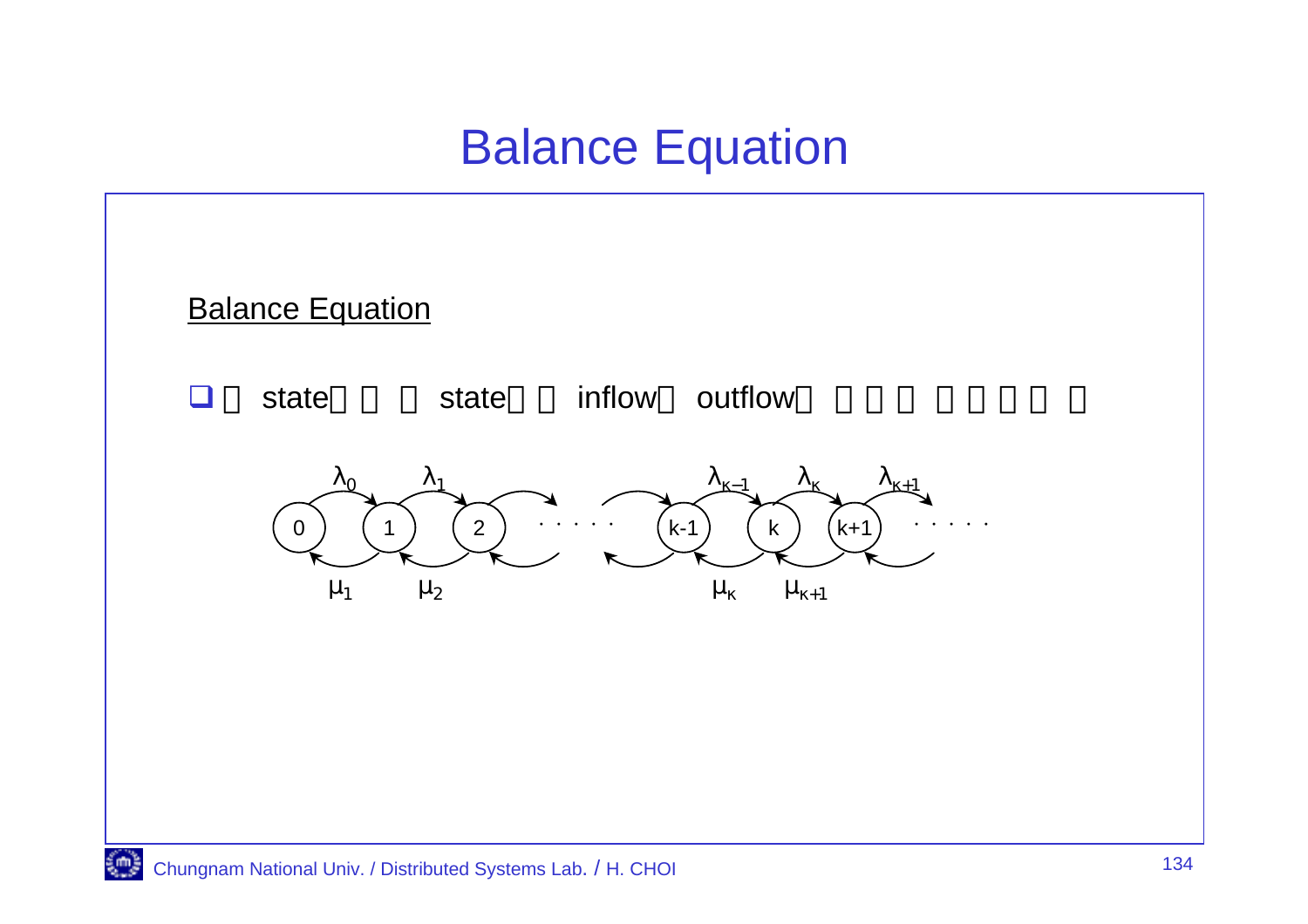$$
\rho(t) = (\rho_0(t), \rho_1(t), \rho_2(t), \cdots, \rho_{k-1}(t), \rho_k(t), \rho_{k+1}(t), \cdots)
$$
\n
$$
\begin{array}{c}\n0 \begin{bmatrix} -\lambda_0 & \lambda_0 & 0 \\ \mu_1 & -(\lambda_1 + \mu_1) & \lambda_1 \\ 2 & 0 & \mu_2 \end{bmatrix} & \\
0 \end{array}
$$
\n
$$
\begin{array}{c}\n0 \begin{bmatrix} -\lambda_0 & \lambda_0 & 0 \\ \mu_1 & -(\lambda_1 + \mu_1) & \lambda_1 \\ 3 & -(\lambda_2 + \mu_2) & \lambda_2 \end{bmatrix} & \\
0 \end{array}
$$
\n
$$
\begin{array}{c}\n\lambda_{k-1} & 0 & 0 \\ \mu_k & -(\lambda_k + \mu_k) & \lambda_k & 0 \\ 0 & \mu_{k+1} & -(\lambda_{k+1} + \mu_{k+1}) & \lambda_{k+1} \\
\vdots & \vdots & \ddots & \vdots \\
0 \end{array}
$$

$$
\frac{d}{dt}\rho_k(t) = \lambda_{k-1} \cdot \rho_{k-1}(t) - \left(\lambda_k + \mu_k\right) \cdot \rho_k(t) + \mu_{k+1} \cdot \rho_{k+1}(t)
$$

$$
\frac{d}{dt}\rho_0(t) = -\lambda_0 \cdot \rho_0(t) + \mu_1 \cdot \rho_1(t)
$$

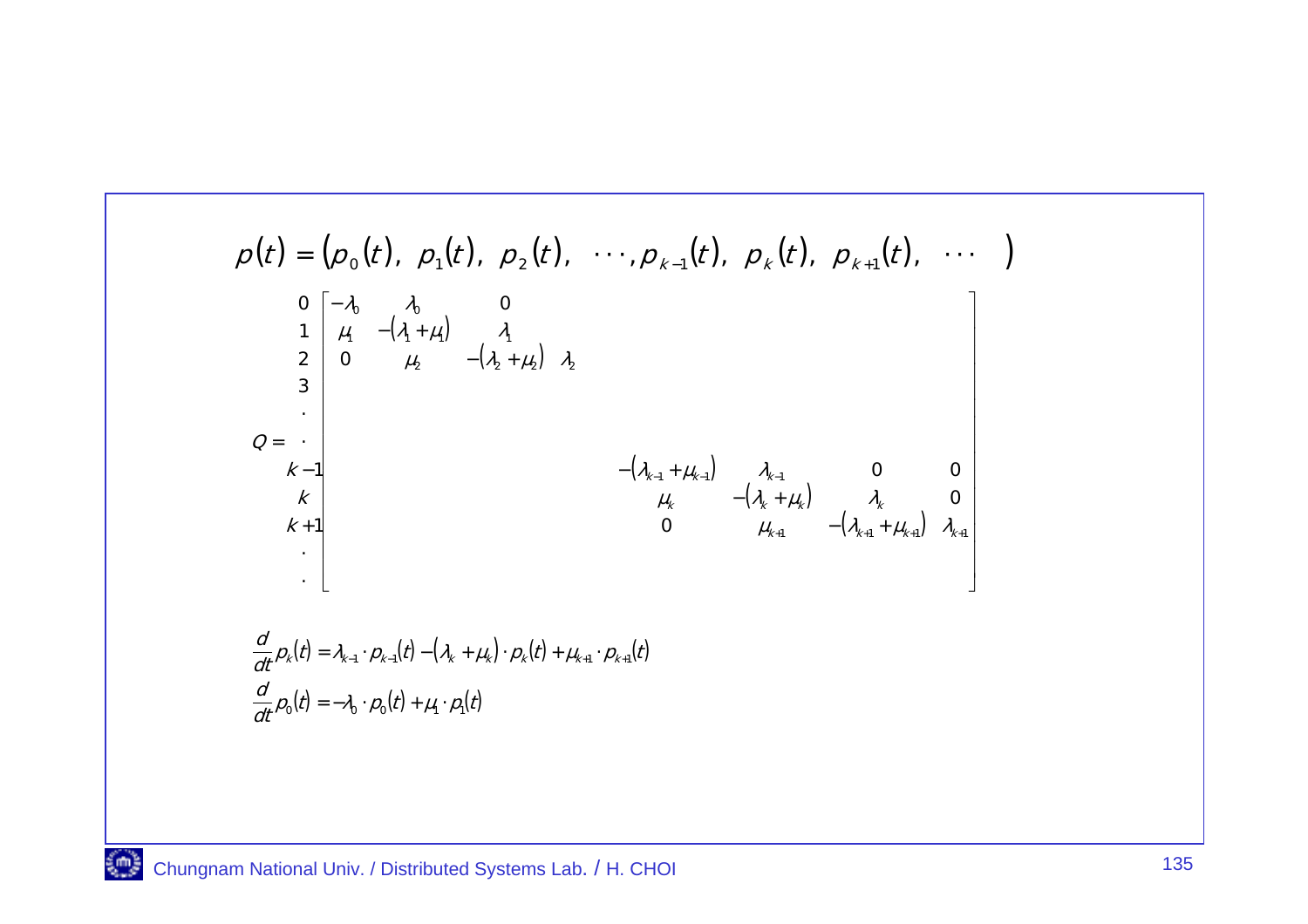### $\Box$  Steady state  $p_k(t)$  0 .  $O = -(\lambda_k + \mu_k)\pi_k + \lambda_{k-1} \cdot \pi_{k-1} + \mu_{k+1} \cdot \pi_{k+1}$  ---- 1  $\mathrm{O} \,{=}\, {-}\lambda_{\!\mathrm{O}}^{\vphantom{\dag}} \cdot \pi_{\!\mathrm{O}}^{\vphantom{\dag}} + \mu_{\!\mathrm{I}}^{\vphantom{\dag}} \cdot \pi_{\!\mathrm{O}}^{\vphantom{\dag}}$  $---(2)$

Rates of flow into a state = Rates of flow out of the state

$$
\begin{bmatrix}\n\lambda_k \pi_k + \mu_k \pi_k & \text{iflow out} \\
\lambda_{k-1} \pi_{k-1} + \mu_{k+1} \pi_{k+1} & \text{iflow in}\n\end{bmatrix}
$$

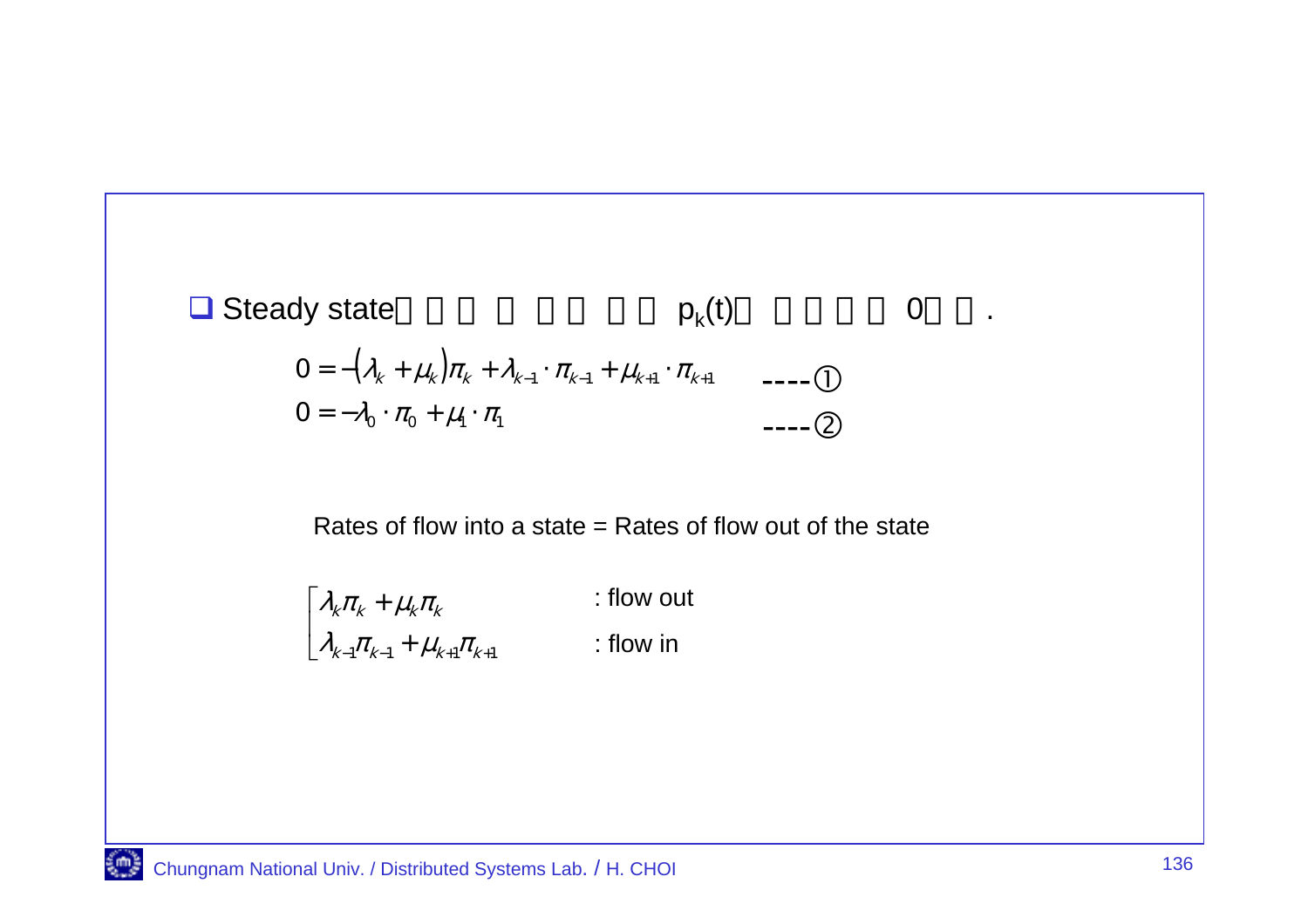**Q** Balance equation  $\circled{0}$ ,  $\circled{0}$ 

$$
\lambda_{\kappa} \pi_{\kappa} - \mu_{\kappa+1} \pi_{\kappa+1} = \lambda_{\kappa-1} \pi_{\kappa-1} - \mu_{\kappa} \pi_{\kappa} = \cdots = \lambda_{0} \pi_{0} - \mu_{1} \pi_{1} = 0
$$
  

$$
\lambda_{0} \pi_{0} = \mu_{1} \pi_{1}
$$



flow rate, flow

 $\Box$ 

,

$$
\pi_{_k}=\frac{\lambda_{_{k-1}}}{\mu_{_k}}\pi_{_{k-1}}=\frac{\mu_{_{k+1}}}{\lambda_{_k}}\pi_{_{k+1}}
$$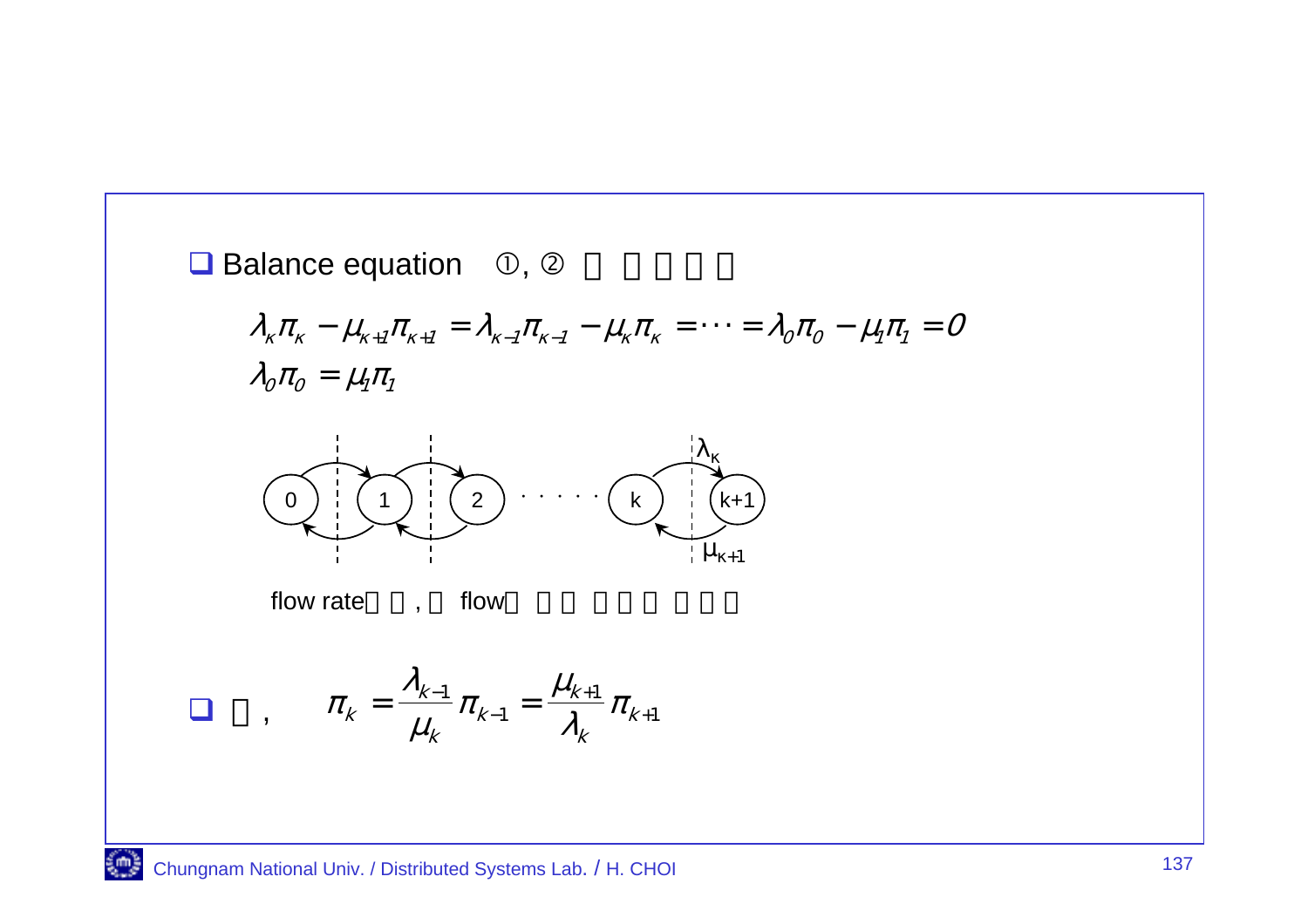#### **□ Example : Machine Breakdown**

Consider a component with a constant failure rate  $\lambda$  . Upon failure, it is repaired with an exponential repair-time distribution of parameter  $\mu$ . MTTF =  $\frac{1}{\lambda}$ , MTTR =  $\frac{1}{\mu}$ 



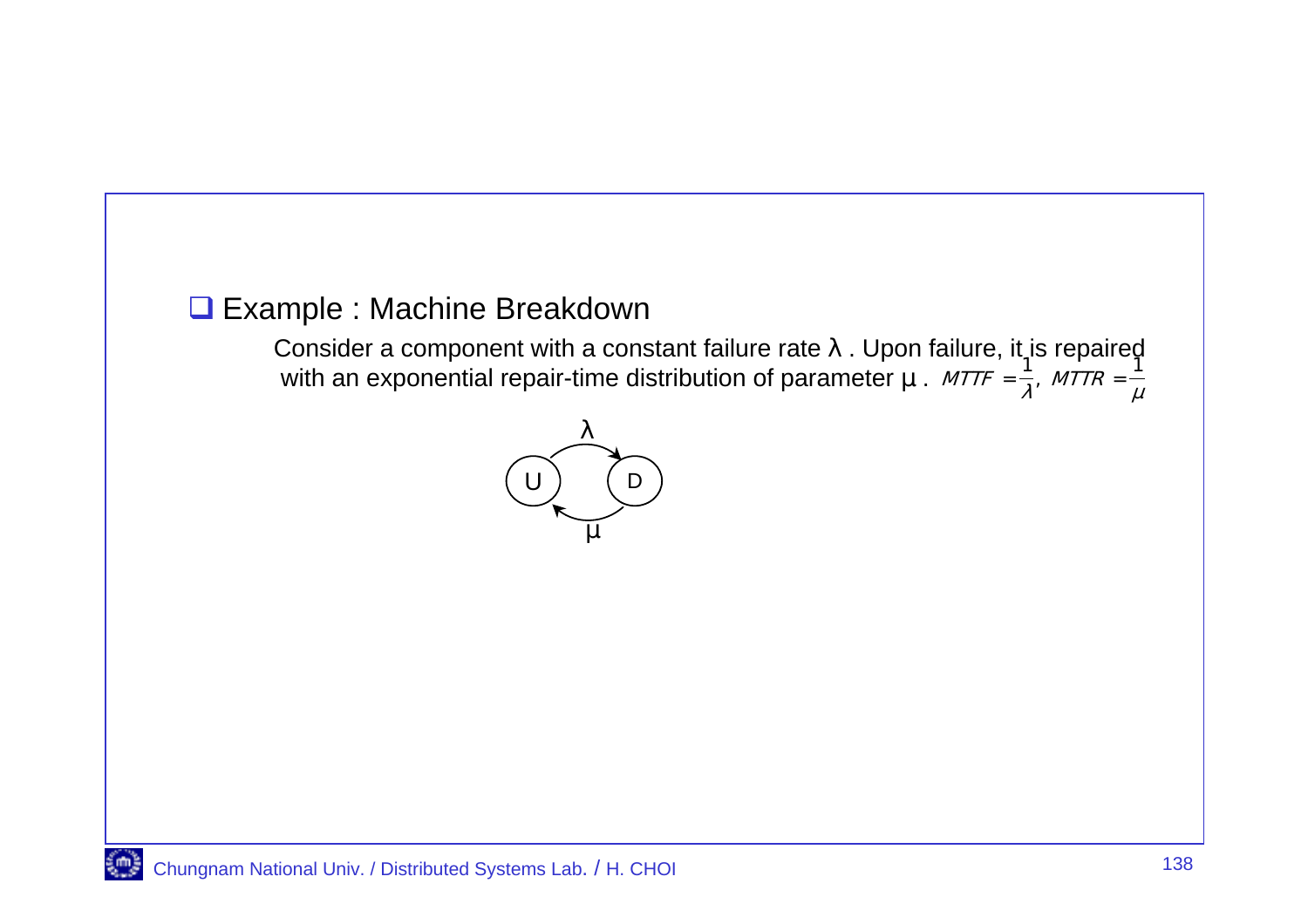Compute the steady-state availability of the component.

$$
\pi = (\pi_{U}, \ \pi_{D}) \qquad \qquad Q = \begin{bmatrix} -\lambda & \lambda \\ \mu & -\mu \end{bmatrix}
$$

From the balance equation,

$$
\lambda \pi_{\!\scriptscriptstyle U} = \mu \pi_{\!\scriptscriptstyle D} \qquad \qquad \therefore \pi_{\!\scriptscriptstyle U} = \frac{\mu}{\lambda} \pi_{\!\scriptscriptstyle D}
$$

Since  $\pi_{\scriptscriptstyle U}^{} + \pi_{\scriptscriptstyle\!\! D}^{} = 1$ , we get

$$
\pi_{U} + \pi_{D} = \left(\frac{\mu}{\lambda} + 1\right)\pi_{D} = 1
$$
\n
$$
\pi_{U} = \frac{\lambda}{\lambda + \mu'}
$$
\n
$$
\pi_{U} = \frac{\mu}{\lambda + \mu'}
$$

Steady state availability  $\;\; A = \pi_{\!\scriptscriptstyle U}$ 

$$
= \frac{\mu}{\lambda + \mu} = \frac{\frac{1}{\lambda}}{\frac{1}{\lambda} + \frac{1}{\mu}} = \frac{MTTF}{MTTF + MTTR}
$$

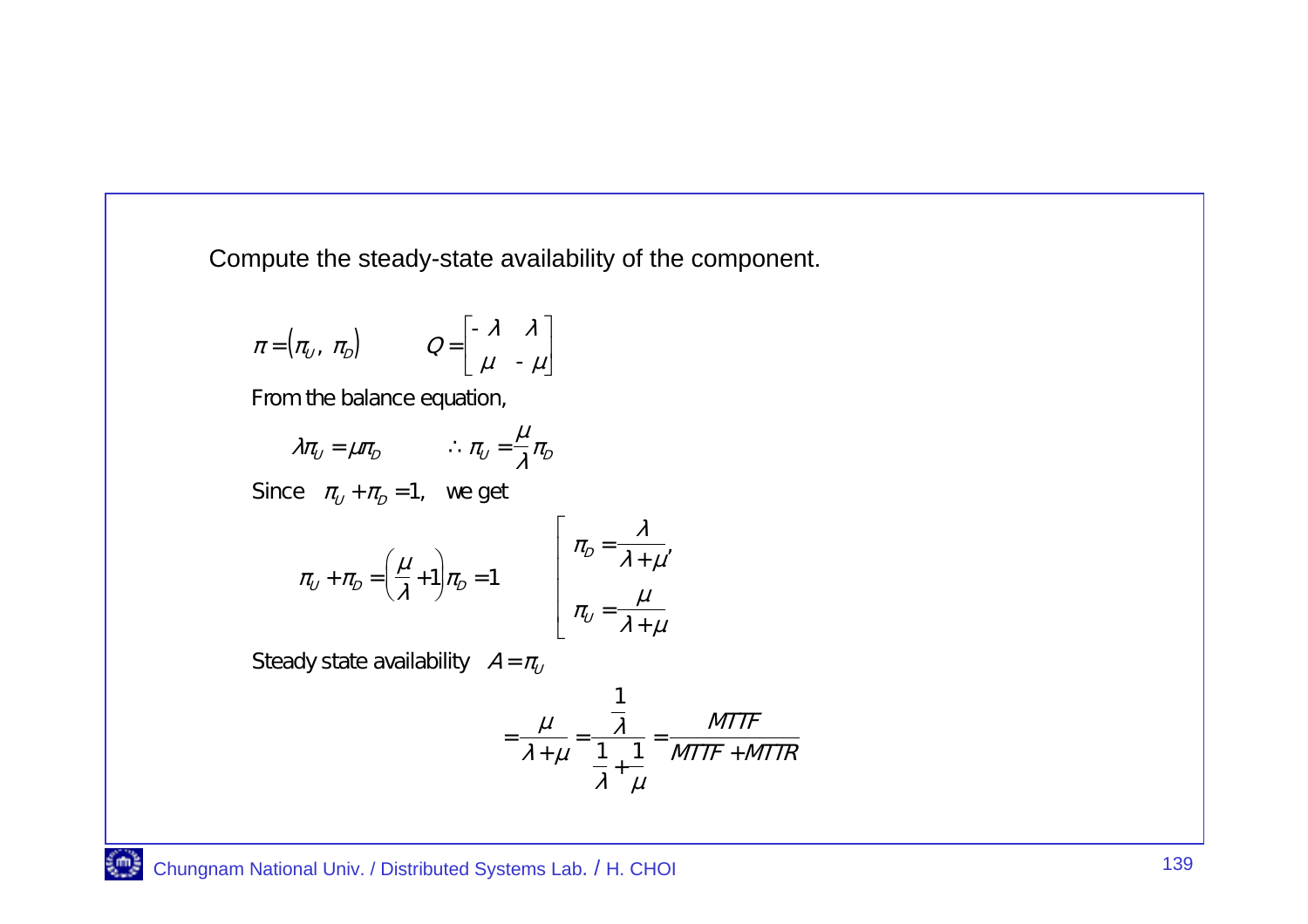### Markov Chains with Absorbing States

Markov chains with absorbing states

**■** Absorbing states : a state that has incoming transitions only





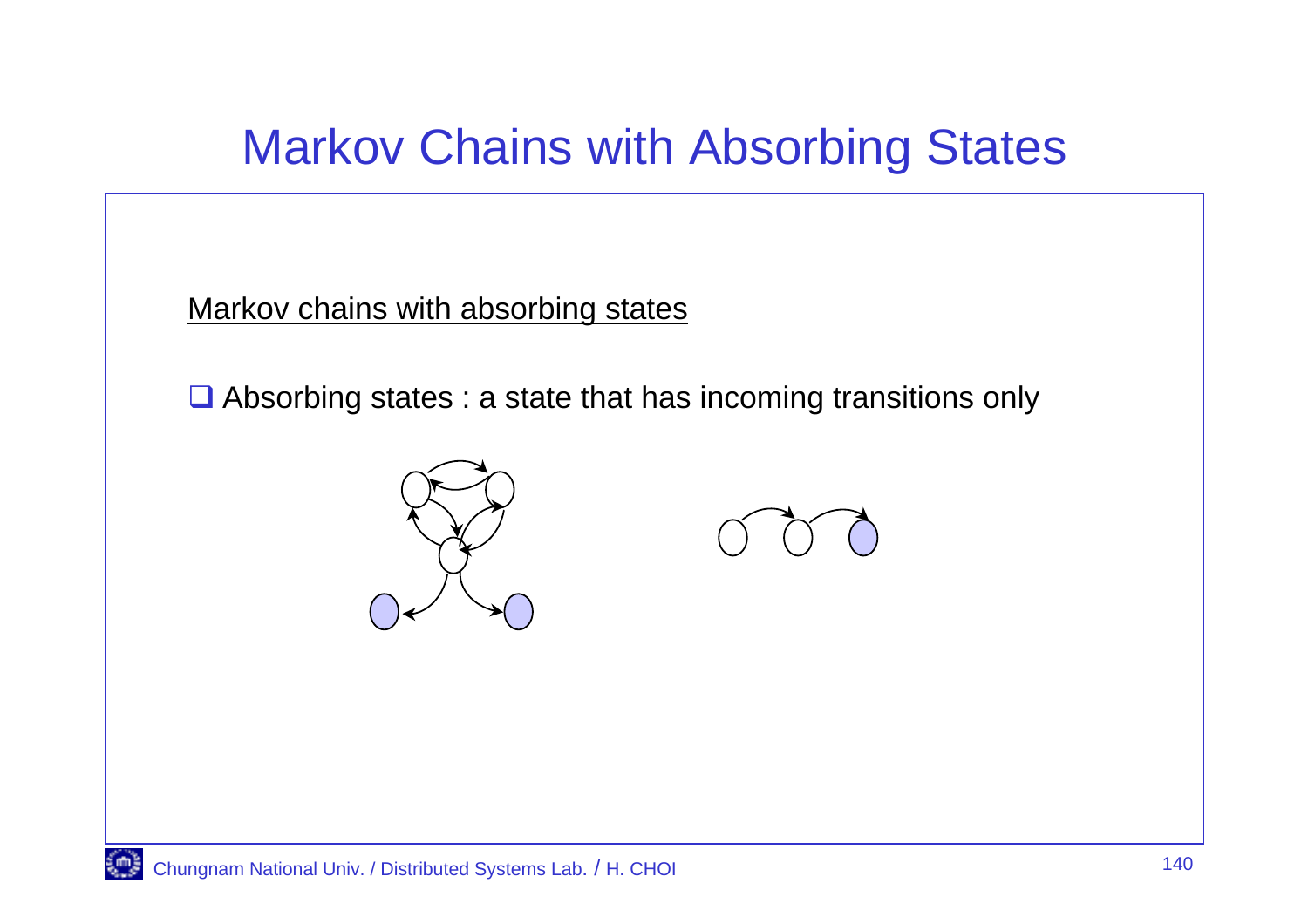#### **Q** Example

- Assume that we have a two-component parallel redundant system with a single repair facility with rate  $\mu$ .
- $\blacklozenge$  The components have constant failure rate  $\lambda$ .
- ♦ When both components have failed, the system is considered to have failed and no recovery is possible.
- ♦ What is the reliability of the system?

#### **□ Solution**

Let the state space be  $\{0, 1, 2\}$  where i represents the number of working components.



- This MC is not ergodic. What we need is transient analysis. Initial state distribution is required for the analysis.
- ♦ Assume that  $p_2(0) = 1$ ,  $p_1(0) = p_0(0) = 0$ .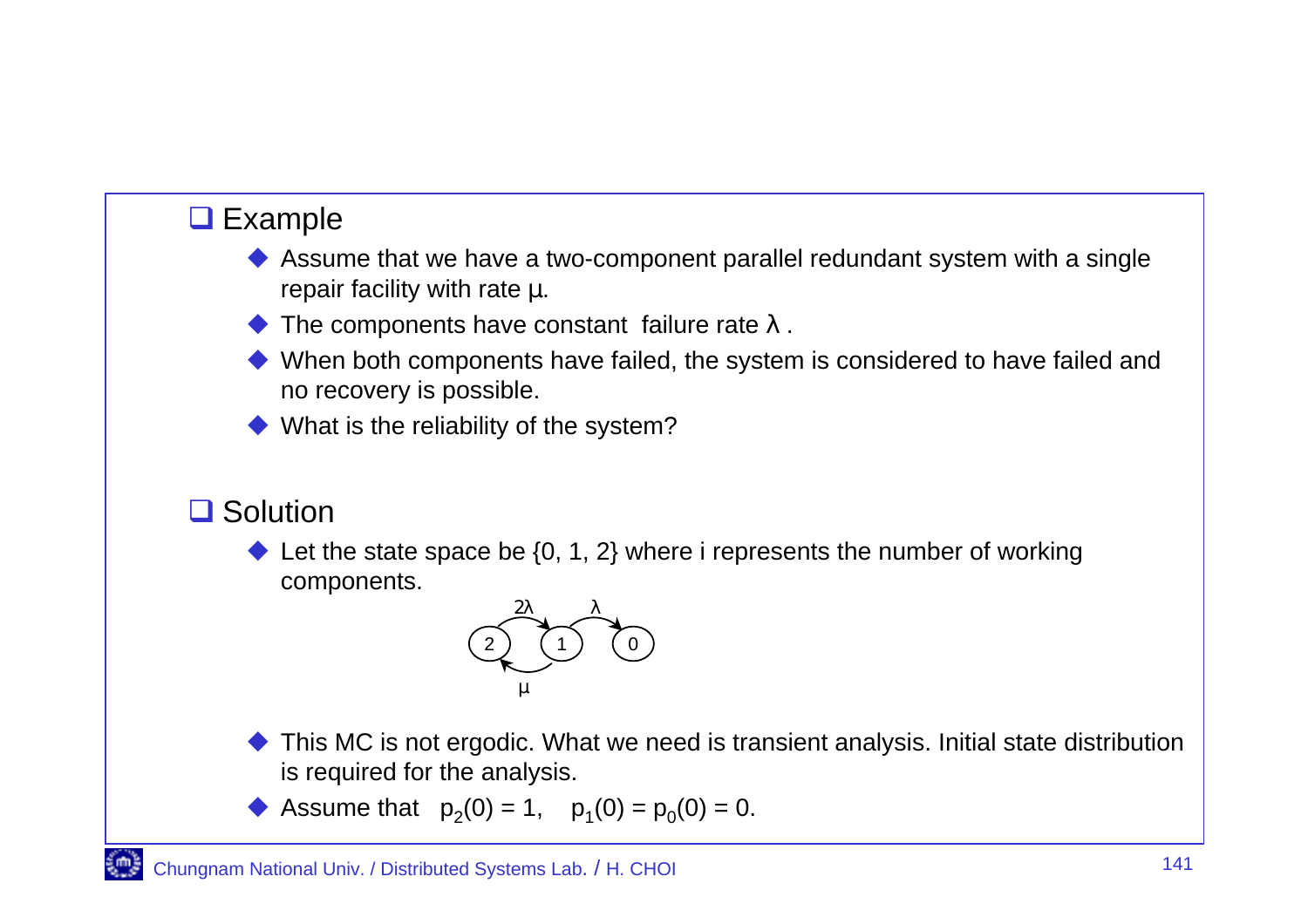$$
\frac{d}{dt}p_2(t) = -2\lambda p_2(t) + \mu p_1(t)
$$
  

$$
\frac{d}{dt}p_1(t) = -(\lambda + \mu)p_1(t) + 2\lambda p_2(t)
$$
  

$$
\frac{d}{dt}p_0(t) = \lambda p_1(t)
$$

Taking Laplace transform 
$$
f(t) \rightarrow \overline{f}(s)
$$
  
 $f(t) \rightarrow s \cdot \overline{f}(s) - f(0)$ 

$$
s \cdot \overline{\rho_2}(s) - \underline{\rho_2}(0) = -2\lambda \overline{\rho_2}(s) + \mu \overline{\rho_1}(s)
$$
  
\n
$$
s \cdot \overline{\rho_1}(s) - \rho_1(0) = s \cdot \overline{\rho_1}(s) = -(\lambda + \mu) \overline{\rho_1}(s) + 2\lambda \overline{\rho_2}(s)
$$
  
\n
$$
s \cdot \overline{\rho_0}(s) - \rho_0(0) = s \cdot \overline{\rho_0}(s) = \lambda \overline{\rho_1}(s)
$$



Chungnam National Univ. / Distributed Systems Lab. / H. CHOI 142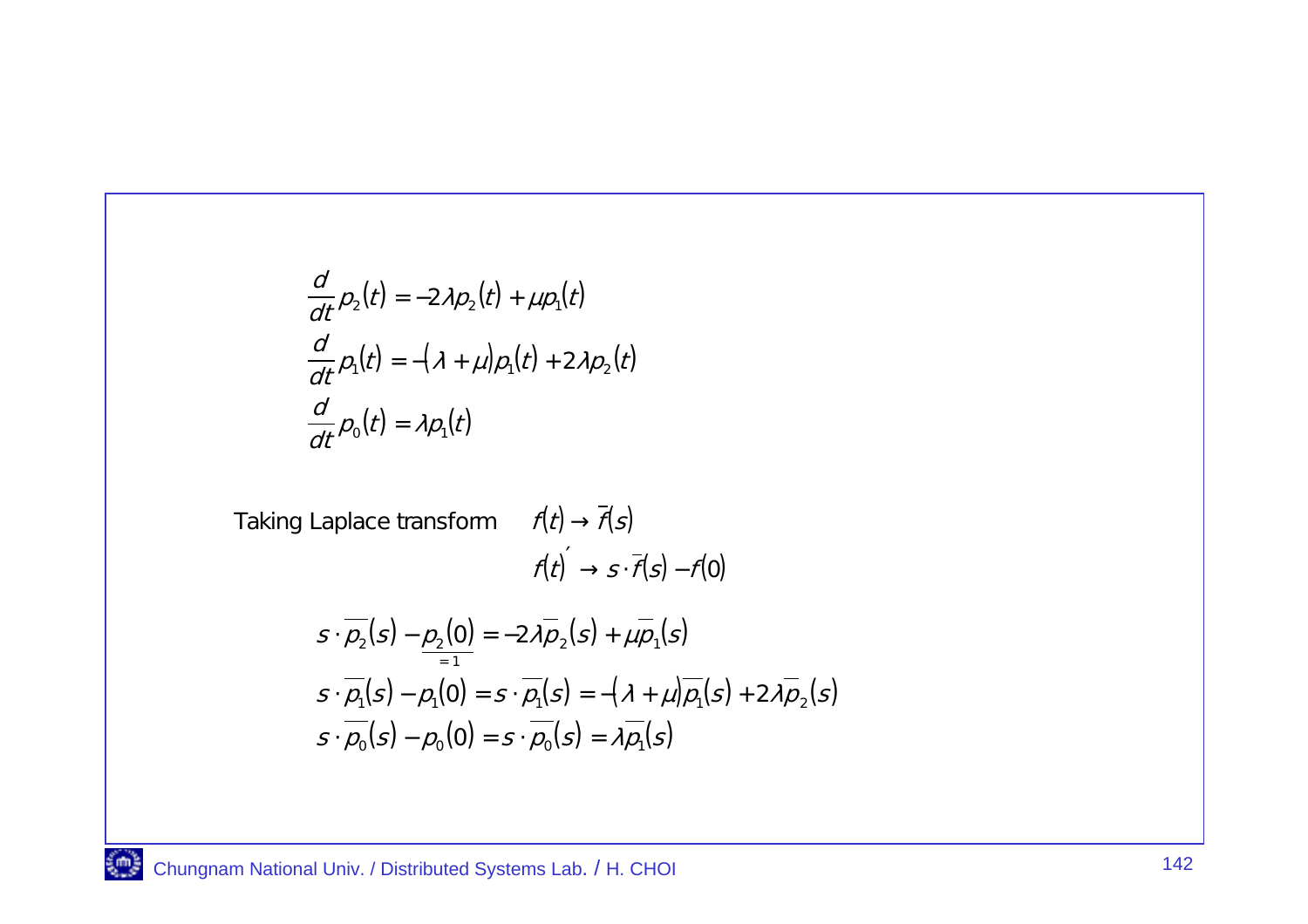Solving the above equations for  $\rho_{\text{o}}(\mathcal{s})$ , we get

$$
\overline{\rho_{0}}(s) = \frac{2\lambda^{2}}{s\left\{s^{2} + (3\lambda + \mu)s + 2\lambda^{2}\right\}}
$$

After an inversion, we get  $\rho_{\text{o}}(t)$ , the probability that no components are operating at time t. The system is up when 1 or 2 components are operating.

$$
\therefore R(t) = \rho_2(t) + \rho_1(t) = 1 - \rho_0(t)
$$
  
MTTF = 
$$
\int_0^\infty R(t)dt
$$

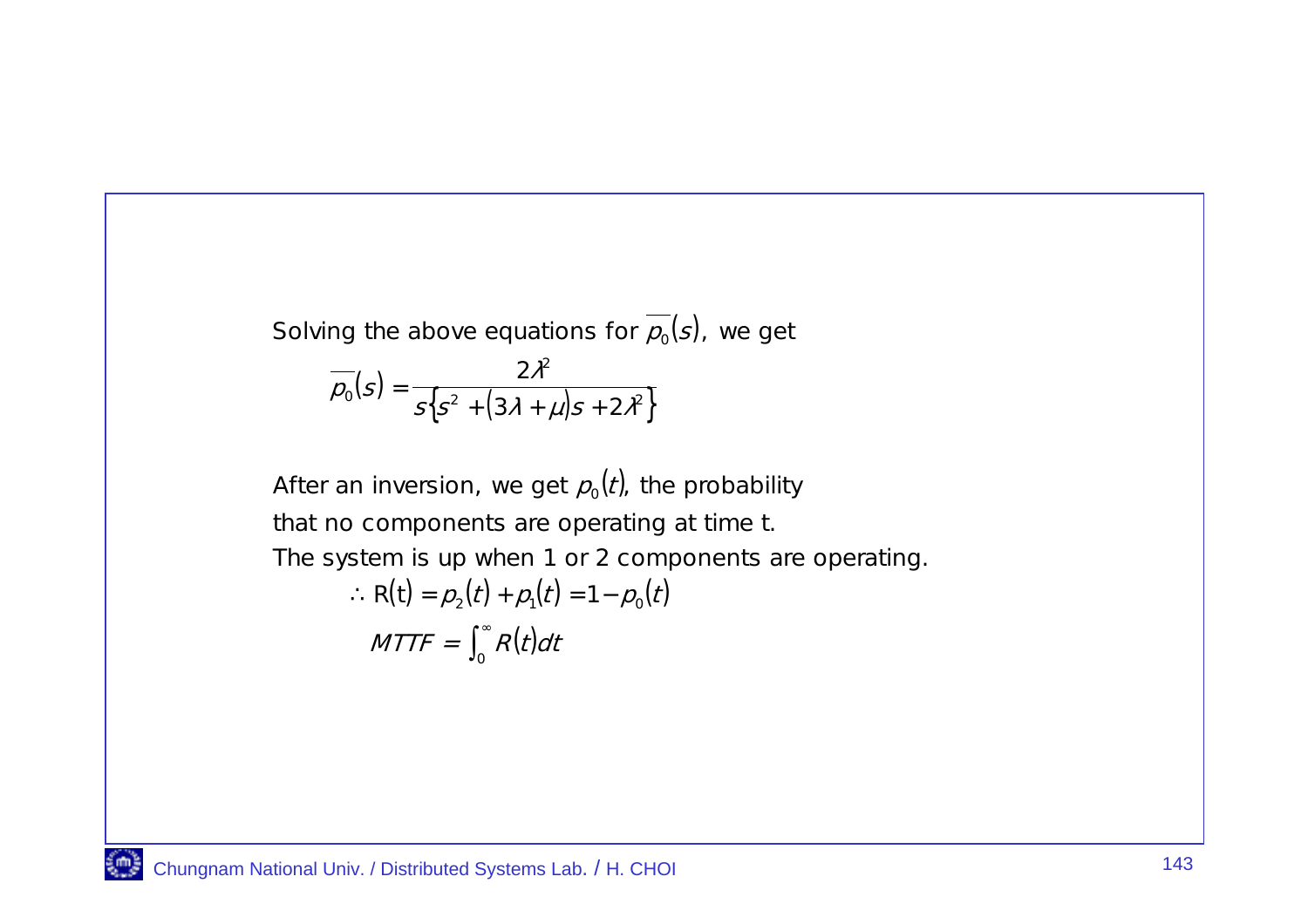# Queueing Theory

- 1. Classification of Queues
- 2. System Utilization
- 3. Little's Formula
- 4. M/M/1 Queue
- 5. M/M/m Queue
- 6. M/M/∞ Queue
- 7. M/M/1/L/N Queue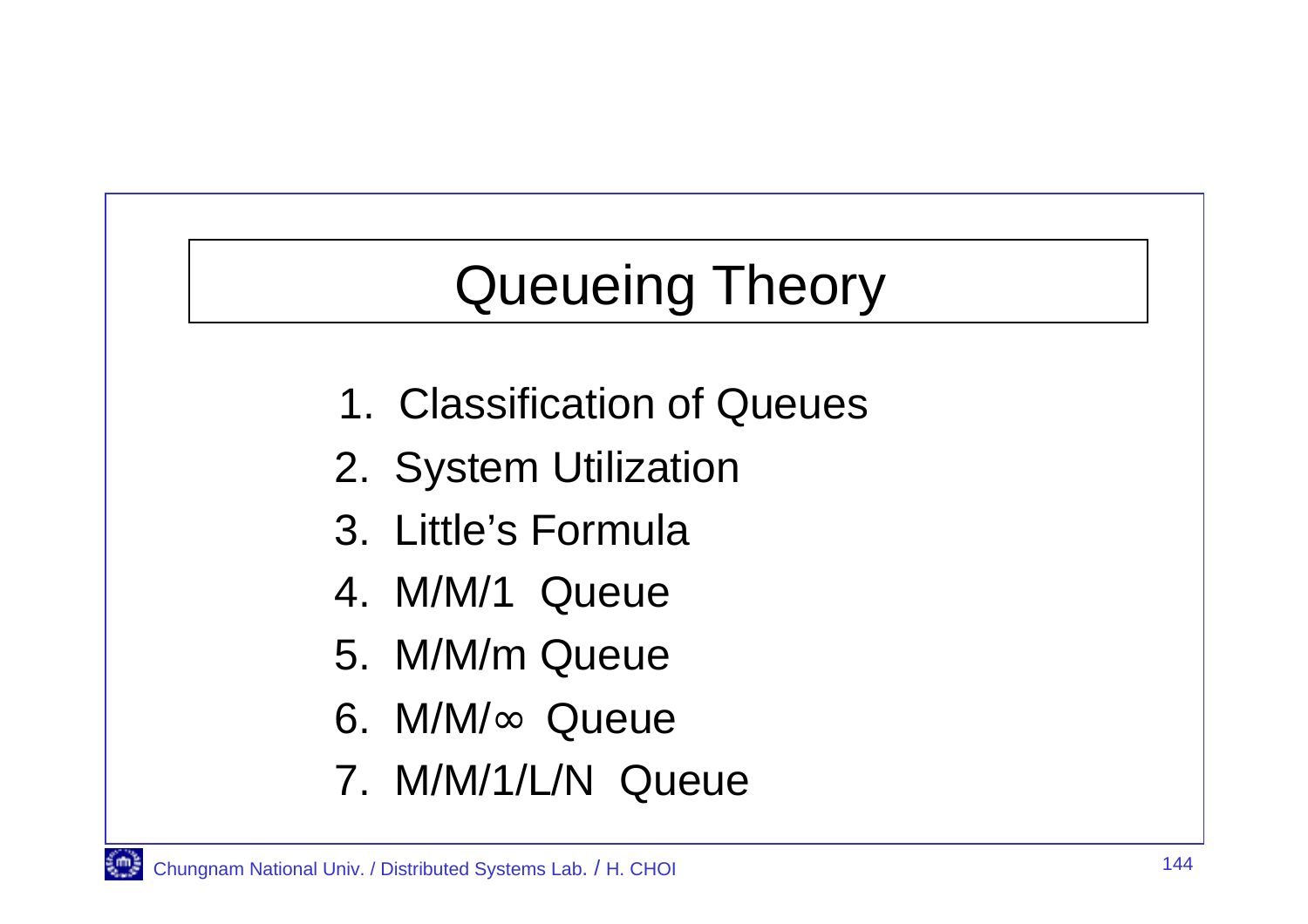## 1. Classification of Queues

### **■** Notation of queues is based on five features

- 1. The distribution of time between arriving customers
- 2. The distribution of time to service a customer
- 3. The number of servers
- 4. The buffer size that can hold arriving customers
- 5. Population size

### **T** Types of time distribution

- M : Markovian (Memoryless, exponential distribution)
- D : Deterministic
- $E_r$ : r-stage Erlang (r exponential distributed r.v.)
- H<sub>r</sub> : r-stage hyperexponential
- G : General distribution

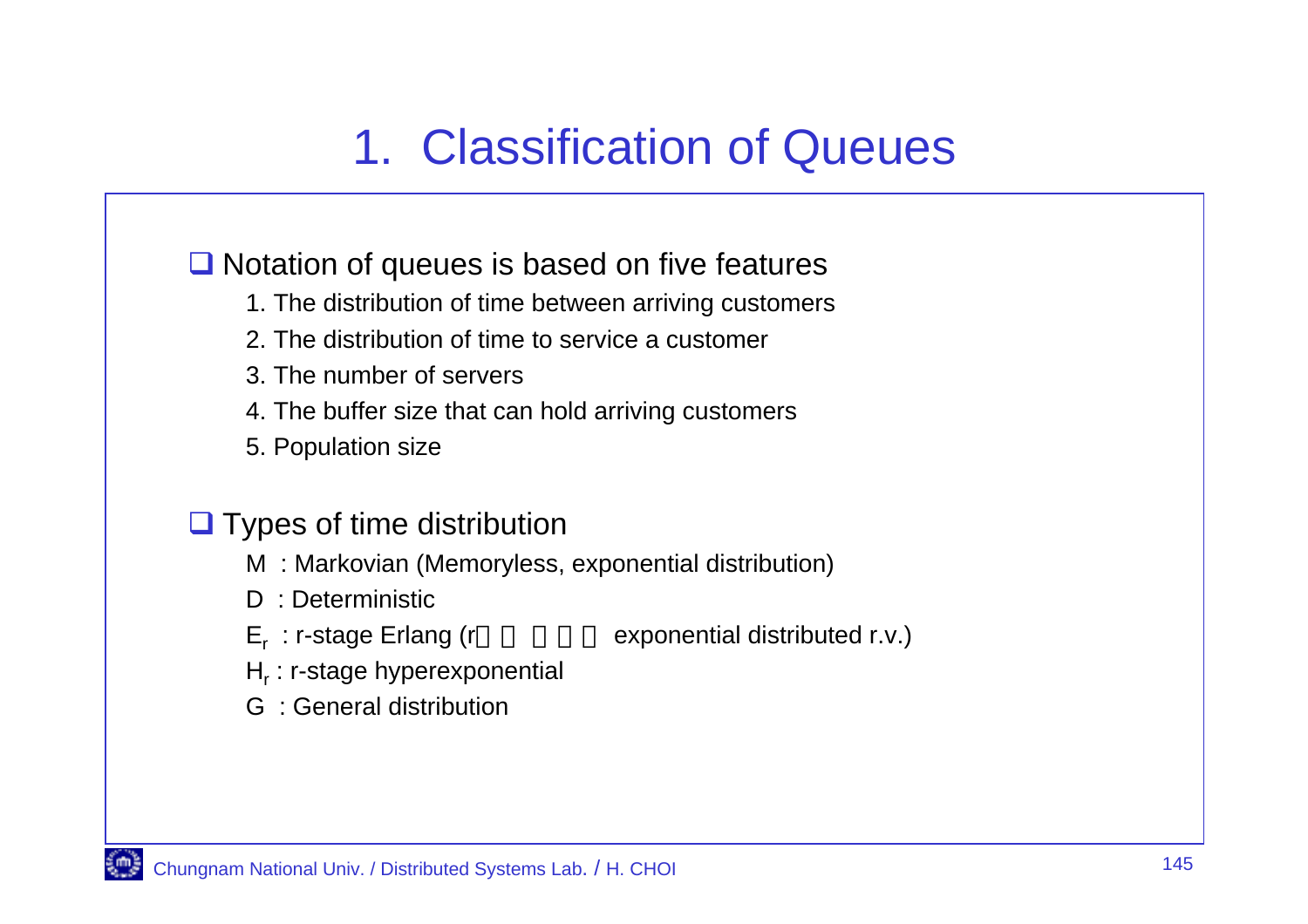### M/M/1/∞/<sup>∞</sup> Arrival time dist/ service time dist/ no. of server/ buffer size/ pop. size ♦ M/M/1  $\mathbf{u}$ Poisson arrival stream with average rate λ queue(b serveruffer)

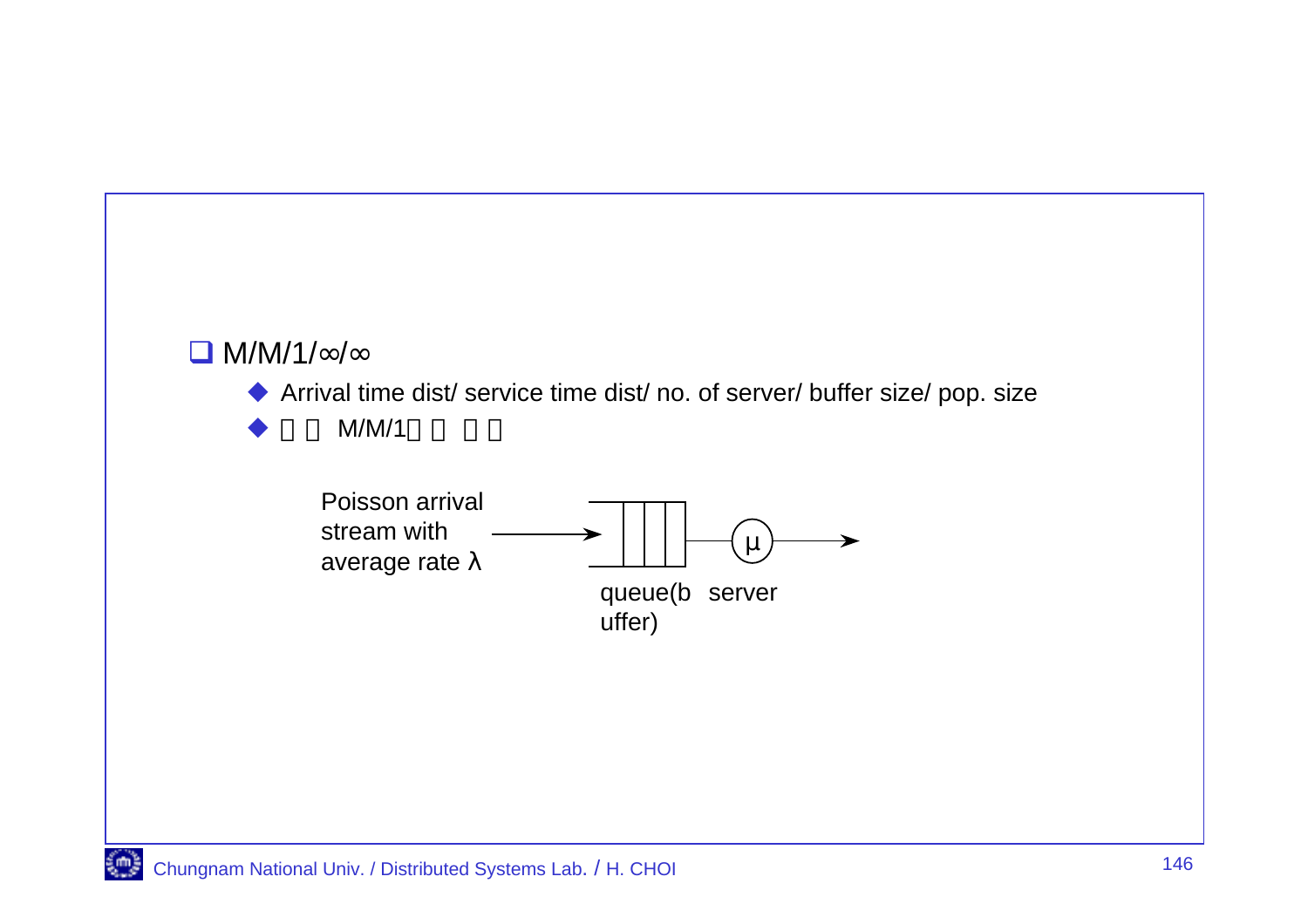### **□** Service policy

- 1. FCFS
- 2. LCFS
- 3. RR

4. PS (Processor Sharing) : RR with very small time quantum

- 5. Random
- 6. Priority
- 7. Others (SJF, SRTF, .....)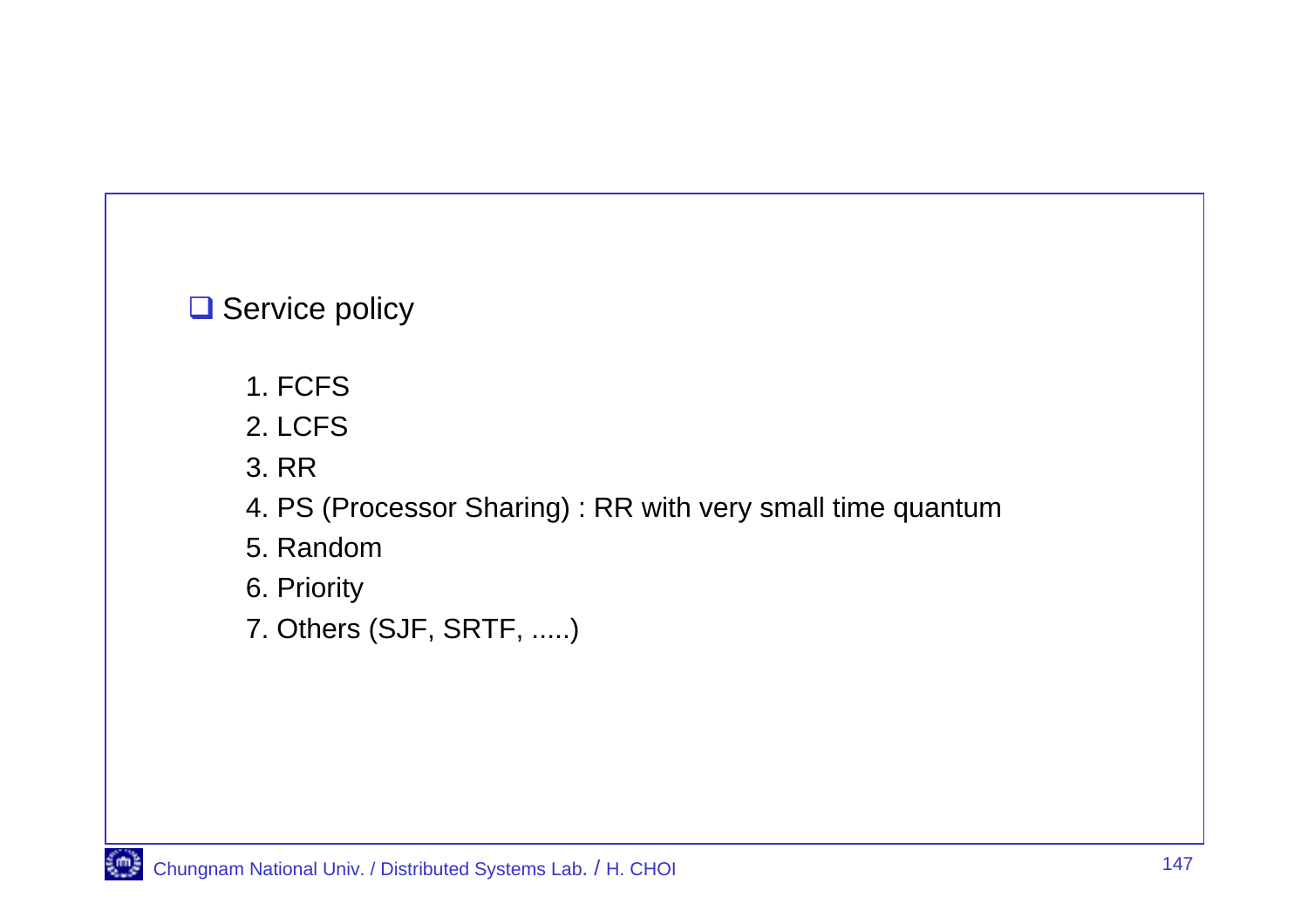### **Q** Priority Scheme

- 1. Non-preemptive : Arriving customer does not affect the customer in service
- 2. Preemptive-resume :
	- $\bullet$  If an arriving customer has higher priority, the current customer in service is preempted
	- When the preempted customer begins service again, the service resumes where it left off
- 3. Preemptive-restart
	- $\bullet$  If an arriving customer has higher priority, the current customer in service is preempted
	- When the preempted customer begins service again, the service restarts from the beginning as if no service had been received

**■** Because of the memoryless property, preemptive resume and preemptive restart are identical for exponentially distributed service time.

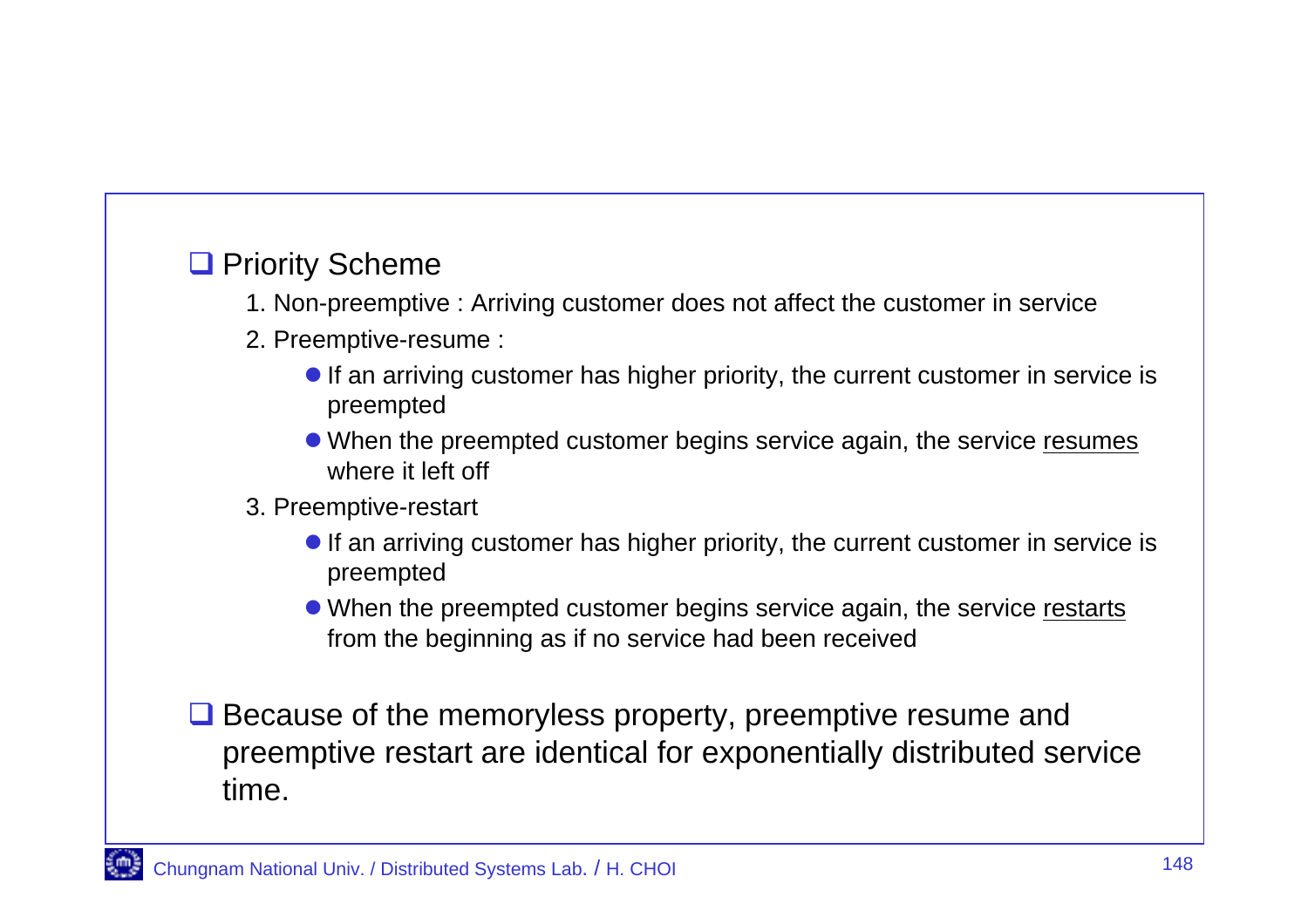## 2. System Utilization

#### **Q** Utilization

- ◆ The fraction of time a system is busy.
- ♦ Increased by the increase of the load on the system
- ♦ A bottleneck will decrease overall utilization

 $\Box$  In a system characterized by a single server queue, the utilization is the fraction of time a server is busy.

: Sum of the time the system spends serving customer  $\mathsf{x}_\mathsf{i}\,$  divided by the total amount of time.



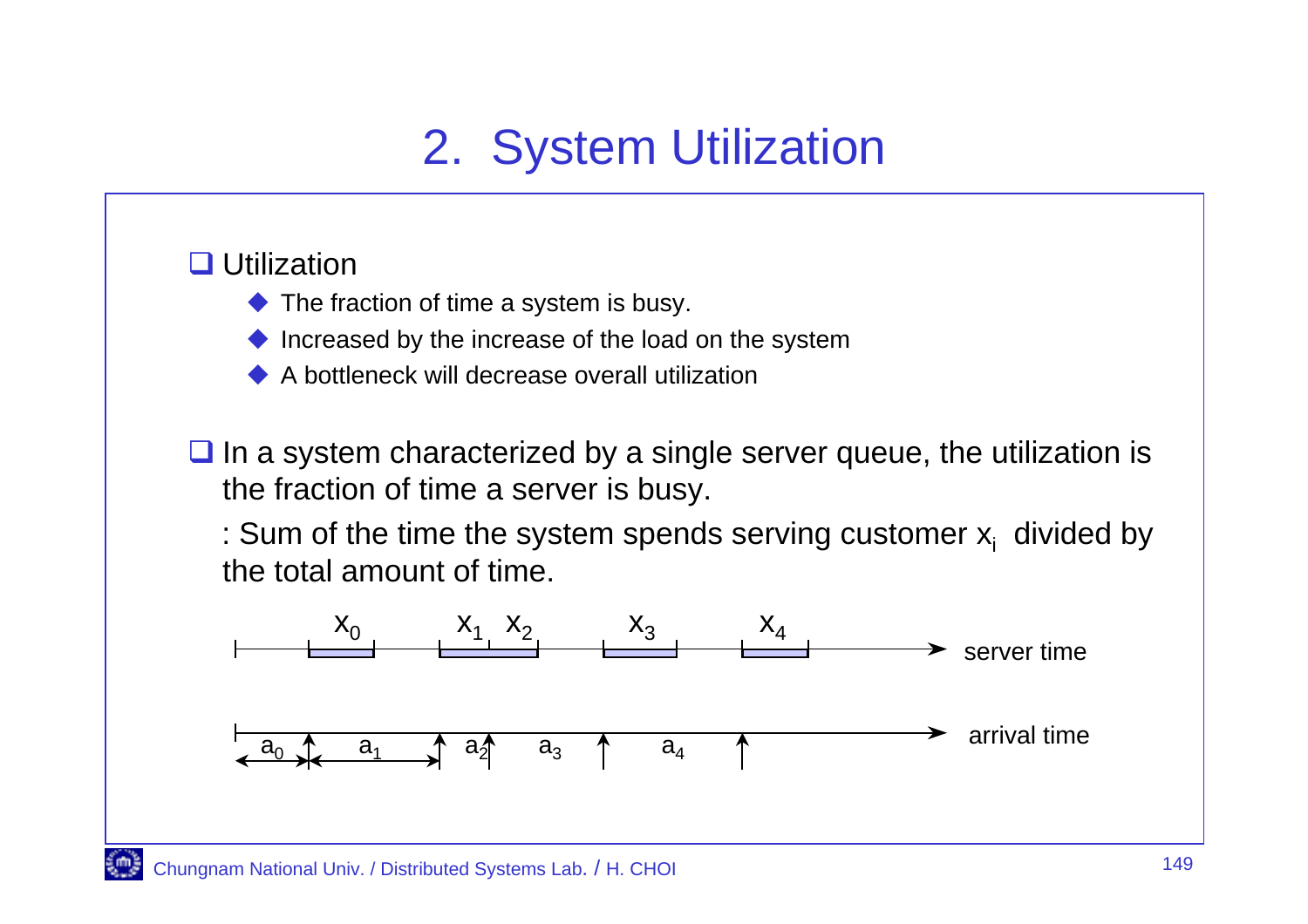Utilization = P[system is busy] = 
$$
\lim_{N \to \infty} \frac{\sum_{n=0}^{N} x_n}{\sum_{n=0}^{N} a_n} = \lim_{N \to \infty} \frac{\sum_{n=0}^{N} \frac{x_n}{N}}{\sum_{n=0}^{N} \frac{a_n}{N}}
$$
  
=  $\frac{\overline{x}}{\overline{a}} = \frac{\text{mean service time}}{\text{mean interarrival time}}$   
=  $\frac{\frac{1}{\mu}}{\frac{1}{\lambda}} = \frac{\lambda}{\mu} = \frac{\text{arrival rate}}{\text{service rate}}$ 

 $\equiv \rho = \lambda \cdot \overline{x} = \lambda \cdot \text{mean service time}$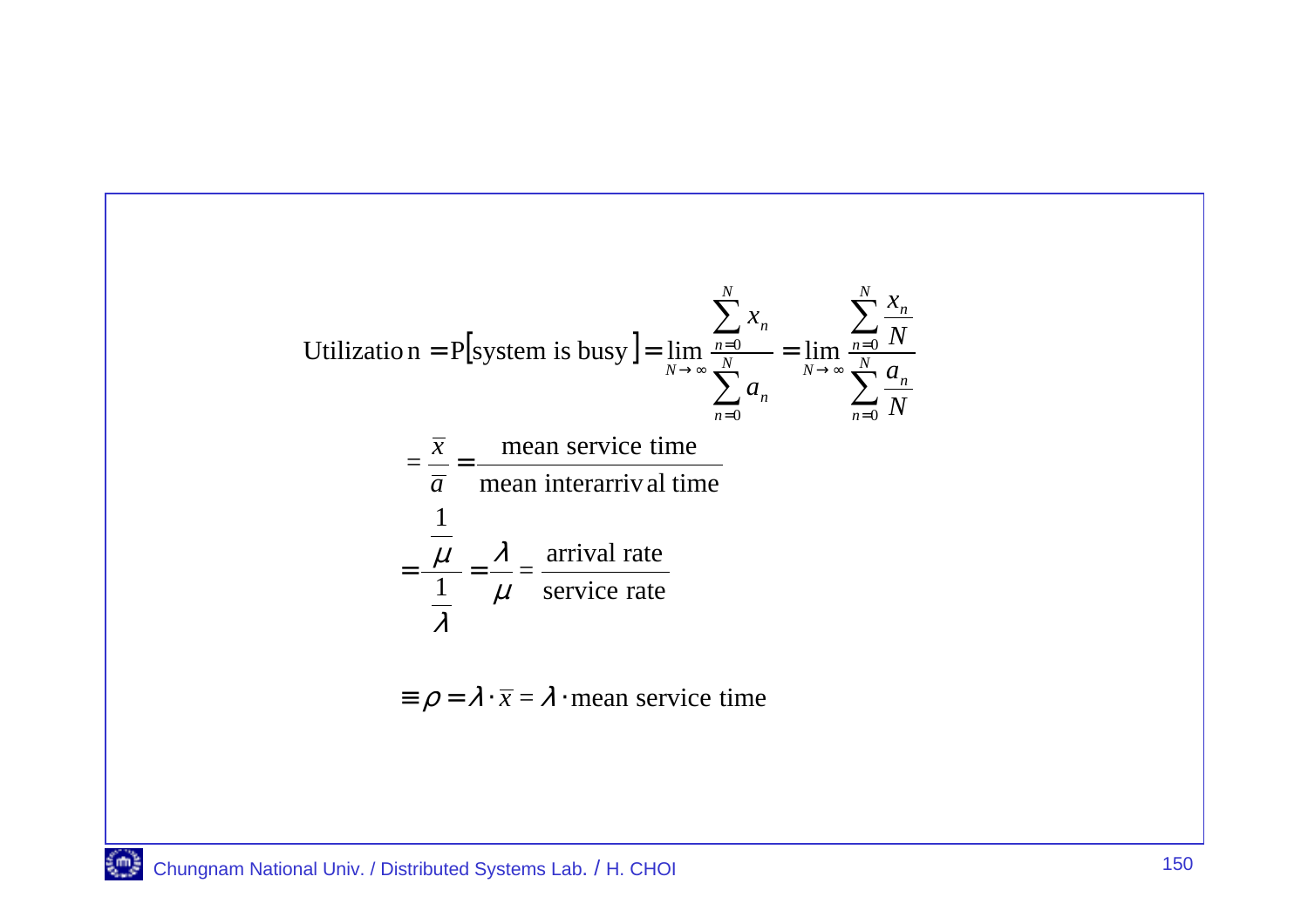

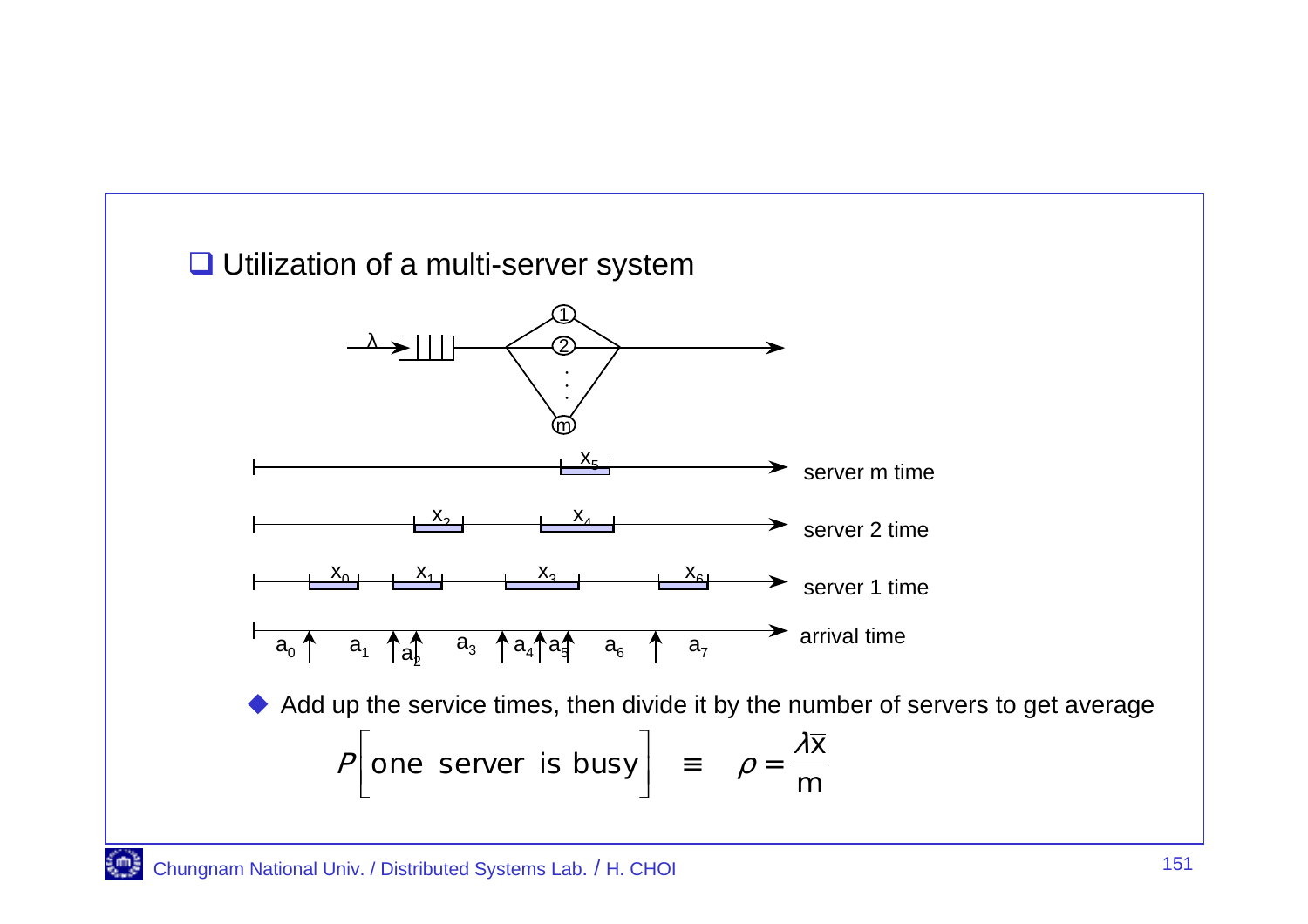## 3. Little's Formula



**Little's Formula holds for a broad variety of queuing systems.** 

- Any number of servers, any queuing discipline Any arrival, service time distribution
- Restriction : No job is created or destroyed within the system.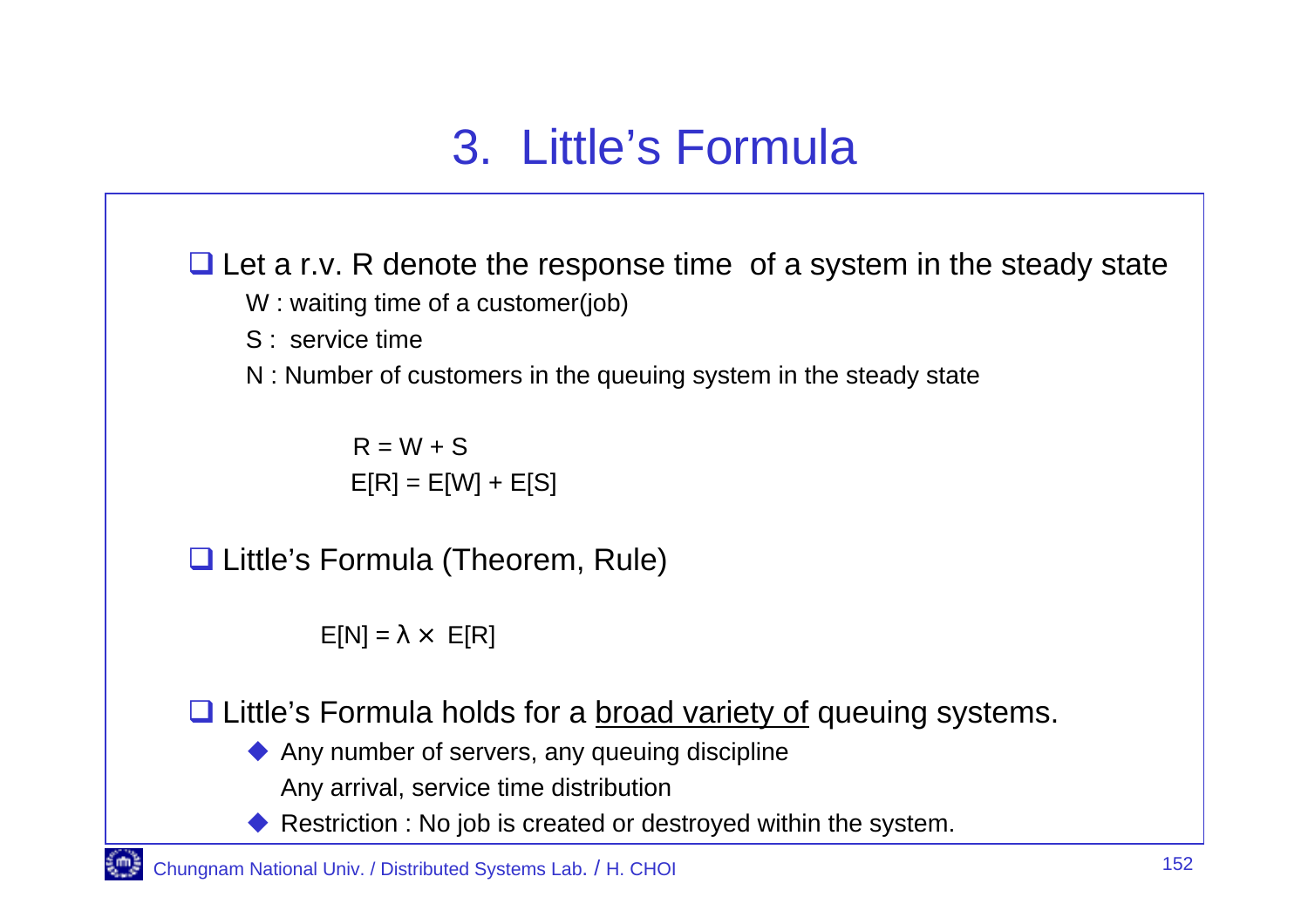### **Q** Example

- ◆ How many people are at McDonald's on the average?
- ♦ Observer at outside can figure it out without entering McDonald's
- ♦ **Observe**

32 customers arrive per hour on the average

each customer exits after 12 minutes on the average after he enters.

 $E[R] = 12$ min*utes*  $[N] = \lambda \cdot E[R] = 0.5333 \frac{\text{Custimers}}{\text{ministr}} \times 12$ *λ* = 32/1 *hour* = 0.5333/1min*utes*  $= 6.4$  customers  $3 \frac{3 \text{ m} \cdot \text{m} \cdot \text{m} \cdot \text{m}}{\text{min} \cdot \text{m} \cdot \text{m}} \times 12 \text{min}$  $E[N] = \lambda \cdot E[R] = 0.5333 \frac{ \textit{customers}}{1000}$ *ute* ×12min*ute*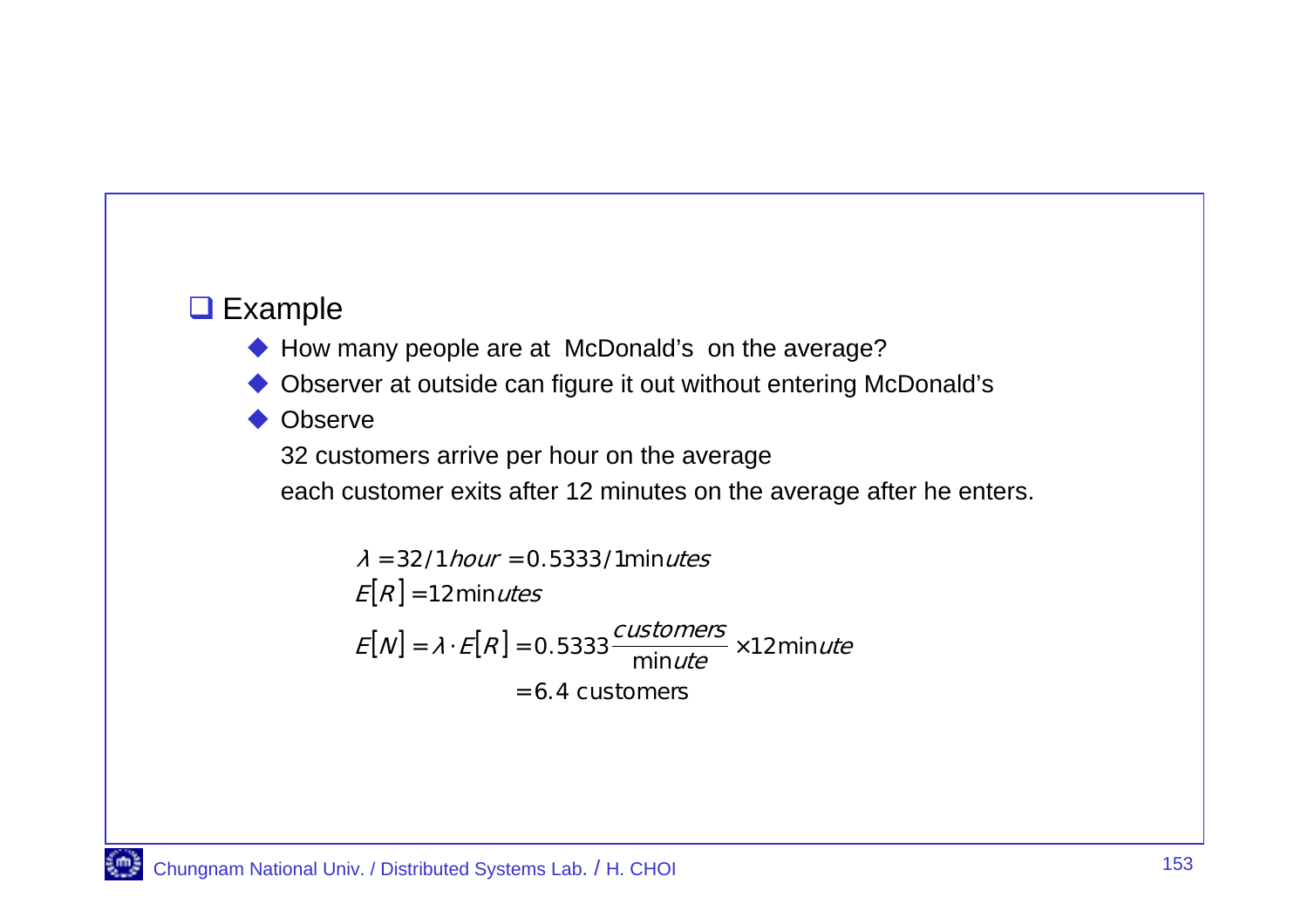### 4. M/M/1 Queue





Chungnam National Univ. / Distributed Systems Lab. / H. CHOI 154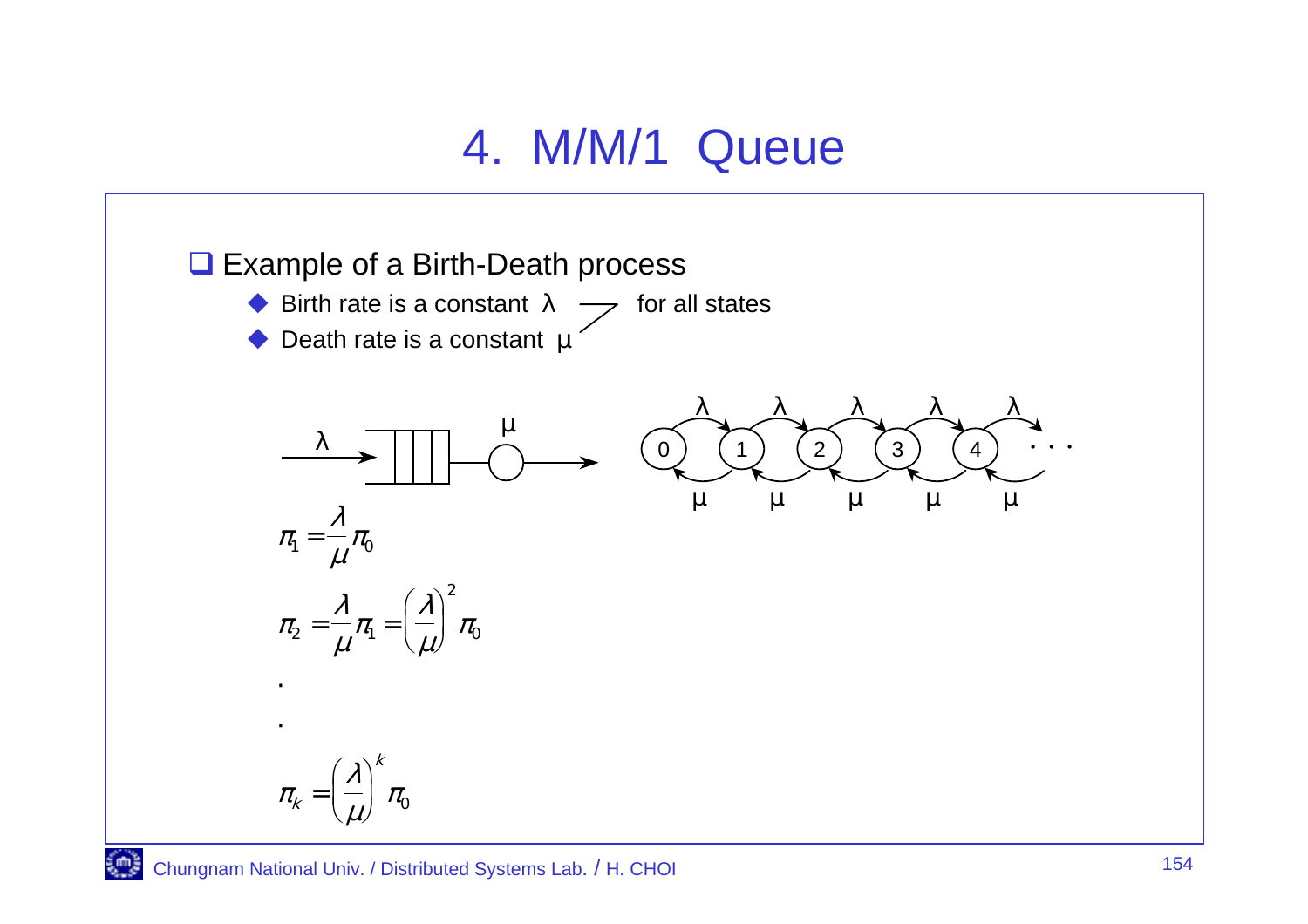**How to compute**  $\pi_k$  **?** Using the fact that :  $\pi_{\rm o}$  +  $\sum\pi_{\rm k}$  =  $\pi_0 + \sum |\cdot| \cdot \pi_0$  $\pi_0 = \frac{1}{\sqrt{2\pi\left(\lambda\right)^2}}$ λ  $\mu$  $+$  )  $\pi$  $\mu$  $\sum_{n=1}^{\infty} \left(\frac{\lambda}{\mu}\right)^k \pi_0 =$  $\therefore$   $\pi_{\circ}$  = +  $\sum_{n=1}^{\infty} \left( \frac{\lambda}{\mu} \right)$  $\sum^{\infty}$  $\sum\limits_{i=1}^{\infty}% \frac{1}{i}$  $\sum\limits_{i=1}^{\infty}% 1_{\left\{ x\right\} =\sum\limits_{i=1}^{\infty}% 1_{\left\{ x\right\} =\left\{ x\right\} =i\left\{ x\right\} }$  $k=1$ k  $k=1$ k  $k=1$ 1 , 1 1 1 If  $\mu > \lambda$ , we can compute therefore  $\pi_0 = \frac{1}{\lambda}$ λ  $\mu$ λ  $\mu$ λ  $\mu$ λ  $\mu - \lambda$  $\mu - \lambda$  $\mu - \lambda$  $\mu$ λ  $\mu$  $\left(\frac{\lambda}{\mu}\right)^{k} = \frac{\overline{\mu}}{1-\overline{\mu}}$  $\sum_{-1}$ ( $\overline{\mu}$ ) =  $\overline{\lambda}$  =  $\overline{\mu}$ =  $+\frac{1}{\mu-}$ =  $\frac{-\lambda}{-} = 1 \sum\limits_{i=1}^{\infty}% \frac{1}{i}$ k  $k=1$   $\mu$  1 1 1 1



Chungnam National Univ. / Distributed Systems Lab. / H. CHOI 155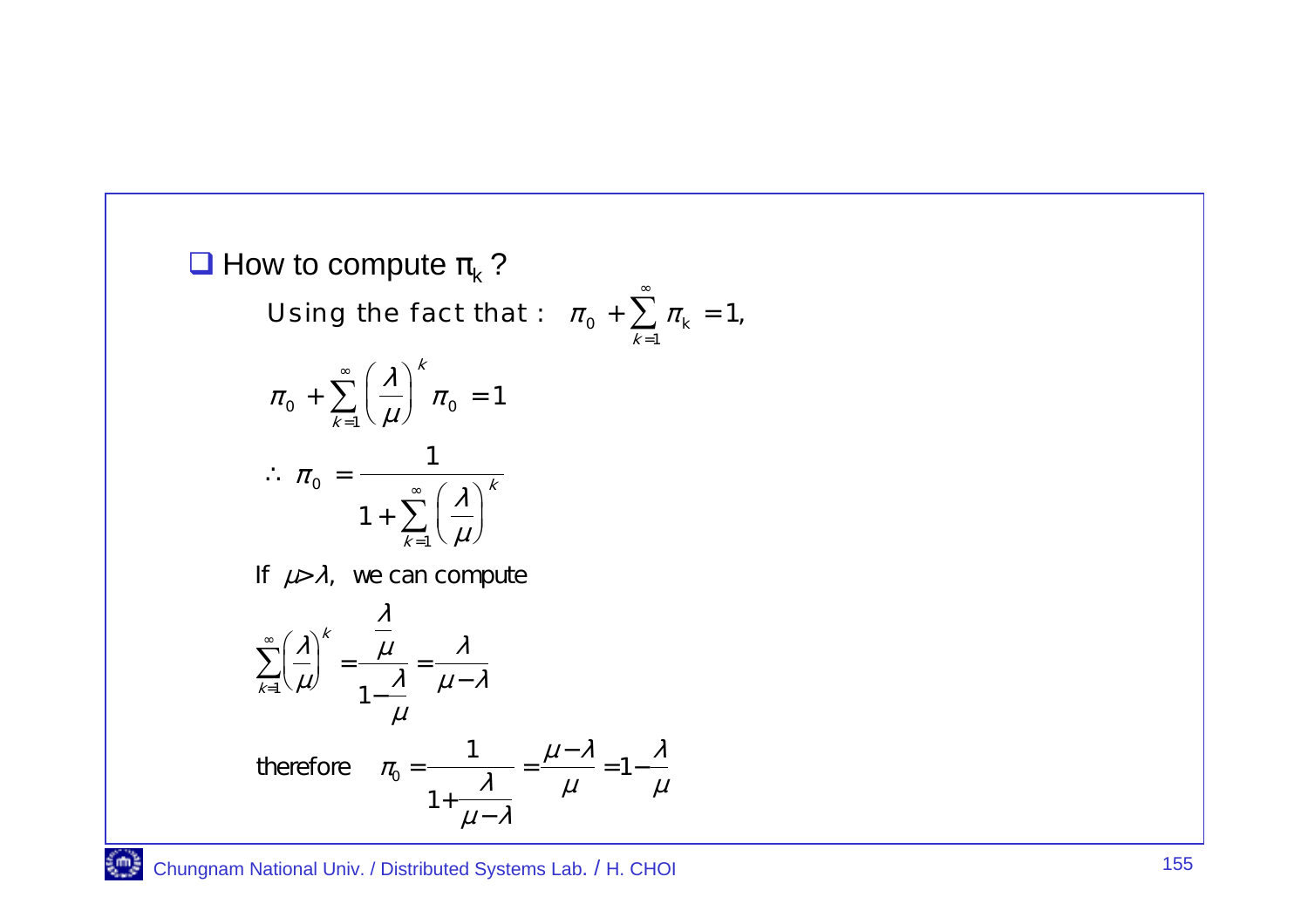Then  $\pi_{k}$  is

k is 
$$
\pi_k = \left(\frac{\lambda}{\mu}\right)^k \pi_0 = \left(\frac{\lambda}{\mu}\right)^k \left(1 - \frac{\lambda}{\mu}\right)
$$

Geometric probability density function

**Δ** System utilization *p*.

$$
\rho = P[k > 0] = 1 - \pi_0 = \frac{\lambda}{\mu}
$$
  

$$
\therefore \pi_0 = 1 - \frac{\lambda}{\mu} = 1 - \rho
$$
  

$$
\pi_k = \left(\frac{\lambda}{\mu}\right)^k \pi_0 = \rho^k (1 - \rho)
$$

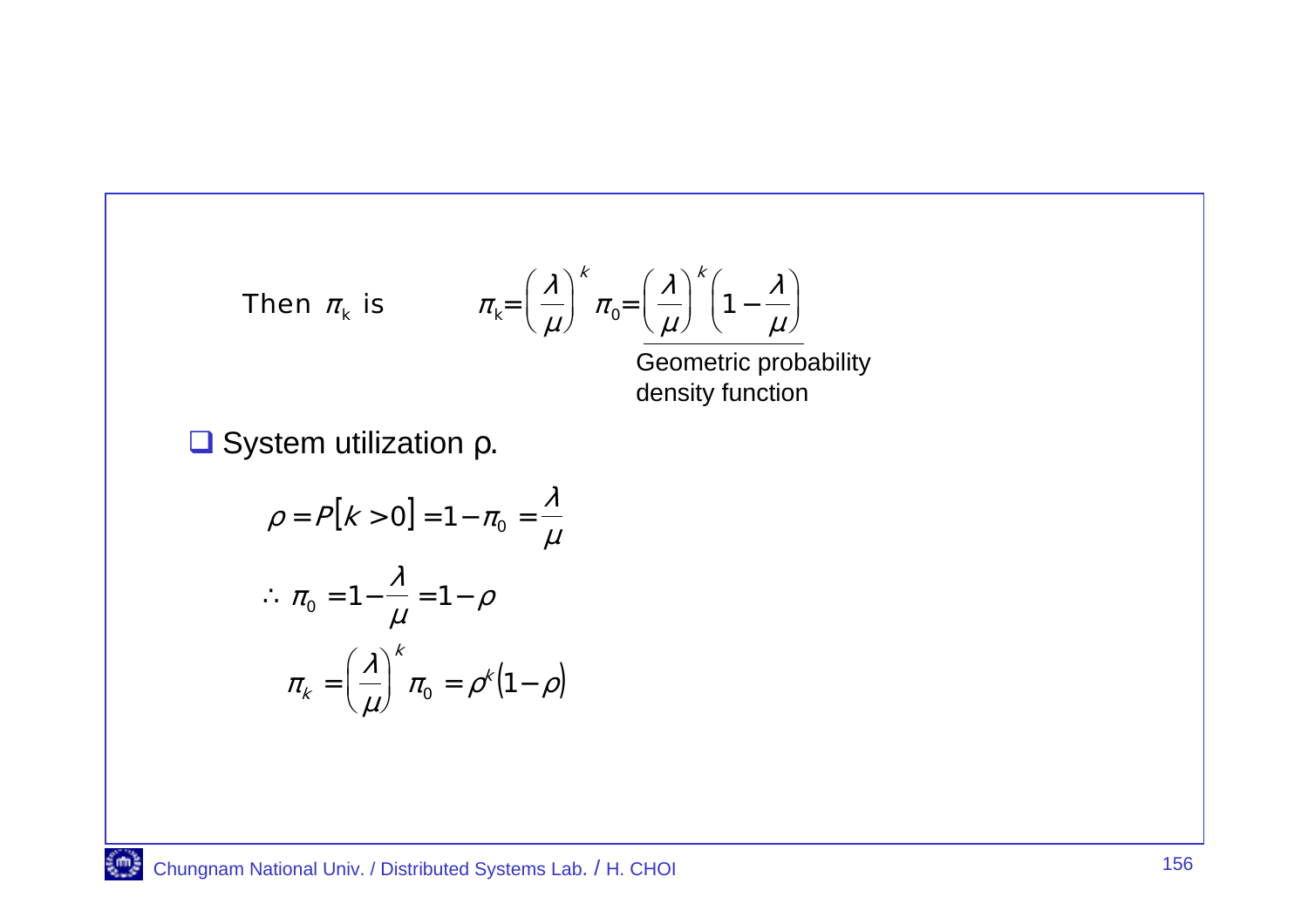#### **□ Conditions for the ergodicity**

- $\mathbb{O}$   $\lambda < \mu$ : system is ergodic
- $\oslash$   $\lambda = \mu$  : recurrent null
- $\mathcal{D} \lambda > \mu$ : transient

Condition for stability :  $\lambda < \mu$ 

$$
\rho=\frac{\lambda}{\mu}<1
$$

**Q** Average number of customers in the system

$$
\pi_{k} = (1 - \rho)\rho^{k}
$$
  
\nTaking z- transform, we get  
\n
$$
\Pi^{*}(z) = \sum_{k=0}^{\infty} \pi_{k} \cdot z^{k} = \sum_{k=0}^{\infty} (1 - \rho)(\rho z)^{k} = \frac{1 - \rho}{1 - \rho z}
$$
  
\n
$$
E[N] = \frac{d}{dz} \Pi^{*}(z)|_{z=1} = \frac{\rho(1 - \rho)}{(1 - \rho z)^{2}}|_{z=1} = \frac{\rho}{1 - \rho}
$$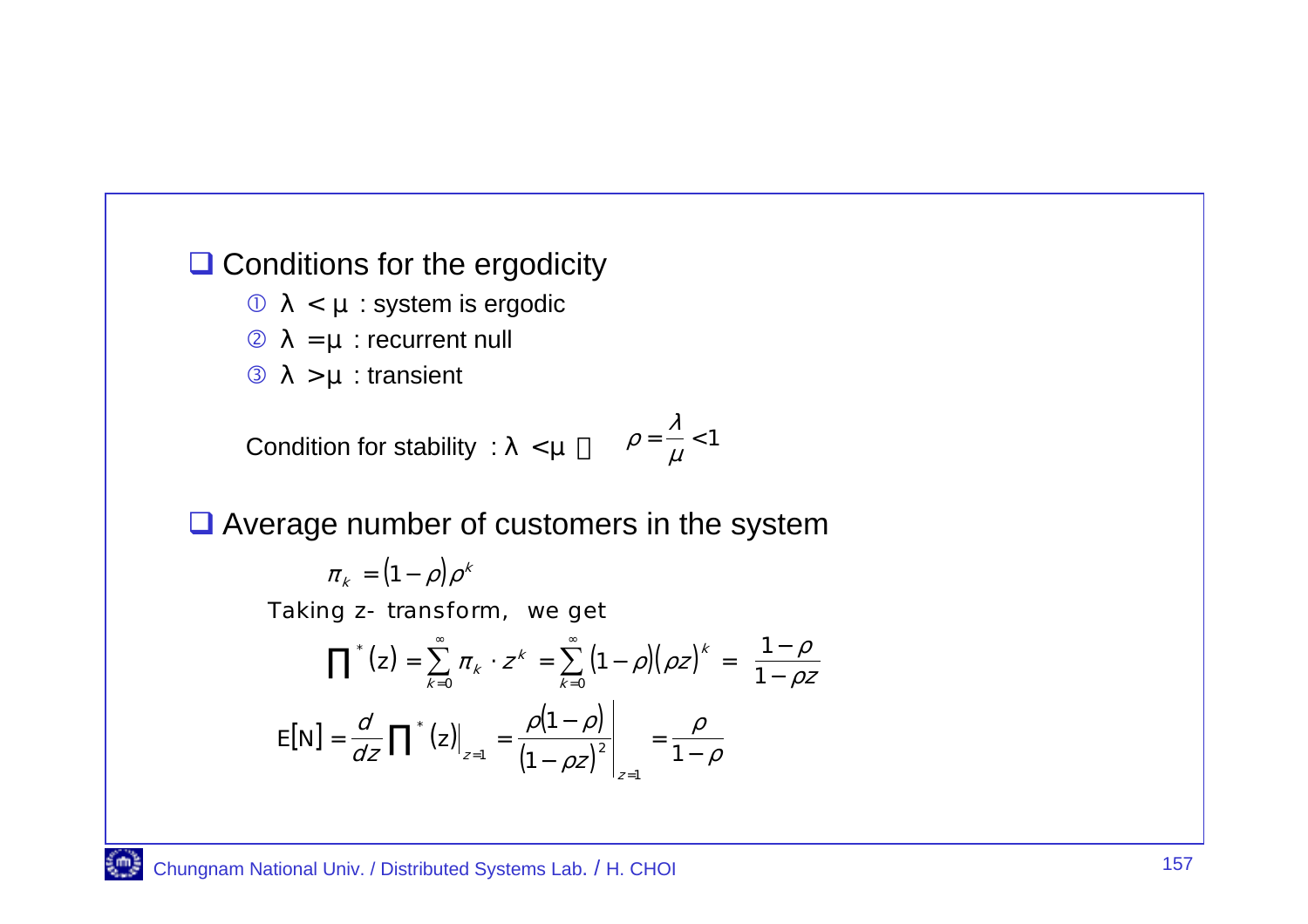**Q** Average delay in the system (mean response time)  $E[N] = \lambda \cdot E[R]$ From the Little's Formula

$$
E[R] = \frac{1}{\lambda}E[N] = \frac{1}{\lambda} \times \frac{\rho}{1-\rho} = \frac{1}{\mu(1-\rho)} = \frac{\frac{1}{\mu}}{1-\rho}
$$

**Q** Average number of customers in service Let a r.v. C have 0 when no customer is in service and have 1 when the server is busy

$$
P[C = 1] = \sum_{k=1}^{\infty} \pi_k = \sum_{k=1}^{\infty} (1 - \rho)\rho^k = 1 - \pi_0 = \rho
$$
  
E[C] = O · P[C = O] + 1 · P[C = 1] =  $\rho$ 



Chungnam National Univ. / Distributed Systems Lab. / H. CHOI 158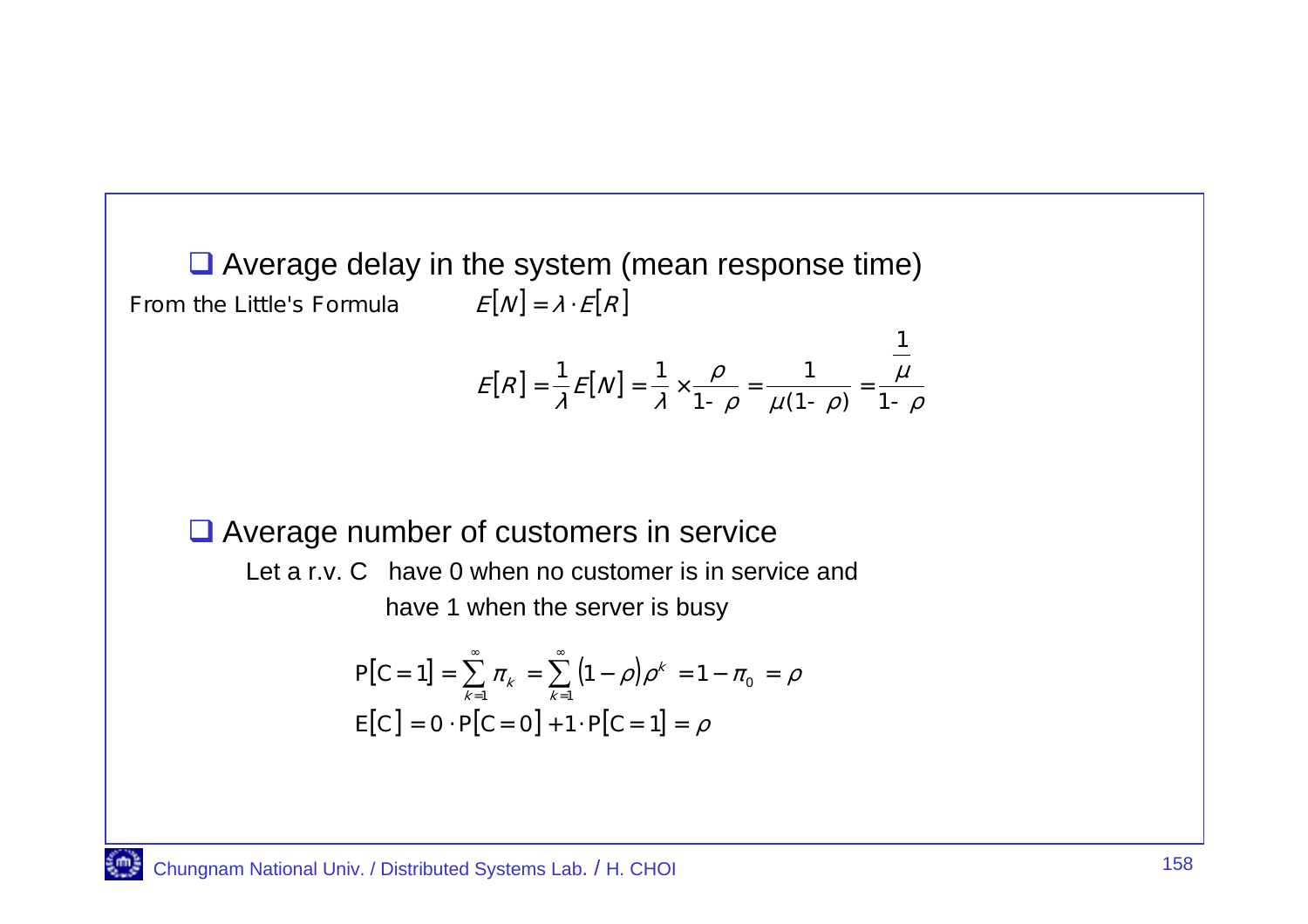#### **Q** Average waiting time in the queue excluding service time

E [waiting time before service]  $\triangleq$  W  $= E[R] =\frac{\mu}{1-\rho}-\frac{1}{\mu}=\frac{\rho}{1-\rho}\cdot\frac{1}{\mu}=E[N]\times$  Average service time Average delay in the system - Average service time =  $-\frac{1}{\mu} = \frac{1}{1-\mu}$  $\cdot$   $=$   $\pm$   $|N|$   $\times$ 1 1 1 1 1 1 µ  $\mu$ ρ µ ρ ρ µ



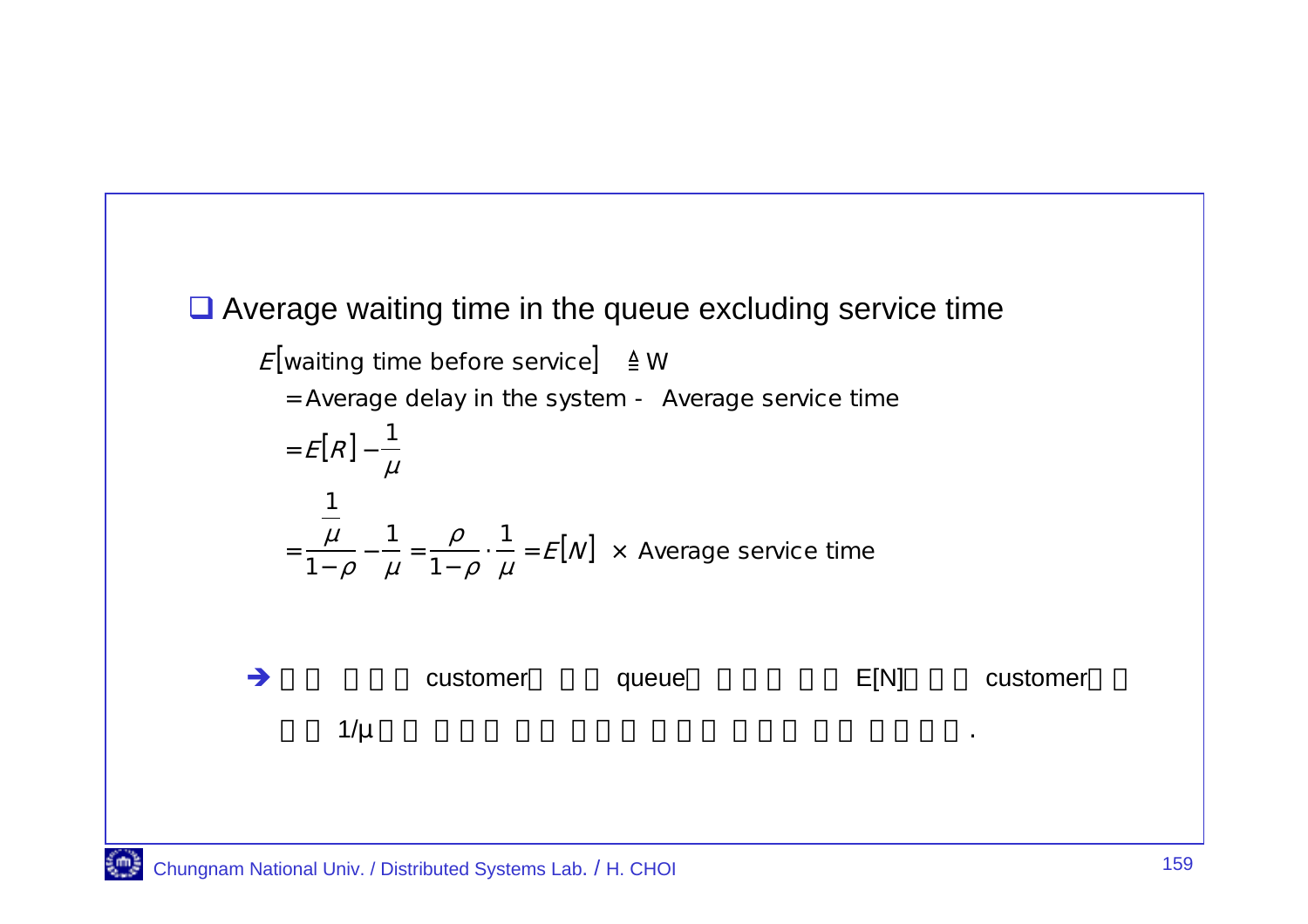### **Q** Average number of customers in the queue

 $E[A$ verage number in queue]  $\triangleq N_q$ 

= Average number in the system - Average number in service

$$
= E[N] - E[C]
$$

$$
= \frac{\rho}{1 - \rho} - \rho = \frac{\rho^2}{1 - \rho}
$$

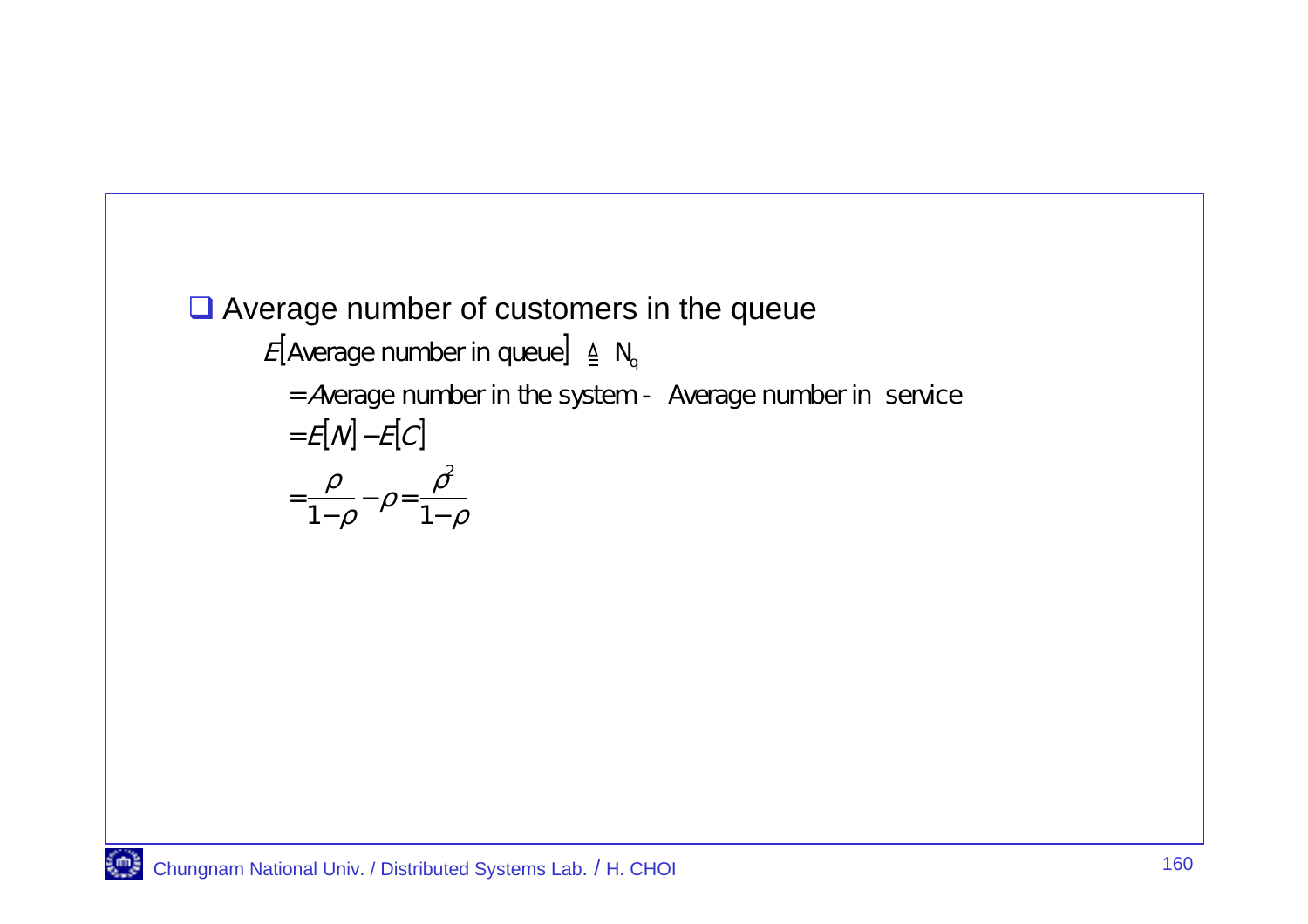## 5. M/M/m Queue

 $\Box$  A queuing system with arrival rate  $\lambda$  and m servers with rate  $\mu$  each and a common queue µ µ  $\mathbf{H}$ •••m $\Omega$ λ $\mu$ 1λ $2\mu$ 2λ $3\mu$ • (m-2) (m-1 λ(m-2)µ (m-1)µ <sup>m</sup>µ λ•••λm λ<sup>m</sup>µ m+1λ<sup>m</sup>µ ••• $\lambda_k = \lambda$  k= 0, 1, 2, ...  $\mu_{_{\textstyle\prime}}$  $\mu$  $\kappa$  –  $\lfloor m\mu \rfloor$  $k\mu$  0  $\leq$  k  $\leq$  m  $=$   $\begin{cases} m\mu & m < k \end{cases}$  $\leq$   $\kappa$   $\leq$  $\,<$  $\int$ 0

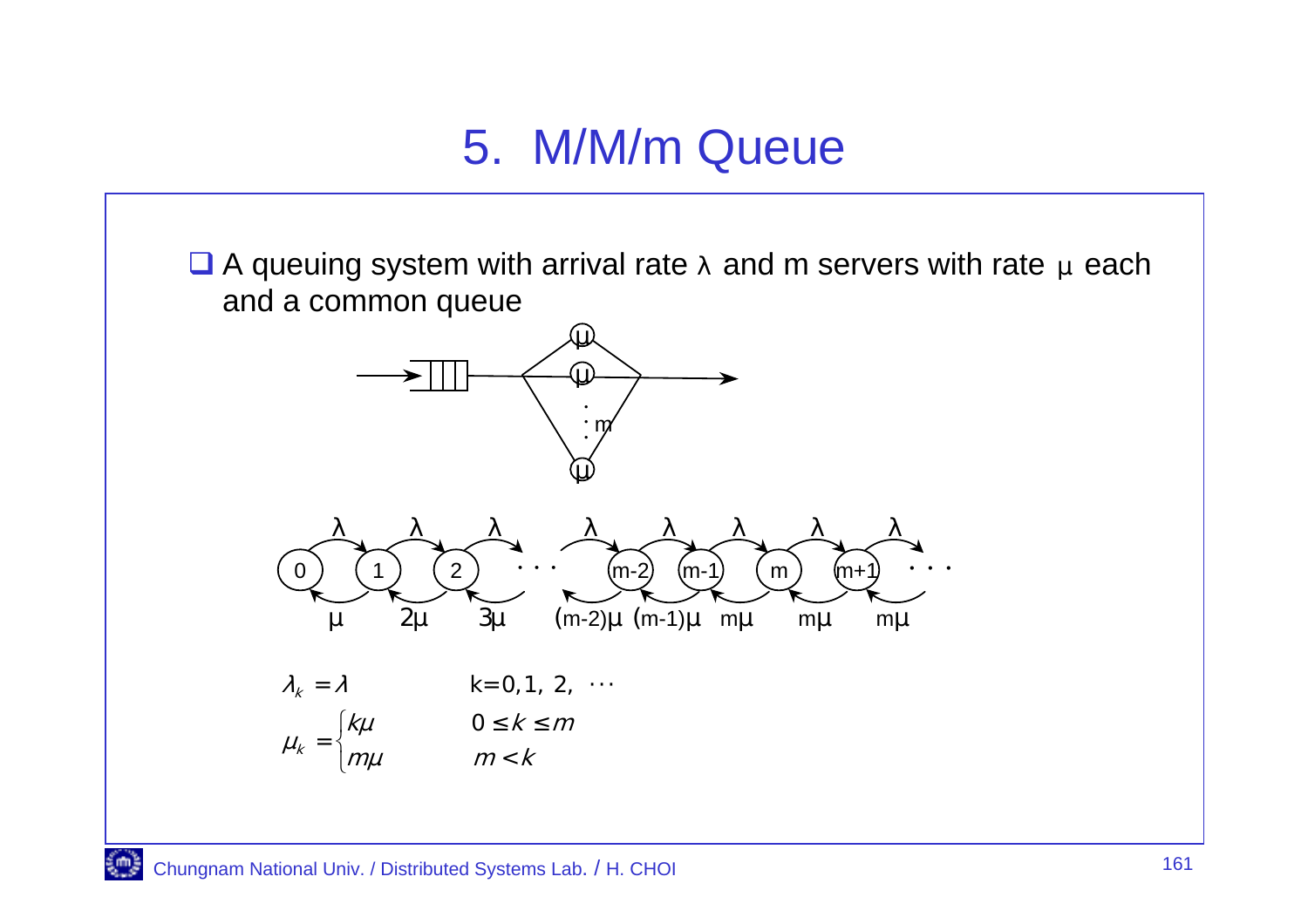$$
\pi_{k} = \pi_{0} \prod_{i=0}^{k-1} \frac{\lambda}{(i+1)\mu} = \pi_{0} \left(\frac{\lambda}{\mu}\right)^{k} \frac{1}{k!} \qquad (k \leq m)
$$

$$
\pi_{k} = \pi_{0} \prod_{i=0}^{m-1} \frac{\lambda}{(i+1)\mu} \prod_{j=m}^{k-1} \frac{\lambda}{m\mu} = \pi_{0} \left(\frac{\lambda}{\mu}\right)^{k} \frac{1}{m! m^{k-m}} \qquad (k > m)
$$

Defining 
$$
\rho = \frac{\lambda}{m\mu}
$$
 (the utilization of any individual server)  
and using  $\sum_{k=0}^{\infty} \pi_k = 1$  we get

$$
\pi_0 = \left[ \sum_{k=0}^{m-1} \frac{(m\rho)^k}{k!} + \frac{(m\rho)^m}{m!} \frac{1}{1-\rho} \right]^{-1}
$$



Chungnam National Univ. / Distributed Systems Lab. / H. CHOI 162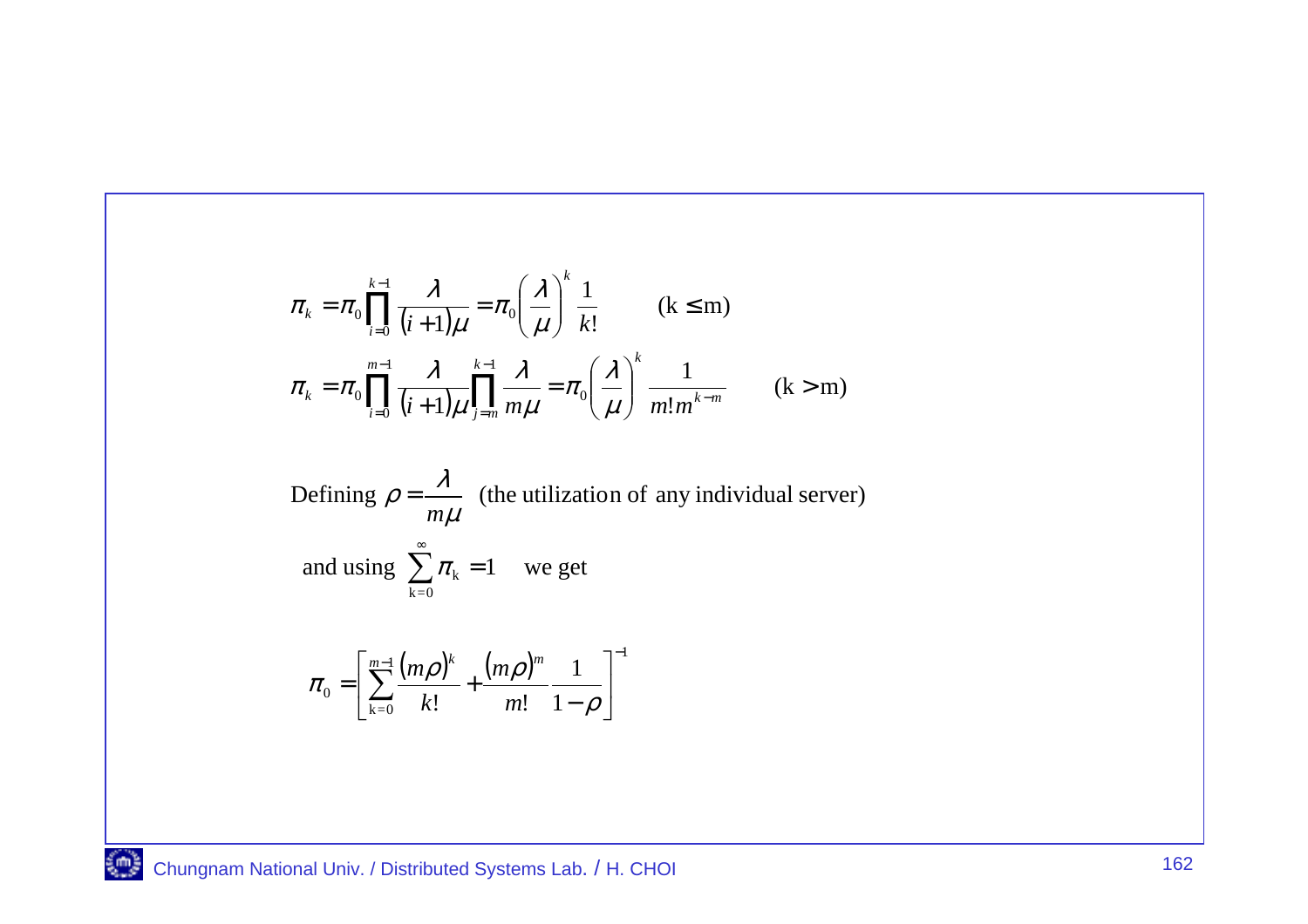**Q** Average number of customers in the system

$$
E[N] = \sum_{k\geq 0} k \cdot \rho_k = m\rho + \rho \frac{(m\rho)^m}{m!} \frac{\pi_0}{(1-\rho)^2}
$$

**Q** Average number of busy servers

Let a r.v. M denote the number of busy server  $\left[ M=k\right]$  $[N = k]$  $[N \geq m]$ ρ  $\pi_{\scriptscriptstyle{k}} = \frac{\pi}{\sqrt{\pi}}$ π  $\overline{\mathcal{L}}$  $\int$ −  $\geq m \mid = \sum \pi_{n}$  $= k \mid = \pi$ , 0  $\le k \le m = k = \binom{m}{k}$   $P[N \ge m] = \sum_{k=1}^{\infty}$ =  $P(N \ge m) = \sum_{k=1}^{\infty} \pi_k = \frac{m}{m}$   $k = m$  $P|N = k | = \pi$ ,  $0 \le k \le m$  $P[M = k] = \left\{ \frac{1}{P^{N}} \sum_{i=1}^{k} \mathcal{F}^{m}_{i} \mathcal{F}^{m}_{i} \mathcal{F}^{m}_{i} \mathcal{F}^{m}_{i} \mathcal{F}^{m}_{i} \mathcal{F}^{m}_{i} \mathcal{F}^{m}_{i} \mathcal{F}^{m}_{i} \mathcal{F}^{m}_{i} \mathcal{F}^{m}_{i} \mathcal{F}^{m}_{i} \mathcal{F}^{m}_{i} \mathcal{F}^{m}_{i} \mathcal{F}^{m}_{i} \mathcal{F}^{m}_{i} \mathcal{F}^{m}_{i} \mathcal{F}^{m}_{i} \mathcal{$ *k m k k*  $\frac{n_m}{1-\rho}$  k =  $0 \leq k \leq m-1$ 

Average number of busy servers,

$$
E[M] = \sum_{k=0}^{m-1} k \cdot \pi_k + m \frac{\pi_m}{1 - \rho} = \frac{\lambda}{\mu}
$$
  

$$
\rho, \text{ utilization of a server} = \frac{\text{Arrival rate to A server}}{\text{Service rate of A server}} = \frac{\frac{\lambda}{m}}{\mu} = \frac{\lambda}{m\mu}
$$

$$
E[M] = m\rho = \frac{\lambda}{\mu}
$$

$$
\mathbb{R}^{m\frac{1}{2}}
$$

Chungnam National Univ. / Distributed Systems Lab. / H. CHOI 163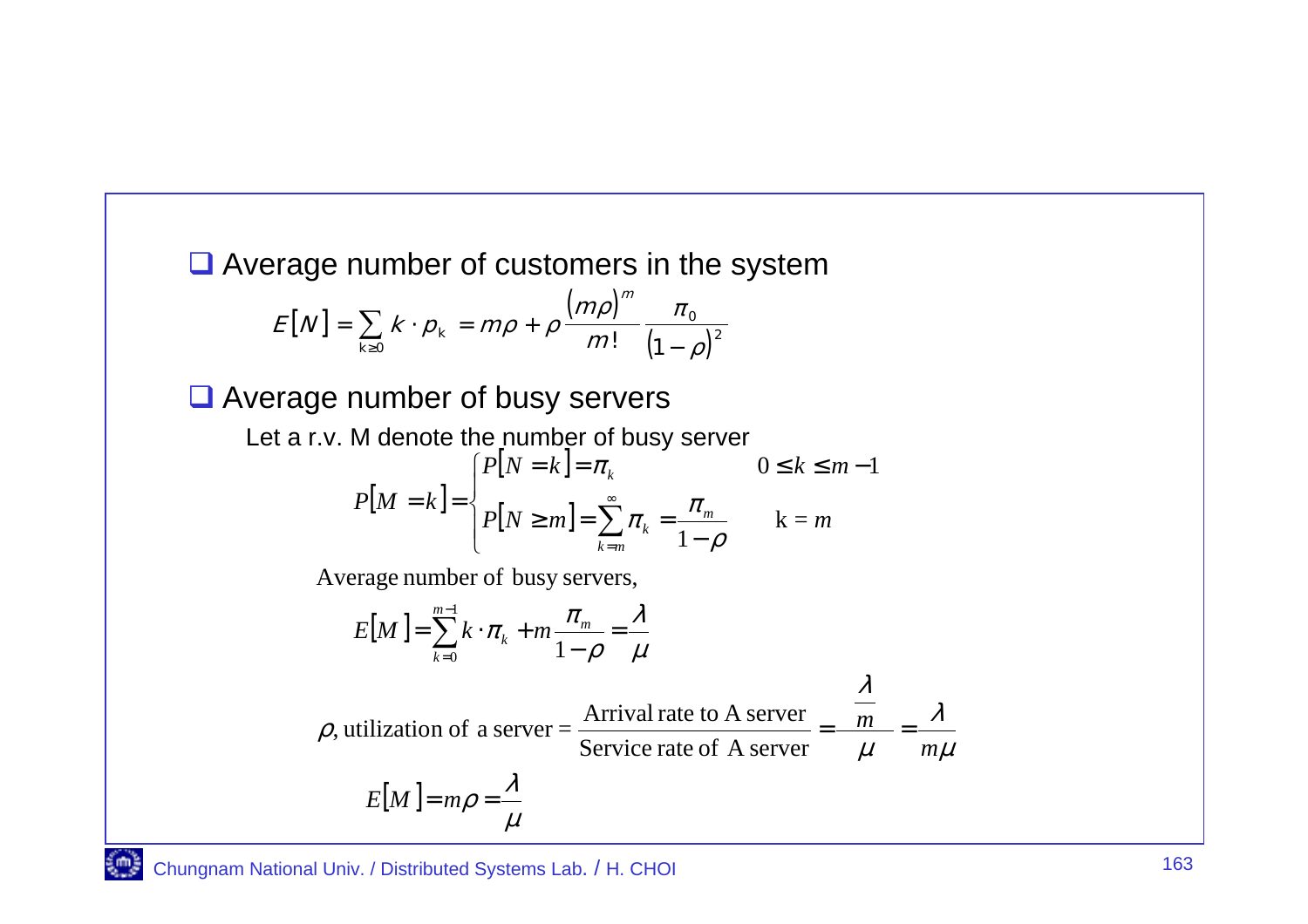$\Box$  Probability that an arriving customer is queued (Probability of congestion)

$$
P[queuing] = \sum_{k=m}^{\infty} \pi_k = \pi_m + \frac{\lambda}{m\mu} \pi_m + \left(\frac{\lambda}{m\mu}\right)^2 \pi_m + \left(\frac{\lambda}{m\mu}\right)^3 \pi_m + \cdots
$$

$$
= \sum_{k=m}^{\infty} \rho^{k-m} \cdot \pi_m = \pi_m \sum_{j=0}^{\infty} \rho^j \equiv \frac{\pi_m}{1-\rho}
$$

$$
= \frac{(m\rho)^m}{m!} \cdot \frac{\pi_0}{1-\rho}
$$

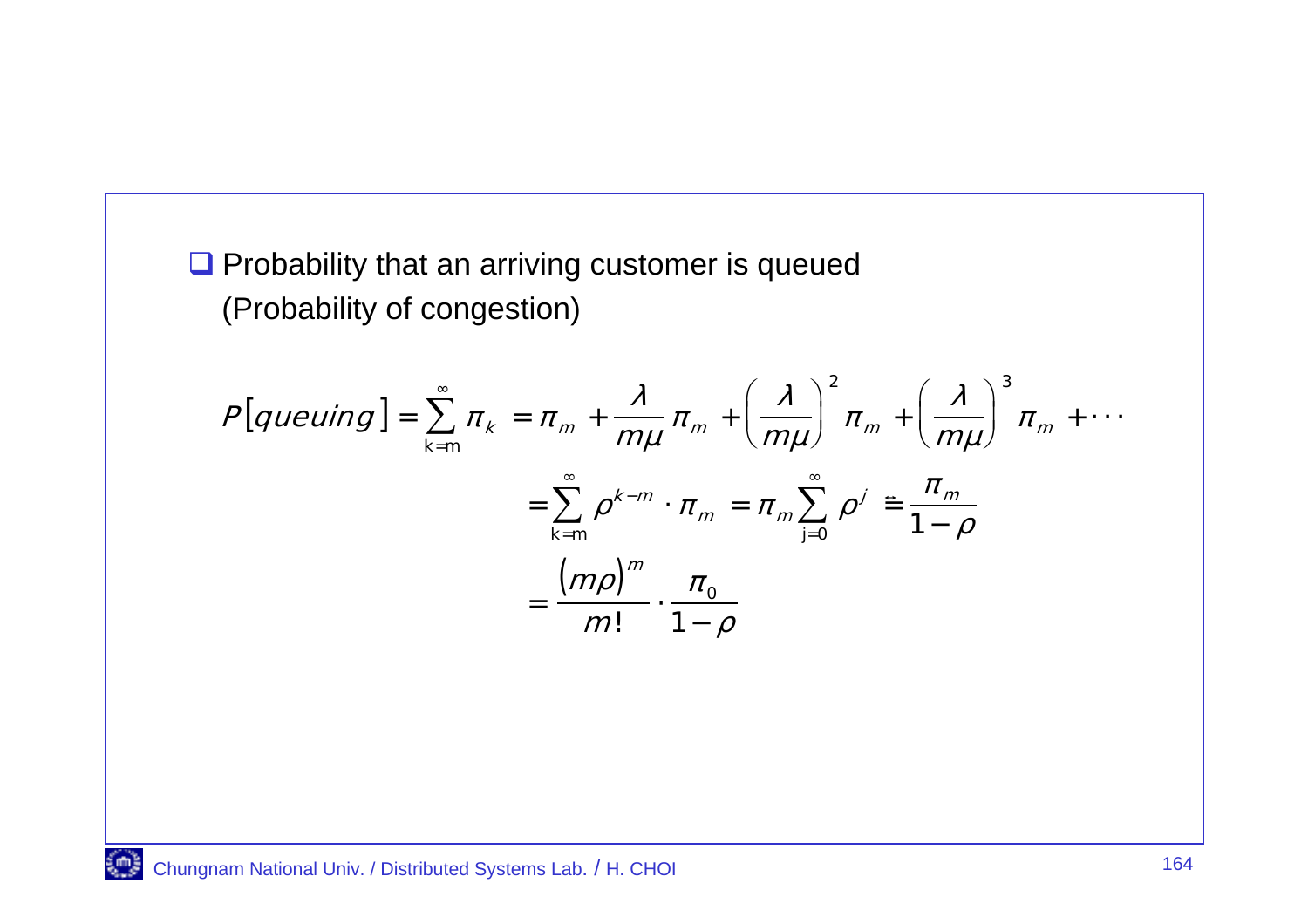

Let  $\mathsf{R}_\mathsf{S}$  ,  $\mathsf{R}_\mathsf{C}$  be the response time of the separate, common queuing scheme respectively.

Compare  $E[R_S]$  and  $E[R_C]$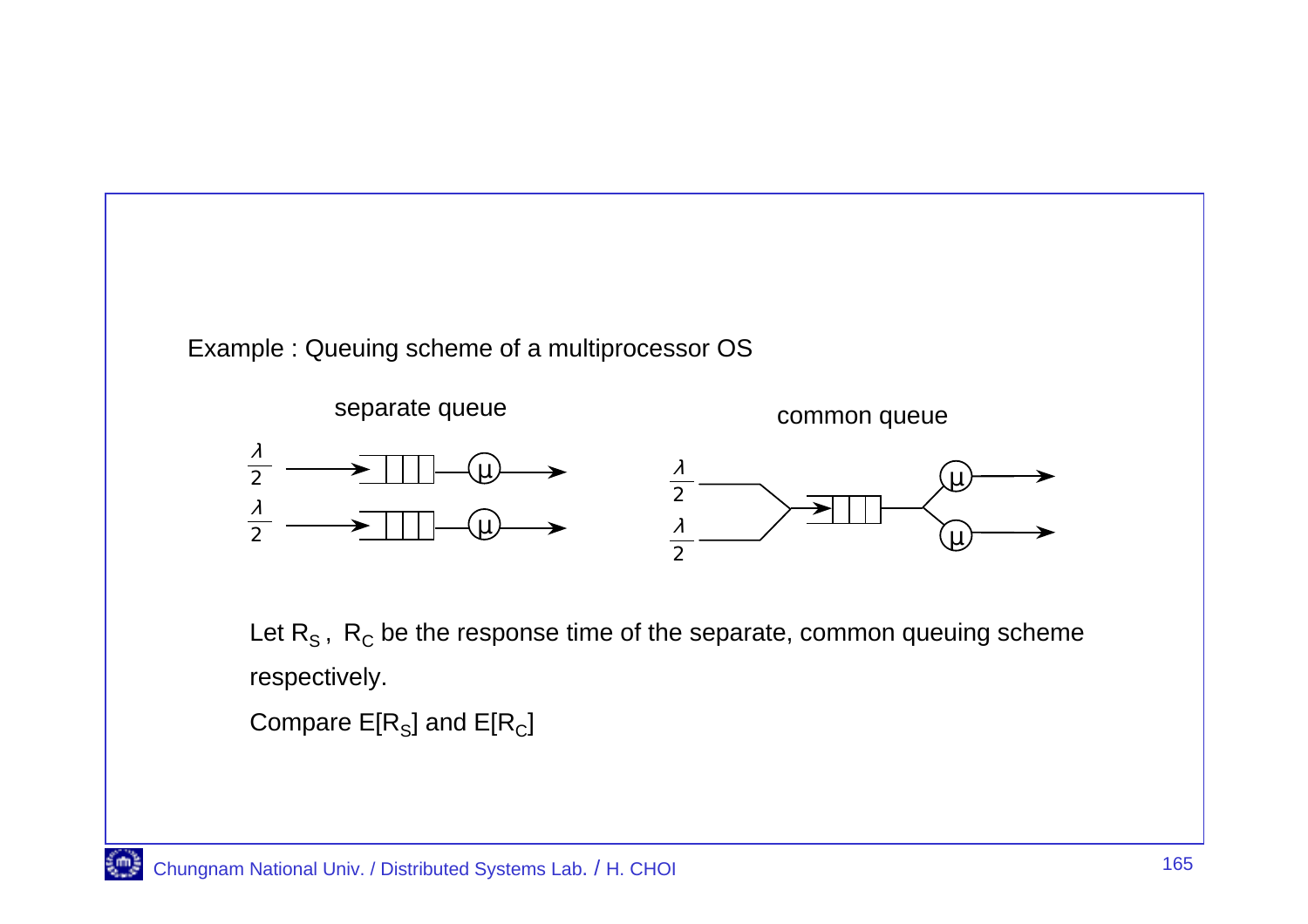Separate system : 2 independent M/M/1 queue with  $\rho$  =  $\frac{1}{2}$ ρ λ  $\mu$ =

Using the fact that 
$$
E[N_s] = \frac{\frac{\lambda}{2\mu}}{1 - \frac{\lambda}{2\mu}} \left( = \frac{\rho}{1 - \rho} \right)
$$
 and Little's Formula,

we get 
$$
E[R_s] = \frac{1}{\frac{\lambda}{2}} \cdot E[N_s] = \frac{2}{2\mu - \lambda}
$$

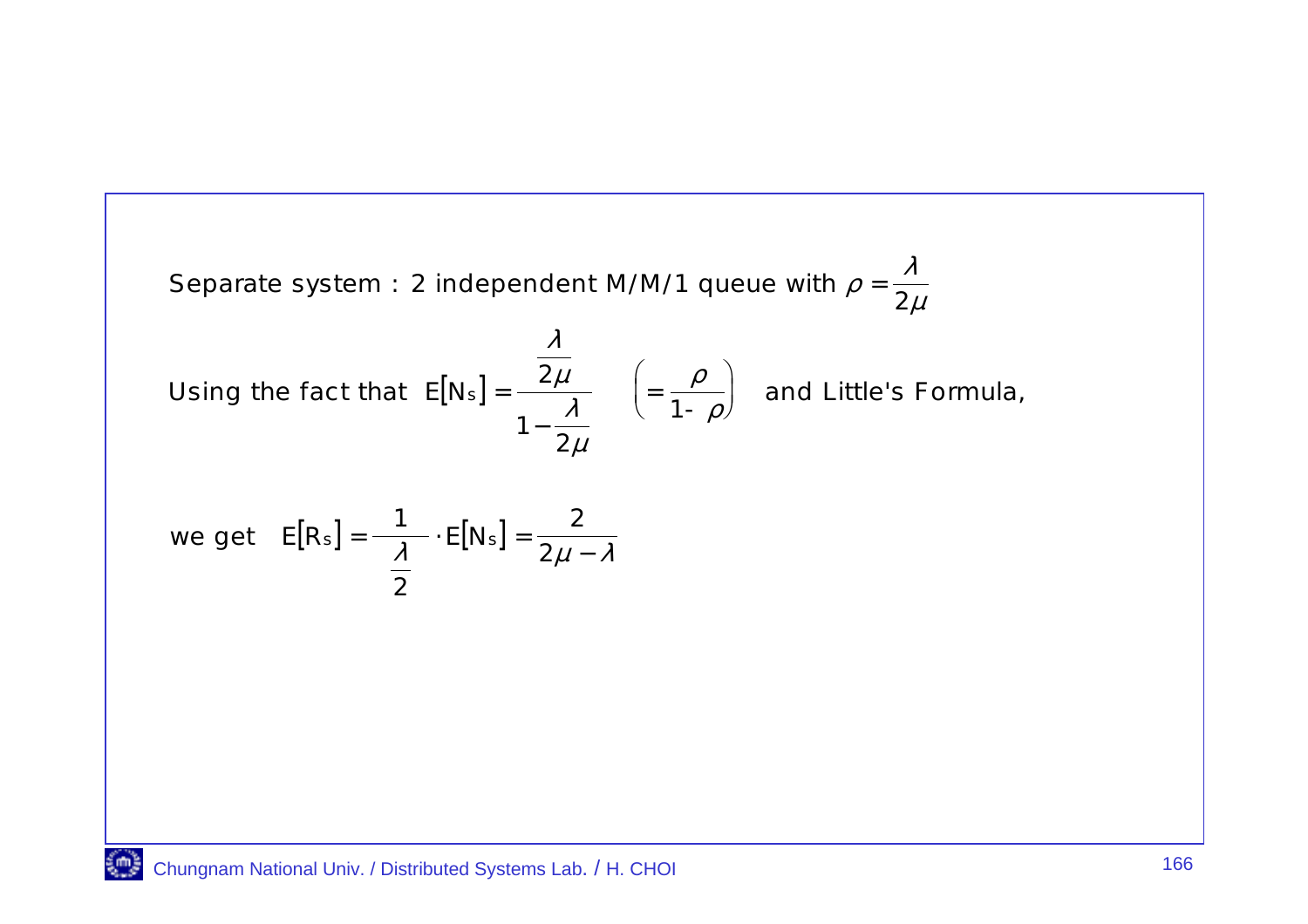#### **□ Common queue : M/M/2 system**

$$
E[N_c] = 2\rho + \frac{\rho(2\rho)^2}{2!} \frac{\pi_0}{(1-\rho)^2} \qquad \rho = \frac{\lambda}{2\mu}
$$

$$
\pi_0 = \left[1 + 2\rho + \frac{(2\rho)^2}{2!} \cdot \frac{1}{1-\rho}\right]^{-1} = \frac{1-\rho}{1+\rho}
$$

Thus

$$
E[N_c] = \frac{2\rho}{1 - \rho^2}
$$
  
\n
$$
E[R_c] = \frac{1}{\lambda} E[N_c] = \frac{4\mu}{4\mu^2 - \lambda^2}
$$
  
\n
$$
E[R_s] = \frac{2}{2\mu - \lambda} = \frac{4\mu + 2\lambda}{4\mu^2 - \lambda^2} > E[R_c]
$$

∴ Common queue is better

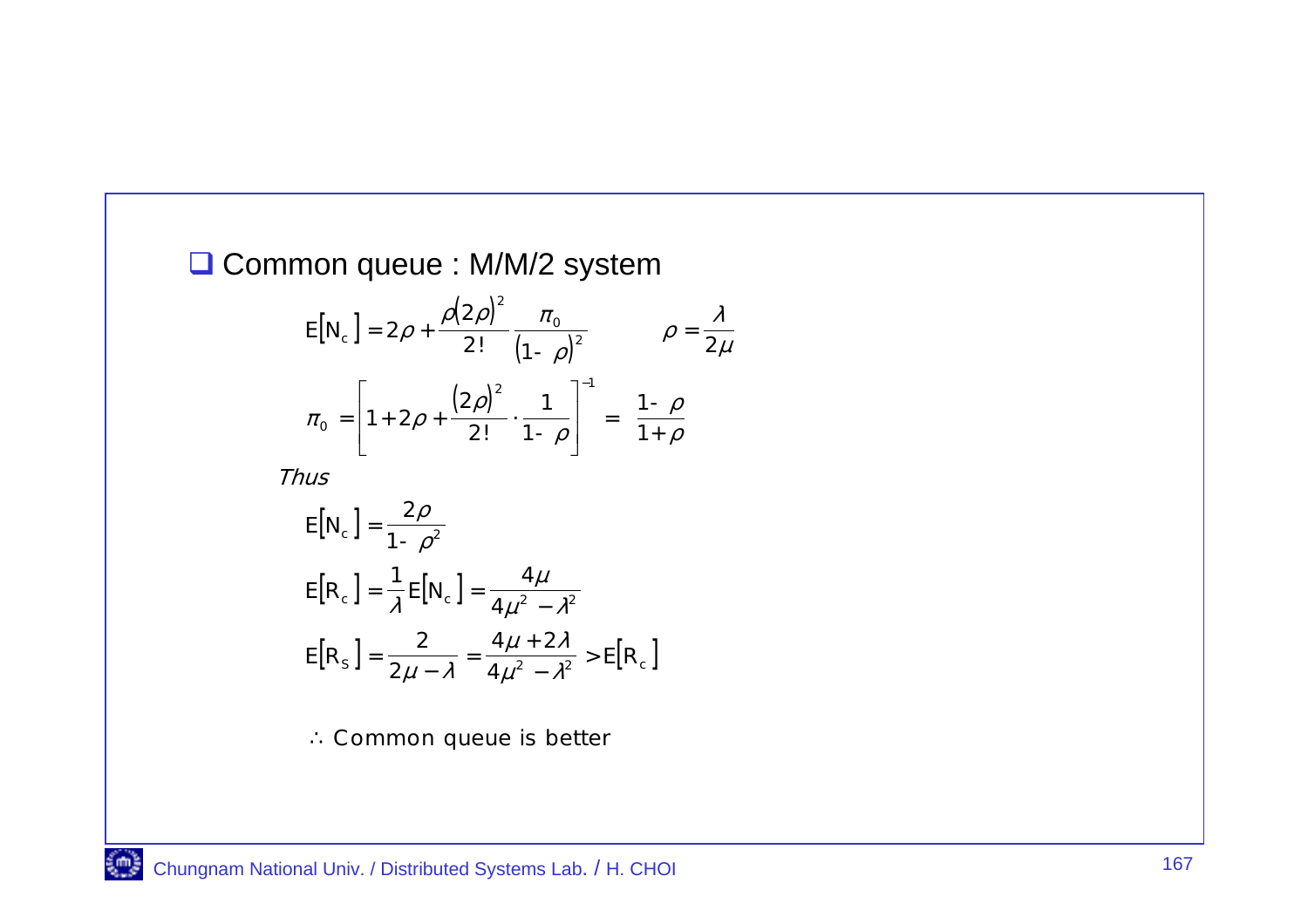### 6. M/M/∞ Queue

**Q** Infinite server queue : no queuing

 $\Box$  A birth-death process with birth rate  $\lambda$ , but death rate is  $k \times \mu$ where k is the number of customers in the system.



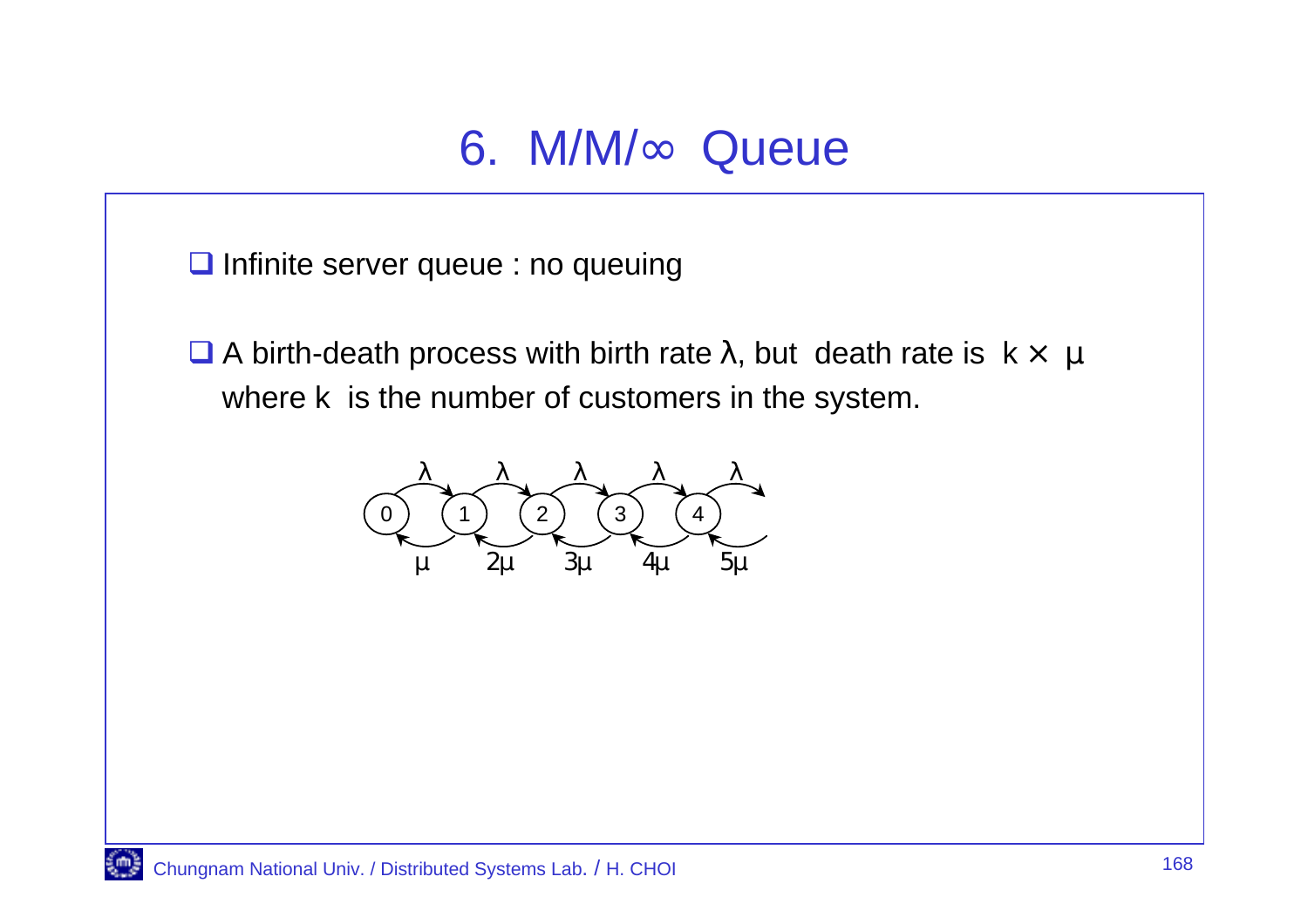$$
\pi_{k} = \left(\prod_{j=1}^{k} \frac{\lambda}{j \times \mu}\right) \pi_{0} = \left(\frac{\lambda}{\mu}\right) \left(\frac{\lambda}{2\mu}\right) \left(\frac{\lambda}{3\mu}\right) \cdots \left(\frac{\lambda}{k\mu}\right) \pi_{0}
$$
\n
$$
= \frac{1}{k!} \left(\frac{\lambda}{\mu}\right)^{k} \pi_{0}
$$

$$
\pi_0 = \frac{1}{1 + \sum_{k=1}^{\infty} \frac{1}{k!} \left(\frac{\lambda}{\mu}\right)^k} = \frac{1}{\left(\frac{\lambda}{\mu}\right)^0} \frac{1}{\left(\frac{\lambda}{\mu}\right)^k} = \frac{1}{\left(\frac{\lambda}{\mu}\right)^k}
$$

$$
= \frac{1}{e^{\frac{\lambda}{\mu}}} = e^{-\frac{\lambda}{\mu}}
$$

$$
e^{\frac{\lambda}{\mu}} = \frac{1}{e^{\frac{\lambda}{\mu}}}
$$

$$
\pi_{k} = \frac{1}{k!} \left(\frac{\lambda}{\mu}\right)^{k} e^{-\frac{\lambda}{\mu}}
$$

Chungnam National Univ. / Distributed Systems Lab. / H. CHOI 169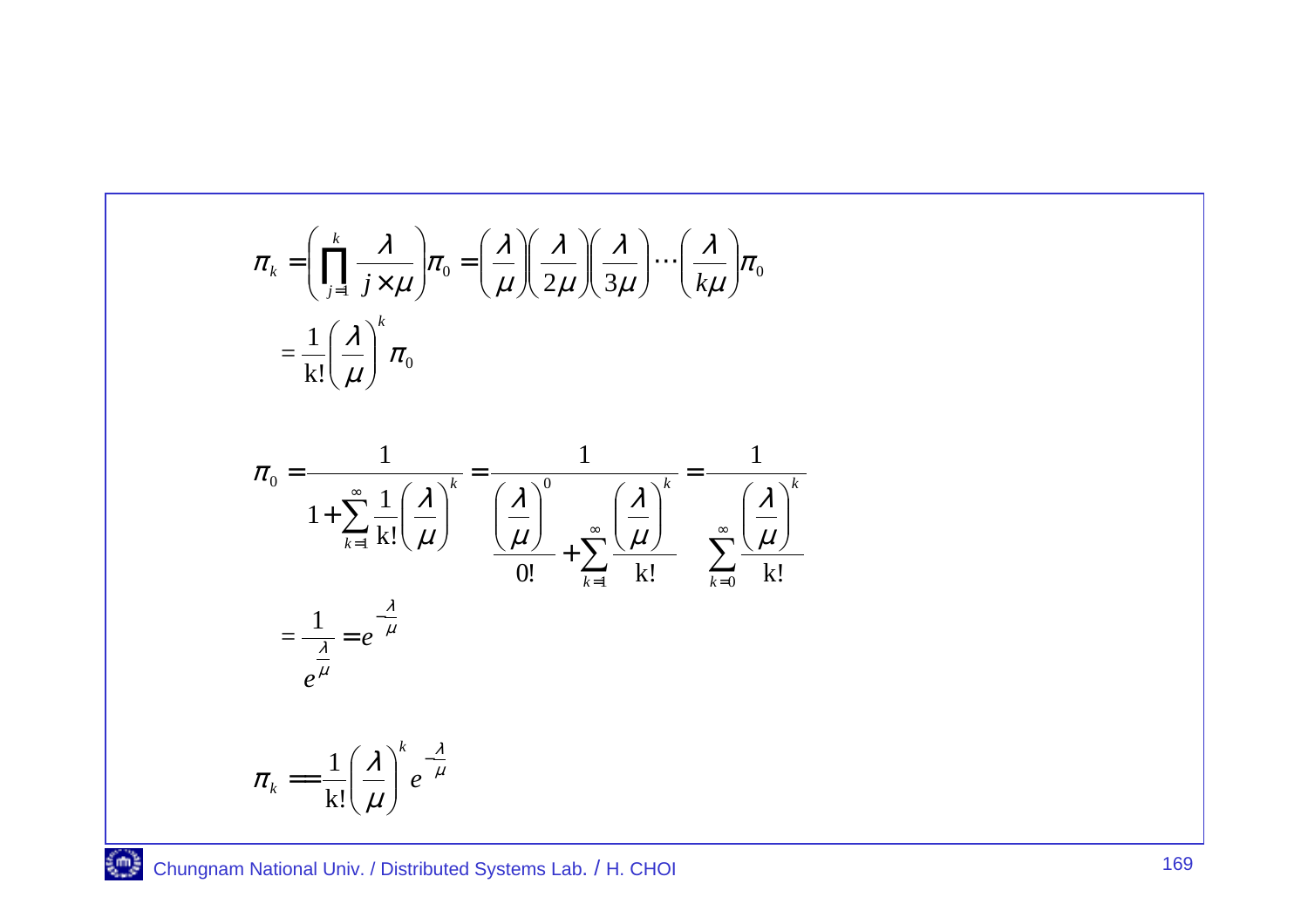- M/M/1 Queue with a finite amount of storage (L) and a finite population (N)
- $\Box$  In the case of finite population, it is assumed that each individual attempts to join the queue as an independent Poisson process with parameter λ.

(If there are n individuals, the aggregate arrival rate is n  $\lambda$ )

Assume L<N. (If L≥N, the queues is equivalent to M/M/1/∞/Ν Queue)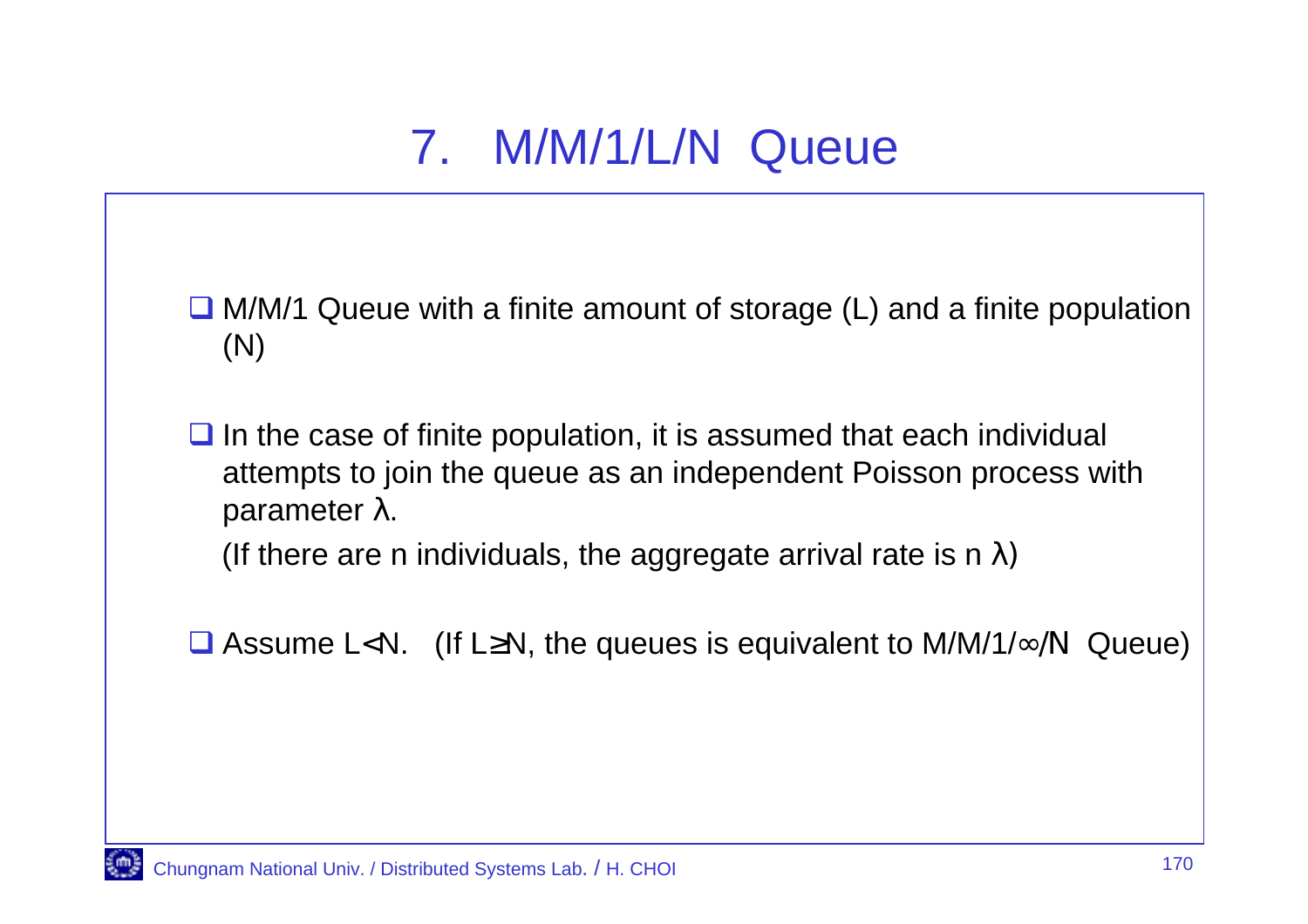

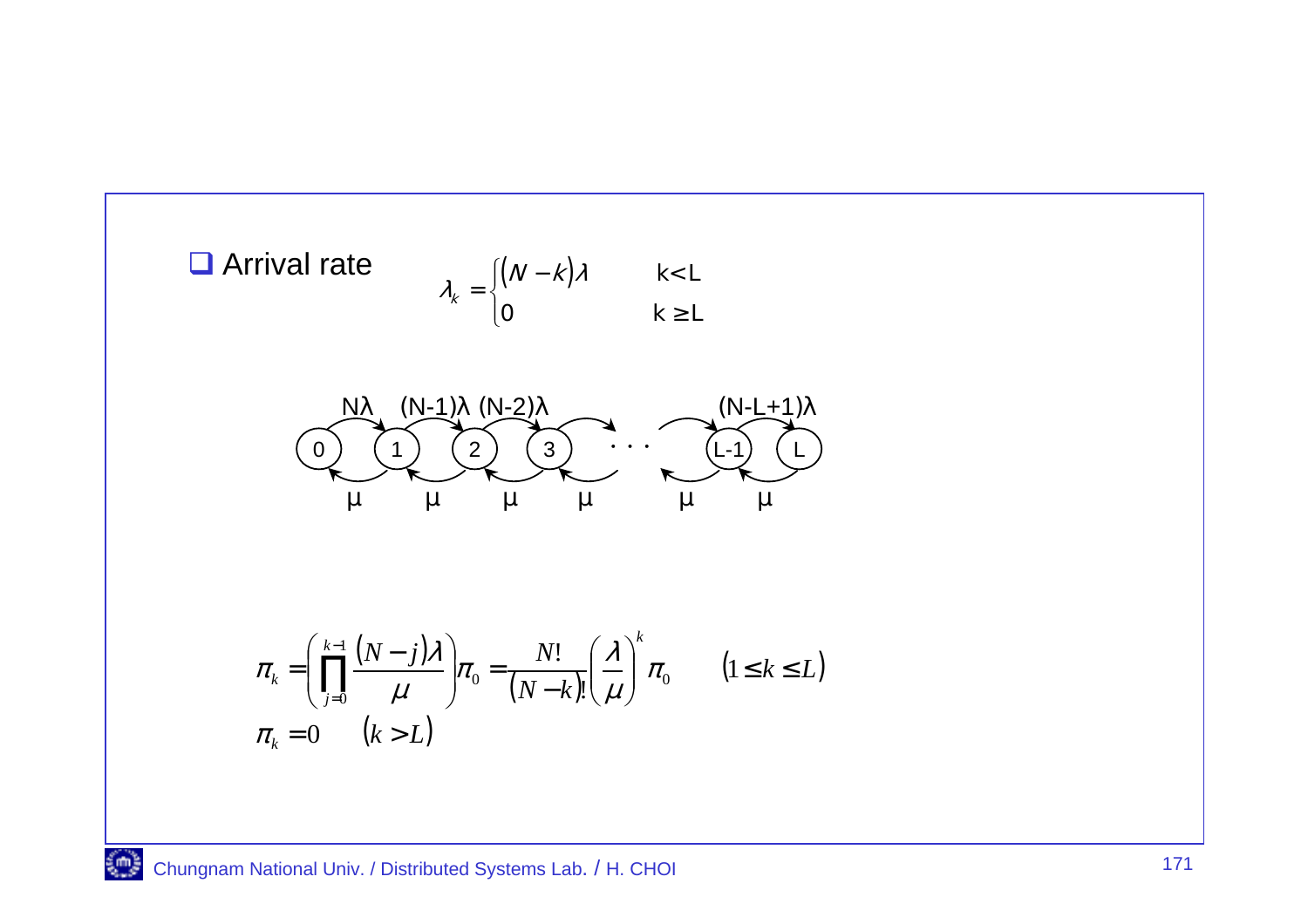$$
\pi_{0} = \frac{1}{1 + \sum_{j=1}^{L} \frac{N!}{(N-j)!} \left(\frac{\lambda}{\mu}\right)^{j}}
$$
\n
$$
\pi_{k} = \frac{\frac{N!}{(N-k)!} \left(\frac{\lambda}{\mu}\right)^{k}}{1 + \sum_{j=1}^{L} \frac{N!}{(N-j)!} \left(\frac{\lambda}{\mu}\right)^{j}} = \frac{\frac{N!}{(N-k)!} \left(\frac{\lambda}{\mu}\right)^{k}}{\sum_{j=0}^{L} \frac{N!}{(N-j)!} \left(\frac{\lambda}{\mu}\right)^{j}} = \frac{\left(\frac{\lambda}{\mu}\right)^{k}}{\sum_{j=0}^{L} \frac{\left(\frac{\lambda}{\mu}\right)^{j}}{(N-j)!}}
$$

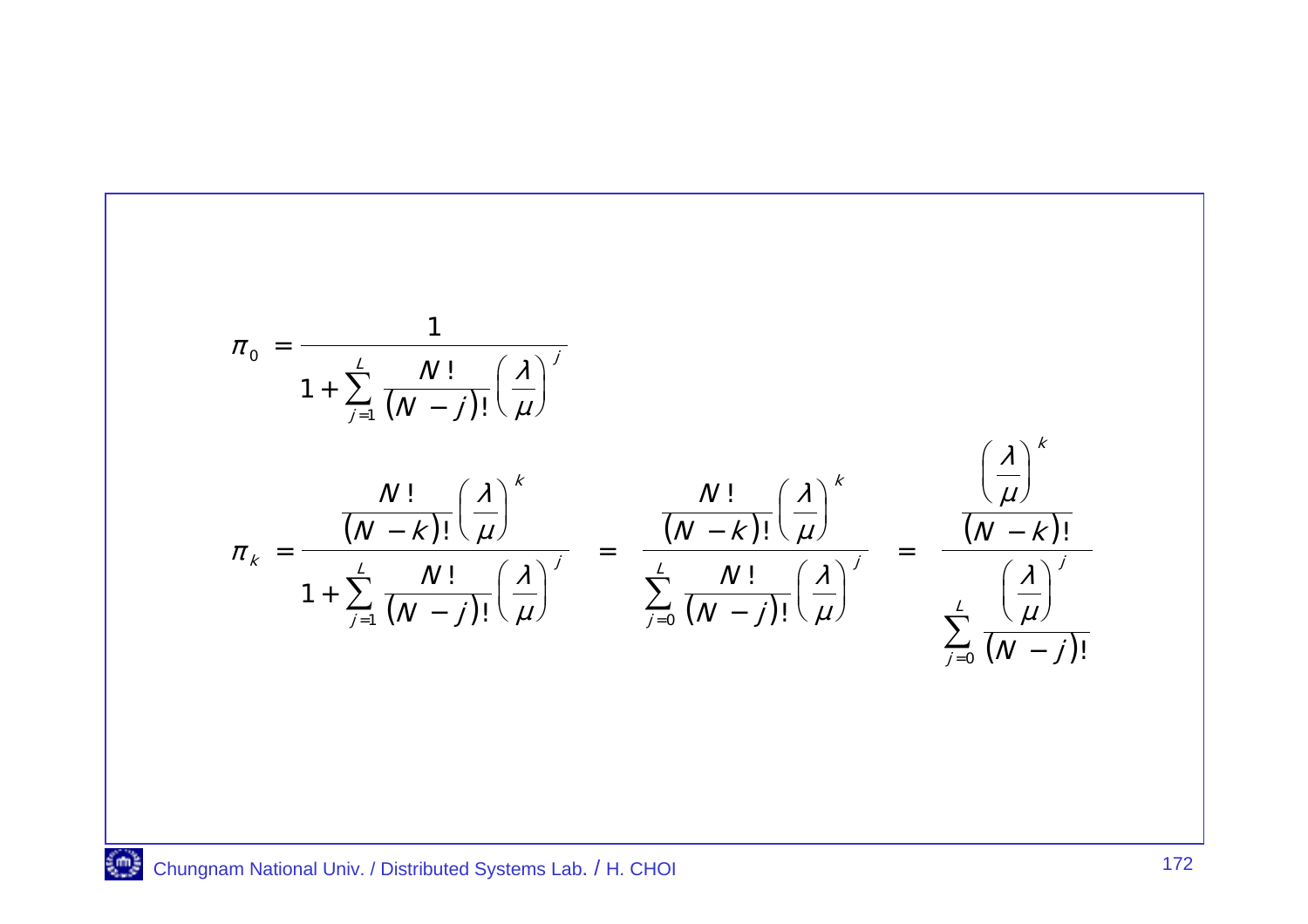# Networks of Queues

- 1. Tandem Queues
- 2. Open Queuing Networks
- 3. Closed Queuing Network
- 4. General Network Model

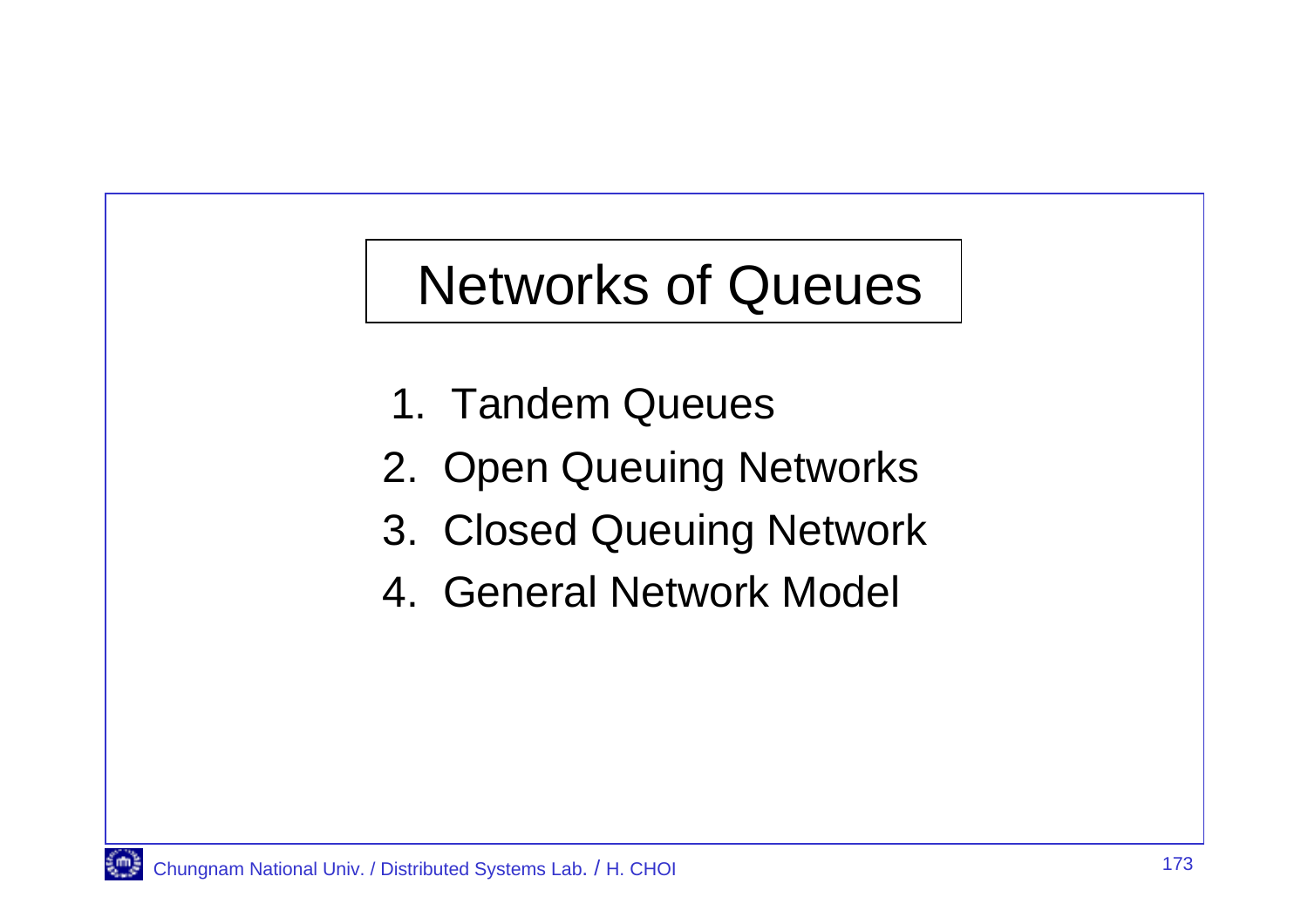## 1. Tandem Queues

- **T** Two types of networks: Open and Closed
	- An open queuing network is characterized by one or more *sources* of job arrivals and correspondingly one or more *sinks* that absorb jobs departing from the network.

♦ In a closed queuing network, jobs neither enter nor depart from the network.

 $\Box$  The behavior of jobs within the network is characterized by

- $\blacklozenge$  the distribution of job service times at each center
- $\blacklozenge$  the probabilities of transitions between service centers
- **T** For each center the number of servers, the scheduling discipline, and the size of the queue must be specified.
	- ♦ For an open network, a characterization of job-arrival processes is needed.
	- ♦ For a closed network, the number of jobs in the network must be specified.

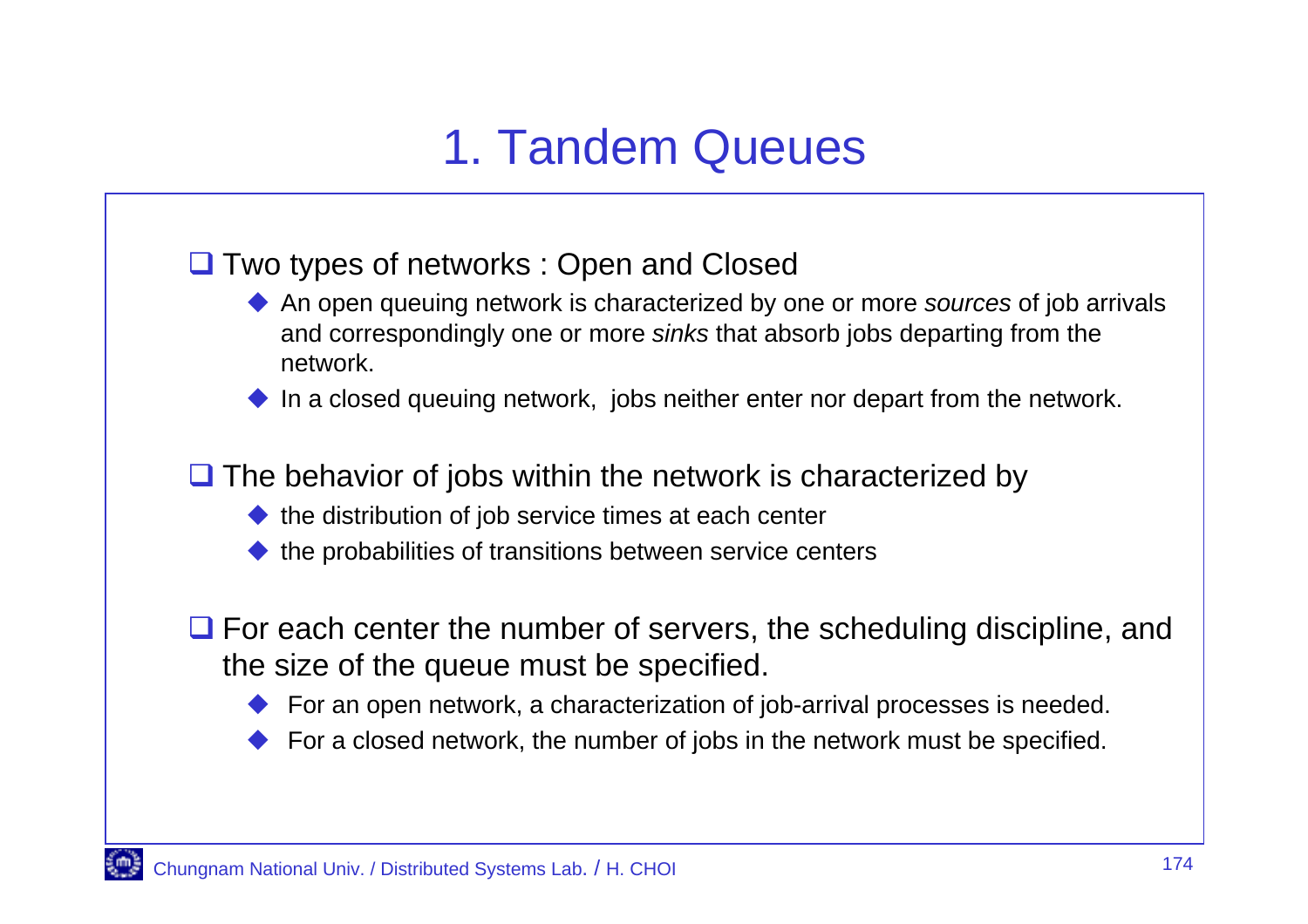

node 0 node 1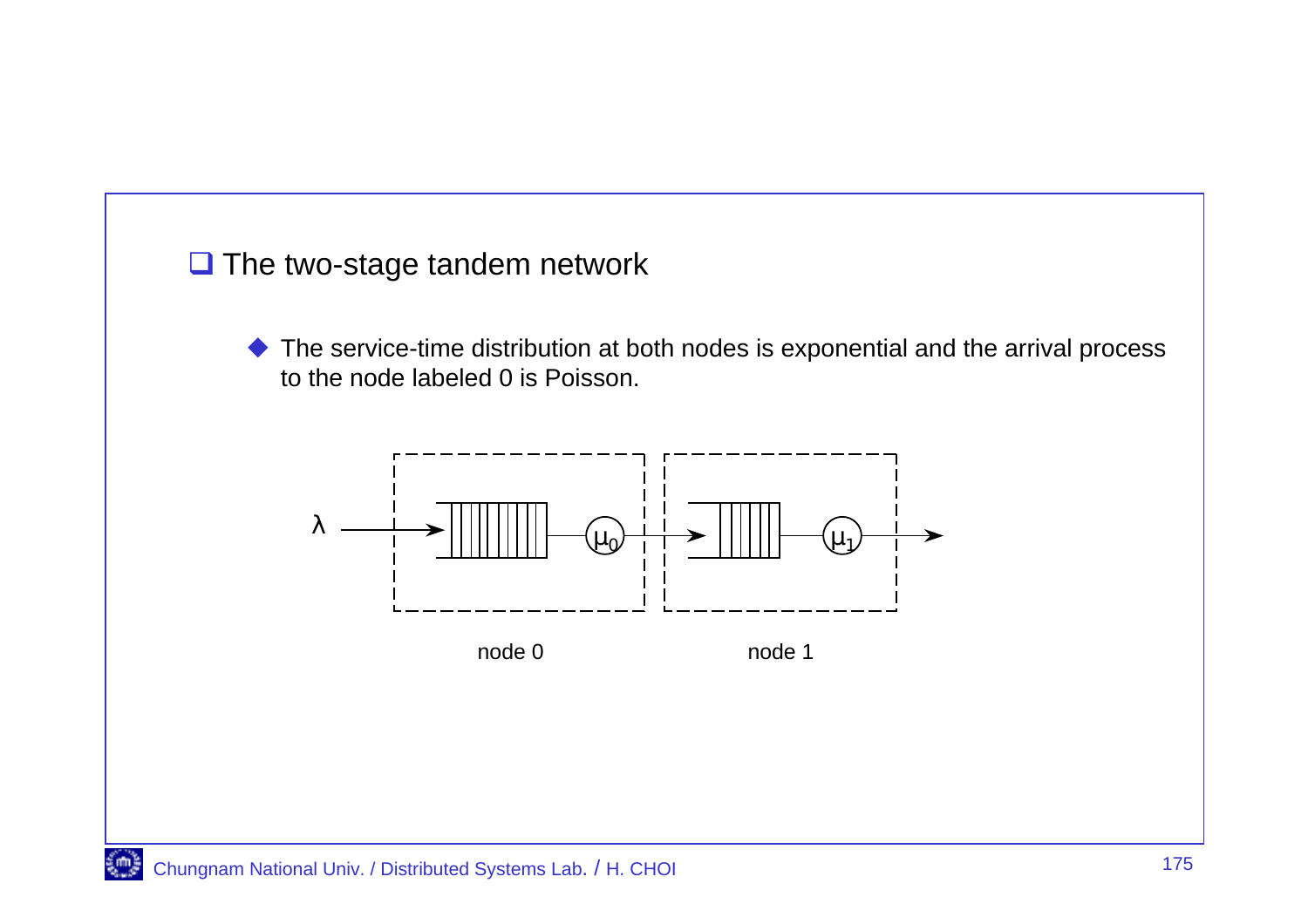- **The changes of state occur upon a completion of service at one of the** two servers or upon an external arrival.
- **□** Since all inter event times are exponentially distributed (by our assumptions), the underlying stochastic process is a Markov chain with the state diagram shown in the following.

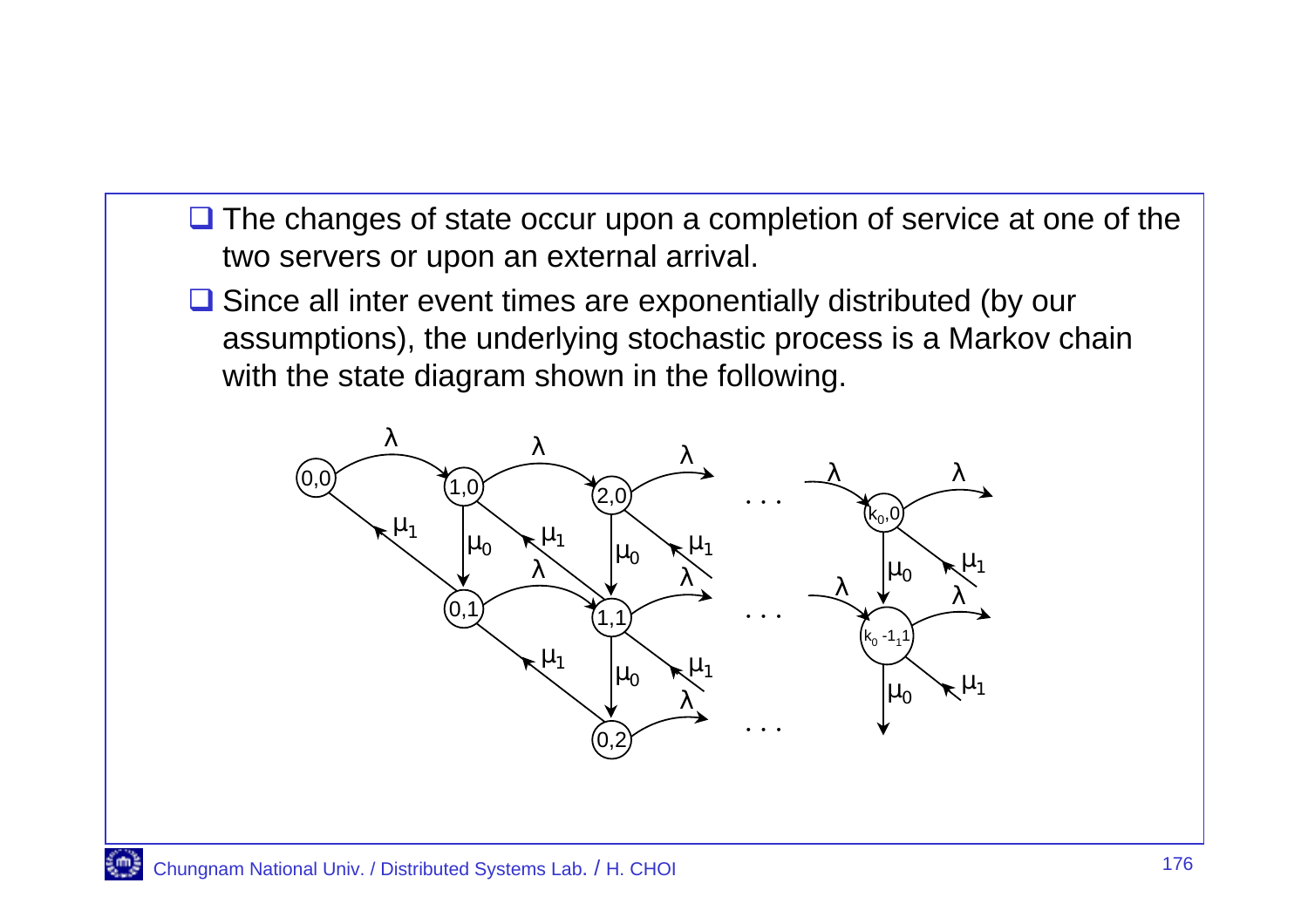

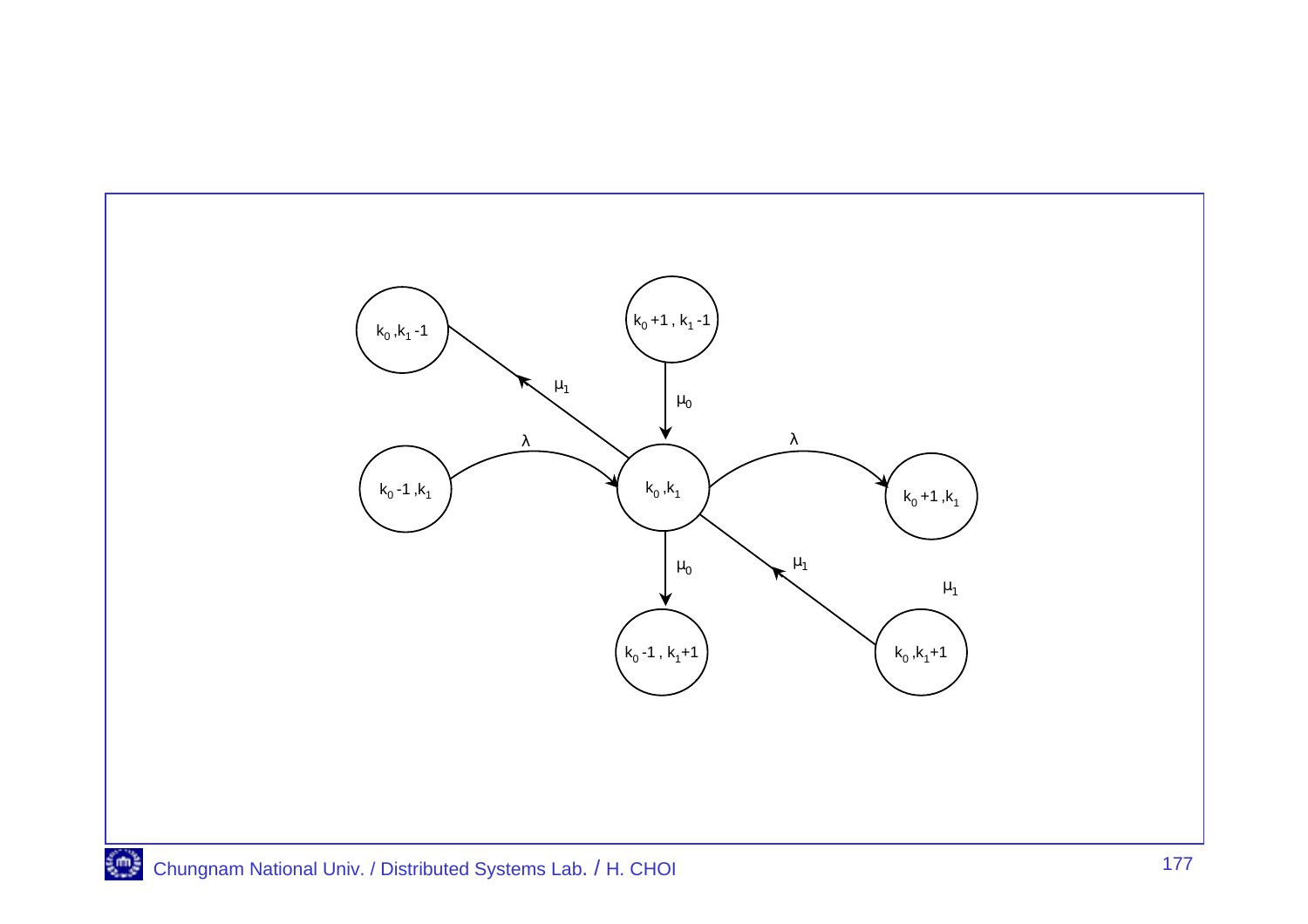- $\Box$  Let  $p(k_0, k_1)$  be the joint probability of  $k_0$  jobs at node 0 and  $k_1$  jobs at node 1 in the steady state.
	- ◆ Equating the rates of flow into and out of the state, we obtain the following balance equations :

$$
\begin{aligned} \left(\mu_0 + \mu_1 + \lambda\right) \, p\!\left(k_0, k_1\right) &= \mu_0 p\!\left(k_0 + 1, k_1 - 1\right) + \mu_1 p\!\left(k_0, k_1 + 1\right) \\ &+ \lambda p\!\left(k_0 - 1, k_1\right), \qquad k_0 > 0, \quad k_1 > 0 \end{aligned}
$$

**The boundary states, we have:** 

$$
(\mu_0 + \lambda) \rho(k_0, 0) = \mu_1 \rho(k_0, 1) + \lambda \rho(k_0 - 1, 0), \qquad k_0 > 0,
$$
  

$$
(\mu_1 + \lambda) \rho(0, k_1) = \mu_0 \rho(1, k_1 - 1) + \mu_1 \rho(0, k_1 + 1), \qquad k_1 > 0,
$$
  

$$
\lambda \rho(0, 0) = \mu_1 \rho(0, 1)
$$

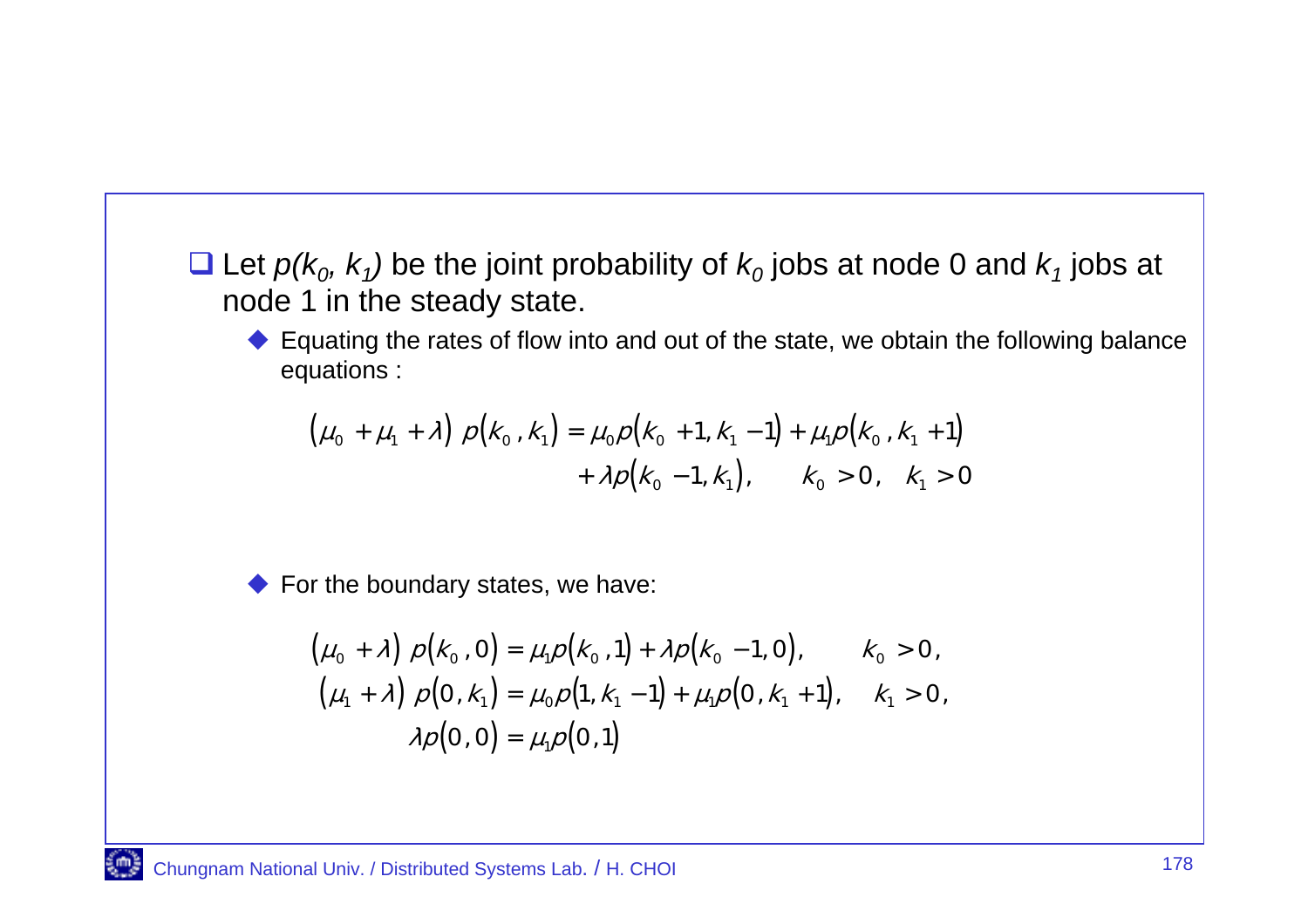$\bullet$ The normalization is provided by :

$$
\sum_{k_0 \ge 0} \sum_{k_1 \ge 0} p(k_0, k_1) = 1
$$

♦ Therefore the solution of the above relations is:

$$
\rho\big(k_{0},k_{1}\big) = (1-\rho_{0})\rho_{0}^{k_{0}}(1-\rho_{1})\rho_{1}^{k_{1}}.
$$
 (1)

where  $\rho_0^{}$  =  $\lambda\!/$   $\mu_0^{}$  and  $\rho_1^{}$  =  $\lambda\!/$   $\mu_1^{}$ 

**The condition for stability of the system is that both**  $p_0$  **and**  $p_1$  **are less** than unity.

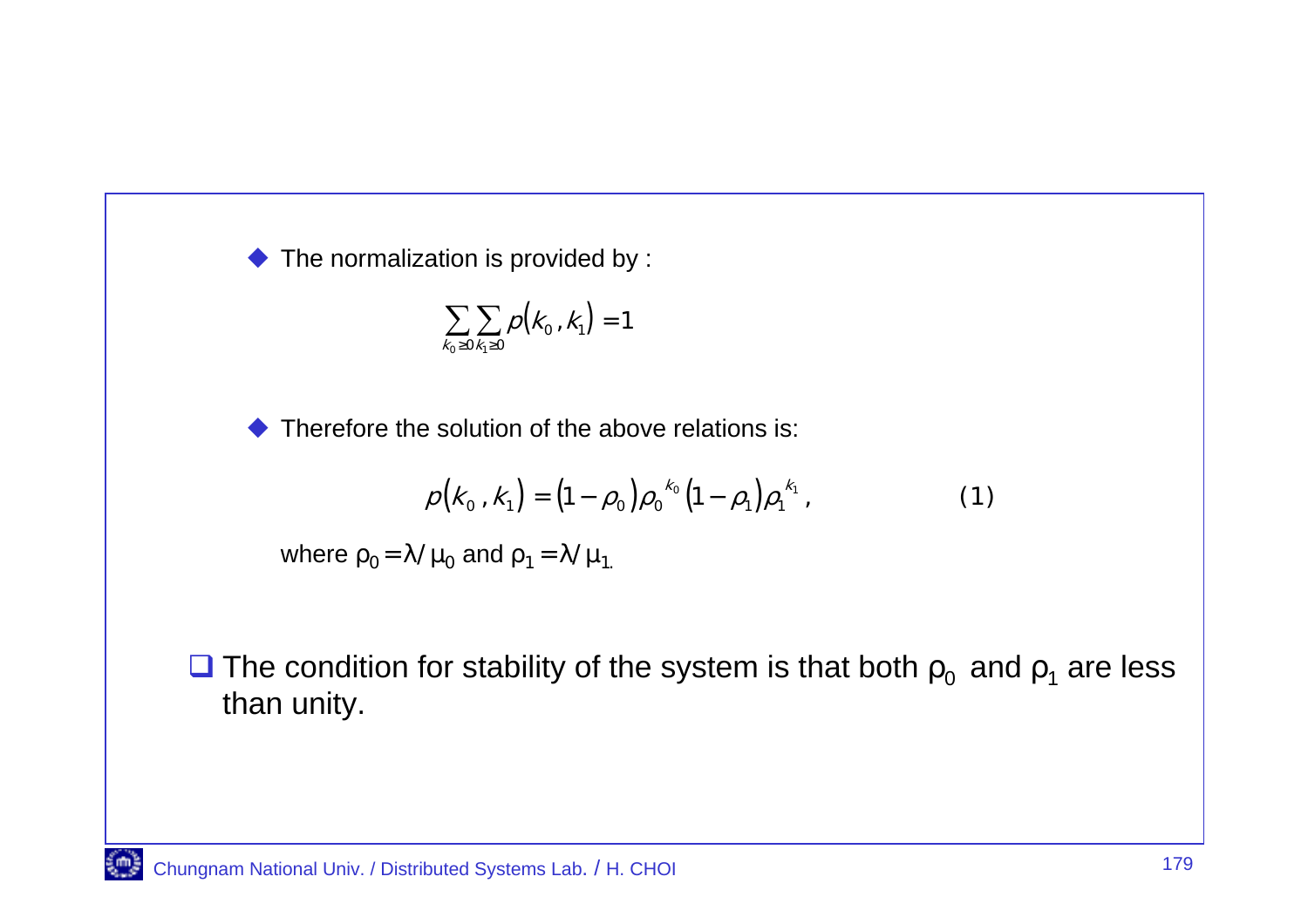$\Box$  The node labeled 0 is an M/M/1 queue.

$$
P(N_{o} = k_{o}) = p_{o}(k_{o}) = (1 - \rho_{o})\rho_{o}^{k_{o}}.
$$

♦ **Burke's theorem**[1956] says that **the departure process of an M/M/1, M/M/c, or M/M/**∞ **queue is also Poisson with rate** λ.

♦ Therefore, the second queue is also an M/M/1 queue.

$$
P(N_1 = k_1) = p_1(k_1) = (1 - p_1)p_1^{k_1}.
$$

 $\Box$  The solution in Equation (1) becomes:

$$
\rho(k_{0},k_{1}) = (1 - \rho_{0})\rho_{0}^{k_{0}}(1 - \rho_{1})\rho_{1}^{k_{1}} = \rho_{0}(k_{0}) \rho_{1}(k_{1}).
$$

- This is the product form solution meaning the product of the marginal probabilities  $p_0(k_0)$   $p_1(k_1)$ ; hence random variables  $N_0(t)$  and  $N_1(t)$  are independent at the same time instance. (Are they independent random processes? NO! )
- ♦ This product form solution can be generalized to an *m*-stage tandem queue.

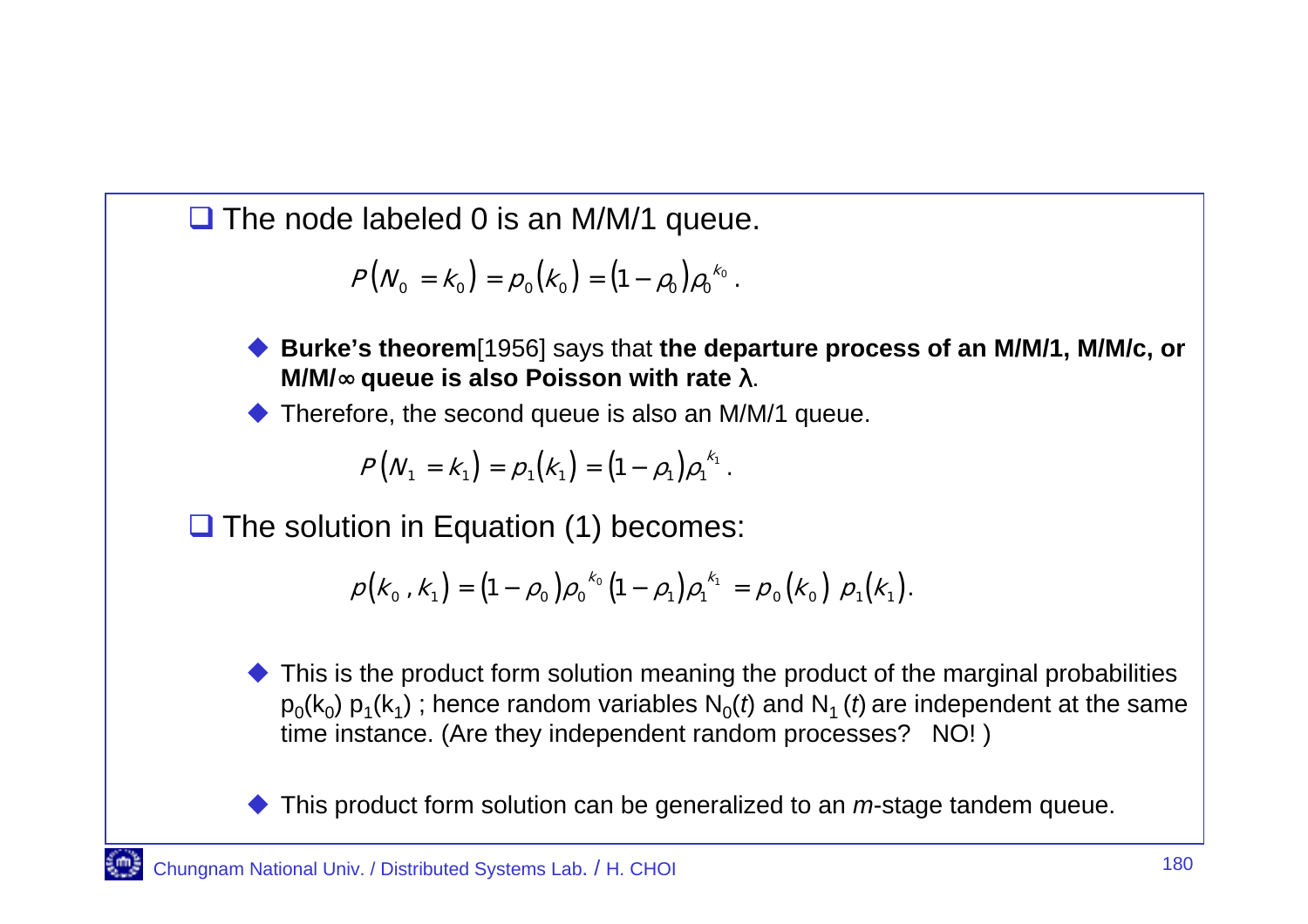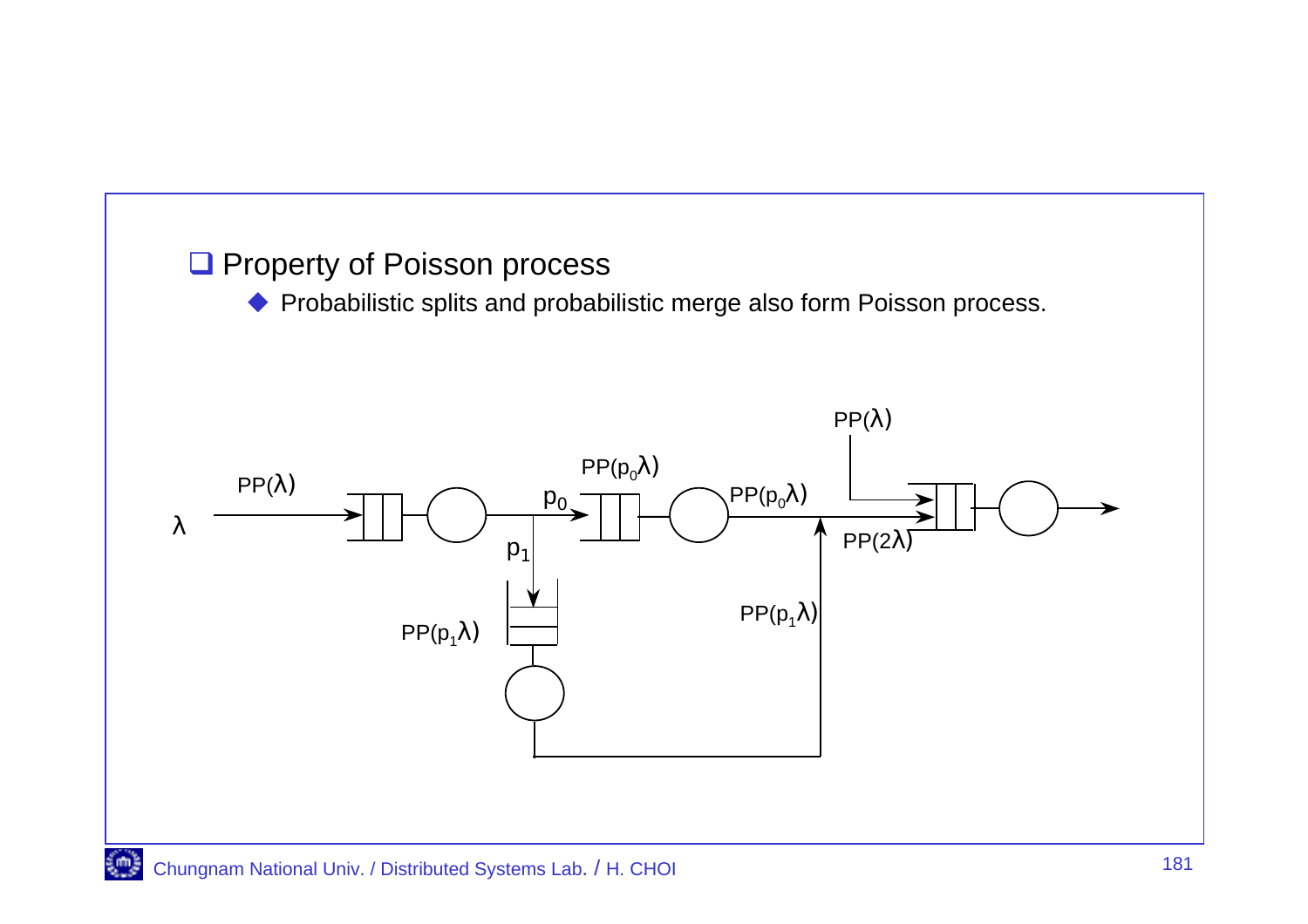# 2. Open Queuing Networks

- $\Box$  If a queue is visited more than once(there is a feedback), then the arrival process to that queue will not be Poisson.
- **The product-form solution of tandem queues can be generalized to** any feed-forward network of exponential queues that is fed from independent Poisson sources.
- **Jackson's theorem [1957]** 
	- ◆ The numbers of customers in the queues at time *t* are independent random variables.
	- The steady state probabilities of the individual queues are those of an M/M/c (M/M/1, M/M/∞) system.

◆ Let the steady state pmf of the queueing network be *N(t)*.

For any possible state  $n = (n_1, n_2, n_3, ... n_K)$ 

 $P[N(t) = n] = P[N_1(t) = n_1] \times P[N_2(t) = n_2] \times P[N_3(t) = n_3] \times ... \times P[N_K(t) = n_K]$ 

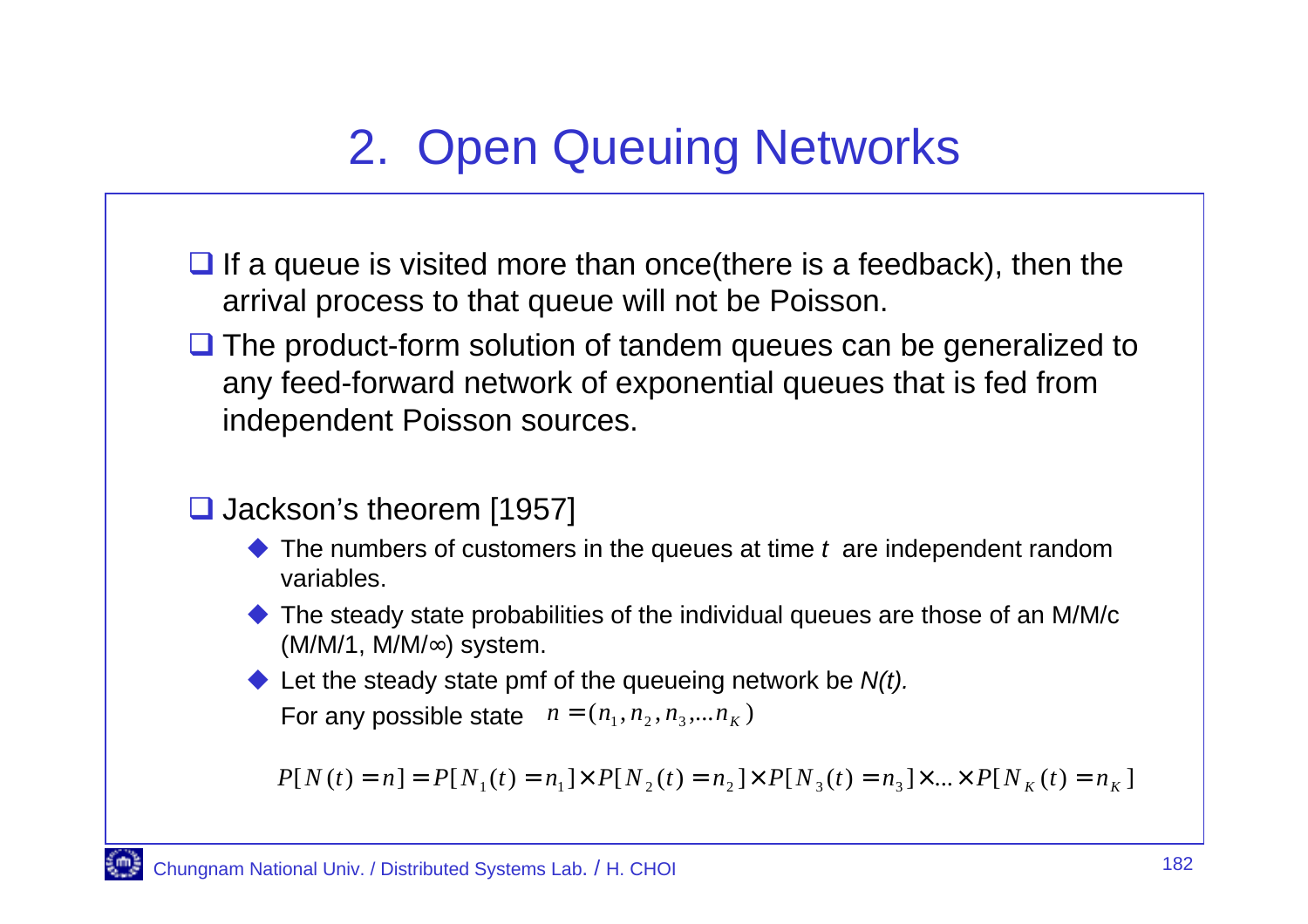**□ Consider a simple model of a computer system** 

♦ Jackson's theorem says that two queues will behave like independent M/M/1 queues, so

$$
p(k_0, k_1) = (1 - \rho_0) \rho_0^{k_0} (1 - \rho_1) \rho_1^{k_1},
$$
  
\n
$$
\rho_0 = \lambda_0 / \mu_0, \ \rho_1 = \lambda_1 / \mu_1
$$
\n(2)



**Fig. 1 A model of a computer system**

**Simp**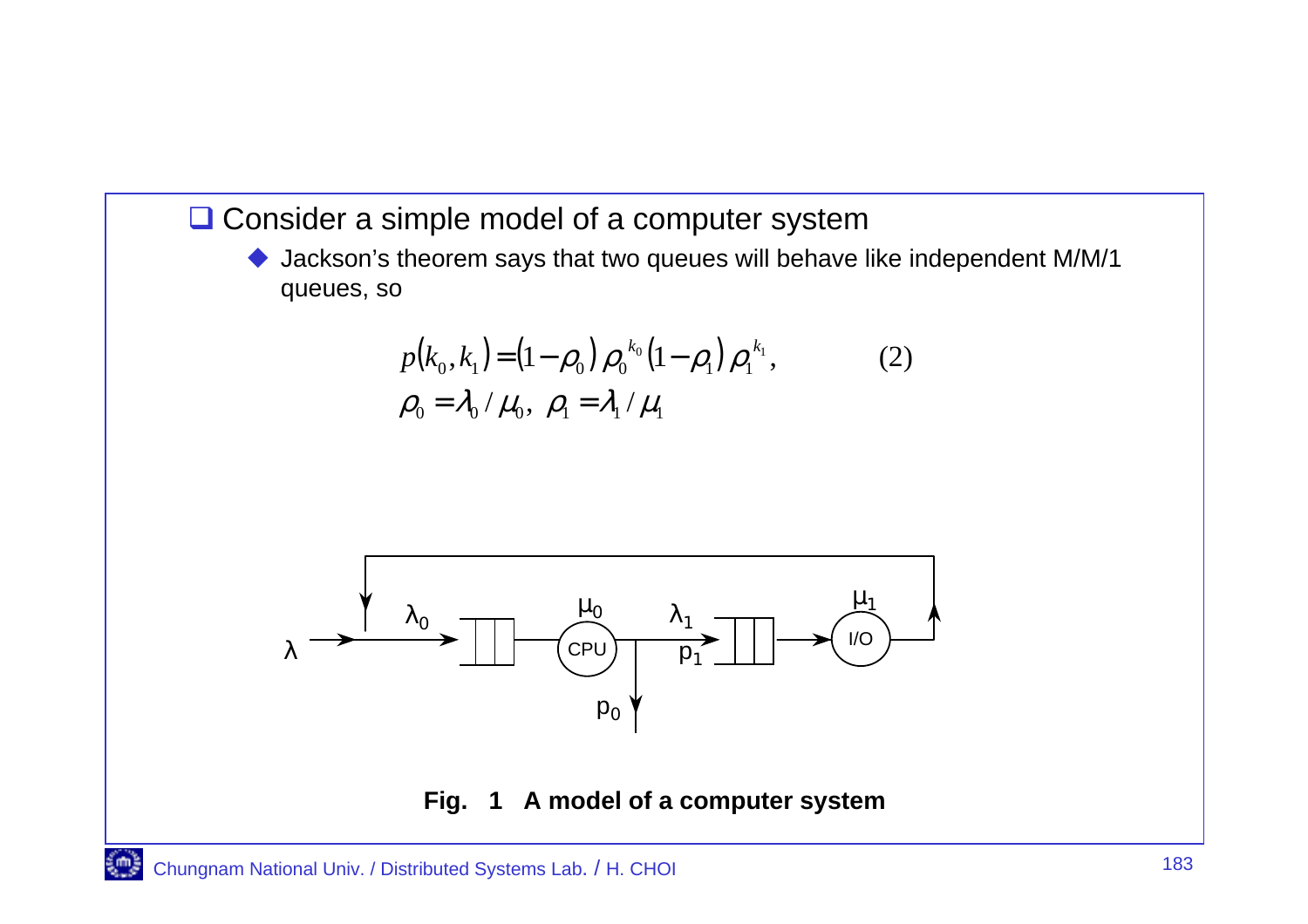$\blacklozenge$  To apply this result, we have to compute the average arrival rates  $\lambda_0$  and  $\lambda_1$  into the two nodes :

$$
\lambda_0 = \lambda + \lambda_1
$$

$$
\lambda_1 = \lambda_0 p_1
$$

 $\blacklozenge$  Thus :

$$
\lambda_0 = \frac{\lambda}{1 - \rho_1} = \frac{\lambda}{\rho_0}
$$
 and  $\lambda_1 = \frac{\rho_1 \lambda}{\rho_0}$ 

$$
\rho_{\text{o}} = \frac{\lambda}{\rho_{\text{o}}\mu_{\text{o}}} \quad \text{and} \quad \rho_{\text{l}} = \frac{\rho_{\text{l}}\lambda}{\rho_{\text{o}}\mu_{\text{l}}}
$$

$$
E[N_0] = \frac{\rho_0}{(1 - \rho_0)}, \quad E[N_1] = \frac{\rho_1}{(1 - \rho_1)}
$$

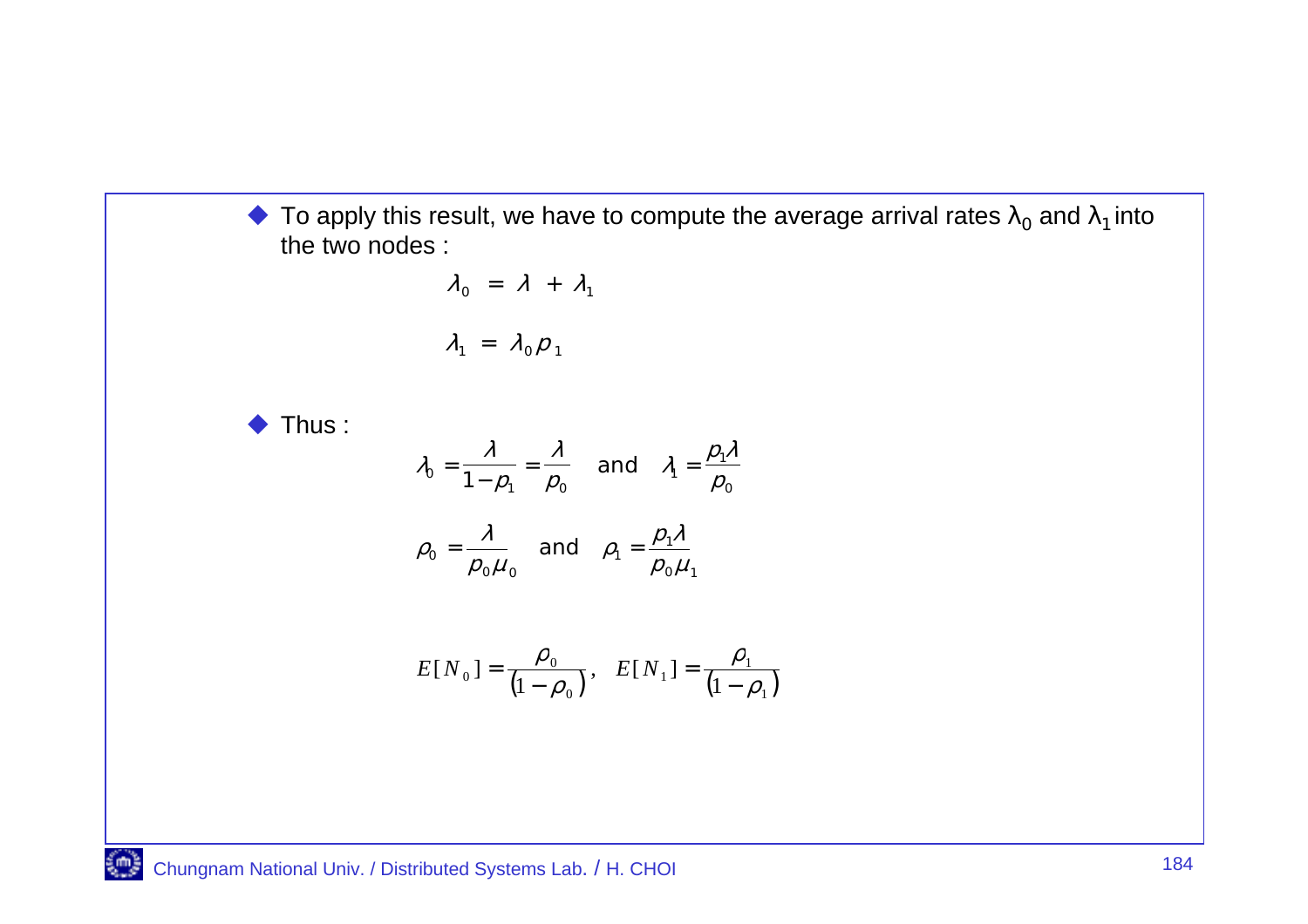- **If** we let  $B_0$  denote the total CPU service requirement of a program, then E[B $_{0}$ ]=1/(p $_{0}$   $\mu_{0}$ ), the mean service time at the equivalent server. Similarly,  $\mathsf{E}[ \mathsf{B}_1 ] = \mathsf{p}_1 / ( \mathsf{p}_0 \, \mu_1 ).$ 
	- If  $\rho_0 > \rho_1$ , then E[B<sub>0</sub>] > E [B<sub>1</sub>]. This means the CPU is the bottleneck, the system is said to be CPU-bound.

♦ Similarly, if  $p_0 < p_1$ , then the system is I/O-bound.



(c) The same "equivalent" network without feedback

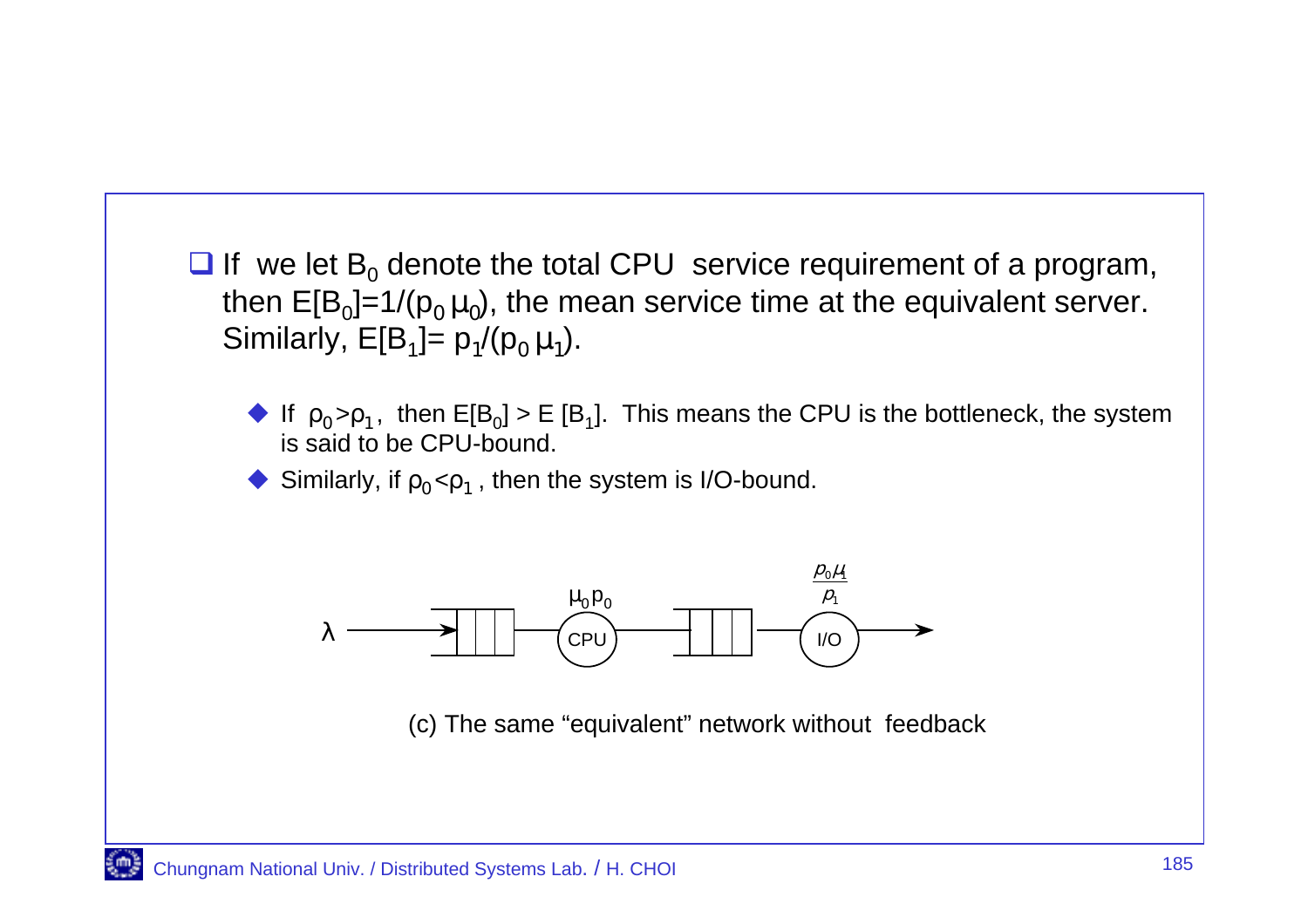$\Box$  The average response time may be computed by summing the average number of jobs the two nodes and then using Little's formula:

$$
E[R] = \left(\frac{\rho_0}{1-\rho_0} + \frac{\rho_1}{1-\rho_1}\right) \frac{1}{\lambda} = \frac{\left(\frac{1}{\rho_0\mu_0}\right)}{1-\lambda\left(\frac{1}{\rho_0\mu_0}\right)} + \frac{\left(\frac{\rho_1}{\rho_0\mu_1}\right)}{1-\lambda\left(\frac{\rho_1}{\rho_0\mu_1}\right)}
$$

$$
= \frac{E[B_0]}{1-\lambda E[B_0]} + \frac{E[B_1]}{1-\lambda E[B_1]} \tag{3}
$$

**■ We know that a single queue has the following relation.** 

$$
E[R] = \frac{1}{\lambda} E[N] = \frac{1}{\lambda} \cdot \frac{\rho}{1 - \rho} = \frac{\frac{1}{\mu}}{1 - \rho} = \frac{\frac{1}{\mu}}{1 - \lambda \left(\frac{1}{\mu}\right)}
$$



Chungnam National Univ. / Distributed Systems Lab. / H. CHOI 186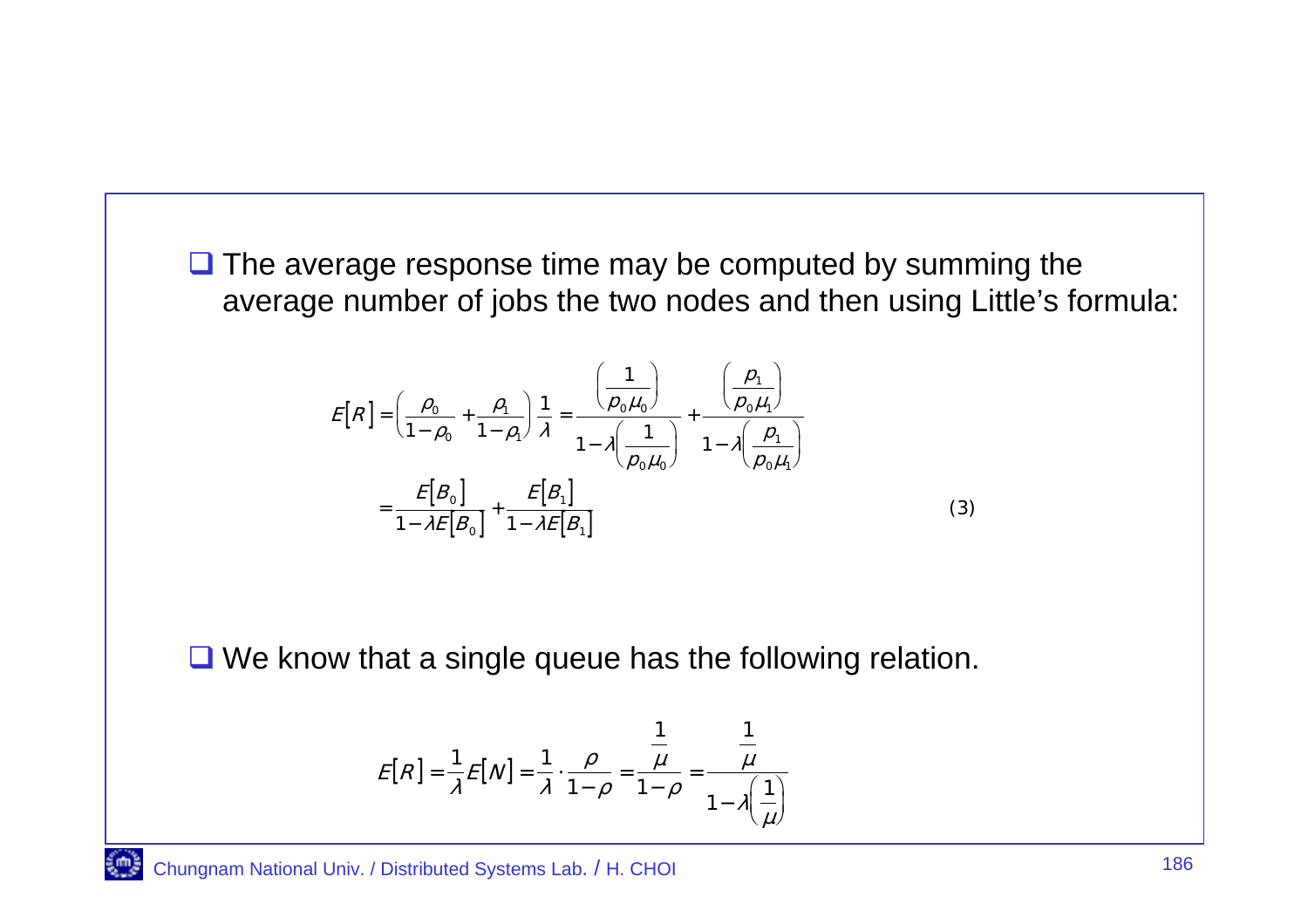- $\Box$  Therefore Equation (3) gives the average turnaround time of the tandem network without feedback shown in Fig 1 (b).
- $\Box$  To determine E[R] and E[N], it is sufficient to know only the aggregate resource requirements of a job. Details of the pattern of the resource usage are not important for computing these average values.
- $\Box$  Figure 1(a) and 1(b) does not hold with respect to the distribution function  $F_R(x)$  of the response time.
- **□** Jackson's result applies in even greater generality.
- **Q** Requirement of Jacksonian product form solution
	- ◆ The queueing network has the external Poisson arrival process.
	- ◆ Each queue has FCFS service policy.
	- Service times of each queue are independent each other.
	- Even if **each** queue of the open queuing system does not have Poisson process for input and output, we can still have product form solution.

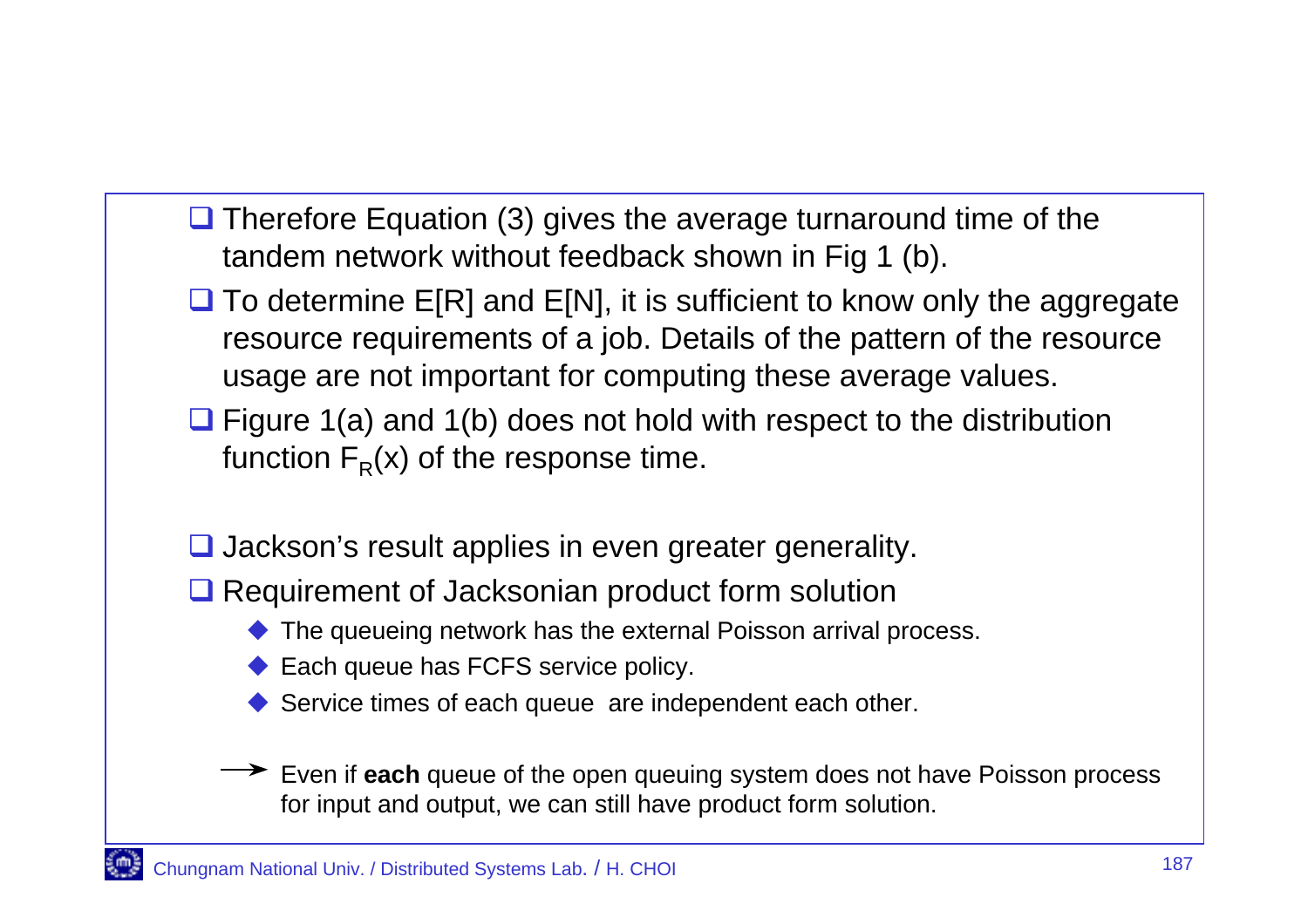- Consider an open queuing network with (*m*+1) nodes, where the *i*th node consists of c<sub>i</sub> exponential servers each with mean service time of 1/  $\mu_{1}$  seconds.
	- ♦ Jackson's theorem states that each node behaves like an independent M/M/ciqueue and, therefore, the steady-state probability of k<sub>i</sub> customers at node *i, i* = 0, 1, ...., *<sup>m</sup>* is given by the product from:

 $p(k_0, k_1, \ldots, k_m) = p_0(k_0) \ldots p_m(k_m),$ 

where  $p_i(k_i)$  is the steady-state probability of finding  $k_i$  jobs in an M/M/c<sub>i</sub> queue with input  $\lambda_{\mathsf{i}}$  and with average service time 1/  $\mu_1$  for each of the  $\mathsf{c}_{\mathsf{i}}$  servers.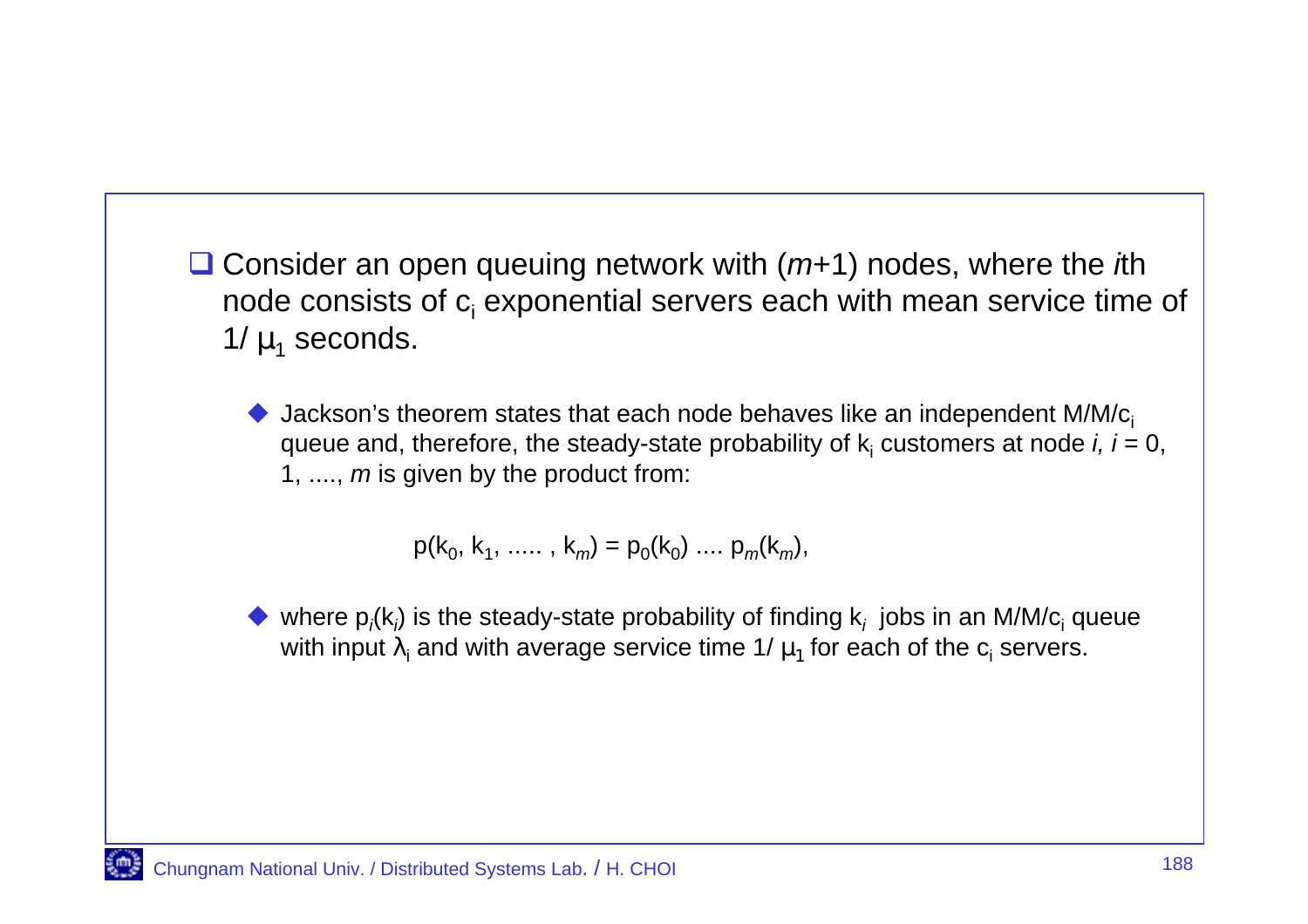## 3. Closed Queuing Network

 $\Box$  Let us now assume a large value of λ, so that the probability that there is at least one customer in the job scheduler queue is very high.

**■ We may then assume that the departure of a job immediately triggers** the scheduling of an already waiting job into main memory.

**□ Consider a cyclic queuing model shown in Fig. 2.** 

- Represent the state of the system by a pair,  $(k_0, k_1)$  where  $k_i$  denotes the number of jobs at node  $i(i = 0, 1)$ .
- $\bullet$  k<sub>0</sub> + k<sub>1</sub> = n is the degree of multiprogramming.
- The dot pattern on the line  $k_0 + k_1 = n$  of Fig. 3 is the finite-state space of the cyclic (closed) queuing network.

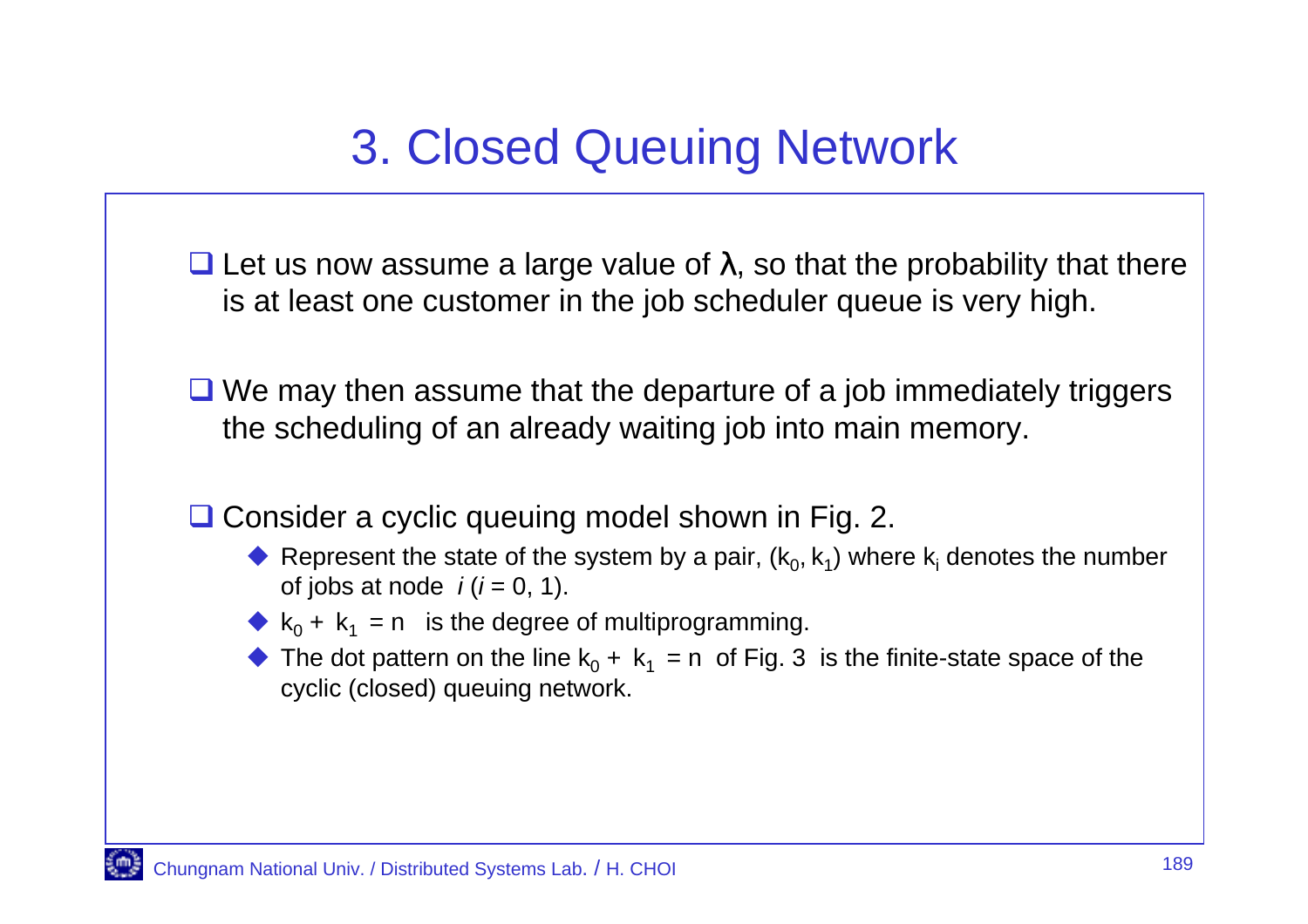

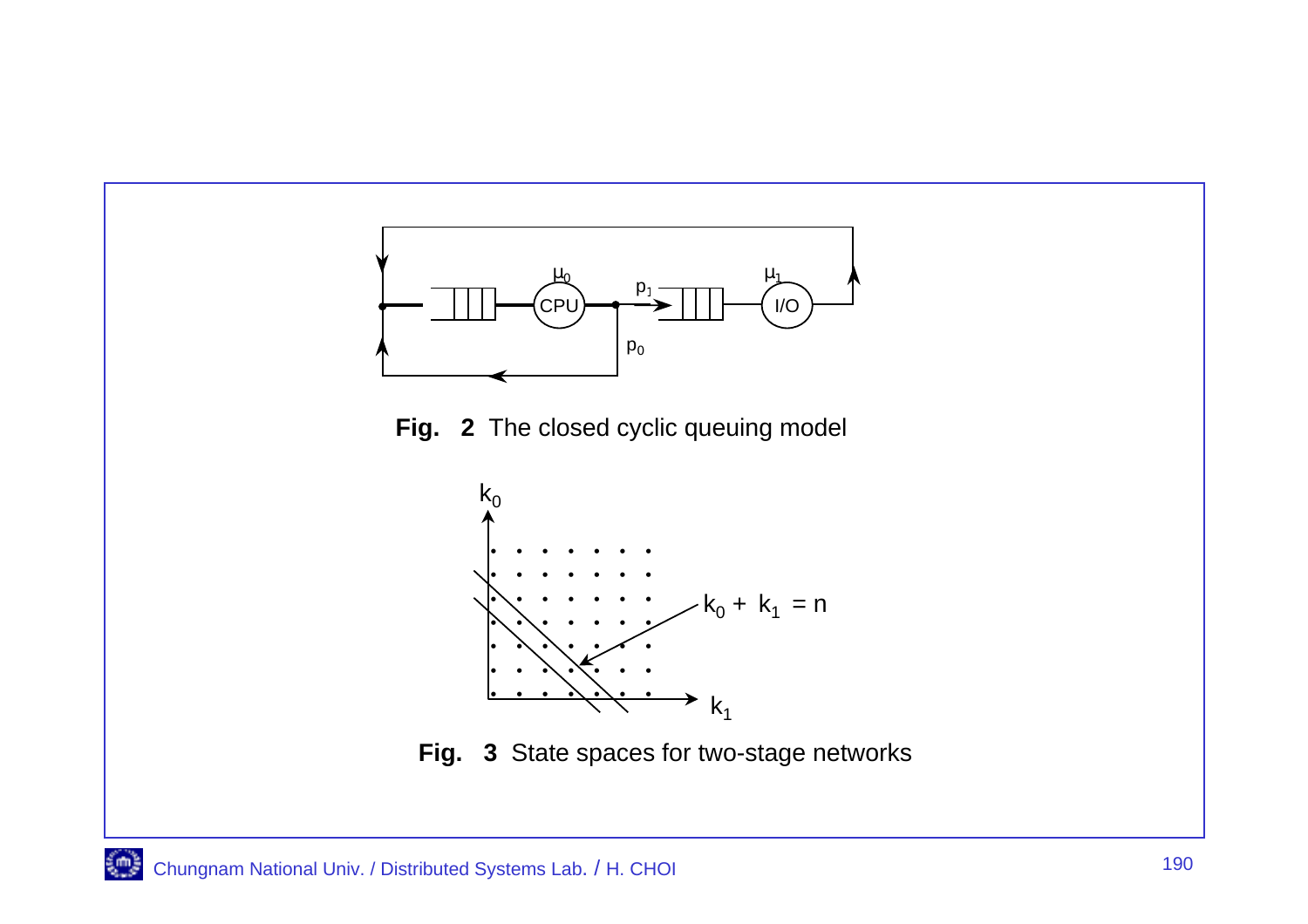

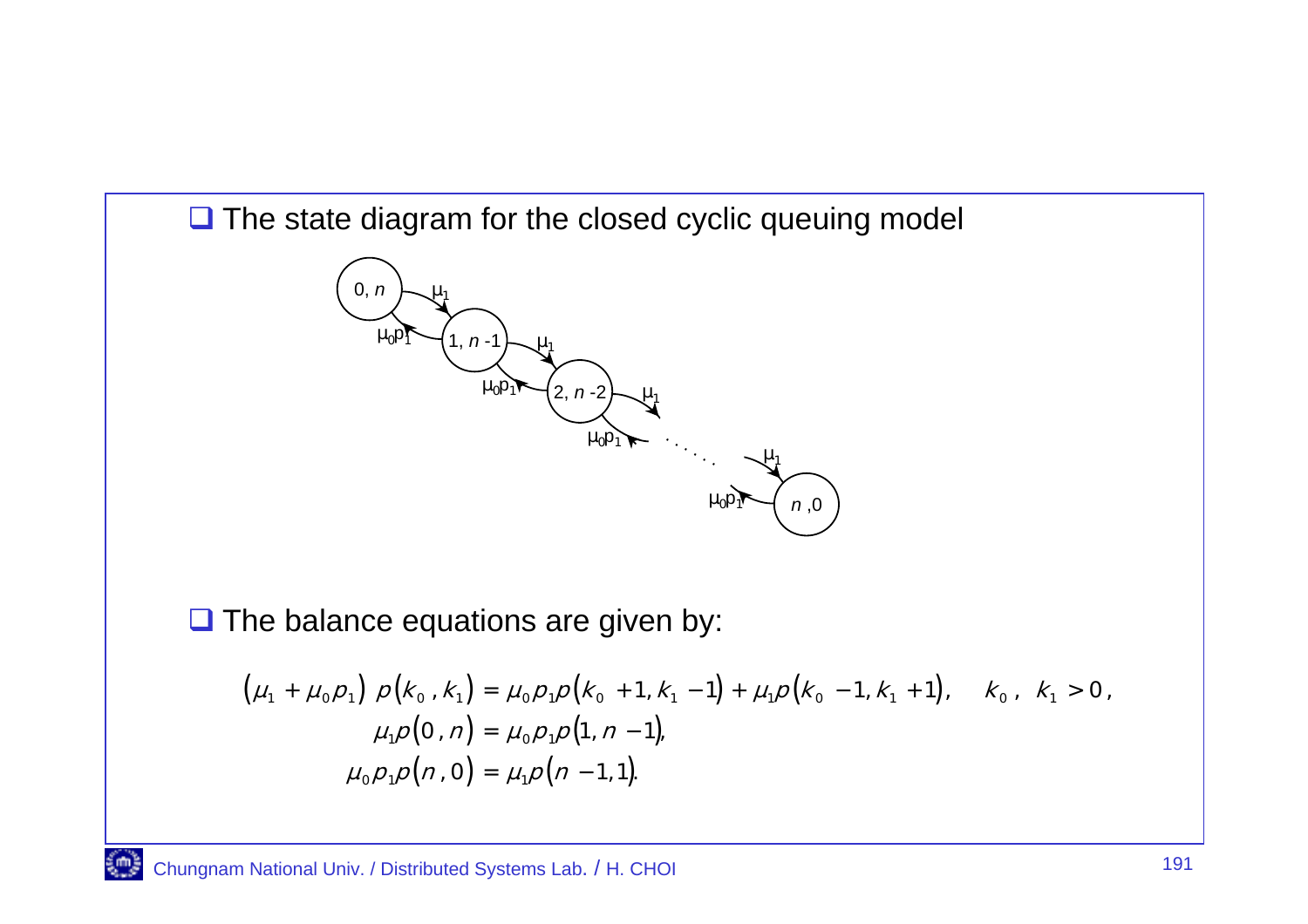**If** we let  $p_0 = a/\mu_0$  and  $p_1 = ap_1/\mu_1$ , where *a* is an arbitrary constant, that the steady-state probability  $p(k_0, k_1)$ : (by Gordon & Newell)

$$
\rho(k_{0},k_{1})=\frac{1}{C(n)}\rho_{0}^{k_{0}}\rho_{1}^{k_{1}}.
$$

♦ The normalizing constant C(n) is chosen so that :

$$
\sum_{\substack{k_0 + k_1 = n \\ k_0, k_1 \ge 0}} p(k_0, k_1) = 1.
$$

 $\blacklozenge$  The choice of the constant *a* is quite arbitrary in that the value of  $p(k_0, k_1)$  will not change with *a*, although the intermediate values  $\rho_0$ ,  $\rho_1$ , C(n) will depend upon *a*.

- ♦ Two popular choices of the constant *a* are  $a = 1$  and  $a = \mu_0$ .
- ♦ Choosing  $a = \mu_0$  we have  $p_0 = 1$  and  $p_1 = \mu_0 p_1/\mu_1$ .

$$
\rho\big(k_{\text{o}}\,,k_{\text{1}}\big)=\frac{1}{C\left(n\right)}\,\rho_{\text{1}}^{k_{\text{1}}}.
$$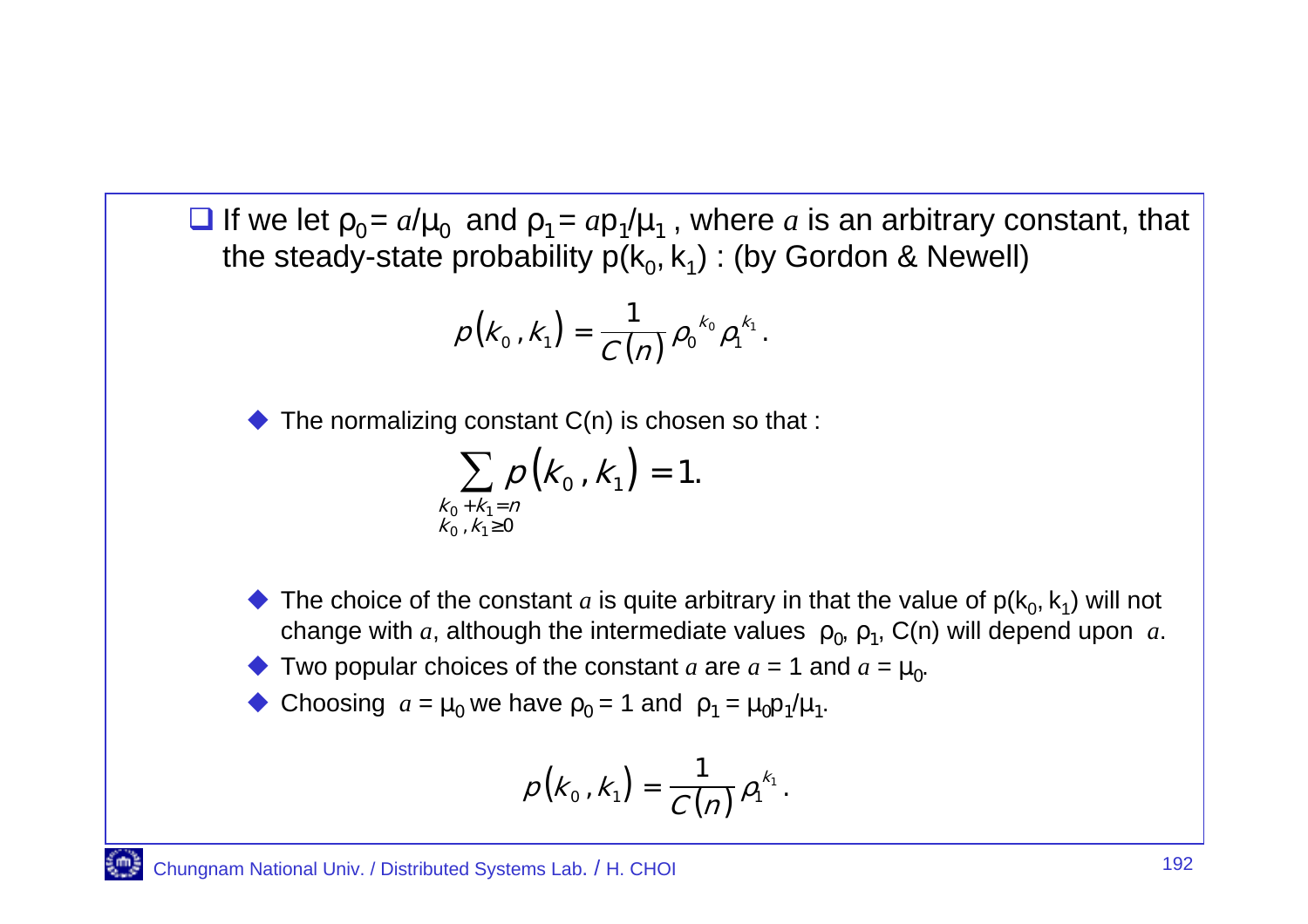Using the normalization condition, we get :

$$
1 = \frac{1}{C(n)} \sum_{k_1=0}^n \rho_1^{k_1} = \frac{1}{C(n)} \frac{1 - {\rho_1}^{n+1}}{1 - \rho_1}
$$

$$
C(n) = \begin{cases} \frac{1 - {\rho_1}^{n+1}}{1 - {\rho_1}}, & \rho_1 \neq 1 \\ n+1, & \rho_1 = 1. \end{cases}
$$

How to get C(n)?

$$
C(n) = \sum_{\mathbf{A}} \prod_{i=0}^{m} \rho_i^{k_i} \qquad A: \sum k_i = n, k_i \geq 0.
$$

- By direct evaluation
- By using generating function



Chungnam National Univ. / Distributed Systems Lab. / H. CHOI 193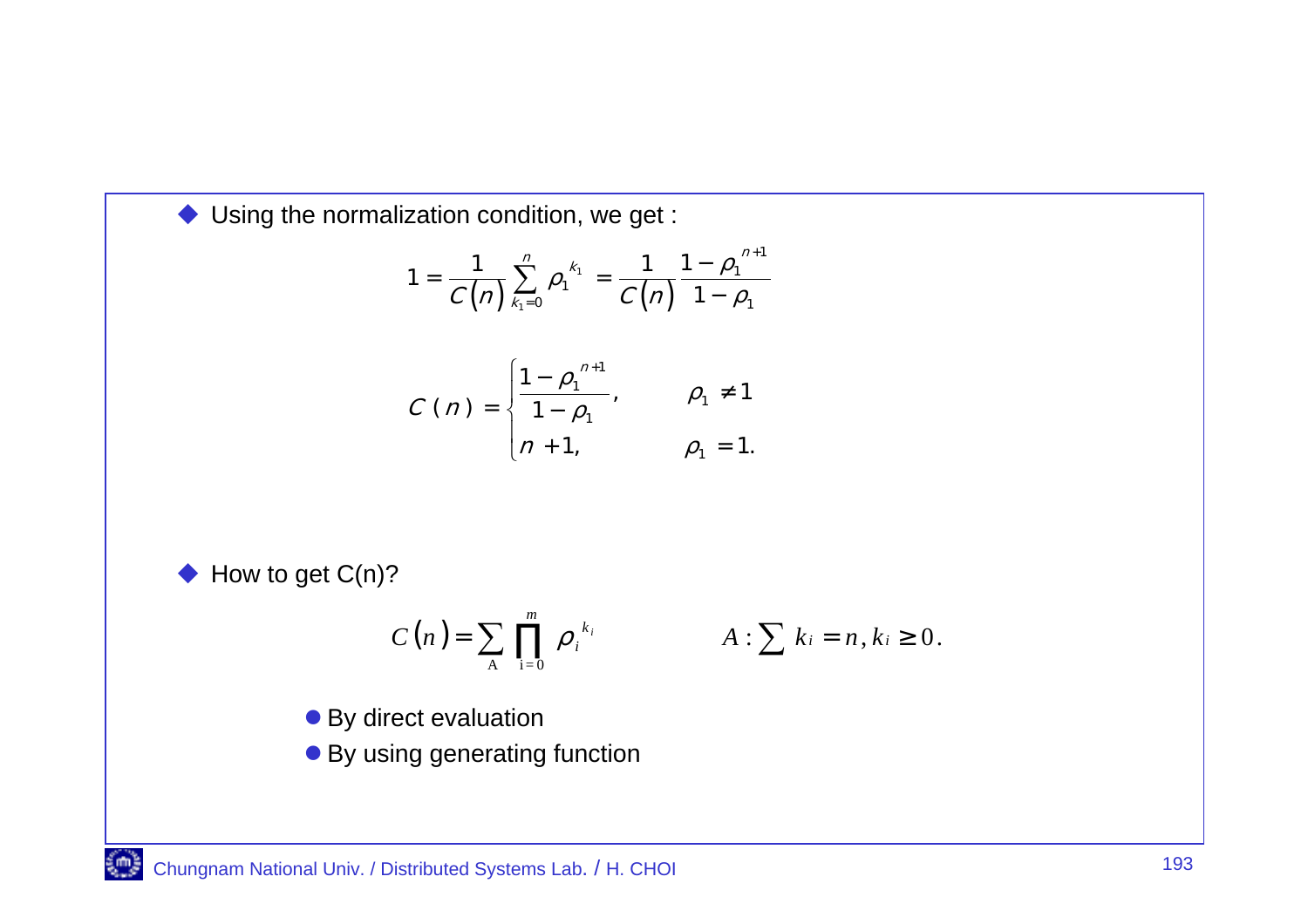**Q** Now the CPU utilization  $U_0$  may be expressed as :

$$
U_0 = 1 - p(0, n) = 1 - \frac{p_1^n}{C(n)}
$$

$$
U_{0} = \begin{cases} \frac{\rho_{1} - \rho_{1}^{n+1}}{1 - \rho_{1}^{n+1}}, & \rho_{1} \neq 1 \\ \frac{n}{n+1}, & \rho_{1} = 1. \end{cases}
$$

 $\Box$  The average throughput is given by:

$$
E[T] = \mu_0 \rho_0 U_0
$$



Chungnam National Univ. / Distributed Systems Lab. / H. CHOI 194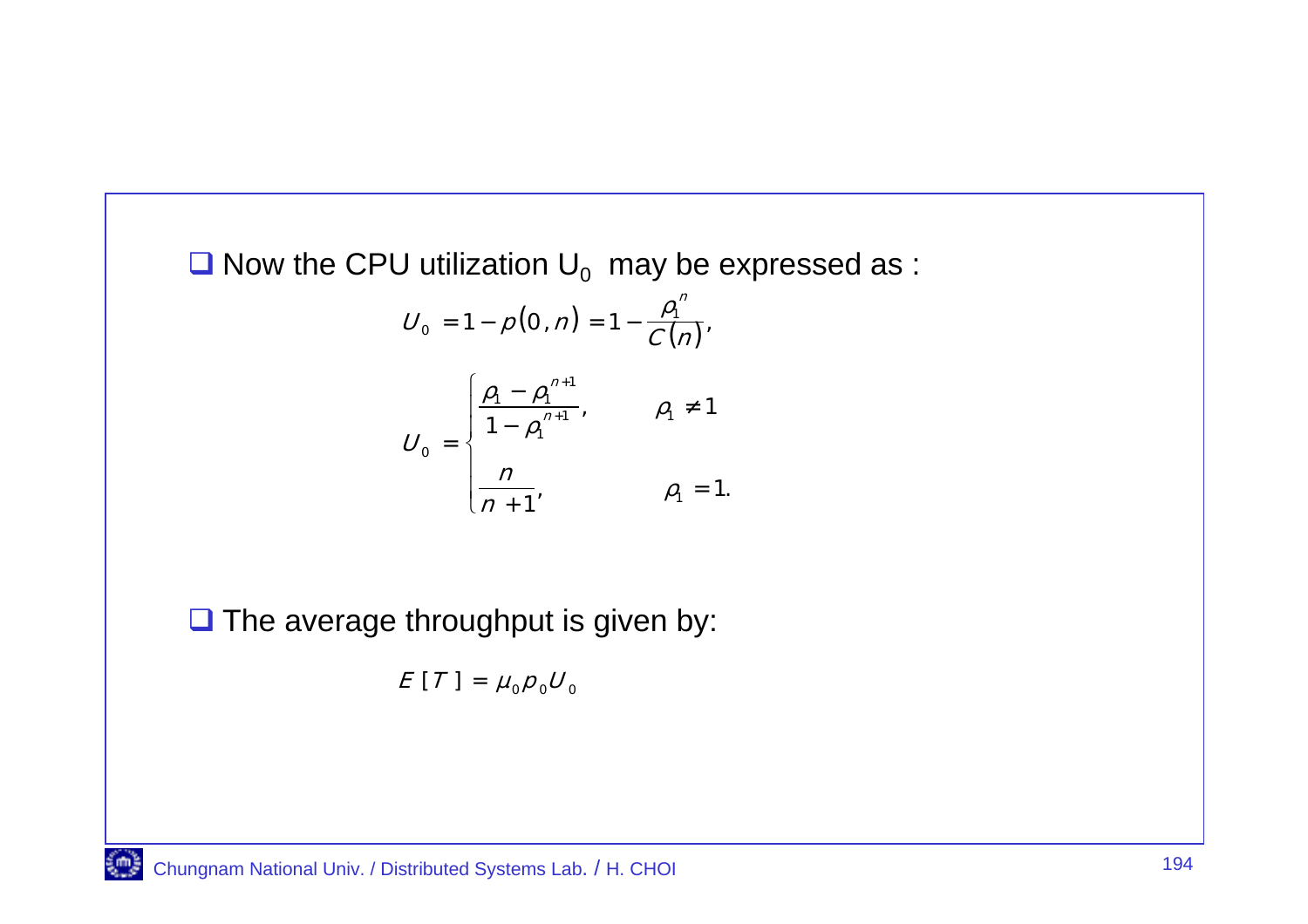## 4. General Network Model

**Q** More general queuing network that have been found to have a product-form solution.

♦ Chandy, Howard, Towsley 1977, Chandy and Yeh 1978, Lam 1977, Kleinrock 1975, Kobayashi 1978, ........

 Any differentiable service-time distribution can be allowed at a node, provided that the scheduling discipline at the node is PS (processor sharing) or LCFS-PR.

- Any differentiable service-time distribution can also be allowed at a node with ample servers. (no queuing needed)
- ♦ Networks with multiple job types can be analyzed.



`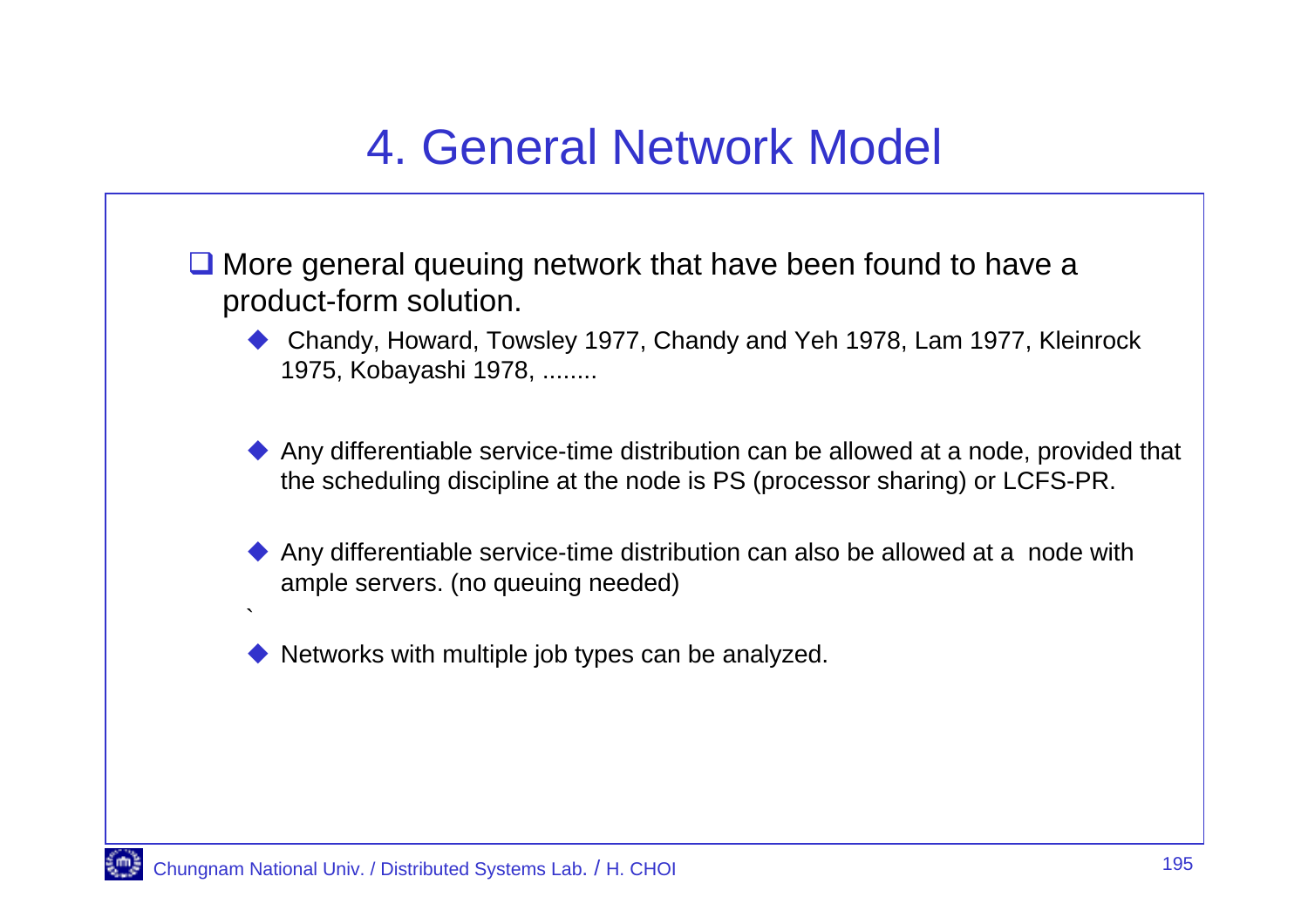# Stochastic Petri Nets

1. 2. 3. Petri Net

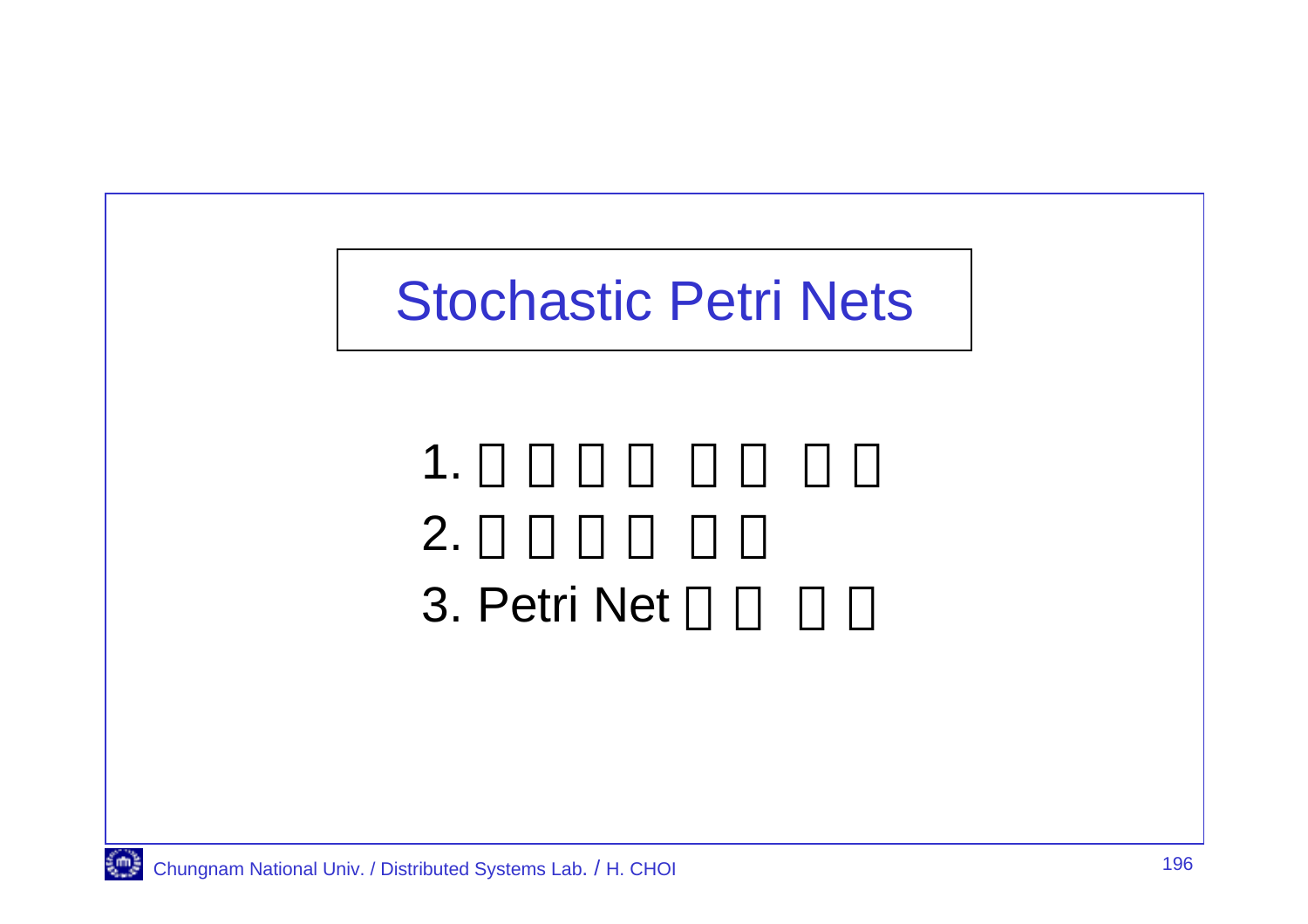## 1.

### **Non state-space model**

- ◆ System component
- ♦ Inter-dependency, concurrency, resource contention
- ◆ Product form queueing network
- ◆ Series-parallel graphs
- ◆ Fault-tree
- ◆ Reliability graph

### **□** State-space model

- ◆ State machine
- ◆ Markov models
- ◆ Petri nets

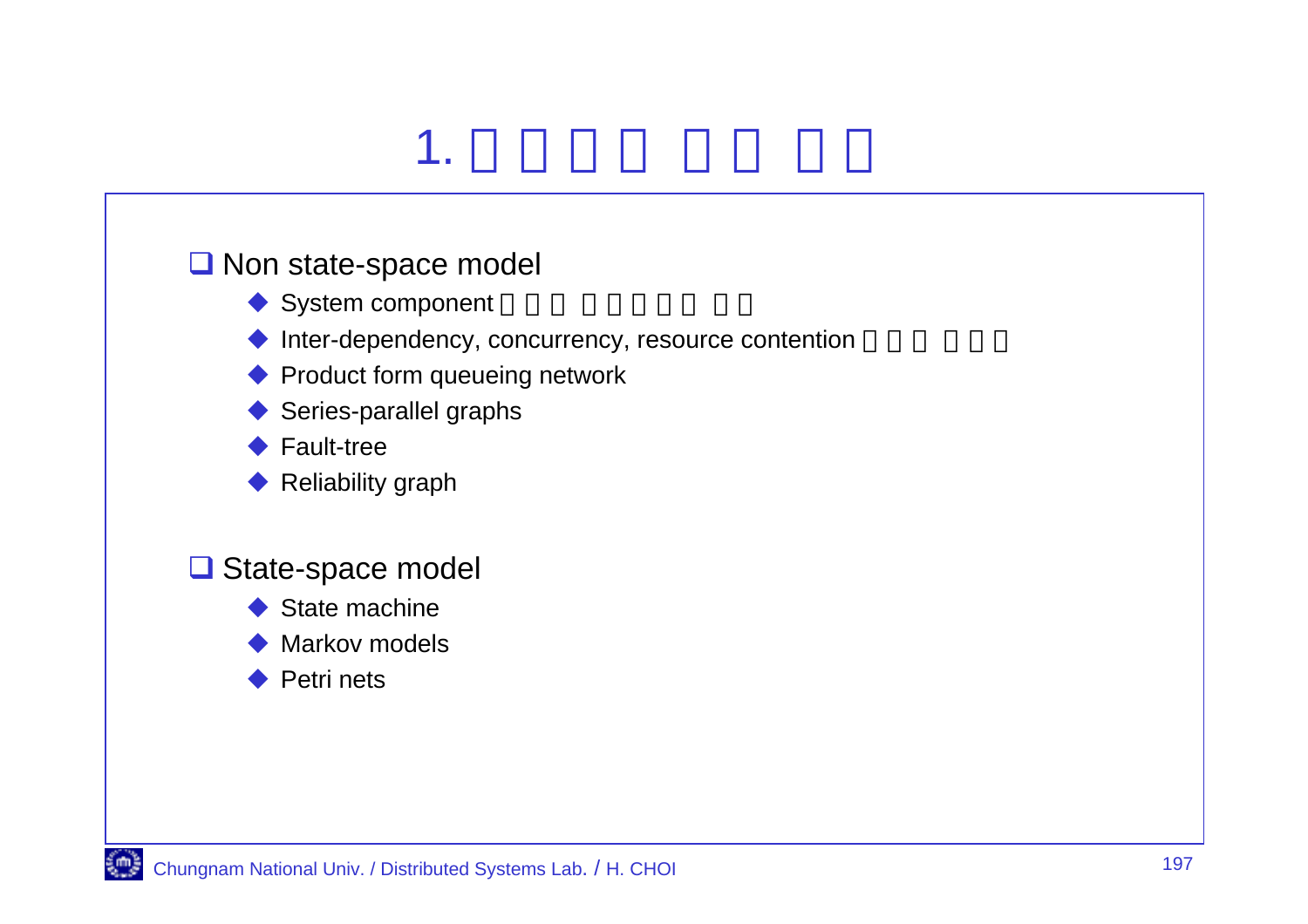## Why Markov Models ?



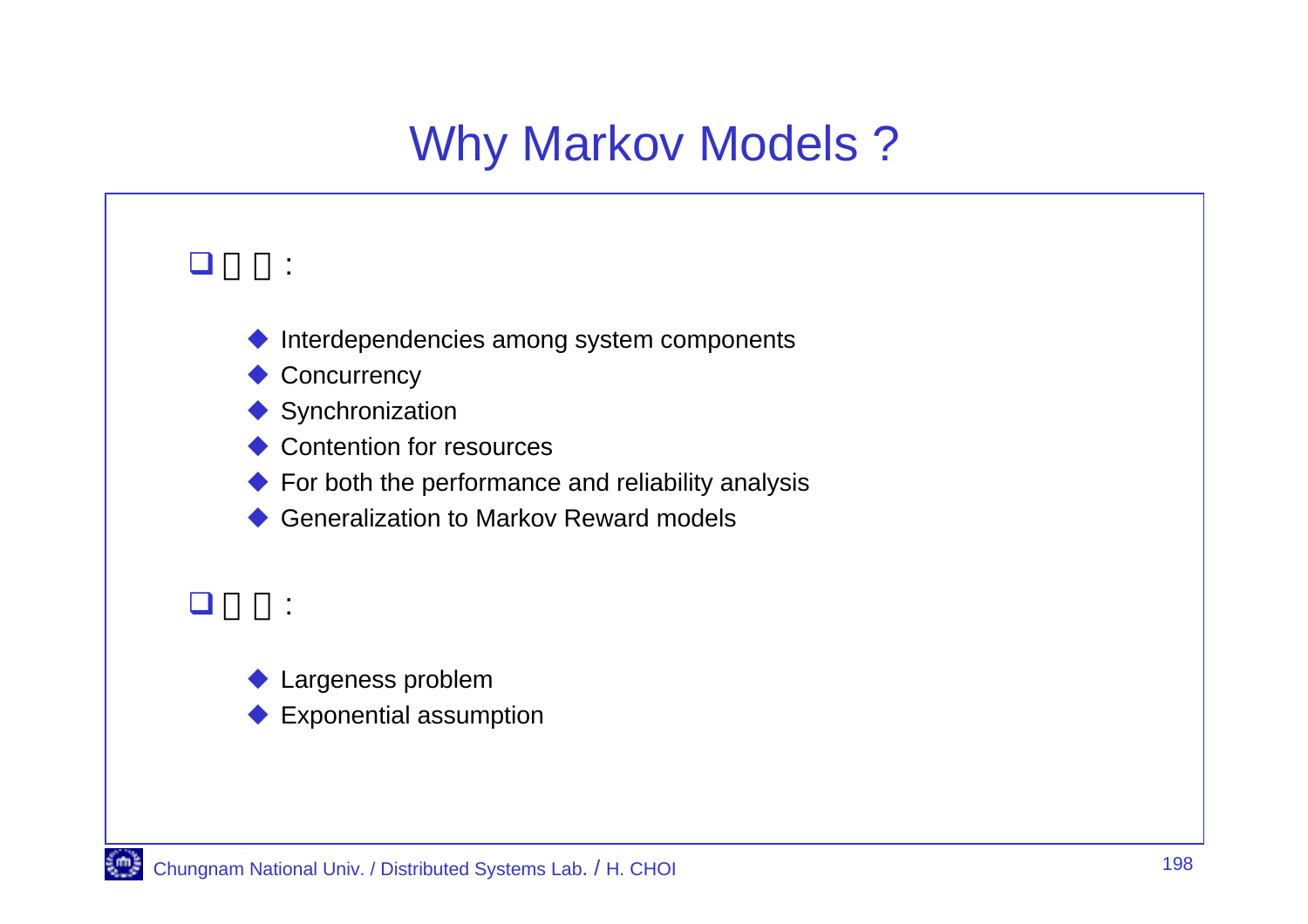## Markov model

## **Q** Largeness problem

- Automatic state space generation : **Stochastic Petri nets**, high level languages
- ♦ Efficient numerical solution technique
- ♦ Model decomposition
- ♦ Model approximation(simplification)
- **Q** Exponential assumption
	- ◆ Non-homogeneous Markov process
	- ◆ Semi-Markov process
	- ♦ Markov regenerative process
	- ♦ Approximation of non-exponential distributions by PH-type expansion
		- Largeness problem
	- ♦ Discrete-event simulation
- **□** Needs
	- ◆ Stochastic Petri nets for
	- ( Non-exponential event times with )
	- ♦ Analytic solution methods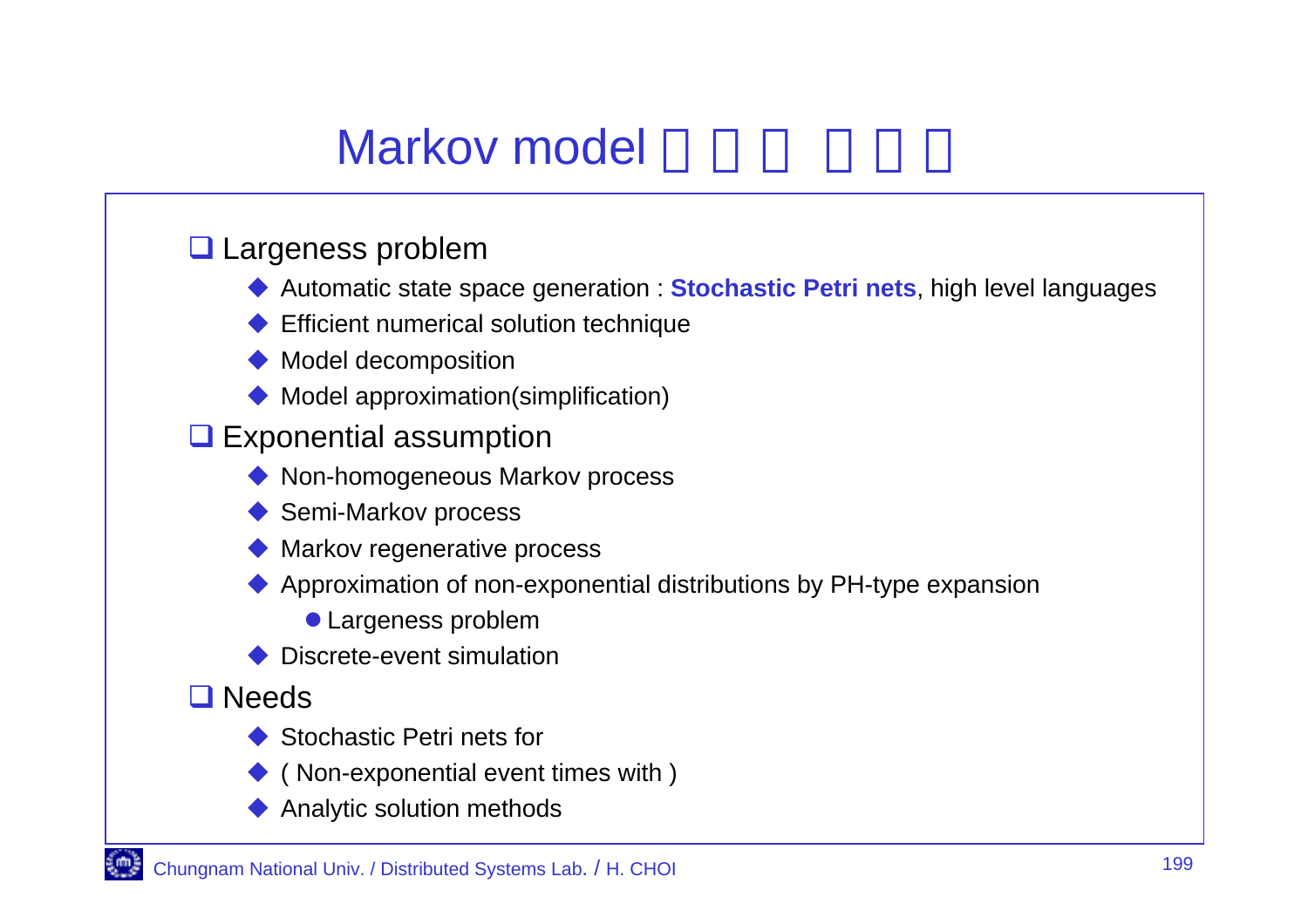"Abstract and Formal Model of Information Flow"

**□** "Bipartite Directed Graphs Consisting of Places and Transitions"

**□ Petri Nets, PN=(P,T,A,C,M0)** 

| $\blacktriangleright$ P = {p1, p2, p3, , pj}, a finite set of places |                                |
|----------------------------------------------------------------------|--------------------------------|
| $\blacktriangleright$ T = {t1, t2, t3, , tm},                        | a finite set of transitions    |
| A $\{P \times T\}$ $\{T \times P\}$ , a finite set of arcs           |                                |
| • $C : A$ {1, 2, 3, },                                               | a function of arc multiplicity |
| • MO : P {0, 1, 2, 3,},                                              | the initial marking            |

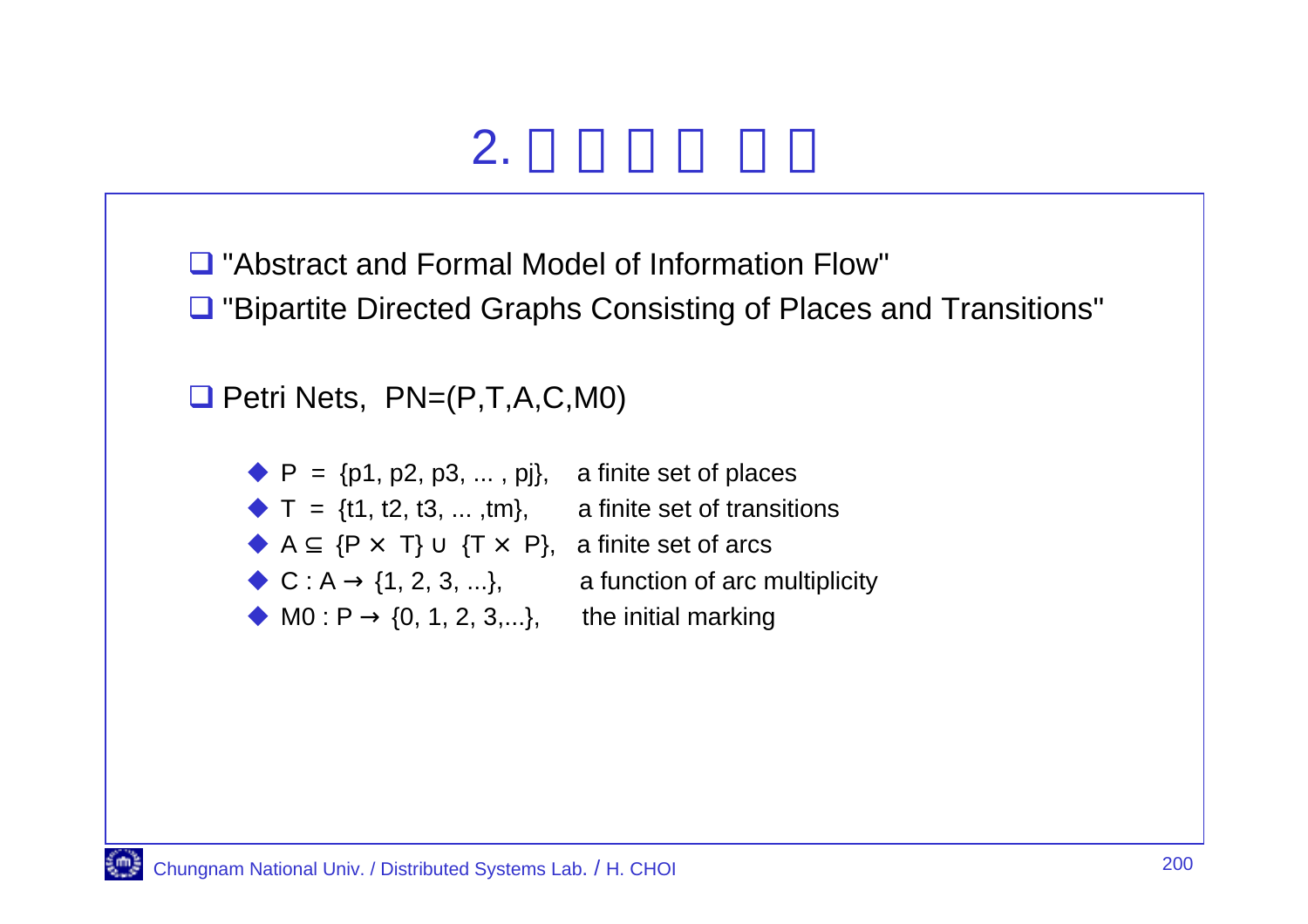(1)

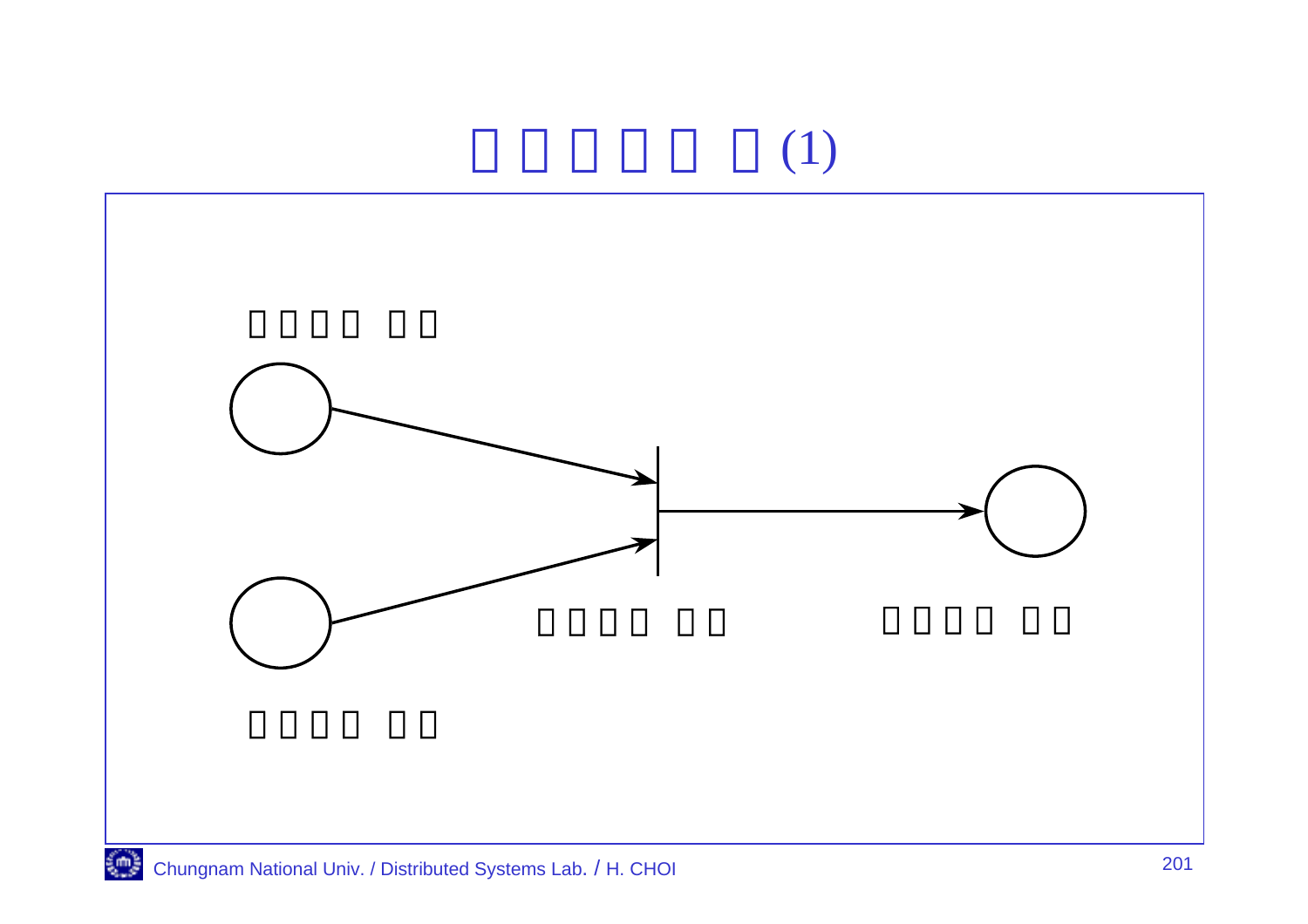(2) t4 t5 p6 p1 t1 p2 t2 p4 p3 t3 p5 ParBegin ParEnd

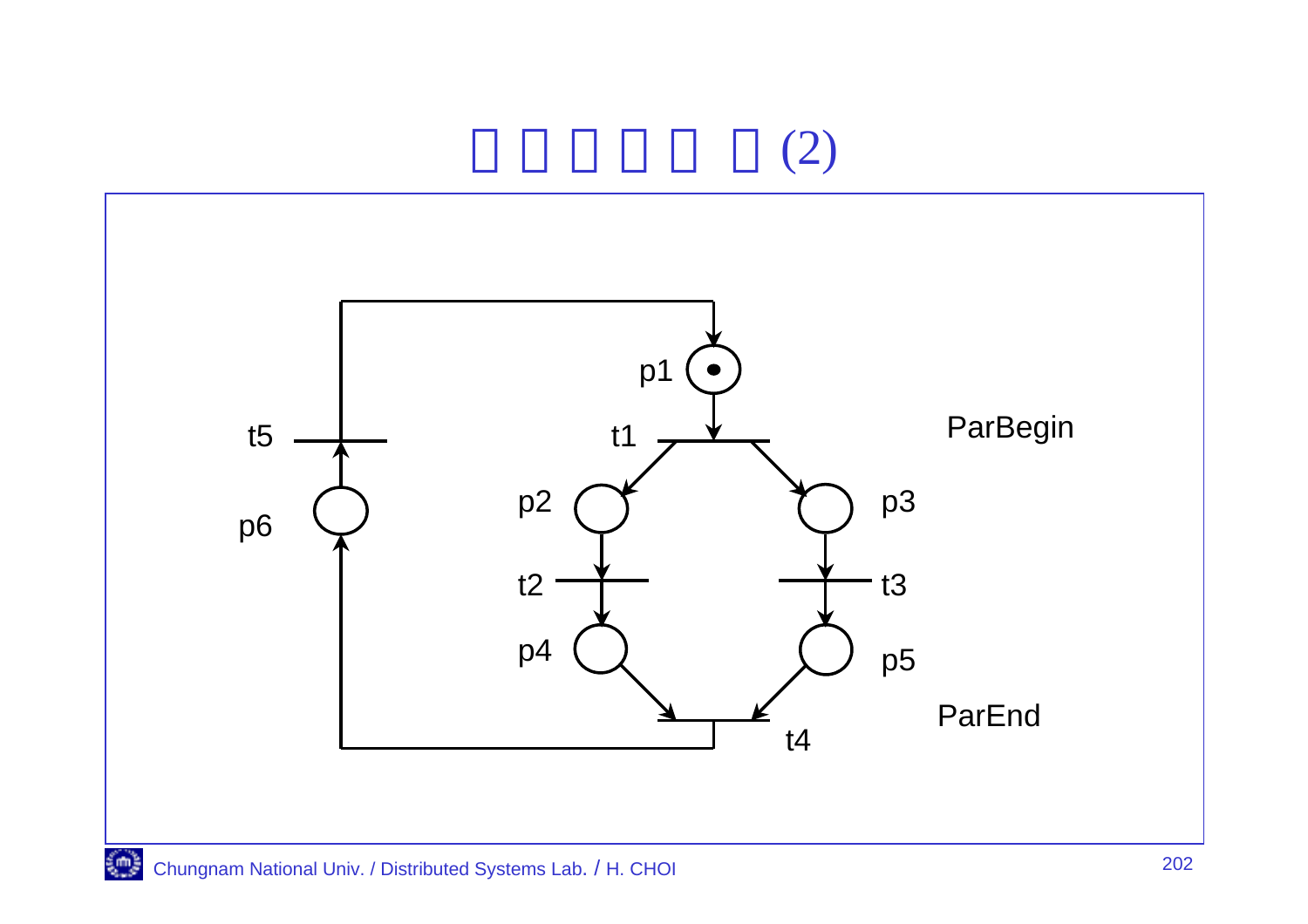- **□** Sequential execution(ordering)
- **Q** Concurrency, parallelism
- **Q** Synchronization
- **Q** Asynchronous activities
- **Q** Contention
- **Q** Non determinism
- $\Box$  Interdependency
- **Q** Hierarchical modeling

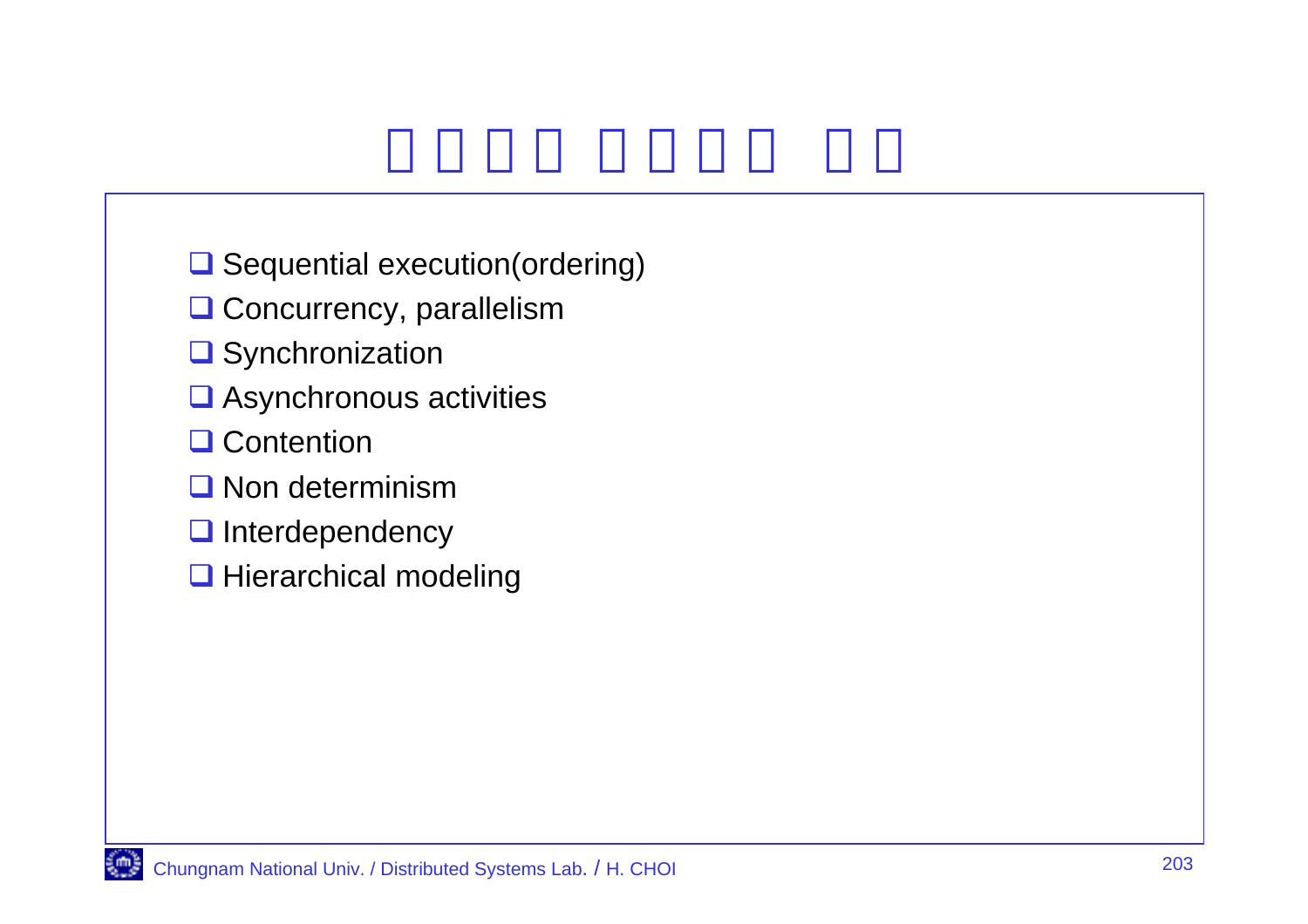

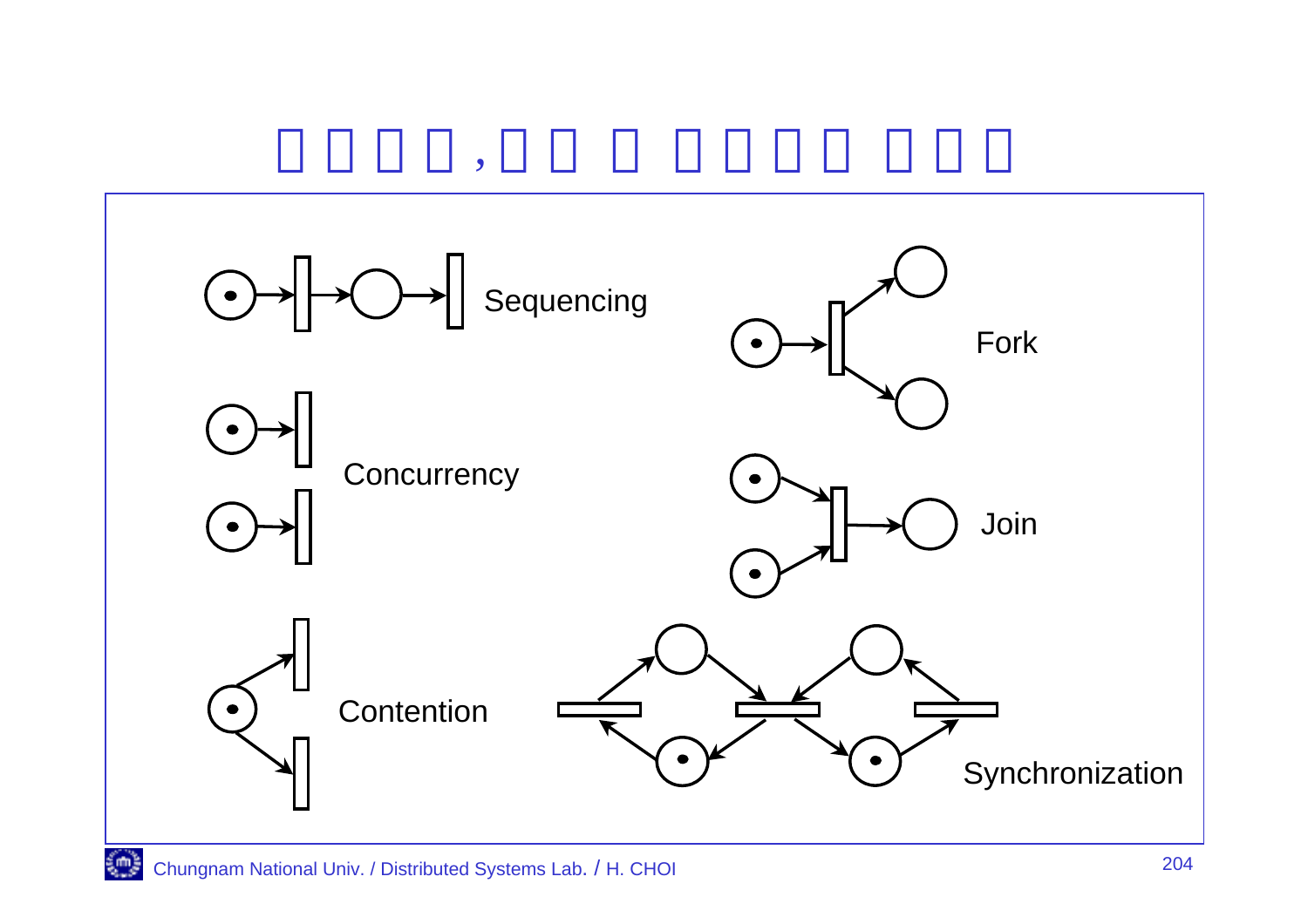

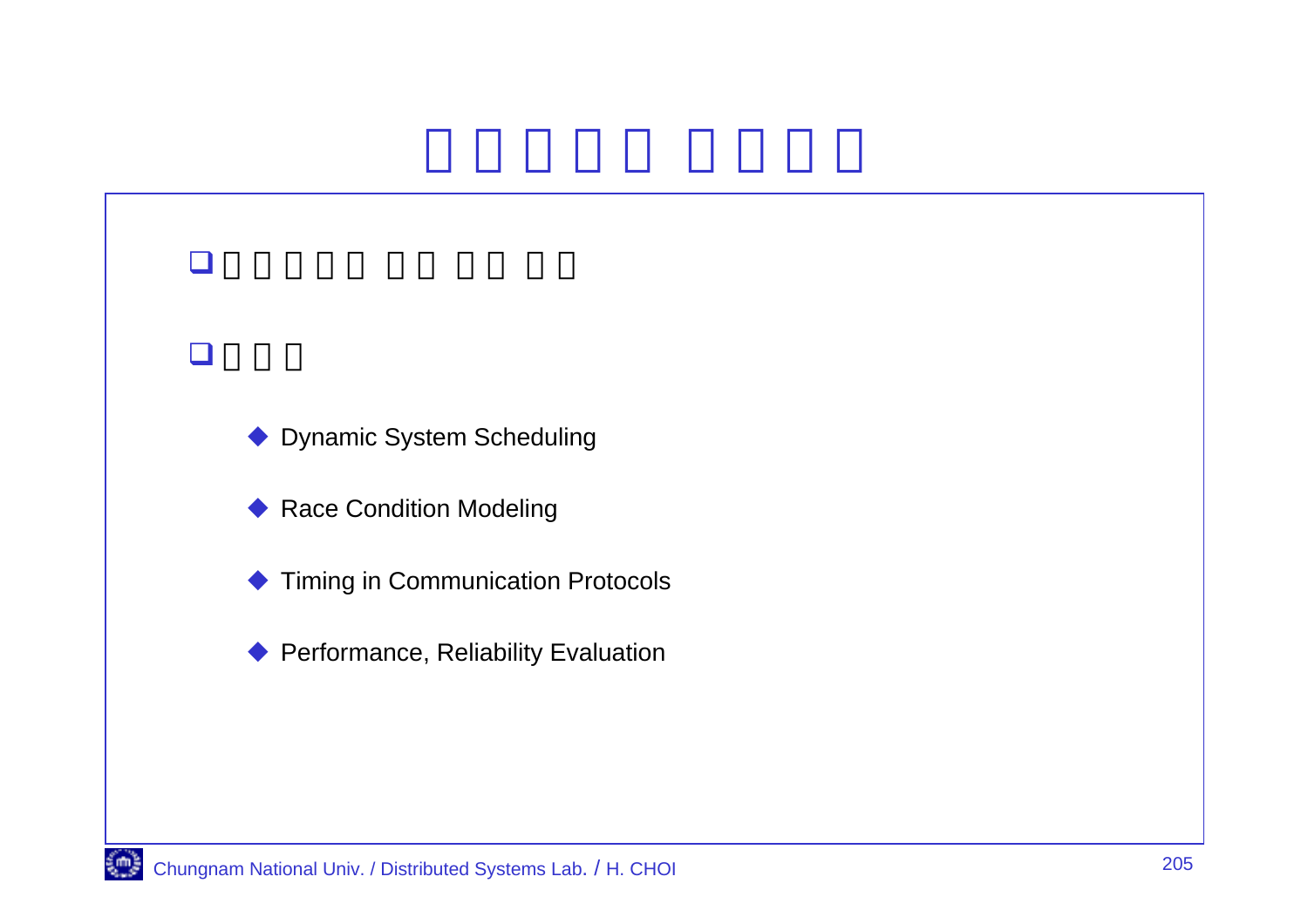# 1. 2. transition 3. Markov model (1) Petri nets  $\longrightarrow$  Reachability graph (2) Reachability graph  $\longrightarrow$  Reduced reachability graph

## 4. Markov model

- (1) Solve Markov model : state probabilities
- (2) Compute performance metrics with reward parameters

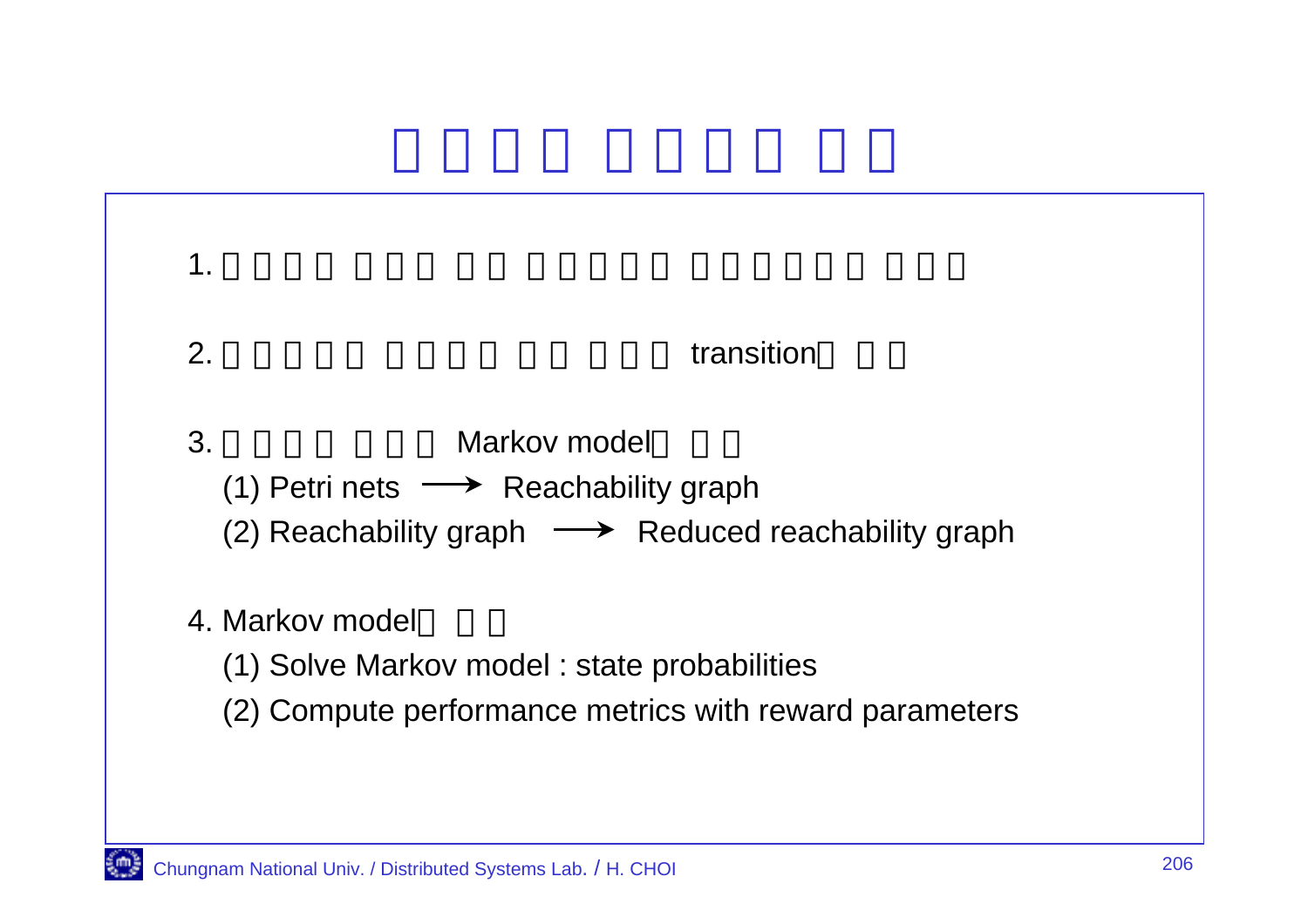

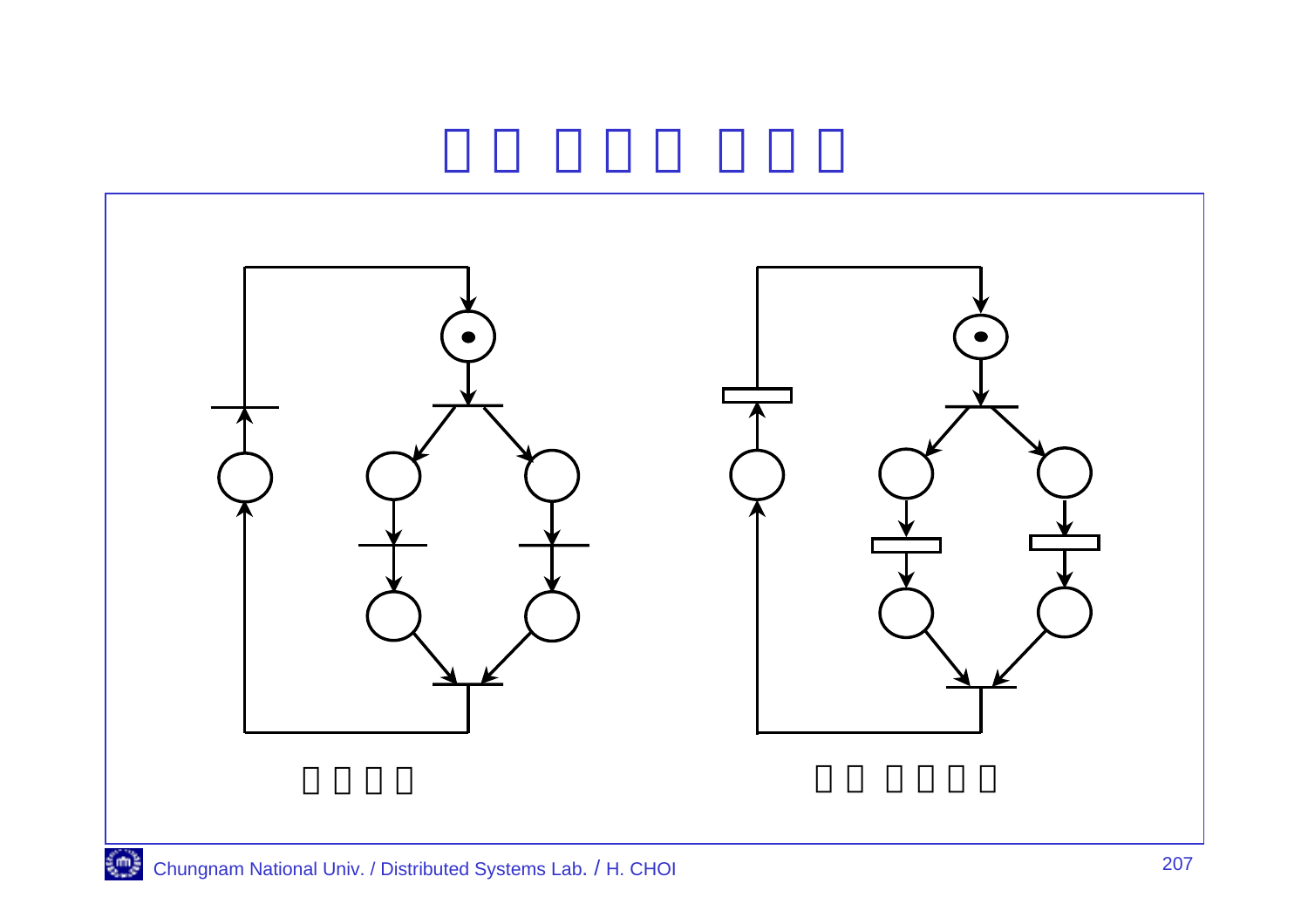## Markov Models

- **□ Deterministic Timed Nets: (Generalized) Timed Petri Nets**
- **□ Stochastic Petri Nets(SPN) CTMC**
- **□ Generalized SPN(GSPN) CTMC**
- **Q** Discrete Time SPN DTMC
	- ◆ EXP(GEO) distributed firing times
- **Extended SPN(ESPN) SMP** 
	- ◆ EXP and GEN distributed firing times
	- ◆ Reduced reachability graph must have Markov property each time when marking change occurs.
- **□** Deterministic & SPN(DSPN) MRGP
	- ◆ EXP and DET distributed firing times
	- At most one DET transition can be enabled in a marking.
- **Markov Regenerative SPN(MRSPN) MRGP** 
	- ◆ EXP and GEN distributed firing times
	- ◆ At most one GEN transition can be enabled in a marking.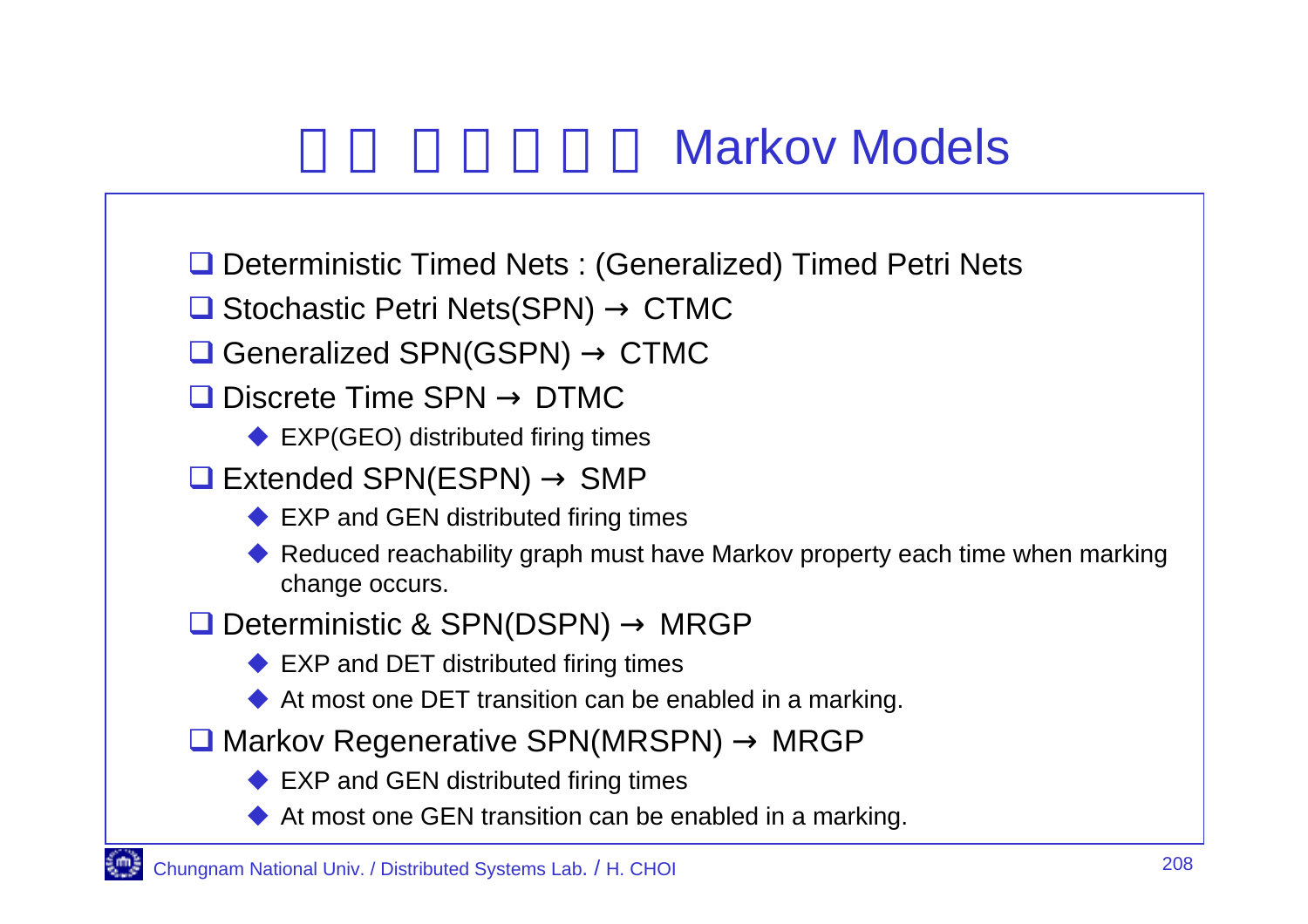

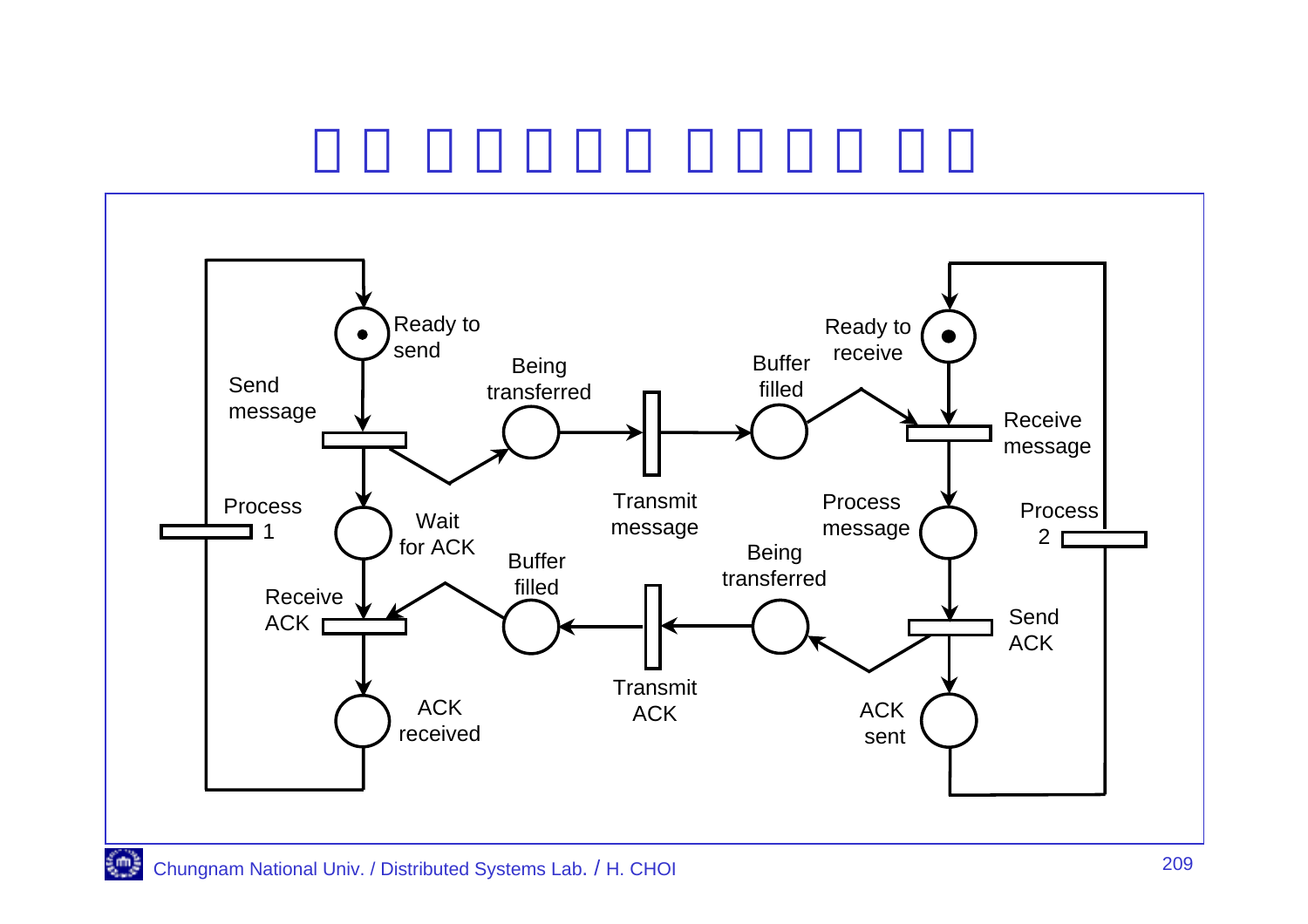## Producer-Consumer System Model





Chungnam National Univ. / Distributed Systems Lab. / H. CHOI 210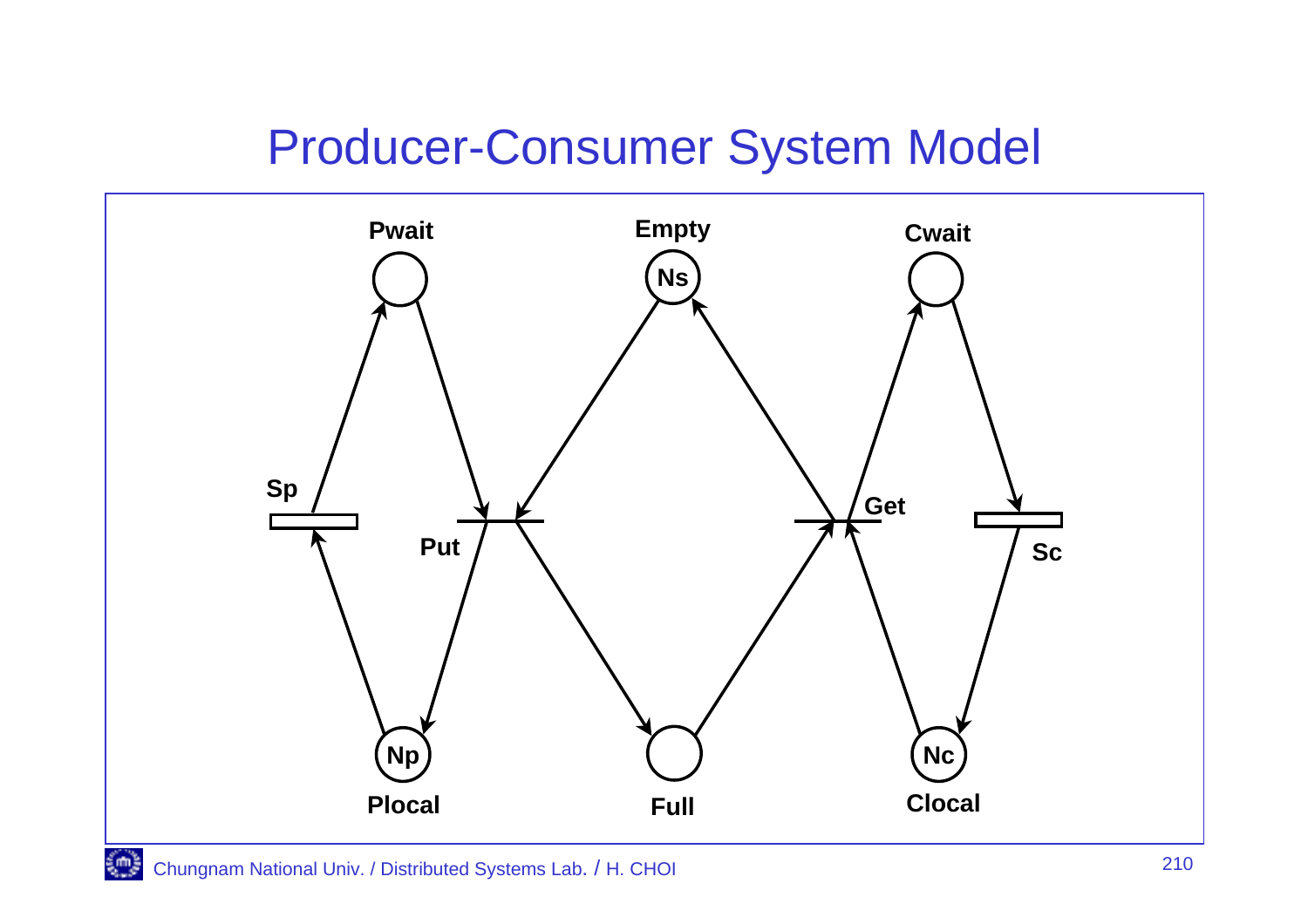## Fault-Tolerant SW Model



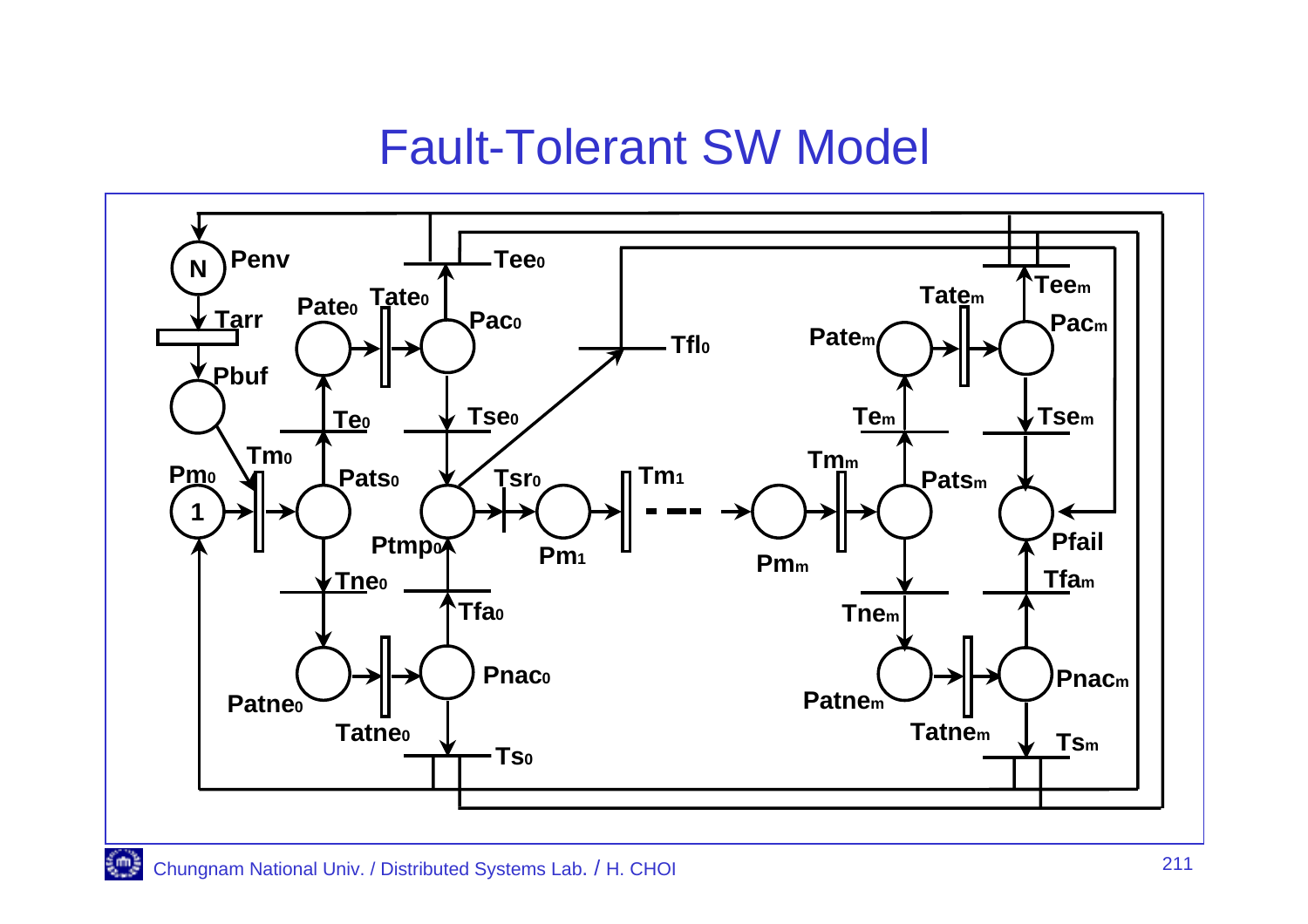## Model of a Simple Client-Server System



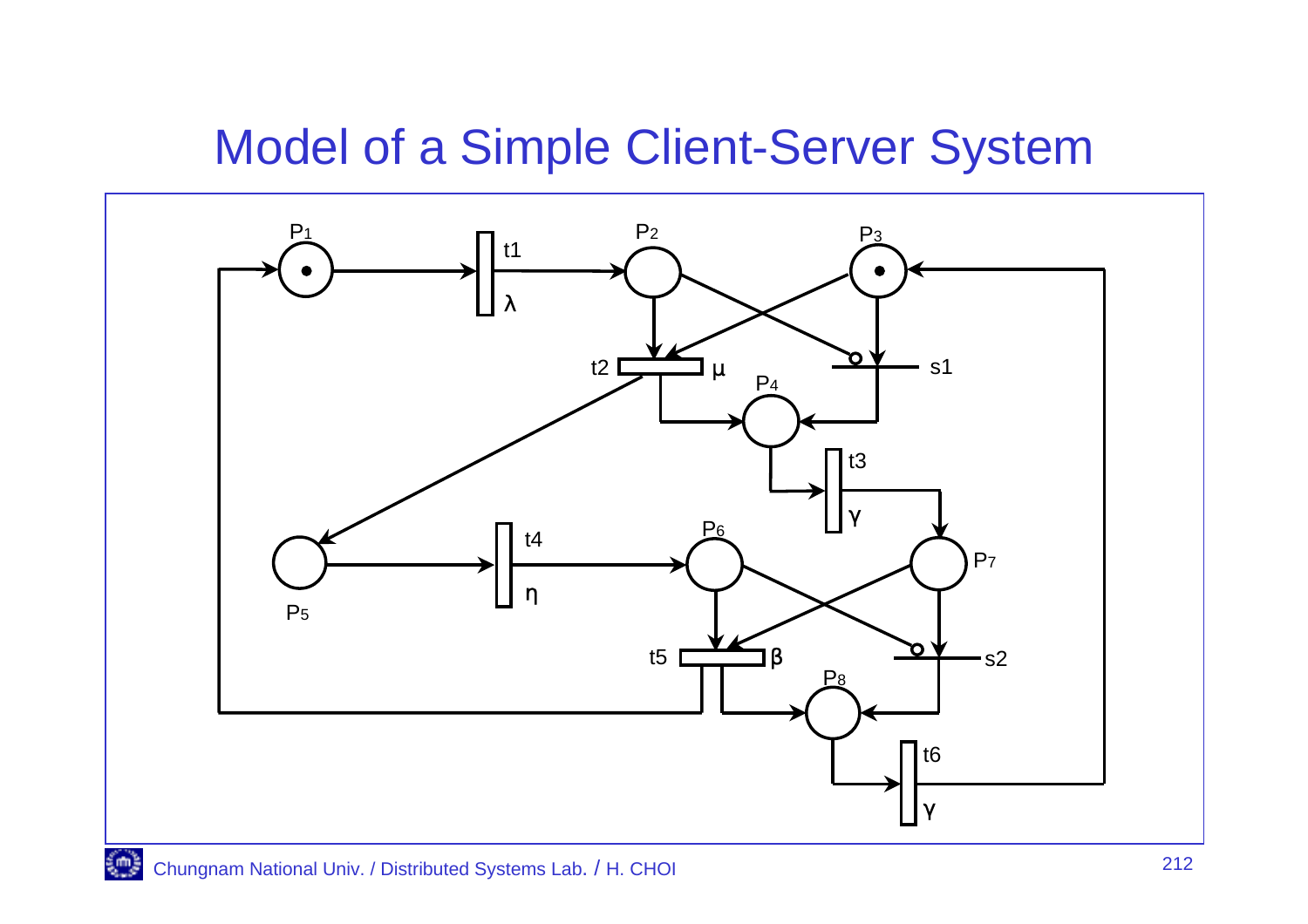## 3. Petri Nets



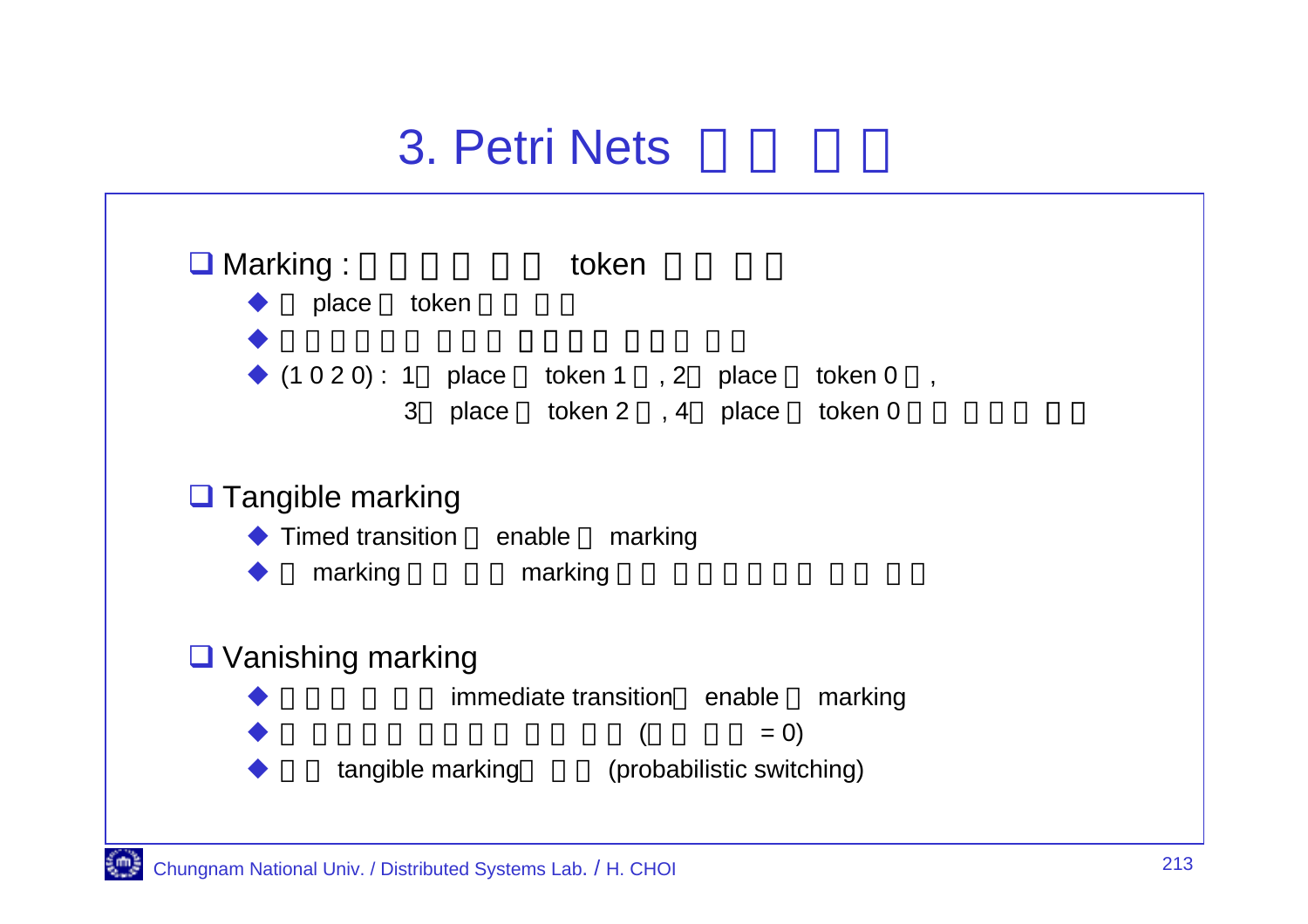## Reachability Graph





Chungnam National Univ. / Distributed Systems Lab. / H. CHOI <sup>214</sup>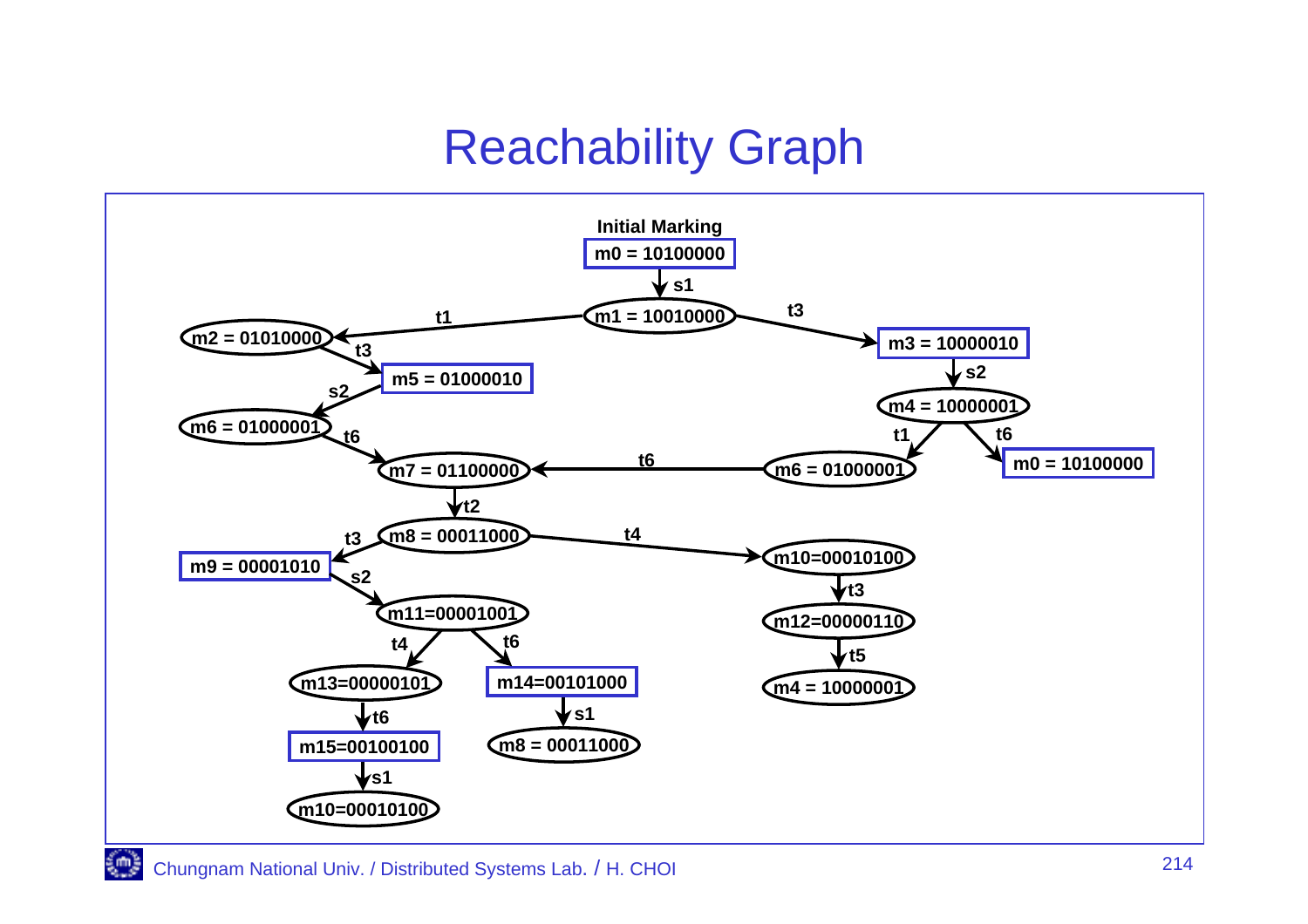## Reduced Reachability Graph



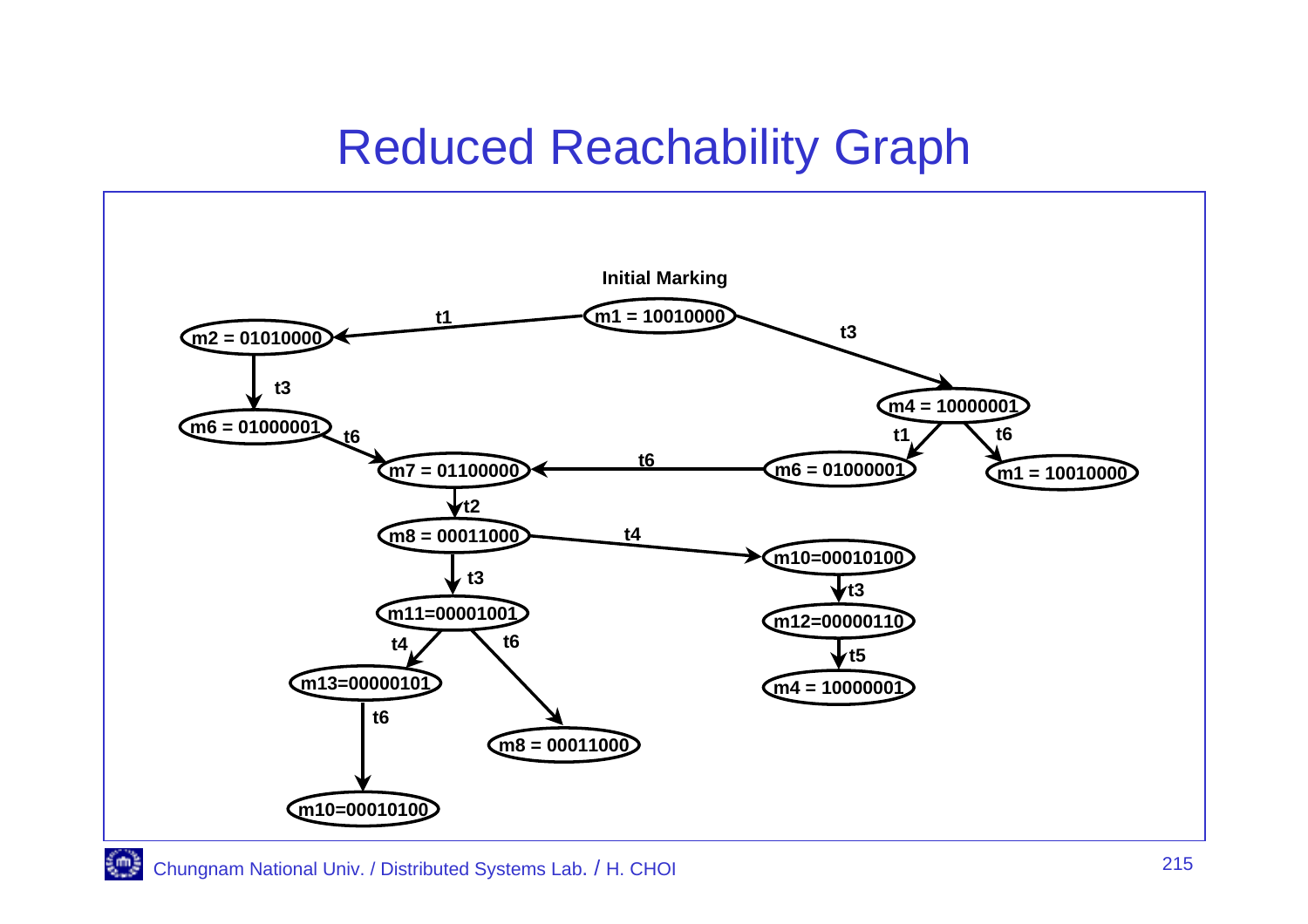## **CTMC**



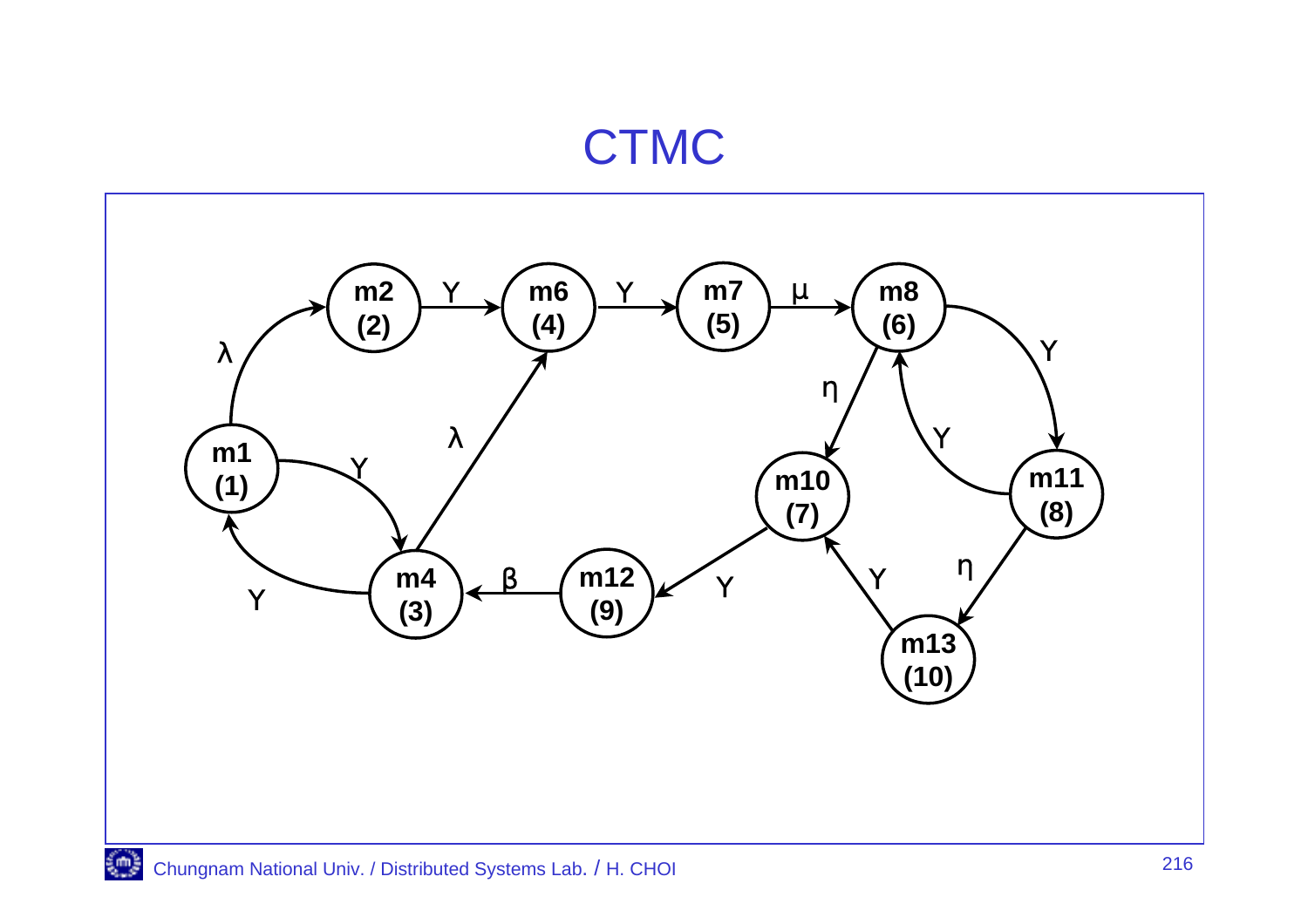### Infinitesimal Generator Matrix



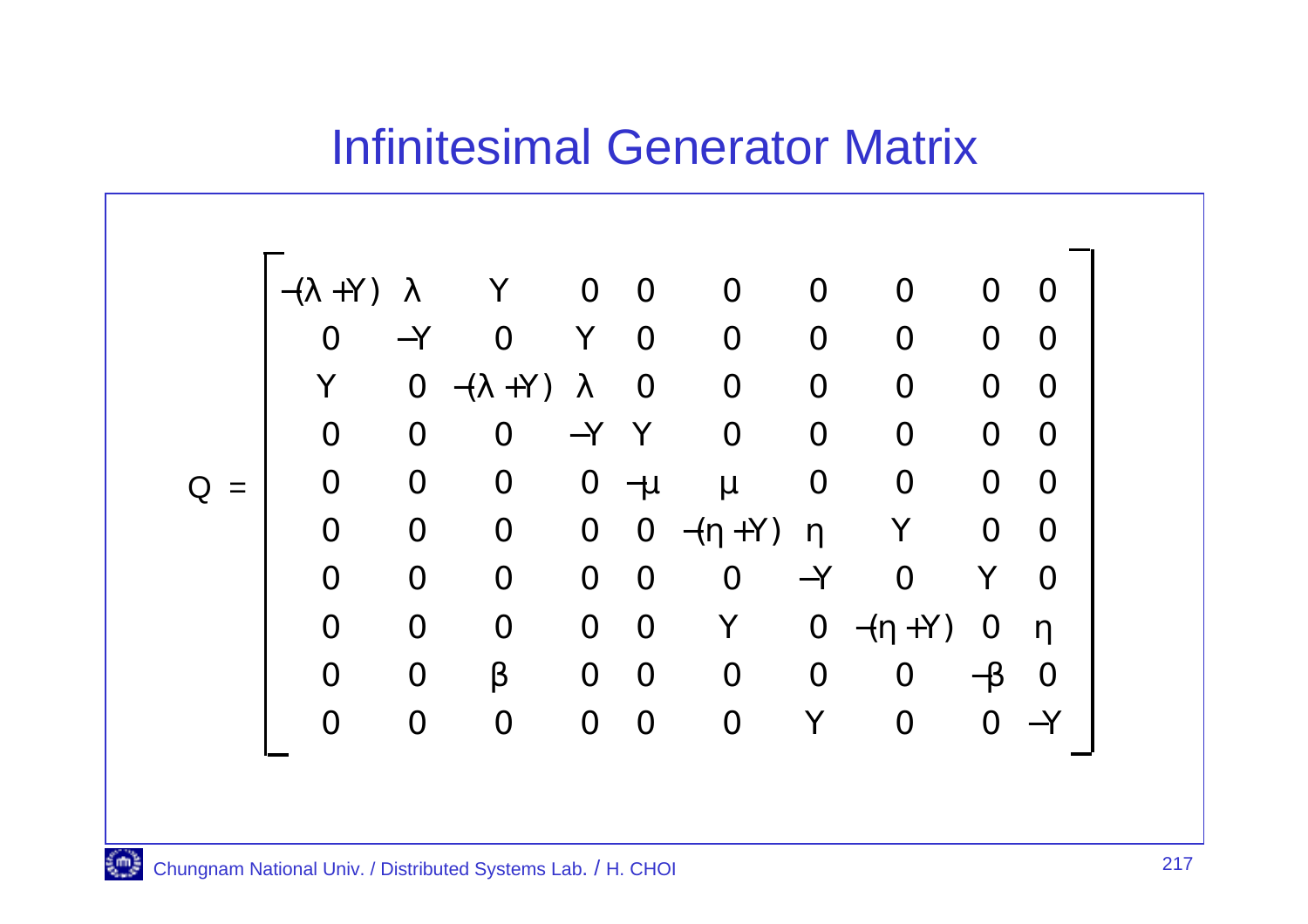### Solution Methods



#### **□ Solve Markov reward models**

- $\blacklozenge$  r=( r1, r2, r3, ..., r10) : vector of reward rate for each state
- ◆ expected steady state reward  $E[X] = \sum n \pi_i$ i∈S ∈

♦ expected transient(instantaneous) reward rate  $E[X(t)] = \sum r_i p_i(t)$  $[X(t)] = \sum r_i p_i(t)$ 

♦  $\bullet$  expected accumulated reward  $E[Y(t)] = \sum \int r p_i(\tau) d\tau$ t  $[Y(t)] = \sum_{i \in S} \int_{\Omega} r p_i(\tau) d\tau$ ∈0

i∈S

∈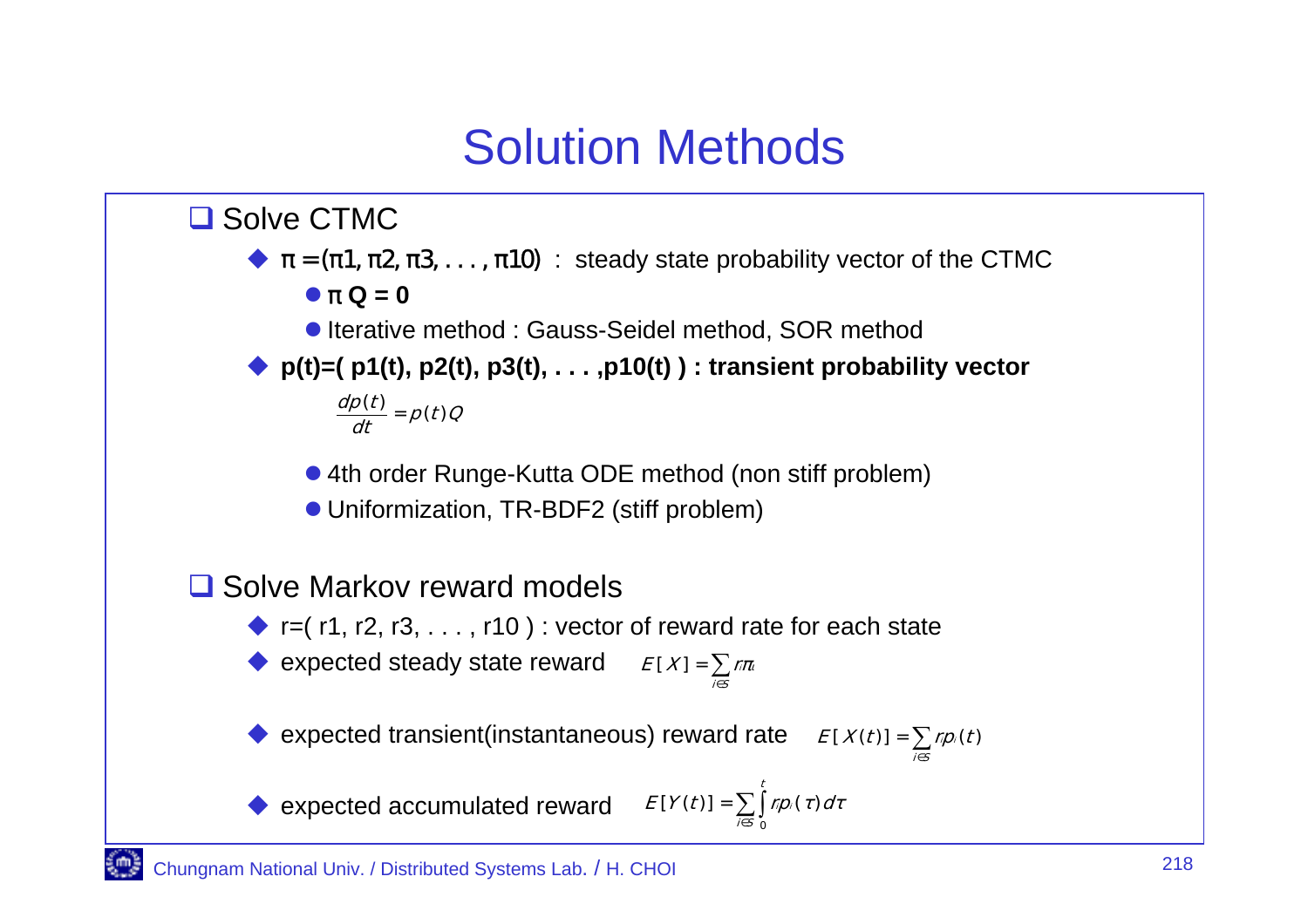# $($   $)$

- **Q** Mean probability of the server's being idle
- **Mean probability of a specific client's being idle**
- **Q** Mean response time at a client station
- **Q** Mean number of requests at the server
- **Q** Mean number of requests in the server's buffer
- **Q** Mean number of requests processed per second
	- ♦ Throughput of the server
	- ♦ Expected firing rate of the transition t4

$$
E[X] = \sum_{i \in S} r_i \pi_i
$$
  
• if t4 is enabled,  $r_i = \eta$ 

 $\bullet$  if t4 is not enabled,  $r_i = 0$ 

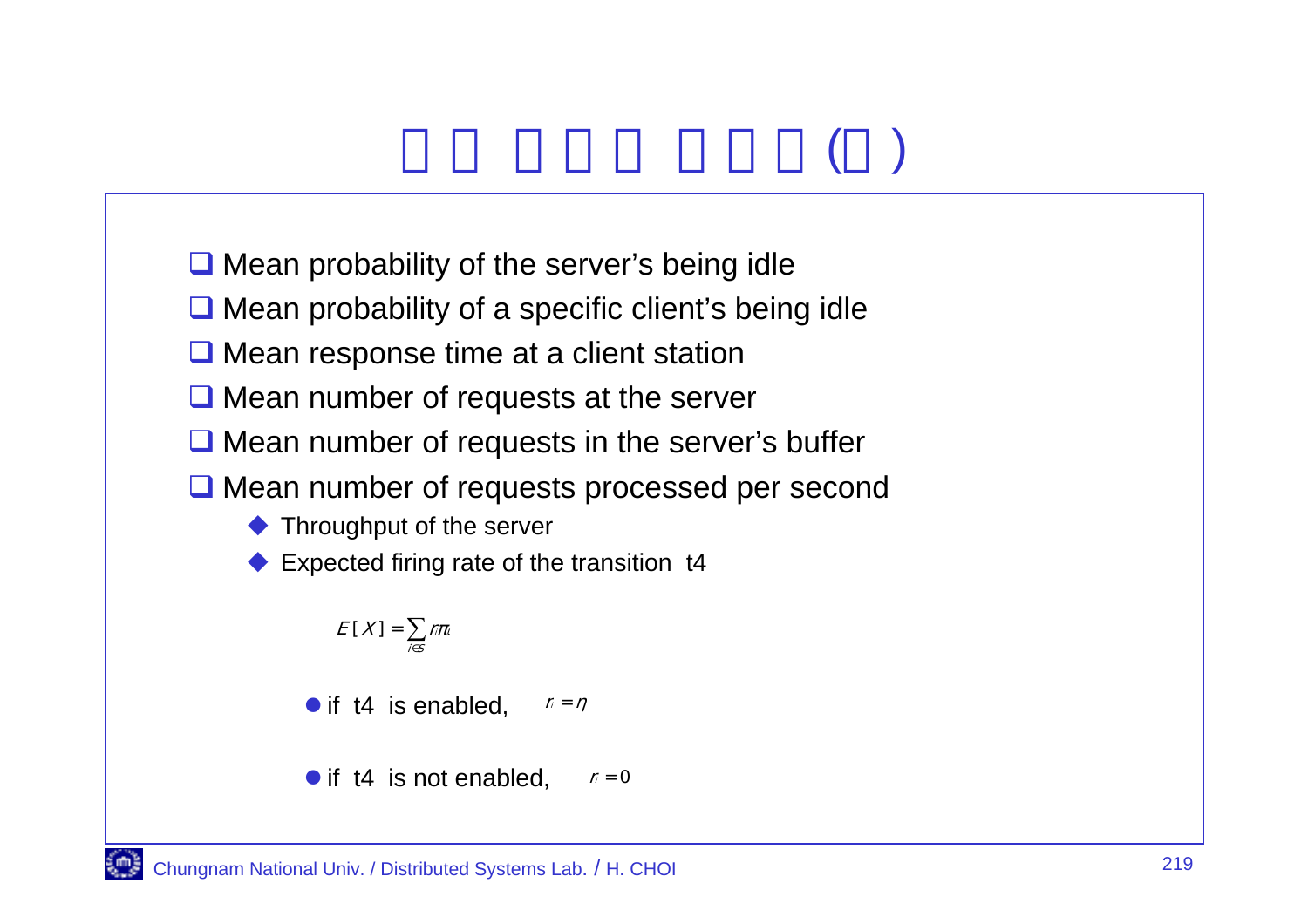### **Throughput**

- **Example for 5 clients, 1 server system**
- $\Box$  Mean length of request packet = 125 bytes/packet (1/ $\mu$ )
- $\Box$  Mean length of response packet = 4 Kbytes/packet (1/β)
- $\Box$  Mean polling time = 0.004ms (1/ $\gamma$ )
- $\Box$  Mean service time = 2ms (1/η)
- **Q** Request generation rate  $(\lambda)$  : variable
- $\Box$  Offered load,  $\rho = \lambda(1/\mu + 1/\eta)$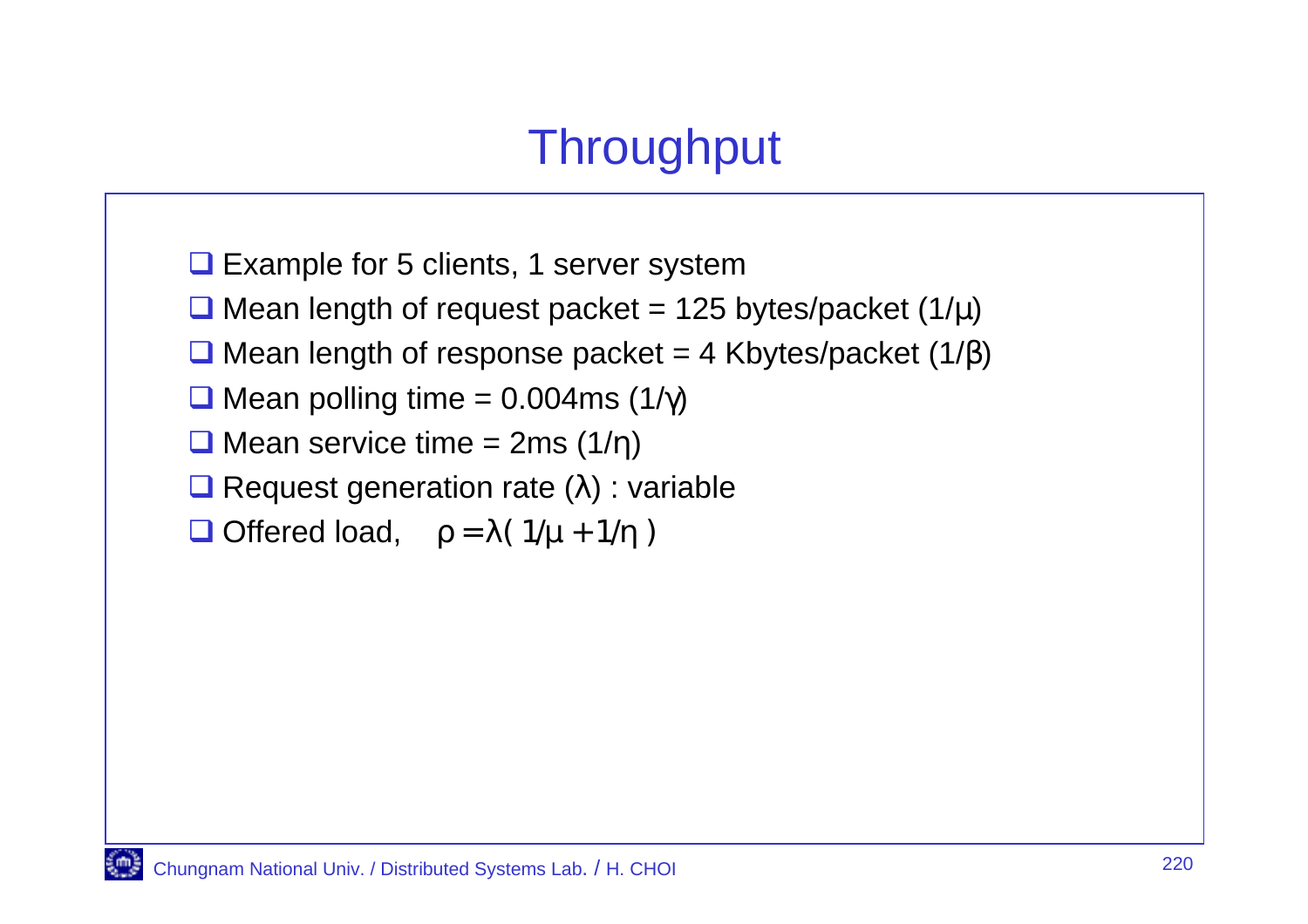### **Throughput**

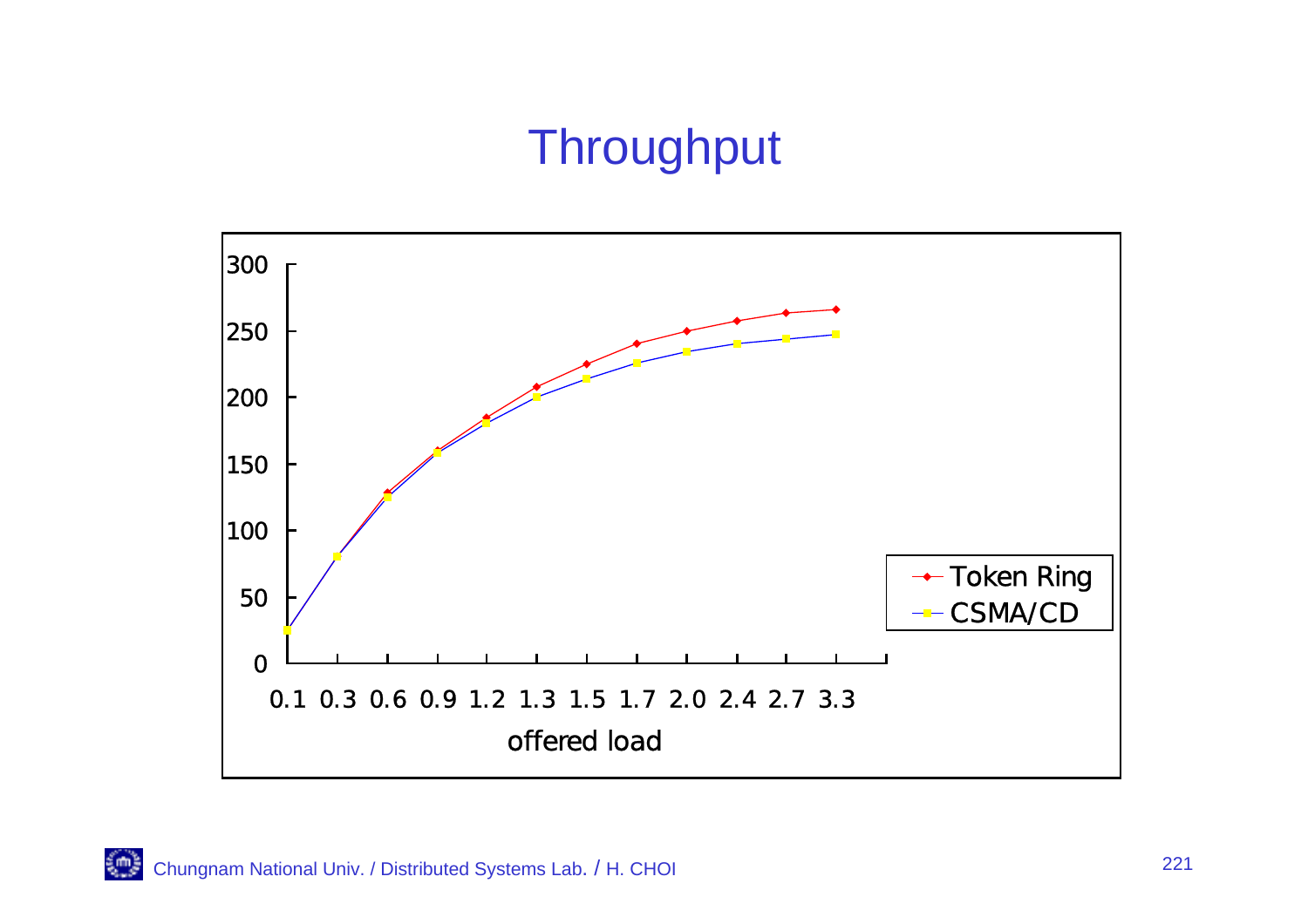## Introduction to Simulation

- 1. Designing Simulation Model
- 2. Programming Simulation
- 3. Analyzing Simulation Results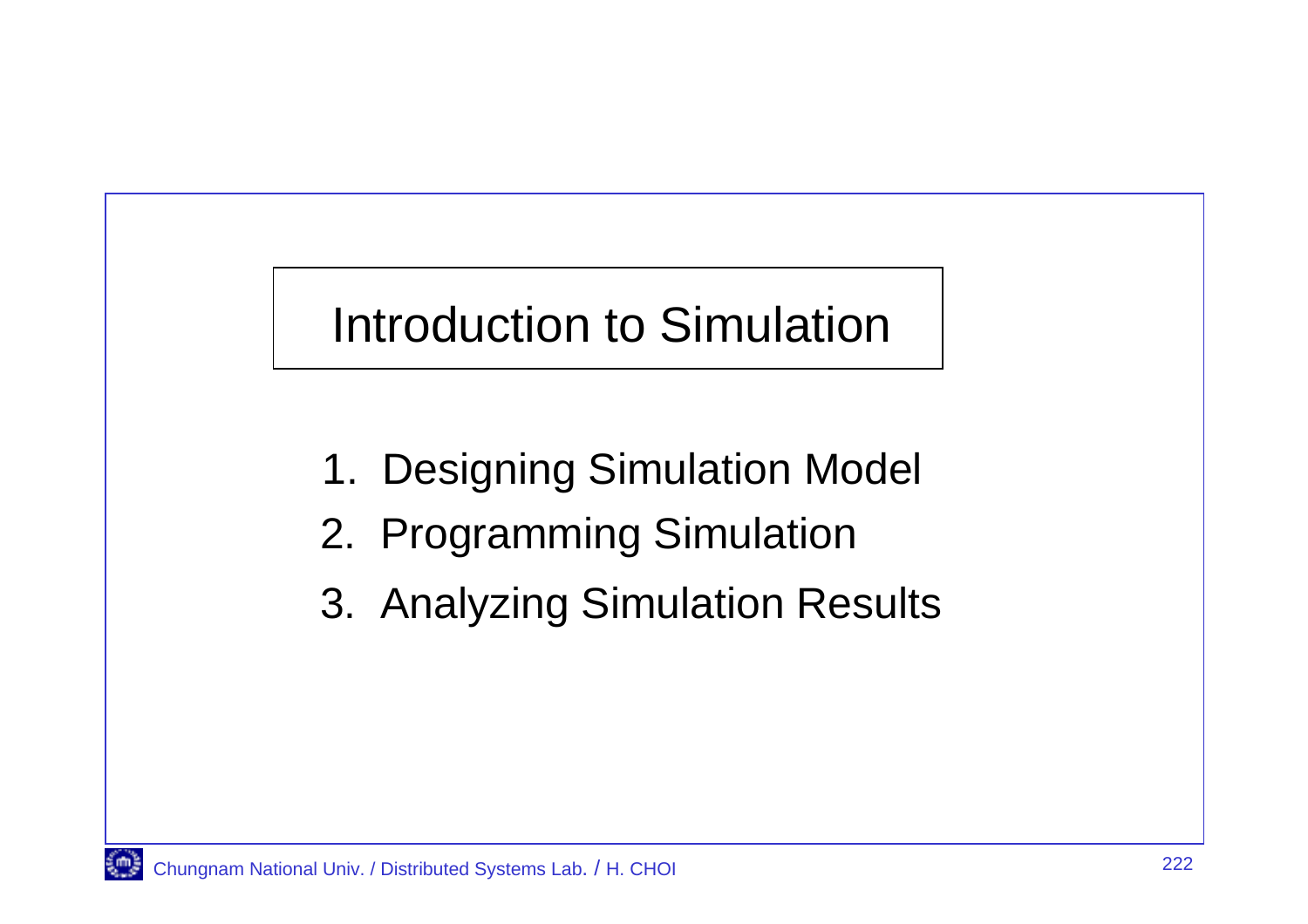# 1. Designing Simulation Model

- **■** A study of actions that mimics some reality.
- **Q** Probability based simulation
- **Q** Probability based simulations use Monte Carlo method.
- **□** Steps of simulation
	- Designing simulation model
	- Programming simulation model
	- Analyzing simulation results
- **□** Simulations are complicated programs that will execute for a large number of iterations.
- **□** Need to decide
	- Simulation method : physical simulation or Monte Carlo simulation
	- ◆ Model type
	- ◆ Characteristics of parameters
	- ♦ Model size
	- ♦ Simulation time (Number of iterations)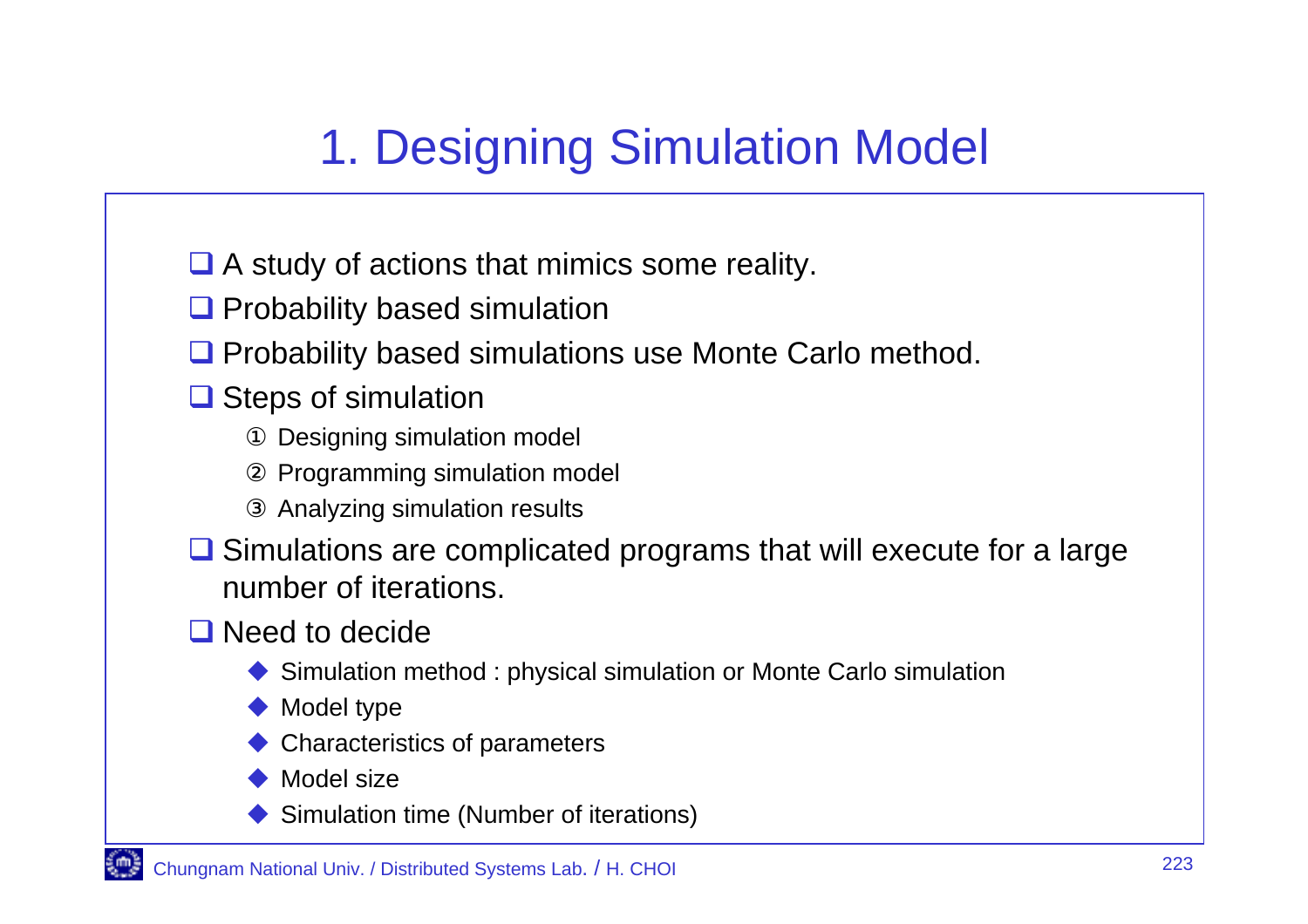#### **Q** Types of simulation models

- ♦ Static model : States and characteristics of the model do not change over time. • Represents a system at a particular point in time. (Monte Carlo simulation) ♦ Dynamic model : States and characteristics of the model change over time.
- ♦ Deterministic model : Does not contain stochastic variables.
	- Known(deterministic) set of inputs that result in a unique set of outputs
	- Ex) Known input : arrivals of patients at the scheduled appointment time.
- ♦ Stochastic model : Contains stochastic variables.
- ♦ Discrete model : System variables change in a discontinuous way over time.  $\bullet$  Ex) a bank
- ♦ Continuous model : System variables change continuously over time.
	- $\bullet$  Ex) a dam, a worm object losing its heat to the air
- ♦ Combined model : Some variables are discrete and some are continuous.
	- $\bullet$  Ex) a dam with water gates to outflow

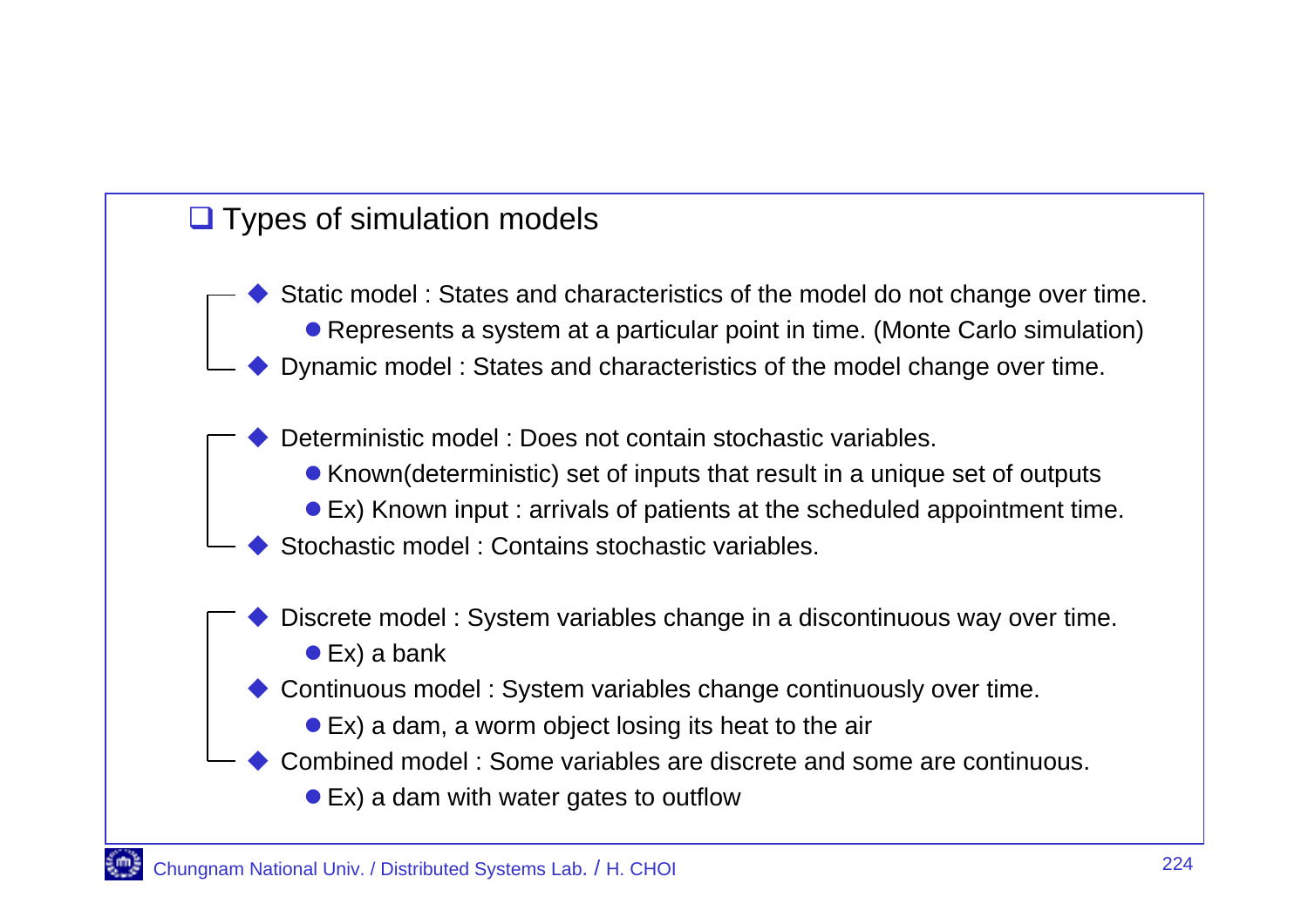### Generating Random Numbers of Uniform Distribution

- $\Box$  In order to have a computer program to simulate a stochastic process, we need to generate numbers that represent values of random variables of events.
- **□** Need algorithms to generate numbers randomly and independently based on some distribution.
- **□ No generation algorithm can produce truly random numbers.** 
	- : repeat of sequence of numbers

**Linear Congruential Method** 

 $\blacktriangleright$  *Zi* : random numbers  $a, c, m$  : constant  $Z(n+1) = (a^*Zn + c)$  modulo m

♦ ) Z1=7, a=9, c=11, m=50  $Z2 = (9*7 + 11) \mod 50 = 24$  $Z3 = (9*24 +11) \text{ mod } 50 = 27$ 

**Q** Mixed Congruential Method

 $\blacklozenge$  The linear congruential method with  $c > 0$ 

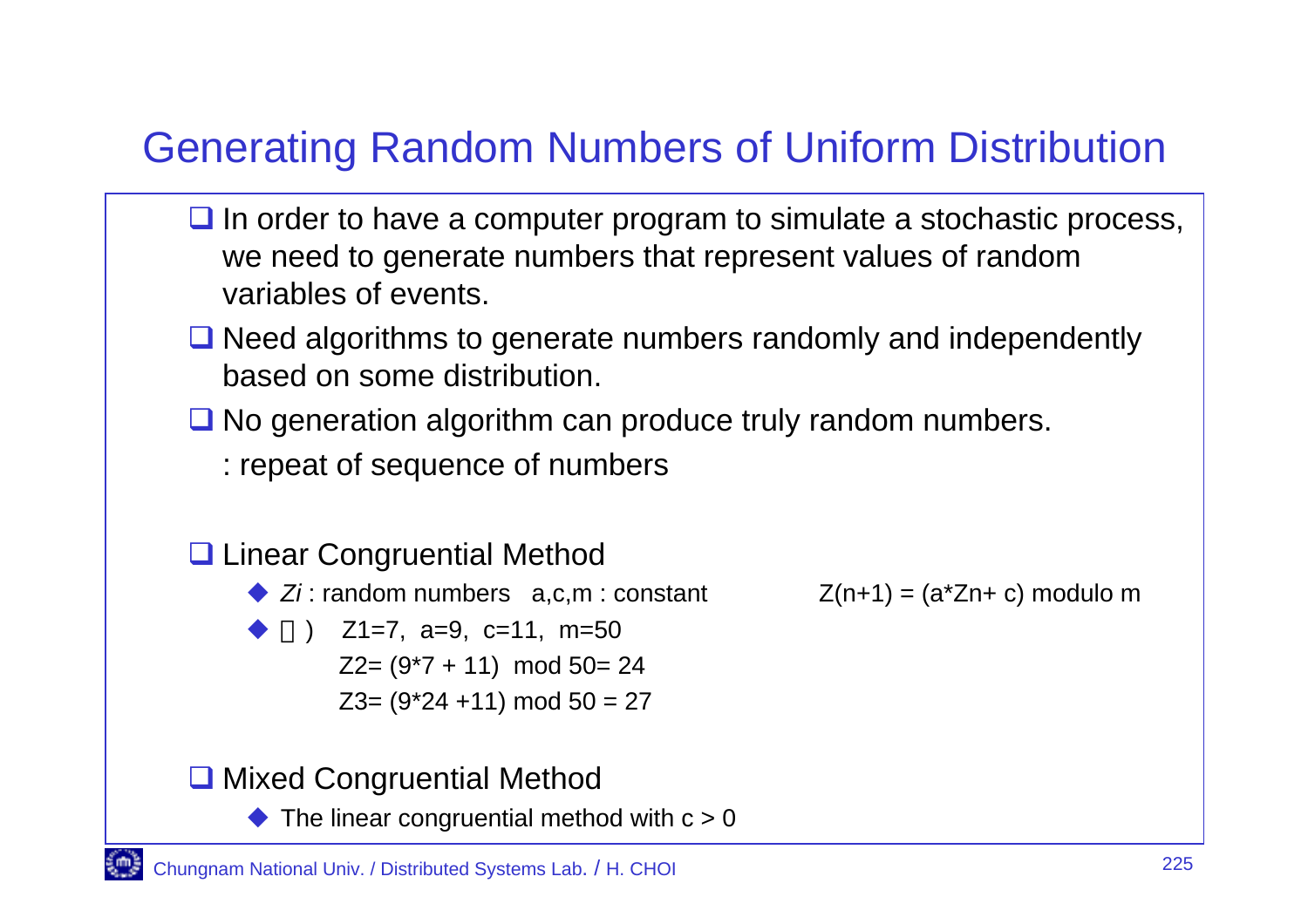#### **Q Multiplicative Congruential Method**

- $\blacklozenge$  The linear congruential method with  $c = 0$
- ◆ Periodic sequence appears sooner than the linear congruential method
- ♦ ) Z1=13, a=9, m=16  $Z2 = (9*13) \text{ mod } 16 = 5$  $Z3 = (9*5) \mod 16 = 13$  $Z4 = (9*13) \text{ mod } 16 = 5$
- ◆ UNIX's rand() uses this method with period 2^32 that returns successive pseudo-random numbers in the range from 0 to (2^15)-1.

#### **Q** Additive Congruential Method

- A new number is generated by the last generated number to the k-th previous number
- $\blacktriangleright$  Zn = ( Z(n-1) + Z(n-k) ) mod m

#### **Q** Midsquare method

- ◆ Take the middle digits of the square of a number
- ♦ ) a number 12 ---> the square 0144 ---> the random number 14

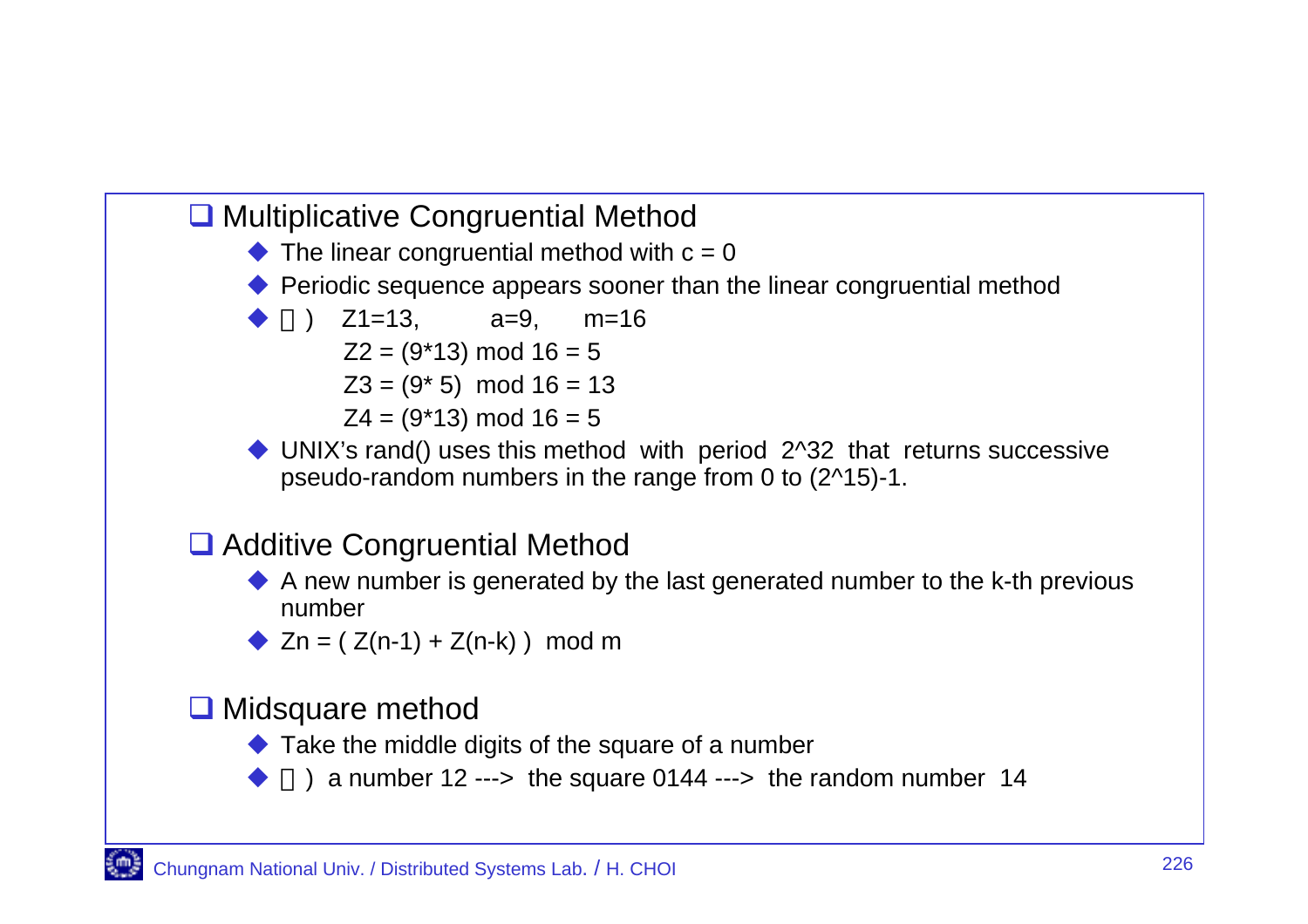### Generating Non-uniform Random Numbers

**Exponentially distributed random numbers**  $\blacklozenge$  Y~EXP( $\lambda$ ) Z~UNIFORM(0,1) y= (-1/ $\lambda$ )\*ln (1-z)  $(1 - e^{-\lambda y})$  $P[z \leq 1 - e^{-\lambda y}]$  $P[1 - z \ge e^{-\lambda y}]$  $P[\ln(1 - z) \geq -\lambda y]$  $F_Y(y) = P[Y \le y] = P[-\lambda^{-1} \ln(1-z) \le y]$  $F_{\overline{Z}}$  $= F_{7} (1 - e^{-\lambda y})$  $= P[z \leq 1 - e^{-\lambda z}]$  $= P[1 - z \ge e^{-\lambda y}]$  $= P[Y \le y] = P[-\lambda^{-1} \ln(1-z)]$ 

♦ Since Z is uniformly distributed over  $(0,1)$ ,  $F_Z(z)=z$ ,  $0 \le z \le 1$ . Thus :

$$
F_Z(1-e^{-\lambda y}) = 1-e^{-\lambda y}
$$

♦ Therefore, Y is exponentially distributed with parameter  $\lambda$ .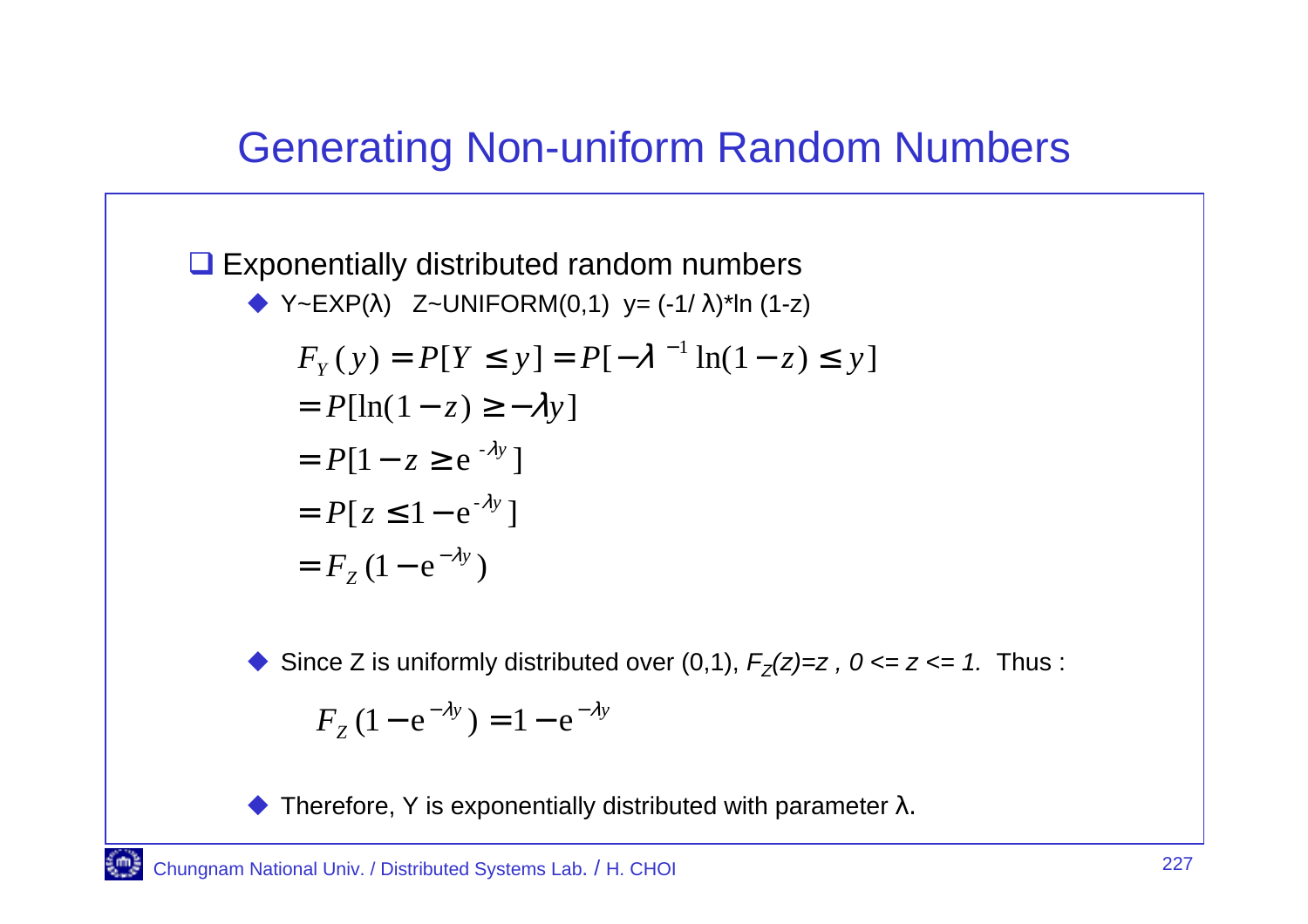#### **■ Random numbers of Poisson distribution**

 $\blacklozenge$  N~POI( $\lambda$ , t) T~EXP( $\lambda$ )

◆ Count the number of exponentially distributed random variables needed to add up t.

#### **■ Random numbers of Geometric distribution**

- ◆ N~GEO(p) p:failure probability Z~UNIFORM(0,1)
- ◆ Count the number of times that we generate uniformly distributed random numbers until we get a number greater than p.

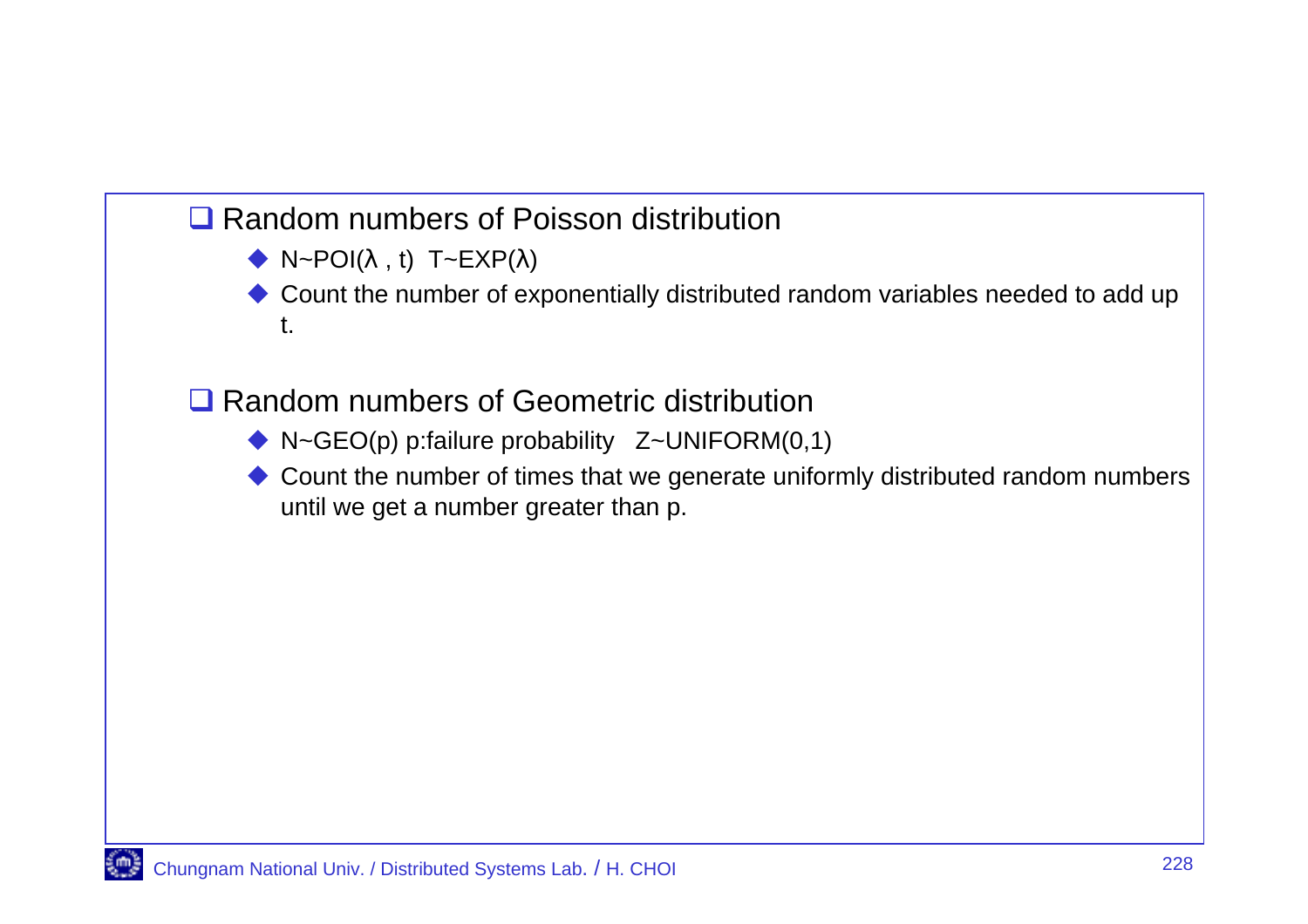### 2. Programming Simulations

#### **■** Basic structures of simulation programs

- 1. Time-based simulation
- 2. Event-based simulation

#### **Time-based simulation**

- **Program control loop is associated with time.**
- ◆ Simple but inefficient.
- ♦ Basic structure : Figure 1

#### **Q** Event-based simulation

- ◆ Execution of the main control loop represents a single event.
- Need event queue to maintain the information to decide which event is next .
- ♦ Complex but efficient and accurate.
- ♦ Basic structure : Figure 2

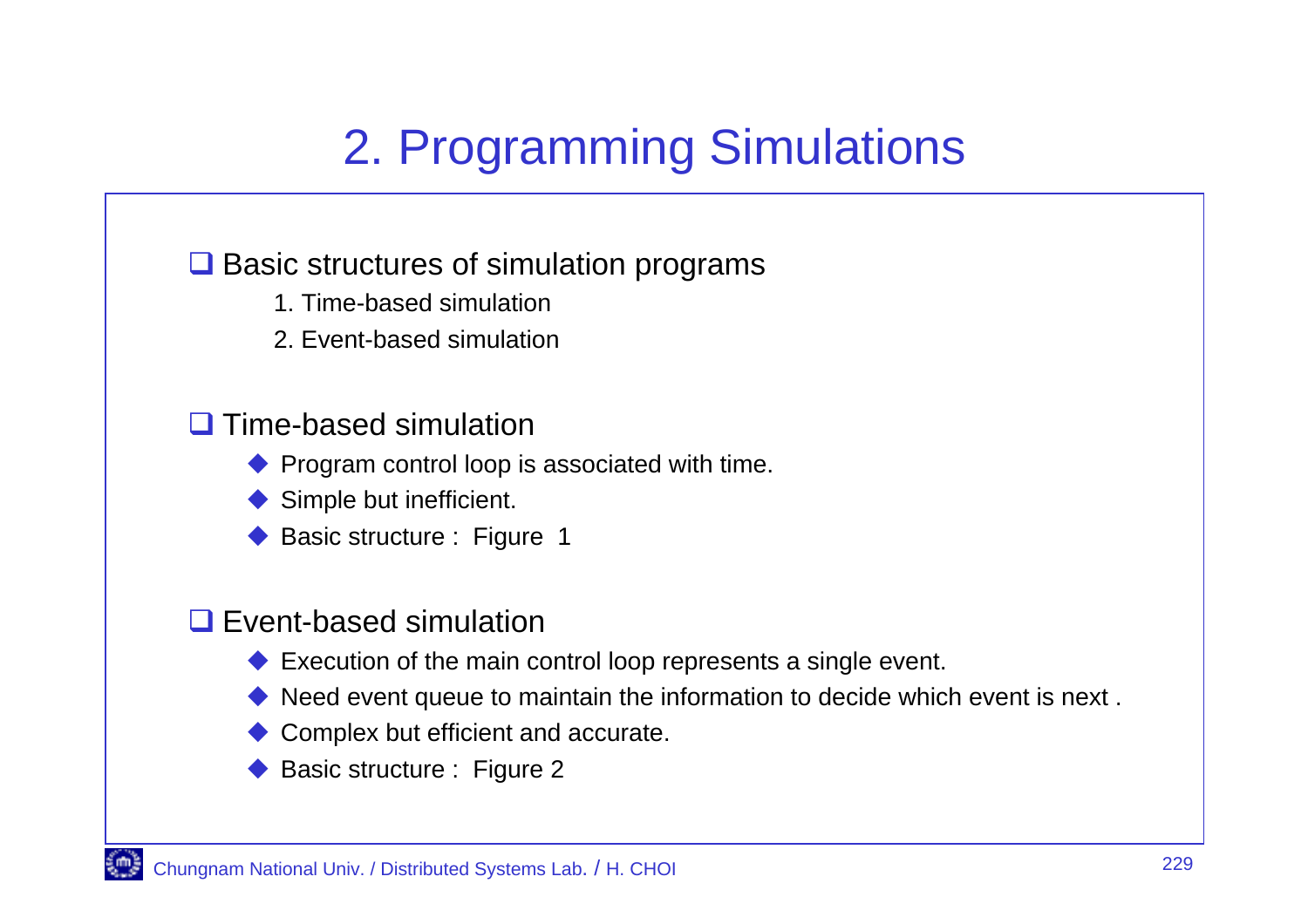

Figure 1 Control Flow of Time-Based Simulation



Chungnam National Univ. / Distributed Systems Lab. / H. CHOI 230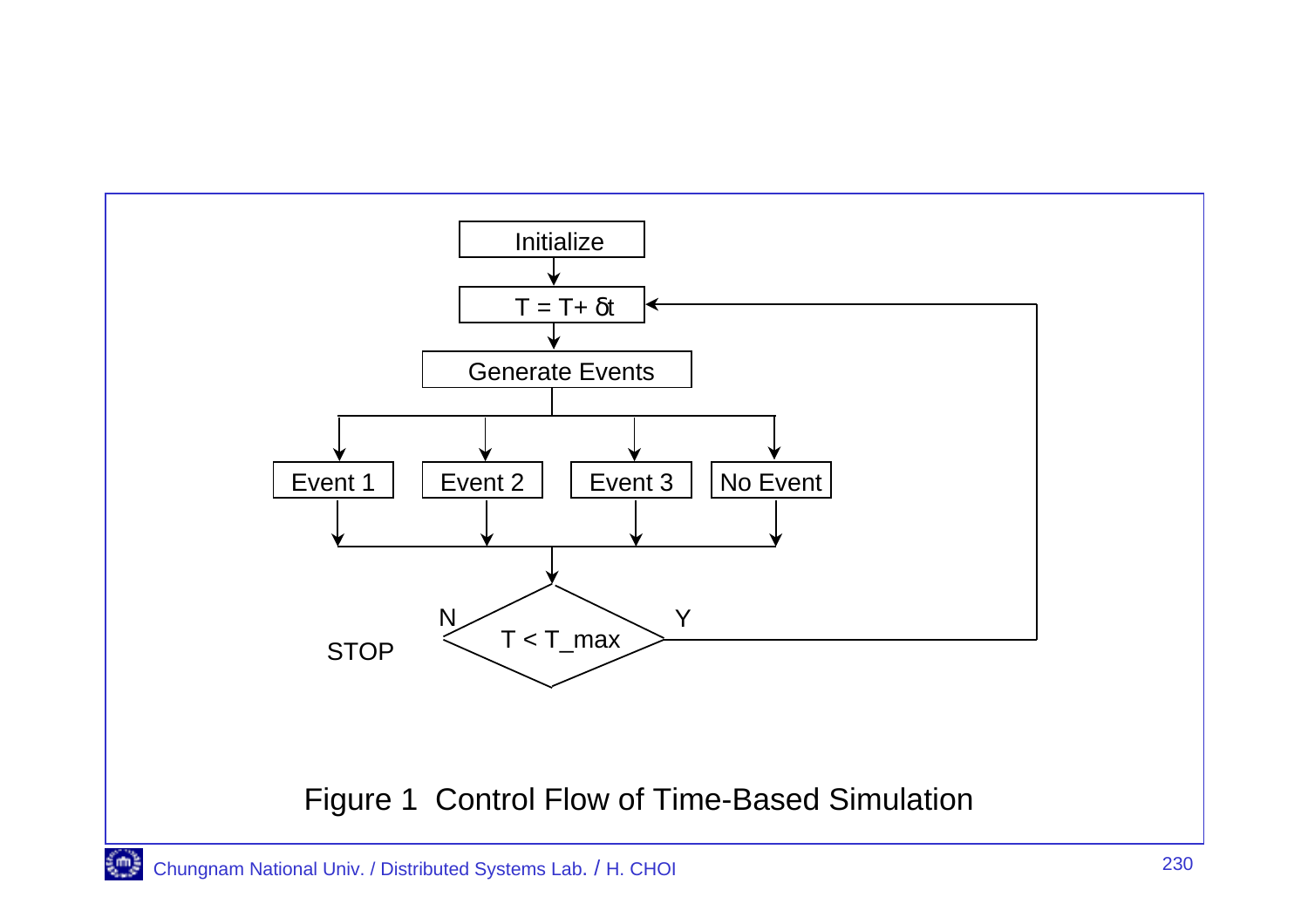

Chungnam National Univ. / Distributed Systems Lab. / H. CHOI <sup>231</sup>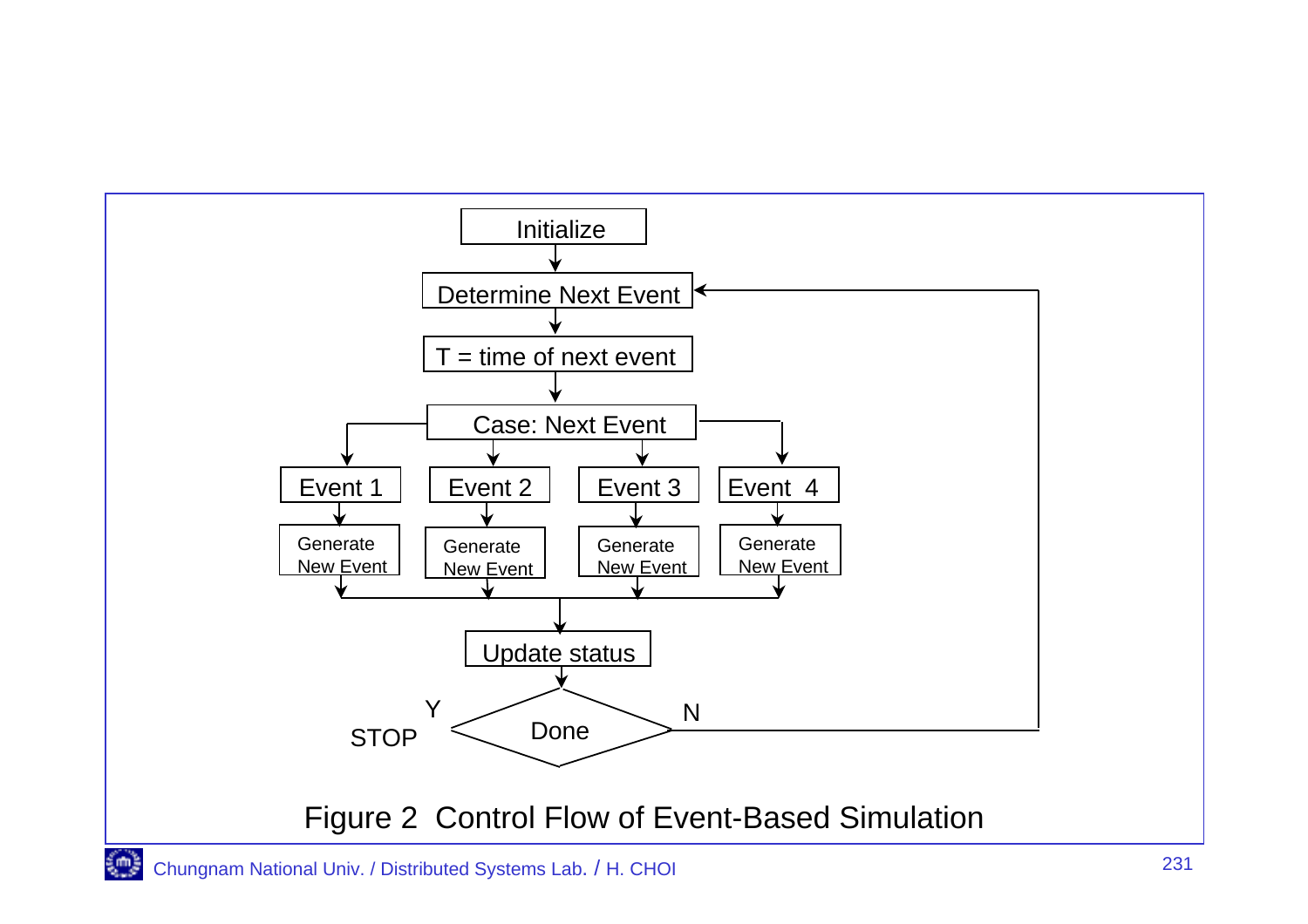```
□ Simulation program of M/M/1 queuing system
main() {
   double Ta=200.0, Ts=100.0, te=200000.0, t1,t2,time;
   double expntl();
   int n;
   n=0; t1=0.0; t2=te; time=0.0;
   while (time < te) {
           if (t1 < t2) { \frac{1}{2} \frac{1}{2} arrival event \frac{1}{2}time=t1; n++; t1=time+expntl(Ta); \frac{1}{1} /* t1:arrival time of next job \frac{1}{1}if (n == 1) t2=time+expntl(Ts); \frac{1}{2} /* t2:service time of this job */
           }
           else { /* service completion */
                    time=t2; n--; /* decrease the number of customers in the sy */
                    if (n > 0) t2=time+expntl(Ts); else t2=te; \prime^* let next event be arrival \prime}
   } 
}
double expntl(t) double t; {
   double ranf();
   return(-t^*log(ranf()));
}
```
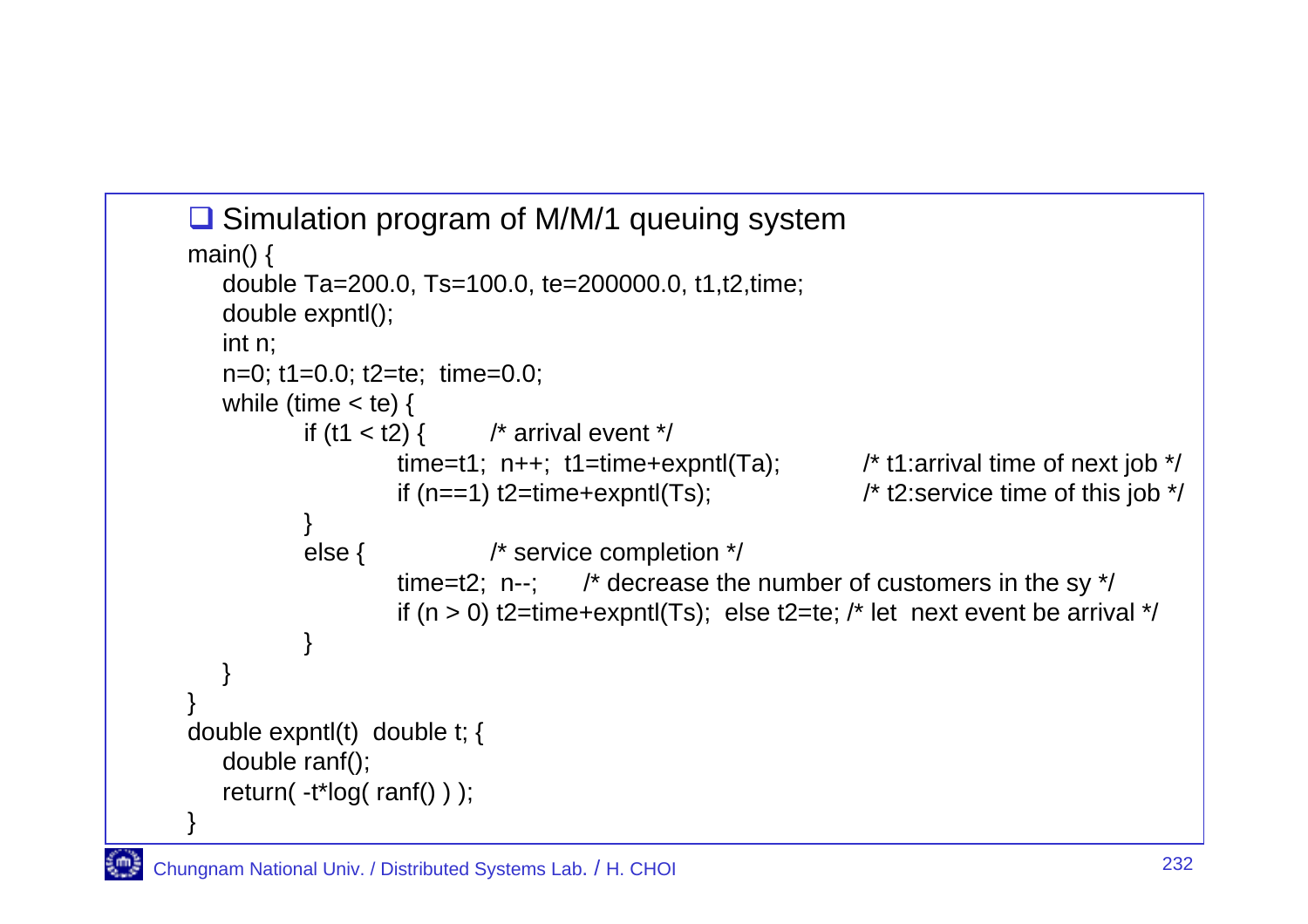#### **Q** Accumulating Statistics

- ◆ Since traces are voluminous, it is required to provide summary statistics about a simulation.
	- Adding program segments for the accumulation of statistics in a simulation program.
	- Calculating mean, standard deviation, pdf(histogram), accumulation of a specific statistics.
- ♦ Cannot get the additional statistics without re-running the simulation.
- ♦ Potential numerical problems

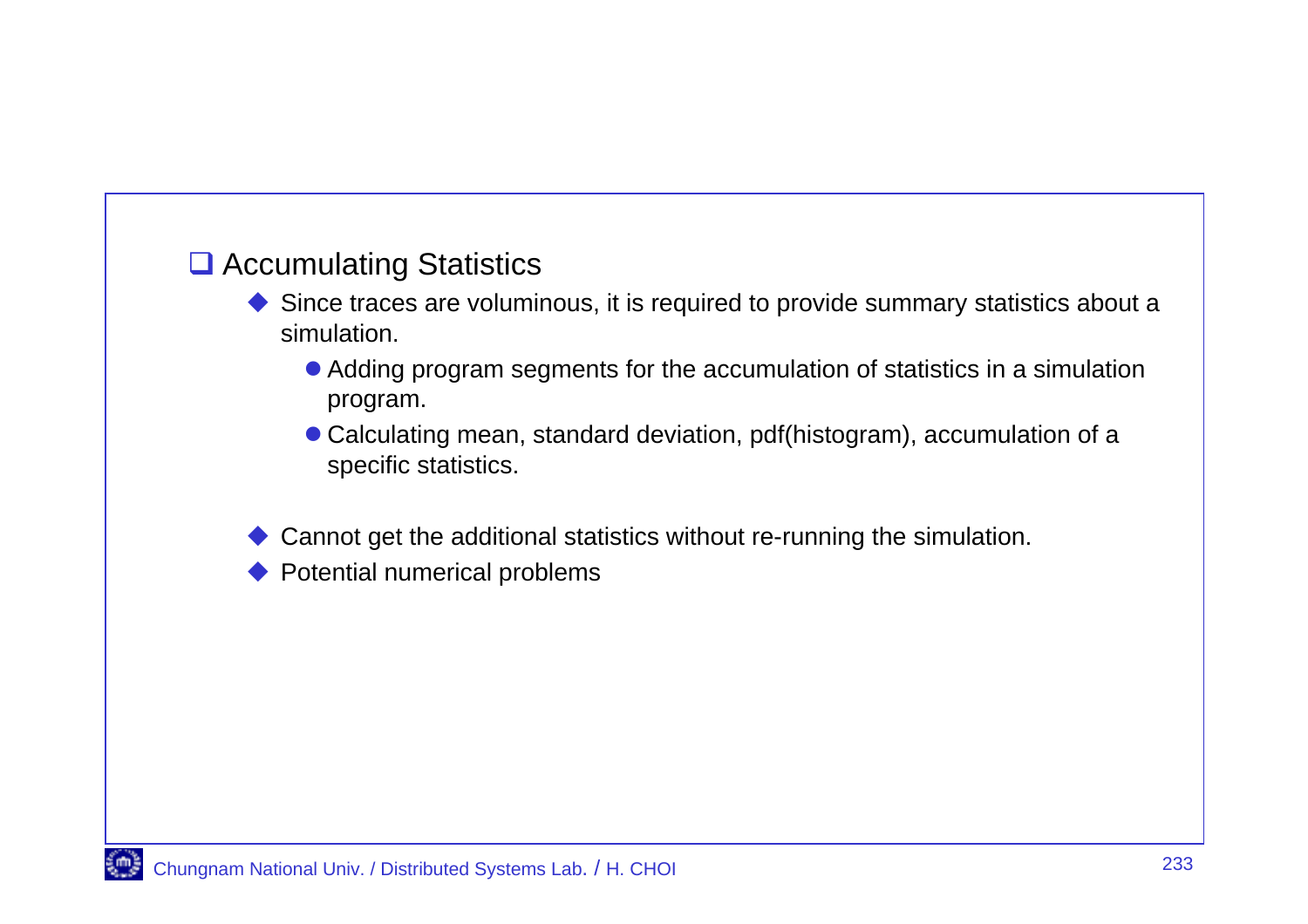### Simulation Tools

**□ SIMSCRIPT** 

- ◆ The first version by RAND Corp. In the early 1960s.
- ♦ The recent version is SIMSCRIPT II.5 by CACI Product Company(1994).
- **MODSIM(Modern Simulator)** 
	- ◆ Developed by CACI based on object-oriented concepts.
	- ◆ Newer version is named SIMOBJECT.
- **□ GASP IV** 
	- ◆ A collection of library routines written in FORTRAN.
- **□ GPSS(General Purpose Simulation System)** 
	- IBM developed the first version in 1961 and the last version in 1970(GPSS V).
	- ◆ GPSS/H by Wolverine Software ('77), GPSS/PC by Minuteman Software('84)
- **□ SLAM(Simulation Language for Alternative Modeling)** 
	- ◆ Evolved from GASP.
- **□ Other tools** 
	- ◆ SIMAN, EZSIM, Sim++, DEVSIM++, SIMNET, SIMFACTORY, COMNET, OPNET, BONES, …...

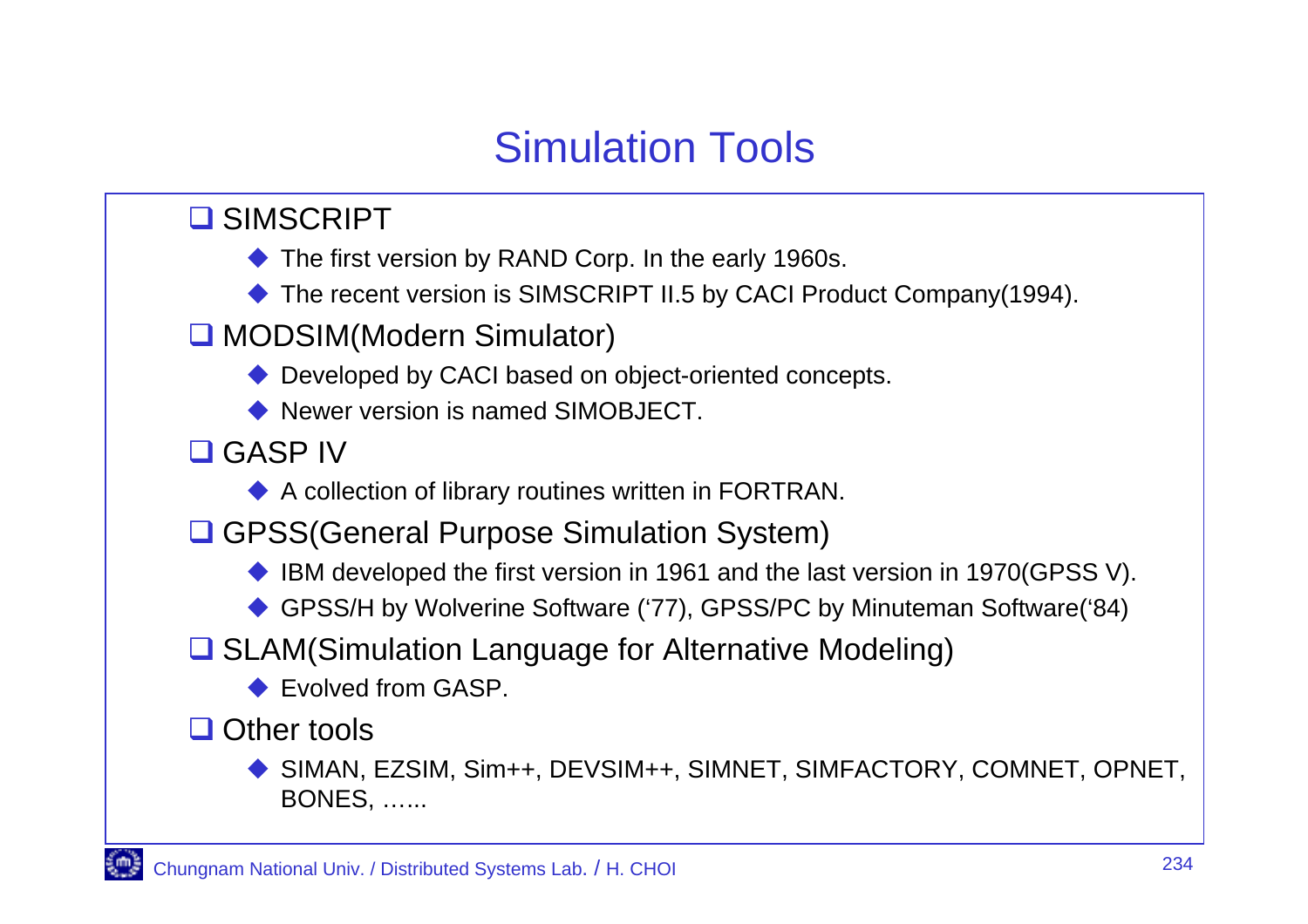#### **Q** Simulation languages

- ◆ Special purpose simulation language : PAWS, SCERT II, RESQ
- ♦ General purpose programming language : C++, C, FORTARN, Pascal
- ♦ General purpose simulation language : GPSS, SIMSCRIPT II.5, Simula

#### **□** Simulation tools

- GPSS (General Purpose Simulation System)
- ◆ CPSim, POSES++, EZSIM, DEVSIM++, Sim++, SHARPE, SLAM II
- ♦ OPNET, Bones
- ◆ COVERS
- ◆ And many others…...

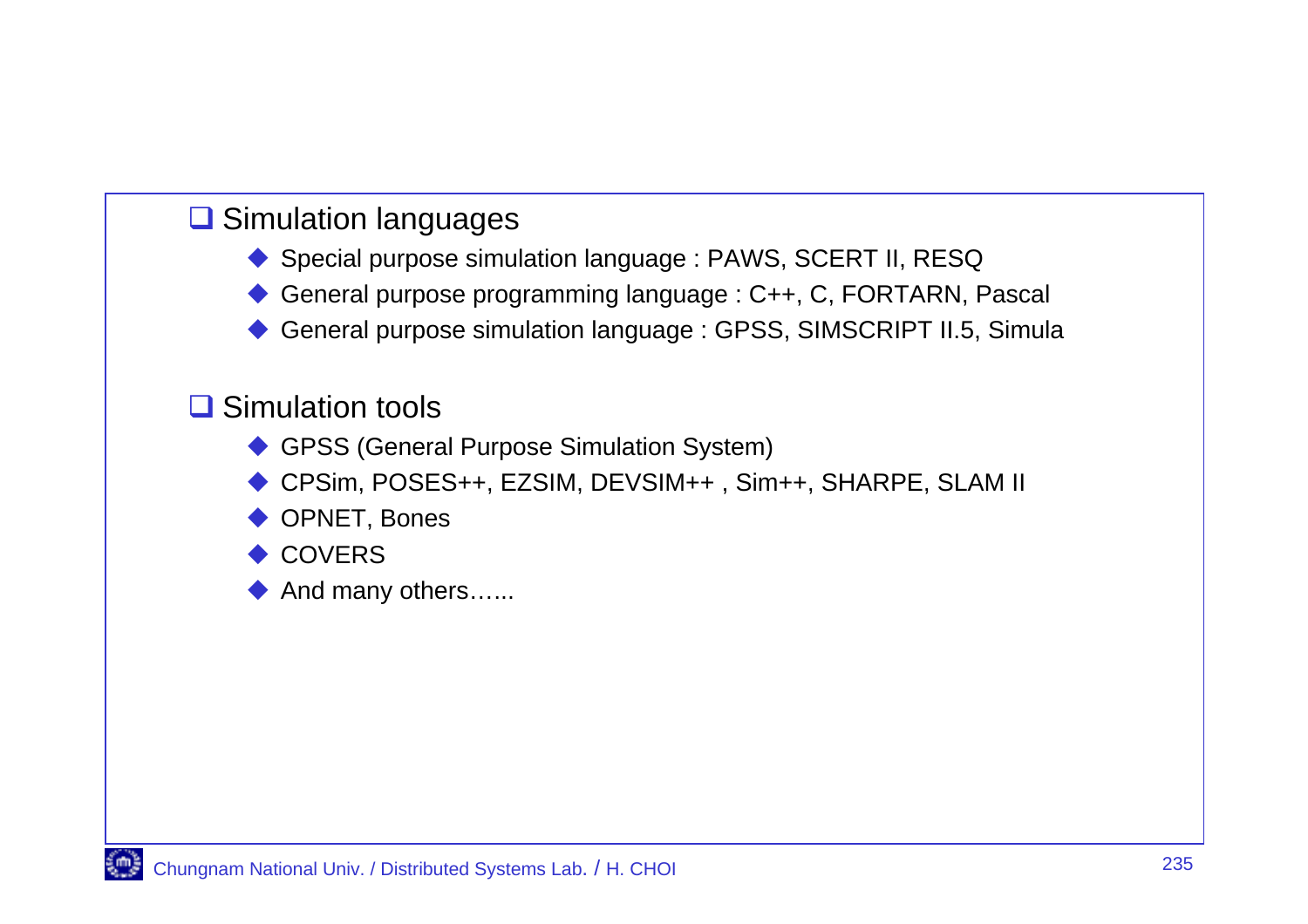# 3. Analyzing Simulation Results

#### **Q** Problems in analyzing simulation results

- ◆ How to determine the accuracy of the reported statistics?
- ♦ How to determine the duration of the simulation run?
- ♦ Startup transients : unusual pattern before the simulation reaches steady state
- ♦ Repeated runs with same starting values for variables : identical events and statistics.

#### **□ Central limit theorem**

- ◆ The mean of a sample of *n* mutually independent random variables drawn from a population that has a mean of μ and a variance of  $\sigma^2$  is approximately distributed as a with a mean of  $\mu$  and  $\sigma^2$
- ♦ If the simulation runs or batches of a simulation run are long enough, the output variables tend toward a normal distribution.
- ◆ How long is enough is not easy to determine, it is application dependent.

**□ Sample mean** 

$$
\overline{X} = \frac{1}{n} \sum_{i=1}^{n} X_i
$$